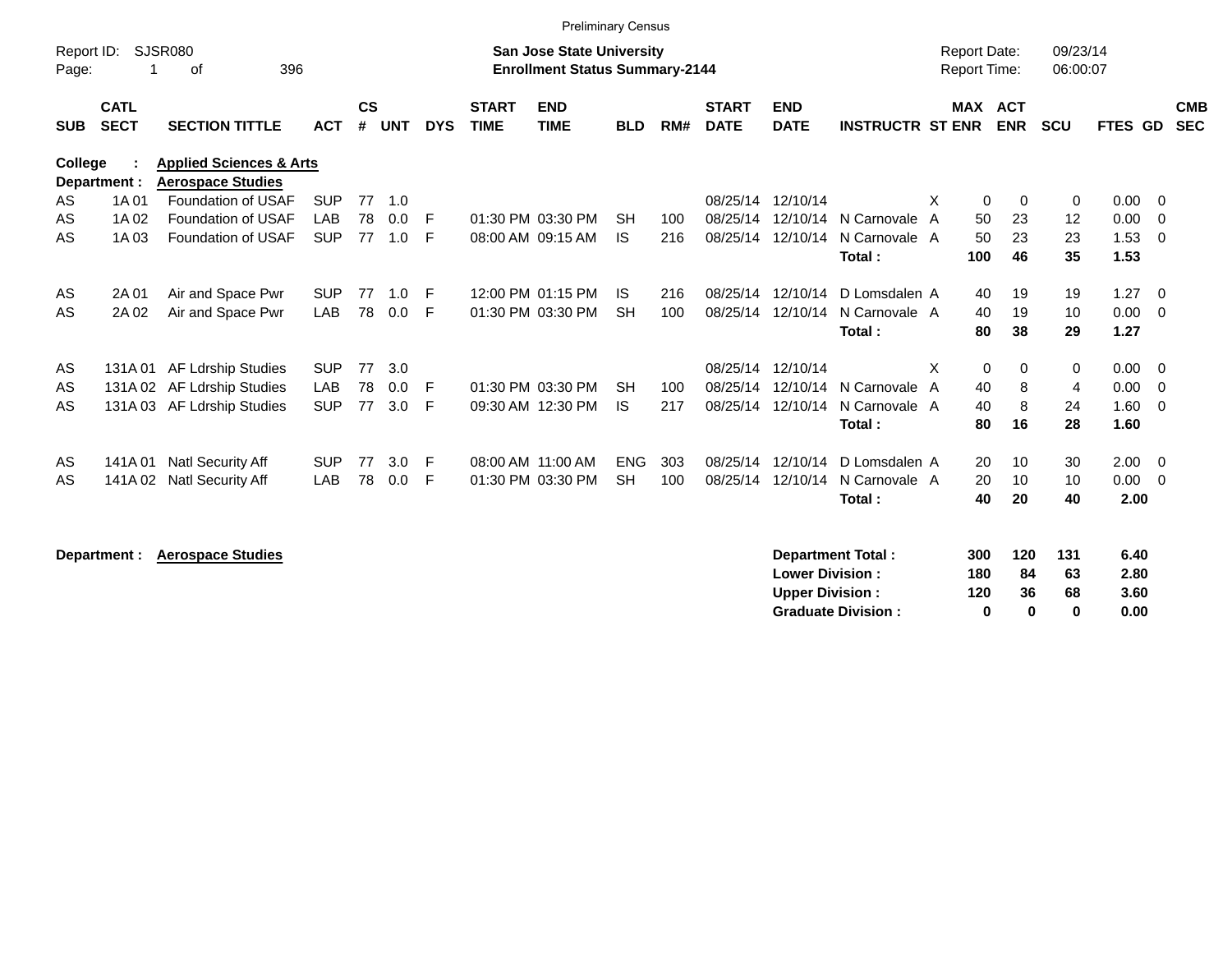|                     |                            |                                     |            |               |          |            |                             |                                                                           | <b>Preliminary Census</b> |     |                             |                            |                                |                                     |                               |                      |                        |                          |                          |
|---------------------|----------------------------|-------------------------------------|------------|---------------|----------|------------|-----------------------------|---------------------------------------------------------------------------|---------------------------|-----|-----------------------------|----------------------------|--------------------------------|-------------------------------------|-------------------------------|----------------------|------------------------|--------------------------|--------------------------|
| Report ID:<br>Page: |                            | <b>SJSR080</b><br>2<br>396<br>оf    |            |               |          |            |                             | <b>San Jose State University</b><br><b>Enrollment Status Summary-2144</b> |                           |     |                             |                            |                                | <b>Report Date:</b><br>Report Time: |                               | 09/23/14<br>06:00:07 |                        |                          |                          |
| <b>SUB</b>          | <b>CATL</b><br><b>SECT</b> | <b>SECTION TITTLE</b>               | <b>ACT</b> | $\mathsf{cs}$ | # UNT    | <b>DYS</b> | <b>START</b><br><b>TIME</b> | <b>END</b><br><b>TIME</b>                                                 | <b>BLD</b>                | RM# | <b>START</b><br><b>DATE</b> | <b>END</b><br><b>DATE</b>  | <b>INSTRUCTR ST ENR</b>        |                                     | MAX ACT<br><b>ENR</b>         | <b>SCU</b>           | <b>FTES GD</b>         |                          | <b>CMB</b><br><b>SEC</b> |
| <b>College</b>      |                            | <b>Applied Sciences &amp; Arts</b>  |            |               |          |            |                             |                                                                           |                           |     |                             |                            |                                |                                     |                               |                      |                        |                          |                          |
|                     | Department :               | <b>Nutrition &amp; Food Science</b> |            |               |          |            |                             |                                                                           |                           |     |                             |                            |                                |                                     |                               |                      |                        |                          |                          |
| <b>NUFS</b>         | 1A 01                      | Physical Science of                 | SEM        | 04            | 3.0      | <b>MW</b>  |                             | 07:30 AM 08:45 AM                                                         | <b>CCB</b>                | 102 |                             | 08/25/14 12/10/14          | A Rowell<br>Total:             | A                                   | 40<br>31<br>40<br>31          | 93<br>93             | $6.20 \quad 0$<br>6.20 |                          |                          |
| <b>NUFS</b>         | 801                        | Nutr Health Prof                    | <b>LEC</b> | 01            | 3.0      | MW         |                             | 10:30 AM 11:45 AM                                                         | <b>IRC</b>                | 306 |                             | 08/25/14 12/10/14          | K Mauldin                      | Α                                   | 45<br>42                      | 126                  | 8.45                   | - 1                      |                          |
| <b>NUFS</b>         | 802                        | Nutr Health Prof                    | <b>LEC</b> | 01            | 3.0      | <b>TBA</b> |                             |                                                                           |                           |     |                             |                            | 08/25/14 12/10/14 K Mauldin    | 145<br>A                            | 128                           | 384                  | 25.60 0                |                          |                          |
|                     |                            |                                     |            |               |          |            |                             |                                                                           |                           |     |                             |                            | Total:                         | 190                                 | 170                           | 510                  | 34.05                  |                          |                          |
| <b>NUFS</b>         | 901                        | Intro Human Nutr                    | LEC        | 01            | 3.0      | TR         |                             | 09:00 AM 10:15 AM                                                         | <b>BBC</b>                | 201 |                             | 08/25/14 12/10/14          | D Stone                        | Α                                   | 38<br>45                      | 114                  | $7.60 \t 0$            |                          |                          |
| <b>NUFS</b>         | 902                        | Intro Human Nutr                    | <b>LEC</b> | 01            | 3.0      | <b>TR</b>  |                             | 10:30 AM 11:45 AM                                                         | <b>BBC</b>                | 201 |                             | 08/25/14 12/10/14 D Stone  |                                | A                                   | 45<br>42                      | 126                  | 8.40                   | $\overline{\phantom{0}}$ |                          |
| <b>NUFS</b>         | 903                        | Intro Human Nutr                    | <b>LEC</b> | 01            | 3.0      | МW         |                             | 09:00 AM 10:15 AM                                                         | <b>BBC</b>                | 201 |                             |                            | 08/25/14 12/10/14 K Knoblaugh  | A                                   | 45<br>42                      | 126                  | 8.40                   | $\overline{\phantom{0}}$ |                          |
| <b>NUFS</b>         | 904                        | Intro Human Nutr                    | <b>LEC</b> | 01            | 3.0      | MW         |                             | 01:30 PM 02:45 PM                                                         | <b>CCB</b>                | 102 |                             | 08/25/14 12/10/14 E Brown  |                                | A                                   | 45<br>41                      | 123                  | 8.20                   | $\overline{\phantom{0}}$ |                          |
|                     |                            |                                     |            |               |          |            |                             |                                                                           |                           |     |                             |                            | Total:                         | 180                                 | 163                           | 489                  | 32.60                  |                          |                          |
| <b>NUFS</b>         | 16 01                      | Sci, Physio, Nutr                   | <b>LEC</b> | 02            | 3.0      | TR         |                             | 10:30 AM 11:45 AM                                                         | CL                        | 302 |                             | 08/25/14 12/10/14          | C Hollenbeck A                 |                                     | 36<br>45                      | 108                  | $7.20 \t 0$            |                          |                          |
| <b>NUFS</b>         | 16 02                      | Sci, Physio, Nutr                   | <b>LEC</b> | 02            | 3.0      | МW         |                             | 12:00 PM 01:15 PM                                                         | <b>CCB</b>                | 102 |                             | 08/25/14 12/10/14          | J Morrill                      | A                                   | 45<br>41                      | 123                  | 8.20                   | $\overline{\phantom{0}}$ |                          |
| <b>NUFS</b>         | 16 03                      | Sci, Physio, Nutr                   | <b>LEC</b> | 02            | 3.0      | TR         |                             | 12:00 PM 01:15 PM                                                         | <b>CCB</b>                | 102 |                             | 08/25/14 12/10/14 M Kim    |                                | Α                                   | 45<br>41                      | 123                  | 8.20                   | $\overline{\phantom{0}}$ |                          |
| <b>NUFS</b>         | 16 05                      | Sci, Physio, Nutr                   | <b>LEC</b> |               | 3.0      |            |                             |                                                                           |                           |     |                             |                            |                                | X                                   | $\mathbf 0$<br>$\mathbf 0$    | 0                    | 0.00                   | $\overline{\phantom{0}}$ |                          |
| <b>NUFS</b>         | 16 06                      | Sci, Physio, Nutr                   | <b>LEC</b> | 02            | 3.0      | MW         |                             | 12:00 PM 01:15 PM                                                         | CL.                       | 303 |                             | 08/25/14 12/10/14          | A Reisenauer A                 |                                     | 45<br>44                      | 132                  | 8.80 0                 |                          |                          |
|                     |                            |                                     |            |               |          |            |                             |                                                                           |                           |     |                             |                            | Total:                         | 180                                 | 162                           | 486                  | 32.40                  |                          |                          |
| <b>NUFS</b>         | 20 01                      | Sanitatn & Env Iss                  | SEM        | 04            | 2.0      | Т          |                             | 03:00 PM 04:50 PM                                                         | <b>CCB</b>                | 122 |                             |                            | 08/25/14 12/10/14 A Finkelstei | A                                   | 29<br>30                      | 58                   | 3.87                   | $0\,$ C                  |                          |
|                     | HSPM 2001                  | Sanitatn & Env Iss                  | SEM        | 04            | 2.0      | $\top$     |                             | 03:00 PM 04:50 PM                                                         | <b>CCB</b>                | 122 |                             | 08/25/14 12/10/14          | A Finkelstei                   | A                                   | $\overline{c}$<br>$\mathbf 0$ | 4                    | 0.27                   | 0 <sup>o</sup>           |                          |
|                     |                            |                                     |            |               |          |            |                             |                                                                           |                           |     |                             |                            | Total:                         |                                     | 30<br>31                      | 62                   | 4.13                   |                          |                          |
| <b>NUFS</b>         | 21 01                      | Culinary Prin & Prac                | <b>LEC</b> | 02            | 3.0      | W          |                             | 08:30 AM 10:10 AM                                                         | <b>CCB</b>                | 122 |                             | 08/25/14 12/10/14          | R Larson                       | Α                                   | 30<br>34                      | 68                   | $6.80$ 0               |                          |                          |
| <b>NUFS</b>         | 21 02                      | <b>Culinary Prin &amp; Prac</b>     | LAB        | 16            | 0.0      | W          |                             | 10:15 AM 01:00 PM                                                         | <b>CCB</b>                | 125 |                             | 08/25/14 12/10/14 R Larson |                                | A                                   | 17<br>15                      | 17                   | 0.00                   | $\overline{\phantom{0}}$ |                          |
| <b>NUFS</b>         | 21 03                      | Culinary Prin & Prac                | LAB        | 16            | 0.0      | F          |                             | 09:00 AM 11:45 AM                                                         | <b>CCB</b>                | 125 |                             | 08/25/14 12/10/14 R Larson |                                | А                                   | 15<br>17                      | 17                   | 0.00                   | $\overline{\phantom{0}}$ |                          |
|                     |                            |                                     |            |               |          |            |                             |                                                                           |                           |     |                             |                            | Total :                        |                                     | 60<br>68                      | 102                  | 6.80                   |                          |                          |
|                     | NUFS 22 01                 | Caterng & Bev Mgmt LEC              |            |               | 02 2.0   | M          |                             | 02:00 PM 02:50 PM                                                         | CCB                       | 125 |                             |                            | 08/25/14 12/10/14 A Finkelstei | A                                   | 20<br>11                      | 11                   | 1.47                   | $0\,$ C                  |                          |
|                     | HSPM 22 01                 | Caterng & Bev Mgmt                  | LEC        |               | $02$ 2.0 | M          |                             | 02:00 PM 02:50 PM                                                         | <b>CCB</b>                | 125 |                             |                            | 08/25/14 12/10/14 A Finkelstei | A                                   | 0<br>8                        | 8                    | 1.07                   | $0\,$ C                  |                          |
|                     | NUFS 22 02                 | Caterng & Bev Mgmt                  | LAB        |               | 16 0.0   | W          |                             | 02:00 PM 04:40 PM                                                         | <b>CCB</b>                | 125 |                             |                            | 08/25/14 12/10/14 A Finkelstei | A                                   | 11<br>20                      | 11                   | $0.00 \t 0 C$          |                          |                          |
|                     | HSPM 22 02                 | Caterng & Bev Mgmt                  | LAB        |               | 16 0.0   | W          |                             | 02:00 PM 04:40 PM                                                         | CCB 125                   |     |                             |                            | 08/25/14 12/10/14 A Finkelstei | $\overline{A}$                      | $\mathbf 0$<br>8              | 8                    | $0.00 \t 0 C$          |                          |                          |
|                     |                            |                                     |            |               |          |            |                             |                                                                           |                           |     |                             |                            | Total:                         |                                     | 40<br>38                      | 38                   | 2.53                   |                          |                          |
|                     | NUFS 25 01                 | Intern Fdserv Mgmt                  | <b>SUP</b> |               | 36 1.0   | TBA        |                             |                                                                           |                           |     |                             |                            | 08/25/14 12/10/14 L Mcproud    | Α                                   | 20<br>0                       | $\pmb{0}$            | $0.00 \t 0$            |                          |                          |
|                     | <b>NUFS 2502</b>           | Intern Fdserv Mgmt                  | <b>SUP</b> |               |          | 36 2.0 TBA |                             |                                                                           |                           |     |                             |                            | 08/25/14 12/10/14 L Mcproud    | Α                                   | 20<br>3                       | 6                    | $0.40 \ 0$             |                          |                          |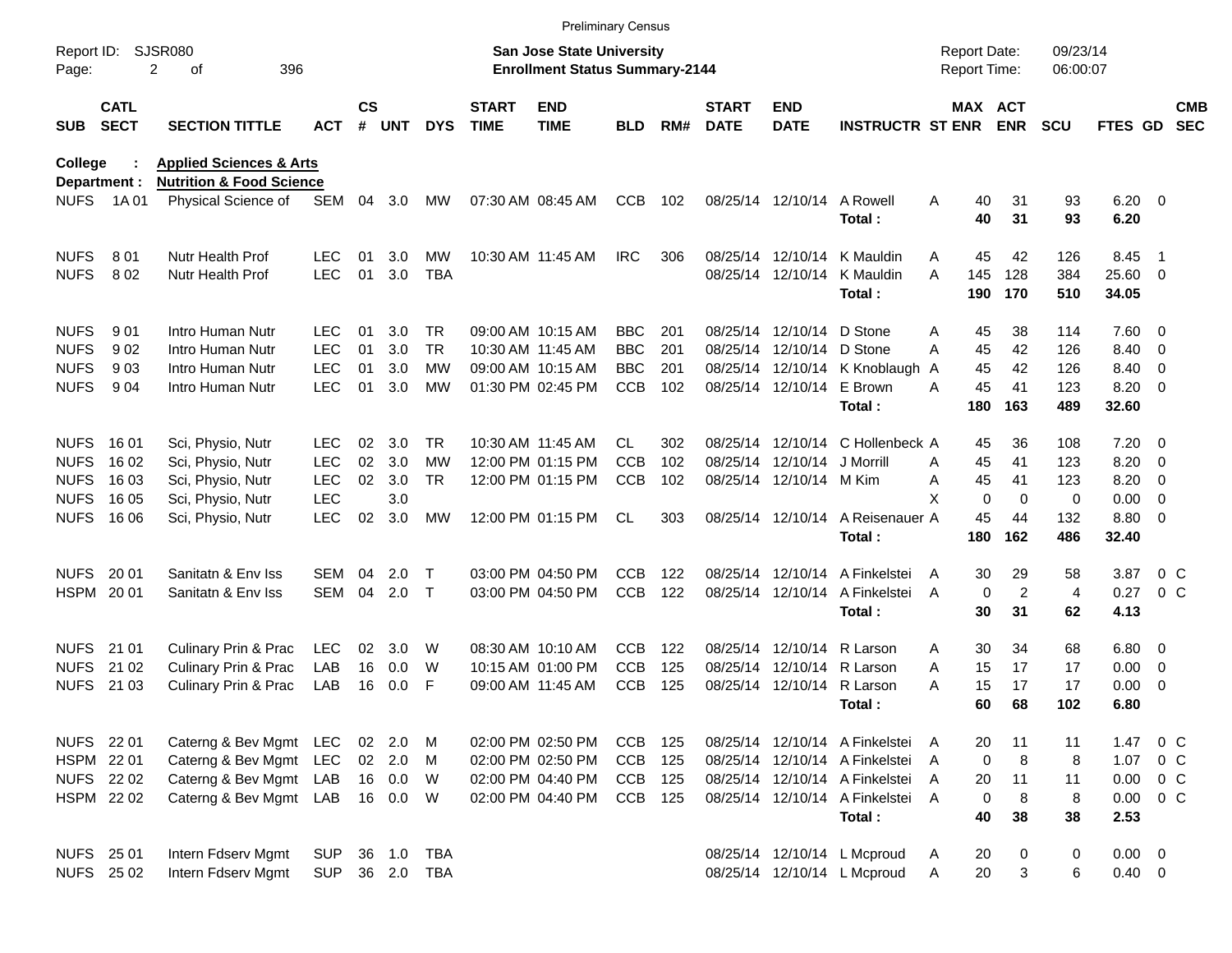|             |                            |                                              |              |                    |          |               |                             |                                                                           | <b>Preliminary Census</b> |     |                             |                           |                                                            |                                            |                       |                      |                  |                |            |
|-------------|----------------------------|----------------------------------------------|--------------|--------------------|----------|---------------|-----------------------------|---------------------------------------------------------------------------|---------------------------|-----|-----------------------------|---------------------------|------------------------------------------------------------|--------------------------------------------|-----------------------|----------------------|------------------|----------------|------------|
| Page:       | Report ID: SJSR080<br>3    | 396<br>оf                                    |              |                    |          |               |                             | <b>San Jose State University</b><br><b>Enrollment Status Summary-2144</b> |                           |     |                             |                           |                                                            | <b>Report Date:</b><br><b>Report Time:</b> |                       | 09/23/14<br>06:00:07 |                  |                |            |
| <b>SUB</b>  | <b>CATL</b><br><b>SECT</b> | <b>SECTION TITTLE</b>                        | <b>ACT</b>   | $\mathsf{cs}$<br># | UNT      | <b>DYS</b>    | <b>START</b><br><b>TIME</b> | <b>END</b><br><b>TIME</b>                                                 | <b>BLD</b>                | RM# | <b>START</b><br><b>DATE</b> | <b>END</b><br><b>DATE</b> | <b>INSTRUCTR ST ENR</b>                                    |                                            | MAX ACT<br><b>ENR</b> | <b>SCU</b>           | FTES GD SEC      |                | <b>CMB</b> |
| NUFS 25 03  |                            | Intern Fdserv Mgmt                           | <b>SUP</b>   | 36                 | 1.0      | TBA           |                             |                                                                           |                           |     |                             | 08/25/14 12/10/14 C Haas  |                                                            | 20<br>Α                                    | 0                     | 0                    | $0.00 \t 0$      |                |            |
| <b>NUFS</b> | 25 04                      | Intern Fdserv Mgmt                           | <b>SUP</b>   | 36                 | 2.0      | <b>TBA</b>    |                             |                                                                           |                           |     |                             | 08/25/14 12/10/14 C Haas  |                                                            | 20<br>A                                    | 0                     | 0                    | $0.00 \t 0$      |                |            |
|             | <b>NUFS 25 05</b>          | Intern Fdserv Mgmt                           | <b>SUP</b>   | 36                 | 1.0      | <b>TBA</b>    |                             |                                                                           |                           |     |                             | 08/25/14 12/10/14 E Brown |                                                            | 20<br>Α                                    | 0                     | 0                    | $0.00 \t 0$      |                |            |
|             | <b>NUFS 25 06</b>          | Intern Fdserv Mgmt                           | <b>SUP</b>   | 36                 | 2.0      | <b>TBA</b>    |                             |                                                                           |                           |     |                             | 08/25/14 12/10/14 E Brown |                                                            | А<br>20                                    | $\Omega$              | 0                    | $0.00 \t 0$      |                |            |
|             |                            |                                              |              |                    |          |               |                             |                                                                           |                           |     |                             |                           | Total:                                                     | 120                                        | 3                     | 6                    | 0.40             |                |            |
| NUFS 31 01  |                            | Prof in Nufs and Pkg LEC                     |              |                    | 02 1.0 T |               |                             | 01:30 PM 02:20 PM                                                         | IS                        | 230 |                             |                           | 08/25/14 12/10/14 L Mcproud<br>Total:                      | Α<br>40<br>40                              | 55<br>55              | 55<br>55             | $3.67$ 0<br>3.67 |                |            |
|             |                            | NUFS 101A 02 Food Science                    | LAB          | 16                 | 0.0      | Т             |                             | 12:00 PM 02:40 PM                                                         | <b>CCB</b>                | 125 |                             | 08/25/14 12/10/14 R Ting  |                                                            | 18<br>Α                                    | 21                    | 21                   | 0.00 5           |                |            |
|             |                            | NUFS 101A 03 Food Science                    | LAB          | 16                 | 0.0      | R             |                             | 12:00 PM 02:40 PM                                                         | <b>CCB</b>                | 125 |                             | 08/25/14 12/10/14 R Ting  |                                                            | 18<br>A                                    | 21                    | 21                   | $0.00 \t 0$      |                |            |
|             |                            | NUFS 101A 04 Food Science                    | <b>SEM</b>   | 04                 | 4.0      | <b>TR</b>     |                             | 10:30 AM 11:45 AM                                                         | CL.                       | 202 |                             | 08/25/14 12/10/14 R Ting  |                                                            | 36<br>A                                    | 42                    | 126                  | 11.53 5          |                |            |
|             |                            |                                              |              |                    |          |               |                             |                                                                           |                           |     |                             |                           | Total:                                                     | 72                                         | 84                    | 168                  | 11.53            |                |            |
|             | NUFS 103 01                | Food Proc & Pkg I                            | SEM          | 02                 | 2.0      | м             |                             | 03:00 PM 04:45 PM                                                         | <b>CCB</b>                | 102 |                             | 08/25/14 12/10/14 R Ting  |                                                            | 45<br>Α                                    | 45                    | 90                   | 6.43 13          |                |            |
|             | NUFS 103 02                | Food Proc & Pkg I                            | SEM          | 02                 | 2.0      | F             |                             | 10:00 AM 11:45 AM                                                         | <b>CCB</b>                | 102 |                             | 08/25/14 12/10/14 R Ting  |                                                            | 45<br>A                                    | 47                    | 94                   | $6.27$ 0         |                |            |
|             |                            |                                              |              |                    |          |               |                             |                                                                           |                           |     |                             |                           | Total:                                                     | 90                                         | 92                    | 184                  | 12.70            |                |            |
|             | NUFS 103L01                | Food Process Lab                             | LAB          |                    | 16  1.0  | M             |                             | 12:00 PM 02:50 PM                                                         | <b>CCB</b>                | 216 |                             | 08/25/14 12/10/14         | R Ting                                                     | Α<br>16                                    | 15                    | 15                   | $1.00 \t 0$      |                |            |
|             |                            |                                              |              |                    |          |               |                             |                                                                           |                           |     |                             |                           | Total:                                                     | 16                                         | 15                    | 15                   | 1.00             |                |            |
|             | NUFS 105 01                | <b>Curr Issues in Nutr</b>                   | <b>LEC</b>   | 01                 | 3.0      | MW            |                             | 09:00 AM 10:15 AM                                                         | <b>CCB</b>                | 102 |                             |                           | 08/25/14 12/10/14 G Pereira Pi A                           | 35                                         | 35                    | 105                  | 7.00             | $0\,$ C        |            |
| HS.         | 105 01                     | Curr Issues in Nutr                          | <b>LEC</b>   | 01                 | 3.0      | <b>MW</b>     |                             | 09:00 AM 10:15 AM                                                         | <b>CCB</b>                | 102 |                             |                           | 08/25/14 12/10/14 G Pereira Pi A                           | $\mathbf 0$                                | $\mathbf{1}$          | 3                    | 0.20             | 0 <sup>o</sup> |            |
|             |                            |                                              |              |                    |          |               |                             |                                                                           |                           |     |                             |                           | Total:                                                     | 35                                         | 36                    | 108                  | 7.20             |                |            |
|             | NUFS 106A01                | Nutr in Life Span                            | <b>LEC</b>   |                    | 3.0      |               |                             |                                                                           |                           |     |                             |                           |                                                            | X<br>0                                     | 0                     | 0                    | $0.00 \quad 0$   |                |            |
| <b>NUFS</b> | 106A 02                    | Nutr in Life Span                            | <b>LEC</b>   | 02                 | 3.0      | TR            |                             | 01:30 PM 02:45 PM                                                         | <b>BBC</b>                | 201 |                             |                           | 08/25/14 12/10/14 L Steinberg                              | 35<br>Α                                    | 27                    | 81                   | 5.50 2           |                |            |
|             |                            | NUFS 106A 03 Nutr in Life Span               | <b>LEC</b>   | 02                 | 3.0      | <b>MW</b>     |                             | 12:00 PM 01:15 PM                                                         | CL                        | 302 |                             |                           | 08/25/14 12/10/14 G Pereira Pi A                           | 35                                         | 27                    | 81                   | 5.55             | -3             |            |
|             |                            |                                              |              |                    |          |               |                             |                                                                           |                           |     |                             |                           | Total:                                                     | 70                                         | 54                    | 162                  | 11.05            |                |            |
|             |                            | NUFS 106B 01 Resrch Method NufS LEC 01 2.0 R |              |                    |          |               |                             |                                                                           |                           |     |                             |                           | 03:00 PM 04:45 PM CCB 122 08/25/14 12/10/14 C Hollenbeck A | 30                                         | 28                    | 56                   | $3.73$ 0         |                |            |
|             |                            |                                              |              |                    |          |               |                             |                                                                           |                           |     |                             |                           | Total:                                                     | 30                                         | 28                    | 56                   | 3.73             |                |            |
|             |                            | NUFS 108L 01 Nutrition Lab                   | LAB 16 1.0 R |                    |          |               |                             | 09:00 AM 11:45 AM CCB 221                                                 |                           |     |                             |                           | 08/25/14 12/10/14 K Mauldin                                | 15<br>A                                    | 13                    | 13                   | $0.93$ 4         |                |            |
|             |                            | NUFS 108L 02 Nutrition Lab                   | LAB 16 1.0 W |                    |          |               |                             | 01:00 PM 03:45 PM CCB 221                                                 |                           |     |                             |                           | 08/25/14 12/10/14 K Mauldin                                | 15<br>A                                    | 14                    | 14                   | $1.03 \quad 6$   |                |            |
|             |                            |                                              |              |                    |          |               |                             |                                                                           |                           |     |                             |                           | Total:                                                     | 30                                         | 27                    | 27                   | 1.97             |                |            |
|             |                            | NUFS 109 01 Adv Nutr                         |              |                    |          | LEC 02 3.0 TR |                             |                                                                           |                           |     |                             |                           | 01:30 PM 02:45 PM CCB 102 08/25/14 12/10/14 C Hollenbeck A | 30                                         | 31                    | 93                   | $6.25$ 1         |                |            |
|             |                            |                                              |              |                    |          |               |                             |                                                                           |                           |     |                             |                           | Total:                                                     | 30                                         | 31                    | 93                   | 6.25             |                |            |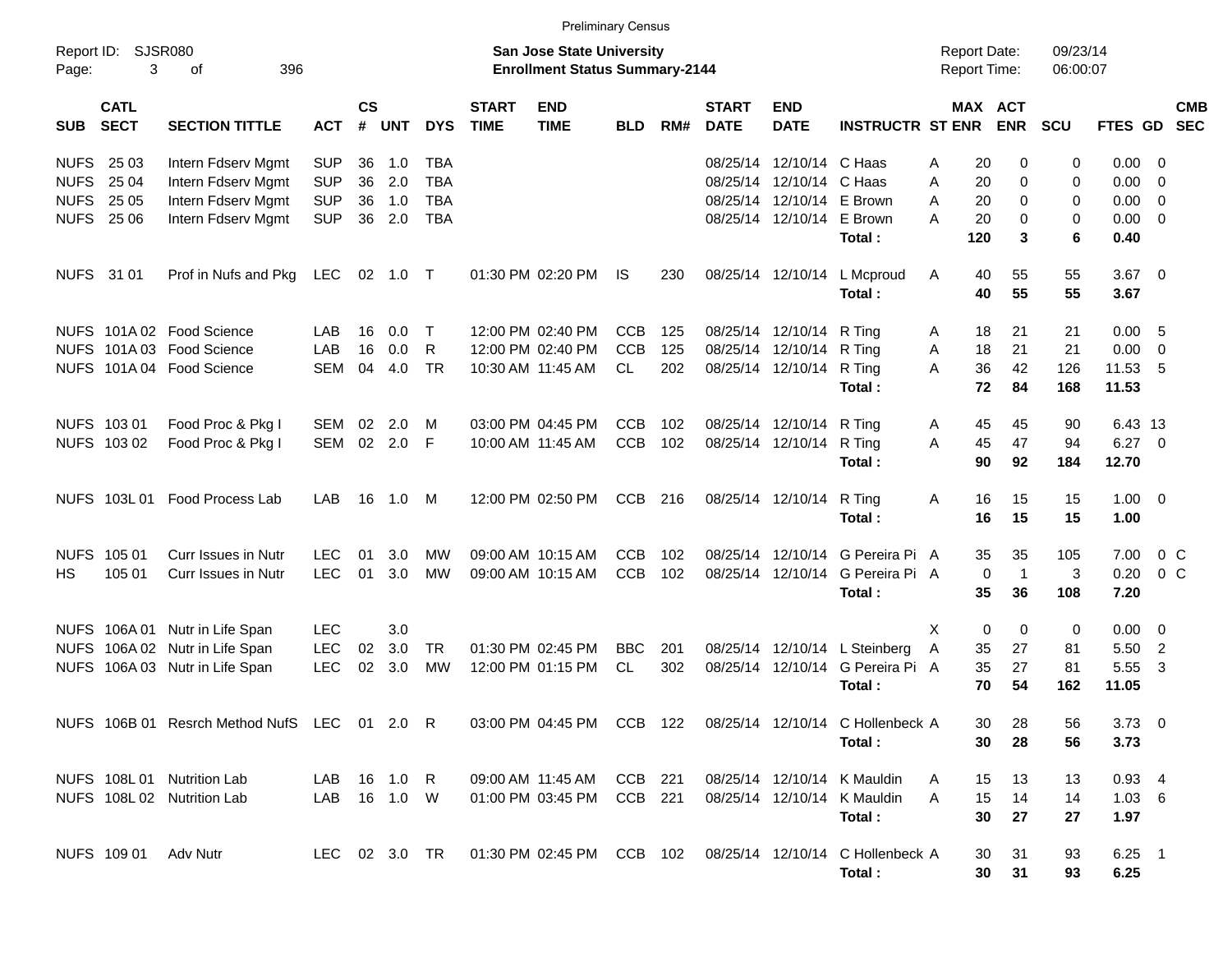|            |                                                                         |                                                                                                                                                   |                          |                |                                 |                              |                             |                                                                           | <b>Preliminary Census</b>             |                   |                             |                                                                                      |                                                    |                                            |                                           |                          |                                                                  |                          |                          |
|------------|-------------------------------------------------------------------------|---------------------------------------------------------------------------------------------------------------------------------------------------|--------------------------|----------------|---------------------------------|------------------------------|-----------------------------|---------------------------------------------------------------------------|---------------------------------------|-------------------|-----------------------------|--------------------------------------------------------------------------------------|----------------------------------------------------|--------------------------------------------|-------------------------------------------|--------------------------|------------------------------------------------------------------|--------------------------|--------------------------|
| Page:      | Report ID: SJSR080<br>4                                                 | 396<br>οf                                                                                                                                         |                          |                |                                 |                              |                             | <b>San Jose State University</b><br><b>Enrollment Status Summary-2144</b> |                                       |                   |                             |                                                                                      |                                                    | <b>Report Date:</b><br><b>Report Time:</b> |                                           | 09/23/14<br>06:00:07     |                                                                  |                          |                          |
| <b>SUB</b> | <b>CATL</b><br><b>SECT</b>                                              | <b>SECTION TITTLE</b>                                                                                                                             | <b>ACT</b>               | <b>CS</b><br># | <b>UNT</b>                      | <b>DYS</b>                   | <b>START</b><br><b>TIME</b> | <b>END</b><br><b>TIME</b>                                                 | <b>BLD</b>                            | RM#               | <b>START</b><br><b>DATE</b> | <b>END</b><br><b>DATE</b>                                                            | <b>INSTRUCTR ST ENR</b>                            |                                            | <b>MAX ACT</b><br><b>ENR</b>              | <b>SCU</b>               | FTES GD                                                          |                          | <b>CMB</b><br><b>SEC</b> |
|            |                                                                         | NUFS 110A 01 Med Nutrition Ther<br>NUFS 110A 02 Med Nutrition Ther                                                                                | SEM<br><b>ACT</b>        | 04<br>13       | 3.0<br>0.0                      | м<br>W                       |                             | 12:00 PM 01:50 PM<br>12:00 PM 01:40 PM                                    | IS<br>IS                              | 230<br>230        |                             | 08/25/14 12/10/14                                                                    | 08/25/14 12/10/14 C LaSalle<br>C LaSalle<br>Total: | 45<br>A<br>A<br>45<br>90                   | 41<br>41<br>82                            | 82<br>41<br>123          | 8.80 12<br>$0.00$ 12<br>8.80                                     |                          |                          |
|            | NUFS 111 01                                                             | <b>Fdserv Prod Mgmt</b>                                                                                                                           | <b>LEC</b>               |                | 02 2.0 R                        |                              |                             | 08:30 AM 10:10 AM                                                         | IS.                                   | 230               |                             | 08/25/14 12/10/14                                                                    | A Finkelstei<br>Total:                             | 40<br>A<br>40                              | 44<br>44                                  | 88<br>88                 | $5.90$ 1<br>5.90                                                 |                          |                          |
|            | NUFS 111L01                                                             | <b>Fdserv Prod Mgmt</b>                                                                                                                           | LAB                      |                | 16 2.0 T                        |                              |                             | 07:30 AM 01:20 PM                                                         | <b>CCB</b>                            | 122               |                             | 08/25/14 12/10/14                                                                    | A Finkelstei<br>Total:                             | 20<br>A<br>20                              | 25<br>25                                  | 50<br>50                 | 3.536<br>3.53                                                    |                          |                          |
|            | NUFS 112 01<br>NUFS 112 02                                              | <b>Fdserv Procurement</b><br><b>Fdserv Procurement</b>                                                                                            | <b>LEC</b><br>ACT        | 02             | 2.0<br>13 0.0                   | м<br>M                       |                             | 09:00 AM 10:20 AM<br>10:30 AM 11:50 AM                                    | IS<br>IS                              | 230<br>230        |                             | 08/25/14 12/10/14<br>08/25/14 12/10/14                                               | A Wagle<br>A Wagle<br>Total:                       | 40<br>A<br>40<br>A<br>80                   | 40<br>40<br>80                            | 40<br>40<br>80           | 5.53<br>0.00 6<br>5.53                                           | - 6                      |                          |
|            |                                                                         | NUFS 114A 01 Comm Nutrition, Majo LEC                                                                                                             |                          |                | 03 3.0 TR                       |                              |                             | 10:30 AM 11:45 AM                                                         | CCB                                   | 102               |                             | 08/25/14 12/10/14                                                                    | M Freedman A<br>Total:                             | 45<br>45                                   | 35<br>35                                  | 105<br>105               | 7.204<br>7.20                                                    |                          |                          |
|            | NUFS 115 01<br>NUFS 115 02<br>NUFS 115 03                               | <b>Issues in Food Tox</b><br><b>Issues in Food Tox</b><br><b>Issues in Food Tox</b>                                                               | SEM<br><b>SEM</b><br>SEM | 04<br>04<br>04 | 3.0<br>3.0<br>3.0               | <b>TR</b><br><b>TR</b><br>TR |                             | 09:00 AM 10:15 AM<br>10:30 AM 11:45 AM<br>07:30 AM 08:45 AM               | <b>CCB</b><br><b>SH</b><br><b>CCB</b> | 102<br>345<br>102 |                             | 08/25/14 12/10/14<br>08/25/14 12/10/14<br>08/25/14 12/10/14                          | I Chou<br>I Chou<br>A Rowell<br>Total:             | 30<br>Α<br>30<br>Α<br>30<br>А<br>90        | 28<br>27<br>17<br>72                      | 84<br>81<br>51<br>216    | $5.60 \quad 0$<br>5.40<br>$3.40 \ 0$<br>14.40                    | $\overline{\phantom{0}}$ |                          |
|            | NUFS 116 01<br>GERO 116 01                                              | Aging and Nutr<br>Aging and Nutr                                                                                                                  | <b>LEC</b><br><b>LEC</b> |                | 3.0<br>3.0                      |                              |                             |                                                                           |                                       |                   |                             |                                                                                      | Total:                                             | Х<br>X                                     | 0<br>0<br>0<br>0<br>$\bf{0}$<br>$\bf{0}$  | 0<br>0<br>0              | $0.00 \quad 0$<br>$0.00 \t 0$<br>0.00                            |                          |                          |
|            | NUFS 117 01<br>NUFS 117 02                                              | Food Eval Techniq<br>Food Eval Techniq                                                                                                            | <b>LEC</b><br>LAB        | 02<br>16       | 2.0<br>0.0                      | M<br>W                       |                             | 09:00 AM 09:50 AM<br>09:00 AM 11:50 AM                                    | CCB<br><b>CCB</b>                     | 125<br>216        |                             | 08/25/14 12/10/14<br>08/25/14 12/10/14                                               | A Rowell<br>A Rowell<br>Total :                    | 16<br>A<br>16<br>А<br>32                   | 14<br>14<br>28                            | 14<br>14<br>28           | $1.93$ 2<br>$0.00$ 2<br>1.93                                     |                          |                          |
|            | NUFS 123 01                                                             | Nutrit for Sport                                                                                                                                  | SEM 04 3.0               |                |                                 | MW                           |                             | 10:30 AM 11:45 AM                                                         | CCB 102                               |                   |                             | 08/25/14 12/10/14 E Brown                                                            | Total:                                             | 40<br>A<br>40                              | 46<br>46                                  | 138<br>138               | 9.65 9<br>9.65                                                   |                          |                          |
|            | NUFS 139 01<br>NUFS 139 02<br>NUFS 139 03<br>NUFS 139 04<br>NUFS 139 05 | Hunger & Environ Nut SEM 04<br>Hunger & Environ Nut SEM 04<br>Hunger & Environ Nut SEM 04<br>Hunger & Environ Nut SEM<br>Hunger & Environ Nut SEM |                          |                | 3.0<br>3.0<br>3.0<br>3.0<br>3.0 | TR<br>TR<br>МW               |                             | 01:30 PM 02:45 PM<br>03:00 PM 04:15 PM<br>09:00 AM 10:15 AM               | <b>CCB</b><br>DBH<br><b>CL</b>        | 122<br>133<br>302 |                             | 08/25/14 12/10/14 G Acker<br>08/25/14 12/10/14 G Acker<br>08/25/14 12/10/14 K Cahill |                                                    | 30<br>A<br>30<br>Α<br>30<br>Α<br>х<br>X    | 29<br>26<br>26<br>0<br>$\Omega$<br>0<br>0 | 87<br>78<br>78<br>0<br>0 | 5.80 0<br>$5.20 \ 0$<br>$5.20 \ 0$<br>$0.00 \t 0$<br>$0.00 \t 0$ |                          |                          |
|            |                                                                         |                                                                                                                                                   |                          |                |                                 |                              |                             |                                                                           |                                       |                   |                             |                                                                                      |                                                    |                                            |                                           |                          |                                                                  |                          |                          |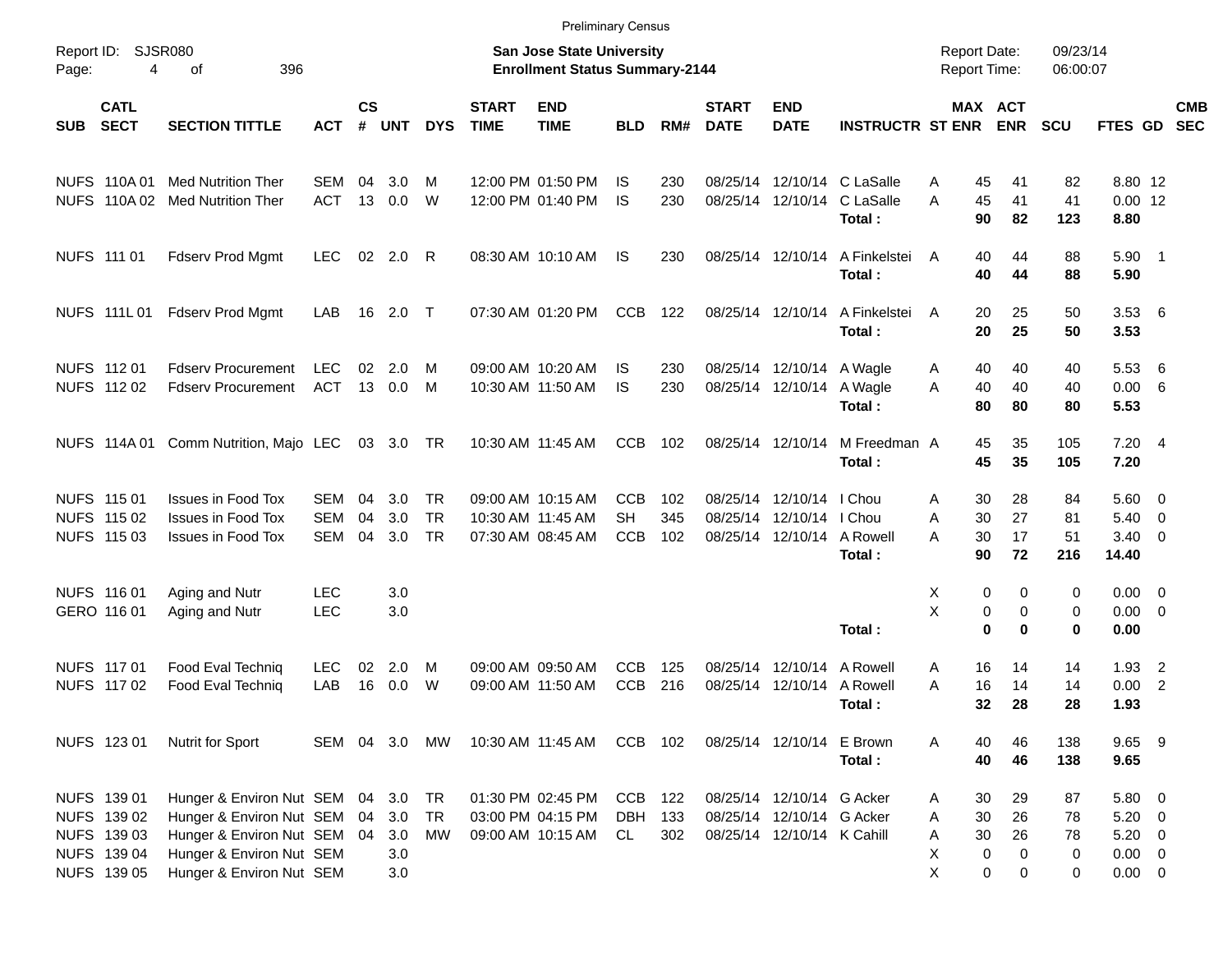|                     |                            |                          |            |                    |            |              |                             | <b>Preliminary Census</b>                                                 |            |     |                             |                           |                                  |                                     |                       |                      |         |             |                          |
|---------------------|----------------------------|--------------------------|------------|--------------------|------------|--------------|-----------------------------|---------------------------------------------------------------------------|------------|-----|-----------------------------|---------------------------|----------------------------------|-------------------------------------|-----------------------|----------------------|---------|-------------|--------------------------|
| Report ID:<br>Page: | SJSR080<br>5               | 396<br>οf                |            |                    |            |              |                             | <b>San Jose State University</b><br><b>Enrollment Status Summary-2144</b> |            |     |                             |                           |                                  | <b>Report Date:</b><br>Report Time: |                       | 09/23/14<br>06:00:07 |         |             |                          |
| <b>SUB</b>          | <b>CATL</b><br><b>SECT</b> | <b>SECTION TITTLE</b>    | <b>ACT</b> | $\mathsf{cs}$<br># | <b>UNT</b> | <b>DYS</b>   | <b>START</b><br><b>TIME</b> | <b>END</b><br><b>TIME</b>                                                 | <b>BLD</b> | RM# | <b>START</b><br><b>DATE</b> | <b>END</b><br><b>DATE</b> | <b>INSTRUCTR ST ENR</b>          |                                     | MAX ACT<br><b>ENR</b> | SCU                  | FTES GD |             | <b>CMB</b><br><b>SEC</b> |
|                     | NUFS 139 06                | Hunger & Environ Nut SEM |            | 04                 | 3.0        | MW           |                             | 10:30 AM 11:45 AM                                                         | <b>BBC</b> | 201 | 08/25/14                    |                           | 12/10/14 K Knoblaugh A           | 30                                  | 28                    | 84                   | 5.60    | 0           |                          |
| <b>NUFS</b>         | 139 07                     | Hunger & Environ Nut SEM |            | 04                 | 3.0        | <b>MW</b>    |                             | 12:00 PM 01:15 PM                                                         | <b>BBC</b> | 201 | 08/25/14                    | 12/10/14                  | K Knoblaugh A                    | 30                                  | 27                    | 81                   | 5.40    | $\mathbf 0$ |                          |
| <b>NUFS</b>         | 139 08                     | Hunger & Environ Nut SEM |            | 04                 | 3.0        | м            |                             | 01:30 PM 04:15 PM                                                         | <b>CCB</b> | 122 | 08/25/14                    | 12/10/14                  | E MacKusick A                    | 30                                  | 29                    | 87                   | 5.80    | $\mathbf 0$ |                          |
| <b>NUFS</b>         | 139 09                     | Hunger & Environ Nut SEM |            | 04                 | 3.0        | M            |                             | 05:30 PM 08:15 PM                                                         | <b>CCB</b> | 102 | 08/25/14                    |                           | 12/10/14 E MacKusick A           | 30                                  | 28                    | 84                   | 5.60    | $\mathbf 0$ |                          |
| <b>NUFS</b>         | 139 10                     | Hunger & Environ Nut SEM |            |                    | 3.0        |              |                             |                                                                           |            |     |                             |                           |                                  | X                                   | 0<br>$\mathbf 0$      | 0                    | 0.00    | $\mathbf 0$ |                          |
| <b>NUFS</b>         | 139 11                     | Hunger & Environ Nut SEM |            | 04                 | 3.0        | MW           |                             | 09:00 AM 10:15 AM                                                         | CL         | 324 | 08/25/14                    |                           | 12/10/14 A Reisenauer A          | 30                                  | 30                    | 90                   | 6.00    | $\mathbf 0$ |                          |
| <b>NUFS</b>         | 139 12                     | Hunger & Environ Nut SEM |            | 04                 | 3.0        | <b>TR</b>    |                             | 12:00 PM 01:15 PM                                                         | <b>CL</b>  | 302 | 08/25/14                    | 12/10/14                  | D Singamsett A                   | 30                                  | 30                    | 90                   | 6.00    | $\mathbf 0$ |                          |
| <b>NUFS</b>         | 139 13                     | Hunger & Environ Nut SEM |            | 04                 | 3.0        | <b>TR</b>    |                             | 01:30 PM 02:45 PM                                                         | <b>CL</b>  | 302 | 08/25/14                    |                           | 12/10/14 D Singamsett A          | 30                                  | 30                    | 90                   | 6.00    | $\mathbf 0$ |                          |
| <b>NUFS</b>         | 139 14                     | Hunger & Environ Nut SEM |            | 04                 | 3.0        | $\mathsf{T}$ |                             | 05:30 PM 08:15 PM                                                         | <b>CCB</b> | 102 | 08/25/14                    |                           | 12/10/14 L Steinberg             | 30<br><sup>A</sup>                  | 31                    | 93                   | 6.20    | $\mathbf 0$ |                          |
| <b>NUFS</b>         | 139 15                     | Hunger & Environ Nut SEM |            | 04                 | 3.0        | $\mathsf{T}$ |                             | 05:30 PM 08:15 PM                                                         | MН         | 520 | 08/25/14                    | 12/10/14                  | A Whitson                        | 30<br>A                             | 25                    | 75                   | 5.00    | $\mathbf 0$ |                          |
| <b>NUFS</b>         | 139 16                     | Hunger & Environ Nut SEM |            | 04                 | 3.0        | W            |                             | 03:00 PM 05:45 PM                                                         | <b>CL</b>  | 302 | 08/25/14                    | 12/10/14                  | A Whitson                        | 30<br>A                             | 30                    | 90                   | 6.00    | $\mathbf 0$ |                          |
| <b>NUFS</b>         | 139 17                     | Hunger & Environ Nut SEM |            | 04                 | 3.0        | W            |                             | 06:00 PM 08:45 PM                                                         | CL.        | 302 | 08/25/14                    |                           | 12/10/14 A Whitson               | 30<br>A                             | 27                    | 81                   | 5.40    | $\mathbf 0$ |                          |
| <b>NUFS</b>         | 139 18                     | Hunger & Environ Nut SEM |            |                    | 3.0        |              |                             |                                                                           |            |     |                             |                           |                                  | X                                   | $\mathbf 0$<br>0      | 0                    | 0.00    | $\mathbf 0$ |                          |
| <b>NUFS</b>         | 139 19                     | Hunger & Environ Nut SEM |            | 04                 | 3.0        | MW           |                             | 01:30 PM 02:45 PM                                                         | <b>CL</b>  | 302 | 08/25/14                    | 12/10/14                  | K Cahill                         | A<br>30                             | 27                    | 81                   | 5.40    | $\mathbf 0$ |                          |
|                     |                            |                          |            |                    |            |              |                             |                                                                           |            |     |                             |                           | Total:                           | 450                                 | 423                   | 1269                 | 84.60   |             |                          |
|                     | NUFS 144 01                | <b>Food Culture</b>      | <b>LEC</b> | 02                 | 3.0        | <b>TR</b>    |                             | 10:30 AM 11:45 AM                                                         | IS         | 230 | 08/25/14                    | 12/10/14                  | A Wagle                          | 30<br>A                             | 29                    | 87                   | 5.80    | $\mathbf 0$ |                          |
|                     | NUFS 144 02                | <b>Food Culture</b>      | <b>LEC</b> | 02                 | 3.0        | MW           |                             | 10:30 AM 11:45 AM                                                         | <b>CL</b>  | 302 | 08/25/14                    | 12/10/14                  | K Cahill                         | A<br>30                             | 26                    | 78                   | 5.20    | $\mathbf 0$ |                          |
|                     | NUFS 144 03                | Food Culture             | <b>LEC</b> | 02                 | 3.0        | м            |                             | 05:30 PM 08:15 PM                                                         | CL         | 302 | 08/25/14                    | 12/10/14                  | K Cahill                         | 30<br>A                             | 26                    | 78                   | 5.20    | $\mathbf 0$ |                          |
|                     | NUFS 144 04                | <b>Food Culture</b>      | <b>LEC</b> | 02                 | 3.0        | R            |                             | 03:00 PM 05:45 PM                                                         | <b>IS</b>  | 230 | 08/25/14                    |                           | 12/10/14 K Harvey                | 30<br>Α                             | 29                    | 87                   | 5.80    | $\mathbf 0$ |                          |
|                     | NUFS 144 05                | <b>Food Culture</b>      | <b>LEC</b> | 02                 | 3.0        | $\top$       |                             | 02:30 PM 05:15 PM                                                         | <b>IS</b>  | 230 | 08/25/14                    | 12/10/14                  | J Kubota                         | 30<br>A                             | 28                    | 84                   | 5.60    | $\mathbf 0$ |                          |
|                     | NUFS 144 06                | <b>Food Culture</b>      | <b>LEC</b> | 02                 | 3.0        | $\mathsf{T}$ |                             | 05:30 PM 08:15 PM                                                         | <b>IS</b>  | 230 | 08/25/14                    | 12/10/14                  | J Kubota                         | 30<br>A                             | 28                    | 84                   | 5.60    | $\mathbf 0$ |                          |
|                     | NUFS 144 08                | <b>Food Culture</b>      | <b>LEC</b> | 02                 | 3.0        | м            |                             | 05:30 PM 08:15 PM                                                         | MН         | 520 | 08/25/14                    |                           | 12/10/14 S Spencer               | 30<br>A                             | 25                    | 75                   | 5.00    | $\mathbf 0$ |                          |
|                     | NUFS 144 09                | <b>Food Culture</b>      | <b>LEC</b> | 02                 | 3.0        | W            |                             | 05:30 PM 08:15 PM                                                         | <b>BBC</b> | 201 | 08/25/14                    |                           | 12/10/14 S Spencer               | 30<br>Α                             | 26                    | 78                   | 5.20    | $\mathbf 0$ |                          |
| <b>NUFS</b>         | 144 10                     | <b>Food Culture</b>      | <b>LEC</b> | 02                 | 3.0        | <b>TR</b>    |                             | 03:00 PM 04:15 PM                                                         | <b>BBC</b> | 201 | 08/25/14                    |                           | 12/10/14 L Steinberg             | 30<br>Α                             | 29                    | 87                   | 5.80    | 0           |                          |
|                     | NUFS 144 11                | <b>Food Culture</b>      | <b>LEC</b> |                    | 3.0        |              |                             |                                                                           |            |     |                             |                           |                                  | X                                   | 0<br>$\mathbf 0$      | 0                    | 0.00    | 0           |                          |
| <b>NUFS</b>         | 144 12                     | <b>Food Culture</b>      | <b>LEC</b> | 02                 | 3.0        | R            |                             | 03:00 PM 05:45 PM                                                         | CL         | 302 | 08/25/14                    | 12/10/14 L Wiley          |                                  | Α<br>30                             | 26                    | 78                   | 5.20    | 0           |                          |
|                     | NUFS 144 13                | <b>Food Culture</b>      | <b>LEC</b> | 02                 | 3.0        | R            |                             | 06:00 PM 08:45 PM                                                         | <b>CL</b>  | 302 | 08/25/14                    | 12/10/14 L Wiley          |                                  | 30<br>Α                             | 27                    | 81                   | 5.40    | $\mathbf 0$ |                          |
| <b>NUFS</b>         | 144 14                     | <b>Food Culture</b>      | <b>LEC</b> |                    | 3.0        |              |                             |                                                                           |            |     |                             |                           |                                  | X                                   | 0<br>$\mathbf 0$      | 0                    | 0.00    | 0           |                          |
|                     | <b>NUFS 144 15</b>         | <b>Food Culture</b>      | <b>LEC</b> | 02                 | 3.0        | <b>TR</b>    |                             | 03:00 PM 04:15 PM                                                         | <b>CCB</b> | 102 |                             |                           | 08/25/14 12/10/14 D Singamsett A | 30                                  | 28                    | 84                   | 5.60    | $\mathbf 0$ |                          |
|                     |                            |                          |            |                    |            |              |                             |                                                                           |            |     |                             |                           | Total:                           |                                     | 360 327               | 981                  | 65.40   |             |                          |
|                     |                            |                          |            |                    |            |              |                             |                                                                           |            |     |                             |                           |                                  |                                     |                       |                      |         |             |                          |
|                     | NUFS 163 03                | Phys Fit + Nutrit        | <b>LEC</b> | 02                 | 3.0        | <b>TR</b>    |                             | 12:00 PM 01:15 PM                                                         | <b>BBC</b> | 201 |                             | 08/25/14 12/10/14 E Brown |                                  | 32<br>A                             | 14                    | 42                   | 2.80    | $0\,C$      |                          |
| <b>KIN</b>          | 16303                      | Phys Fit + Nutrit        | <b>LEC</b> |                    | 02 3.0     | <b>TR</b>    |                             | 12:00 PM 01:15 PM                                                         | <b>BBC</b> | 201 | 08/25/14                    | 12/10/14 E Brown          |                                  | A                                   | 18<br>0               | 54                   | 3.60    | $0\,C$      |                          |
|                     | NUFS 163 04                | Phys Fit + Nutrit        | <b>LEC</b> |                    | 02 3.0     | <b>TR</b>    |                             | 12:00 PM 01:15 PM                                                         | <b>CCB</b> | 101 | 08/25/14                    | 12/10/14 E Brown          |                                  | 32<br>Α                             | 12                    | 36                   | 2.40    | $0\,C$      |                          |
| KIN                 | 163 04                     | Phys Fit + Nutrit        | <b>LEC</b> |                    | 02 3.0     | <b>TR</b>    |                             | 12:00 PM 01:15 PM                                                         | <b>CCB</b> | 101 | 08/25/14                    | 12/10/14 E Brown          |                                  | Α                                   | $\pmb{0}$<br>17       | 51                   | 3.40    | $0\,C$      |                          |
|                     | NUFS 163 05                | Phys Fit + Nutrit        | <b>LEC</b> |                    | 02 3.0     | <b>MW</b>    |                             | 09:00 AM 10:15 AM                                                         | IS         | 215 |                             | 08/25/14 12/10/14 A Bloom |                                  | 32<br>Α                             | 14                    | 42                   | 2.80    | $0\,C$      |                          |
| KIN                 | 163 05                     | Phys Fit + Nutrit        | <b>LEC</b> |                    | 02 3.0     | MW           |                             | 09:00 AM 10:15 AM                                                         | <b>IS</b>  | 215 |                             | 08/25/14 12/10/14 A Bloom |                                  | A                                   | 17<br>0               | 51                   | 3.40    | $0\,C$      |                          |
|                     | NUFS 163 07                | Phys Fit + Nutrit        | <b>LEC</b> |                    | 02 3.0     | MW           | 10:30 AM 11:45 AM           |                                                                           | <b>IS</b>  | 215 |                             | 08/25/14 12/10/14 A Bloom |                                  | 32<br>A                             | 12                    | 36                   | 2.40    | $0\,C$      |                          |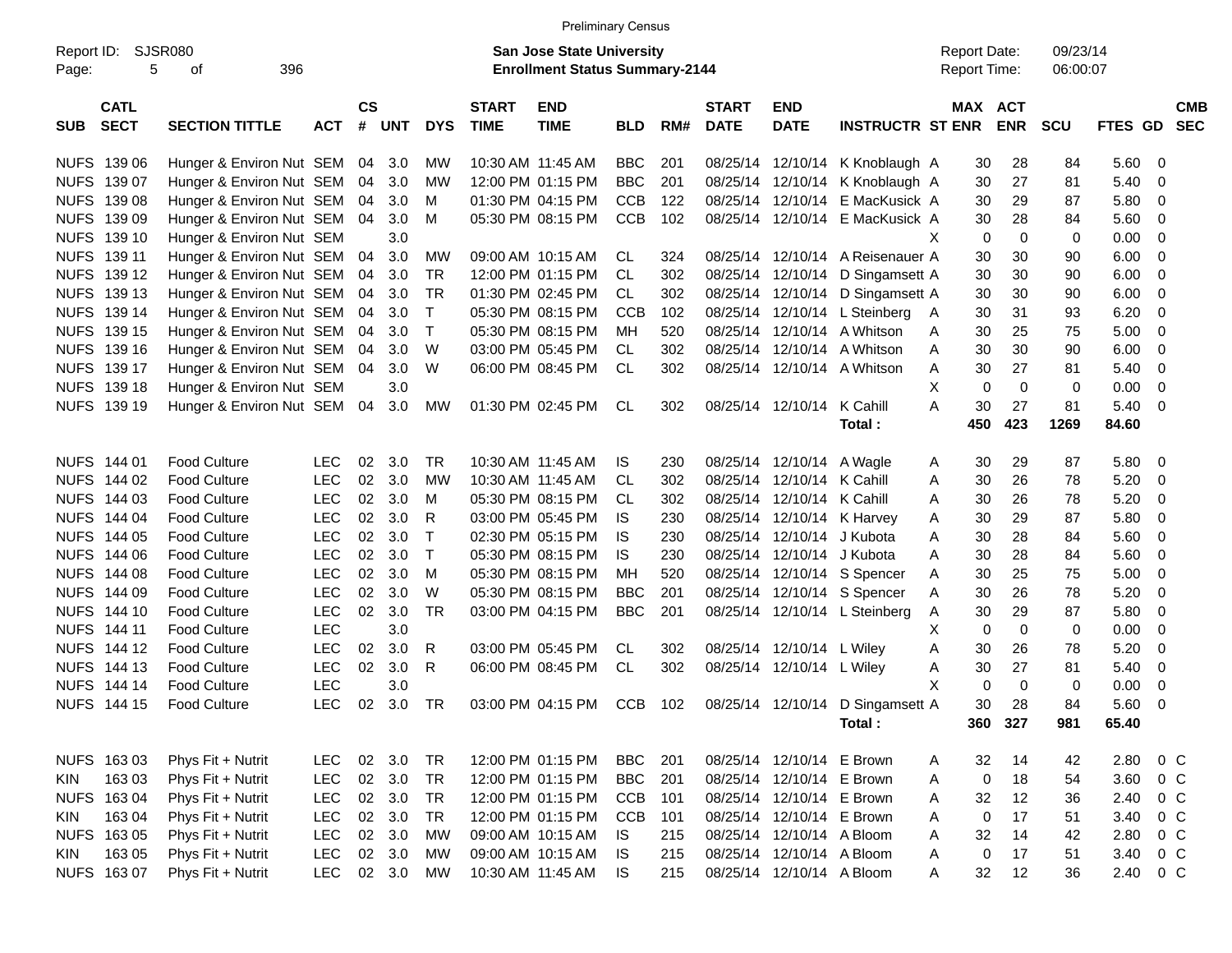|                     |                            |                            |              |                    |            |            |                             |                                                                    | <b>Preliminary Census</b> |     |                             |                           |                                          |   |                     |                       |                         |                |                          |                          |
|---------------------|----------------------------|----------------------------|--------------|--------------------|------------|------------|-----------------------------|--------------------------------------------------------------------|---------------------------|-----|-----------------------------|---------------------------|------------------------------------------|---|---------------------|-----------------------|-------------------------|----------------|--------------------------|--------------------------|
| Report ID:<br>Page: | 6                          | SJSR080<br>396<br>οf       |              |                    |            |            |                             | San Jose State University<br><b>Enrollment Status Summary-2144</b> |                           |     |                             |                           |                                          |   | <b>Report Date:</b> | Report Time:          | 09/23/14<br>06:00:07    |                |                          |                          |
| <b>SUB</b>          | <b>CATL</b><br><b>SECT</b> | <b>SECTION TITTLE</b>      | <b>ACT</b>   | $\mathsf{cs}$<br># | <b>UNT</b> | <b>DYS</b> | <b>START</b><br><b>TIME</b> | <b>END</b><br><b>TIME</b>                                          | <b>BLD</b>                | RM# | <b>START</b><br><b>DATE</b> | <b>END</b><br><b>DATE</b> | <b>INSTRUCTR ST ENR</b>                  |   |                     | MAX ACT<br><b>ENR</b> | <b>SCU</b>              | FTES GD        |                          | <b>CMB</b><br><b>SEC</b> |
| <b>KIN</b>          | 163 07                     | Phys Fit + Nutrit          | <b>LEC</b>   | 02                 | 3.0        | MW         |                             | 10:30 AM 11:45 AM                                                  | IS.                       | 215 |                             | 08/25/14 12/10/14 A Bloom |                                          | A | 0                   | 18                    | 54                      | 3.65           | 1 C                      |                          |
| <b>NUFS</b>         | 16308                      | Phys Fit + Nutrit          | <b>LEC</b>   | 02                 | 3.0        | <b>MW</b>  |                             | 10:30 AM 11:45 AM                                                  | <b>CCB</b>                | 122 |                             | 08/25/14 12/10/14         | A Bloom                                  | A | 32                  | 6                     | 18                      | 1.20           | 0 <sup>o</sup>           |                          |
| <b>KIN</b>          | 163 08                     | Phys Fit + Nutrit          | <b>LEC</b>   | 02                 | 3.0        | <b>MW</b>  |                             | 10:30 AM 11:45 AM                                                  | <b>CCB</b>                | 122 |                             | 08/25/14 12/10/14         | A Bloom                                  | A | 0                   | 25                    | 75                      | 5.00           | 0 <sup>o</sup>           |                          |
| <b>NUFS</b>         | 16309                      | Phys Fit + Nutrit          | <b>LEC</b>   | 02                 | 3.0        | <b>MW</b>  |                             | 12:00 PM 01:15 PM                                                  | <b>CCB</b>                | 101 |                             | 08/25/14 12/10/14         | R Ryan                                   | Α | 32                  | 17                    | 51                      | 3.40           | 0 <sup>o</sup>           |                          |
| <b>KIN</b>          | 163 09                     | Phys Fit + Nutrit          | LEC          | 02                 | 3.0        | <b>MW</b>  |                             | 12:00 PM 01:15 PM                                                  | <b>CCB</b>                | 101 |                             | 08/25/14 12/10/14 R Ryan  |                                          | Α | 0                   | 12                    | 36                      | 2.40           | 0 <sup>o</sup>           |                          |
| <b>NUFS</b>         | 163 10                     | Phys Fit + Nutrit          | <b>LEC</b>   | 02                 | 3.0        | <b>MW</b>  |                             | 12:00 PM 01:15 PM                                                  | <b>CCB</b>                | 122 |                             | 08/25/14 12/10/14 R Ryan  |                                          | Α | 32                  | 12                    | 36                      | 2.40           | 0 <sup>o</sup>           |                          |
| <b>KIN</b>          | 163 10                     | Phys Fit + Nutrit          | <b>LEC</b>   | 02                 | 3.0        | <b>MW</b>  |                             | 12:00 PM 01:15 PM                                                  | CCB                       | 122 |                             | 08/25/14 12/10/14 R Ryan  |                                          | Α | 0                   | 18                    | 54                      | 3.60           | 0 <sup>o</sup>           |                          |
| <b>NUFS</b>         | 163 11                     | Phys Fit + Nutrit          | LEC          | 02                 | 3.0        | <b>MW</b>  |                             | 01:30 PM 02:45 PM                                                  | <b>BBC</b>                | 201 |                             | 08/25/14 12/10/14 R Ryan  |                                          | Α | 32                  | 13                    | 39                      | 2.60           | 0 <sup>o</sup>           |                          |
| <b>KIN</b>          | 163 11                     | Phys Fit + Nutrit          | <b>LEC</b>   | 02                 | 3.0        | <b>MW</b>  |                             | 01:30 PM 02:45 PM                                                  | <b>BBC</b>                | 201 |                             | 08/25/14 12/10/14 R Ryan  |                                          | Α | 0                   | 16                    | 48                      | 3.20           | 0 <sup>o</sup>           |                          |
| <b>NUFS</b>         | 163 12                     | Phys Fit + Nutrit          | LEC          | 02                 | 3.0        | <b>MW</b>  |                             | 01:30 PM 02:45 PM                                                  | MH                        | 523 |                             | 08/25/14 12/10/14 R Ryan  |                                          | Α | 32                  | 20                    | 60                      | 4.00           | 0 <sup>o</sup>           |                          |
| <b>KIN</b>          | 163 12                     | Phys Fit + Nutrit          | LEC          | 02                 | 3.0        | <b>MW</b>  |                             | 01:30 PM 02:45 PM                                                  | <b>MH</b>                 | 523 |                             | 08/25/14 12/10/14 R Ryan  |                                          | Α | 0                   | 15                    | 45                      | 3.00           | 0 <sup>o</sup>           |                          |
| <b>NUFS</b>         | 163 13                     | Phys Fit + Nutrit          | <b>LEC</b>   | 02                 | 3.0        | <b>TR</b>  |                             | 10:30 AM 11:45 AM                                                  | <b>ENG</b>                | 401 |                             | 08/25/14 12/10/14 E Brown |                                          | Α | 30                  | 16                    | 48                      | 3.20           | 0 <sup>o</sup>           |                          |
| <b>KIN</b>          | 163 13                     | Phys Fit + Nutrit          | LEC          | 02                 | 3.0        | <b>TR</b>  |                             | 10:30 AM 11:45 AM                                                  | <b>ENG</b>                | 401 |                             | 08/25/14 12/10/14 E Brown |                                          | Α | 0                   | 13                    | 39                      | 2.60           | 0 <sup>o</sup>           |                          |
| <b>NUFS</b>         | 163 14                     | Phys Fit + Nutrit          | LEC          | 02                 | 3.0        | <b>TR</b>  |                             | 10:30 AM 11:45 AM                                                  | <b>BBC</b>                | 022 |                             | 08/25/14 12/10/14 E Brown |                                          | Α | 30                  | 13                    | 39                      | 2.60           | 0 <sup>o</sup>           |                          |
| <b>KIN</b>          | 163 14                     | Phys Fit + Nutrit          | <b>LEC</b>   | 02                 | 3.0        | <b>TR</b>  |                             | 10:30 AM 11:45 AM                                                  | <b>BBC</b>                | 022 |                             | 08/25/14 12/10/14 E Brown |                                          | Α | 0                   | 13                    | 39                      | 2.60           | 0 <sup>o</sup>           |                          |
| <b>NUFS</b>         | 163 15                     | Phys Fit + Nutrit          | <b>LEC</b>   | 02                 | 3.0        | <b>MW</b>  |                             | 09:00 AM 10:15 AM                                                  | <b>SH</b>                 | 239 |                             | 08/25/14 12/10/14 A Bloom |                                          | Α | 32                  | 11                    | 33                      | 2.20           | 0 <sup>o</sup>           |                          |
| <b>KIN</b>          | 163 15                     | Phys Fit + Nutrit          | <b>LEC</b>   | 02                 | 3.0        | МW         |                             | 09:00 AM 10:15 AM                                                  | <b>SH</b>                 | 239 |                             | 08/25/14 12/10/14         | A Bloom                                  | Α | 0                   | 18                    | 54                      | 3.60           | 0 <sup>o</sup>           |                          |
|                     |                            |                            |              |                    |            |            |                             |                                                                    |                           |     |                             |                           | Total:                                   |   | 380                 | 360                   | 1080                    | 72.05          |                          |                          |
|                     | NUFS 180 01                | <b>Individual Studies</b>  | <b>SUP</b>   | 36                 | 1.0        | <b>TBA</b> |                             |                                                                    |                           |     |                             | 08/25/14 12/10/14 E Brown |                                          | A | 20                  | 1                     | 1                       | 0.07           | $\overline{\phantom{0}}$ |                          |
| <b>NUFS</b>         | 180 02                     | <b>Individual Studies</b>  | <b>SUP</b>   | 36                 | 2.0        | <b>TBA</b> |                             |                                                                    |                           |     |                             | 08/25/14 12/10/14         | E Brown                                  | Α | 20                  | 0                     | 0                       | 0.00           | $\overline{0}$           |                          |
| <b>NUFS</b>         | 180 03                     | <b>Individual Studies</b>  | <b>SUP</b>   | 36                 | 3.0        | <b>TBA</b> |                             |                                                                    |                           |     |                             | 08/25/14 12/10/14 E Brown |                                          | A | 20                  | 0                     | 0                       | 0.00           | - 0                      |                          |
| <b>NUFS</b>         | 18004                      | <b>Individual Studies</b>  | <b>SUP</b>   | 36                 | 1.0        | <b>TBA</b> |                             |                                                                    |                           |     |                             | 08/25/14 12/10/14         | C Haas                                   | Α | 20                  | 0                     | 0                       | 0.00           | - 0                      |                          |
| <b>NUFS</b>         | 180 05                     | <b>Individual Studies</b>  | <b>SUP</b>   | 36                 | 2.0        | <b>TBA</b> |                             |                                                                    |                           |     |                             | 08/25/14 12/10/14         | C Haas                                   | Α | 20                  | 0                     | 0                       | 0.00           | - 0                      |                          |
| <b>NUFS</b>         | 180 06                     | <b>Individual Studies</b>  | <b>SUP</b>   | 36                 | 3.0        | <b>TBA</b> |                             |                                                                    |                           |     |                             | 08/25/14 12/10/14         | C Haas                                   | Α | 20                  | 0                     | 0                       | 0.00           | 0                        |                          |
| <b>NUFS</b>         | 180 07                     | <b>Individual Studies</b>  | <b>SUP</b>   | 36                 | 1.0        | <b>TBA</b> |                             |                                                                    |                           |     |                             |                           | 08/25/14 12/10/14 C Hollenbeck A         |   | 20                  | $\overline{7}$        | 7                       | 0.55           | -5                       |                          |
| <b>NUFS</b>         | 18008                      | <b>Individual Studies</b>  | <b>SUP</b>   | 36                 | 2.0        | <b>TBA</b> |                             |                                                                    |                           |     |                             | 08/25/14 12/10/14         | C Hollenbeck A                           |   | 20                  | 1                     | $\overline{\mathbf{c}}$ | 0.13           | - 0                      |                          |
| <b>NUFS</b>         | 18009                      | <b>Individual Studies</b>  | <b>SUP</b>   | 36                 | 1.0        | <b>TBA</b> |                             |                                                                    |                           |     |                             |                           | 08/25/14 12/10/14 L Mcproud              | A | 20                  | 0                     | 0                       | 0.00           | - 0                      |                          |
| <b>NUFS</b>         | 180 10                     | <b>Individual Studies</b>  | <b>SUP</b>   | 36                 | 2.0        | <b>TBA</b> |                             |                                                                    |                           |     |                             |                           | 08/25/14 12/10/14 L Mcproud              | Α | 20                  | 0                     | 0                       | 0.00           | $\overline{0}$           |                          |
|                     | NUFS 180 11                | <b>Individual Studies</b>  | <b>SUP</b>   | 36                 | 3.0        | <b>TBA</b> |                             |                                                                    |                           |     |                             |                           | 08/25/14 12/10/14 L Mcproud              | Α | 20                  | 0                     | 0                       | 0.00           | $\overline{0}$           |                          |
|                     | NUFS 180 12                | <b>Individual Studies</b>  | <b>SUP</b>   |                    | 36 4.0     | TBA        |                             |                                                                    |                           |     |                             |                           | 08/25/14 12/10/14 L Mcproud              | Α | 20                  | 0                     | 0                       | $0.00 \t 0$    |                          |                          |
|                     | NUFS 180 13                | <b>Individual Studies</b>  | <b>SUP</b>   |                    | 36 5.0     | <b>TBA</b> |                             |                                                                    |                           |     |                             |                           | 08/25/14 12/10/14 L Mcproud              | Α | 20                  | 0                     | 0                       | $0.00 \t 0$    |                          |                          |
|                     | NUFS 180 14                | <b>Individual Studies</b>  | <b>SUP</b>   |                    | 36 6.0     | TBA        |                             |                                                                    |                           |     |                             |                           | 08/25/14 12/10/14 L Mcproud              | Α | 20                  | 0                     | 0                       | $0.00 \t 0$    |                          |                          |
|                     |                            |                            |              |                    |            |            |                             |                                                                    |                           |     |                             |                           | Total:                                   |   | 280                 | 9                     | 10                      | 0.75           |                          |                          |
|                     | NUFS 190 01                | <b>Nutrition Education</b> | LEC 01 2.0 R |                    |            |            |                             | 04:30 PM 06:15 PM CCB 102                                          |                           |     |                             |                           | 08/25/14 12/10/14 M Freedman A<br>Total: |   | 35<br>35            | 35<br>35              | 70<br>70                | 4.90 7<br>4.90 |                          |                          |
|                     | NUFS 191 01                | <b>Nutr Counseling</b>     | LEC 03 1.0 F |                    |            |            |                             | 12:45 PM 02:25 PM CCB 122 08/25/14 12/10/14 E Herb                 |                           |     |                             |                           |                                          | A | 25                  | 28                    | 28                      | $1.92 \quad 3$ |                          |                          |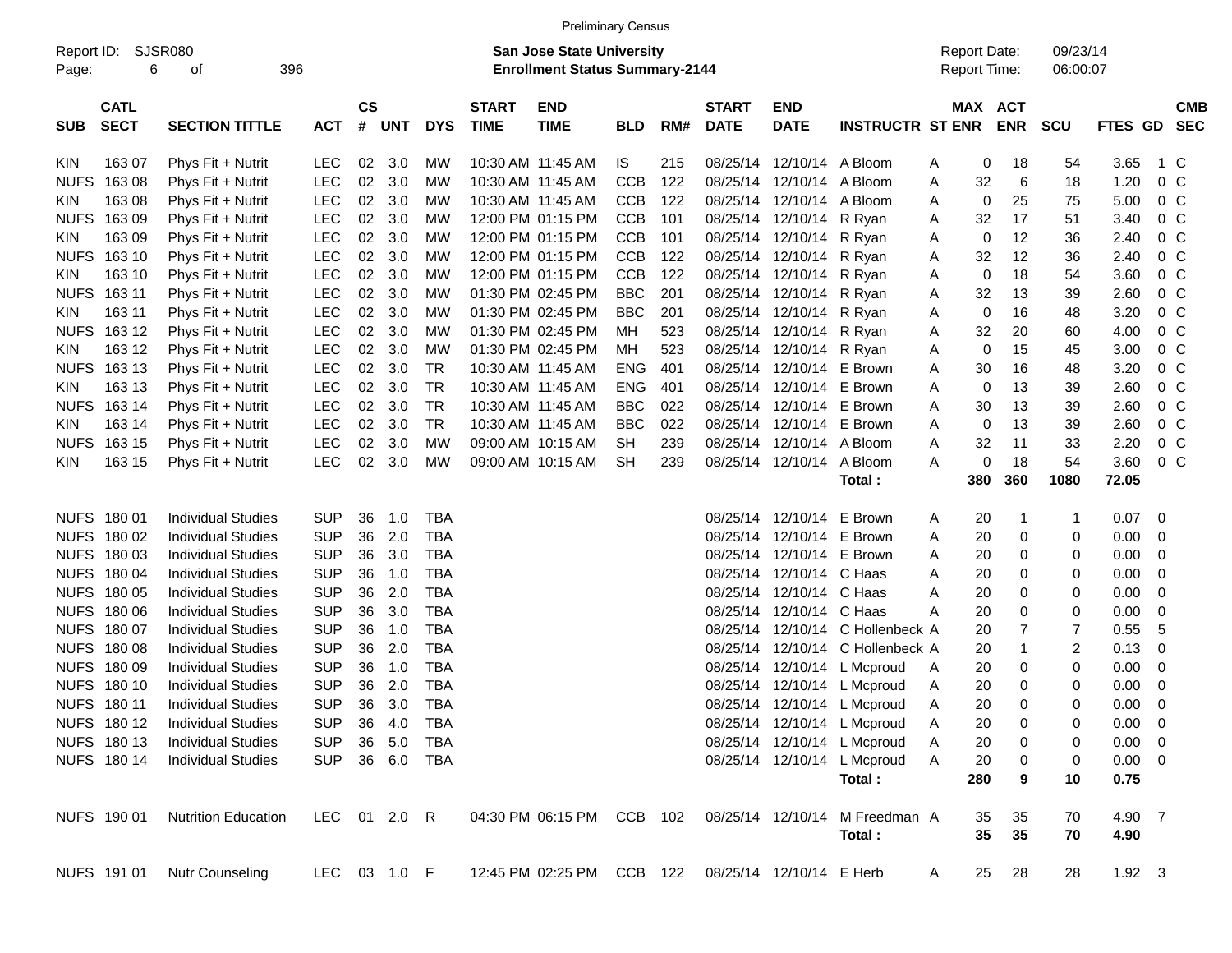|             |                                      |                                  |            |                |            |            |                             |                                                                    | <b>Preliminary Census</b> |     |                             |                           |                                |                                     |                       |                      |                 |                          |                          |
|-------------|--------------------------------------|----------------------------------|------------|----------------|------------|------------|-----------------------------|--------------------------------------------------------------------|---------------------------|-----|-----------------------------|---------------------------|--------------------------------|-------------------------------------|-----------------------|----------------------|-----------------|--------------------------|--------------------------|
| Page:       | Report ID: SJSR080<br>$\overline{7}$ | 396<br>оf                        |            |                |            |            |                             | San Jose State University<br><b>Enrollment Status Summary-2144</b> |                           |     |                             |                           |                                | <b>Report Date:</b><br>Report Time: |                       | 09/23/14<br>06:00:07 |                 |                          |                          |
| <b>SUB</b>  | <b>CATL</b><br><b>SECT</b>           | <b>SECTION TITTLE</b>            | <b>ACT</b> | <b>CS</b><br># | <b>UNT</b> | <b>DYS</b> | <b>START</b><br><b>TIME</b> | <b>END</b><br><b>TIME</b>                                          | <b>BLD</b>                | RM# | <b>START</b><br><b>DATE</b> | <b>END</b><br><b>DATE</b> | <b>INSTRUCTR ST ENR</b>        |                                     | MAX ACT<br><b>ENR</b> | <b>SCU</b>           | <b>FTES GD</b>  |                          | <b>CMB</b><br><b>SEC</b> |
|             |                                      |                                  |            |                |            |            |                             |                                                                    |                           |     |                             |                           | Total:                         |                                     | 25<br>28              | 28                   | 1.92            |                          |                          |
|             | NUFS 192 01                          | Fld Exp NufS/Pkg                 | <b>SUP</b> | 36             | 1.0        | <b>TBA</b> |                             |                                                                    |                           |     |                             |                           | 08/25/14 12/10/14 L Mcproud    | A                                   | 0<br>20               | 0                    | $0.00 \t 0$     |                          |                          |
|             | NUFS 192 02                          | Fld Exp NufS/Pkg                 | <b>SUP</b> | 36             | 2.0        | <b>TBA</b> |                             |                                                                    |                           |     |                             |                           | 08/25/14 12/10/14 L Mcproud    | A                                   | 40<br>15              | 30                   | 2.00            | $\overline{\mathbf{0}}$  |                          |
|             | NUFS 192 03                          | Fld Exp NufS/Pkg                 | <b>SUP</b> | 36             | 3.0        | <b>TBA</b> |                             |                                                                    |                           |     |                             |                           | 08/25/14 12/10/14 L Mcproud    | Α                                   | $\overline{c}$<br>20  | 6                    | 0.40            | - 0                      |                          |
|             | NUFS 192 04                          | Fld Exp NufS/Pkg                 | <b>SUP</b> | 36             | 4.0        | <b>TBA</b> |                             |                                                                    |                           |     |                             |                           | 08/25/14 12/10/14 L Mcproud    | Α                                   | 20<br>13              | 52                   | $3.47 \quad 0$  |                          |                          |
|             | NUFS 192 05                          | Fld Exp NufS/Pkg                 | <b>SUP</b> | 36             | 5.0        | <b>TBA</b> |                             |                                                                    |                           |     |                             |                           | 08/25/14 12/10/14 L Mcproud    | Α                                   | 20<br>0               | 0                    | 0.00            | $\overline{\mathbf{0}}$  |                          |
|             | NUFS 192 06                          | Fld Exp NufS/Pkg                 | <b>SUP</b> | 36             | 6.0        | <b>TBA</b> |                             |                                                                    |                           |     |                             |                           | 08/25/14 12/10/14 L Mcproud    | A                                   | 20<br>$\mathbf{1}$    | 6                    | 0.40            | $\overline{\mathbf{0}}$  |                          |
|             | NUFS 192 07                          | Fld Exp NufS/Pkg                 | <b>SUP</b> | 36             | 2.0        | <b>TBA</b> |                             |                                                                    |                           |     |                             | 08/25/14 12/10/14 C Haas  |                                | Α                                   | 8<br>20               | 16                   | $1.07 \quad 0$  |                          |                          |
|             | NUFS 192 08                          | Fld Exp NufS/Pkg                 | <b>SUP</b> | 36             | 2.0        | <b>TBA</b> |                             |                                                                    |                           |     |                             | 08/25/14 12/10/14 E Brown |                                | А                                   | 20<br>12              | 24                   | $1.60 \t 0$     |                          |                          |
|             |                                      |                                  |            |                |            |            |                             |                                                                    |                           |     |                             |                           | Total:                         | 180                                 | 51                    | 134                  | 8.93            |                          |                          |
|             |                                      |                                  |            |                |            |            |                             |                                                                    |                           |     |                             |                           |                                |                                     |                       |                      |                 |                          |                          |
|             | NUFS 201 01                          | Colloq Nutr/Fd/Pkg               | <b>SEM</b> |                | 1.0        |            |                             |                                                                    |                           |     |                             |                           |                                | X                                   | 0<br>0                | 0                    | $0.00 \t 0$     |                          |                          |
|             | NUFS 201 02                          | Colloq Nutr/Fd/Pkg               | SEM        | 05             | 1.0        | $\top$     |                             | 04:00 PM 05:40 PM                                                  | <b>CCB</b>                | 128 |                             | 08/25/14 12/10/14         | M Freedman A                   |                                     | 20<br>11              | 11                   | 0.92 11         |                          |                          |
|             |                                      |                                  |            |                |            |            |                             |                                                                    |                           |     |                             |                           | Total:                         |                                     | 11<br>20              | 11                   | 0.92            |                          |                          |
|             | NUFS 220A 01 Adv Mnt                 |                                  | SEM 05     |                | 3.0        | M          |                             | 06:00 PM 08:45 PM                                                  | <b>CCB</b>                | 122 |                             | 08/25/14 12/10/14         | H Kiehl                        | Α                                   | 18<br>5               | 15                   | 1.20 4          |                          |                          |
|             |                                      |                                  |            |                |            |            |                             |                                                                    |                           |     |                             |                           | Total:                         |                                     | $5\phantom{1}$<br>18  | 15                   | 1.20            |                          |                          |
|             |                                      |                                  |            |                |            |            |                             |                                                                    |                           |     |                             |                           |                                |                                     |                       |                      |                 |                          |                          |
|             | NUFS 242 01                          | Adv Fdsrv/Rstr Mgt               | SEM        | 05             | 3.0        | W          |                             | 03:00 PM 05:45 PM                                                  | CCB                       | 122 |                             | 08/25/14 12/10/14         | L Mcproud                      | A                                   | 18<br>15<br>18<br>15  | 45                   | 3.75 15<br>3.75 |                          |                          |
|             |                                      |                                  |            |                |            |            |                             |                                                                    |                           |     |                             |                           | Total:                         |                                     |                       | 45                   |                 |                          |                          |
|             | NUFS 260 01                          | <b>Mitidis Hith Promo</b>        | SEM        | 05             | 3.0        | $\top$     |                             | 05:30 PM 08:15 PM                                                  | <b>CCB</b>                | 122 |                             | 08/25/14 12/10/14 C Haas  |                                | A                                   | 18<br>1               | 3                    | 0.25            | 1 C                      |                          |
|             | HPRF 260 01                          | <b>Mitidis Hith Promo</b>        | <b>SEM</b> | 05             | 3.0        | $\top$     |                             | 05:30 PM 08:15 PM                                                  | <b>CCB</b>                | 122 |                             | 08/25/14 12/10/14 C Haas  |                                | Α                                   | 0<br>0                | 0                    | 0.00            | 0 <sup>o</sup>           |                          |
|             | GERO 260 01                          | <b>Mitidis Hith Promo</b>        | SEM        | 05             | 3.0        | $\top$     |                             | 05:30 PM 08:15 PM                                                  | <b>CCB</b>                | 122 |                             | 08/25/14 12/10/14 C Haas  |                                | А                                   | 0<br>12               | 36                   | 2.95 11 C       |                          |                          |
|             |                                      |                                  |            |                |            |            |                             |                                                                    |                           |     |                             |                           | Total:                         |                                     | 18<br>13              | 39                   | 3.20            |                          |                          |
|             |                                      | NUFS 280A 01 Dietetic Internship | <b>SUP</b> | 25             | 1.0        | <b>TBA</b> |                             |                                                                    |                           |     |                             |                           | 08/25/14 12/10/14 C LaSalle    | A                                   | 20<br>6               | 6                    | 0.48            | - 5                      |                          |
| <b>NUFS</b> |                                      | 280A 02 Dietetic Internship      | <b>SUP</b> | 25             | 3.0        | <b>TBA</b> |                             |                                                                    |                           |     |                             |                           | 08/25/14 12/10/14 C LaSalle    | A                                   | 20<br>0               | 0                    | 0.00            | $\overline{\mathbf{0}}$  |                          |
|             |                                      | NUFS 280A 03 Dietetic Internship | <b>SUP</b> | 25             | 6.0        | TBA        |                             |                                                                    |                           |     |                             |                           | 08/25/14 12/10/14 C LaSalle    | A                                   | 20<br>$\Omega$        | 0                    | 0.00            | $\overline{\mathbf{0}}$  |                          |
|             |                                      | NUFS 280A 04 Dietetic Internship | <b>SUP</b> |                | 25 9.0     | TBA        |                             |                                                                    |                           |     |                             |                           | 08/25/14 12/10/14 C LaSalle    | A                                   | 20<br>0               | 0                    | 0.00            | $\overline{\mathbf{0}}$  |                          |
|             |                                      | NUFS 280A 05 Dietetic Internship | <b>SUP</b> |                | 25 12.0    | TBA        |                             |                                                                    |                           |     |                             |                           | 08/25/14 12/10/14 C LaSalle    | A                                   | 2<br>20               | 24                   | 2.00            | $\overline{\phantom{0}}$ |                          |
|             |                                      | NUFS 280A 06 Dietetic Internship | <b>SUP</b> |                | 25 6.0     | TBA        |                             |                                                                    |                           |     |                             | 08/25/14 12/10/14 E Brown |                                | A                                   | 20<br>0               | 0                    | 0.00            | 0                        |                          |
|             |                                      | NUFS 280A 07 Dietetic Internship | <b>SUP</b> |                | 25 12.0    | TBA        |                             |                                                                    |                           |     |                             | 08/25/14 12/10/14 E Brown |                                | Α                                   | 20<br>0               | 0                    | 0.00            | $\overline{\phantom{0}}$ |                          |
|             |                                      | NUFS 280A 08 Dietetic Internship | <b>SUP</b> |                | 25 6.0     | TBA        |                             |                                                                    |                           |     |                             |                           | 08/25/14 12/10/14 M Freedman A |                                     | 20<br>0               | 0                    | 0.00            | - 0                      |                          |
|             |                                      | NUFS 280A 09 Dietetic Internship | <b>SUP</b> |                | 25 12.0    | TBA        |                             |                                                                    |                           |     |                             |                           | 08/25/14 12/10/14 M Freedman A |                                     | 20                    | 12                   | 1.00            | - 1                      |                          |
|             |                                      | NUFS 280A 10 Dietetic Internship | <b>SUP</b> |                | 25 6.0     | TBA        |                             |                                                                    |                           |     |                             | 08/25/14 12/10/14 C Haas  |                                |                                     | 20<br>0               | 0                    | 0.00            | $\overline{\phantom{0}}$ |                          |
|             |                                      | NUFS 280A 11 Dietetic Internship |            |                | 25 12.0    |            |                             |                                                                    |                           |     |                             | 08/25/14 12/10/14 C Haas  |                                | A                                   | 0                     |                      |                 |                          |                          |
|             |                                      |                                  | <b>SUP</b> |                |            | TBA        |                             |                                                                    |                           |     |                             |                           |                                | A                                   | 20                    | 0                    | $0.00 \t 0$     |                          |                          |
|             |                                      | NUFS 280A 12 Dietetic Internship | <b>SUP</b> |                | 25 6.0     | TBA        |                             |                                                                    |                           |     |                             |                           | 08/25/14 12/10/14 L Mcproud    | A                                   | 20<br>0               | 0                    | $0.00 \t 0$     |                          |                          |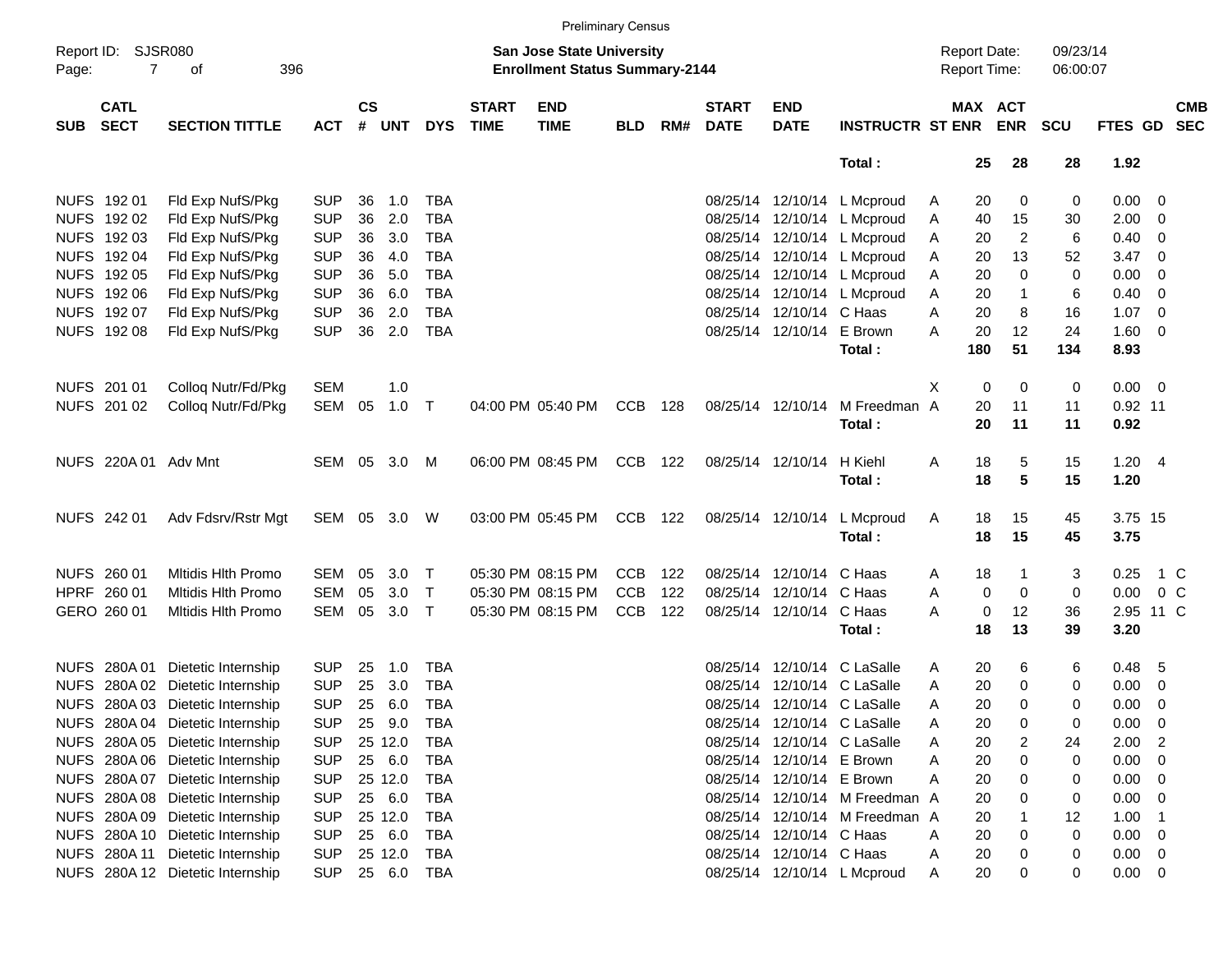|                     |                            |                                  |            |                |            |            |                             |                                                                           | <b>Preliminary Census</b> |     |                             |                           |                                  |   |                                     |            |                      |             |                          |  |
|---------------------|----------------------------|----------------------------------|------------|----------------|------------|------------|-----------------------------|---------------------------------------------------------------------------|---------------------------|-----|-----------------------------|---------------------------|----------------------------------|---|-------------------------------------|------------|----------------------|-------------|--------------------------|--|
| Report ID:<br>Page: | SJSR080<br>8               | 396<br>οf                        |            |                |            |            |                             | <b>San Jose State University</b><br><b>Enrollment Status Summary-2144</b> |                           |     |                             |                           |                                  |   | <b>Report Date:</b><br>Report Time: |            | 09/23/14<br>06:00:07 |             |                          |  |
| <b>SUB</b>          | <b>CATL</b><br><b>SECT</b> | <b>SECTION TITTLE</b>            | <b>ACT</b> | <b>CS</b><br># | <b>UNT</b> | <b>DYS</b> | <b>START</b><br><b>TIME</b> | <b>END</b><br><b>TIME</b>                                                 | <b>BLD</b>                | RM# | <b>START</b><br><b>DATE</b> | <b>END</b><br><b>DATE</b> | <b>INSTRUCTR ST ENR</b>          |   | <b>MAX ACT</b>                      | <b>ENR</b> | <b>SCU</b>           | FTES GD     | <b>CMB</b><br><b>SEC</b> |  |
|                     |                            | NUFS 280A 13 Dietetic Internship | <b>SUP</b> |                | 25 12.0    | <b>TBA</b> |                             |                                                                           |                           |     | 08/25/14                    | 12/10/14                  | L Mcproud                        | A | 20                                  | 0          | 0                    | 0.00        | -0                       |  |
|                     |                            | NUFS 280A 14 Dietetic Internship | <b>SUP</b> | 25             | 6.0        | <b>TBA</b> |                             |                                                                           |                           |     | 08/25/14                    | 12/10/14                  | A Wagle                          | Α | 20                                  | 0          | 0                    | 0.00        | 0                        |  |
|                     |                            | NUFS 280A 15 Dietetic Internship | <b>SUP</b> |                | 25 12.0    | <b>TBA</b> |                             |                                                                           |                           |     |                             | 08/25/14 12/10/14 A Wagle |                                  | A | 20                                  | 0          | 0                    | 0.00        | 0                        |  |
|                     |                            | NUFS 280A 16 Dietetic Internship | <b>SUP</b> | 25             | 6.0        | <b>TBA</b> |                             |                                                                           |                           |     |                             |                           | 08/25/14 12/10/14 G Pereira Pi   | A | 20                                  | 0          | 0                    | 0.00        | 0                        |  |
|                     |                            | NUFS 280A 17 Dietetic Internship | <b>SUP</b> |                | 25 12.0    | <b>TBA</b> |                             |                                                                           |                           |     |                             | 08/25/14 12/10/14         | G Pereira Pi A                   |   | 20                                  | 0          | 0                    | 0.00        | 0                        |  |
|                     |                            |                                  |            |                |            |            |                             |                                                                           |                           |     |                             |                           | Total:                           |   | 340                                 | 9          | 42                   | 3.48        |                          |  |
|                     |                            | NUFS 290R 01 Thesis/Project      | <b>SUP</b> |                | 1.0        |            |                             |                                                                           |                           |     |                             |                           |                                  | X | 0                                   | 0          | 0                    | 0.00        | 0                        |  |
|                     |                            | NUFS 290R 02 Thesis/Project      | <b>SUP</b> |                | 1.0        |            |                             |                                                                           |                           |     |                             |                           |                                  | Χ | 0                                   | 0          | 0                    | 0.00        | 0                        |  |
|                     |                            | NUFS 290R 03 Thesis/Project      | <b>SUP</b> |                | 1.0        |            |                             |                                                                           |                           |     |                             |                           |                                  | Χ | 0                                   | 0          | 0                    | 0.00        | 0                        |  |
|                     |                            | NUFS 290R 04 Thesis/Project      | <b>SUP</b> |                | 1.0        |            |                             |                                                                           |                           |     |                             |                           |                                  | Χ | 0                                   | 0          | 0                    | 0.00        | 0                        |  |
|                     |                            | NUFS 290R 05 Thesis/Project      | <b>SUP</b> |                | 1.0        |            |                             |                                                                           |                           |     |                             |                           |                                  | Χ | 0                                   | 0          | 0                    | 0.00        | 0                        |  |
|                     |                            | NUFS 290R 06 Thesis/Project      | <b>SUP</b> |                | 1.0        |            |                             |                                                                           |                           |     |                             |                           |                                  | Χ | 0                                   | 0          | 0                    | 0.00        | 0                        |  |
|                     |                            | NUFS 290R 07 Thesis/Project      | <b>SUP</b> |                | 1.0        |            |                             |                                                                           |                           |     |                             |                           |                                  | Χ | 0                                   | 0          | 0                    | 0.00        | 0                        |  |
|                     |                            | NUFS 290R 08 Thesis/Project      | <b>SUP</b> |                | 1.0        |            |                             |                                                                           |                           |     |                             |                           |                                  | Χ | 0                                   | 0          | 0                    | 0.00        | 0                        |  |
|                     |                            | NUFS 290R 09 Thesis/Project      | <b>SUP</b> |                | 1.0        |            |                             |                                                                           |                           |     |                             |                           |                                  | X | 0                                   | 0          | 0                    | 0.00        | 0                        |  |
|                     |                            |                                  |            |                |            |            |                             |                                                                           |                           |     |                             |                           | Total:                           |   | 0                                   | 0          | 0                    | 0.00        |                          |  |
|                     | NUFS 298 01                | <b>Special Studies</b>           | <b>SUP</b> | 25             | 1.0        | <b>TBA</b> |                             |                                                                           |                           |     |                             | 08/25/14 12/10/14         | E Brown                          | A | 10                                  | 1          | $\mathbf{1}$         | 0.08        | -1                       |  |
|                     | NUFS 298 02                | <b>Special Studies</b>           | <b>SUP</b> | 25             | 2.0        | <b>TBA</b> |                             |                                                                           |                           |     |                             | 08/25/14 12/10/14         | E Brown                          | A | 10                                  | 0          | 0                    | 0.00        | 0                        |  |
|                     | NUFS 298 03                | <b>Special Studies</b>           | <b>SUP</b> | 25             | 3.0        | <b>TBA</b> |                             |                                                                           |                           |     |                             | 08/25/14 12/10/14         | E Brown                          | Α | 10                                  | 0          | 0                    | 0.00        | 0                        |  |
|                     | NUFS 298 04                | <b>Special Studies</b>           | <b>SUP</b> | 25             | 1.0        | <b>TBA</b> |                             |                                                                           |                           |     |                             |                           | 08/25/14 12/10/14 M Freedman A   |   | 10                                  | 1          | $\mathbf 1$          | 0.08        | -1                       |  |
|                     | NUFS 298 05                | <b>Special Studies</b>           | <b>SUP</b> | 25             | 2.0        | <b>TBA</b> |                             |                                                                           |                           |     |                             |                           | 08/25/14 12/10/14 M Freedman A   |   | 10                                  | 0          | 0                    | 0.00        | 0                        |  |
|                     | NUFS 298 06                | <b>Special Studies</b>           | <b>SUP</b> | 25             | 3.0        | <b>TBA</b> |                             |                                                                           |                           |     |                             |                           | 08/25/14 12/10/14 M Freedman A   |   | 10                                  | 1          | 3                    | 0.25        | -1                       |  |
|                     | NUFS 298 07                | <b>Special Studies</b>           | <b>SUP</b> | 25             | 1.0        | <b>TBA</b> |                             |                                                                           |                           |     |                             | 08/25/14 12/10/14 C Haas  |                                  | A | 10                                  | 1          | $\mathbf 1$          | 0.08        | -1                       |  |
|                     | NUFS 298 08                | <b>Special Studies</b>           | <b>SUP</b> | 25             | 2.0        | <b>TBA</b> |                             |                                                                           |                           |     |                             | 08/25/14 12/10/14 C Haas  |                                  | Α | 10                                  | 0          | 0                    | 0.00        | 0                        |  |
|                     | NUFS 298 09                | <b>Special Studies</b>           | <b>SUP</b> | 25             | 3.0        | <b>TBA</b> |                             |                                                                           |                           |     |                             | 08/25/14 12/10/14 C Haas  |                                  | А | 10                                  | 0          | 0                    | 0.00        | 0                        |  |
|                     | NUFS 298 10                | <b>Special Studies</b>           | <b>SUP</b> | 25             | 1.0        | <b>TBA</b> |                             |                                                                           |                           |     |                             |                           | 08/25/14 12/10/14 C Hollenbeck A |   | 10                                  | 0          | 0                    | 0.00        | 0                        |  |
|                     | NUFS 298 11                | <b>Special Studies</b>           | <b>SUP</b> | 25             | 2.0        | <b>TBA</b> |                             |                                                                           |                           |     | 08/25/14                    |                           | 12/10/14 C Hollenbeck A          |   | 10                                  | 0          | 0                    | 0.00        | 0                        |  |
|                     | NUFS 298 12                | <b>Special Studies</b>           | <b>SUP</b> | 25             | 3.0        | <b>TBA</b> |                             |                                                                           |                           |     |                             |                           | 08/25/14 12/10/14 C Hollenbeck A |   | 10                                  | 0          | $\mathbf 0$          | 0.00        | $\mathbf 0$              |  |
|                     | NUFS 298 13                | <b>Special Studies</b>           | <b>SUP</b> | 25             | 1.0        | TBA        |                             |                                                                           |                           |     |                             |                           | 08/25/14 12/10/14 C LaSalle      | Α | 10                                  | -1         | 1                    | 0.08        | - 1                      |  |
|                     | NUFS 298 14                | <b>Special Studies</b>           | <b>SUP</b> | 25             | 2.0        | TBA        |                             |                                                                           |                           |     |                             |                           | 08/25/14 12/10/14 C LaSalle      | A | 10                                  | 0          | 0                    | 0.00        | - 0                      |  |
|                     | NUFS 298 15                | <b>Special Studies</b>           | <b>SUP</b> | 25             | 3.0        | TBA        |                             |                                                                           |                           |     |                             |                           | 08/25/14 12/10/14 C LaSalle      | A | 10                                  | 0          | 0                    | 0.00        | $\overline{\mathbf{0}}$  |  |
|                     | NUFS 298 16                | <b>Special Studies</b>           | <b>SUP</b> | 25             | 1.0        | TBA        |                             |                                                                           |                           |     |                             |                           | 08/25/14 12/10/14 K Mauldin      | A | 10                                  |            | 1                    | 0.08        | -1                       |  |
|                     | NUFS 298 17                | <b>Special Studies</b>           | <b>SUP</b> | 25             | 2.0        | <b>TBA</b> |                             |                                                                           |                           |     |                             |                           | 08/25/14 12/10/14 K Mauldin      | A | 10                                  | 3          | 6                    | 0.50        | -3                       |  |
|                     | NUFS 298 18                | <b>Special Studies</b>           | <b>SUP</b> | 25             | 3.0        | TBA        |                             |                                                                           |                           |     |                             |                           | 08/25/14 12/10/14 K Mauldin      | A | 10                                  | 2          | 6                    | 0.50        | $\overline{2}$           |  |
|                     | NUFS 298 19                | <b>Special Studies</b>           | <b>SUP</b> | 25             | 1.0        | TBA        |                             |                                                                           |                           |     |                             |                           | 08/25/14 12/10/14 L Mcproud      | A | 10                                  | 2          | 2                    | 0.17        | $\overline{2}$           |  |
|                     | NUFS 298 20                | <b>Special Studies</b>           | <b>SUP</b> | 25             | 2.0        | TBA        |                             |                                                                           |                           |     |                             |                           | 08/25/14 12/10/14 L Mcproud      | A | 10                                  | 3          | 6                    | 0.50        | 3                        |  |
|                     | NUFS 298 21                | <b>Special Studies</b>           | <b>SUP</b> |                | 25 3.0     | TBA        |                             |                                                                           |                           |     |                             |                           | 08/25/14 12/10/14 L Mcproud      | A | 25                                  | 0          | 0                    | $0.00 \t 0$ |                          |  |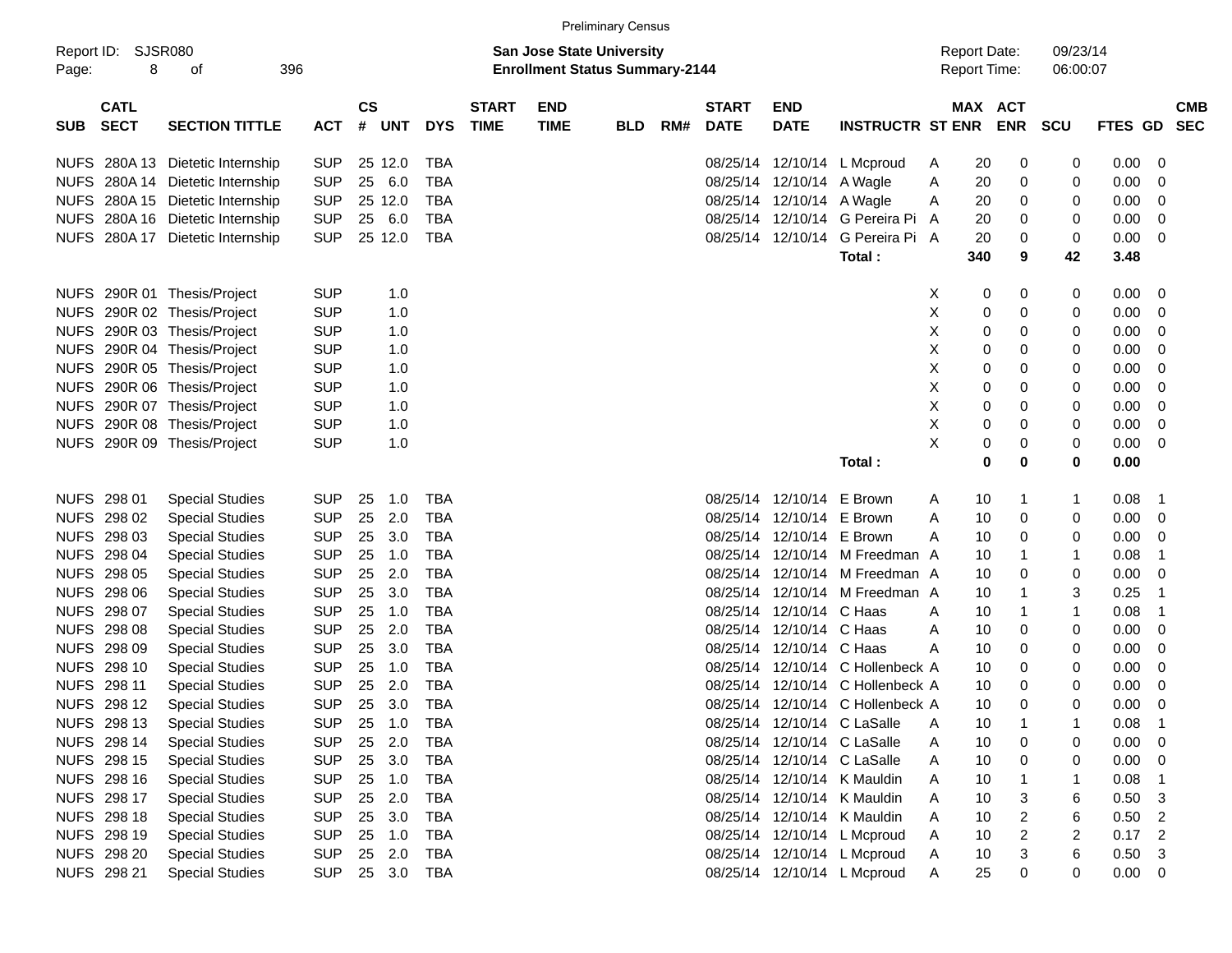| <b>Preliminary Census</b> |
|---------------------------|
|---------------------------|

| <b>CATL</b><br>$\mathsf{cs}$<br>MAX ACT<br><b>START</b><br><b>END</b><br><b>START</b><br><b>END</b><br><b>CMB</b><br><b>SECT</b><br>$\#$<br><b>TIME</b><br><b>DATE</b><br><b>DATE</b><br><b>INSTRUCTR ST ENR</b><br><b>ENR</b><br><b>FTES GD</b><br><b>SECTION TITTLE</b><br><b>ACT</b><br>UNT<br><b>DYS</b><br><b>TIME</b><br><b>BLD</b><br>RM#<br><b>SCU</b><br>SEC<br><b>SUB</b><br>NUFS 298 22<br><b>Special Studies</b><br><b>SUP</b><br>25<br>1.0<br>TBA<br>08/25/14 12/10/14 A Wagle<br>2<br>2<br>$0.17$ 2<br>25<br>A<br><b>SUP</b><br>2.0<br>0.50<br>NUFS 298 23<br><b>Special Studies</b><br>25<br>TBA<br>08/25/14 12/10/14 A Wagle<br>25<br>3<br>6<br>-3<br>A<br><b>NUFS 298 24</b><br><b>SUP</b><br>3.0<br>0.00<br><b>Special Studies</b><br>25<br>TBA<br>08/25/14 12/10/14 A Wagle<br>25<br>0<br>0<br>0<br>A<br><b>NUFS 298 25</b><br><b>SUP</b><br><b>TBA</b><br>0.00<br><b>Special Studies</b><br>25<br>1.0<br>08/25/14<br>12/10/14 F Yambrach<br>25<br>0<br>0<br>0<br>A<br><b>NUFS 298 26</b><br><b>SUP</b><br>2.0<br><b>TBA</b><br>12/10/14 F Yambrach A<br>0.00<br><b>Special Studies</b><br>25<br>08/25/14<br>25<br>0<br>0<br>0<br>NUFS 298 27<br><b>SUP</b><br>3.0<br>6<br>0.50<br>$\overline{2}$<br><b>Special Studies</b><br>25<br>TBA<br>08/25/14<br>12/10/14 F Yambrach A<br>25<br>2<br>NUFS 298 28<br><b>SUP</b><br><b>TBA</b><br>0<br>0.00<br><b>Special Studies</b><br>25<br>1.0<br>08/25/14<br>12/10/14 G Pereira Pi A<br>25<br>0<br>0<br>NUFS 298 29<br><b>SUP</b><br>2.0<br><b>TBA</b><br>12/10/14 G Pereira Pi A<br>0.00<br><b>Special Studies</b><br>25<br>08/25/14<br>25<br>0<br>0<br>0<br><b>SUP</b><br>3.0<br>0<br>0.00<br>NUFS 298 30<br><b>Special Studies</b><br>25<br>TBA<br>08/25/14 12/10/14 G Pereira Pi A<br>25<br>0<br>- 0<br>450<br>42<br>3.50<br>Total:<br>23<br>08/25/14 12/10/14 M Freedman A<br>NUFS 299 01<br>Mas Thesis or Proj<br><b>SUP</b><br>25<br>1.0<br>TBA<br>0<br>0<br>0.00<br>10<br>- 0<br><b>SUP</b><br>2.0<br>0.00<br>NUFS 299 02<br>Mas Thesis or Proj<br>25<br>TBA<br>08/25/14 12/10/14 M Freedman A<br>10<br>0<br>0<br>0<br>NUFS 299 03<br><b>SUP</b><br>3.0<br>0.00<br>Mas Thesis or Proj<br>25<br>TBA<br>08/25/14 12/10/14 M Freedman A<br>0<br>0<br>10<br>0<br>NUFS 299 04<br><b>SUP</b><br><b>TBA</b><br>0.00<br>Mas Thesis or Proj<br>25<br>4.0<br>08/25/14 12/10/14 M Freedman A<br>0<br>10<br>0<br>0<br>NUFS 299 05<br><b>SUP</b><br>5.0<br><b>TBA</b><br>0.00<br>Mas Thesis or Proj<br>25<br>08/25/14 12/10/14 M Freedman A<br>0<br>10<br>0<br>0<br>NUFS 299 06<br><b>SUP</b><br>6.0<br>0<br>0.00<br>Mas Thesis or Proj<br>25<br>TBA<br>08/25/14 12/10/14 M Freedman A<br>10<br>0<br>0<br>NUFS 299 07<br><b>SUP</b><br><b>TBA</b><br>08/25/14 12/10/14 C Hollenbeck A<br>0<br>0.00<br>Mas Thesis or Proj<br>25<br>1.0<br>10<br>0<br>0<br>NUFS 299 08<br><b>SUP</b><br>2.0<br><b>TBA</b><br>08/25/14 12/10/14 C Hollenbeck A<br>$\overline{2}$<br>Mas Thesis or Proj<br>25<br>10<br>0.17<br>- 1<br>1<br>NUFS 299 09<br><b>SUP</b><br>3.0<br>0<br>0.00<br>Mas Thesis or Proj<br>25<br>TBA<br>08/25/14 12/10/14 C Hollenbeck A<br>10<br>0<br>0<br>NUFS 299 10<br><b>SUP</b><br>0.00<br>Mas Thesis or Proj<br>25<br>4.0<br>TBA<br>08/25/14 12/10/14 C Hollenbeck A<br>10<br>0<br>0<br>0<br>NUFS 299 11<br><b>SUP</b><br>5.0<br><b>TBA</b><br>08/25/14 12/10/14 C Hollenbeck A<br>0.00<br>Mas Thesis or Proj<br>25<br>10<br>0<br>0<br>0<br>NUFS 299 12<br><b>SUP</b><br><b>TBA</b><br>0.00<br>Mas Thesis or Proj<br>25<br>6.0<br>08/25/14 12/10/14 C Hollenbeck A<br>10<br>0<br>0<br>0<br>NUFS 299 13<br><b>SUP</b><br>0.00<br>Mas Thesis or Proj<br>25<br>1.0<br>TBA<br>08/25/14 12/10/14 C LaSalle<br>10<br>0<br>0<br>0<br>A<br>NUFS 299 14<br><b>SUP</b><br>2.0<br><b>TBA</b><br>12/10/14 C LaSalle<br>0<br>0.00<br>Mas Thesis or Proj<br>25<br>08/25/14<br>10<br>0<br>0<br>A<br>NUFS 299 15<br><b>SUP</b><br>3.0<br><b>TBA</b><br>08/25/14 12/10/14 C LaSalle<br>3<br>0.25<br>Mas Thesis or Proj<br>25<br>10<br>A<br>1<br>-1<br>NUFS 299 16<br><b>SUP</b><br>0<br>0.00<br>Mas Thesis or Proj<br>25<br>4.0<br>TBA<br>08/25/14 12/10/14 C LaSalle<br>10<br>0<br>A<br>0<br>NUFS 299 17<br><b>SUP</b><br>5.0<br>0.00<br>Mas Thesis or Proj<br>25<br>TBA<br>08/25/14<br>12/10/14 C LaSalle<br>10<br>0<br>0<br>0<br>A<br>NUFS 299 18<br><b>SUP</b><br><b>TBA</b><br>0.00<br>Mas Thesis or Proj<br>25<br>6.0<br>08/25/14<br>12/10/14 C LaSalle<br>10<br>0<br>0<br>A<br>0<br>NUFS 299 19<br><b>SUP</b><br><b>TBA</b><br>0<br>0.00<br>Mas Thesis or Proj<br>25<br>1.0<br>08/25/14 12/10/14 K Mauldin<br>10<br>0<br>0<br>A<br>NUFS 299 20<br><b>SUP</b><br>25<br>2.0<br>TBA<br>08/25/14 12/10/14 K Mauldin<br>10<br>0.17<br>Mas Thesis or Proj<br>Α<br>NUFS 299 21<br>Mas Thesis or Proj<br>25 3.0<br>TBA<br>08/25/14 12/10/14 K Mauldin<br>$0.00 \t 0$<br><b>SUP</b><br>10<br>0<br>0<br>Α<br>NUFS 299 22<br>Mas Thesis or Proj<br>SUP<br>25 4.0<br>TBA<br>08/25/14 12/10/14 K Mauldin<br>10<br>0.00<br>Α<br>$\boldsymbol{0}$<br>0<br>$\overline{\phantom{0}}$<br>NUFS 299 23<br>25 5.0<br>Mas Thesis or Proj<br><b>SUP</b><br>TBA<br>08/25/14 12/10/14 K Mauldin<br>0<br>$0.00 \t 0$<br>Α<br>10<br>0<br>NUFS 299 24<br>25 6.0<br>08/25/14 12/10/14 K Mauldin<br>Mas Thesis or Proj<br><b>SUP</b><br>TBA<br>0.00<br>Α<br>10<br>$\boldsymbol{0}$<br>0<br>$\overline{\phantom{0}}$<br>NUFS 299 25<br>Mas Thesis or Proj<br><b>SUP</b><br>25 1.0<br>TBA<br>08/25/14 12/10/14 F Yambrach A<br>0<br>0.00<br>10<br>0<br>$\overline{\phantom{0}}$<br>NUFS 299 26<br>Mas Thesis or Proj<br><b>SUP</b><br>25 2.0<br>TBA<br>08/25/14 12/10/14 F Yambrach A<br>0<br>$0.00 \t 0$<br>10<br>0<br>25 3.0<br>NUFS 299 27<br>Mas Thesis or Proj<br><b>SUP</b><br>TBA<br>08/25/14 12/10/14 F Yambrach A<br>10<br>0<br>$0.00 \t 0$<br>0 | Report ID: SJSR080<br>Page: | 9<br>396<br>οf     |  |  |  | <b>THOMATION</b> SCHOOL<br><b>San Jose State University</b><br><b>Enrollment Status Summary-2144</b> |  |  | <b>Report Date:</b><br><b>Report Time:</b> |    |   | 09/23/14<br>06:00:07 |  |  |
|-----------------------------------------------------------------------------------------------------------------------------------------------------------------------------------------------------------------------------------------------------------------------------------------------------------------------------------------------------------------------------------------------------------------------------------------------------------------------------------------------------------------------------------------------------------------------------------------------------------------------------------------------------------------------------------------------------------------------------------------------------------------------------------------------------------------------------------------------------------------------------------------------------------------------------------------------------------------------------------------------------------------------------------------------------------------------------------------------------------------------------------------------------------------------------------------------------------------------------------------------------------------------------------------------------------------------------------------------------------------------------------------------------------------------------------------------------------------------------------------------------------------------------------------------------------------------------------------------------------------------------------------------------------------------------------------------------------------------------------------------------------------------------------------------------------------------------------------------------------------------------------------------------------------------------------------------------------------------------------------------------------------------------------------------------------------------------------------------------------------------------------------------------------------------------------------------------------------------------------------------------------------------------------------------------------------------------------------------------------------------------------------------------------------------------------------------------------------------------------------------------------------------------------------------------------------------------------------------------------------------------------------------------------------------------------------------------------------------------------------------------------------------------------------------------------------------------------------------------------------------------------------------------------------------------------------------------------------------------------------------------------------------------------------------------------------------------------------------------------------------------------------------------------------------------------------------------------------------------------------------------------------------------------------------------------------------------------------------------------------------------------------------------------------------------------------------------------------------------------------------------------------------------------------------------------------------------------------------------------------------------------------------------------------------------------------------------------------------------------------------------------------------------------------------------------------------------------------------------------------------------------------------------------------------------------------------------------------------------------------------------------------------------------------------------------------------------------------------------------------------------------------------------------------------------------------------------------------------------------------------------------------------------------------------------------------------------------------------------------------------------------------------------------------------------------------------------------------------------------------------------------------------------------------------------------------------------------------------------------------------------------------------------------------------------------------------------------------------------------------------------------------------------------------------------------------------------------------------------------------------------------------------------------------------------------------------------------------------------------------------------------------------------------------------------------------------------------------------------------------------------------------------------------------------------------------------------------------------------------------------------------------------------------------------------------------------------------------------------------------------------------------------------------------------------------------------------------------------------------------------------------------------------------------------------------------------------------------------------------------------------------------------------------------------------------------------------------------------------------------------------------------------------------|-----------------------------|--------------------|--|--|--|------------------------------------------------------------------------------------------------------|--|--|--------------------------------------------|----|---|----------------------|--|--|
|                                                                                                                                                                                                                                                                                                                                                                                                                                                                                                                                                                                                                                                                                                                                                                                                                                                                                                                                                                                                                                                                                                                                                                                                                                                                                                                                                                                                                                                                                                                                                                                                                                                                                                                                                                                                                                                                                                                                                                                                                                                                                                                                                                                                                                                                                                                                                                                                                                                                                                                                                                                                                                                                                                                                                                                                                                                                                                                                                                                                                                                                                                                                                                                                                                                                                                                                                                                                                                                                                                                                                                                                                                                                                                                                                                                                                                                                                                                                                                                                                                                                                                                                                                                                                                                                                                                                                                                                                                                                                                                                                                                                                                                                                                                                                                                                                                                                                                                                                                                                                                                                                                                                                                                                                                                                                                                                                                                                                                                                                                                                                                                                                                                                                                                                                                                   |                             |                    |  |  |  |                                                                                                      |  |  |                                            |    |   |                      |  |  |
|                                                                                                                                                                                                                                                                                                                                                                                                                                                                                                                                                                                                                                                                                                                                                                                                                                                                                                                                                                                                                                                                                                                                                                                                                                                                                                                                                                                                                                                                                                                                                                                                                                                                                                                                                                                                                                                                                                                                                                                                                                                                                                                                                                                                                                                                                                                                                                                                                                                                                                                                                                                                                                                                                                                                                                                                                                                                                                                                                                                                                                                                                                                                                                                                                                                                                                                                                                                                                                                                                                                                                                                                                                                                                                                                                                                                                                                                                                                                                                                                                                                                                                                                                                                                                                                                                                                                                                                                                                                                                                                                                                                                                                                                                                                                                                                                                                                                                                                                                                                                                                                                                                                                                                                                                                                                                                                                                                                                                                                                                                                                                                                                                                                                                                                                                                                   |                             |                    |  |  |  |                                                                                                      |  |  |                                            |    |   |                      |  |  |
|                                                                                                                                                                                                                                                                                                                                                                                                                                                                                                                                                                                                                                                                                                                                                                                                                                                                                                                                                                                                                                                                                                                                                                                                                                                                                                                                                                                                                                                                                                                                                                                                                                                                                                                                                                                                                                                                                                                                                                                                                                                                                                                                                                                                                                                                                                                                                                                                                                                                                                                                                                                                                                                                                                                                                                                                                                                                                                                                                                                                                                                                                                                                                                                                                                                                                                                                                                                                                                                                                                                                                                                                                                                                                                                                                                                                                                                                                                                                                                                                                                                                                                                                                                                                                                                                                                                                                                                                                                                                                                                                                                                                                                                                                                                                                                                                                                                                                                                                                                                                                                                                                                                                                                                                                                                                                                                                                                                                                                                                                                                                                                                                                                                                                                                                                                                   |                             |                    |  |  |  |                                                                                                      |  |  |                                            |    |   |                      |  |  |
|                                                                                                                                                                                                                                                                                                                                                                                                                                                                                                                                                                                                                                                                                                                                                                                                                                                                                                                                                                                                                                                                                                                                                                                                                                                                                                                                                                                                                                                                                                                                                                                                                                                                                                                                                                                                                                                                                                                                                                                                                                                                                                                                                                                                                                                                                                                                                                                                                                                                                                                                                                                                                                                                                                                                                                                                                                                                                                                                                                                                                                                                                                                                                                                                                                                                                                                                                                                                                                                                                                                                                                                                                                                                                                                                                                                                                                                                                                                                                                                                                                                                                                                                                                                                                                                                                                                                                                                                                                                                                                                                                                                                                                                                                                                                                                                                                                                                                                                                                                                                                                                                                                                                                                                                                                                                                                                                                                                                                                                                                                                                                                                                                                                                                                                                                                                   |                             |                    |  |  |  |                                                                                                      |  |  |                                            |    |   |                      |  |  |
|                                                                                                                                                                                                                                                                                                                                                                                                                                                                                                                                                                                                                                                                                                                                                                                                                                                                                                                                                                                                                                                                                                                                                                                                                                                                                                                                                                                                                                                                                                                                                                                                                                                                                                                                                                                                                                                                                                                                                                                                                                                                                                                                                                                                                                                                                                                                                                                                                                                                                                                                                                                                                                                                                                                                                                                                                                                                                                                                                                                                                                                                                                                                                                                                                                                                                                                                                                                                                                                                                                                                                                                                                                                                                                                                                                                                                                                                                                                                                                                                                                                                                                                                                                                                                                                                                                                                                                                                                                                                                                                                                                                                                                                                                                                                                                                                                                                                                                                                                                                                                                                                                                                                                                                                                                                                                                                                                                                                                                                                                                                                                                                                                                                                                                                                                                                   |                             |                    |  |  |  |                                                                                                      |  |  |                                            |    |   |                      |  |  |
|                                                                                                                                                                                                                                                                                                                                                                                                                                                                                                                                                                                                                                                                                                                                                                                                                                                                                                                                                                                                                                                                                                                                                                                                                                                                                                                                                                                                                                                                                                                                                                                                                                                                                                                                                                                                                                                                                                                                                                                                                                                                                                                                                                                                                                                                                                                                                                                                                                                                                                                                                                                                                                                                                                                                                                                                                                                                                                                                                                                                                                                                                                                                                                                                                                                                                                                                                                                                                                                                                                                                                                                                                                                                                                                                                                                                                                                                                                                                                                                                                                                                                                                                                                                                                                                                                                                                                                                                                                                                                                                                                                                                                                                                                                                                                                                                                                                                                                                                                                                                                                                                                                                                                                                                                                                                                                                                                                                                                                                                                                                                                                                                                                                                                                                                                                                   |                             |                    |  |  |  |                                                                                                      |  |  |                                            |    |   |                      |  |  |
|                                                                                                                                                                                                                                                                                                                                                                                                                                                                                                                                                                                                                                                                                                                                                                                                                                                                                                                                                                                                                                                                                                                                                                                                                                                                                                                                                                                                                                                                                                                                                                                                                                                                                                                                                                                                                                                                                                                                                                                                                                                                                                                                                                                                                                                                                                                                                                                                                                                                                                                                                                                                                                                                                                                                                                                                                                                                                                                                                                                                                                                                                                                                                                                                                                                                                                                                                                                                                                                                                                                                                                                                                                                                                                                                                                                                                                                                                                                                                                                                                                                                                                                                                                                                                                                                                                                                                                                                                                                                                                                                                                                                                                                                                                                                                                                                                                                                                                                                                                                                                                                                                                                                                                                                                                                                                                                                                                                                                                                                                                                                                                                                                                                                                                                                                                                   |                             |                    |  |  |  |                                                                                                      |  |  |                                            |    |   |                      |  |  |
|                                                                                                                                                                                                                                                                                                                                                                                                                                                                                                                                                                                                                                                                                                                                                                                                                                                                                                                                                                                                                                                                                                                                                                                                                                                                                                                                                                                                                                                                                                                                                                                                                                                                                                                                                                                                                                                                                                                                                                                                                                                                                                                                                                                                                                                                                                                                                                                                                                                                                                                                                                                                                                                                                                                                                                                                                                                                                                                                                                                                                                                                                                                                                                                                                                                                                                                                                                                                                                                                                                                                                                                                                                                                                                                                                                                                                                                                                                                                                                                                                                                                                                                                                                                                                                                                                                                                                                                                                                                                                                                                                                                                                                                                                                                                                                                                                                                                                                                                                                                                                                                                                                                                                                                                                                                                                                                                                                                                                                                                                                                                                                                                                                                                                                                                                                                   |                             |                    |  |  |  |                                                                                                      |  |  |                                            |    |   |                      |  |  |
|                                                                                                                                                                                                                                                                                                                                                                                                                                                                                                                                                                                                                                                                                                                                                                                                                                                                                                                                                                                                                                                                                                                                                                                                                                                                                                                                                                                                                                                                                                                                                                                                                                                                                                                                                                                                                                                                                                                                                                                                                                                                                                                                                                                                                                                                                                                                                                                                                                                                                                                                                                                                                                                                                                                                                                                                                                                                                                                                                                                                                                                                                                                                                                                                                                                                                                                                                                                                                                                                                                                                                                                                                                                                                                                                                                                                                                                                                                                                                                                                                                                                                                                                                                                                                                                                                                                                                                                                                                                                                                                                                                                                                                                                                                                                                                                                                                                                                                                                                                                                                                                                                                                                                                                                                                                                                                                                                                                                                                                                                                                                                                                                                                                                                                                                                                                   |                             |                    |  |  |  |                                                                                                      |  |  |                                            |    |   |                      |  |  |
|                                                                                                                                                                                                                                                                                                                                                                                                                                                                                                                                                                                                                                                                                                                                                                                                                                                                                                                                                                                                                                                                                                                                                                                                                                                                                                                                                                                                                                                                                                                                                                                                                                                                                                                                                                                                                                                                                                                                                                                                                                                                                                                                                                                                                                                                                                                                                                                                                                                                                                                                                                                                                                                                                                                                                                                                                                                                                                                                                                                                                                                                                                                                                                                                                                                                                                                                                                                                                                                                                                                                                                                                                                                                                                                                                                                                                                                                                                                                                                                                                                                                                                                                                                                                                                                                                                                                                                                                                                                                                                                                                                                                                                                                                                                                                                                                                                                                                                                                                                                                                                                                                                                                                                                                                                                                                                                                                                                                                                                                                                                                                                                                                                                                                                                                                                                   |                             |                    |  |  |  |                                                                                                      |  |  |                                            |    |   |                      |  |  |
|                                                                                                                                                                                                                                                                                                                                                                                                                                                                                                                                                                                                                                                                                                                                                                                                                                                                                                                                                                                                                                                                                                                                                                                                                                                                                                                                                                                                                                                                                                                                                                                                                                                                                                                                                                                                                                                                                                                                                                                                                                                                                                                                                                                                                                                                                                                                                                                                                                                                                                                                                                                                                                                                                                                                                                                                                                                                                                                                                                                                                                                                                                                                                                                                                                                                                                                                                                                                                                                                                                                                                                                                                                                                                                                                                                                                                                                                                                                                                                                                                                                                                                                                                                                                                                                                                                                                                                                                                                                                                                                                                                                                                                                                                                                                                                                                                                                                                                                                                                                                                                                                                                                                                                                                                                                                                                                                                                                                                                                                                                                                                                                                                                                                                                                                                                                   |                             |                    |  |  |  |                                                                                                      |  |  |                                            |    |   |                      |  |  |
|                                                                                                                                                                                                                                                                                                                                                                                                                                                                                                                                                                                                                                                                                                                                                                                                                                                                                                                                                                                                                                                                                                                                                                                                                                                                                                                                                                                                                                                                                                                                                                                                                                                                                                                                                                                                                                                                                                                                                                                                                                                                                                                                                                                                                                                                                                                                                                                                                                                                                                                                                                                                                                                                                                                                                                                                                                                                                                                                                                                                                                                                                                                                                                                                                                                                                                                                                                                                                                                                                                                                                                                                                                                                                                                                                                                                                                                                                                                                                                                                                                                                                                                                                                                                                                                                                                                                                                                                                                                                                                                                                                                                                                                                                                                                                                                                                                                                                                                                                                                                                                                                                                                                                                                                                                                                                                                                                                                                                                                                                                                                                                                                                                                                                                                                                                                   |                             |                    |  |  |  |                                                                                                      |  |  |                                            |    |   |                      |  |  |
|                                                                                                                                                                                                                                                                                                                                                                                                                                                                                                                                                                                                                                                                                                                                                                                                                                                                                                                                                                                                                                                                                                                                                                                                                                                                                                                                                                                                                                                                                                                                                                                                                                                                                                                                                                                                                                                                                                                                                                                                                                                                                                                                                                                                                                                                                                                                                                                                                                                                                                                                                                                                                                                                                                                                                                                                                                                                                                                                                                                                                                                                                                                                                                                                                                                                                                                                                                                                                                                                                                                                                                                                                                                                                                                                                                                                                                                                                                                                                                                                                                                                                                                                                                                                                                                                                                                                                                                                                                                                                                                                                                                                                                                                                                                                                                                                                                                                                                                                                                                                                                                                                                                                                                                                                                                                                                                                                                                                                                                                                                                                                                                                                                                                                                                                                                                   |                             |                    |  |  |  |                                                                                                      |  |  |                                            |    |   |                      |  |  |
|                                                                                                                                                                                                                                                                                                                                                                                                                                                                                                                                                                                                                                                                                                                                                                                                                                                                                                                                                                                                                                                                                                                                                                                                                                                                                                                                                                                                                                                                                                                                                                                                                                                                                                                                                                                                                                                                                                                                                                                                                                                                                                                                                                                                                                                                                                                                                                                                                                                                                                                                                                                                                                                                                                                                                                                                                                                                                                                                                                                                                                                                                                                                                                                                                                                                                                                                                                                                                                                                                                                                                                                                                                                                                                                                                                                                                                                                                                                                                                                                                                                                                                                                                                                                                                                                                                                                                                                                                                                                                                                                                                                                                                                                                                                                                                                                                                                                                                                                                                                                                                                                                                                                                                                                                                                                                                                                                                                                                                                                                                                                                                                                                                                                                                                                                                                   |                             |                    |  |  |  |                                                                                                      |  |  |                                            |    |   |                      |  |  |
|                                                                                                                                                                                                                                                                                                                                                                                                                                                                                                                                                                                                                                                                                                                                                                                                                                                                                                                                                                                                                                                                                                                                                                                                                                                                                                                                                                                                                                                                                                                                                                                                                                                                                                                                                                                                                                                                                                                                                                                                                                                                                                                                                                                                                                                                                                                                                                                                                                                                                                                                                                                                                                                                                                                                                                                                                                                                                                                                                                                                                                                                                                                                                                                                                                                                                                                                                                                                                                                                                                                                                                                                                                                                                                                                                                                                                                                                                                                                                                                                                                                                                                                                                                                                                                                                                                                                                                                                                                                                                                                                                                                                                                                                                                                                                                                                                                                                                                                                                                                                                                                                                                                                                                                                                                                                                                                                                                                                                                                                                                                                                                                                                                                                                                                                                                                   |                             |                    |  |  |  |                                                                                                      |  |  |                                            |    |   |                      |  |  |
|                                                                                                                                                                                                                                                                                                                                                                                                                                                                                                                                                                                                                                                                                                                                                                                                                                                                                                                                                                                                                                                                                                                                                                                                                                                                                                                                                                                                                                                                                                                                                                                                                                                                                                                                                                                                                                                                                                                                                                                                                                                                                                                                                                                                                                                                                                                                                                                                                                                                                                                                                                                                                                                                                                                                                                                                                                                                                                                                                                                                                                                                                                                                                                                                                                                                                                                                                                                                                                                                                                                                                                                                                                                                                                                                                                                                                                                                                                                                                                                                                                                                                                                                                                                                                                                                                                                                                                                                                                                                                                                                                                                                                                                                                                                                                                                                                                                                                                                                                                                                                                                                                                                                                                                                                                                                                                                                                                                                                                                                                                                                                                                                                                                                                                                                                                                   |                             |                    |  |  |  |                                                                                                      |  |  |                                            |    |   |                      |  |  |
|                                                                                                                                                                                                                                                                                                                                                                                                                                                                                                                                                                                                                                                                                                                                                                                                                                                                                                                                                                                                                                                                                                                                                                                                                                                                                                                                                                                                                                                                                                                                                                                                                                                                                                                                                                                                                                                                                                                                                                                                                                                                                                                                                                                                                                                                                                                                                                                                                                                                                                                                                                                                                                                                                                                                                                                                                                                                                                                                                                                                                                                                                                                                                                                                                                                                                                                                                                                                                                                                                                                                                                                                                                                                                                                                                                                                                                                                                                                                                                                                                                                                                                                                                                                                                                                                                                                                                                                                                                                                                                                                                                                                                                                                                                                                                                                                                                                                                                                                                                                                                                                                                                                                                                                                                                                                                                                                                                                                                                                                                                                                                                                                                                                                                                                                                                                   |                             |                    |  |  |  |                                                                                                      |  |  |                                            |    |   |                      |  |  |
|                                                                                                                                                                                                                                                                                                                                                                                                                                                                                                                                                                                                                                                                                                                                                                                                                                                                                                                                                                                                                                                                                                                                                                                                                                                                                                                                                                                                                                                                                                                                                                                                                                                                                                                                                                                                                                                                                                                                                                                                                                                                                                                                                                                                                                                                                                                                                                                                                                                                                                                                                                                                                                                                                                                                                                                                                                                                                                                                                                                                                                                                                                                                                                                                                                                                                                                                                                                                                                                                                                                                                                                                                                                                                                                                                                                                                                                                                                                                                                                                                                                                                                                                                                                                                                                                                                                                                                                                                                                                                                                                                                                                                                                                                                                                                                                                                                                                                                                                                                                                                                                                                                                                                                                                                                                                                                                                                                                                                                                                                                                                                                                                                                                                                                                                                                                   |                             |                    |  |  |  |                                                                                                      |  |  |                                            |    |   |                      |  |  |
|                                                                                                                                                                                                                                                                                                                                                                                                                                                                                                                                                                                                                                                                                                                                                                                                                                                                                                                                                                                                                                                                                                                                                                                                                                                                                                                                                                                                                                                                                                                                                                                                                                                                                                                                                                                                                                                                                                                                                                                                                                                                                                                                                                                                                                                                                                                                                                                                                                                                                                                                                                                                                                                                                                                                                                                                                                                                                                                                                                                                                                                                                                                                                                                                                                                                                                                                                                                                                                                                                                                                                                                                                                                                                                                                                                                                                                                                                                                                                                                                                                                                                                                                                                                                                                                                                                                                                                                                                                                                                                                                                                                                                                                                                                                                                                                                                                                                                                                                                                                                                                                                                                                                                                                                                                                                                                                                                                                                                                                                                                                                                                                                                                                                                                                                                                                   |                             |                    |  |  |  |                                                                                                      |  |  |                                            |    |   |                      |  |  |
|                                                                                                                                                                                                                                                                                                                                                                                                                                                                                                                                                                                                                                                                                                                                                                                                                                                                                                                                                                                                                                                                                                                                                                                                                                                                                                                                                                                                                                                                                                                                                                                                                                                                                                                                                                                                                                                                                                                                                                                                                                                                                                                                                                                                                                                                                                                                                                                                                                                                                                                                                                                                                                                                                                                                                                                                                                                                                                                                                                                                                                                                                                                                                                                                                                                                                                                                                                                                                                                                                                                                                                                                                                                                                                                                                                                                                                                                                                                                                                                                                                                                                                                                                                                                                                                                                                                                                                                                                                                                                                                                                                                                                                                                                                                                                                                                                                                                                                                                                                                                                                                                                                                                                                                                                                                                                                                                                                                                                                                                                                                                                                                                                                                                                                                                                                                   |                             |                    |  |  |  |                                                                                                      |  |  |                                            |    |   |                      |  |  |
|                                                                                                                                                                                                                                                                                                                                                                                                                                                                                                                                                                                                                                                                                                                                                                                                                                                                                                                                                                                                                                                                                                                                                                                                                                                                                                                                                                                                                                                                                                                                                                                                                                                                                                                                                                                                                                                                                                                                                                                                                                                                                                                                                                                                                                                                                                                                                                                                                                                                                                                                                                                                                                                                                                                                                                                                                                                                                                                                                                                                                                                                                                                                                                                                                                                                                                                                                                                                                                                                                                                                                                                                                                                                                                                                                                                                                                                                                                                                                                                                                                                                                                                                                                                                                                                                                                                                                                                                                                                                                                                                                                                                                                                                                                                                                                                                                                                                                                                                                                                                                                                                                                                                                                                                                                                                                                                                                                                                                                                                                                                                                                                                                                                                                                                                                                                   |                             |                    |  |  |  |                                                                                                      |  |  |                                            |    |   |                      |  |  |
|                                                                                                                                                                                                                                                                                                                                                                                                                                                                                                                                                                                                                                                                                                                                                                                                                                                                                                                                                                                                                                                                                                                                                                                                                                                                                                                                                                                                                                                                                                                                                                                                                                                                                                                                                                                                                                                                                                                                                                                                                                                                                                                                                                                                                                                                                                                                                                                                                                                                                                                                                                                                                                                                                                                                                                                                                                                                                                                                                                                                                                                                                                                                                                                                                                                                                                                                                                                                                                                                                                                                                                                                                                                                                                                                                                                                                                                                                                                                                                                                                                                                                                                                                                                                                                                                                                                                                                                                                                                                                                                                                                                                                                                                                                                                                                                                                                                                                                                                                                                                                                                                                                                                                                                                                                                                                                                                                                                                                                                                                                                                                                                                                                                                                                                                                                                   |                             |                    |  |  |  |                                                                                                      |  |  |                                            |    |   |                      |  |  |
|                                                                                                                                                                                                                                                                                                                                                                                                                                                                                                                                                                                                                                                                                                                                                                                                                                                                                                                                                                                                                                                                                                                                                                                                                                                                                                                                                                                                                                                                                                                                                                                                                                                                                                                                                                                                                                                                                                                                                                                                                                                                                                                                                                                                                                                                                                                                                                                                                                                                                                                                                                                                                                                                                                                                                                                                                                                                                                                                                                                                                                                                                                                                                                                                                                                                                                                                                                                                                                                                                                                                                                                                                                                                                                                                                                                                                                                                                                                                                                                                                                                                                                                                                                                                                                                                                                                                                                                                                                                                                                                                                                                                                                                                                                                                                                                                                                                                                                                                                                                                                                                                                                                                                                                                                                                                                                                                                                                                                                                                                                                                                                                                                                                                                                                                                                                   |                             |                    |  |  |  |                                                                                                      |  |  |                                            |    |   |                      |  |  |
|                                                                                                                                                                                                                                                                                                                                                                                                                                                                                                                                                                                                                                                                                                                                                                                                                                                                                                                                                                                                                                                                                                                                                                                                                                                                                                                                                                                                                                                                                                                                                                                                                                                                                                                                                                                                                                                                                                                                                                                                                                                                                                                                                                                                                                                                                                                                                                                                                                                                                                                                                                                                                                                                                                                                                                                                                                                                                                                                                                                                                                                                                                                                                                                                                                                                                                                                                                                                                                                                                                                                                                                                                                                                                                                                                                                                                                                                                                                                                                                                                                                                                                                                                                                                                                                                                                                                                                                                                                                                                                                                                                                                                                                                                                                                                                                                                                                                                                                                                                                                                                                                                                                                                                                                                                                                                                                                                                                                                                                                                                                                                                                                                                                                                                                                                                                   |                             |                    |  |  |  |                                                                                                      |  |  |                                            |    |   |                      |  |  |
|                                                                                                                                                                                                                                                                                                                                                                                                                                                                                                                                                                                                                                                                                                                                                                                                                                                                                                                                                                                                                                                                                                                                                                                                                                                                                                                                                                                                                                                                                                                                                                                                                                                                                                                                                                                                                                                                                                                                                                                                                                                                                                                                                                                                                                                                                                                                                                                                                                                                                                                                                                                                                                                                                                                                                                                                                                                                                                                                                                                                                                                                                                                                                                                                                                                                                                                                                                                                                                                                                                                                                                                                                                                                                                                                                                                                                                                                                                                                                                                                                                                                                                                                                                                                                                                                                                                                                                                                                                                                                                                                                                                                                                                                                                                                                                                                                                                                                                                                                                                                                                                                                                                                                                                                                                                                                                                                                                                                                                                                                                                                                                                                                                                                                                                                                                                   |                             |                    |  |  |  |                                                                                                      |  |  |                                            |    |   |                      |  |  |
|                                                                                                                                                                                                                                                                                                                                                                                                                                                                                                                                                                                                                                                                                                                                                                                                                                                                                                                                                                                                                                                                                                                                                                                                                                                                                                                                                                                                                                                                                                                                                                                                                                                                                                                                                                                                                                                                                                                                                                                                                                                                                                                                                                                                                                                                                                                                                                                                                                                                                                                                                                                                                                                                                                                                                                                                                                                                                                                                                                                                                                                                                                                                                                                                                                                                                                                                                                                                                                                                                                                                                                                                                                                                                                                                                                                                                                                                                                                                                                                                                                                                                                                                                                                                                                                                                                                                                                                                                                                                                                                                                                                                                                                                                                                                                                                                                                                                                                                                                                                                                                                                                                                                                                                                                                                                                                                                                                                                                                                                                                                                                                                                                                                                                                                                                                                   |                             |                    |  |  |  |                                                                                                      |  |  |                                            |    |   |                      |  |  |
|                                                                                                                                                                                                                                                                                                                                                                                                                                                                                                                                                                                                                                                                                                                                                                                                                                                                                                                                                                                                                                                                                                                                                                                                                                                                                                                                                                                                                                                                                                                                                                                                                                                                                                                                                                                                                                                                                                                                                                                                                                                                                                                                                                                                                                                                                                                                                                                                                                                                                                                                                                                                                                                                                                                                                                                                                                                                                                                                                                                                                                                                                                                                                                                                                                                                                                                                                                                                                                                                                                                                                                                                                                                                                                                                                                                                                                                                                                                                                                                                                                                                                                                                                                                                                                                                                                                                                                                                                                                                                                                                                                                                                                                                                                                                                                                                                                                                                                                                                                                                                                                                                                                                                                                                                                                                                                                                                                                                                                                                                                                                                                                                                                                                                                                                                                                   |                             |                    |  |  |  |                                                                                                      |  |  |                                            |    |   |                      |  |  |
|                                                                                                                                                                                                                                                                                                                                                                                                                                                                                                                                                                                                                                                                                                                                                                                                                                                                                                                                                                                                                                                                                                                                                                                                                                                                                                                                                                                                                                                                                                                                                                                                                                                                                                                                                                                                                                                                                                                                                                                                                                                                                                                                                                                                                                                                                                                                                                                                                                                                                                                                                                                                                                                                                                                                                                                                                                                                                                                                                                                                                                                                                                                                                                                                                                                                                                                                                                                                                                                                                                                                                                                                                                                                                                                                                                                                                                                                                                                                                                                                                                                                                                                                                                                                                                                                                                                                                                                                                                                                                                                                                                                                                                                                                                                                                                                                                                                                                                                                                                                                                                                                                                                                                                                                                                                                                                                                                                                                                                                                                                                                                                                                                                                                                                                                                                                   |                             |                    |  |  |  |                                                                                                      |  |  |                                            |    |   |                      |  |  |
|                                                                                                                                                                                                                                                                                                                                                                                                                                                                                                                                                                                                                                                                                                                                                                                                                                                                                                                                                                                                                                                                                                                                                                                                                                                                                                                                                                                                                                                                                                                                                                                                                                                                                                                                                                                                                                                                                                                                                                                                                                                                                                                                                                                                                                                                                                                                                                                                                                                                                                                                                                                                                                                                                                                                                                                                                                                                                                                                                                                                                                                                                                                                                                                                                                                                                                                                                                                                                                                                                                                                                                                                                                                                                                                                                                                                                                                                                                                                                                                                                                                                                                                                                                                                                                                                                                                                                                                                                                                                                                                                                                                                                                                                                                                                                                                                                                                                                                                                                                                                                                                                                                                                                                                                                                                                                                                                                                                                                                                                                                                                                                                                                                                                                                                                                                                   |                             |                    |  |  |  |                                                                                                      |  |  |                                            |    |   |                      |  |  |
|                                                                                                                                                                                                                                                                                                                                                                                                                                                                                                                                                                                                                                                                                                                                                                                                                                                                                                                                                                                                                                                                                                                                                                                                                                                                                                                                                                                                                                                                                                                                                                                                                                                                                                                                                                                                                                                                                                                                                                                                                                                                                                                                                                                                                                                                                                                                                                                                                                                                                                                                                                                                                                                                                                                                                                                                                                                                                                                                                                                                                                                                                                                                                                                                                                                                                                                                                                                                                                                                                                                                                                                                                                                                                                                                                                                                                                                                                                                                                                                                                                                                                                                                                                                                                                                                                                                                                                                                                                                                                                                                                                                                                                                                                                                                                                                                                                                                                                                                                                                                                                                                                                                                                                                                                                                                                                                                                                                                                                                                                                                                                                                                                                                                                                                                                                                   |                             |                    |  |  |  |                                                                                                      |  |  |                                            |    |   |                      |  |  |
|                                                                                                                                                                                                                                                                                                                                                                                                                                                                                                                                                                                                                                                                                                                                                                                                                                                                                                                                                                                                                                                                                                                                                                                                                                                                                                                                                                                                                                                                                                                                                                                                                                                                                                                                                                                                                                                                                                                                                                                                                                                                                                                                                                                                                                                                                                                                                                                                                                                                                                                                                                                                                                                                                                                                                                                                                                                                                                                                                                                                                                                                                                                                                                                                                                                                                                                                                                                                                                                                                                                                                                                                                                                                                                                                                                                                                                                                                                                                                                                                                                                                                                                                                                                                                                                                                                                                                                                                                                                                                                                                                                                                                                                                                                                                                                                                                                                                                                                                                                                                                                                                                                                                                                                                                                                                                                                                                                                                                                                                                                                                                                                                                                                                                                                                                                                   |                             |                    |  |  |  |                                                                                                      |  |  |                                            |    |   |                      |  |  |
|                                                                                                                                                                                                                                                                                                                                                                                                                                                                                                                                                                                                                                                                                                                                                                                                                                                                                                                                                                                                                                                                                                                                                                                                                                                                                                                                                                                                                                                                                                                                                                                                                                                                                                                                                                                                                                                                                                                                                                                                                                                                                                                                                                                                                                                                                                                                                                                                                                                                                                                                                                                                                                                                                                                                                                                                                                                                                                                                                                                                                                                                                                                                                                                                                                                                                                                                                                                                                                                                                                                                                                                                                                                                                                                                                                                                                                                                                                                                                                                                                                                                                                                                                                                                                                                                                                                                                                                                                                                                                                                                                                                                                                                                                                                                                                                                                                                                                                                                                                                                                                                                                                                                                                                                                                                                                                                                                                                                                                                                                                                                                                                                                                                                                                                                                                                   |                             |                    |  |  |  |                                                                                                      |  |  |                                            |    |   |                      |  |  |
|                                                                                                                                                                                                                                                                                                                                                                                                                                                                                                                                                                                                                                                                                                                                                                                                                                                                                                                                                                                                                                                                                                                                                                                                                                                                                                                                                                                                                                                                                                                                                                                                                                                                                                                                                                                                                                                                                                                                                                                                                                                                                                                                                                                                                                                                                                                                                                                                                                                                                                                                                                                                                                                                                                                                                                                                                                                                                                                                                                                                                                                                                                                                                                                                                                                                                                                                                                                                                                                                                                                                                                                                                                                                                                                                                                                                                                                                                                                                                                                                                                                                                                                                                                                                                                                                                                                                                                                                                                                                                                                                                                                                                                                                                                                                                                                                                                                                                                                                                                                                                                                                                                                                                                                                                                                                                                                                                                                                                                                                                                                                                                                                                                                                                                                                                                                   |                             |                    |  |  |  |                                                                                                      |  |  |                                            |    |   |                      |  |  |
|                                                                                                                                                                                                                                                                                                                                                                                                                                                                                                                                                                                                                                                                                                                                                                                                                                                                                                                                                                                                                                                                                                                                                                                                                                                                                                                                                                                                                                                                                                                                                                                                                                                                                                                                                                                                                                                                                                                                                                                                                                                                                                                                                                                                                                                                                                                                                                                                                                                                                                                                                                                                                                                                                                                                                                                                                                                                                                                                                                                                                                                                                                                                                                                                                                                                                                                                                                                                                                                                                                                                                                                                                                                                                                                                                                                                                                                                                                                                                                                                                                                                                                                                                                                                                                                                                                                                                                                                                                                                                                                                                                                                                                                                                                                                                                                                                                                                                                                                                                                                                                                                                                                                                                                                                                                                                                                                                                                                                                                                                                                                                                                                                                                                                                                                                                                   |                             |                    |  |  |  |                                                                                                      |  |  |                                            |    |   |                      |  |  |
|                                                                                                                                                                                                                                                                                                                                                                                                                                                                                                                                                                                                                                                                                                                                                                                                                                                                                                                                                                                                                                                                                                                                                                                                                                                                                                                                                                                                                                                                                                                                                                                                                                                                                                                                                                                                                                                                                                                                                                                                                                                                                                                                                                                                                                                                                                                                                                                                                                                                                                                                                                                                                                                                                                                                                                                                                                                                                                                                                                                                                                                                                                                                                                                                                                                                                                                                                                                                                                                                                                                                                                                                                                                                                                                                                                                                                                                                                                                                                                                                                                                                                                                                                                                                                                                                                                                                                                                                                                                                                                                                                                                                                                                                                                                                                                                                                                                                                                                                                                                                                                                                                                                                                                                                                                                                                                                                                                                                                                                                                                                                                                                                                                                                                                                                                                                   |                             |                    |  |  |  |                                                                                                      |  |  |                                            |    |   |                      |  |  |
|                                                                                                                                                                                                                                                                                                                                                                                                                                                                                                                                                                                                                                                                                                                                                                                                                                                                                                                                                                                                                                                                                                                                                                                                                                                                                                                                                                                                                                                                                                                                                                                                                                                                                                                                                                                                                                                                                                                                                                                                                                                                                                                                                                                                                                                                                                                                                                                                                                                                                                                                                                                                                                                                                                                                                                                                                                                                                                                                                                                                                                                                                                                                                                                                                                                                                                                                                                                                                                                                                                                                                                                                                                                                                                                                                                                                                                                                                                                                                                                                                                                                                                                                                                                                                                                                                                                                                                                                                                                                                                                                                                                                                                                                                                                                                                                                                                                                                                                                                                                                                                                                                                                                                                                                                                                                                                                                                                                                                                                                                                                                                                                                                                                                                                                                                                                   |                             |                    |  |  |  |                                                                                                      |  |  |                                            |    |   |                      |  |  |
|                                                                                                                                                                                                                                                                                                                                                                                                                                                                                                                                                                                                                                                                                                                                                                                                                                                                                                                                                                                                                                                                                                                                                                                                                                                                                                                                                                                                                                                                                                                                                                                                                                                                                                                                                                                                                                                                                                                                                                                                                                                                                                                                                                                                                                                                                                                                                                                                                                                                                                                                                                                                                                                                                                                                                                                                                                                                                                                                                                                                                                                                                                                                                                                                                                                                                                                                                                                                                                                                                                                                                                                                                                                                                                                                                                                                                                                                                                                                                                                                                                                                                                                                                                                                                                                                                                                                                                                                                                                                                                                                                                                                                                                                                                                                                                                                                                                                                                                                                                                                                                                                                                                                                                                                                                                                                                                                                                                                                                                                                                                                                                                                                                                                                                                                                                                   |                             |                    |  |  |  |                                                                                                      |  |  |                                            |    |   |                      |  |  |
|                                                                                                                                                                                                                                                                                                                                                                                                                                                                                                                                                                                                                                                                                                                                                                                                                                                                                                                                                                                                                                                                                                                                                                                                                                                                                                                                                                                                                                                                                                                                                                                                                                                                                                                                                                                                                                                                                                                                                                                                                                                                                                                                                                                                                                                                                                                                                                                                                                                                                                                                                                                                                                                                                                                                                                                                                                                                                                                                                                                                                                                                                                                                                                                                                                                                                                                                                                                                                                                                                                                                                                                                                                                                                                                                                                                                                                                                                                                                                                                                                                                                                                                                                                                                                                                                                                                                                                                                                                                                                                                                                                                                                                                                                                                                                                                                                                                                                                                                                                                                                                                                                                                                                                                                                                                                                                                                                                                                                                                                                                                                                                                                                                                                                                                                                                                   |                             |                    |  |  |  |                                                                                                      |  |  |                                            |    |   |                      |  |  |
| NUFS 299 28<br>SUP 25 4.0 TBA<br>08/25/14 12/10/14 F Yambrach A<br>$0.00 \t 0$                                                                                                                                                                                                                                                                                                                                                                                                                                                                                                                                                                                                                                                                                                                                                                                                                                                                                                                                                                                                                                                                                                                                                                                                                                                                                                                                                                                                                                                                                                                                                                                                                                                                                                                                                                                                                                                                                                                                                                                                                                                                                                                                                                                                                                                                                                                                                                                                                                                                                                                                                                                                                                                                                                                                                                                                                                                                                                                                                                                                                                                                                                                                                                                                                                                                                                                                                                                                                                                                                                                                                                                                                                                                                                                                                                                                                                                                                                                                                                                                                                                                                                                                                                                                                                                                                                                                                                                                                                                                                                                                                                                                                                                                                                                                                                                                                                                                                                                                                                                                                                                                                                                                                                                                                                                                                                                                                                                                                                                                                                                                                                                                                                                                                                    |                             | Mas Thesis or Proj |  |  |  |                                                                                                      |  |  |                                            | 10 | 0 | 0                    |  |  |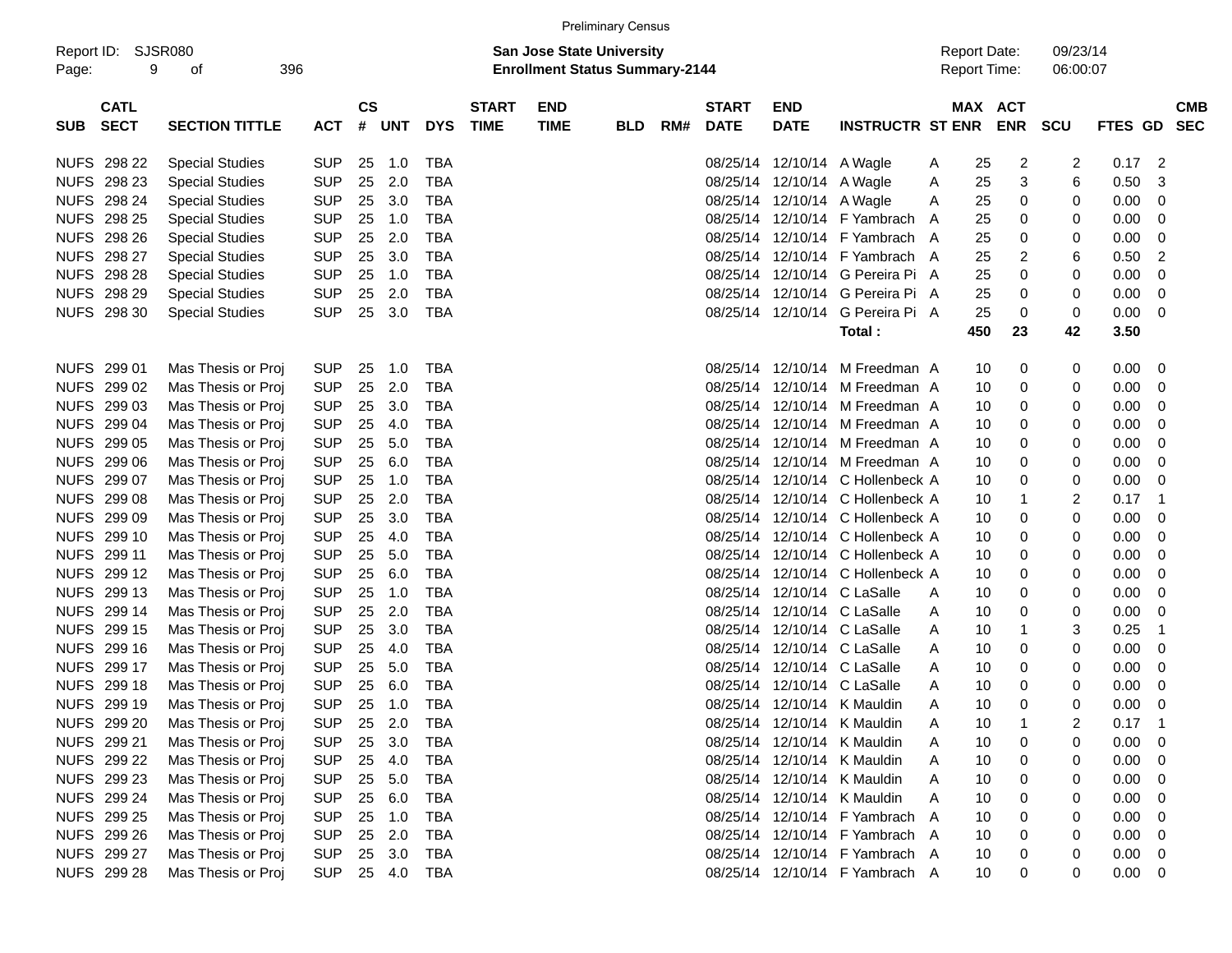|                     |                            |                                            |                   |                    |            |            |                             | <b>Preliminary Census</b>                                                 |                 |            |                             |                                        |                                |                |                                            |                   |                      |                |                            |                          |
|---------------------|----------------------------|--------------------------------------------|-------------------|--------------------|------------|------------|-----------------------------|---------------------------------------------------------------------------|-----------------|------------|-----------------------------|----------------------------------------|--------------------------------|----------------|--------------------------------------------|-------------------|----------------------|----------------|----------------------------|--------------------------|
| Report ID:<br>Page: | SJSR080<br>10              | 396<br>οf                                  |                   |                    |            |            |                             | <b>San Jose State University</b><br><b>Enrollment Status Summary-2144</b> |                 |            |                             |                                        |                                |                | <b>Report Date:</b><br><b>Report Time:</b> |                   | 09/23/14<br>06:00:07 |                |                            |                          |
| <b>SUB</b>          | <b>CATL</b><br><b>SECT</b> | <b>SECTION TITTLE</b>                      | <b>ACT</b>        | $\mathsf{cs}$<br># | <b>UNT</b> | <b>DYS</b> | <b>START</b><br><b>TIME</b> | <b>END</b><br><b>TIME</b>                                                 | <b>BLD</b>      | RM#        | <b>START</b><br><b>DATE</b> | <b>END</b><br><b>DATE</b>              | <b>INSTRUCTR ST ENR</b>        |                | MAX ACT                                    | <b>ENR</b>        | <b>SCU</b>           | <b>FTES GD</b> |                            | <b>CMB</b><br><b>SEC</b> |
|                     | NUFS 299 29                | Mas Thesis or Proj                         | <b>SUP</b>        | 25                 | 5.0        | <b>TBA</b> |                             |                                                                           |                 |            | 08/25/14                    |                                        | 12/10/14 F Yambrach A          |                | 10                                         | 0                 | 0                    | 0.00           | - 0                        |                          |
|                     | NUFS 299 30                | Mas Thesis or Proj                         | <b>SUP</b>        | 25                 | 6.0        | <b>TBA</b> |                             |                                                                           |                 |            |                             | 08/25/14 12/10/14                      | F Yambrach                     | $\overline{A}$ | 10                                         | 0                 | 0                    | 0.00           | $\overline{0}$             |                          |
|                     | NUFS 299 31                | Mas Thesis or Proj                         | <b>SUP</b>        | 25                 | 2.0        | <b>TBA</b> |                             |                                                                           |                 |            |                             | 08/25/14 12/10/14                      | E Brown                        | A              | 10                                         | $\mathbf 1$       | 2                    | 0.17           | $\overline{\phantom{0}}$ 1 |                          |
|                     |                            |                                            |                   |                    |            |            |                             |                                                                           |                 |            |                             |                                        | Total:                         |                | 310                                        | 4                 | 9                    | 0.75           |                            |                          |
| PKG.                | 107 01                     | Prin of Packaging                          | <b>LEC</b>        |                    | 3.0        |            |                             |                                                                           |                 |            |                             |                                        |                                | Χ              | 0                                          | 0                 | 0                    | 0.00           | $\overline{\mathbf{0}}$    |                          |
|                     | NUFS 107 01                | Prin of Packaging                          | <b>LEC</b>        |                    | 3.0        |            |                             |                                                                           |                 |            |                             |                                        |                                | X              | 0                                          | 0                 | 0                    | 0.00           | $\overline{0}$             |                          |
|                     |                            |                                            |                   |                    |            |            |                             |                                                                           |                 |            |                             |                                        | Total:                         |                | $\mathbf 0$                                | 0                 | $\mathbf 0$          | 0.00           |                            |                          |
| PKG.                | 141A 01                    | Pkg Materials I                            | <b>LEC</b>        | 02                 | 3.0        | M          |                             | 10:30 AM 12:10 PM                                                         | IS              | 115        |                             | 08/25/14 12/10/14                      | D Heiler                       | A              | 20                                         | 20                | 40                   | 4.00           | $0\,$ C                    |                          |
| <b>NUFS</b>         | 141A 01                    | Pkg Materials I                            | <b>LEC</b>        | 02                 | 3.0        | м          |                             | 10:30 AM 12:10 PM                                                         | <b>IS</b>       | 115        |                             | 08/25/14 12/10/14                      | D Heiler                       | A              | 0                                          | $\overline{1}$    | $\overline{2}$       | 0.20           | 0 <sup>o</sup>             |                          |
| <b>PKG</b>          | 141A 02                    | <b>Pkg Materials I</b>                     | <b>ACT</b>        | 07                 | 0.0        | W          |                             | 10:30 AM 12:10 PM                                                         | <b>IS</b>       | 114        |                             | 08/25/14 12/10/14                      | F Yambrach                     | A              | 20                                         | 20                | 20                   | 0.00           | 0 <sup>C</sup>             |                          |
|                     |                            | NUFS 141A 02 Pkg Materials I               | <b>ACT</b>        | 07                 | 0.0        | W          |                             | 10:30 AM 12:10 PM                                                         | <b>IS</b>       | 114        |                             | 08/25/14 12/10/14                      | F Yambrach A                   |                | 0                                          | $\overline{1}$    | $\mathbf{1}$         | 0.00           | 0 <sup>o</sup>             |                          |
|                     |                            |                                            |                   |                    |            |            |                             |                                                                           |                 |            |                             |                                        | Total:                         |                | 40                                         | 42                | 63                   | 4.20           |                            |                          |
|                     |                            |                                            |                   |                    |            |            |                             |                                                                           |                 |            |                             |                                        |                                |                |                                            |                   |                      |                |                            |                          |
| PKG.<br><b>NUFS</b> | 158 01<br>158 01           | Protective Pkg Dsgn<br>Protective Pkg Dsgn | LEC<br><b>LEC</b> | 02<br>02           | 3.0<br>3.0 | м<br>м     |                             | 05:00 PM 06:40 PM<br>05:00 PM 06:40 PM                                    | IS<br><b>IS</b> | 115<br>115 |                             | 08/25/14 12/10/14<br>08/25/14 12/10/14 | E Tang<br>E Tang               | A<br>Α         | 20<br>0                                    | 20<br>$\mathbf 0$ | 40<br>0              | 4.05<br>0.00   | 1 C<br>0 <sup>o</sup>      |                          |
| <b>PKG</b>          | 158 02                     | Protective Pkg Dsgn                        | <b>ACT</b>        | 07                 | 0.0        | W          |                             | 05:00 PM 06:40 PM                                                         | <b>IS</b>       | 114        |                             | 08/25/14 12/10/14                      | E Tang                         | A              | 20                                         | 20                | 20                   | 0.00           | 1 C                        |                          |
|                     | NUFS 158 02                | Protective Pkg Dsgn                        | <b>ACT</b>        | 07                 | 0.0        | W          |                             | 05:00 PM 06:40 PM                                                         | <b>IS</b>       | 114        |                             | 08/25/14 12/10/14                      | E Tang                         | Α              | 0                                          | $\mathbf 0$       | $\mathbf 0$          | 0.00           | 0 <sup>o</sup>             |                          |
|                     |                            |                                            |                   |                    |            |            |                             |                                                                           |                 |            |                             |                                        | Total:                         |                | 40                                         | 40                | 60                   | 4.05           |                            |                          |
|                     |                            |                                            |                   |                    |            |            |                             |                                                                           |                 |            |                             |                                        |                                |                |                                            |                   |                      |                |                            |                          |
| <b>PKG</b>          | 169 01                     | Food Pkg                                   | <b>LEC</b>        | 02                 | 3.0        | MW         |                             | 01:30 PM 02:45 PM                                                         | IS              | 115        |                             | 08/25/14 12/10/14                      | F Yambrach                     | A              | 20                                         | 22                | 66                   | 4.40           | 0 <sup>C</sup>             |                          |
|                     | NUFS 169 01                | Food Pkg                                   | <b>LEC</b>        | 02                 | 3.0        | МW         |                             | 01:30 PM 02:45 PM                                                         | <b>IS</b>       | 115        |                             | 08/25/14 12/10/14                      | F Yambrach A<br>Total:         |                | 0<br>20                                    | $\mathbf 0$<br>22 | $\mathbf 0$<br>66    | 0.00<br>4.40   | 0 <sup>o</sup>             |                          |
|                     |                            |                                            |                   |                    |            |            |                             |                                                                           |                 |            |                             |                                        |                                |                |                                            |                   |                      |                |                            |                          |
| PKG.                | 170 01                     | Pkg Develmt and Mgt LEC                    |                   | 02                 | 3.0        | $\top$     |                             | 01:30 PM 03:10 PM                                                         | IS              | 115        | 08/25/14                    | 12/10/14                               | F Yambrach A                   |                | 20                                         | 24                | 48                   | 4.85           | 1 C                        |                          |
| <b>NUFS</b>         | 170 01                     | Pkg Develmt and Mgt LEC                    |                   |                    | 02 3.0     | $\top$     |                             | 01:30 PM 03:10 PM                                                         | <b>IS</b>       | 115        |                             | 08/25/14 12/10/14                      | F Yambrach A                   |                | 0                                          | $\overline{1}$    | $\overline{2}$       | 0.20           | 0 <sup>o</sup>             |                          |
| <b>PKG</b>          | 170 02                     | Pkg Develmt and Mgt ACT                    |                   |                    | 07 0.0     | R          |                             | 01:30 PM 03:10 PM                                                         | <b>IS</b>       | 114        |                             | 08/25/14 12/10/14                      | F Yambrach                     | A              | 20                                         | 24                | 24                   | 0.00           | $1\,C$                     |                          |
| <b>NUFS</b>         | 170 02                     | Pkg Develmt and Mgt ACT                    |                   | 07                 | 0.0        | R          |                             | 01:30 PM 03:10 PM                                                         | <b>IS</b>       | 114        |                             | 08/25/14 12/10/14                      | F Yambrach A                   |                | 0                                          | $\overline{1}$    | $\mathbf{1}$         | 0.00           | 0 <sup>C</sup>             |                          |
|                     |                            |                                            |                   |                    |            |            |                             |                                                                           |                 |            |                             |                                        | Total:                         |                | 40                                         | 50                | 75                   | 5.05           |                            |                          |
| <b>PKG</b>          | 180 01                     | Individual Studies                         | <b>SUP</b>        | 36                 | 1.0        | <b>TBA</b> |                             |                                                                           |                 |            |                             |                                        | 08/25/14 12/10/14 F Yambrach A |                | 20                                         | 1                 | 1                    | 0.07           | - 0                        |                          |
| <b>PKG</b>          | 180 02                     | <b>Individual Studies</b>                  | <b>SUP</b>        | 36                 | 2.0        | <b>TBA</b> |                             |                                                                           |                 |            |                             |                                        | 08/25/14 12/10/14 F Yambrach A |                | 20                                         | 0                 | 0                    | 0.00           | - 0                        |                          |
| <b>PKG</b>          | 180 03                     | <b>Individual Studies</b>                  | <b>SUP</b>        | 36                 | 3.0        | <b>TBA</b> |                             |                                                                           |                 |            |                             |                                        | 08/25/14 12/10/14 F Yambrach A |                | 20                                         | 6                 | 18                   | 1.20           | $\overline{0}$             |                          |
| <b>PKG</b>          | 180 04                     | <b>Individual Studies</b>                  | <b>SUP</b>        | 36                 | 4.0        | <b>TBA</b> |                             |                                                                           |                 |            |                             |                                        | 08/25/14 12/10/14 F Yambrach A |                | 20                                         | 0                 | 0                    | 0.00           | $\overline{\mathbf{0}}$    |                          |
| <b>PKG</b>          | 180 05                     | <b>Individual Studies</b>                  | <b>SUP</b>        | 36                 | 5.0        | <b>TBA</b> |                             |                                                                           |                 |            |                             |                                        | 08/25/14 12/10/14 F Yambrach A |                | 20                                         | 0                 | 0                    | 0.00           | $\overline{\mathbf{0}}$    |                          |
| <b>PKG</b>          | 180 06                     | <b>Individual Studies</b>                  | <b>SUP</b>        |                    | 36 6.0     | TBA        |                             |                                                                           |                 |            |                             |                                        | 08/25/14 12/10/14 F Yambrach A |                | 20                                         | 0                 | 0                    | $0.00 \t 0$    |                            |                          |
|                     |                            |                                            |                   |                    |            |            |                             |                                                                           |                 |            |                             |                                        | Total:                         |                | 120                                        | $\overline{7}$    | 19                   | 1.27           |                            |                          |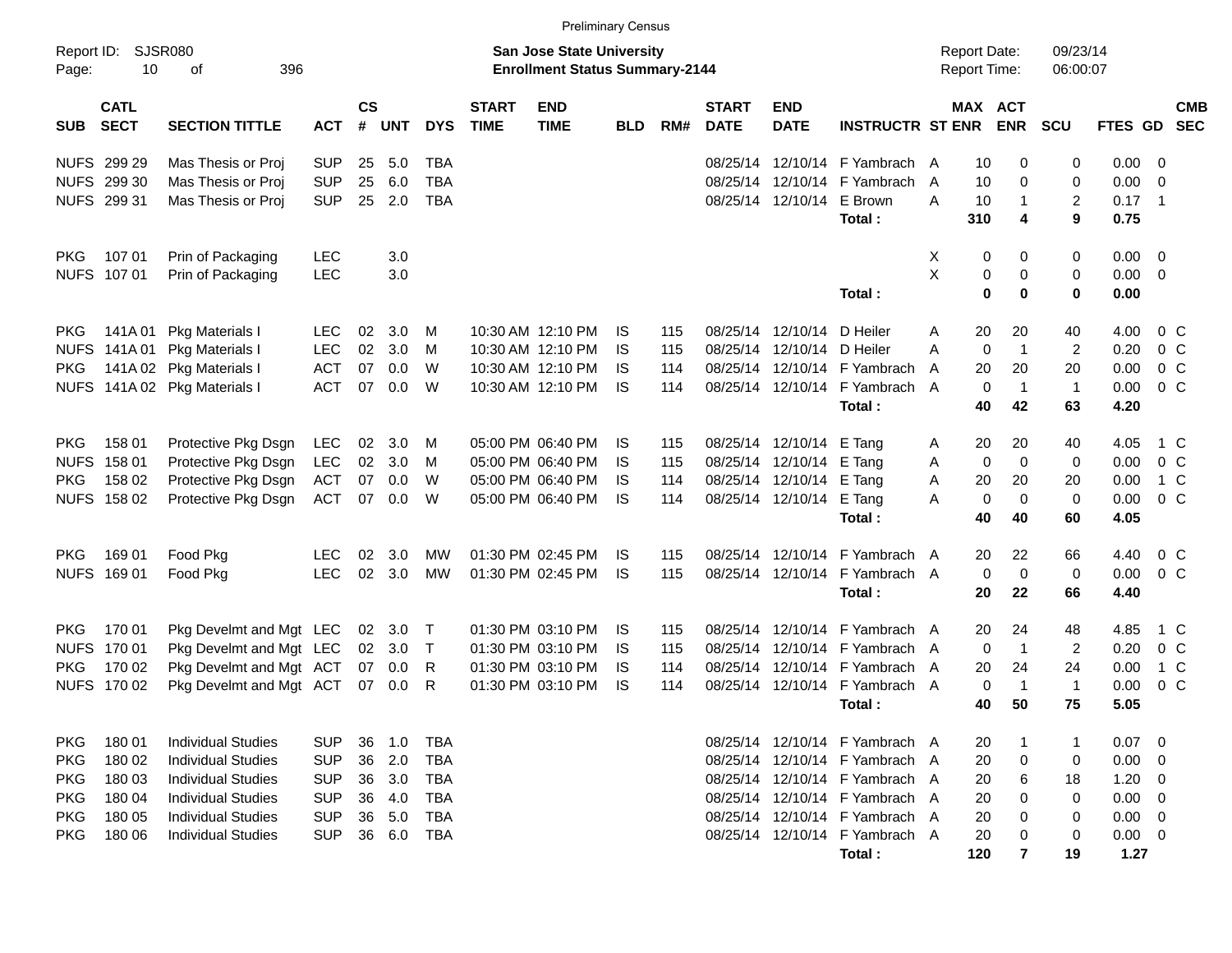|                                          |                                     |            |                |            |                             |                                                                           | <b>Preliminary Census</b> |     |                             |                           |                                                                        |                                            |                     |                      |                            |            |
|------------------------------------------|-------------------------------------|------------|----------------|------------|-----------------------------|---------------------------------------------------------------------------|---------------------------|-----|-----------------------------|---------------------------|------------------------------------------------------------------------|--------------------------------------------|---------------------|----------------------|----------------------------|------------|
| Report ID:<br>11<br>Page:                | SJSR080<br>396<br>of                |            |                |            |                             | <b>San Jose State University</b><br><b>Enrollment Status Summary-2144</b> |                           |     |                             |                           |                                                                        | <b>Report Date:</b><br><b>Report Time:</b> |                     | 09/23/14<br>06:00:07 |                            |            |
| <b>CATL</b><br><b>SECT</b><br><b>SUB</b> | <b>SECTION TITTLE</b>               | <b>ACT</b> | CS<br>UN1<br># | <b>DYS</b> | <b>START</b><br><b>TIME</b> | <b>END</b><br><b>TIME</b>                                                 | <b>BLD</b>                | RM# | <b>START</b><br><b>DATE</b> | <b>END</b><br><b>DATE</b> | <b>INSTRUCTR ST ENR</b>                                                | MAX ACT                                    | <b>ENR</b>          | <b>SCU</b>           | FTES GD SEC                | <b>CMB</b> |
| Department :                             | <b>Nutrition &amp; Food Science</b> |            |                |            |                             |                                                                           |                           |     |                             |                           | Department Total:<br><b>Lower Division :</b><br><b>Upper Division:</b> | 4834<br>880<br>2780                        | 2974<br>721<br>2173 | 7540<br>1841<br>5496 | 509.48<br>122.78<br>369.90 |            |

**Graduate Division : 1174 80 203 16.80**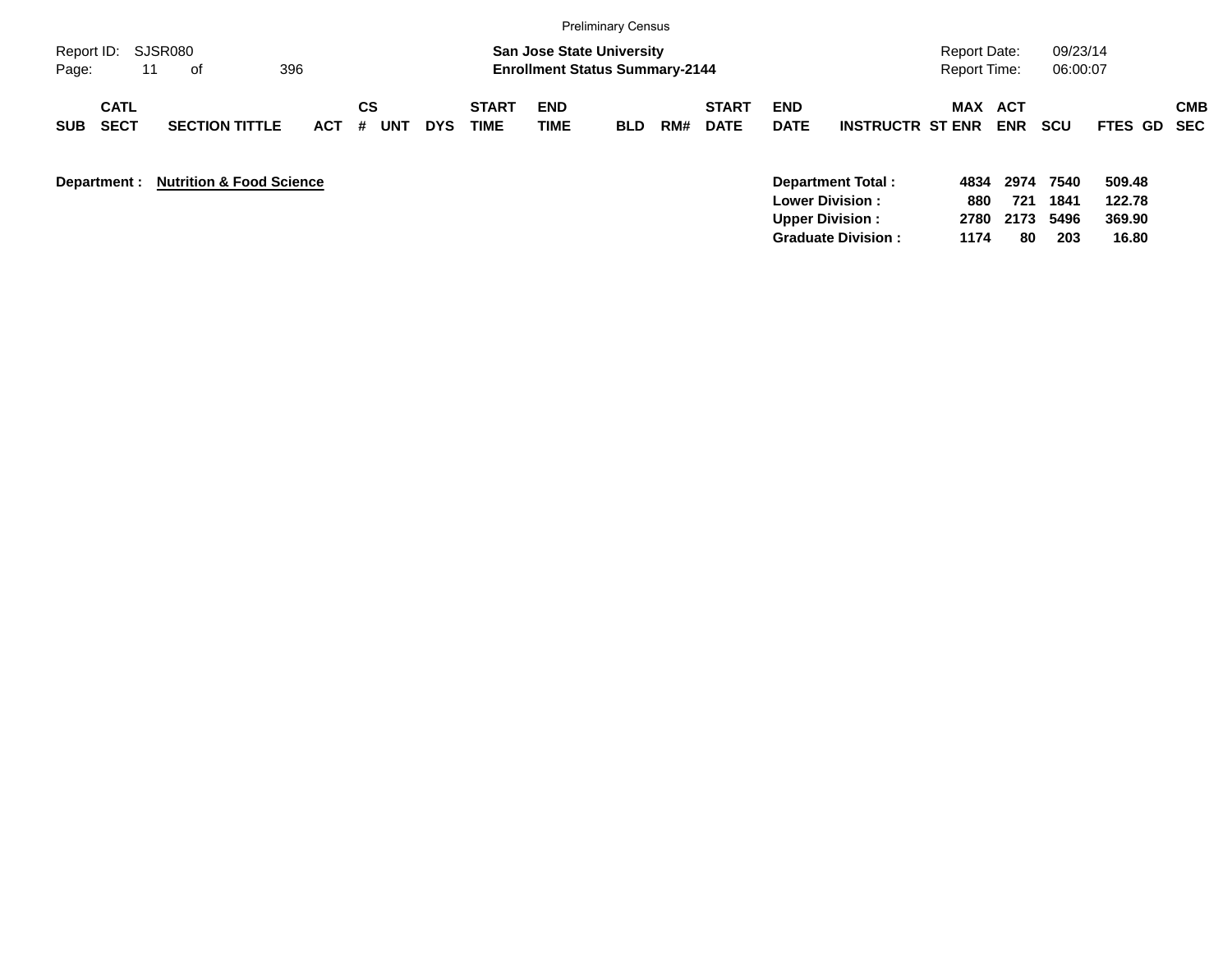|              |                            |                                    |                |                    |            |              |                             |                                       | <b>Preliminary Census</b> |     |                             |                            |                                |   |                     |                              |            |               |                |                          |
|--------------|----------------------------|------------------------------------|----------------|--------------------|------------|--------------|-----------------------------|---------------------------------------|---------------------------|-----|-----------------------------|----------------------------|--------------------------------|---|---------------------|------------------------------|------------|---------------|----------------|--------------------------|
| Report ID:   |                            | <b>SJSR080</b>                     |                |                    |            |              |                             | San Jose State University             |                           |     |                             |                            |                                |   | <b>Report Date:</b> |                              | 09/23/14   |               |                |                          |
| Page:        |                            | 12<br>396<br>οf                    |                |                    |            |              |                             | <b>Enrollment Status Summary-2144</b> |                           |     |                             |                            |                                |   |                     | Report Time:                 | 06:00:07   |               |                |                          |
| <b>SUB</b>   | <b>CATL</b><br><b>SECT</b> | <b>SECTION TITTLE</b>              | <b>ACT</b>     | $\mathsf{cs}$<br># | <b>UNT</b> | <b>DYS</b>   | <b>START</b><br><b>TIME</b> | <b>END</b><br><b>TIME</b>             | <b>BLD</b>                | RM# | <b>START</b><br><b>DATE</b> | <b>END</b><br><b>DATE</b>  | <b>INSTRUCTR ST ENR</b>        |   |                     | <b>MAX ACT</b><br><b>ENR</b> | <b>SCU</b> | FTES GD       |                | <b>CMB</b><br><b>SEC</b> |
| College      |                            | <b>Applied Sciences &amp; Arts</b> |                |                    |            |              |                             |                                       |                           |     |                             |                            |                                |   |                     |                              |            |               |                |                          |
| Department : |                            | <b>Health Science</b>              |                |                    |            |              |                             |                                       |                           |     |                             |                            |                                |   |                     |                              |            |               |                |                          |
|              | GERO 107 01                | Aging and Society                  | <b>LEC</b>     | 02                 | 3.0        | TR           |                             | 12:00 PM 01:15 PM                     | SН                        | 345 |                             | 08/25/14 12/10/14 T Pitkin |                                | Α | 25                  | 6                            | 18         | 1.20          |                | 0 <sup>o</sup>           |
|              | SCWK 107 01                | Aging and Society                  | <b>LEC</b>     | 02                 | 3.0        | <b>TR</b>    |                             | 12:00 PM 01:15 PM                     | SН                        | 345 |                             | 08/25/14 12/10/14 T Pitkin |                                | A | $\Omega$            | 5                            | 15         | 1.00          |                | $0\,$ C                  |
| HS.          | 107 01                     | Aging and Society                  | <b>LEC</b>     | 02                 | 3.0        | <b>TR</b>    |                             | 12:00 PM 01:15 PM                     | SН                        | 345 |                             | 08/25/14 12/10/14 T Pitkin |                                | A | $\mathbf 0$         | 16                           | 48         | 3.20          |                | $0\,$ C                  |
|              | GERO 107 02                | Aging and Society                  | <b>LEC</b>     | 02                 | 3.0        | Τ            |                             | 03:00 PM 05:45 PM                     | HВ                        | 407 |                             | 08/25/14 12/10/14 V Silva  |                                | Α | 25                  | 4                            | 12         | 0.80          |                | $0\,$ C                  |
|              | <b>SCWK 107 02</b>         | Aging and Society                  | <b>LEC</b>     | 02                 | 3.0        | T            |                             | 03:00 PM 05:45 PM                     | HВ                        | 407 |                             | 08/25/14 12/10/14 V Silva  |                                | A | $\mathbf 0$         | 5                            | 15         | 1.00          | 0 <sup>o</sup> |                          |
| HS.          | 107 02                     | Aging and Society                  | <b>LEC</b>     | 02                 | 3.0        | T            |                             | 03:00 PM 05:45 PM                     | HВ                        | 407 |                             | 08/25/14 12/10/14 V Silva  |                                | A | $\mathbf 0$         | 15                           | 45         | 3.00          |                | 0 <sup>o</sup>           |
|              | GERO 107 03                | Aging and Society                  | <b>LEC</b>     | 02                 | 3.0        | M            |                             | 06:00 PM 08:45 PM                     | CL.                       | 324 |                             | 08/25/14 12/10/14 V Silva  |                                | A | 25                  | 6                            | 18         | 1.20          |                | $0\,$ C                  |
|              | <b>SCWK 10703</b>          | Aging and Society                  | <b>LEC</b>     | 02                 | 3.0        | M            |                             | 06:00 PM 08:45 PM                     | CL                        | 324 |                             | 08/25/14 12/10/14 V Silva  |                                | A | $\mathbf 0$         | 8                            | 24         | 1.60          | 0 <sup>o</sup> |                          |
| HS.          | 107 03                     | Aging and Society                  | <b>LEC</b>     | 02                 | 3.0        | M            |                             | 06:00 PM 08:45 PM                     | CL.                       | 324 |                             | 08/25/14 12/10/14 V Silva  |                                | Α | $\mathbf 0$         | 8                            | 24         | 1.60          | $0\,C$         |                          |
|              | GERO 107 04                | Aging and Society                  | <b>LEC</b>     | 02                 | 3.0        | Τ            |                             | 06:00 PM 08:45 PM                     | HВ                        | 407 |                             | 08/25/14 12/10/14 T Pitkin |                                | A | 25                  | 4                            | 12         | 0.80          | 0 <sup>o</sup> |                          |
|              | SCWK 107 04                | Aging and Society                  | <b>LEC</b>     | 02                 | 3.0        | $\mathsf{T}$ |                             | 06:00 PM 08:45 PM                     | HВ                        | 407 |                             | 08/25/14 12/10/14 T Pitkin |                                | A | $\mathbf 0$         | 3                            | 9          | 0.60          |                | 0 <sup>o</sup>           |
| HS           | 107 04                     | Aging and Society                  | <b>LEC</b>     | 02                 | 3.0        | $\mathsf{T}$ |                             | 06:00 PM 08:45 PM                     | HB                        | 407 |                             | 08/25/14 12/10/14 T Pitkin |                                | Α | $\mathbf 0$         | 8                            | 24         | 1.60          | $0\,C$         |                          |
|              |                            |                                    |                |                    |            |              |                             |                                       |                           |     |                             |                            | Total:                         |   | 100                 | 88                           | 264        | 17.60         |                |                          |
| GERO 108 01  |                            | <b>Hith in Later Life</b>          | <b>LEC</b>     | 02                 | 3.0        | Т            |                             | 03:00 PM 05:45 PM                     | SН                        | 345 |                             | 08/25/14 12/10/14          | D McClure                      | Α | 42                  | 12                           | 36         | 2.40          | $0\,C$         |                          |
| HS           | 108 01                     | Hith in Later Life                 | <b>LEC</b>     | 02                 | 3.0        | $\mathsf{T}$ |                             | 03:00 PM 05:45 PM                     | <b>SH</b>                 | 345 |                             | 08/25/14 12/10/14          | D McClure                      | A | $\mathbf 0$         | 27                           | 81         | 5.40          | 0 <sup>o</sup> |                          |
|              |                            |                                    |                |                    |            |              |                             |                                       |                           |     |                             |                            | Total:                         |   | 42                  | 39                           | 117        | 7.80          |                |                          |
|              | GERO 117 01                | Soc Pol Serv Aging                 | <b>LEC</b>     | 02                 | 3.0        | $\mathsf{T}$ |                             | 03:00 PM 05:45 PM                     | CL                        | 324 |                             | 08/25/14 12/10/14          | J McCabe                       | Α | 25                  | 15                           | 45         | 3.00          | $0\,C$         |                          |
| HS.          | 117 01                     | Soc Pol Serv Aging                 | <b>LEC</b>     | 02                 | 3.0        | $\top$       |                             | 03:00 PM 05:45 PM                     | <b>CL</b>                 | 324 |                             | 08/25/14 12/10/14          | J McCabe                       | A | 0                   | 10                           | 30         | 2.00          | 0 <sup>o</sup> |                          |
|              |                            |                                    |                |                    |            |              |                             |                                       |                           |     |                             |                            | Total:                         |   | 25                  | 25                           | 75         | 5.00          |                |                          |
|              | GERO 118 01                | Long Term Care                     | <b>LEC</b>     |                    | 3.0        |              |                             |                                       |                           |     |                             |                            |                                | X | 0                   | 0                            | 0          | $0.00 \t 0$   |                |                          |
| HS.          | 118 01                     | Long Term Care                     | LEC            |                    | 3.0        |              |                             |                                       |                           |     |                             |                            |                                | X | 0                   | 0                            | 0          | $0.00 \t 0$   |                |                          |
|              |                            |                                    |                |                    |            |              |                             |                                       |                           |     |                             |                            | Total:                         |   | $\bf{0}$            | 0                            | 0          | 0.00          |                |                          |
|              | GERO 133 01                | Gero Field Work                    | <b>SUP</b>     | 36                 | 3.0        | TBA          |                             |                                       |                           |     |                             | 08/25/14 12/10/14          | A Buckner-Ca A                 |   | 20                  |                              | 3          | $0.20 \ 0$    |                |                          |
|              |                            |                                    |                |                    |            |              |                             |                                       |                           |     |                             |                            | Total:                         |   | 20                  | 1                            | 3          | 0.20          |                |                          |
|              |                            |                                    |                |                    |            |              |                             |                                       |                           |     |                             |                            |                                |   |                     |                              |            |               |                |                          |
|              | GERO 180 01                | <b>Indiv Studies</b>               | SUP 25 3.0 TBA |                    |            |              |                             |                                       |                           |     |                             | 08/25/14 12/10/14          |                                | Α | 15                  | 0                            | 0          | $0.00 \t 0$   |                |                          |
|              |                            |                                    |                |                    |            |              |                             |                                       |                           |     |                             |                            | Total:                         |   | 15                  | $\bf{0}$                     | 0          | 0.00          |                |                          |
| HS           | 1 0 1                      | <b>Understand Health</b>           | LEC.           |                    | 02 3.0     | МW           |                             | 09:00 AM 10:15 AM                     | HB.                       | 407 |                             |                            | 08/25/14 12/10/14 M McCarthy A |   | 35                  | 34                           | 102        | 6.80 0        |                |                          |
| HS           | 1 0 2                      | <b>Understand Health</b>           | <b>LEC</b>     |                    | 02 3.0     | МW           |                             | 10:30 AM 11:45 AM                     | HB                        | 407 |                             |                            | 08/25/14 12/10/14 M McCarthy A |   | 35                  | 32                           | 96         | $6.40\quad 0$ |                |                          |
| HS           | 1 0 3                      | <b>Understand Health</b>           | <b>LEC</b>     |                    | 02 3.0     | МW           |                             | 12:00 PM 01:15 PM                     | HB                        | 407 |                             |                            | 08/25/14 12/10/14 M McCarthy A |   | 35                  | 35                           | 105        | $7.00 \t 0$   |                |                          |
| HS           | 1 04                       | <b>Understand Health</b>           | <b>LEC</b>     |                    | 02 3.0     | MW           |                             | 01:30 PM 02:45 PM                     | HB                        | 407 |                             |                            | 08/25/14 12/10/14 M McCarthy A |   | 35                  | 35                           | 105        | $7.00 \t 0$   |                |                          |
| HS           | 1 0 5                      | <b>Understand Health</b>           | <b>LEC</b>     |                    | 02 3.0     | МW           |                             | 10:30 AM 11:45 AM                     | <b>SH</b>                 | 242 |                             | 08/25/14 12/10/14 F Noonis |                                | A | 35                  | 35                           | 105        | $7.00 \t 0$   |                |                          |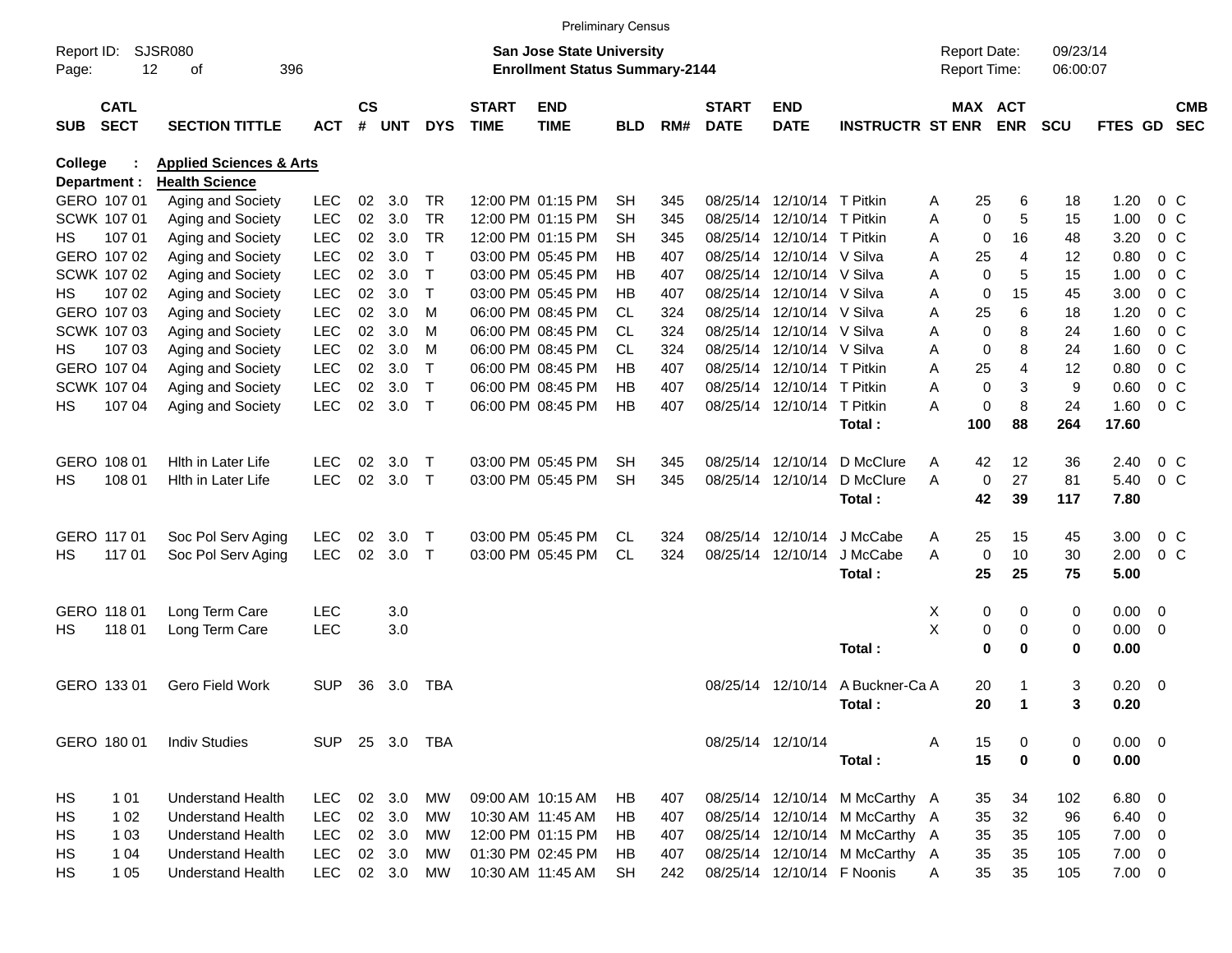|                     |                            |                             |            |                    |            |              |                             | <b>Preliminary Census</b>                                                 |            |     |                             |                            |                         |   |                                     |                |                      |         |                |                          |
|---------------------|----------------------------|-----------------------------|------------|--------------------|------------|--------------|-----------------------------|---------------------------------------------------------------------------|------------|-----|-----------------------------|----------------------------|-------------------------|---|-------------------------------------|----------------|----------------------|---------|----------------|--------------------------|
| Report ID:<br>Page: | 13                         | <b>SJSR080</b><br>396<br>οf |            |                    |            |              |                             | <b>San Jose State University</b><br><b>Enrollment Status Summary-2144</b> |            |     |                             |                            |                         |   | <b>Report Date:</b><br>Report Time: |                | 09/23/14<br>06:00:07 |         |                |                          |
| <b>SUB</b>          | <b>CATL</b><br><b>SECT</b> | <b>SECTION TITTLE</b>       | <b>ACT</b> | $\mathsf{cs}$<br># | <b>UNT</b> | <b>DYS</b>   | <b>START</b><br><b>TIME</b> | <b>END</b><br><b>TIME</b>                                                 | <b>BLD</b> | RM# | <b>START</b><br><b>DATE</b> | <b>END</b><br><b>DATE</b>  | <b>INSTRUCTR ST ENR</b> |   | <b>MAX ACT</b>                      | <b>ENR</b>     | <b>SCU</b>           | FTES GD |                | <b>CMB</b><br><b>SEC</b> |
| НS                  | 1 0 6                      | <b>Understand Health</b>    | <b>LEC</b> | 02                 | 3.0        | TR           |                             | 09:00 AM 10:15 AM                                                         | ΗB         | 407 | 08/25/14                    | 12/10/14                   | L Mai                   | A | 35                                  | 29             | 87                   | 5.80    | 0              |                          |
| НS                  | 1 0 7                      | <b>Understand Health</b>    | <b>LEC</b> | 02                 | 3.0        | <b>TR</b>    |                             | 10:30 AM 11:45 AM                                                         | ΗB         | 407 | 08/25/14                    | 12/10/14                   | L Mai                   | Α | 35                                  | 35             | 105                  | 7.00    | 0              |                          |
| НS                  | 1 0 8                      | <b>Understand Health</b>    | <b>LEC</b> | 02                 | 3.0        | <b>TR</b>    |                             | 10:30 AM 11:45 AM                                                         | MН         | 324 | 08/25/14                    | 12/10/14                   | J Jones                 | A | 35                                  | 35             | 105                  | 7.00    | 0              |                          |
| НS                  | 1 0 9                      | <b>Understand Health</b>    | <b>LEC</b> | 02                 | 3.0        | <b>TR</b>    |                             | 12:00 PM 01:15 PM                                                         | ΗB         | 407 | 08/25/14                    | 12/10/14                   | L Mai                   | Α | 35                                  | 33             | 99                   | 6.60    | 0              |                          |
| НS                  | 1 10                       | <b>Understand Health</b>    | <b>LEC</b> | 02                 | 3.0        | F            |                             | 09:00 AM 11:45 AM                                                         | <b>SH</b>  | 242 |                             | 08/25/14 12/10/14          | J Mac                   | Α | 35                                  | 26             | 78                   | 5.20    | 0              |                          |
| НS                  | 1 1 1                      | <b>Understand Health</b>    | <b>LEC</b> |                    | 3.0        |              |                             |                                                                           |            |     |                             |                            |                         | X | 0                                   | $\mathbf 0$    | 0                    | 0.00    | 0              |                          |
|                     |                            |                             |            |                    |            |              |                             |                                                                           |            |     |                             |                            | Total:                  |   | 350                                 | 329            | 987                  | 65.80   |                |                          |
| HS                  | 15 01                      | Human Life Span             | <b>LEC</b> | 02                 | 3.0        | M            |                             | 03:00 PM 05:45 PM                                                         | MН         | 324 | 08/25/14                    | 12/10/14                   | L Chavarria             | A | 30                                  | 22             | 66                   | 4.40    | $0\,C$         |                          |
| <b>GERO</b>         | 15 01                      | Human Life Span             | <b>LEC</b> | 02                 | 3.0        | M            |                             | 03:00 PM 05:45 PM                                                         | MН         | 324 | 08/25/14                    | 12/10/14                   | L Chavarria             | A | 0                                   | $\overline{4}$ | 12                   | 0.80    | 0 <sup>o</sup> |                          |
| <b>RECL</b>         | 15 01                      | Human Life Span             | <b>LEC</b> | 02                 | 3.0        | м            |                             | 03:00 PM 05:45 PM                                                         | MН         | 324 | 08/25/14                    | 12/10/14                   | L Chavarria             | A | 0                                   | 4              | 12                   | 0.80    | 0 <sup>o</sup> |                          |
| HS                  | 15 02                      | Human Life Span             | <b>LEC</b> | 02                 | 3.0        | <b>TR</b>    |                             | 12:00 PM 01:15 PM                                                         | MН         | 324 | 08/25/14                    | 12/10/14                   | M Bondi                 | A | 30                                  | 26             | 78                   | 5.20    | 0 <sup>o</sup> |                          |
| GERO                | 15 02                      | Human Life Span             | <b>LEC</b> | 02                 | 3.0        | <b>TR</b>    |                             | 12:00 PM 01:15 PM                                                         | MН         | 324 | 08/25/14                    | 12/10/14 M Bondi           |                         | Α | 0                                   | 3              | 9                    | 0.60    | 0 <sup>o</sup> |                          |
| <b>RECL</b>         | 15 02                      | Human Life Span             | <b>LEC</b> | 02                 | 3.0        | <b>TR</b>    |                             | 12:00 PM 01:15 PM                                                         | мн         | 324 | 08/25/14                    | 12/10/14 M Bondi           |                         | A | 0                                   | 2              | 6                    | 0.40    | 0 <sup>o</sup> |                          |
| HS                  | 15 03                      | Human Life Span             | <b>LEC</b> | 02                 | 3.0        | <b>TR</b>    |                             | 12:00 PM 01:15 PM                                                         | IS         | 215 | 08/25/14                    |                            | 12/10/14 L Chavarria    | A | 30                                  | 28             | 84                   | 5.60    | 0 <sup>o</sup> |                          |
| GERO                | 15 03                      | Human Life Span             | <b>LEC</b> | 02                 | 3.0        | <b>TR</b>    |                             | 12:00 PM 01:15 PM                                                         | IS         | 215 | 08/25/14                    |                            | 12/10/14 L Chavarria    | A | 0                                   | $\overline{c}$ | 6                    | 0.40    | 0 <sup>o</sup> |                          |
| <b>RECL</b>         | 15 03                      | Human Life Span             | <b>LEC</b> | 02                 | 3.0        | <b>TR</b>    |                             | 12:00 PM 01:15 PM                                                         | IS         | 215 | 08/25/14                    |                            | 12/10/14 L Chavarria    | A | 0                                   | $\overline{1}$ | 3                    | 0.20    | 0 <sup>o</sup> |                          |
| HS                  | 15 04                      | Human Life Span             | <b>LEC</b> | 02                 | 3.0        | <b>TR</b>    |                             | 03:00 PM 04:15 PM                                                         | <b>SH</b>  | 242 | 08/25/14                    |                            | 12/10/14 V Hoffman      | A | 30                                  | 19             | 57                   | 3.80    | 0 <sup>o</sup> |                          |
| GERO                | 15 04                      | Human Life Span             | <b>LEC</b> | 02                 | 3.0        | <b>TR</b>    |                             | 03:00 PM 04:15 PM                                                         | <b>SH</b>  | 242 | 08/25/14                    |                            | 12/10/14 V Hoffman      | A | 0                                   | 6              | 18                   | 1.20    | 0 <sup>o</sup> |                          |
| <b>RECL</b>         | 15 04                      | Human Life Span             | <b>LEC</b> | 02                 | 3.0        | <b>TR</b>    |                             | 03:00 PM 04:15 PM                                                         | <b>SH</b>  | 242 | 08/25/14                    |                            | 12/10/14 V Hoffman      | A | 0                                   | 6              | 18                   | 1.20    | 0 <sup>o</sup> |                          |
| HS                  | 15 05                      | Human Life Span             | <b>LEC</b> | 02                 | 3.0        | м            |                             | 03:00 PM 05:45 PM                                                         | НB         | 407 | 08/25/14                    | 12/10/14 S Ash             |                         | A | 30                                  | 22             | 66                   | 4.40    | 0 <sup>o</sup> |                          |
| GERO                | 15 05                      | Human Life Span             | <b>LEC</b> | 02                 | 3.0        | м            |                             | 03:00 PM 05:45 PM                                                         | НB         | 407 | 08/25/14                    | 12/10/14                   | S Ash                   | A | 0                                   | $\overline{7}$ | 21                   | 1.40    | 0 <sup>o</sup> |                          |
| <b>RECL</b>         | 15 05                      | Human Life Span             | <b>LEC</b> | 02                 | 3.0        | м            |                             | 03:00 PM 05:45 PM                                                         | НB         | 407 | 08/25/14                    | 12/10/14 S Ash             |                         | A | 0                                   | $\overline{c}$ | 6                    | 0.40    | 0 <sup>o</sup> |                          |
| HS                  | 15 06                      | Human Life Span             | <b>LEC</b> | 02                 | 3.0        | F            | 09:00 AM 11:45 AM           |                                                                           | <b>CL</b>  | 324 | 08/25/14                    | 12/10/14                   | F Noonis                | A | 35                                  | 25             | 75                   | 5.00    | 0 <sup>o</sup> |                          |
| GERO                | 15 06                      | Human Life Span             | <b>LEC</b> | 02                 | 3.0        | F            | 09:00 AM 11:45 AM           |                                                                           | <b>CL</b>  | 324 | 08/25/14                    | 12/10/14                   | <b>F</b> Noonis         | A | 0                                   | 6              | 18                   | 1.20    | 0 <sup>o</sup> |                          |
| <b>RECL</b>         | 15 06                      | Human Life Span             | <b>LEC</b> | 02                 | 3.0        | F            | 09:00 AM 11:45 AM           |                                                                           | CL         | 324 | 08/25/14                    | 12/10/14                   | F Noonis                | A | 0                                   | $\mathbf 1$    | 3                    | 0.20    | 0 <sup>o</sup> |                          |
| HS                  | 15 07                      | Human Life Span             | <b>LEC</b> | 02                 | 3.0        | Т            |                             | 03:00 PM 05:45 PM                                                         | IS         | 215 | 08/25/14                    | 12/10/14                   | M Bondi                 | Α | 33                                  | 25             | 75                   | 5.00    | 0 <sup>o</sup> |                          |
| GERO 1507           |                            | Human Life Span             | <b>LEC</b> | 02                 | 3.0        | $\mathsf{T}$ |                             | 03:00 PM 05:45 PM                                                         | IS         | 215 | 08/25/14                    | 12/10/14                   | M Bondi                 | Α | 0                                   | 3              | 9                    | 0.60    | 0 <sup>o</sup> |                          |
| RECL                | 15 07                      | Human Life Span             | <b>LEC</b> | 02                 | 3.0        | $\mathsf{T}$ |                             | 03:00 PM 05:45 PM                                                         | IS         | 215 |                             | 08/25/14 12/10/14          | M Bondi                 | A | 0                                   | 5              | 15                   | 1.00    | 0 <sup>o</sup> |                          |
|                     |                            |                             |            |                    |            |              |                             |                                                                           |            |     |                             |                            | <b>Total :</b>          |   | 218                                 | 219            | 657                  | 43.80   |                |                          |
| HS                  | 25 01                      | <b>Hith Team Building</b>   | <b>LEC</b> | 02                 | 3.0        | M            |                             | 06:00 PM 08:45 PM                                                         | BBC        | 126 |                             | 08/25/14 12/10/14 J Ferris |                         | A | 25                                  | 25             | 75                   | 5.00    | 0 <sup>o</sup> |                          |
| GERO 25 01          |                            | Hith Team Building          | <b>LEC</b> | $02\,$             | 3.0        | M            |                             | 06:00 PM 08:45 PM                                                         | <b>BBC</b> | 126 |                             | 08/25/14 12/10/14 J Ferris |                         | A | 0                                   | $\overline{0}$ | 0                    | 0.00    | 0 <sup>o</sup> |                          |
| HS                  | 25 02                      | Hith Team Building          | <b>LEC</b> | 02 <sub>o</sub>    | 3.0        | W            |                             | 06:00 PM 08:45 PM                                                         | CL         | 316 |                             | 08/25/14 12/10/14 A Barden |                         | A | 25                                  | 20             | 60                   | 4.00    | 0 <sup>o</sup> |                          |
| GERO 25 02          |                            | Hith Team Building          | <b>LEC</b> | 02 <sub>o</sub>    | 3.0        | W            |                             | 06:00 PM 08:45 PM                                                         | CL.        | 316 |                             | 08/25/14 12/10/14 A Barden |                         | A | $\mathbf 0$                         | $\overline{1}$ | 3                    | 0.20    | 0 <sup>o</sup> |                          |
| HS                  | 25 03                      | Hith Team Building          | <b>LEC</b> | 02 <sub>o</sub>    | 3.0        | M            |                             | 03:00 PM 05:45 PM                                                         | <b>ENG</b> | 401 |                             | 08/25/14 12/10/14 F Noonis |                         | A | 25                                  | 25             | 75                   | 5.00    | 0 <sup>o</sup> |                          |
| GERO 25 03          |                            | <b>Hith Team Building</b>   | <b>LEC</b> | 02                 | 3.0        | М            |                             | 03:00 PM 05:45 PM                                                         | <b>ENG</b> | 401 |                             | 08/25/14 12/10/14 F Noonis |                         | A | 0                                   | $\mathbf 0$    | $\pmb{0}$            | 0.00    | $0\,C$         |                          |
| HS                  | 25 04                      | <b>Hith Team Building</b>   | LEC        | 02                 | 3.0        | W            |                             | 03:00 PM 05:45 PM                                                         | <b>ENG</b> | 401 |                             | 08/25/14 12/10/14 M Allen  |                         | A | 25                                  | 25             | 75                   | 5.00    | $0\,C$         |                          |
| GERO 25 04          |                            | Hith Team Building          | <b>LEC</b> |                    | 02 3.0 W   |              |                             | 03:00 PM 05:45 PM                                                         | ENG 401    |     |                             | 08/25/14 12/10/14 M Allen  |                         | A | 0                                   | 0              | 0                    | 0.00    | $0\,C$         |                          |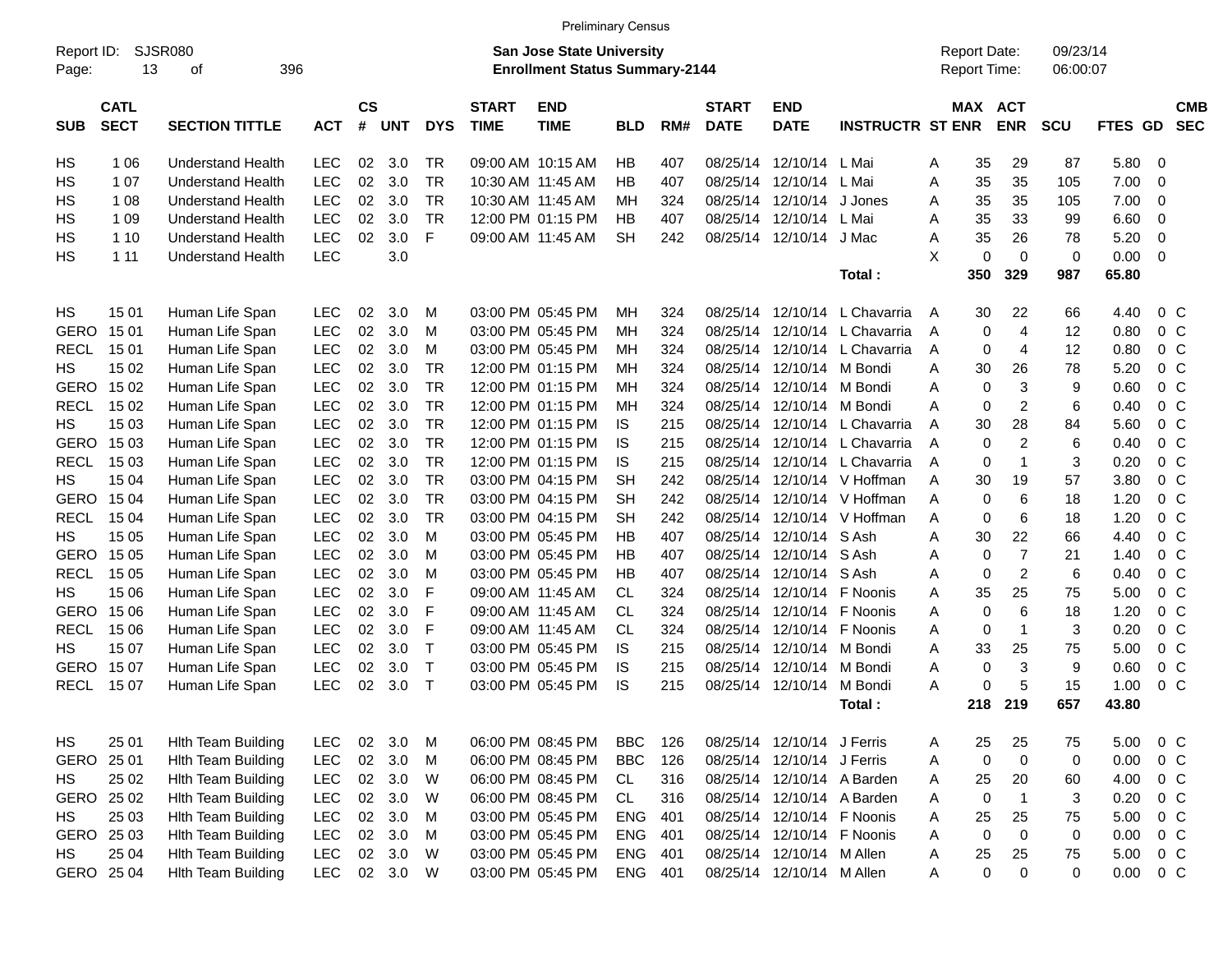|             |                                          |                           |            |                |            |            |                             | <b>Preliminary Census</b>                                                 |                |     |                             |                            |                                  |                                     |             |                      |             |                         |            |
|-------------|------------------------------------------|---------------------------|------------|----------------|------------|------------|-----------------------------|---------------------------------------------------------------------------|----------------|-----|-----------------------------|----------------------------|----------------------------------|-------------------------------------|-------------|----------------------|-------------|-------------------------|------------|
| Page:       | Report ID:<br>SJSR080<br>396<br>14<br>οf |                           |            |                |            |            |                             | <b>San Jose State University</b><br><b>Enrollment Status Summary-2144</b> |                |     |                             |                            |                                  | <b>Report Date:</b><br>Report Time: |             | 09/23/14<br>06:00:07 |             |                         |            |
| <b>SUB</b>  | <b>CATL</b><br><b>SECT</b>               | <b>SECTION TITTLE</b>     | <b>ACT</b> | <b>CS</b><br># | <b>UNT</b> | <b>DYS</b> | <b>START</b><br><b>TIME</b> | <b>END</b><br><b>TIME</b>                                                 | <b>BLD</b>     | RM# | <b>START</b><br><b>DATE</b> | <b>END</b><br><b>DATE</b>  | <b>INSTRUCTR ST ENR</b>          | MAX ACT                             | <b>ENR</b>  | <b>SCU</b>           | FTES GD SEC |                         | <b>CMB</b> |
| HS          | 25 05                                    | <b>Hith Team Building</b> | <b>LEC</b> | 02             | 3.0        | м          |                             | 03:00 PM 05:45 PM                                                         | <b>SH</b>      | 345 |                             | 08/25/14 12/10/14          | M Allen                          | 25<br>Α                             | 25          | 75                   | 5.00        | 0 <sup>o</sup>          |            |
| <b>GERO</b> | 25 05                                    | <b>Hith Team Building</b> | <b>LEC</b> | 02             | 3.0        | M          |                             | 03:00 PM 05:45 PM                                                         | SН             | 345 |                             | 08/25/14 12/10/14          | M Allen                          | $\Omega$<br>Α                       | $\Omega$    | $\mathbf 0$          | 0.00        | 0 <sup>o</sup>          |            |
| НS          | 25 06                                    | <b>Hith Team Building</b> | <b>LEC</b> | 02             | 3.0        | W          |                             | 03:00 PM 05:45 PM                                                         | <b>SH</b>      | 346 |                             | 08/25/14 12/10/14          | F Noonis                         | 25<br>Α                             | 24          | 72                   | 4.80        | 0 <sup>o</sup>          |            |
| GERO 25 06  |                                          | <b>Hith Team Building</b> | LEC        | 02             | 3.0        | W          |                             | 03:00 PM 05:45 PM                                                         | <b>SH</b>      | 346 |                             | 08/25/14 12/10/14          | F Noonis                         | 0<br>A                              | $\Omega$    | 0                    | 0.00        | 0 <sup>o</sup>          |            |
|             |                                          |                           |            |                |            |            |                             |                                                                           |                |     |                             |                            | Total:                           | 150                                 | 145         | 435                  | 29.00       |                         |            |
| HS          | 67 01                                    | Intro Health Stat         | <b>LEC</b> | 01             | 3.0        | мw         |                             | 09:00 AM 10:15 AM                                                         | SН             | 242 |                             |                            | 08/25/14 12/10/14 S Paterson     | 25<br>A                             | 22          | 66                   | 4.40        | 0                       |            |
| HS          | 67 02                                    | Intro Health Stat         | <b>LEC</b> | 01             | 3.0        | <b>TR</b>  |                             | 09:00 AM 10:15 AM                                                         | <b>CL</b>      | 324 |                             | 08/25/14 12/10/14 E Houts  |                                  | 25<br>A                             | 22          | 66                   | 4.40        | 0                       |            |
| HS          | 6703                                     | Intro Health Stat         | <b>LEC</b> |                | 3.0        |            |                             |                                                                           |                |     |                             |                            |                                  | $\mathbf 0$<br>Х                    | $\mathbf 0$ | 0                    | 0.00        | 0                       |            |
| HS          | 67 04                                    | Intro Health Stat         | <b>LEC</b> | 01             | 3.0        | <b>MW</b>  |                             | 12:00 PM 01:15 PM                                                         | CL.            | 324 |                             | 08/25/14 12/10/14 R Knight |                                  | 25<br>Α                             | 24          | 72                   | 4.80        | 0                       |            |
| HS          | 67 05                                    | Intro Health Stat         | <b>LEC</b> |                | 3.0        |            |                             |                                                                           |                |     |                             |                            |                                  | $\Omega$<br>Х                       | $\Omega$    | $\mathbf 0$          | 0.00        | 0                       |            |
| HS          | 67 06                                    | Intro Health Stat         | <b>LEC</b> | 01             | 3.0        | <b>TR</b>  |                             | 10:30 AM 11:45 AM                                                         | <b>SH</b>      | 242 |                             | 08/25/14 12/10/14 E Houts  |                                  | A<br>25                             | 22          | 66                   | 4.40        | 0                       |            |
| HS          | 67 07                                    | Intro Health Stat         | <b>LEC</b> | 01             | 3.0        | <b>TR</b>  |                             | 12:00 PM 01:15 PM                                                         | <b>BBC</b>     | 130 |                             | 08/25/14 12/10/14 R Knight |                                  | 25<br>Α                             | 21          | 63                   | 4.20        | $\mathbf 0$             |            |
| HS          | 6708                                     | Intro Health Stat         | LEC        |                | 3.0        |            |                             |                                                                           |                |     |                             |                            |                                  | X<br>0                              | $\Omega$    | $\mathbf 0$          | 0.00        | $\overline{0}$          |            |
|             |                                          |                           |            |                |            |            |                             |                                                                           |                |     |                             |                            | Total:                           | 125                                 | 111         | 333                  | 22.20       |                         |            |
| HS          | 74 01                                    | <b>Healthy Comms</b>      | <b>LEC</b> | 02             | - 3.0      | MWF        |                             | 12:00 PM 12:50 PM                                                         | <b>YUH 124</b> |     | 08/25/14 12/10/14           |                            | K Roe                            | 125<br>A                            | 115         | 345                  | 23.00 0     |                         |            |
|             |                                          |                           |            |                |            |            |                             |                                                                           |                |     |                             |                            | Total:                           | 125                                 | 115         | 345                  | 23.00       |                         |            |
| HS          | 103 01                                   | <b>Health Policy</b>      | <b>LEC</b> |                | 01 3.0     | $\top$     |                             | 06:00 PM 08:45 PM                                                         | <b>BBC</b>     | 204 |                             | 08/25/14 12/10/14          | C Cherney                        | Α                                   | 110 107     | 321                  | $21.40 \ 0$ |                         |            |
|             |                                          |                           |            |                |            |            |                             |                                                                           |                |     |                             |                            | Total:                           | 110                                 | 107         | 321                  | 21.40       |                         |            |
| HS          | 104 01                                   | Com Hlth Promo            | <b>LEC</b> | 02             | 3.0        | МW         |                             | 01:30 PM 02:45 PM                                                         | <b>BBC</b>     | 204 | 08/25/14 12/10/14           |                            | R Rinck                          | 119<br>A                            | 88          | 264                  | 17.60 0     |                         |            |
|             |                                          |                           |            |                |            |            |                             |                                                                           |                |     |                             |                            | Total:                           | 119                                 | 88          | 264                  | 17.60       |                         |            |
| HS          | 106 01                                   | Peer Health Ed            | <b>LEC</b> |                | 3.0        |            |                             |                                                                           |                |     |                             |                            |                                  | Χ<br>0                              | 0           | 0                    | $0.00 \t 0$ |                         |            |
|             |                                          |                           |            |                |            |            |                             |                                                                           |                |     |                             |                            | Total:                           | 0                                   | $\mathbf 0$ | 0                    | 0.00        |                         |            |
| HS          | 158 01                                   | <b>Hith Comm Tech</b>     | <b>LEC</b> |                | 3.0        |            |                             |                                                                           |                |     |                             |                            |                                  | 0<br>X                              | 0           | 0                    | 0.00        | $\overline{\mathbf{0}}$ |            |
| HS          | 158 02                                   | Hith Comm Tech            | <b>SEM</b> |                | 0.0        |            |                             |                                                                           |                |     |                             |                            |                                  | X<br>0                              | $\Omega$    | 0                    | 0.00        | $\overline{\mathbf{0}}$ |            |
|             |                                          |                           |            |                |            |            |                             |                                                                           |                |     |                             |                            | Total:                           | 0                                   | 0           | 0                    | 0.00        |                         |            |
| HS          | 159 01                                   | Hith Prgm Planning        | <b>LEC</b> | $02\,$         | 3.0        | MW         |                             | 01:30 PM 02:20 PM                                                         | HB             | 405 |                             |                            | 08/25/14 12/10/14 A Buckner-Ca A | 24                                  | 22          | 66                   | 4.40 0      |                         |            |
| HS          | 159 02                                   | Hith Prgm Planning        | <b>SEM</b> | 05             | 0.0        | MW         |                             | 02:30 PM 02:55 PM                                                         | HB             | 405 |                             |                            | 08/25/14 12/10/14 A Buckner-Ca A | 24                                  | 22          | 22                   | 0.00        | $\overline{\mathbf{0}}$ |            |
| HS          | 159 03                                   | Hith Prgm Planning        | <b>LEC</b> | 01             | 3.0        | МW         |                             | 01:30 PM 02:20 PM                                                         | <b>HGH</b>     | 124 |                             | 08/25/14 12/10/14 K Roe    |                                  | 25<br>A                             | 24          | 48                   | 4.80        | $\overline{0}$          |            |
| HS          | 159 04                                   | Hith Prgm Planning        | <b>SEM</b> | 05             | 0.0        | MW         |                             | 02:30 PM 02:55 PM                                                         | <b>HGH</b>     | 124 |                             | 08/25/14 12/10/14 K Roe    |                                  | 25<br>Α                             | 24          | 24                   | 0.00        | $\overline{0}$          |            |
| HS          | 159 05                                   | Hith Prgm Planning        | <b>LEC</b> | 01             | 3.0        | MW         |                             | 01:30 PM 02:20 PM                                                         | <b>SH</b>      | 434 |                             | 08/25/14 12/10/14 K Roe    |                                  | 25<br>Α                             | 24          | 48                   | 4.80        | $\mathbf 0$             |            |
| HS          | 159 06                                   | Hith Prgm Planning        | <b>SEM</b> | 05             | 0.0        | МW         |                             | 02:30 PM 02:55 PM                                                         | <b>SH</b>      | 434 |                             | 08/25/14 12/10/14 K Roe    |                                  | 25<br>Α                             | 24          | 24                   | $0.00 \t 0$ |                         |            |
| HS          | 159 07                                   | Hith Prgm Planning        | <b>LEC</b> |                | 3.0        |            |                             |                                                                           |                |     |                             |                            |                                  | X<br>$\pmb{0}$                      | 0           | 0                    | $0.00 \t 0$ |                         |            |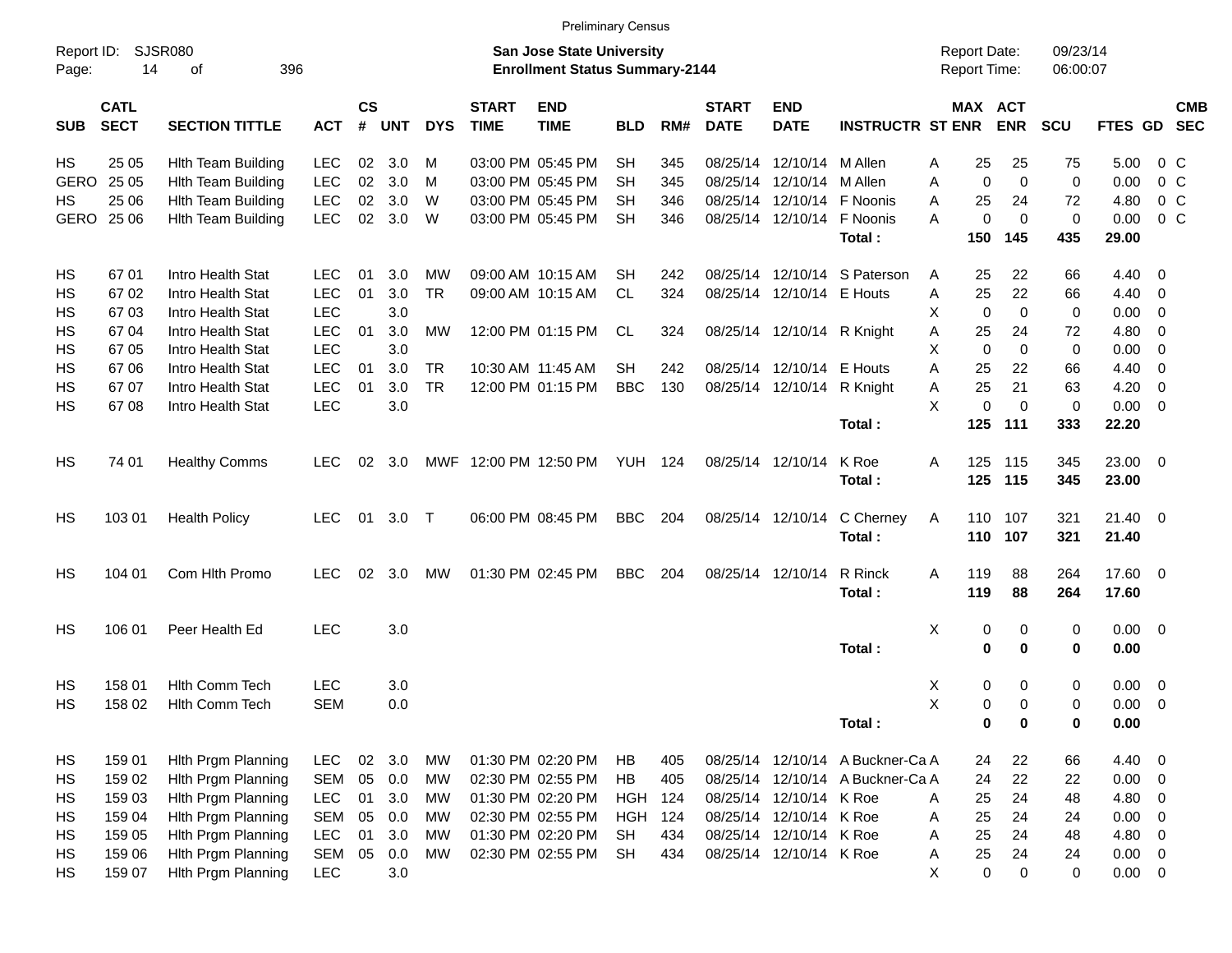|                     |                            |                             |              |                    |            |                |                             |                                                                    | <b>Preliminary Census</b> |      |                             |                           |                               |   |                                     |                       |                      |              |                          |                          |
|---------------------|----------------------------|-----------------------------|--------------|--------------------|------------|----------------|-----------------------------|--------------------------------------------------------------------|---------------------------|------|-----------------------------|---------------------------|-------------------------------|---|-------------------------------------|-----------------------|----------------------|--------------|--------------------------|--------------------------|
| Report ID:<br>Page: | 15                         | <b>SJSR080</b><br>396<br>οf |              |                    |            |                |                             | San Jose State University<br><b>Enrollment Status Summary-2144</b> |                           |      |                             |                           |                               |   | <b>Report Date:</b><br>Report Time: |                       | 09/23/14<br>06:00:07 |              |                          |                          |
| <b>SUB</b>          | <b>CATL</b><br><b>SECT</b> | <b>SECTION TITTLE</b>       | <b>ACT</b>   | $\mathsf{cs}$<br># | <b>UNT</b> | <b>DYS</b>     | <b>START</b><br><b>TIME</b> | <b>END</b><br><b>TIME</b>                                          | <b>BLD</b>                | RM#  | <b>START</b><br><b>DATE</b> | <b>END</b><br><b>DATE</b> | <b>INSTRUCTR ST ENR</b>       |   |                                     | MAX ACT<br><b>ENR</b> | <b>SCU</b>           | FTES GD      |                          | <b>CMB</b><br><b>SEC</b> |
| HS                  | 159 08                     | Hith Prgm Planning          | <b>SEM</b>   |                    | 0.0        |                |                             |                                                                    |                           |      |                             |                           |                               | X | 0                                   | $\mathbf 0$           | $\pmb{0}$            | $0.00 \t 0$  |                          |                          |
|                     |                            |                             |              |                    |            |                |                             |                                                                    |                           |      |                             |                           | Total:                        |   | 148                                 | 140                   | 232                  | 14.00        |                          |                          |
| HS                  | 161 01                     | Epidemiology                | <b>LEC</b>   | 01                 | 3.0        | W              |                             | 03:00 PM 04:50 PM                                                  | <b>BBC</b>                | 225  | 08/25/14                    | 12/10/14                  | L Baldwin                     | Α | 25                                  | 25                    | 50                   | $5.00 \t 0$  |                          |                          |
| HS                  | 161 02                     | Epidemiology                | <b>SEM</b>   | 05                 | 0.0        | W              |                             | 05:00 PM 05:50 PM                                                  | <b>BBC</b>                | 225  |                             |                           | 08/25/14 12/10/14 L Baldwin   | Α | 25                                  | 25                    | 25                   | 0.00         | $\overline{\phantom{0}}$ |                          |
| HS                  | 161 03                     | Epidemiology                | <b>LEC</b>   |                    | 3.0        |                |                             |                                                                    |                           |      |                             |                           |                               | X | $\mathbf 0$                         | $\Omega$              | 0                    | 0.00         | $\overline{\phantom{0}}$ |                          |
| HS                  | 161 04                     | Epidemiology                | <b>SEM</b>   |                    | 0.0        |                |                             |                                                                    |                           |      |                             |                           |                               | X | $\mathbf 0$                         | 0                     | 0                    | 0.00         | $\overline{\phantom{0}}$ |                          |
| HS                  | 161 05                     | Epidemiology                | <b>LEC</b>   | 01                 | 3.0        | M              |                             | 03:00 PM 04:50 PM                                                  | <b>CL</b>                 | 303  |                             | 08/25/14 12/10/14         | L Baldwin                     | A | 25                                  | 25                    | 50                   | 5.00         | $\overline{\phantom{0}}$ |                          |
| HS                  | 161 06                     | Epidemiology                | <b>SEM</b>   | 05                 | 0.0        | м              |                             | 05:00 PM 05:50 PM                                                  | CL                        | 303  | 08/25/14                    | 12/10/14                  | L Baldwin                     | Α | 25                                  | 25                    | 25                   | 0.00         | $\overline{\mathbf{0}}$  |                          |
| HS                  | 161 07                     | Epidemiology                | <b>LEC</b>   | 01                 | 3.0        | м              |                             | 03:00 PM 04:50 PM                                                  | <b>BBC</b>                | 225  | 08/25/14                    | 12/10/14                  | A Sapp                        | Α | 25                                  | 25                    | 50                   | 5.00         | $\overline{\phantom{0}}$ |                          |
| HS                  | 161 08                     | Epidemiology                | <b>SEM</b>   | 05                 | 0.0        | м              |                             | 05:00 PM 05:50 PM                                                  | <b>BBC</b>                | 225  |                             | 08/25/14 12/10/14         | A Sapp                        | A | 25                                  | 25                    | 25                   | 0.00         | $\overline{\mathbf{0}}$  |                          |
| HS                  | 161 09                     | Epidemiology                | <b>LEC</b>   | 01                 | 3.0        | м              |                             | 03:00 PM 04:50 PM                                                  | <b>SH</b>                 | 413  |                             | 08/25/14 12/10/14         | R Shah                        | A | 25                                  | 23                    | 46                   | 4.60         | $\overline{\phantom{0}}$ |                          |
| HS                  | 161 10                     | Epidemiology                | <b>SEM</b>   | 05                 | 0.0        | M              |                             | 05:00 PM 05:50 PM                                                  | <b>SH</b>                 | 413  |                             | 08/25/14 12/10/14         | R Shah                        | A | 25                                  | 23                    | 23                   | $0.00 \t 0$  |                          |                          |
|                     |                            |                             |              |                    |            |                |                             |                                                                    |                           |      |                             |                           | Total:                        |   | 200                                 | 196                   | 294                  | 19.60        |                          |                          |
| HS                  | 162 01                     | Health Org & Admin          | <b>LEC</b>   | 02                 | 3.0        | W              |                             | 03:00 PM 05:45 PM                                                  | <b>BBC</b>                | 202  |                             | 08/25/14 12/10/14         | A Santiago                    | Α | 110                                 | 84                    | 252                  | 16.80 0      |                          |                          |
|                     |                            |                             |              |                    |            |                |                             |                                                                    |                           |      |                             |                           | Total:                        |   | 110                                 | 84                    | 252                  | 16.80        |                          |                          |
| HS                  | 164 01                     | Hith & Soc Mrkting          | <b>LEC</b>   | 01                 | 3.0        | W              |                             | 03:00 PM 04:50 PM                                                  | <b>DMH</b>                | 160  |                             | 08/25/14 12/10/14         | K Roe                         | A | 50                                  | 50                    | 100                  | $10.00 \t 0$ |                          |                          |
| HS                  | 164 02                     | Hith & Soc Mrkting          | <b>SEM</b>   | 05                 | $0.0\,$    | W              |                             | 05:00 PM 05:50 PM                                                  | <b>DMH</b>                | 226B | 08/25/14                    | 12/10/14                  | K Roe                         | A | 25                                  | 23                    | 23                   | 0.00         | $\overline{\phantom{0}}$ |                          |
| HS                  | 164 03                     | Hith & Soc Mrkting          | <b>SEM</b>   | 05                 | 0.0        | W              |                             | 05:00 PM 05:50 PM                                                  | <b>DMH</b>                | 231  |                             | 08/25/14 12/10/14         | K Roe                         | A | 25                                  | 27                    | 27                   | $0.00 \t 0$  |                          |                          |
|                     |                            |                             |              |                    |            |                |                             |                                                                    |                           |      |                             |                           | Total:                        |   | 100                                 | 100                   | 150                  | 10.00        |                          |                          |
| HS                  | 165 01                     | <b>Hith Professional</b>    | <b>LEC</b>   | 01                 | 3.0        | M              |                             | 06:00 PM 07:50 PM                                                  | SН                        | 100  |                             | 08/25/14 12/10/14         | J McCabe                      | Α | 100                                 | 94                    | 188                  | 18.80 0      |                          |                          |
| HS                  | 165 02                     | <b>Hlth Professional</b>    | <b>SEM</b>   | 05                 | 0.0        | М              |                             | 08:00 PM 08:50 PM                                                  | <b>SH</b>                 | 100  |                             | 08/25/14 12/10/14         | J McCabe                      | A | 100                                 | 94                    | 94                   | $0.00 \t 0$  |                          |                          |
|                     |                            |                             |              |                    |            |                |                             |                                                                    |                           |      |                             |                           | Total:                        |   | 200                                 | 188                   | 282                  | 18.80        |                          |                          |
| HS                  | 166A 01                    | Field Exp Sem               | SEM          | 05                 | 3.0        | F              |                             | 09:00 AM 11:45 AM                                                  | MН                        | 324  |                             | 08/25/14 12/10/14         | K Roe                         | Α | 45                                  | 42                    | 126                  | 8.40 0       |                          |                          |
|                     |                            |                             |              |                    |            |                |                             |                                                                    |                           |      |                             |                           | Total:                        |   | 45                                  | 42                    | 126                  | 8.40         |                          |                          |
| HS                  |                            | 166B 01 Field Exp Hlth Sci  |              |                    |            | SUP 36 3.0 TBA |                             |                                                                    |                           |      |                             |                           | 08/25/14 12/10/14 L Chavarria | A | 45                                  | 42                    | 126                  | 8.40 0       |                          |                          |
|                     |                            |                             |              |                    |            |                |                             |                                                                    |                           |      |                             |                           | Total:                        |   | 45                                  | 42                    | 126                  | 8.40         |                          |                          |
| HS                  | 167 01                     | <b>Biostatistics</b>        | <b>LEC</b>   |                    | 01 3.0 TR  |                |                             | 03:00 PM 03:50 PM                                                  | SCI                       | 164  |                             | 08/25/14 12/10/14 J Pham  |                               | A | 125                                 | 110                   | 220                  | 22.70 14     |                          |                          |
| HS                  | 167 02                     | <b>Biostatistics</b>        | <b>SEM</b>   | 05                 | 0.0        | W              |                             | 12:00 PM 01:15 PM                                                  | МH                        | 332  |                             | 08/25/14 12/10/14 J Pham  |                               | A | 25                                  | 25                    | 25                   | $0.00 \t 0$  |                          |                          |
| HS                  | 167 03                     | <b>Biostatistics</b>        | SEM          | 05                 | 0.0        | R              |                             | 12:00 PM 01:15 PM                                                  | MН                        | 332  |                             | 08/25/14 12/10/14 J Pham  |                               | A | 25                                  | 23                    | 23                   | $0.00 \t 0$  |                          |                          |
| HS                  | 167 04                     | <b>Biostatistics</b>        | <b>SEM</b>   | 05                 | 0.0        | R              |                             | 01:30 PM 02:45 PM                                                  | МH                        | 332  |                             | 08/25/14 12/10/14 J Pham  |                               | A | 25                                  | 25                    | 25                   | $0.00 \t 0$  |                          |                          |
| HS                  | 167 05                     | <b>Biostatistics</b>        | SEM          | 05                 | 0.0        | R              |                             | 04:35 PM 05:45 PM                                                  | МH                        | 332  |                             | 08/25/14 12/10/14 J Pham  |                               | A | 25                                  | 14                    | 14                   | 0.00 8       |                          |                          |
| HS                  | 167 06                     | <b>Biostatistics</b>        | SEM 05 0.0 T |                    |            |                |                             | 04:30 PM 05:45 PM                                                  | MН                        | 321  |                             | 08/25/14 12/10/14 J Pham  |                               | A | 25                                  | 23                    | 23                   | $0.00\ 6$    |                          |                          |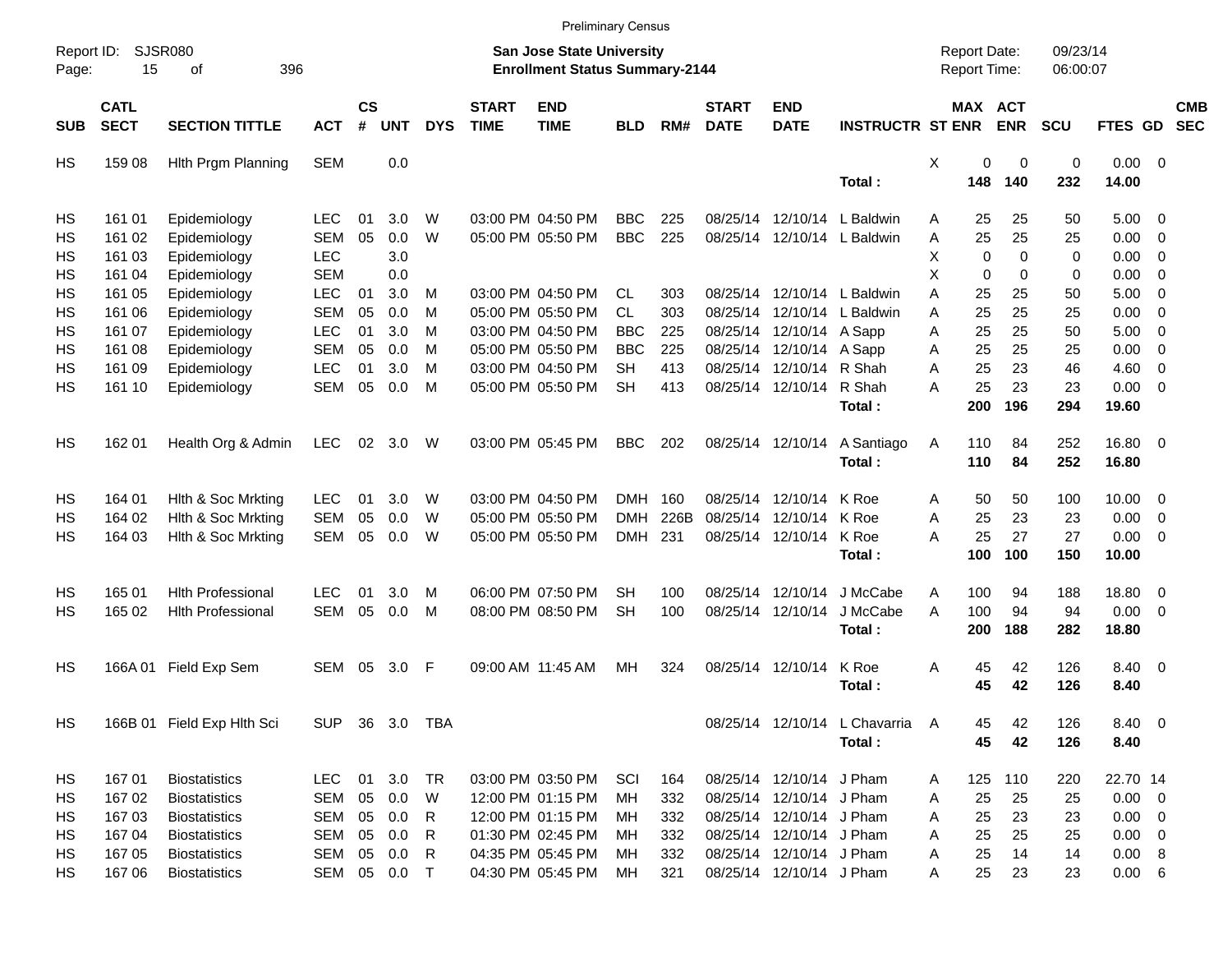|            |                            |                          |              |                    |            |            |                             | <b>Preliminary Census</b>                                          |            |     |                             |                           |                         |                     |                       |                      |                        |                          |                          |
|------------|----------------------------|--------------------------|--------------|--------------------|------------|------------|-----------------------------|--------------------------------------------------------------------|------------|-----|-----------------------------|---------------------------|-------------------------|---------------------|-----------------------|----------------------|------------------------|--------------------------|--------------------------|
| Page:      | Report ID: SJSR080<br>16   | 396<br>οf                |              |                    |            |            |                             | San Jose State University<br><b>Enrollment Status Summary-2144</b> |            |     |                             |                           |                         | <b>Report Date:</b> | Report Time:          | 09/23/14<br>06:00:07 |                        |                          |                          |
| <b>SUB</b> | <b>CATL</b><br><b>SECT</b> | <b>SECTION TITTLE</b>    | <b>ACT</b>   | $\mathsf{cs}$<br># | <b>UNT</b> | <b>DYS</b> | <b>START</b><br><b>TIME</b> | <b>END</b><br><b>TIME</b>                                          | <b>BLD</b> | RM# | <b>START</b><br><b>DATE</b> | <b>END</b><br><b>DATE</b> | <b>INSTRUCTR ST ENR</b> |                     | MAX ACT<br><b>ENR</b> | <b>SCU</b>           | FTES GD                |                          | <b>CMB</b><br><b>SEC</b> |
|            |                            |                          |              |                    |            |            |                             |                                                                    |            |     |                             |                           | Total:                  |                     | 220<br>250            | 330                  | 22.70                  |                          |                          |
| HS         | 170 01                     | <b>Hith Care Econ</b>    | <b>LEC</b>   | 02                 | $3.0$ T    |            |                             | 03:00 PM 05:45 PM                                                  | МH         | 324 | 08/25/14 12/10/14           |                           | D Metz<br>Total:        | Α                   | 30<br>30<br>30<br>30  | 90<br>90             | $6.00 \quad 0$<br>6.00 |                          |                          |
| HS         | 17201                      | Contemp Env Hith         | <b>LEC</b>   | 02                 | 3.0        | MW         |                             | 12:00 PM 01:15 PM                                                  | SН         | 242 |                             | 08/25/14 12/10/14         | J Denver                | A                   | 30<br>28              | 84                   | 5.65                   | $\overline{\phantom{1}}$ |                          |
| HS         | 172 02                     | Contemp Env Hith         | <b>LEC</b>   | 02                 | 3.0        | <b>MW</b>  |                             | 01:30 PM 02:45 PM                                                  | SН         | 242 |                             | 08/25/14 12/10/14         | J Denver                | A                   | 25<br>23              | 69                   | 4.60                   | $\overline{\phantom{0}}$ |                          |
| HS         | 172 03                     | Contemp Env Hith         | <b>LEC</b>   | 02                 | 3.0        | $\top$     |                             | 06:00 PM 08:45 PM                                                  | IS         | 215 |                             | 08/25/14 12/10/14 A Shaw  | Total:                  | A                   | 25<br>24<br>80<br>75  | 72<br>225            | $4.80\ 0$<br>15.05     |                          |                          |
| HS         | 174 01                     | Health IT                | <b>LEC</b>   |                    | 02 3.0     | W          |                             | 06:00 PM 08:45 PM                                                  | IS         | 215 |                             | 08/25/14 12/10/14         | C Beane<br>Total:       | A                   | 30<br>30<br>30<br>30  | 90<br>90             | $6.00 \quad 0$<br>6.00 |                          |                          |
| HS         | 180 01                     | <b>Indiv Studies</b>     | <b>SUP</b>   | 36                 | 1.0        | <b>TBA</b> |                             |                                                                    |            |     |                             | 08/25/14 12/10/14 R Rinck |                         | A                   | 20                    | 7<br>7               | $0.47 \quad 0$         |                          |                          |
| HS         | 180 02                     | <b>Indiv Studies</b>     | <b>SUP</b>   | 36                 | 1.0        | <b>TBA</b> |                             |                                                                    |            |     | 08/25/14                    |                           | 12/10/14 B Grosvenor    | A                   | 20                    | 0<br>0               | $0.00 \t 0$            |                          |                          |
| HS         | 180 03                     | <b>Indiv Studies</b>     | <b>SUP</b>   | 36                 | 2.0        | <b>TBA</b> |                             |                                                                    |            |     | 08/25/14                    | 12/10/14                  | <b>B</b> Grosvenor A    |                     | 20                    | 0<br>0               | 0.00                   | $\overline{\phantom{0}}$ |                          |
| HS         | 180 04                     | <b>Indiv Studies</b>     | <b>SUP</b>   | 36                 | 2.0        | <b>TBA</b> |                             |                                                                    |            |     |                             | 08/25/14 12/10/14 R Rinck |                         | A                   | 20                    | 2<br>4               | 0.27                   | $\overline{\phantom{0}}$ |                          |
| HS         | 180 05                     | <b>Indiv Studies</b>     | <b>SUP</b>   | 36                 | 2.0        | <b>TBA</b> |                             |                                                                    |            |     | 08/25/14 12/10/14           |                           |                         | Α                   | 20                    | 0<br>0               | 0.00                   | $\overline{\mathbf{0}}$  |                          |
| HS         | 180 06                     | <b>Indiv Studies</b>     | <b>SUP</b>   | 36                 | 2.0        | <b>TBA</b> |                             |                                                                    |            |     | 08/25/14 12/10/14           |                           |                         | Α                   | 20                    | $\mathbf 0$<br>0     | 0.00                   | $\overline{\phantom{0}}$ |                          |
| HS         | 180 08                     | <b>Indiv Studies</b>     | <b>SUP</b>   | 36                 | 3.0        | <b>TBA</b> |                             |                                                                    |            |     |                             | 08/25/14 12/10/14 R Rinck |                         | A                   | 20<br>11              | 33                   | 2.20                   | - 0                      |                          |
| HS         | 180 09                     | <b>Indiv Studies</b>     | <b>SUP</b>   | 36                 | 3.0        | <b>TBA</b> |                             |                                                                    |            |     | 08/25/14 12/10/14           |                           |                         | Α                   | 20                    | $\mathbf 0$<br>0     | $0.00 \t 0$            |                          |                          |
|            |                            |                          |              |                    |            |            |                             |                                                                    |            |     |                             |                           | Total:                  | 160                 | 20                    | 44                   | 2.93                   |                          |                          |
| HS         | 200 01                     | Contemporary Practic LEC |              |                    | 2.0        |            |                             |                                                                    |            |     |                             |                           |                         | X                   | 0                     | 0<br>0               | $0.00 \t 0$            |                          |                          |
| HS         | 200 02                     | Contemporary Practic LEC |              | 02                 | 2.0        | M          |                             | 03:00 PM 05:45 PM                                                  |            |     | DMH 149A 08/25/14 12/10/14  |                           | K Roe                   | A                   | 30<br>19              | 38                   | 3.17 19                |                          |                          |
|            |                            |                          |              |                    |            |            |                             |                                                                    |            |     |                             |                           | Total:                  |                     | 30<br>19              | 38                   | 3.17                   |                          |                          |
| HS         | 201 01                     | Groups & Training        | <b>LEC</b>   |                    | 2.0        |            |                             |                                                                    |            |     |                             |                           |                         | X                   | 0                     | 0<br>0               | $0.00 \t 0$            |                          |                          |
| HS         | 201 02                     | Groups & Training        | <b>LEC</b>   | 02                 | 2.0        | M          |                             | 06:00 PM 08:45 PM                                                  | <b>SH</b>  | 238 |                             | 08/25/14 12/10/14         | M Allen                 | Α                   | 30<br>19              | 38                   | 3.17 19                |                          |                          |
|            |                            |                          |              |                    |            |            |                             |                                                                    |            |     |                             |                           | Total:                  |                     | 30<br>19              | 38                   | 3.17                   |                          |                          |
| HS         | 261 01                     | <b>Epidemiol Prin</b>    | LEC 03 3.0 W |                    |            |            |                             | 03:00 PM 05:45 PM SH                                               |            | 242 | 08/25/14 12/10/14 A Sapp    |                           |                         | Α                   | 25<br>25              | 75                   | 6.25 25                |                          |                          |
|            |                            |                          |              |                    |            |            |                             |                                                                    |            |     |                             |                           | Total:                  |                     | 25<br>25              | 75                   | 6.25                   |                          |                          |
| HS         | 263 01                     | Prin/Skls Hlth Adm       | SEM 05 2.0 T |                    |            |            |                             | 06:00 PM 08:45 PM SH                                               |            | 242 |                             | 08/25/14 12/10/14         | I Cantos                | Α                   | 25<br>18              | 36                   | 3.00 18                |                          |                          |
|            |                            |                          |              |                    |            |            |                             |                                                                    |            |     |                             |                           | Total:                  |                     | 25<br>18              | 36                   | 3.00                   |                          |                          |
| HS         | 271 01                     | Theory of Pub Hith       | SEM 05 3.0 R |                    |            |            |                             | 06:00 PM 08:45 PM SH                                               |            | 242 |                             | 08/25/14 12/10/14         | P Gudino                | Α                   | 21<br>25              | 63                   | 5.25 21                |                          |                          |
|            |                            |                          |              |                    |            |            |                             |                                                                    |            |     |                             |                           | Total:                  |                     | 25<br>21              | 63                   | 5.25                   |                          |                          |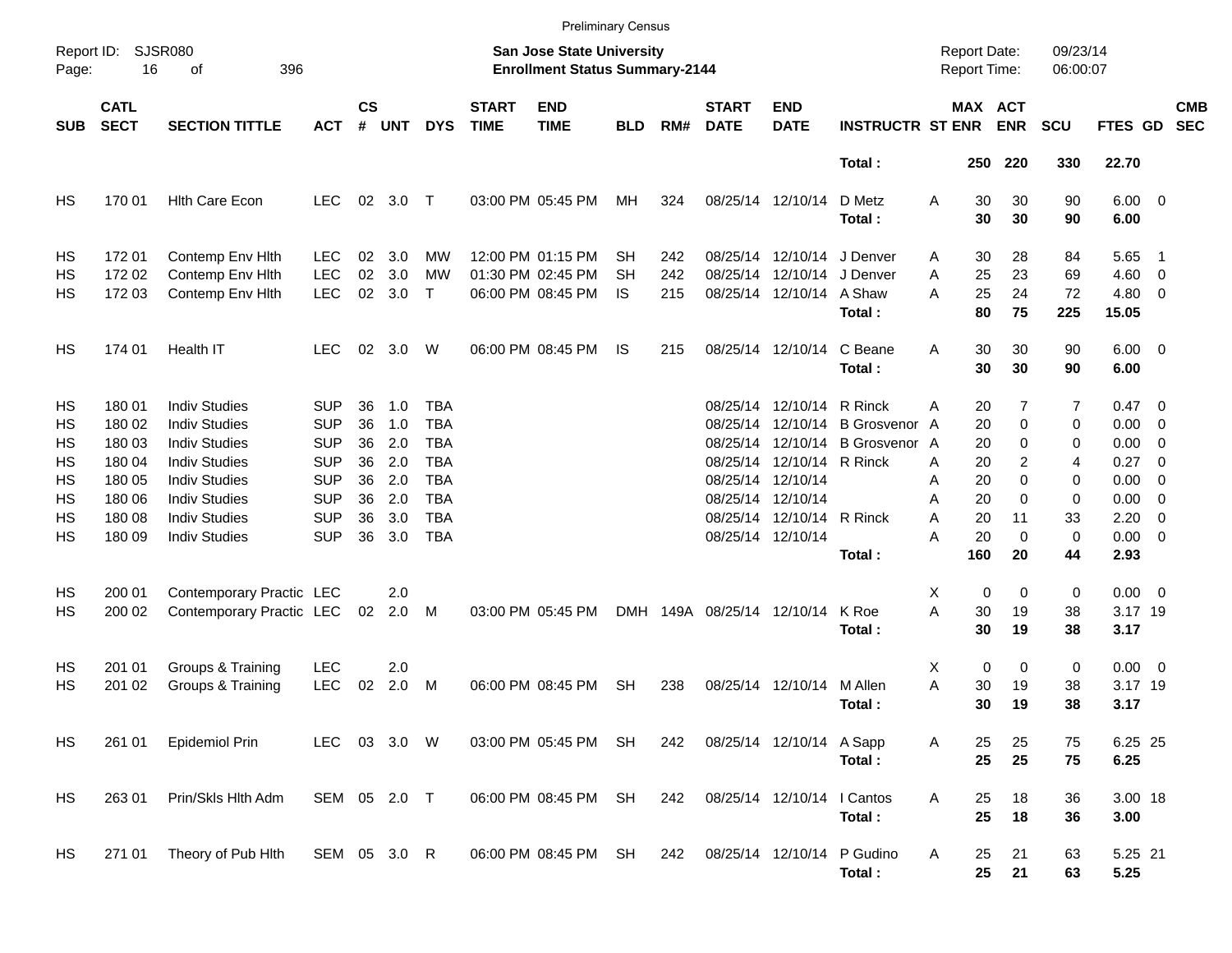|                       |                            |                                               |                                        |                    |                      |                                        |                             | <b>Preliminary Census</b>                                                 |            |     |                             |                                                                    |                          |                                     |                               |                                  |                             |                                           |
|-----------------------|----------------------------|-----------------------------------------------|----------------------------------------|--------------------|----------------------|----------------------------------------|-----------------------------|---------------------------------------------------------------------------|------------|-----|-----------------------------|--------------------------------------------------------------------|--------------------------|-------------------------------------|-------------------------------|----------------------------------|-----------------------------|-------------------------------------------|
| Report ID:<br>Page:   | 17                         | <b>SJSR080</b><br>396<br>of                   |                                        |                    |                      |                                        |                             | <b>San Jose State University</b><br><b>Enrollment Status Summary-2144</b> |            |     |                             |                                                                    |                          | <b>Report Date:</b><br>Report Time: |                               | 09/23/14<br>06:00:07             |                             |                                           |
| <b>SUB</b>            | <b>CATL</b><br><b>SECT</b> | <b>SECTION TITTLE</b>                         | <b>ACT</b>                             | $\mathsf{cs}$<br># | <b>UNT</b>           | <b>DYS</b>                             | <b>START</b><br><b>TIME</b> | <b>END</b><br><b>TIME</b>                                                 | <b>BLD</b> | RM# | <b>START</b><br><b>DATE</b> | <b>END</b><br><b>DATE</b>                                          | <b>INSTRUCTR ST ENR</b>  |                                     | <b>MAX ACT</b><br><b>ENR</b>  | <b>SCU</b>                       | FTES GD                     | <b>CMB</b><br><b>SEC</b>                  |
| HS                    | 276 01                     | Com Org Health Pro                            | SEM 05 3.0 M                           |                    |                      |                                        |                             | 06:00 PM 08:45 PM                                                         | <b>SH</b>  | 242 |                             | 08/25/14 12/10/14                                                  | J Williamson A<br>Total: | 25<br>25                            | 26<br>26                      | 78<br>78                         | 6.50 26<br>6.50             |                                           |
| <b>HS</b>             |                            | 291B 01 Fieldwork                             | <b>SUP</b>                             |                    | 25 1.0               | <b>TBA</b>                             |                             |                                                                           |            |     |                             | 08/25/14 12/10/14                                                  | L Chavarria<br>Total:    | 25<br>A<br>25                       | 12<br>12                      | 12<br>12                         | $1.00$ 12<br>1.00           |                                           |
| HS                    |                            | 291D 01 Work Exper Prac                       | <b>ACT</b>                             |                    | 17 1.0               | <b>TBA</b>                             |                             |                                                                           |            |     |                             | 08/25/14 12/10/14                                                  | R Rinck<br>Total:        | 25<br>A<br>25                       | $\blacktriangleleft$          | $\overline{a}$<br>$\overline{2}$ | $0.08$ 1<br>0.08            |                                           |
| <b>HS</b>             |                            | 291P 01 Prof Dev                              | <b>SUP</b>                             |                    | 23 1.0               | <b>TBA</b>                             |                             |                                                                           |            |     |                             | 08/25/14 12/10/14                                                  | L Chavarria<br>Total:    | 25<br>A<br>25                       | 21<br>21                      | 21<br>21                         | 1.75 21<br>1.75             |                                           |
| HS<br>HS<br><b>HS</b> | 298 01<br>298 02<br>298 03 | Spec Study<br><b>Spec Study</b><br>Spec Study | <b>SUP</b><br><b>SUP</b><br><b>SUP</b> | 25<br>25           | 3.0<br>3.0<br>25 3.0 | <b>TBA</b><br><b>TBA</b><br><b>TBA</b> |                             |                                                                           |            |     |                             | 08/25/14 12/10/14 J Pham<br>08/25/14 12/10/14<br>08/25/14 12/10/14 |                          | 25<br>A<br>25<br>A<br>25<br>А       | $\overline{2}$<br>0<br>0      | 6<br>$\mathbf 0$<br>0            | $0.50$ 2<br>0.00<br>0.00    | $\overline{\mathbf{0}}$<br>$\overline{0}$ |
| <b>HS</b>             | 299 01                     | Master's Thesis                               | <b>SUP</b>                             | 25                 | 3.0                  | <b>TBA</b>                             |                             |                                                                           |            |     |                             | 08/25/14 12/10/14                                                  | Total:<br>Total:         | 75<br>10<br>Α<br>10                 | $\mathbf{2}$<br>0<br>$\bf{0}$ | 6<br>0<br>$\bf{0}$               | 0.50<br>$0.00 \t 0$<br>0.00 |                                           |
|                       | Department :               | <b>Health Science</b>                         |                                        |                    |                      |                                        |                             |                                                                           |            |     |                             |                                                                    | <b>Department Total:</b> |                                     | 3117 2598                     | 6411                             | 432.75                      |                                           |

| <b>Department Total:</b>  |     | 3117 2598 6411 |          | 432.75 |
|---------------------------|-----|----------------|----------|--------|
| <b>Lower Division:</b>    | 968 |                | 919 2757 | 183.80 |
| <b>Upper Division:</b>    |     | 1859 1534 3323 |          | 221.45 |
| <b>Graduate Division:</b> | 290 | 145            | 331      | 27.50  |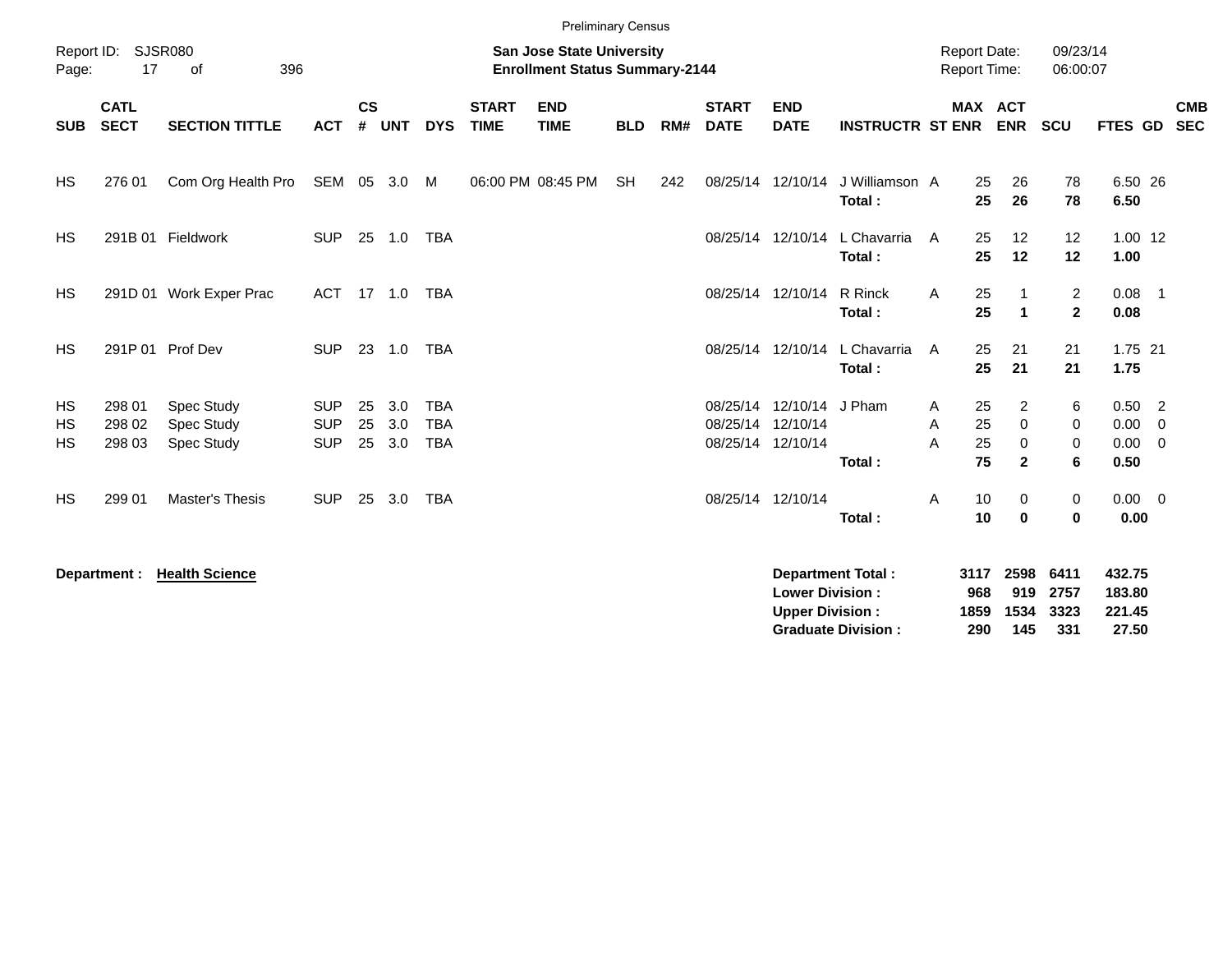|                     |                            |                                    |              |                |            |            |                             | <b>Preliminary Census</b>                                          |            |     |                             |                            |                         |   |    |                                            |                      |         |                |                          |
|---------------------|----------------------------|------------------------------------|--------------|----------------|------------|------------|-----------------------------|--------------------------------------------------------------------|------------|-----|-----------------------------|----------------------------|-------------------------|---|----|--------------------------------------------|----------------------|---------|----------------|--------------------------|
| Report ID:<br>Page: | 18                         | <b>SJSR080</b><br>οf               | 396          |                |            |            |                             | San Jose State University<br><b>Enrollment Status Summary-2144</b> |            |     |                             |                            |                         |   |    | <b>Report Date:</b><br><b>Report Time:</b> | 09/23/14<br>06:00:07 |         |                |                          |
| <b>SUB</b>          | <b>CATL</b><br><b>SECT</b> | <b>SECTION TITTLE</b>              | <b>ACT</b>   | <b>CS</b><br># | <b>UNT</b> | <b>DYS</b> | <b>START</b><br><b>TIME</b> | <b>END</b><br><b>TIME</b>                                          | <b>BLD</b> | RM# | <b>START</b><br><b>DATE</b> | <b>END</b><br><b>DATE</b>  | <b>INSTRUCTR ST ENR</b> |   |    | <b>MAX ACT</b><br><b>ENR</b>               | <b>SCU</b>           | FTES GD |                | <b>CMB</b><br><b>SEC</b> |
| <b>College</b>      |                            | <b>Applied Sciences &amp; Arts</b> |              |                |            |            |                             |                                                                    |            |     |                             |                            |                         |   |    |                                            |                      |         |                |                          |
|                     | Department :               | <b>Health Professions</b>          |              |                |            |            |                             |                                                                    |            |     |                             |                            |                         |   |    |                                            |                      |         |                |                          |
|                     |                            | HPRF 100W 01 Writing Workshop      | SEM          | 04             | 3.0        | TR         |                             | 09:00 AM 10:15 AM                                                  | IS         | 215 |                             | 08/25/14 12/10/14 J Jones  |                         | A | 25 | 10                                         | 30                   | 2.00    | 0 <sup>C</sup> |                          |
| HS.                 |                            | 100W 01 Writing Workshop           | SEM          | 04             | 3.0        | TR         |                             | 09:00 AM 10:15 AM                                                  | IS         | 215 |                             | 08/25/14 12/10/14 J Jones  |                         | Α | 0  | 9                                          | 27                   | 1.80    | $0\,C$         |                          |
|                     |                            | NURS 100W 01 Writing Workshop      | SEM          | 04             | 3.0        | TR         |                             | 09:00 AM 10:15 AM                                                  | IS         | 215 |                             | 08/25/14 12/10/14 J Jones  |                         | Α | 0  | 5                                          | 15                   | 1.00    | $0\,$ C        |                          |
|                     |                            | NUFS 100W 01 Writing Workshop      | SEM          | 04             | 3.0        | TR         |                             | 09:00 AM 10:15 AM                                                  | IS         | 215 |                             | 08/25/14 12/10/14 J Jones  |                         | Α | 0  | $\mathbf 1$                                | 3                    | 0.20    | $0\,$ C        |                          |
|                     |                            | OCTH 100W 01 Writing Workshop      | SEM          | 04             | 3.0        | TR         |                             | 09:00 AM 10:15 AM                                                  | IS         | 215 |                             | 08/25/14 12/10/14 J Jones  |                         | Α | 0  | 0                                          | 0                    | 0.00    | $0\,$ C        |                          |
| <b>HPRF</b>         |                            | 100W 02 Writing Workshop           | SEM          | 04             | 3.0        | TR         |                             | 10:30 AM 11:45 AM                                                  | IS         | 215 |                             | 08/25/14 12/10/14 M Bondi  |                         | Α | 25 | 13                                         | 39                   | 2.60    | $0\,C$         |                          |
| HS.                 |                            | 100W 02 Writing Workshop           | SEM          | 04             | 3.0        | <b>TR</b>  |                             | 10:30 AM 11:45 AM                                                  | IS         | 215 |                             | 08/25/14 12/10/14 M Bondi  |                         | Α | 0  | 10                                         | 30                   | 2.00    | $0\,$ C        |                          |
|                     |                            | NURS 100W 02 Writing Workshop      | SEM          | 04             | 3.0        | <b>TR</b>  |                             | 10:30 AM 11:45 AM                                                  | IS         | 215 |                             | 08/25/14 12/10/14 M Bondi  |                         | Α | 0  | $\mathbf 1$                                | 3                    | 0.20    | $0\,$ C        |                          |
|                     |                            | NUFS 100W 02 Writing Workshop      | SEM          | 04             | 3.0        | TR         |                             | 10:30 AM 11:45 AM                                                  | IS         | 215 |                             | 08/25/14 12/10/14 M Bondi  |                         | Α | 0  | 0                                          | 0                    | 0.00    | $0\,$ C        |                          |
|                     |                            | OCTH 100W 02 Writing Workshop      | SEM          | 04             | 3.0        | <b>TR</b>  |                             | 10:30 AM 11:45 AM                                                  | IS         | 215 |                             | 08/25/14 12/10/14 M Bondi  |                         | Α | 0  | $\mathbf 1$                                | 3                    | 0.20    | $0\,C$         |                          |
| <b>HPRF</b>         |                            | 100W 03 Writing Workshop           | SEM          | 04             | 3.0        | <b>TR</b>  |                             | 01:30 PM 02:45 PM                                                  | IS         | 215 |                             | 08/25/14 12/10/14 M Bondi  |                         | Α | 25 | 3                                          | 9                    | 0.60    | $0\,$ C        |                          |
| HS.                 |                            | 100W 03 Writing Workshop           | SEM          | 04             | 3.0        | TR         |                             | 01:30 PM 02:45 PM                                                  | IS         | 215 |                             | 08/25/14 12/10/14 M Bondi  |                         | Α | 0  | 21                                         | 63                   | 4.20    | $0\,C$         |                          |
|                     |                            | NURS 100W 03 Writing Workshop      | SEM          | 04             | 3.0        | TR         |                             | 01:30 PM 02:45 PM                                                  | IS         | 215 |                             | 08/25/14 12/10/14 M Bondi  |                         | Α | 0  | 0                                          | 0                    | 0.00    | $0\,$ C        |                          |
|                     |                            | NUFS 100W 03 Writing Workshop      | SEM          | 04             | 3.0        | <b>TR</b>  |                             | 01:30 PM 02:45 PM                                                  | IS         | 215 |                             | 08/25/14 12/10/14 M Bondi  |                         | Α | 0  | 0                                          | 0                    | 0.00    | $0\,$ C        |                          |
|                     |                            | OCTH 100W 03 Writing Workshop      | SEM          | 04             | 3.0        | <b>TR</b>  |                             | 01:30 PM 02:45 PM                                                  | IS         | 215 |                             | 08/25/14 12/10/14 M Bondi  |                         | A | 0  | 0                                          | 0                    | 0.00    | $0\,$ C        |                          |
| <b>HPRF</b>         |                            | 100W 04 Writing Workshop           | SEM          | 04             | 3.0        | MW         |                             | 01:30 PM 02:45 PM                                                  | IS         | 215 |                             | 08/25/14 12/10/14          | D Caterina              | Α | 25 | 14                                         | 42                   | 2.80    | $0\,C$         |                          |
| HS.                 |                            | 100W 04 Writing Workshop           | SEM          | 04             | 3.0        | MW         |                             | 01:30 PM 02:45 PM                                                  | IS         | 215 |                             | 08/25/14 12/10/14          | D Caterina              | Α | 0  | $\overline{7}$                             | 21                   | 1.40    | $0\,$ C        |                          |
|                     |                            | NURS 100W 04 Writing Workshop      | SEM          | 04             | 3.0        | MW         |                             | 01:30 PM 02:45 PM                                                  | IS         | 215 |                             | 08/25/14 12/10/14          | D Caterina              | A | 0  | $\mathbf 1$                                | 3                    | 0.20    | $0\,$ C        |                          |
|                     |                            | NUFS 100W 04 Writing Workshop      | SEM          | 04             | 3.0        | MW         |                             | 01:30 PM 02:45 PM                                                  | IS         | 215 |                             | 08/25/14 12/10/14          | D Caterina              | Α | 0  | 3                                          | 9                    | 0.60    | $0\,$ C        |                          |
|                     |                            | OCTH 100W 04 Writing Workshop      | SEM          | 04             | 3.0        | MW         |                             | 01:30 PM 02:45 PM                                                  | IS         | 215 |                             | 08/25/14 12/10/14          | D Caterina              | Α | 0  | 0                                          | 0                    | 0.00    | $0\,$ C        |                          |
| <b>HPRF</b>         |                            | 100W 05 Writing Workshop           | SEM          | 04             | 3.0        | MW         |                             | 12:00 PM 01:15 PM                                                  | IS         | 215 |                             | 08/25/14 12/10/14 E Chiu   |                         | A | 25 | 15                                         | 45                   | 3.00    | $0\,$ C        |                          |
| HS.                 |                            | 100W 05 Writing Workshop           | SEM          | 04             | 3.0        | MW         |                             | 12:00 PM 01:15 PM                                                  | IS         | 215 |                             | 08/25/14 12/10/14 E Chiu   |                         | Α | 0  | 9                                          | 27                   | 1.80    | $0\,C$         |                          |
|                     |                            | NURS 100W 05 Writing Workshop      | SEM          | 04             | 3.0        | MW         |                             | 12:00 PM 01:15 PM                                                  | IS         | 215 |                             | 08/25/14 12/10/14 E Chiu   |                         | Α | 0  | 0                                          | 0                    | 0.00    | 0 <sup>C</sup> |                          |
| <b>NUFS</b>         |                            | 100W 05 Writing Workshop           | SEM          | 04             | 3.0        | MW         |                             | 12:00 PM 01:15 PM                                                  | IS         | 215 |                             | 08/25/14 12/10/14 E Chiu   |                         | Α | 0  | $\mathbf 1$                                | 3                    | 0.20    | $0\,C$         |                          |
| OCTH                |                            | 100W 05 Writing Workshop           | SEM          | 04             | 3.0        | MW         |                             | 12:00 PM 01:15 PM                                                  | IS         | 215 |                             | 08/25/14 12/10/14 E Chiu   |                         | Α | 0  | 0                                          | 0                    | 0.00    | $0\,C$         |                          |
| <b>HPRF</b>         |                            | 100W 06 Writing Workshop           | <b>SEM</b>   |                | 3.0        |            |                             |                                                                    |            |     |                             |                            |                         | х | 0  | 0                                          | 0                    | 0.00    | 0              |                          |
| HS.                 |                            | 100W 06 Writing Workshop           | <b>SEM</b>   |                | 3.0        |            |                             |                                                                    |            |     |                             |                            |                         | Χ | 0  | 0                                          | 0                    | 0.00    | 0              |                          |
|                     |                            | NURS 100W 06 Writing Workshop      | SEM          |                | 3.0        |            |                             |                                                                    |            |     |                             |                            |                         | X | 0  | $\Omega$                                   | 0                    | 0.00    | - 0            |                          |
|                     |                            | NUFS 100W 06 Writing Workshop      | SEM          |                | 3.0        |            |                             |                                                                    |            |     |                             |                            |                         | Х | 0  | 0                                          | 0                    | 0.00    | $\overline{0}$ |                          |
|                     |                            | OCTH 100W 06 Writing Workshop      | SEM          |                | 3.0        |            |                             |                                                                    |            |     |                             |                            |                         | х | 0  | 0                                          | 0                    | 0.00    | 0              |                          |
|                     |                            | HPRF 100W 07 Writing Workshop      | SEM 04       |                | 3.0        | F          |                             | 09:00 AM 11:45 AM                                                  | IS         | 215 |                             | 08/25/14 12/10/14 S Rivera |                         | A | 25 | 8                                          | 24                   | 1.60    | $0\,C$         |                          |
| HS.                 |                            | 100W 07 Writing Workshop           | SEM 04       |                | 3.0        | F          |                             | 09:00 AM 11:45 AM                                                  | IS         | 215 |                             | 08/25/14 12/10/14 S Rivera |                         | A | 0  | 11                                         | 33                   | 2.20    | $0\,C$         |                          |
|                     |                            | NURS 100W 07 Writing Workshop      | SEM 04 3.0   |                |            | F          |                             | 09:00 AM 11:45 AM                                                  | IS         | 215 |                             | 08/25/14 12/10/14 S Rivera |                         | A | 0  | 5                                          | 15                   | 1.00    | 0 C            |                          |
|                     |                            | NUFS 100W 07 Writing Workshop      | SEM 04 3.0   |                |            | F          |                             | 09:00 AM 11:45 AM                                                  | IS         | 215 |                             | 08/25/14 12/10/14 S Rivera |                         | A | 0  | 1                                          | 3                    | 0.20    | 0 C            |                          |
|                     |                            | OCTH 100W 07 Writing Workshop      | SEM 04 3.0   |                |            | F          |                             | 09:00 AM 11:45 AM                                                  | IS.        | 215 |                             | 08/25/14 12/10/14 S Rivera |                         | Α | 0  | 0                                          | 0                    | 0.00    | 0 C            |                          |
|                     |                            | HPRF 100W 08 Writing Workshop      | SEM 04 3.0   |                |            | M          |                             | 03:00 PM 05:45 PM                                                  | IS         | 215 |                             | 08/25/14 12/10/14 N Clinch |                         | A | 25 | 9                                          | 27                   | 1.80    | 0 C            |                          |
| HS                  |                            | 100W 08 Writing Workshop           | SEM 04 3.0 M |                |            |            |                             | 03:00 PM 05:45 PM                                                  | IS.        | 215 |                             | 08/25/14 12/10/14 N Clinch |                         | A | 0  | 4                                          | 12                   | 0.80    | $0\,C$         |                          |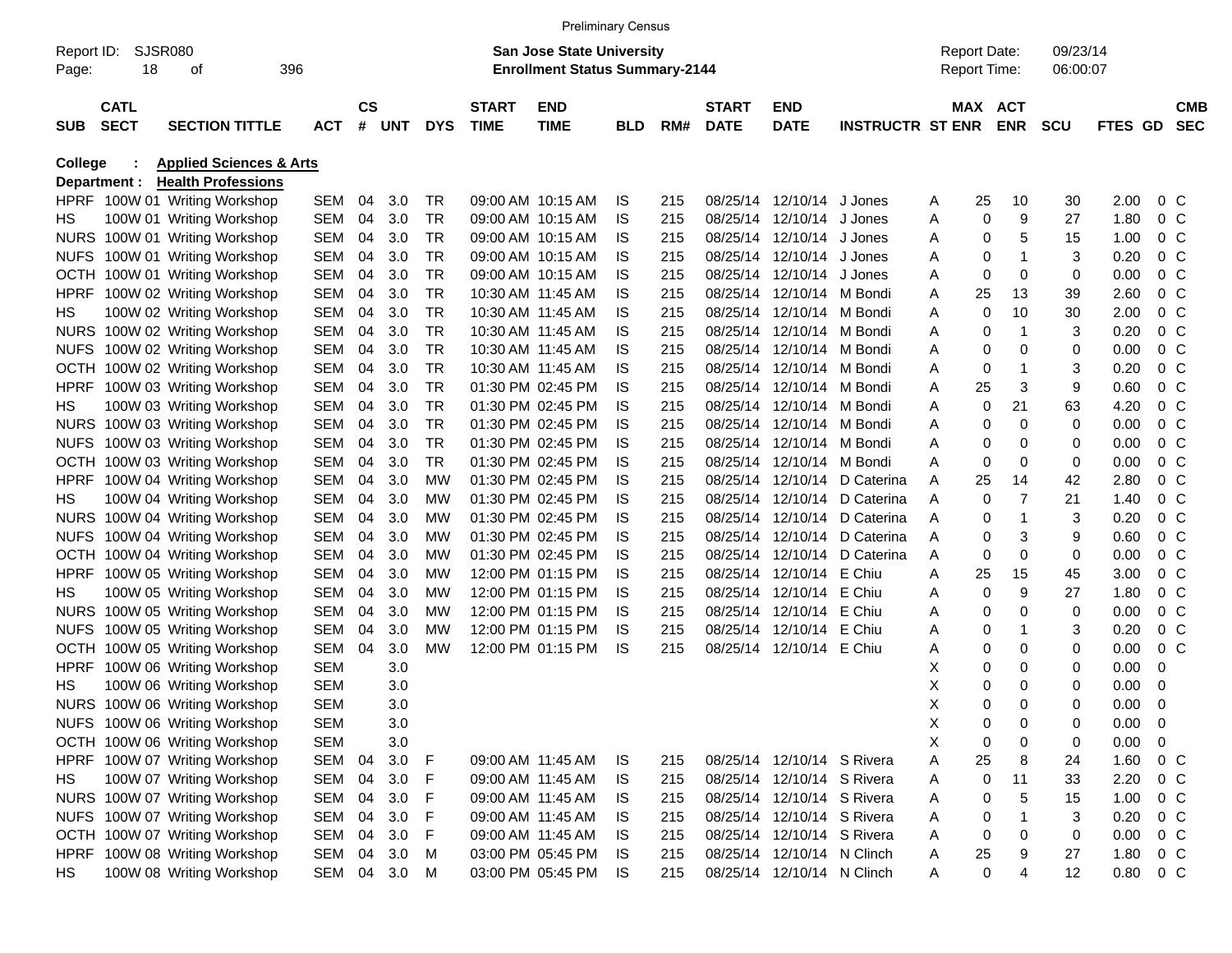|                     |                            |                               |            |                    |            |            |                             | <b>Preliminary Census</b>                                          |            |     |                             |                           |                         |                                     |                       |                      |                |                          |
|---------------------|----------------------------|-------------------------------|------------|--------------------|------------|------------|-----------------------------|--------------------------------------------------------------------|------------|-----|-----------------------------|---------------------------|-------------------------|-------------------------------------|-----------------------|----------------------|----------------|--------------------------|
| Report ID:<br>Page: | 19                         | <b>SJSR080</b><br>οf          | 396        |                    |            |            |                             | San Jose State University<br><b>Enrollment Status Summary-2144</b> |            |     |                             |                           |                         | <b>Report Date:</b><br>Report Time: |                       | 09/23/14<br>06:00:07 |                |                          |
| SUB                 | <b>CATL</b><br><b>SECT</b> | <b>SECTION TITTLE</b>         | <b>ACT</b> | $\mathsf{cs}$<br># | <b>UNT</b> | <b>DYS</b> | <b>START</b><br><b>TIME</b> | <b>END</b><br><b>TIME</b>                                          | <b>BLD</b> | RM# | <b>START</b><br><b>DATE</b> | <b>END</b><br><b>DATE</b> | <b>INSTRUCTR ST ENR</b> |                                     | MAX ACT<br><b>ENR</b> | <b>SCU</b>           | <b>FTES GD</b> | <b>CMB</b><br><b>SEC</b> |
|                     |                            | NURS 100W 08 Writing Workshop | SEM        | 04                 | 3.0        | M          |                             | 03:00 PM 05:45 PM                                                  | IS.        | 215 | 08/25/14                    | 12/10/14 N Clinch         |                         | Α                                   | 0<br>11               | 33                   | 2.20           | 0 <sup>o</sup>           |
| <b>NUFS</b>         |                            | 100W 08 Writing Workshop      | <b>SEM</b> | 04                 | 3.0        | M          |                             | 03:00 PM 05:45 PM                                                  | <b>IS</b>  | 215 | 08/25/14                    | 12/10/14                  | N Clinch                | Α                                   | $\overline{1}$<br>0   | 3                    | 0.20           | 0 <sup>o</sup>           |
| <b>OCTH</b>         |                            | 100W 08 Writing Workshop      | <b>SEM</b> | 04                 | 3.0        | M          |                             | 03:00 PM 05:45 PM                                                  | IS.        | 215 | 08/25/14                    | 12/10/14 N Clinch         |                         | Α                                   | 0<br>0                | 0                    | 0.00           | 0 <sup>o</sup>           |
| <b>HPRF</b>         |                            | 100W 09 Writing Workshop      | <b>SEM</b> | 04                 | 3.0        | Τ          |                             | 03:00 PM 05:45 PM                                                  | <b>BBC</b> | 225 | 08/25/14                    | 12/10/14                  | D Caterina              | 25<br>Α                             | 12                    | 36                   | 2.40           | 0 <sup>o</sup>           |
| HS                  |                            | 100W 09 Writing Workshop      | <b>SEM</b> | 04                 | 3.0        | Т          |                             | 03:00 PM 05:45 PM                                                  | <b>BBC</b> | 225 | 08/25/14                    | 12/10/14                  | D Caterina              | Α                                   | 6<br>0                | 18                   | 1.20           | 0 <sup>o</sup>           |
| <b>NURS</b>         |                            | 100W 09 Writing Workshop      | <b>SEM</b> | 04                 | 3.0        | Т          |                             | 03:00 PM 05:45 PM                                                  | <b>BBC</b> | 225 | 08/25/14                    | 12/10/14                  | D Caterina              | Α                                   | 6<br>0                | 18                   | 1.20           | 0 <sup>o</sup>           |
| <b>NUFS</b>         |                            | 100W 09 Writing Workshop      | <b>SEM</b> | 04                 | 3.0        | т          |                             | 03:00 PM 05:45 PM                                                  | <b>BBC</b> | 225 | 08/25/14                    | 12/10/14                  | D Caterina              | Α                                   | 1<br>0                | 3                    | 0.20           | 0 <sup>o</sup>           |
| <b>OCTH</b>         |                            | 100W 09 Writing Workshop      | <b>SEM</b> | 04                 | 3.0        | т          |                             | 03:00 PM 05:45 PM                                                  | <b>BBC</b> | 225 | 08/25/14                    | 12/10/14                  | D Caterina              | Α                                   | 0<br>0                | 0                    | 0.00           | 0 <sup>o</sup>           |
| <b>HPRF</b>         |                            | 100W 10 Writing Workshop      | <b>SEM</b> | 04                 | 3.0        | T          |                             | 06:00 PM 08:45 PM                                                  | <b>CL</b>  | 308 | 08/25/14                    | 12/10/14                  | S Ash                   | 25<br>Α                             | 4                     | 12                   | 0.80           | 0 <sup>o</sup>           |
| HS                  |                            | 100W 10 Writing Workshop      | <b>SEM</b> | 04                 | 3.0        | т          |                             | 06:00 PM 08:45 PM                                                  | <b>CL</b>  | 308 | 08/25/14                    | 12/10/14 S Ash            |                         | Α                                   | 5<br>0                | 15                   | 1.00           | 0 <sup>o</sup>           |
| <b>NURS</b>         |                            | 100W 10 Writing Workshop      | <b>SEM</b> | 04                 | 3.0        | т          |                             | 06:00 PM 08:45 PM                                                  | CL         | 308 | 08/25/14                    | 12/10/14 S Ash            |                         | Α                                   | 15<br>0               | 45                   | 3.00           | 0 <sup>o</sup>           |
| <b>NUFS</b>         |                            | 100W 10 Writing Workshop      | <b>SEM</b> | 04                 | 3.0        | т          |                             | 06:00 PM 08:45 PM                                                  | <b>CL</b>  | 308 | 08/25/14                    | 12/10/14 S Ash            |                         | Α                                   | $\overline{1}$<br>0   | 3                    | 0.20           | 0 <sup>o</sup>           |
| OCTH                |                            | 100W 10 Writing Workshop      | <b>SEM</b> | 04                 | 3.0        | т          |                             | 06:00 PM 08:45 PM                                                  | <b>CL</b>  | 308 | 08/25/14                    | 12/10/14 S Ash            |                         | Α                                   | 0<br>0                | 0                    | 0.00           | 0 <sup>o</sup>           |
| <b>HPRF</b>         |                            | 100W 11 Writing Workshop      | <b>SEM</b> | 04                 | 3.0        | <b>TR</b>  |                             | 12:00 PM 01:15 PM                                                  | МH         | 322 | 08/25/14                    |                           | 12/10/14 L Jacoby       | 25<br>Α                             | 15                    | 45                   | 3.00           | 0 <sup>o</sup>           |
| HS                  |                            | 100W 11 Writing Workshop      | <b>SEM</b> | 04                 | 3.0        | <b>TR</b>  |                             | 12:00 PM 01:15 PM                                                  | МH         | 322 | 08/25/14                    |                           | 12/10/14 L Jacoby       | Α                                   | 3<br>0                | 9                    | 0.60           | 0 <sup>o</sup>           |
| <b>NURS</b>         |                            | 100W 11 Writing Workshop      | <b>SEM</b> | 04                 | 3.0        | <b>TR</b>  |                             | 12:00 PM 01:15 PM                                                  | MН         | 322 | 08/25/14                    |                           | 12/10/14 L Jacoby       | Α                                   | 6<br>0                | 18                   | 1.20           | 0 <sup>o</sup>           |
|                     |                            | NUFS 100W 11 Writing Workshop | <b>SEM</b> | 04                 | 3.0        | <b>TR</b>  |                             | 12:00 PM 01:15 PM                                                  | MН         | 322 | 08/25/14                    | 12/10/14                  | L Jacoby                | Α                                   | 0<br>0                | 0                    | 0.00           | 0 <sup>o</sup>           |
|                     |                            | OCTH 100W 11 Writing Workshop | <b>SEM</b> | 04                 | 3.0        | <b>TR</b>  |                             | 12:00 PM 01:15 PM                                                  | MН         | 322 | 08/25/14                    | 12/10/14 L Jacoby         |                         | Α                                   | 0<br>0                | 0                    | 0.00           | 0 <sup>o</sup>           |
| <b>HPRF</b>         |                            | 100W 12 Writing Workshop      | <b>SEM</b> |                    | 3.0        |            |                             |                                                                    |            |     |                             |                           |                         | X                                   | 0<br>0                | 0                    | 0.00           | 0                        |
| HS                  |                            | 100W 12 Writing Workshop      | <b>SEM</b> |                    | 3.0        |            |                             |                                                                    |            |     |                             |                           |                         | X                                   | 0<br>0                | 0                    | 0.00           | 0                        |
| <b>NURS</b>         |                            | 100W 12 Writing Workshop      | <b>SEM</b> |                    | 3.0        |            |                             |                                                                    |            |     |                             |                           |                         | X                                   | 0<br>0                | 0                    | 0.00           | 0                        |
| <b>NUFS</b>         |                            | 100W 12 Writing Workshop      | <b>SEM</b> |                    | 3.0        |            |                             |                                                                    |            |     |                             |                           |                         | Χ                                   | 0<br>0                | 0                    | 0.00           | 0                        |
| <b>OCTH</b>         |                            | 100W 12 Writing Workshop      | <b>SEM</b> |                    | 3.0        |            |                             |                                                                    |            |     |                             |                           |                         | Χ                                   | 0<br>0                | 0                    | 0.00           | 0                        |
| <b>HPRF</b>         |                            | 100W 13 Writing Workshop      | <b>SEM</b> |                    | 3.0        |            |                             |                                                                    |            |     |                             |                           |                         | X                                   | 0<br>0                | 0                    | 0.00           | 0                        |
| HS                  |                            | 100W 13 Writing Workshop      | <b>SEM</b> |                    | 3.0        |            |                             |                                                                    |            |     |                             |                           |                         | Χ                                   | 0<br>0                | 0                    | 0.00           | 0                        |
| <b>NURS</b>         |                            | 100W 13 Writing Workshop      | <b>SEM</b> |                    | 3.0        |            |                             |                                                                    |            |     |                             |                           |                         | X                                   | 0<br>0                | 0                    | 0.00           | 0                        |
| <b>NUFS</b>         |                            | 100W 13 Writing Workshop      | <b>SEM</b> |                    | 3.0        |            |                             |                                                                    |            |     |                             |                           |                         | X                                   | 0<br>0                | 0                    | 0.00           | 0                        |
|                     |                            | OCTH 100W 13 Writing Workshop | <b>SEM</b> |                    | 3.0        |            |                             |                                                                    |            |     |                             |                           |                         | X                                   | 0<br>0                | 0                    | 0.00           | 0                        |
|                     |                            |                               |            |                    |            |            |                             |                                                                    |            |     |                             |                           | Total:                  | 250                                 | 248                   | 744                  | 49.60          |                          |
|                     |                            | HPRF 135 01 Hlth Multiculture | LEC        |                    | 03 3.0 TR  |            |                             | 12:00 PM 01:15 PM SH 242 08/25/14 12/10/14 C Haas                  |            |     |                             |                           |                         | 30<br>A                             | 9                     | 27                   | 1.80           | $0\,C$                   |
| HS                  | 135 01                     | <b>Hith Multiculture</b>      | <b>LEC</b> | 03                 | 3.0        | <b>TR</b>  |                             | 12:00 PM 01:15 PM                                                  | <b>SH</b>  | 242 |                             | 08/25/14 12/10/14 C Haas  |                         | Α                                   | 17<br>0               | 51                   | 3.40           | 0 <sup>o</sup>           |
|                     | NUFS 135 01                | <b>Hith Multiculture</b>      | LEC        | 03                 | 3.0        | TR         |                             | 12:00 PM 01:15 PM                                                  | SH         | 242 |                             | 08/25/14 12/10/14 C Haas  |                         | A                                   | 4<br>0                | 12                   | 0.85           | 1 C                      |
|                     | NURS 135 01                | <b>Hith Multiculture</b>      | LEC        | 03                 | 3.0        | TR         |                             | 12:00 PM 01:15 PM                                                  | <b>SH</b>  | 242 |                             | 08/25/14 12/10/14 C Haas  |                         | A                                   | 0<br>0                | 0                    | 0.00           | $0\,C$                   |
|                     | OCTH 135 01                | <b>Hith Multiculture</b>      | LEC        | 03                 | 3.0        | TR         |                             | 12:00 PM 01:15 PM                                                  | SH         | 242 |                             | 08/25/14 12/10/14 C Haas  |                         | A                                   | 0<br>0                | 0                    | 0.00           | $0\,C$                   |
|                     | HPRF 135 02                | <b>Hith Multiculture</b>      | LEC        | 03                 | 3.0        | W          |                             | 06:00 PM 08:45 PM                                                  | BBC        | 204 |                             | 08/25/14 12/10/14 A Shaw  |                         | Α<br>110                            | 11                    | 33                   | 2.25           | 1 C                      |
| HS                  | 135 02                     | <b>Hith Multiculture</b>      | LEC        | 03                 | 3.0        | W          |                             | 06:00 PM 08:45 PM                                                  | BBC        | 204 |                             | 08/25/14 12/10/14 A Shaw  |                         | A                                   | 0<br>26               | 78                   | 5.20           | $0\,C$                   |
|                     | NUFS 135 02                | <b>Hith Multiculture</b>      | <b>LEC</b> | 03                 | 3.0        | W          |                             | 06:00 PM 08:45 PM                                                  | BBC        | 204 |                             | 08/25/14 12/10/14 A Shaw  |                         | A                                   | 3<br>0                | 9                    | 0.60           | $0\,C$                   |
|                     | NURS 135 02                | <b>Hith Multiculture</b>      | <b>LEC</b> |                    | 03 3.0     | W          |                             | 06:00 PM 08:45 PM                                                  | BBC 204    |     |                             | 08/25/14 12/10/14 A Shaw  |                         | Α                                   | 0<br>0                | 0                    | 0.00           | $0\,C$                   |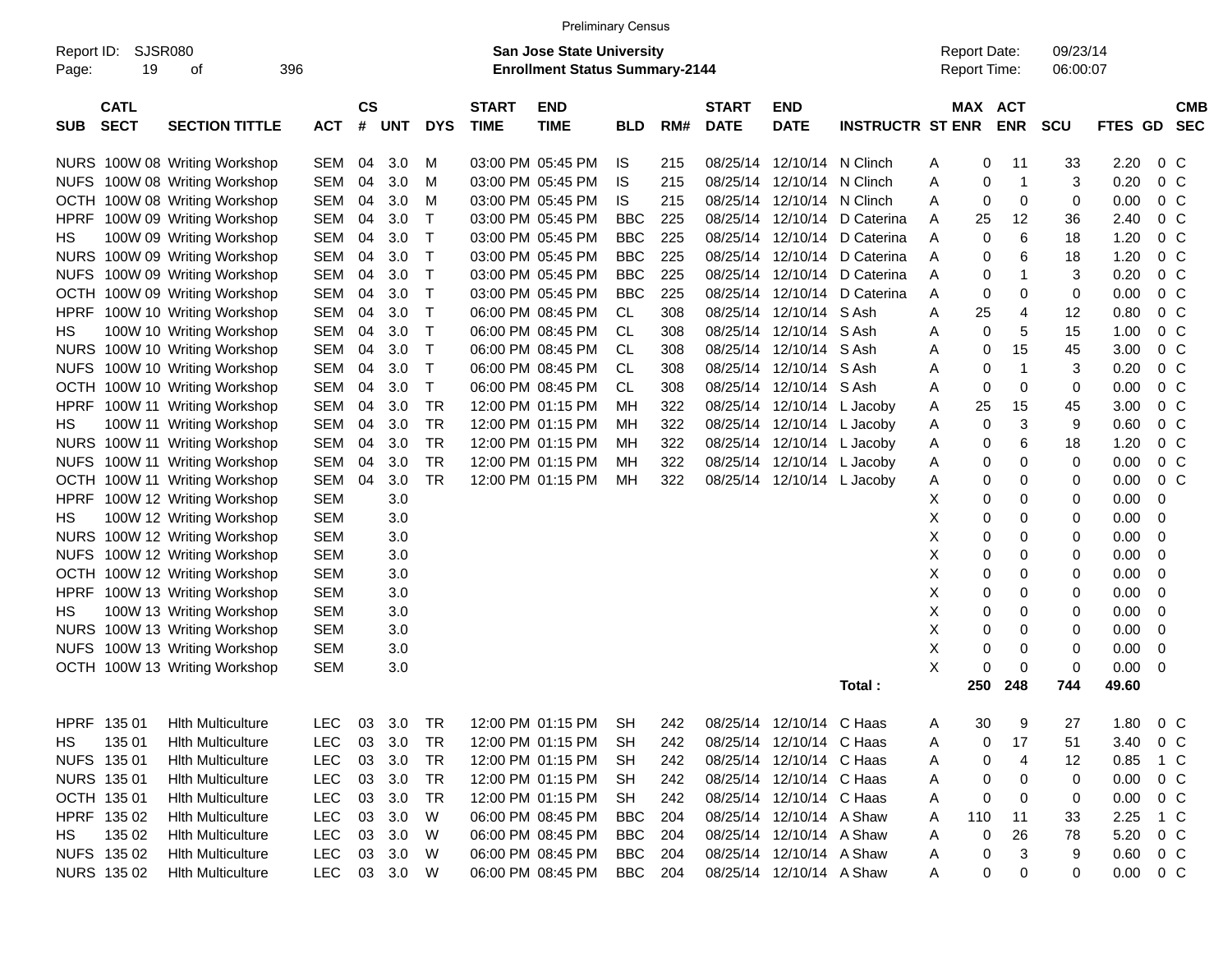|             |                                                   |                                   |            |                    |            |            |                             | <b>Preliminary Census</b>                                          |            |     |                             |                           |                         |                                            |     |            |                      |                |                          |                          |
|-------------|---------------------------------------------------|-----------------------------------|------------|--------------------|------------|------------|-----------------------------|--------------------------------------------------------------------|------------|-----|-----------------------------|---------------------------|-------------------------|--------------------------------------------|-----|------------|----------------------|----------------|--------------------------|--------------------------|
|             | SJSR080<br>Report ID:<br>20<br>396<br>Page:<br>оf |                                   |            |                    |            |            |                             | San Jose State University<br><b>Enrollment Status Summary-2144</b> |            |     |                             |                           |                         | <b>Report Date:</b><br><b>Report Time:</b> |     |            | 09/23/14<br>06:00:07 |                |                          |                          |
|             |                                                   |                                   |            |                    |            |            |                             |                                                                    |            |     |                             |                           |                         |                                            |     |            |                      |                |                          |                          |
| <b>SUB</b>  | <b>CATL</b><br><b>SECT</b>                        | <b>SECTION TITTLE</b>             | <b>ACT</b> | $\mathsf{cs}$<br># | <b>UNT</b> | <b>DYS</b> | <b>START</b><br><b>TIME</b> | <b>END</b><br><b>TIME</b>                                          | <b>BLD</b> | RM# | <b>START</b><br><b>DATE</b> | <b>END</b><br><b>DATE</b> | <b>INSTRUCTR ST ENR</b> | MAX ACT                                    |     | <b>ENR</b> | <b>SCU</b>           | <b>FTES GD</b> |                          | <b>CMB</b><br><b>SEC</b> |
|             | OCTH 135 02                                       | <b>Hith Multiculture</b>          | LEC.       | 03                 | 3.0        | W          |                             | 06:00 PM 08:45 PM                                                  | <b>BBC</b> | 204 | 08/25/14                    | 12/10/14                  | A Shaw                  | A                                          | 0   | 0          | 0                    | 0.00           | 0 C                      |                          |
|             | HPRF 135 03                                       | <b>Hith Multiculture</b>          | <b>LEC</b> | 03                 | 3.0        | R          |                             | 03:00 PM 05:45 PM                                                  | IS.        | 215 | 08/25/14                    | 12/10/14                  | A Shaw                  | Α                                          | 30  | 13         | 39                   | 2.65           | 1 C                      |                          |
| HS          | 135 03                                            | <b>Hith Multiculture</b>          | <b>LEC</b> | 03                 | 3.0        | R          |                             | 03:00 PM 05:45 PM                                                  | IS         | 215 | 08/25/14                    | 12/10/14                  | A Shaw                  | Α                                          | 0   | 12         | 36                   | 2.40           | 0 <sup>o</sup>           |                          |
|             | NUFS 135 03                                       | <b>Hith Multiculture</b>          | <b>LEC</b> | 03                 | 3.0        | R          |                             | 03:00 PM 05:45 PM                                                  | IS         | 215 | 08/25/14                    | 12/10/14                  | A Shaw                  | Α                                          | 0   | 5          | 15                   | 1.05           | 1 C                      |                          |
|             | NURS 135 03                                       | <b>Hith Multiculture</b>          | <b>LEC</b> | 03                 | 3.0        | R          |                             | 03:00 PM 05:45 PM                                                  | IS         | 215 | 08/25/14                    | 12/10/14                  | A Shaw                  | Α                                          | 0   | 0          | 0                    | 0.00           | 0 <sup>o</sup>           |                          |
|             | OCTH 135 03                                       | <b>Hith Multiculture</b>          | <b>LEC</b> | 03                 | 3.0        | R          |                             | 03:00 PM 05:45 PM                                                  | IS         | 215 |                             | 08/25/14 12/10/14 A Shaw  |                         | Α                                          | 0   | 0          | 0                    | 0.00           | $0\,C$                   |                          |
|             | HPRF 135 04                                       | <b>Hith Multiculture</b>          | <b>LEC</b> |                    | 3.0        |            |                             |                                                                    |            |     |                             |                           |                         | х                                          | 0   | 0          | 0                    | 0.00           | -0                       |                          |
| HS          | 135 04                                            | <b>Hith Multiculture</b>          | <b>LEC</b> |                    | 3.0        |            |                             |                                                                    |            |     |                             |                           |                         | Х                                          | 0   | 0          | 0                    | 0.00           | - 0                      |                          |
|             | NUFS 135 04                                       | <b>Hith Multiculture</b>          | <b>LEC</b> |                    | 3.0        |            |                             |                                                                    |            |     |                             |                           |                         | X                                          | 0   | 0          | 0                    | 0.00           | $\overline{\mathbf{0}}$  |                          |
|             | <b>NURS 135 04</b>                                | <b>Hith Multiculture</b>          | <b>LEC</b> |                    | 3.0        |            |                             |                                                                    |            |     |                             |                           |                         | Х                                          | 0   | 0          | 0                    | 0.00           | $\overline{\mathbf{0}}$  |                          |
|             | OCTH 135 04                                       | <b>Hith Multiculture</b>          | <b>LEC</b> |                    | 3.0        |            |                             |                                                                    |            |     |                             |                           |                         | X                                          | 0   | 0          | 0                    | 0.00           | 0                        |                          |
|             | HPRF 135 05                                       | <b>Hith Multiculture</b>          | <b>LEC</b> | 03                 | 3.0        | W          |                             | 06:00 PM 08:45 PM                                                  | <b>SH</b>  | 346 | 08/25/14                    | 12/10/14                  | R Shaff                 | Α                                          | 40  | 0          | 0                    | 0.00           | 0 <sup>o</sup>           |                          |
| HS          | 135 05                                            | <b>Hith Multiculture</b>          | <b>LEC</b> | 03                 | 3.0        | W          |                             | 06:00 PM 08:45 PM                                                  | SН         | 346 |                             | 08/25/14 12/10/14         | R Shaff                 | Α                                          | 0   | 37         | 111                  | 7.50           | 2 C                      |                          |
|             | NUFS 135 05                                       | <b>Hith Multiculture</b>          | <b>LEC</b> | 03                 | 3.0        | W          |                             | 06:00 PM 08:45 PM                                                  | <b>SH</b>  | 346 |                             | 08/25/14 12/10/14         | R Shaff                 | Α                                          | 0   | 0          | 0                    | 0.00           | 0 <sup>o</sup>           |                          |
|             | <b>NURS 135 05</b>                                | <b>Hith Multiculture</b>          | <b>LEC</b> | 03                 | 3.0        | W          |                             | 06:00 PM 08:45 PM                                                  | SН         | 346 | 08/25/14                    | 12/10/14                  | R Shaff                 | Α                                          | 0   | 0          | 0                    | 0.00           | 0 <sup>o</sup>           |                          |
|             | OCTH 135 05                                       | <b>Hith Multiculture</b>          | <b>LEC</b> | 03                 | 3.0        | W          |                             | 06:00 PM 08:45 PM                                                  | <b>SH</b>  | 346 |                             | 08/25/14 12/10/14         | R Shaff                 | Α                                          | 0   | 0          | 0                    | 0.00           | $0\,C$                   |                          |
|             |                                                   |                                   |            |                    |            |            |                             |                                                                    |            |     |                             |                           | Total:                  |                                            | 210 | 137        | 411                  | 27.70          |                          |                          |
|             | HPRF 180 01                                       | <b>Individual Studies</b>         | <b>SUP</b> | 36                 | 3.0        | TBA        |                             |                                                                    |            |     |                             | 08/25/14 12/10/14         |                         | A                                          | 20  | 0          | 0                    | 0.00           | $\overline{\phantom{0}}$ |                          |
|             | HPRF 180 02                                       | <b>Individual Studies</b>         | <b>SUP</b> | 36                 | 2.0        | <b>TBA</b> |                             |                                                                    |            |     |                             | 08/25/14 12/10/14         |                         | A                                          | 5   | 0          | 0                    | 0.00           | $\overline{\mathbf{0}}$  |                          |
|             | HPRF 180 03                                       | <b>Individual Studies</b>         | <b>SUP</b> | 36                 | 3.0        | <b>TBA</b> |                             |                                                                    |            |     |                             | 08/25/14 12/10/14         |                         | Α                                          | 10  | 0          | 0                    | 0.00           | $\overline{\mathbf{0}}$  |                          |
|             | HPRF 180 04                                       | <b>Individual Studies</b>         | <b>SUP</b> | 36                 | 3.0        | <b>TBA</b> |                             |                                                                    |            |     |                             | 08/25/14 12/10/14         |                         | Α                                          | 5   | 0          | 0                    | 0.00           | $\overline{\mathbf{0}}$  |                          |
|             |                                                   |                                   |            |                    |            |            |                             |                                                                    |            |     |                             |                           | Total:                  |                                            | 40  | 0          | 0                    | 0.00           |                          |                          |
| <b>HPRF</b> | 295 01                                            | Research Methodology SEM          |            | 05                 | 3.0        | W          |                             | 06:00 PM 08:45 PM                                                  | <b>CCB</b> | 102 | 08/25/14                    | 12/10/14                  | C Hollenbeck A          |                                            | 20  | 0          | 0                    | 0.00           | 0 C                      |                          |
|             | NUFS 295 01                                       | Research Methodology SEM          |            | 05                 | 3.0        | W          |                             | 06:00 PM 08:45 PM                                                  | <b>CCB</b> | 102 |                             | 08/25/14 12/10/14         | C Hollenbeck A          |                                            | 0   | 24         | 72                   | 6.00 24 C      |                          |                          |
| НS          | 295 01                                            | Research Methodology SEM          |            | 05                 | 3.0        | W          |                             | 06:00 PM 08:45 PM                                                  | <b>CCB</b> | 102 | 08/25/14                    | 12/10/14                  | C Hollenbeck A          |                                            | 0   | 0          | 0                    | 0.00           | 0 <sup>o</sup>           |                          |
|             | NURS 295 01                                       | Research Methodology SEM          |            | 05                 | 3.0        | W          |                             | 06:00 PM 08:45 PM                                                  | <b>CCB</b> | 102 | 08/25/14                    | 12/10/14                  | C Hollenbeck A          |                                            | 0   | 0          | 0                    | 0.00           | 0 <sup>o</sup>           |                          |
| <b>HPRF</b> | 295 02                                            | Research Methodology SEM          |            | 05                 | 3.0        | W          |                             | 06:00 PM 08:45 PM                                                  | <b>CCB</b> | 122 | 08/25/14                    | 12/10/14                  | M Allen                 | A                                          | 20  | 0          | 0                    | 0.00           | 0 C                      |                          |
|             | NUFS 295 02                                       | Research Methodology SEM 05 3.0   |            |                    |            | W          |                             | 06:00 PM 08:45 PM                                                  | <b>CCB</b> | 122 |                             | 08/25/14 12/10/14 M Allen |                         | Α                                          | 0   | 0          | 0                    | 0.00           | 0 <sup>o</sup>           |                          |
| HS          | 295 02                                            | Research Methodology SEM 05 3.0 W |            |                    |            |            |                             | 06:00 PM 08:45 PM                                                  | <b>CCB</b> | 122 |                             | 08/25/14 12/10/14 M Allen |                         | Α                                          | 0   | 17         | 51                   | 4.25 17 C      |                          |                          |
|             | NURS 295 02                                       | Research Methodology SEM          |            | 05                 | 3.0        | W          |                             | 06:00 PM 08:45 PM                                                  | <b>CCB</b> | 122 |                             | 08/25/14 12/10/14         | M Allen                 | Α                                          | 0   | 0          | 0                    | $0.00 \t 0 C$  |                          |                          |
|             | HPRF 295 03                                       | Research Methodology SEM          |            | 05                 | 3.0        | W          |                             | 06:00 PM 08:45 PM                                                  | CCB        | 125 |                             | 08/25/14 12/10/14         | D Goyal                 | A                                          | 20  | 0          | 0                    | 0.00           | $0\,C$                   |                          |
|             | NUFS 295 03                                       | Research Methodology SEM          |            | 05                 | 3.0        | W          |                             | 06:00 PM 08:45 PM                                                  | CCB        | 125 |                             | 08/25/14 12/10/14         | D Goyal                 | A                                          | 0   | 0          | 0                    | $0.00 \t 0 C$  |                          |                          |
| HS          | 295 03                                            | Research Methodology SEM          |            | 05                 | 3.0        | W          |                             | 06:00 PM 08:45 PM                                                  | CCB        | 125 |                             | 08/25/14 12/10/14         | D Goyal                 | Α                                          | 0   | 0          | 0                    | $0.00 \t 0 C$  |                          |                          |
|             | NURS 295 03                                       | Research Methodology SEM          |            |                    | 05 3.0 W   |            |                             | 06:00 PM 08:45 PM                                                  | CCB 125    |     |                             | 08/25/14 12/10/14         | D Goyal                 | Α                                          | 0   | 17         | 51                   | 4.25 17 C      |                          |                          |
|             |                                                   |                                   |            |                    |            |            |                             |                                                                    |            |     |                             |                           | Total:                  |                                            | 60  | 58         | 174                  | 14.50          |                          |                          |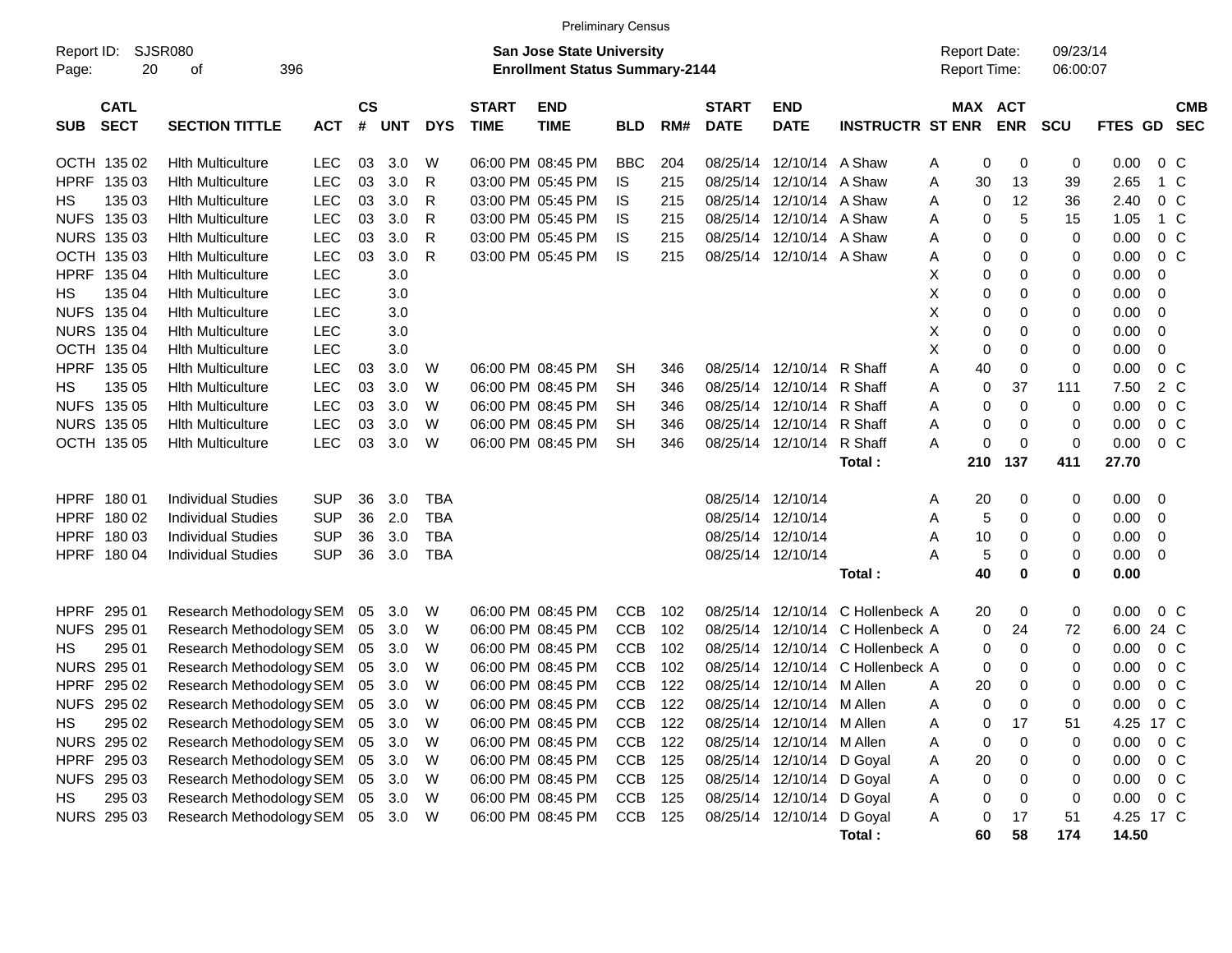|                                          |                           |            |                       |            |                      |                                                                           | <b>Preliminary Census</b> |     |                             |                           |                                                    |                              |            |                      |               |            |
|------------------------------------------|---------------------------|------------|-----------------------|------------|----------------------|---------------------------------------------------------------------------|---------------------------|-----|-----------------------------|---------------------------|----------------------------------------------------|------------------------------|------------|----------------------|---------------|------------|
| Report ID:<br>21<br>Page:                | SJSR080<br>396<br>of      |            |                       |            |                      | <b>San Jose State University</b><br><b>Enrollment Status Summary-2144</b> |                           |     |                             |                           |                                                    | Report Date:<br>Report Time: |            | 09/23/14<br>06:00:07 |               |            |
| <b>CATL</b><br><b>SECT</b><br><b>SUB</b> | <b>SECTION TITTLE</b>     | <b>ACT</b> | СS<br><b>UNT</b><br># | <b>DYS</b> | <b>START</b><br>TIME | <b>END</b><br><b>TIME</b>                                                 | <b>BLD</b>                | RM# | <b>START</b><br><b>DATE</b> | <b>END</b><br><b>DATE</b> | <b>INSTRUCTR ST ENR</b>                            | MAX ACT                      | <b>ENR</b> | <b>SCU</b>           | FTES GD SEC   | <b>CMB</b> |
| Department :                             | <b>Health Professions</b> |            |                       |            |                      |                                                                           |                           |     |                             |                           | <b>Department Total:</b><br><b>Lower Division:</b> | 560<br>0                     | 443<br>0   | 1329<br>0            | 91.80<br>0.00 |            |

**Upper Division : 500 385 1155 77.30 Graduate Division : 60 58 174 14.50**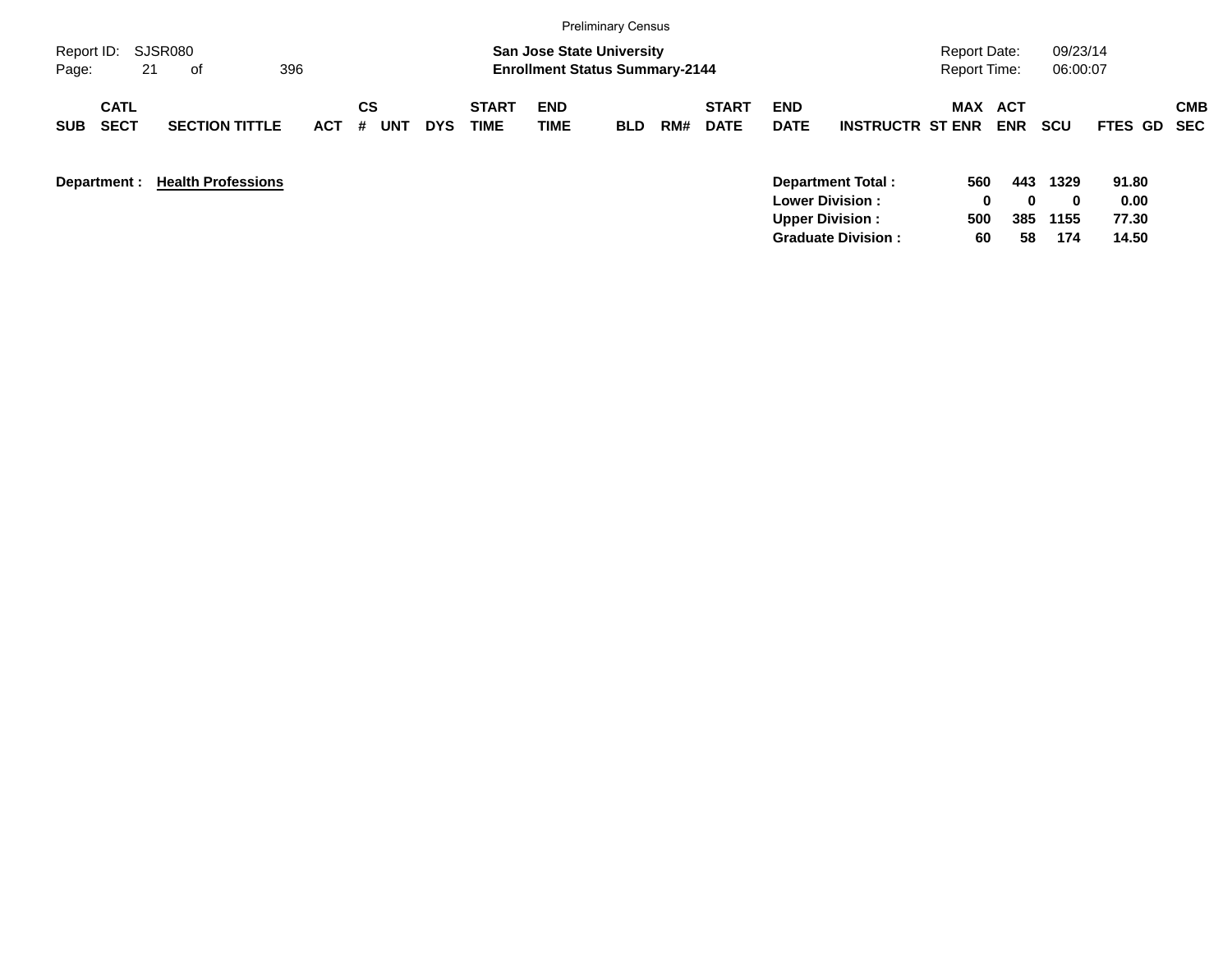|                     |                            |                                                                     |                |               |        |            |                             | <b>Preliminary Census</b>                                                 |                |     |                             |                           |                                |                                     |                       |                      |                      |                |                          |
|---------------------|----------------------------|---------------------------------------------------------------------|----------------|---------------|--------|------------|-----------------------------|---------------------------------------------------------------------------|----------------|-----|-----------------------------|---------------------------|--------------------------------|-------------------------------------|-----------------------|----------------------|----------------------|----------------|--------------------------|
| Report ID:<br>Page: | <b>SJSR080</b><br>22       | 396<br>of                                                           |                |               |        |            |                             | <b>San Jose State University</b><br><b>Enrollment Status Summary-2144</b> |                |     |                             |                           |                                | <b>Report Date:</b><br>Report Time: |                       | 09/23/14<br>06:00:07 |                      |                |                          |
| <b>SUB</b>          | <b>CATL</b><br><b>SECT</b> | <b>SECTION TITTLE</b>                                               | <b>ACT</b>     | $\mathsf{cs}$ | # UNT  | <b>DYS</b> | <b>START</b><br><b>TIME</b> | <b>END</b><br><b>TIME</b>                                                 | <b>BLD</b>     | RM# | <b>START</b><br><b>DATE</b> | <b>END</b><br><b>DATE</b> | <b>INSTRUCTR ST ENR</b>        |                                     | MAX ACT<br><b>ENR</b> | <b>SCU</b>           | FTES GD              |                | <b>CMB</b><br><b>SEC</b> |
| College             | Department :               | <b>Applied Sciences &amp; Arts</b><br><b>Hospitality Management</b> |                |               |        |            |                             |                                                                           |                |     |                             |                           |                                |                                     |                       |                      |                      |                |                          |
| HSPM 101            |                            | Intro Hospitality                                                   | <b>LEC</b>     | 02            | 3.0    | <b>TBA</b> |                             |                                                                           |                |     |                             | 08/25/14 12/10/14 P Wey   |                                | 60<br>Α                             | 58                    | 174                  | 11.60 0              |                |                          |
| HSPM                | 1 0 2                      | Intro Hospitality                                                   | LEC            |               | 3.0    |            |                             |                                                                           |                |     |                             |                           | Total:                         | X<br>$\mathbf 0$<br>60              | $\mathbf 0$<br>58     | 0<br>174             | $0.00 \t 0$<br>11.60 |                |                          |
| HSPM 11 01          |                            | <b>Restaurant Mgmt</b>                                              | <b>LEC</b>     | 02            | 3.0    | MW         |                             | 01:30 PM 02:45 PM                                                         | CL.            | 222 |                             | 08/25/14 12/10/14         | R Larson<br>Total:             | 50<br>Α<br>50                       | 54<br>54              | 162<br>162           | 10.80 0<br>10.80     |                |                          |
| HSPM 1201           |                            | Cost Ctrl Hosp                                                      | SEM            | 04            | 3.0    | MW         |                             | 12:00 PM 01:15 PM                                                         | <b>BBC</b>     | 104 |                             | 08/25/14 12/10/14         | J Ha                           | 50<br>Α                             | 47                    | 141                  | 9.40                 | $0\,$ C        |                          |
|                     | NUFS 1201                  | Cost Ctrl Hosp                                                      | <b>SEM</b>     | 04            | 3.0    | <b>MW</b>  |                             | 12:00 PM 01:15 PM                                                         | <b>BBC</b>     | 104 |                             | 08/25/14 12/10/14         | J Ha                           | A<br>$\mathbf 0$                    | 5                     | 15                   | 1.00                 | 0 <sup>o</sup> |                          |
|                     |                            |                                                                     |                |               |        |            |                             |                                                                           |                |     |                             |                           | Total:                         | 50                                  | 52                    | 156                  | 10.40                |                |                          |
|                     | HSPM 6501                  | Seminar in HSPM                                                     | <b>LEC</b>     | 02            | 1.0    | F          |                             | 09:00 AM 11:45 AM                                                         | <b>YUH 124</b> |     |                             | 08/25/14 12/10/14         | T Yen                          | Α<br>90                             | 89                    | 89                   | $5.93$ 0             |                |                          |
|                     |                            |                                                                     |                |               |        |            |                             |                                                                           |                |     |                             |                           | Total:                         | 90                                  | 89                    | 89                   | 5.93                 |                |                          |
|                     |                            | HSPM 100W 01 Writing Workshop                                       | SEM            | 04            | 3.0    | MW         |                             | 10:30 AM 11:45 AM                                                         | <b>BBC</b>     | 225 |                             |                           | 08/25/14 12/10/14 S Nourmanesh | 25                                  | 29                    | 87                   | 5.80 0               |                |                          |
|                     |                            | HSPM 100W 02 Writing Workshop                                       | <b>SEM</b>     | 04            | 3.0    | <b>TR</b>  |                             | 10:30 AM 11:45 AM                                                         | <b>BBC</b>     | 225 |                             | 08/25/14 12/10/14         | S NourmaneshA                  | 25                                  | 28                    | 84                   | 5.60 0               |                |                          |
|                     |                            |                                                                     |                |               |        |            |                             |                                                                           |                |     |                             |                           | Total:                         | 50                                  | 57                    | 171                  | 11.40                |                |                          |
|                     | HSPM 101 01                | Culture & Intl Iss                                                  | <b>LEC</b>     |               | 3.0    |            |                             |                                                                           |                |     |                             |                           |                                | Χ                                   | 0<br>0                | 0                    | $0.00 \t 0$          |                |                          |
|                     |                            |                                                                     |                |               |        |            |                             |                                                                           |                |     |                             |                           | Total:                         |                                     | $\bf{0}$<br>$\bf{0}$  | 0                    | 0.00                 |                |                          |
|                     | HSPM 102 01                | Hotel & Lodging Op                                                  | <b>LEC</b>     | 02            | 3.0    | МW         |                             | 09:00 AM 10:15 AM                                                         | CL.            | 222 |                             | 08/25/14 12/10/14         | <b>G</b> Patten                | 55<br>Α                             | 59                    | 177                  | 11.80 0              |                |                          |
|                     |                            |                                                                     |                |               |        |            |                             |                                                                           |                |     |                             |                           | Total:                         | 55                                  | 59                    | 177                  | 11.80                |                |                          |
|                     | HSPM 104 01                | <b>Hospitality Mktg</b>                                             | <b>LEC</b>     | 02            | 3.0    | <b>TR</b>  |                             | 12:00 PM 01:15 PM                                                         | CL             | 202 |                             | 08/25/14 12/10/14         | Y Huang                        | 55<br>Α                             | 56                    | 168                  | $11.20 \t 0$         |                |                          |
|                     |                            |                                                                     |                |               |        |            |                             |                                                                           |                |     |                             |                           | Total:                         | 55                                  | 56                    | 168                  | 11.20                |                |                          |
|                     | HSPM 105 01                | Finance in HSPM                                                     | <b>LEC</b>     |               | 02 3.0 | W          |                             | 06:00 PM 08:45 PM                                                         | <b>BBC</b>     | 320 |                             | 08/25/14 12/10/14 K Cheng |                                | 55<br>Α                             | 48                    | 144                  | 9.60 0               |                |                          |
|                     |                            |                                                                     |                |               |        |            |                             |                                                                           |                |     |                             |                           | Total:                         | 55                                  | 48                    | 144                  | 9.60                 |                |                          |
|                     | HSPM 107 01                | <b>Legal Hospitality</b>                                            | LEC 02 3.0 W   |               |        |            |                             | 03:00 PM 05:45 PM CL                                                      |                | 222 |                             | 08/25/14 12/10/14         | J Dworak                       | 55<br>Α                             | 54                    | 162                  | 10.80 0              |                |                          |
|                     |                            |                                                                     |                |               |        |            |                             |                                                                           |                |     |                             |                           | Total:                         | 55                                  | 54                    | 162                  | 10.80                |                |                          |
|                     | HSPM 108 01                | <b>HSPM Info Sys</b>                                                | LEC 02 3.0 TBA |               |        |            |                             |                                                                           |                |     |                             | 08/25/14 12/10/14 P Wey   |                                | 55<br>Α                             | 54                    | 162                  | 10.80 0              |                |                          |
|                     |                            |                                                                     |                |               |        |            |                             |                                                                           |                |     |                             |                           | Total:                         | 55                                  | 54                    | 162                  | 10.80                |                |                          |
|                     | HSPM 121 01                | <b>HSPM Leadership</b>                                              | LEC 02 3.0 TR  |               |        |            |                             | 09:00 AM 10:15 AM DBH 133                                                 |                |     |                             | 08/25/14 12/10/14 E Wyeth |                                | 40<br>A                             | 40                    | 120                  | $8.00 \t 0$          |                |                          |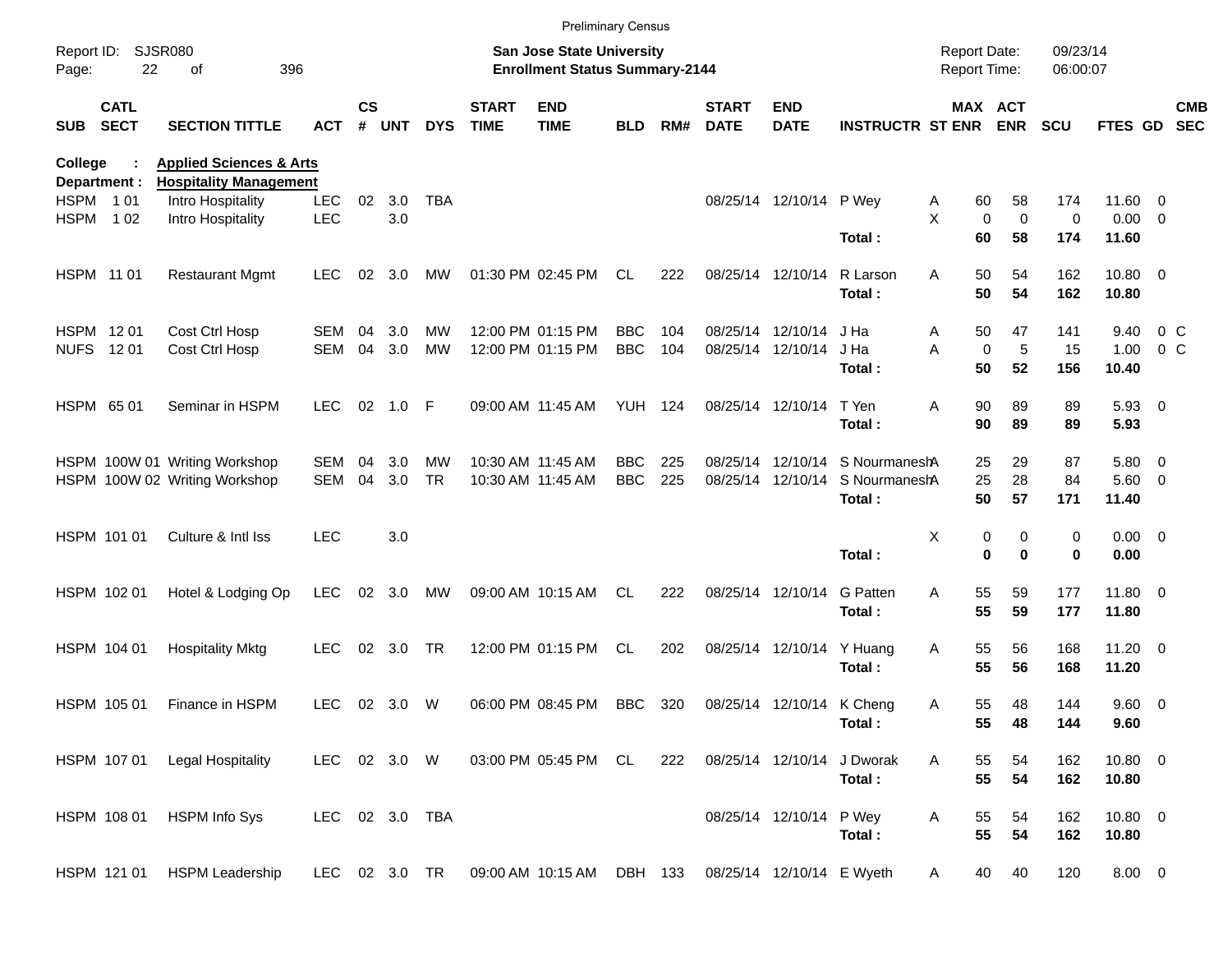|            |                            |                                                      |                          |                    |            |                |                             | <b>Preliminary Census</b>                                          |            |     |                             |                                        |                                          |                                            |                                        |                      |                                      |                          |
|------------|----------------------------|------------------------------------------------------|--------------------------|--------------------|------------|----------------|-----------------------------|--------------------------------------------------------------------|------------|-----|-----------------------------|----------------------------------------|------------------------------------------|--------------------------------------------|----------------------------------------|----------------------|--------------------------------------|--------------------------|
| Page:      | Report ID: SJSR080<br>23   | 396<br>of                                            |                          |                    |            |                |                             | San Jose State University<br><b>Enrollment Status Summary-2144</b> |            |     |                             |                                        |                                          | <b>Report Date:</b><br><b>Report Time:</b> |                                        | 09/23/14<br>06:00:07 |                                      |                          |
| <b>SUB</b> | <b>CATL</b><br><b>SECT</b> | <b>SECTION TITTLE</b>                                | <b>ACT</b>               | $\mathsf{cs}$<br># | <b>UNT</b> | <b>DYS</b>     | <b>START</b><br><b>TIME</b> | <b>END</b><br><b>TIME</b>                                          | <b>BLD</b> | RM# | <b>START</b><br><b>DATE</b> | <b>END</b><br><b>DATE</b>              | <b>INSTRUCTR ST ENR</b>                  |                                            | MAX ACT<br><b>ENR</b>                  | SCU                  | FTES GD                              | <b>CMB</b><br><b>SEC</b> |
|            |                            |                                                      |                          |                    |            |                |                             |                                                                    |            |     |                             |                                        | Total:                                   | 40                                         | 40                                     | 120                  | 8.00                                 |                          |
|            | HSPM 130 01<br>HSPM 130 02 | <b>Hospitality Event</b><br><b>Hospitality Event</b> | <b>LEC</b><br><b>LEC</b> | 02<br>02           | 3.0<br>3.0 | M              |                             | 06:00 PM 08:45 PM                                                  | <b>BBC</b> | 326 |                             | 08/25/14 12/10/14<br>08/25/14 12/10/14 | <b>B</b> Santor<br>Total:                | Х<br>A<br>50<br>50                         | $\mathbf 0$<br>$\mathbf 0$<br>51<br>51 | 0<br>153<br>153      | $0.00 \t 0$<br>$10.20 \t 0$<br>10.20 |                          |
|            | HSPM 134 01                | HR Management                                        | <b>LEC</b>               | 02                 | 3.0        | МW             |                             | 10:30 AM 11:45 AM                                                  | DH         | 351 |                             | 08/25/14 12/10/14                      | T Thompson A<br>Total:                   | 55<br>55                                   | 55<br>55                               | 165<br>165           | $11.00 \t 0$<br>11.00                |                          |
|            | HSPM 140 01                | Mtg, Conv & Event                                    | <b>LEC</b>               |                    | 02 3.0     | <b>TR</b>      |                             | 10:30 AM 11:45 AM                                                  | CL.        | 226 |                             | 08/25/14 12/10/14                      | K Sullivan<br>Total:                     | 40<br>A<br>40                              | 40<br>40                               | 120<br>120           | 8.05 1<br>8.05                       |                          |
|            | HSPM 141 01                | <b>Resort Club Mgmt</b>                              | <b>LEC</b>               | 02                 | 3.0        | МW             |                             | 03:00 PM 04:15 PM                                                  | <b>BBC</b> | 104 | 08/25/14 12/10/14           |                                        | R Larson<br>Total:                       | 40<br>A<br>40                              | 41<br>41                               | 123<br>123           | $8.20 \ 0$<br>8.20                   |                          |
|            | HSPM 148 01<br>HSPM 148 02 | Wine Appreciation<br>Wine Appreciation               | <b>LEC</b><br><b>LEC</b> | 02                 | 3.0<br>3.0 | M              |                             | 06:00 PM 08:45 PM                                                  | <b>BBC</b> | 201 |                             | 08/25/14 12/10/14 S Orvis              |                                          | 40<br>Α<br>X                               | 39<br>$\mathbf 0$<br>$\mathbf 0$       | 117<br>0             | 7.80 0<br>$0.00 \t 0$                |                          |
|            | HSPM 148 03                | Wine Appreciation                                    | <b>LEC</b>               | 02                 | 3.0        | R              |                             | 06:00 PM 08:45 PM                                                  | <b>BBC</b> | 204 |                             | 08/25/14 12/10/14                      | K Sullivan<br>Total:                     | A<br>40<br>80                              | 53<br>92                               | 159<br>276           | 10.60 0<br>18.40                     |                          |
|            | HSPM 152 01                | <b>Hotel Catering</b>                                | <b>LEC</b>               | 02                 | 3.0        | TR             |                             | 09:00 AM 10:15 AM                                                  | MH         | 324 |                             | 08/25/14 12/10/14                      | T Thompson A<br>Total:                   | 40<br>40                                   | 40<br>40                               | 120<br>120           | $8.00 \t 0$<br>8.00                  |                          |
|            | HSPM 154 01                | Revenue Management LEC                               |                          |                    | 02 3.0 TR  |                |                             | 03:00 PM 04:15 PM                                                  | DMH 166    |     |                             | 08/25/14 12/10/14                      | Y Huang<br>Total:                        | 40<br>Α<br>40                              | 28<br>28                               | 84<br>84             | $5.60$ 0<br>5.60                     |                          |
|            | HSPM 175 01                | Entrepreneurship                                     | SEM                      | 04                 | 3.0        | M              |                             | 03:00 PM 05:45 PM                                                  | <b>BBC</b> | 326 |                             | 08/25/14 12/10/14                      | E Wyeth<br>Total:                        | 40<br>Α<br>40                              | 32<br>32                               | 96<br>96             | $6.40 \quad 0$<br>6.40               |                          |
|            | HSPM 177 01                | <b>HSPM Service Mgnt</b>                             | LEC                      |                    | 02 3.0     | MW             |                             | 01:30 PM 02:45 PM                                                  | МH         | 324 |                             | 08/25/14 12/10/14 J Ha                 | Total :                                  | 40<br>Α                                    | 32<br>40<br>32                         | 96<br>96             | $6.40 \quad 0$<br>6.40               |                          |
|            |                            | HSPM 186 01 Strategic Mgmt                           |                          |                    |            |                |                             | LEC 02 3.0 TR 12:00 PM 01:15 PM CL                                 |            | 204 |                             |                                        | 08/25/14 12/10/14 T Thompson A<br>Total: | 40<br>40                                   | 34<br>34                               | 102<br>102           | 6.80 0<br>6.80                       |                          |
|            |                            | HSPM 191A 01 Intern Level 1                          | SUP 36 2.0 TBA           |                    |            |                |                             |                                                                    |            |     |                             | 08/25/14 12/10/14                      | T Yen<br>Total:                          | 50<br>Α<br>50                              | 45<br>45                               | 90<br>90             | $6.00 \t 0$<br>6.00                  |                          |
|            |                            | HSPM 191B 01 Intern Level 2                          |                          |                    |            | SUP 36 3.0 TBA |                             |                                                                    |            |     |                             |                                        | 08/25/14 12/10/14 K Sullivan             | A                                          | 50<br>47                               | 141                  | $9.40 \ 0$                           |                          |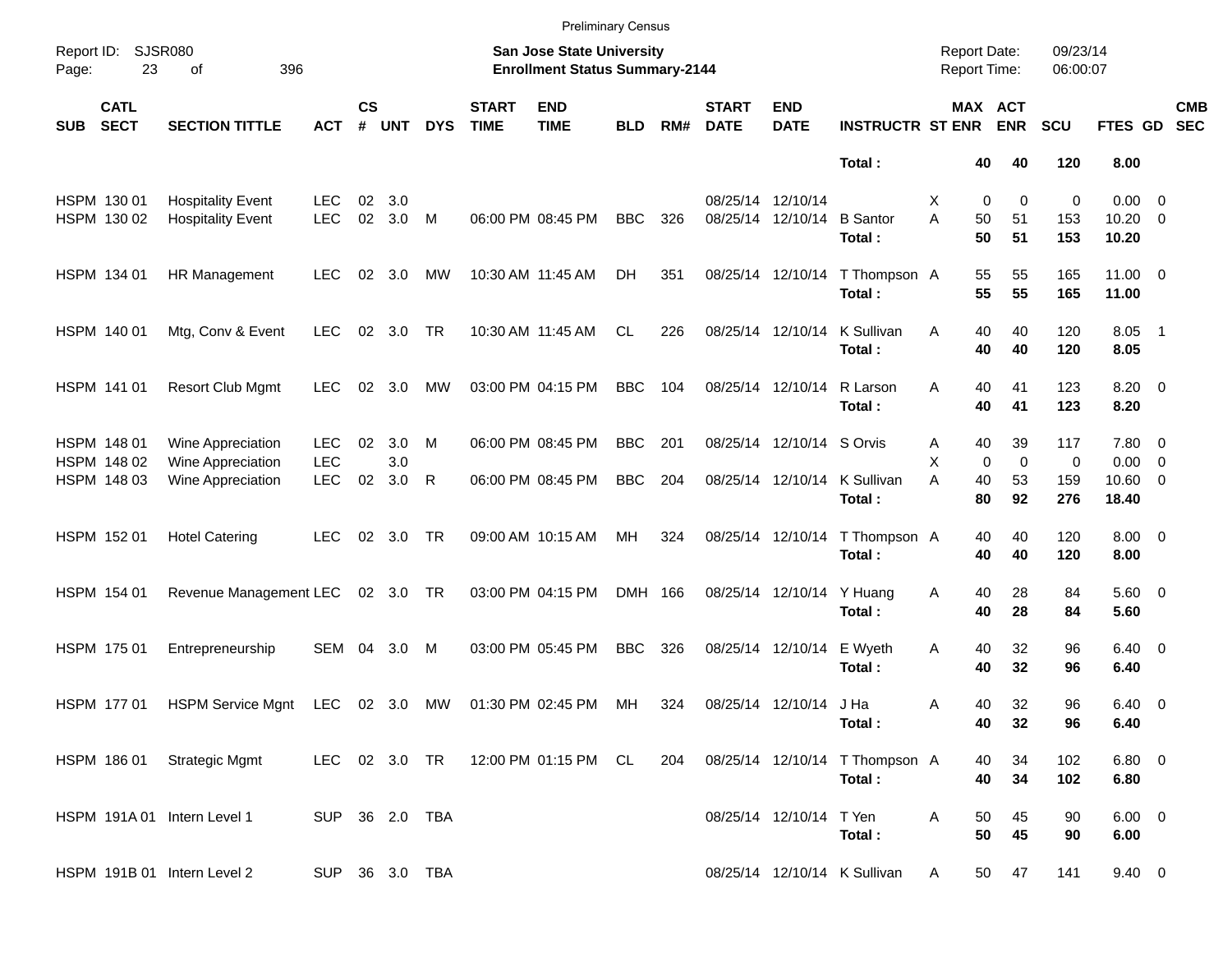|                     |                            |                               |     |            |                |            |            |                             |                           | <b>Preliminary Census</b>                                                 |     |                             |                           |                           |                                            |                          |                      |             |            |
|---------------------|----------------------------|-------------------------------|-----|------------|----------------|------------|------------|-----------------------------|---------------------------|---------------------------------------------------------------------------|-----|-----------------------------|---------------------------|---------------------------|--------------------------------------------|--------------------------|----------------------|-------------|------------|
| Report ID:<br>Page: |                            | <b>SJSR080</b><br>24<br>0f    | 396 |            |                |            |            |                             |                           | <b>San Jose State University</b><br><b>Enrollment Status Summary-2144</b> |     |                             |                           |                           | <b>Report Date:</b><br><b>Report Time:</b> |                          | 09/23/14<br>06:00:07 |             |            |
| <b>SUB</b>          | <b>CATL</b><br><b>SECT</b> | <b>SECTION TITTLE</b>         |     | <b>ACT</b> | <b>CS</b><br># | <b>UNT</b> | <b>DYS</b> | <b>START</b><br><b>TIME</b> | <b>END</b><br><b>TIME</b> | <b>BLD</b>                                                                | RM# | <b>START</b><br><b>DATE</b> | <b>END</b><br><b>DATE</b> | <b>INSTRUCTR ST ENR</b>   | MAX                                        | <b>ACT</b><br><b>ENR</b> | <b>SCU</b>           | FTES GD SEC | <b>CMB</b> |
|                     |                            |                               |     |            |                |            |            |                             |                           |                                                                           |     |                             |                           | Total:                    | 50                                         | 47                       | 141                  | 9.40        |            |
|                     | Department :               | <b>Hospitality Management</b> |     |            |                |            |            |                             |                           |                                                                           |     |                             |                           | <b>Department Total:</b>  | 1180                                       | 1158                     | 3251                 | 216.78      |            |
|                     |                            |                               |     |            |                |            |            |                             |                           |                                                                           |     |                             |                           | <b>Lower Division:</b>    | 250                                        | 253                      | 581                  | 38.73       |            |
|                     |                            |                               |     |            |                |            |            |                             |                           |                                                                           |     |                             |                           | <b>Upper Division:</b>    | 930                                        | 905                      | 2670                 | 178.05      |            |
|                     |                            |                               |     |            |                |            |            |                             |                           |                                                                           |     |                             |                           | <b>Graduate Division:</b> | 0                                          | $\bf{0}$                 | $\bf{0}$             | 0.00        |            |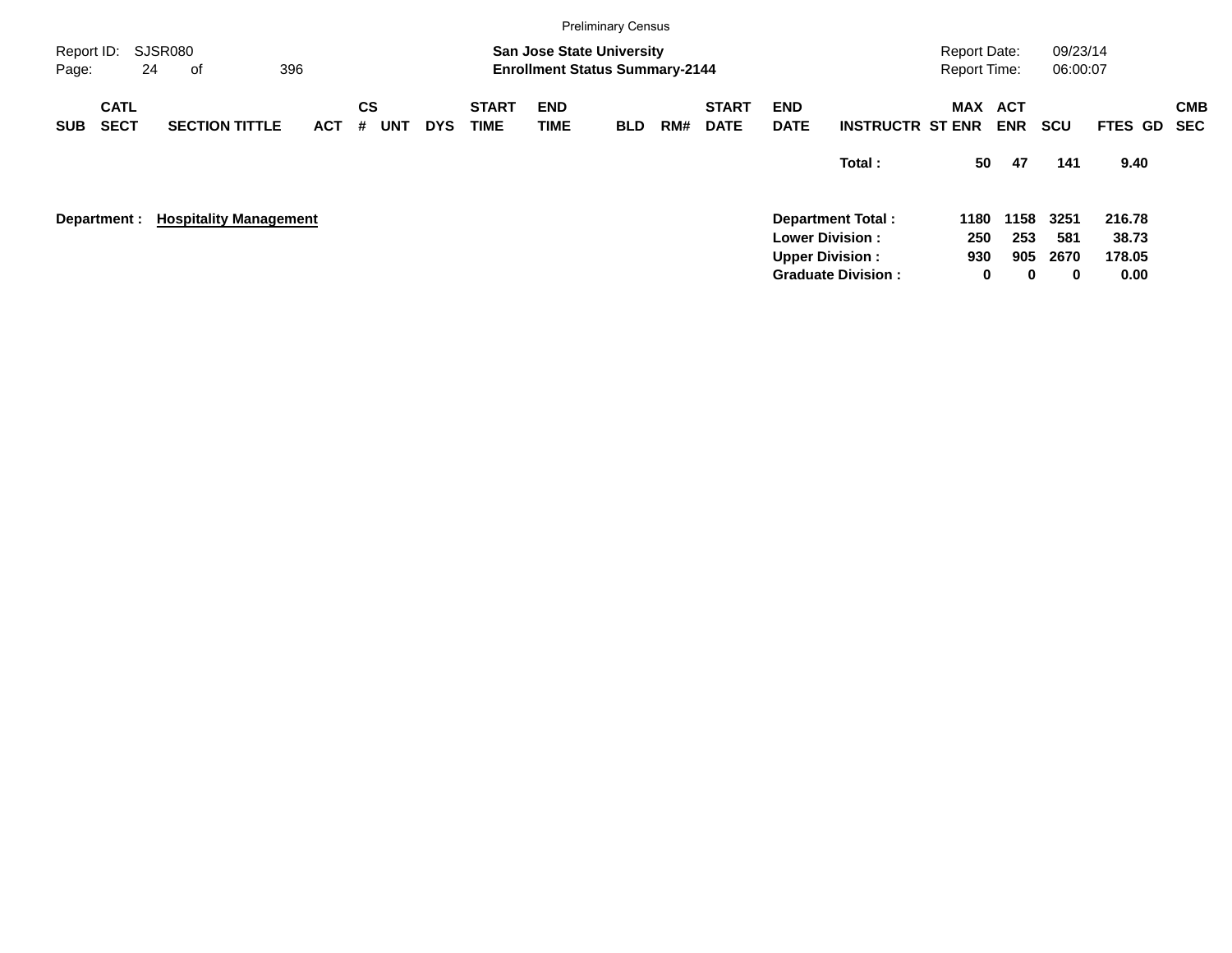|                     |                            |                                                                                  |               |               |          |            |                             | <b>Preliminary Census</b>                                                 |                |             |                             |                            |                                           |                                     |                |                      |                     |                          |                          |
|---------------------|----------------------------|----------------------------------------------------------------------------------|---------------|---------------|----------|------------|-----------------------------|---------------------------------------------------------------------------|----------------|-------------|-----------------------------|----------------------------|-------------------------------------------|-------------------------------------|----------------|----------------------|---------------------|--------------------------|--------------------------|
| Report ID:<br>Page: | 25                         | SJSR080<br>396<br>of                                                             |               |               |          |            |                             | <b>San Jose State University</b><br><b>Enrollment Status Summary-2144</b> |                |             |                             |                            |                                           | <b>Report Date:</b><br>Report Time: |                | 09/23/14<br>06:00:07 |                     |                          |                          |
| <b>SUB</b>          | <b>CATL</b><br><b>SECT</b> | <b>SECTION TITTLE</b>                                                            | ACT           | $\mathsf{cs}$ | # UNT    | <b>DYS</b> | <b>START</b><br><b>TIME</b> | <b>END</b><br><b>TIME</b>                                                 | <b>BLD</b>     | RM#         | <b>START</b><br><b>DATE</b> | <b>END</b><br><b>DATE</b>  | <b>INSTRUCTR ST ENR ENR</b>               |                                     | MAX ACT        | <b>SCU</b>           | FTES GD             |                          | <b>CMB</b><br><b>SEC</b> |
| College             | Department :               | <b>Applied Sciences &amp; Arts</b><br><b>Journalism &amp; Mass Communication</b> |               |               |          |            |                             |                                                                           |                |             |                             |                            |                                           |                                     |                |                      |                     |                          |                          |
| ADV                 | 91 01                      | Intro Advertising                                                                | LEC.          |               | 02 3.0   | MW         |                             | 03:00 PM 04:15 PM                                                         | YUH 124        |             |                             | 08/25/14 12/10/14          | J Delacruz<br>Total:                      | A<br>75<br>75                       | 75<br>75       | 225<br>225           | 15.00 0<br>15.00    |                          |                          |
| ADV                 | 116 01                     | Spartan Daily Ad Sta                                                             | ACT           |               | 20 3.0   |            | MTWR01:30 PM 04:15 PM       |                                                                           | DBH            | <b>2091</b> | 08/25/14 12/10/14           |                            | T Hendrick<br>Total:                      | 12<br>A<br>12                       | 11<br>11       | 33<br>33             | $2.20 \t 0$<br>2.20 |                          |                          |
| ADV                 | 121 01                     | <b>Consumer Advertising LEC</b>                                                  |               |               | 02 3.0 T |            |                             | 06:00 PM 08:45 PM                                                         | DBH 133        |             |                             | 08/25/14 12/10/14          | S Eckstone<br>Total:                      | 30<br>A<br>30                       | 30<br>30       | 90<br>90             | $6.05$ 1<br>6.05    |                          |                          |
| ADV                 | 122 01                     | Bus-to-Bus Advertisi                                                             | SEM           | 04            | 3.0      | MW         |                             | 12:00 PM 01:15 PM                                                         | DBH 225        |             |                             | 08/25/14 12/10/14          | S Eckstone<br>Total:                      | 25<br>A<br>25                       | 25<br>25       | 75<br>75             | $5.05$ 1<br>5.05    |                          |                          |
| ADV                 | 123 01                     | Brdcast & New Media SEM 04                                                       |               |               | 3.0      | M          |                             | 06:00 PM 08:45 PM                                                         | DBH 225        |             |                             | 08/25/14 12/10/14          | S Eckstone<br>Total:                      | 20<br>A<br>20                       | 20<br>20       | 60<br>60             | $4.05$ 1<br>4.05    |                          |                          |
| ADV                 | 124 01                     | Copywriting                                                                      | SEM 04        |               | 3.0      | TR         |                             | 01:30 PM 02:45 PM                                                         | DBH 225        |             | 08/25/14 12/10/14           |                            | J Delacruz<br>Total:                      | A<br>20<br>20                       | 19<br>19       | 57<br>57             | $3.80\ 0$<br>3.80   |                          |                          |
| ADV                 | 125 01                     | Ad Layout & Prod                                                                 | SEM           | 04            | 3.0      | MW         |                             | 04:30 PM 05:45 PM                                                         | DBH 222        |             | 08/25/14 12/10/14           |                            | J Delacruz<br>Total:                      | A<br>20<br>20                       | 20<br>20       | 60<br>60             | $4.00 \ 0$<br>4.00  |                          |                          |
| ADV                 | 126 01                     | Media Planning & Buy SEM 04 3.0 TR                                               |               |               |          |            |                             | 04:30 PM 05:45 PM                                                         | DBH 225        |             | 08/25/14 12/10/14           |                            | T Hendrick<br>Total:                      | 26<br>A<br>26                       | 20<br>20       | 60<br>60             | $4.00 \ 0$<br>4.00  |                          |                          |
| ADV                 | 128 01                     | Integrtd Mktg Comm                                                               | SEM           | 04            | 3.0      | МW         |                             | 04:30 PM 05:45 PM                                                         | <b>DBH 225</b> |             | 08/25/14 12/10/14           |                            | T Hendrick<br>Total:                      | 20<br>A<br>20                       | 17<br>17       | 51<br>51             | $3.45$ 1<br>3.45    |                          |                          |
| ADV                 | 129 01                     | <b>Campaigns Mgmt</b>                                                            | SEM 04        |               | 3.0      | MW         | 10:30 AM 11:45 AM           |                                                                           | DBH            | 225         |                             |                            | 08/25/14 12/10/14 J Delacruz<br>Total:    | 30<br>A                             | 29<br>30<br>29 | 87<br>87             | 5.85<br>5.85        | $\overline{\phantom{1}}$ |                          |
|                     | JOUR 61 01                 | Prnt/Mag and Online                                                              | LEC           |               | 02 3.0   | MW         |                             | 12:00 PM 01:15 PM                                                         | DBH 222        |             |                             |                            | 08/25/14 12/10/14 H Kazem                 | 20<br>A                             | 19             | 57                   | 3.80 0              |                          |                          |
|                     | JOUR 61 02                 | Prnt/Mag and Online                                                              | LEC           |               | 02 3.0   | TR         |                             | 12:00 PM 01:15 PM                                                         | DBH            | 226         |                             | 08/25/14 12/10/14 T Ulrich |                                           | 20<br>A                             | 20             | 60                   | $4.00 \ 0$          |                          |                          |
|                     | JOUR 61 03                 | Prnt/Mag and Online                                                              | LEC           |               | 02 3.0   | TR         |                             | 03:00 PM 04:15 PM                                                         | DBH 222        |             |                             |                            | 08/25/14 12/10/14 L Fernandez A<br>Total: | 20<br>60                            | 20<br>59       | 60<br>177            | $4.00 \ 0$<br>11.80 |                          |                          |
|                     | JOUR 95 01                 | Digital News Photo                                                               | LEC 03 3.0 MW |               |          |            |                             | 09:00 AM 10:15 AM                                                         | DBH 225        |             | 08/25/14 12/10/14           |                            | D Cheers<br>Total:                        | A<br>20                             | 23<br>20<br>23 | 69<br>69             | $4.60 \ 0$<br>4.60  |                          |                          |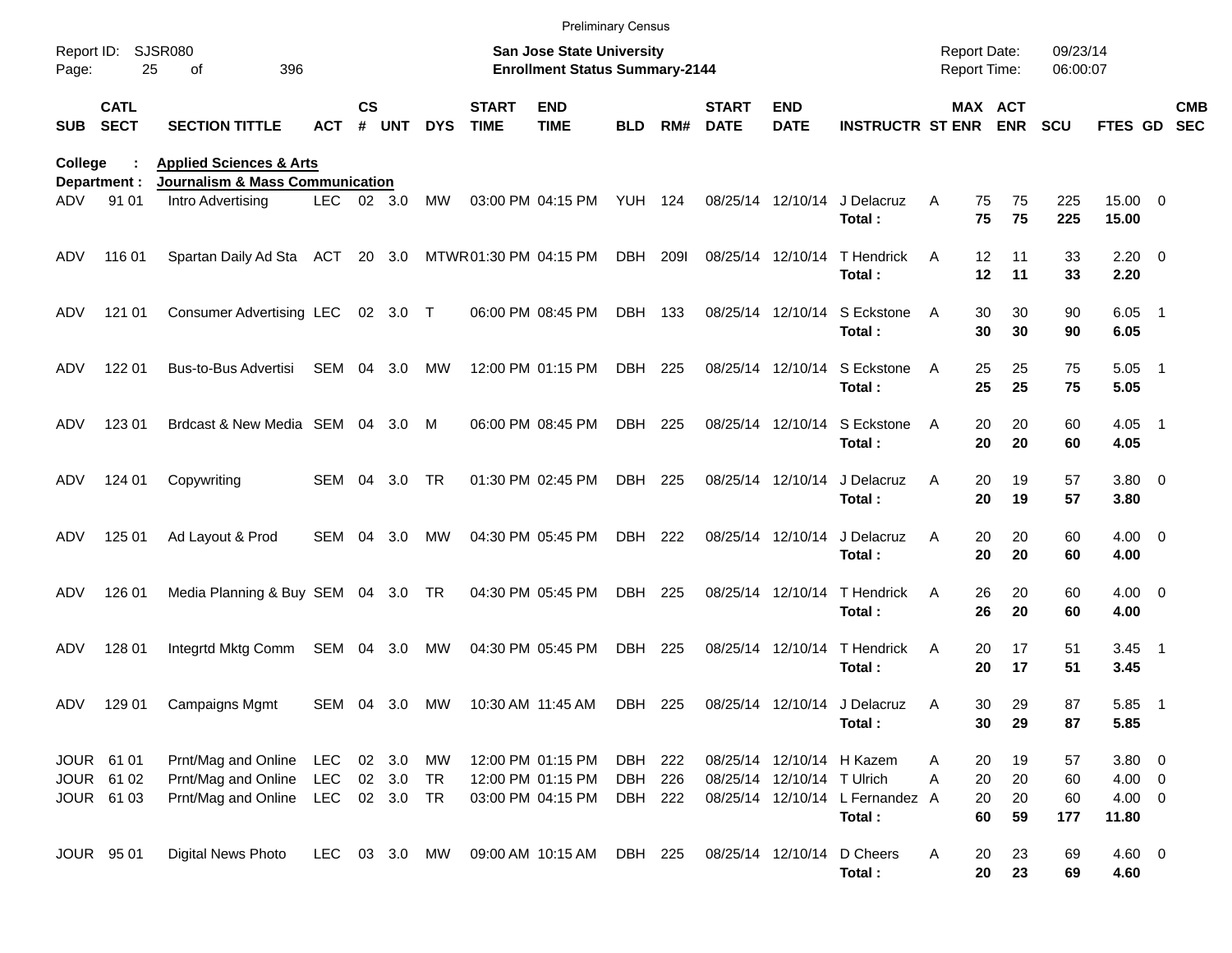|       |                                           |                                                                      |                                 |                    |                               |            |                                                                            |                                                                    | <b>Preliminary Census</b>        |                   |                             |                                                    |                                                        |             |                                                                  |                                          |                                                    |                          |                          |
|-------|-------------------------------------------|----------------------------------------------------------------------|---------------------------------|--------------------|-------------------------------|------------|----------------------------------------------------------------------------|--------------------------------------------------------------------|----------------------------------|-------------------|-----------------------------|----------------------------------------------------|--------------------------------------------------------|-------------|------------------------------------------------------------------|------------------------------------------|----------------------------------------------------|--------------------------|--------------------------|
| Page: | Report ID: SJSR080<br>26                  | 396<br>оf                                                            |                                 |                    |                               |            |                                                                            | San Jose State University<br><b>Enrollment Status Summary-2144</b> |                                  |                   |                             |                                                    |                                                        |             | <b>Report Date:</b><br><b>Report Time:</b>                       | 09/23/14<br>06:00:07                     |                                                    |                          |                          |
| SUB   | <b>CATL</b><br><b>SECT</b>                | <b>SECTION TITTLE</b>                                                | <b>ACT</b>                      | $\mathsf{cs}$<br># | <b>UNT</b>                    | <b>DYS</b> | <b>START</b><br><b>TIME</b>                                                | <b>END</b><br><b>TIME</b>                                          | <b>BLD</b>                       | RM#               | <b>START</b><br><b>DATE</b> | <b>END</b><br><b>DATE</b>                          | <b>INSTRUCTR ST ENR</b>                                |             | MAX ACT<br><b>ENR</b>                                            | <b>SCU</b>                               | FTES GD                                            |                          | <b>CMB</b><br><b>SEC</b> |
|       | JOUR 132 01                               | Internet Info Gath                                                   | SEM                             |                    | 04 3.0                        | MW         |                                                                            | 03:00 PM 04:15 PM                                                  | DBH                              | 133               |                             | 08/25/14 12/10/14                                  | S Fosdick<br>Total:                                    | A           | 25<br>25<br>25<br>25                                             | 75<br>75                                 | $5.00 \t 0$<br>5.00                                |                          |                          |
|       | JOUR 133 01                               | <b>Editing/News Mgmt</b>                                             | SEM 04 3.0                      |                    |                               | MW         |                                                                            | 01:30 PM 02:45 PM                                                  | DBH 224                          |                   |                             | 08/25/14 12/10/14                                  | W Tillinghas A<br>Total:                               |             | 20<br>20<br>20<br>20                                             | 60<br>60                                 | $4.00 \ 0$<br>4.00                                 |                          |                          |
|       | JOUR 135 01<br>JOUR 135 02<br>JOUR 135 03 | Rep/Editing & Mgmt<br>Rep/Editing & Mgmt<br>Rep/Editing & Mgmt       | ACT<br><b>ACT</b><br><b>ACT</b> | 20<br>20<br>20     | 1.0<br>2.0<br>3.0             |            | MTWR01:30 PM 02:45 PM<br>MTWR03:00 PM 05:45 PM<br>MTWR 03:00 PM 05:45 PM   |                                                                    | DBH.<br><b>DBH</b><br><b>DBH</b> | 209<br>209<br>209 | 08/25/14                    | 08/25/14 12/10/14<br>12/10/14<br>08/25/14 12/10/14 | K Komenich A<br>K Komenich A<br>K Komenich A<br>Total: |             | 10<br>12<br>15<br>$\mathbf{1}$<br>15<br>$\mathbf{1}$<br>40<br>14 | 12<br>$\mathbf{1}$<br>$\mathbf{1}$<br>14 | $0.80 \ 0$<br>$0.13 \quad 0$<br>$0.20 \ 0$<br>1.13 |                          |                          |
|       | JOUR 136 01                               | Newspaper and Mag D&EC                                               |                                 |                    | 02 3.0 TR                     |            |                                                                            | 04:30 PM 05:45 PM                                                  | DBH                              | 222               |                             | 08/25/14 12/10/14                                  | <b>T</b> Mitchell<br>Total:                            | A           | 20<br>20<br>20<br>20                                             | 60<br>60                                 | $4.00 \ 0$<br>4.00                                 |                          |                          |
|       | JOUR 144 01                               | <b>Picture Editing</b>                                               | <b>SEM</b>                      |                    | 3.0                           |            |                                                                            |                                                                    |                                  |                   |                             |                                                    | Total:                                                 | X           | 0<br>0<br>$\mathbf 0$<br>$\bf{0}$                                | 0<br>0                                   | $0.00 \t 0$<br>0.00                                |                          |                          |
|       | JOUR 153 01                               | Magazine Wrtng & Edi SEM 04 3.0 TR                                   |                                 |                    |                               |            | 01:30 PM 02:45 PM                                                          |                                                                    | DBH 213                          |                   |                             | 08/25/14 12/10/14                                  | T Ulrich<br>Total:                                     | Α           | 15<br>12<br>15<br>12                                             | 36<br>36                                 | $2.50$ 2<br>2.50                                   |                          |                          |
|       | JOUR 165 01<br>JOUR 165 02<br>JOUR 165 03 | <b>TV News Staff</b><br><b>TV News Staff</b><br><b>TV News Staff</b> | ACT<br><b>ACT</b><br><b>ACT</b> | 20<br>20<br>20     | 1.0<br>2.0<br>3.0             |            | MTWE 01:30 PM 02:45 PM<br>MTWE 03:00 PM 05:45 PM<br>MTWE 03:00 PM 05:45 PM |                                                                    | DBH.<br><b>DBH</b><br><b>DBH</b> | 221<br>221<br>221 | 08/25/14                    | 08/25/14 12/10/14<br>12/10/14<br>08/25/14 12/10/14 | D Martinet<br>D Martinet<br>D Martinet<br>Total:       | Α<br>Α<br>A | 20<br>1<br>20<br>$\mathbf 0$<br>20<br>12<br>60<br>13             | 1<br>0<br>12<br>13                       | $0.07$ 0<br>0.00<br>$2.40 \quad 0$<br>2.47         | $\overline{\phantom{0}}$ |                          |
|       | JOUR 166 01<br>JOUR 166 02                | Converged Newsroom LEC<br>Converged Newsroom ACT                     |                                 |                    | 3.0<br>0.0                    |            |                                                                            |                                                                    |                                  |                   |                             |                                                    | Total:                                                 | Х<br>X      | 0<br>0<br>0<br>0<br>$\bf{0}$<br>0                                | 0<br>0<br>0                              | $0.00 \t 0$<br>$0.00 \t 0$<br>0.00                 |                          |                          |
|       | MCOM 63 01<br>MCOM 63 02<br>MCOM 63 03    | New Media<br>New Media<br>New Media                                  | LEC<br>LEC.<br><b>LEC</b>       |                    | 02 3.0<br>02 3.0<br>02 3.0 MW | TR<br>МW   |                                                                            | 10:30 AM 11:45 AM<br>01:30 PM 02:45 PM<br>03:00 PM 04:15 PM        | DBH 225<br>DBH<br>DBH 226        | 226               |                             | 08/25/14 12/10/14 D Cheers<br>08/25/14 12/10/14    | 08/25/14 12/10/14 K Komenich<br>D Cheers<br>Total:     | A<br>A<br>A | 25<br>25<br>25<br>26<br>25<br>22<br>75<br>73                     | 75<br>78<br>66<br>219                    | $5.00 \t 0$<br>$5.20 \t 0$<br>4.40 0<br>14.60      |                          |                          |
|       | MCOM 70 01                                | Vis Comm Mod Media LEC 03 3.0 MW                                     |                                 |                    |                               |            | 09:00 AM 10:15 AM                                                          |                                                                    | DBH 133                          |                   |                             | 08/25/14 12/10/14                                  | D Nichols<br>Total:                                    | A           | 72<br>70<br>70<br>72                                             | 216<br>216                               | 14.40 0<br>14.40                                   |                          |                          |
|       | MCOM 72 01                                | Mcom & Society                                                       | LEC 02 3.0 MW                   |                    |                               |            | 10:30 AM 11:45 AM DBH 133                                                  |                                                                    |                                  |                   |                             | 08/25/14 12/10/14 R Craig                          |                                                        | A           | 45<br>48                                                         | 144                                      | 9.60 0                                             |                          |                          |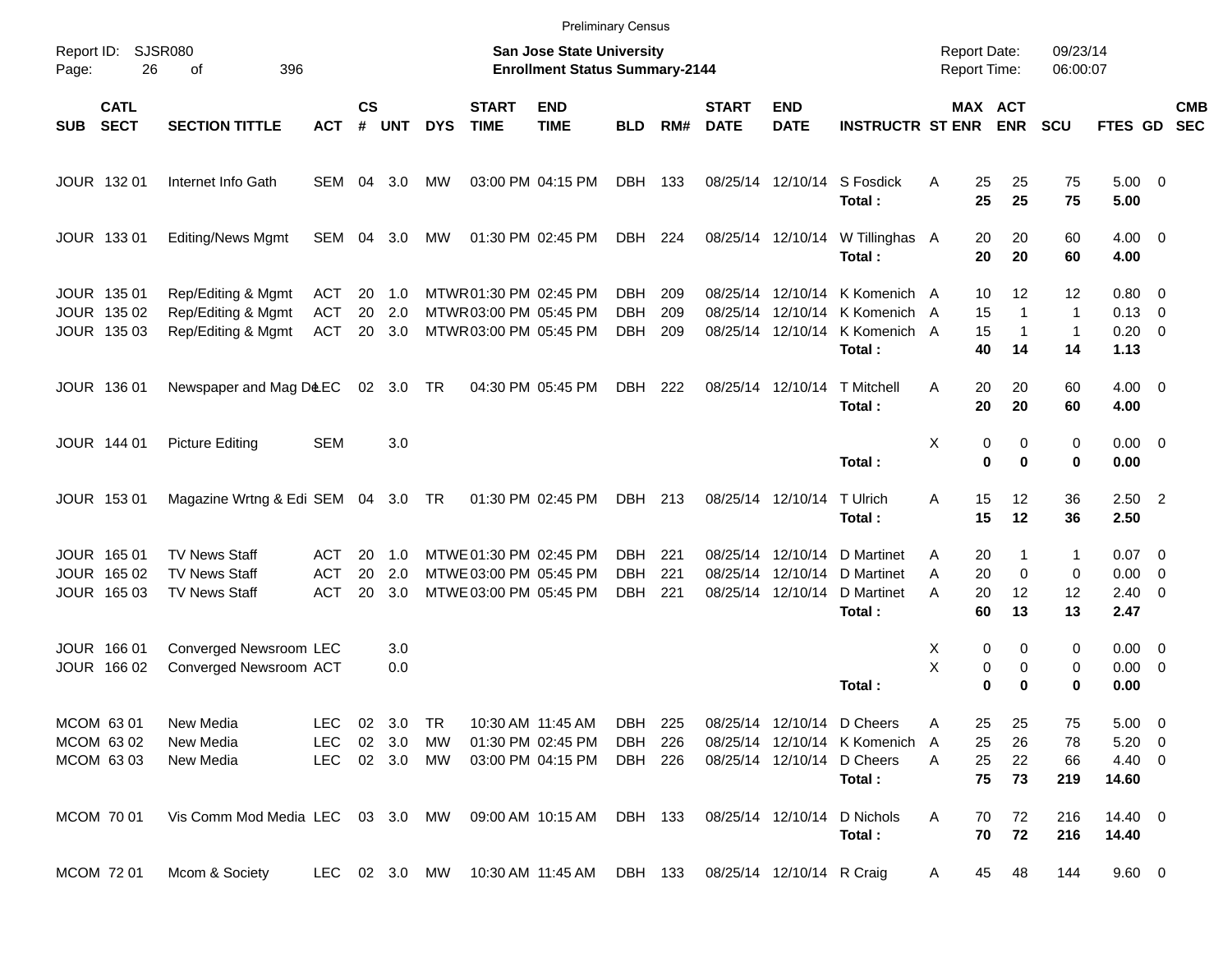|                                           |                                                                                                                                      |                                        |                      |                            |                                       |                             |                                                                                  | <b>Preliminary Census</b>                            |                          |                                  |                           |                                                                                                  |                  |                                                          |                             |                                          |                                      |                          |
|-------------------------------------------|--------------------------------------------------------------------------------------------------------------------------------------|----------------------------------------|----------------------|----------------------------|---------------------------------------|-----------------------------|----------------------------------------------------------------------------------|------------------------------------------------------|--------------------------|----------------------------------|---------------------------|--------------------------------------------------------------------------------------------------|------------------|----------------------------------------------------------|-----------------------------|------------------------------------------|--------------------------------------|--------------------------|
| Report ID:<br>Page:                       | SJSR080<br>27<br>396<br>οf                                                                                                           |                                        |                      |                            |                                       |                             | <b>San Jose State University</b><br><b>Enrollment Status Summary-2144</b>        |                                                      |                          |                                  |                           |                                                                                                  |                  | <b>Report Date:</b><br><b>Report Time:</b>               | 09/23/14<br>06:00:07        |                                          |                                      |                          |
| <b>CATL</b><br><b>SECT</b><br><b>SUB</b>  | <b>SECTION TITTLE</b>                                                                                                                | <b>ACT</b>                             | $\mathsf{cs}$<br>#   | <b>UNT</b>                 | <b>DYS</b>                            | <b>START</b><br><b>TIME</b> | <b>END</b><br><b>TIME</b>                                                        | <b>BLD</b>                                           | RM#                      | <b>START</b><br><b>DATE</b>      | <b>END</b><br><b>DATE</b> | <b>INSTRUCTR ST ENR</b>                                                                          |                  | <b>MAX ACT</b><br><b>ENR</b>                             | <b>SCU</b>                  | <b>FTES GD</b>                           |                                      | <b>CMB</b><br><b>SEC</b> |
| MCOM 72 02<br>MCOM 72 03                  | Mcom & Society<br>Mcom & Society                                                                                                     | <b>LEC</b><br><b>LEC</b>               | 02<br>02             | 3.0<br>3.0                 | MW<br><b>TR</b>                       |                             | 01:30 PM 02:45 PM<br>10:30 AM 11:45 AM                                           | <b>DBH</b><br><b>DBH</b>                             | 133<br>133               | 08/25/14<br>08/25/14             | 12/10/14                  | 12/10/14 D Nichols<br>R Craig<br>Total:                                                          | Α<br>A<br>135    | 45<br>44<br>45<br>47<br>139                              | 132<br>141<br>417           | 8.80<br>9.40<br>27.80                    | - 0<br>$\overline{0}$                |                          |
|                                           | MCOM 100W 01 Wrtg Wkhp in Comm<br>MCOM 100W 02 Wrtg Wkhp in Comm<br>MCOM 100W 03 Wrtg Wkhp in Comm<br>MCOM 100W 04 Wrtg Wkhp in Comm | SEM<br>SEM<br>SEM<br>SEM               | 04<br>04<br>04<br>04 | 3.0<br>3.0<br>3.0<br>3.0   | МW<br>MW<br><b>TR</b><br>$\mathsf{F}$ |                             | 10:30 AM 11:45 AM<br>12:00 PM 01:15 PM<br>12:00 PM 01:15 PM<br>09:00 AM 11:45 AM | <b>DBH</b><br><b>DBH</b><br><b>DBH</b><br><b>DBH</b> | 224<br>226<br>224<br>133 | 08/25/14<br>08/25/14<br>08/25/14 | 12/10/14                  | 12/10/14 C Fernald<br>T Ulrich<br>12/10/14 D Nichols<br>08/25/14 12/10/14 R Nichols<br>Total:    | A<br>A<br>A<br>A | 20<br>20<br>20<br>20<br>20<br>21<br>20<br>20<br>80<br>81 | 60<br>60<br>63<br>60<br>243 | 4.00<br>4.00<br>4.20<br>4.00<br>16.20    | - 0<br>0<br>0<br>- 0                 |                          |
| MCOM 101 01<br>MCOM 101 02<br>MCOM 101 03 | Media Law & Ethics<br>Media Law & Ethics<br>Media Law & Ethics                                                                       | <b>LEC</b><br><b>LEC</b><br><b>LEC</b> | 03<br>03<br>03       | 3.0<br>3.0<br>3.0          | МW<br><b>TR</b><br><b>MW</b>          |                             | 12:00 PM 01:15 PM<br>01:30 PM 02:45 PM<br>03:00 PM 04:15 PM                      | <b>DBH</b><br><b>DBH</b><br><b>DBH</b>               | 133<br>133<br>107        | 08/25/14<br>08/25/14<br>08/25/14 |                           | 12/10/14 L Sokoloff<br>12/10/14 D Tillinghas<br>12/10/14 D Tillinghas<br>Total:                  | A<br>Α<br>A      | 40<br>40<br>25<br>24<br>22<br>20<br>87<br>84             | 120<br>72<br>60<br>252      | 8.00<br>4.80<br>4.00<br>16.80            | $\overline{\phantom{0}}$<br>0<br>- 0 |                          |
| MCOM 104 01                               | Mass Comm Research SEM 04                                                                                                            |                                        |                      | 3.0                        | МW                                    |                             | 04:30 PM 05:45 PM                                                                | <b>DBH</b>                                           | 133                      |                                  | 08/25/14 12/10/14         | W Tillinghas A<br>Total:                                                                         |                  | 39<br>40<br>40<br>39                                     | 117<br>117                  | 7.80 0<br>7.80                           |                                      |                          |
| MCOM 105 01                               | Diversty & Media                                                                                                                     | <b>LEC</b>                             | 02                   | 3.0                        | <b>TR</b>                             |                             | 01:30 PM 02:45 PM                                                                | <b>YUH 124</b>                                       |                          |                                  | 08/25/14 12/10/14         | D Nichols<br>Total:                                                                              | 100<br>A<br>100  | 37<br>37                                                 | 111<br>111                  | $7.45$ 1<br>7.45                         |                                      |                          |
| MCOM 106 02                               | Global Mass Comm                                                                                                                     | <b>LEC</b>                             | 02                   | 3.0                        | MW                                    |                             | 01:30 PM 02:45 PM                                                                | DBH                                                  | 225                      |                                  | 08/25/14 12/10/14         | D Tillinghas<br>Total:                                                                           | A                | 30<br>28<br>30<br>28                                     | 84<br>84                    | 5.65<br>5.65                             | $\overline{\phantom{1}}$             |                          |
| <b>MCOM 111 01</b>                        | Internship                                                                                                                           | SEM                                    | 06                   | 3.0                        | TBA                                   |                             |                                                                                  |                                                      |                          |                                  | 08/25/14 12/10/14         | R Craig<br>Total:                                                                                | Α                | 60<br>45<br>45<br>60                                     | 135<br>135                  | $9.00 \t 0$<br>9.00                      |                                      |                          |
| MCOM 139 01                               | Specialized Wrtg                                                                                                                     | SEM                                    | 04                   | 3.0                        | W                                     |                             | 06:00 PM 08:45 PM                                                                | <b>DBH</b>                                           | 133                      |                                  | 08/25/14 12/10/14         | M Brito<br>Total:                                                                                | Α                | 60<br>60<br>60<br>60                                     | 180<br>180                  | 12.05<br>12.05                           | $\overline{\phantom{1}}$             |                          |
| MCOM 163 01                               | Adv Media tech                                                                                                                       | LEC.                                   |                      |                            |                                       |                             | 03 3.0 MW 04:30 PM 05:45 PM DBH 226                                              |                                                      |                          |                                  |                           | 08/25/14 12/10/14 K Komenich A<br>Total:                                                         |                  | 18<br>20<br>20<br>18                                     | 54<br>54                    | 3.60 0<br>3.60                           |                                      |                          |
| MCOM 180 01<br>MCOM 180 02<br>MCOM 180 03 | <b>Global Leadership</b><br>Global Leadership<br>Global Leadership                                                                   | <b>SUP</b><br><b>SUP</b><br><b>SUP</b> |                      | 36 1.0<br>36 2.0<br>36 3.0 | <b>TBA</b><br><b>TBA</b><br>TBA       |                             |                                                                                  |                                                      |                          |                                  |                           | 08/25/14 12/10/14 R Rucker<br>08/25/14 12/10/14 R Rucker<br>08/25/14 12/10/14 R Rucker<br>Total: | A<br>A<br>A      | 30<br>24<br>20<br>10<br>20<br>14<br>70<br>48             | 24<br>20<br>42<br>86        | 1.60 0<br>$1.33 \ 0$<br>$2.85$ 1<br>5.78 |                                      |                          |
|                                           | MCOM 199A 01 Ad & PR Agency I                                                                                                        | LAB                                    |                      | 15 3.0                     |                                       |                             | MTWR 03:00 PM 04:15 PM                                                           | DBH 225                                              |                          |                                  |                           | 08/25/14 12/10/14 T Hendrick                                                                     | $\mathsf{A}$     | 30<br>29                                                 | 87                          | 5.85 1                                   |                                      |                          |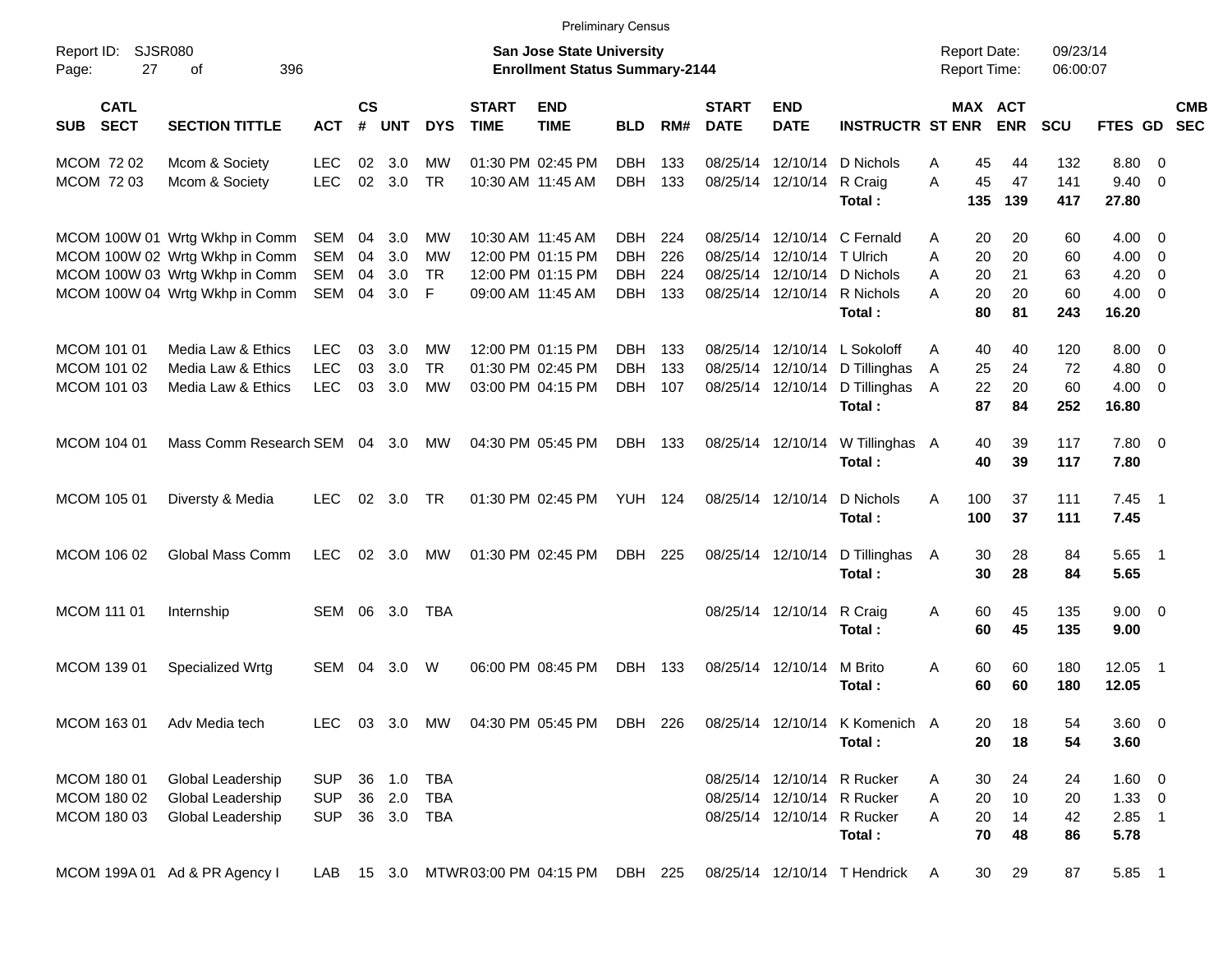|                                     |                            |                                                                                  |                             |                    |                      |                   |                             |                                                                    | <b>Preliminary Census</b> |            |                             |                                                |                                                              |                                            |                                          |                      |                                    |                          |
|-------------------------------------|----------------------------|----------------------------------------------------------------------------------|-----------------------------|--------------------|----------------------|-------------------|-----------------------------|--------------------------------------------------------------------|---------------------------|------------|-----------------------------|------------------------------------------------|--------------------------------------------------------------|--------------------------------------------|------------------------------------------|----------------------|------------------------------------|--------------------------|
| Page:                               | Report ID: SJSR080<br>28   | 396<br>of                                                                        |                             |                    |                      |                   |                             | San Jose State University<br><b>Enrollment Status Summary-2144</b> |                           |            |                             |                                                |                                                              | <b>Report Date:</b><br><b>Report Time:</b> |                                          | 09/23/14<br>06:00:07 |                                    |                          |
| SUB                                 | <b>CATL</b><br><b>SECT</b> | <b>SECTION TITTLE</b>                                                            | <b>ACT</b>                  | $\mathsf{cs}$<br># | <b>UNT</b>           | <b>DYS</b>        | <b>START</b><br><b>TIME</b> | <b>END</b><br><b>TIME</b>                                          | <b>BLD</b>                | RM#        | <b>START</b><br><b>DATE</b> | <b>END</b><br><b>DATE</b>                      | <b>INSTRUCTR ST ENR</b>                                      |                                            | MAX ACT<br><b>ENR</b>                    | <b>SCU</b>           | FTES GD                            | <b>CMB</b><br><b>SEC</b> |
|                                     |                            |                                                                                  |                             |                    |                      |                   |                             |                                                                    |                           |            |                             |                                                | Total:                                                       | 30                                         | 29                                       | 87                   | 5.85                               |                          |
|                                     | MCOM 210 01                | Media/Social Issue                                                               | SEM 05                      |                    | $3.0$ T              |                   |                             | 06:00 PM 08:45 PM                                                  | DBH                       | 225        |                             | 08/25/14 12/10/14                              | S Fosdick<br>Total:                                          | 20<br>A<br>20                              | 18<br>18                                 | 54<br>54             | 4.50 18<br>4.50                    |                          |
|                                     | MCOM 215 01                | Media Visionaries                                                                | SEM 05                      |                    | 3.0                  | R                 |                             | 06:00 PM 08:45 PM                                                  | DBH                       | 225        |                             | 08/25/14 12/10/14                              | R Rucker<br>Total:                                           | 20<br>A<br>20                              | 18<br>18                                 | 54<br>54             | 4.50 18<br>4.50                    |                          |
|                                     | MCOM 285 01                | New Media Technology SEM 05 3.0 M                                                |                             |                    |                      |                   |                             | 06:00 PM 08:45 PM                                                  | DBH                       | 226        |                             | 08/25/14 12/10/14                              | K Komenich A<br>Total:                                       | 20<br>20                                   | 24<br>24                                 | 72<br>72             | 6.00 24<br>6.00                    |                          |
|                                     | MCOM 290 01                | Theory of Mass Comm SEM 05 3.0 W                                                 |                             |                    |                      |                   |                             | 06:00 PM 08:45 PM                                                  | DBH                       | 225        |                             | 08/25/14 12/10/14                              | D Tillinghas<br>Total:                                       | 15<br>A<br>15                              | 18<br>18                                 | 54<br>54             | 4.50 18<br>4.50                    |                          |
|                                     | MCOM 298 01<br>MCOM 298 02 | SP Studies M C<br>SP Studies M C                                                 | <b>SUP</b><br><b>SUP</b>    | 25<br>25           | 3.0<br>6.0           | TBA<br><b>TBA</b> |                             |                                                                    |                           |            |                             | 08/25/14 12/10/14                              | 08/25/14 12/10/14 S Fosdick<br>S Fosdick<br>Total:           | 20<br>A<br>20<br>A<br>40                   | 3<br>$\mathbf{1}$<br>4                   | 9<br>6<br>15         | $0.75$ 3<br>$0.50$ 1<br>1.25       |                          |
|                                     | MCOM 299 01<br>MCOM 299 02 | <b>Mass Comm Thesis</b><br><b>Mass Comm Thesis</b>                               | <b>SUP</b><br><b>SUP</b>    | 25<br>25           | 3.0<br>6.0           | TBA<br><b>TBA</b> |                             |                                                                    |                           |            |                             | 08/25/14 12/10/14                              | 08/25/14 12/10/14 W Tillinghas A<br>W Tillinghas A<br>Total: | 20<br>20<br>40                             | 1<br>$\mathbf 0$<br>$\blacktriangleleft$ | 3<br>0<br>3          | $0.25$ 1<br>$0.00 \t 0$<br>0.25    |                          |
| <b>PR</b>                           | 99 01                      | Contempory PR                                                                    | SEM 04 3.0                  |                    |                      | MW                |                             | 10:30 AM 11:45 AM                                                  | <b>YUH 124</b>            |            | 08/25/14 12/10/14           |                                                | M Cabot<br>Total:                                            | 150<br>A<br>150                            | 120<br>120                               | 360<br>360           | 24.00 0<br>24.00                   |                          |
| <b>PR</b><br><b>PR</b>              | 190 01<br>190 02           | Media Writing<br>Media Writing                                                   | SEM<br>SEM                  | 04<br>04           | 3.0<br>3.0           | MW<br><b>MW</b>   |                             | 10:30 AM 11:45 AM<br>01:30 PM 02:45 PM                             | <b>DBH</b><br><b>DBH</b>  | 222<br>222 |                             | 08/25/14 12/10/14<br>08/25/14 12/10/14         | C Disalvo<br>C Disalvo<br>Total:                             | A<br>20<br>A<br>20<br>40                   | 19<br>20<br>39                           | 57<br>60<br>117      | $3.80\ 0$<br>$4.00 \ 0$<br>7.80    |                          |
| <b>PR</b><br><b>PR</b><br><b>PR</b> | 191 01<br>191 02<br>191 03 | <b>Strategic Writing</b><br><b>Strategic Writing</b><br><b>Strategic Writing</b> | <b>SEM</b><br>SEM 04 3.0 TR |                    | SEM 04 3.0 TR<br>3.0 |                   |                             | 10:30 AM 11:45 AM<br>04:30 PM 05:45 PM DBH 224                     | DBH                       | 222        |                             | 08/25/14 12/10/14 M Cabot<br>08/25/14 12/10/14 | R Barlow                                                     | 20<br>Α<br>х<br>Α<br>20                    | 23<br>0<br>0<br>20                       | 69<br>0<br>60        | $4.60$ 0<br>$0.00 \t 0$<br>4.00 0  |                          |
| <b>PR</b><br><b>PR</b>              | 192 01<br>192 02           | <b>Case Studies</b><br><b>Case Studies</b>                                       | <b>SEM</b><br>SEM 04        |                    | 3.0<br>3.0 TR        |                   |                             | 01:30 PM 02:45 PM                                                  | DBH 226                   |            | 08/25/14 12/10/14           |                                                | Total:<br>M Cabot                                            | 40<br>X<br>A<br>$20\,$                     | 43<br>0<br>0<br>25                       | 129<br>0<br>75       | 8.60<br>$0.00 \t 0$<br>$5.00 \t 0$ |                          |
| <b>PR</b>                           | 199 01                     | Campaign Mgmt                                                                    | SEM 05 3.0 TR               |                    |                      |                   |                             | 04:30 PM 05:45 PM                                                  | DBH 226                   |            |                             |                                                | Total:<br>08/25/14 12/10/14 C Disalvo                        | 20<br>30<br>A                              | 25<br>31                                 | 75<br>93             | 5.00<br>$6.20\ 0$                  |                          |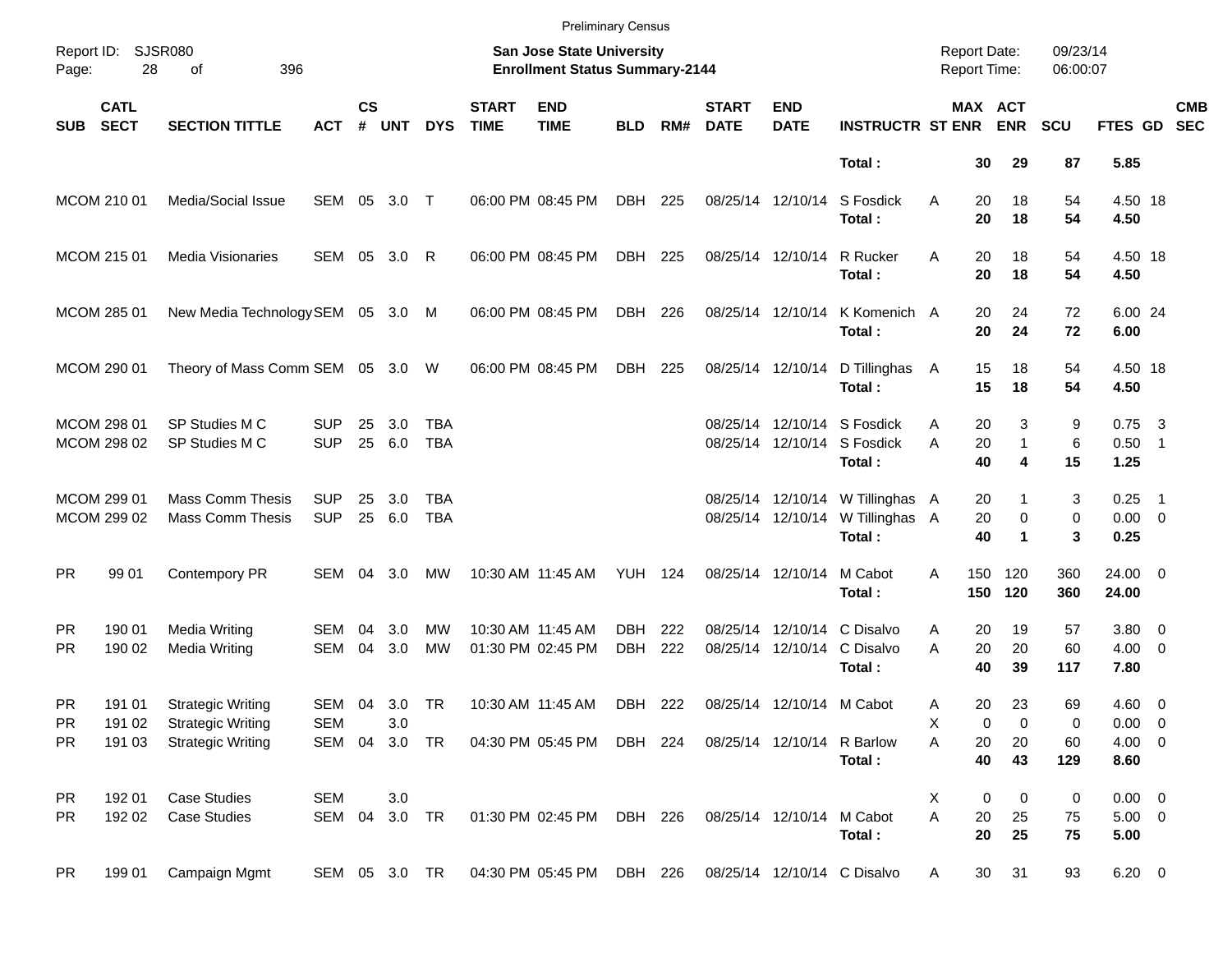|                     |                            |                                 |     |            |                |            |            |                             |                           | <b>Preliminary Census</b>                                                 |     |                             |                           |                           |                                     |                          |                      |                |                          |
|---------------------|----------------------------|---------------------------------|-----|------------|----------------|------------|------------|-----------------------------|---------------------------|---------------------------------------------------------------------------|-----|-----------------------------|---------------------------|---------------------------|-------------------------------------|--------------------------|----------------------|----------------|--------------------------|
| Report ID:<br>Page: |                            | SJSR080<br>29<br>οf             | 396 |            |                |            |            |                             |                           | <b>San Jose State University</b><br><b>Enrollment Status Summary-2144</b> |     |                             |                           |                           | <b>Report Date:</b><br>Report Time: |                          | 09/23/14<br>06:00:07 |                |                          |
| <b>SUB</b>          | <b>CATL</b><br><b>SECT</b> | <b>SECTION TITTLE</b>           |     | <b>ACT</b> | <b>CS</b><br># | <b>UNT</b> | <b>DYS</b> | <b>START</b><br><b>TIME</b> | <b>END</b><br><b>TIME</b> | <b>BLD</b>                                                                | RM# | <b>START</b><br><b>DATE</b> | <b>END</b><br><b>DATE</b> | <b>INSTRUCTR ST ENR</b>   | MAX                                 | <b>ACT</b><br><b>ENR</b> | <b>SCU</b>           | <b>FTES GD</b> | <b>CMB</b><br><b>SEC</b> |
|                     |                            |                                 |     |            |                |            |            |                             |                           |                                                                           |     |                             |                           | Total:                    | 30                                  | 31                       | 93                   | 6.20           |                          |
|                     | Department :               | Journalism & Mass Communication |     |            |                |            |            |                             |                           |                                                                           |     |                             |                           | <b>Department Total:</b>  | 1830                                | 1546                     | 4529                 | 308.53         |                          |
|                     |                            |                                 |     |            |                |            |            |                             |                           |                                                                           |     |                             |                           | <b>Lower Division:</b>    | 585                                 | 561                      | 1683                 | 112.20         |                          |
|                     |                            |                                 |     |            |                |            |            |                             |                           |                                                                           |     |                             |                           | <b>Upper Division:</b>    | 1090                                | 902                      | 2594                 | 175.33         |                          |
|                     |                            |                                 |     |            |                |            |            |                             |                           |                                                                           |     |                             |                           | <b>Graduate Division:</b> | 155                                 | 83                       | 252                  | 21.00          |                          |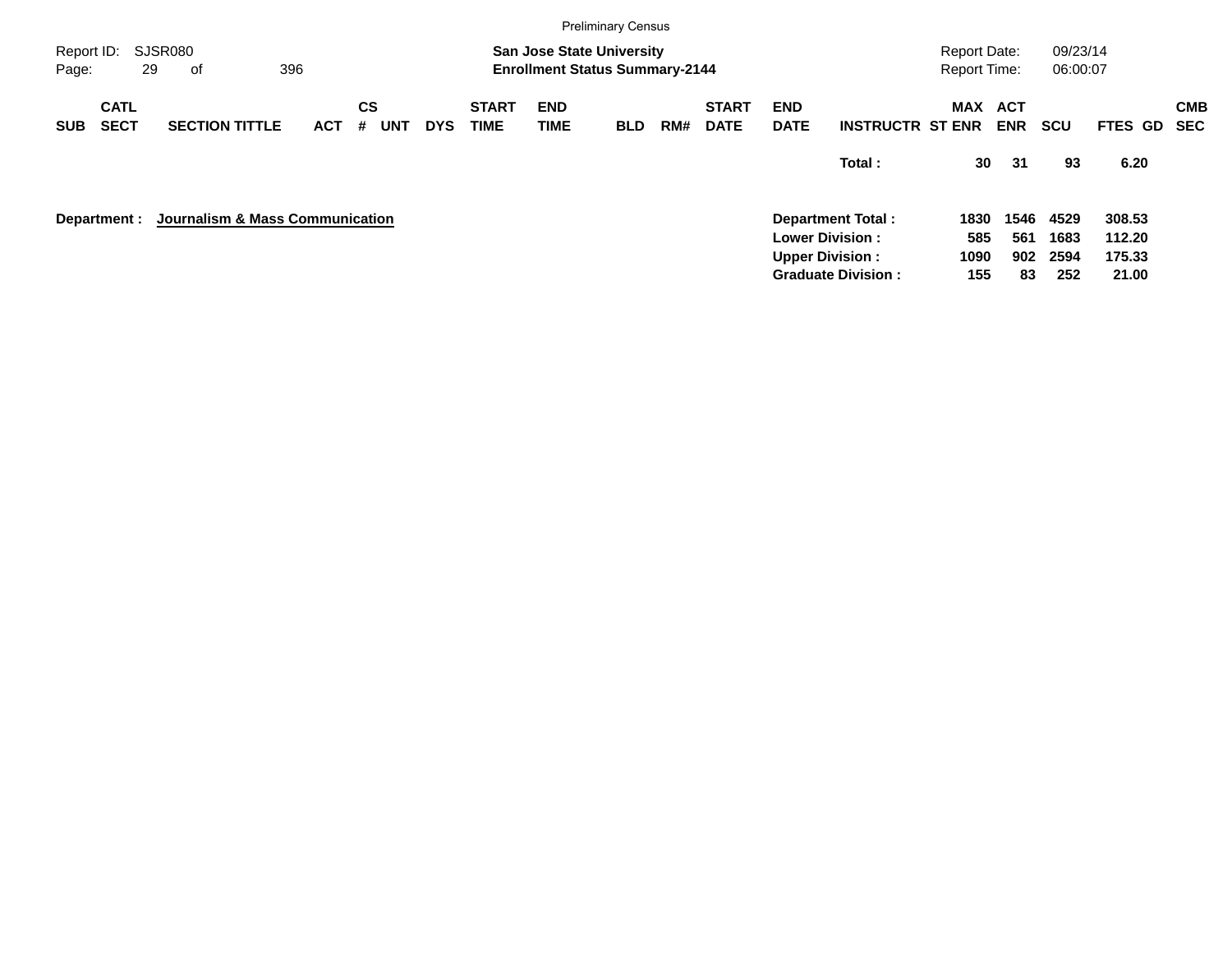|                     |                            |                                                              |                   |                    |            |            |                             | <b>Preliminary Census</b>                                                 |            |            |                             |                                               |                                           |                                     |                    |                      |                            |                          |                          |
|---------------------|----------------------------|--------------------------------------------------------------|-------------------|--------------------|------------|------------|-----------------------------|---------------------------------------------------------------------------|------------|------------|-----------------------------|-----------------------------------------------|-------------------------------------------|-------------------------------------|--------------------|----------------------|----------------------------|--------------------------|--------------------------|
| Report ID:<br>Page: | <b>SJSR080</b><br>30       | 396<br>of                                                    |                   |                    |            |            |                             | <b>San Jose State University</b><br><b>Enrollment Status Summary-2144</b> |            |            |                             |                                               |                                           | <b>Report Date:</b><br>Report Time: |                    | 09/23/14<br>06:00:07 |                            |                          |                          |
| <b>SUB</b>          | <b>CATL</b><br><b>SECT</b> | <b>SECTION TITTLE</b>                                        | <b>ACT</b>        | $\mathsf{cs}$<br># | UNT        | <b>DYS</b> | <b>START</b><br><b>TIME</b> | <b>END</b><br><b>TIME</b>                                                 | <b>BLD</b> | RM#        | <b>START</b><br><b>DATE</b> | <b>END</b><br><b>DATE</b>                     | <b>INSTRUCTR ST ENR</b>                   | MAX ACT                             | <b>ENR</b>         | <b>SCU</b>           | <b>FTES GD</b>             |                          | <b>CMB</b><br><b>SEC</b> |
| <b>College</b>      | Department :               | <b>Applied Sciences &amp; Arts</b><br><b>Justice Studies</b> |                   |                    |            |            |                             |                                                                           |            |            |                             |                                               |                                           |                                     |                    |                      |                            |                          |                          |
| FS.                 | 11 01                      | Survey For Sci                                               | <b>LEC</b>        |                    | 02 3.0     | TBA        |                             |                                                                           |            |            |                             | 08/25/14 12/10/14 M Juno                      | Total:                                    | Α<br>50<br>50                       | 46<br>46           | 138<br>138           | $9.20 \ 0$<br>9.20         |                          |                          |
| FS                  | 160 01                     | Spec Topics FS                                               | SEM               | 05                 | 3.0        | W          |                             | 05:30 PM 08:15 PM                                                         | МH         | 520        |                             | 08/25/14 12/10/14                             | J Garrido<br>Total:                       | 20<br>Α<br>20                       | 20<br>20           | 20<br>20             | 4.05 1<br>4.05             |                          |                          |
| FS<br><b>FS</b>     | 161 01<br>161 02           | <b>Crime Scene Invest</b><br><b>Crime Scene Invest</b>       | <b>LEC</b><br>LAB | 02<br>16           | 3.0<br>0.0 | R<br>F     |                             | 03:00 PM 05:45 PM<br>09:00 AM 11:45 AM                                    | MН<br>MH   | 523<br>520 |                             | 08/25/14 12/10/14 M Juno<br>08/25/14 12/10/14 | M Juno<br>Total:                          | 50<br>Α<br>A<br>50<br>100           | 51<br>51<br>102    | 102<br>51<br>153     | 10.25<br>$0.00$ 1<br>10.25 | - 1                      |                          |
| FS                  | 169 01                     | <b>FS Senior Seminar</b>                                     | SEM 05 3.0        |                    |            | F          |                             | 12:00 PM 02:45 PM                                                         | MН         | 520        |                             | 08/25/14 12/10/14                             | M Juno<br>Total:                          | 25<br>Α<br>25                       | 24<br>24           | 72<br>72             | $4.80$ 0<br>4.80           |                          |                          |
| <b>JS</b>           | 10 01                      | Intro Just Stud                                              | <b>LEC</b>        | 01                 | 3.0        | МW         |                             | 01:30 PM 02:45 PM                                                         | <b>SH</b>  | 100        |                             | 08/25/14 12/10/14                             | D Dexheimer A<br>Total:                   | 65<br>65                            | 64<br>64           | 192<br>192           | 12.80 0<br>12.80           |                          |                          |
| JS                  | 12 01                      | Intro to Leg Studie                                          | <b>LEC</b>        | 02                 | 3.0        | TR         |                             | 07:30 AM 08:45 AM                                                         | МH         | 520        |                             | 08/25/14 12/10/14                             | H Peterson<br>Total:                      | 25<br>A<br>25                       | 25<br>25           | 75<br>75             | $5.00 \t 0$<br>5.00        |                          |                          |
| <b>JS</b>           | 15 01                      | Intro Stat Justice                                           | <b>LEC</b>        |                    | 3.0        |            |                             |                                                                           |            |            |                             |                                               | Total:                                    | Χ<br>0<br>0                         | 0<br>$\bf{0}$      | 0<br>0               | $0.00 \t 0$<br>0.00        |                          |                          |
| <b>JS</b>           | 25 01                      | Intro HR & Justice                                           | <b>LEC</b>        | 02                 | 3.0        | MW         |                             | 10:30 AM 11:45 AM                                                         | МH         | 520        | 08/25/14 12/10/14           |                                               | W Armaline<br>Total:                      | 50<br>A<br>50                       | 44<br>44           | 132<br>132           | 8.80 0<br>8.80             |                          |                          |
| JS                  |                            | 100W 01 Writing Workshop                                     | <b>SEM</b>        |                    | 3.0        |            |                             |                                                                           |            |            |                             |                                               |                                           | $\mathbf 0$<br>X                    | 0                  | 0                    | $0.00 \t 0$                |                          |                          |
| JS                  |                            | 100W 02 Writing Workshop                                     | <b>SEM</b>        | 04                 | 3.0        | MW         |                             | 10:30 AM 11:45 AM                                                         | MН         | 526        | 08/25/14                    | 12/10/14                                      | J McClure                                 | 20<br>Α                             | 24                 | 72                   | 4.80                       | $\overline{\phantom{0}}$ |                          |
| <b>JS</b>           |                            | 100W 03 Writing Workshop                                     | <b>SEM</b>        | 04                 | 3.0        | TR         |                             | 12:00 PM 01:15 PM                                                         | <b>BBC</b> | 225        |                             |                                               | 08/25/14 12/10/14 H Peterson              | 20<br>A                             | 28                 | 84                   | 5.60                       | $\overline{\phantom{0}}$ |                          |
| JS                  |                            | 100W 04 Writing Workshop                                     | SEM 04 3.0        |                    |            | TBA        |                             |                                                                           |            |            |                             |                                               | 08/25/14 12/10/14 D Kameda                | Α<br>20                             | 27                 | 81                   | 5.40 0                     |                          |                          |
| <b>JS</b>           |                            | 100W 05 Writing Workshop                                     | SEM 04 3.0 TBA    |                    |            |            |                             |                                                                           |            |            |                             |                                               | 08/25/14 12/10/14 J McClure<br>Total:     | 20<br>Α<br>80                       | 25<br>104          | 75<br>312            | $5.00 \t 0$<br>20.80       |                          |                          |
| <b>JS</b>           | 101 01                     | <b>Critical Issues</b>                                       | LEC 01 3.0 MW     |                    |            |            |                             | 12:00 PM 01:15 PM MH                                                      |            | 523        |                             |                                               | 08/25/14 12/10/14 A De Giorgi A<br>Total: | 55<br>55                            | 56<br>56           | 168<br>168           | 11.20 0<br>11.20           |                          |                          |
| JS                  | 102 01                     | Police and Society                                           | LEC 02 3.0 R      |                    |            |            |                             | 05:30 PM 08:15 PM SH                                                      |            | 100        |                             | 08/25/14 12/10/14 E Sills                     | Total:                                    | A                                   | 125 128<br>125 128 | 384<br>384           | 25.60 0<br>25.60           |                          |                          |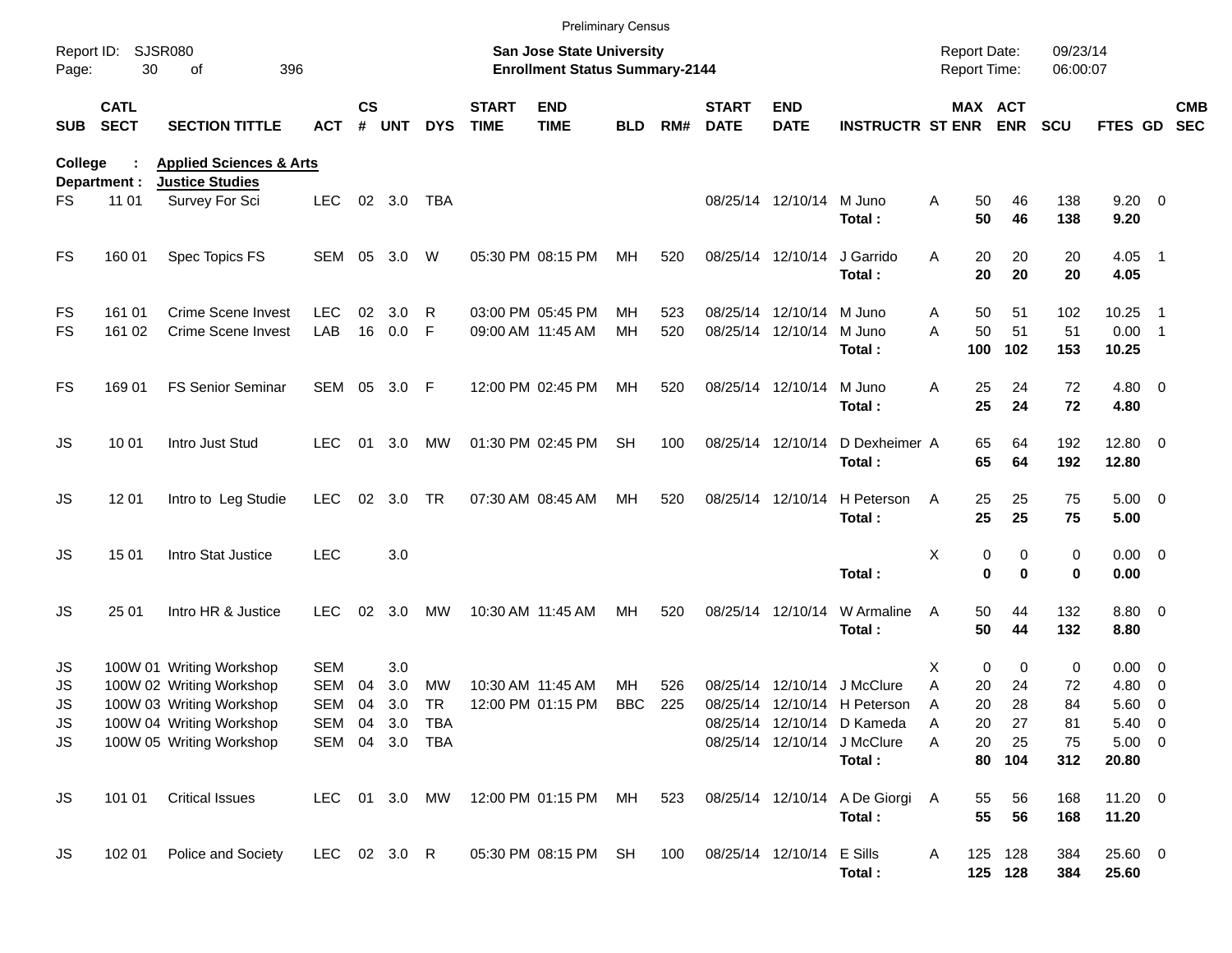|                     |                            |                                                    |                          |                |               |                  |                             | <b>Preliminary Census</b>                                          |            |     |                             |                                        |                                           |                                            |                                |                      |                                       |            |
|---------------------|----------------------------|----------------------------------------------------|--------------------------|----------------|---------------|------------------|-----------------------------|--------------------------------------------------------------------|------------|-----|-----------------------------|----------------------------------------|-------------------------------------------|--------------------------------------------|--------------------------------|----------------------|---------------------------------------|------------|
| Report ID:<br>Page: | 31                         | <b>SJSR080</b><br>396<br>of                        |                          |                |               |                  |                             | San Jose State University<br><b>Enrollment Status Summary-2144</b> |            |     |                             |                                        |                                           | <b>Report Date:</b><br><b>Report Time:</b> |                                | 09/23/14<br>06:00:07 |                                       |            |
| <b>SUB</b>          | <b>CATL</b><br><b>SECT</b> | <b>SECTION TITTLE</b>                              | <b>ACT</b>               | <b>CS</b><br># | <b>UNT</b>    | <b>DYS</b>       | <b>START</b><br><b>TIME</b> | <b>END</b><br><b>TIME</b>                                          | <b>BLD</b> | RM# | <b>START</b><br><b>DATE</b> | <b>END</b><br><b>DATE</b>              | <b>INSTRUCTR ST ENR ENR</b>               |                                            | MAX ACT                        | <b>SCU</b>           | FTES GD SEC                           | <b>CMB</b> |
| JS                  | 103 01                     | <b>Courts and Society</b>                          | <b>LEC</b>               |                | 02 3.0        | TR               |                             | 01:30 PM 02:45 PM                                                  | МH         | 523 |                             | 08/25/14 12/10/14                      | M Stevenson A<br>Total:                   | 70<br>70                                   | 69<br>69                       | 207<br>207           | 13.80 0<br>13.80                      |            |
| JS                  | 104 01                     | Penal Pol & Inst                                   | <b>LEC</b>               |                | 02 3.0        | МW               |                             | 10:30 AM 11:45 AM                                                  | MH         | 523 |                             | 08/25/14 12/10/14                      | D Kameda<br>Total:                        | 55<br>A<br>55                              | 55<br>55                       | 165<br>165           | $11.00 \t 0$<br>11.00                 |            |
| JS                  | 107 01                     | Justice Mgmt                                       | <b>LEC</b>               |                | 02 3.0        | MW               |                             | 12:00 PM 01:15 PM                                                  | МH         | 520 |                             | 08/25/14 12/10/14                      | D Kameda<br>Total:                        | 55<br>A<br>55                              | 55<br>55                       | 165<br>165           | $11.00 \t 0$<br>11.00                 |            |
| JS<br>JS            | 114 01<br>114 02           | <b>Research Methods</b><br><b>Research Methods</b> | <b>LEC</b><br><b>LEC</b> | 02             | 3.0<br>02 3.0 | MW<br><b>TBA</b> |                             | 04:30 PM 05:45 PM                                                  | SH         | 312 |                             | 08/25/14 12/10/14<br>08/25/14 12/10/14 | D Kameda<br>M Schlegel<br>Total:          | 35<br>A<br>25<br>Α<br>60                   | 37<br>20<br>57                 | 111<br>60<br>171     | $7.40 \quad 0$<br>$4.00 \ 0$<br>11.40 |            |
| JS                  | 117 01                     | <b>QuaL Resrch Mds</b>                             | <b>LEC</b>               |                | 02 3.0        | МW               |                             | 09:00 AM 10:15 AM                                                  | BBC        | 225 |                             | 08/25/14 12/10/14                      | D Kameda<br>Total:                        | 18<br>Α<br>18                              | 16<br>16                       | 48<br>48             | $3.20 \ 0$<br>3.20                    |            |
| JS                  | 121 01                     | Media and Justice                                  | <b>LEC</b>               |                | 02 3.0        | TR               |                             | 07:30 AM 08:45 AM                                                  | MH         | 523 |                             | 08/25/14 12/10/14                      | S Rivera<br>Total:                        | 20<br>A<br>20                              | 20<br>20                       | 60<br>60             | $4.00 \ 0$<br>4.00                    |            |
| JS                  | 122 01                     | Drugs & Society                                    | <b>LEC</b>               |                | 01 3.0        | TR               |                             | 09:00 AM 10:15 AM                                                  | MH         | 523 |                             | 08/25/14 12/10/14                      | S Rivera<br>Total:                        | 50<br>Α<br>50                              | 49<br>49                       | 147<br>147           | 9.80 0<br>9.80                        |            |
| JS                  | 123 01                     | Terrorism & Security                               | LEC                      |                | 02 3.0        | TBA              |                             |                                                                    |            |     |                             | 08/25/14 12/10/14                      | J Bale<br>Total:                          | 45<br>Α<br>45                              | 38<br>38                       | 114<br>114           | 7.60 0<br>7.60                        |            |
| JS                  | 127 01                     | Imm and Justice                                    | <b>LEC</b>               |                | 3.0           |                  |                             |                                                                    |            |     |                             |                                        | Total:                                    | X                                          | 0<br>0<br>$\bf{0}$<br>$\bf{0}$ | 0<br>0               | $0.00 \t 0$<br>0.00                   |            |
| JS                  | 128 01                     | Punishment, Cult an LEC 02 3.0 MW                  |                          |                |               |                  |                             | 09:00 AM 10:15 AM                                                  | МH         | 523 |                             |                                        | 08/25/14 12/10/14 D Dexheimer A<br>Total: | 25                                         | 25<br>25 25                    | 75<br>75             | $5.00 \t 0$<br>5.00                   |            |
| JS.                 | 129 01                     | Intl Crime & Dev                                   |                          |                |               |                  |                             | LEC 02 3.0 TR  01:30 PM 02:45 PM HB                                |            | 407 |                             | 08/25/14 12/10/14 N Perry              | Total:                                    | 20<br>Α<br>20                              | 17<br>17                       | 51<br>51             | $3.40 \ 0$<br>3.40                    |            |
| JS.                 | 131 01                     | Intervntn/Mediatn                                  |                          |                |               |                  |                             | LEC 02 3.0 MW 07:30 AM 08:45 AM                                    | MH         | 520 |                             | 08/25/14 12/10/14                      | J McClure<br>Total:                       | Α<br>22<br>22                              | 23<br>23                       | 69<br>69             | $4.60$ 0<br>4.60                      |            |
| JS.                 | 132 01                     | Race Gender Inequali LEC 02 3.0 TBA                |                          |                |               |                  |                             |                                                                    |            |     |                             | 08/25/14 12/10/14 C Crain              |                                           | A                                          | 44<br>43                       | 129                  | 8.60 0                                |            |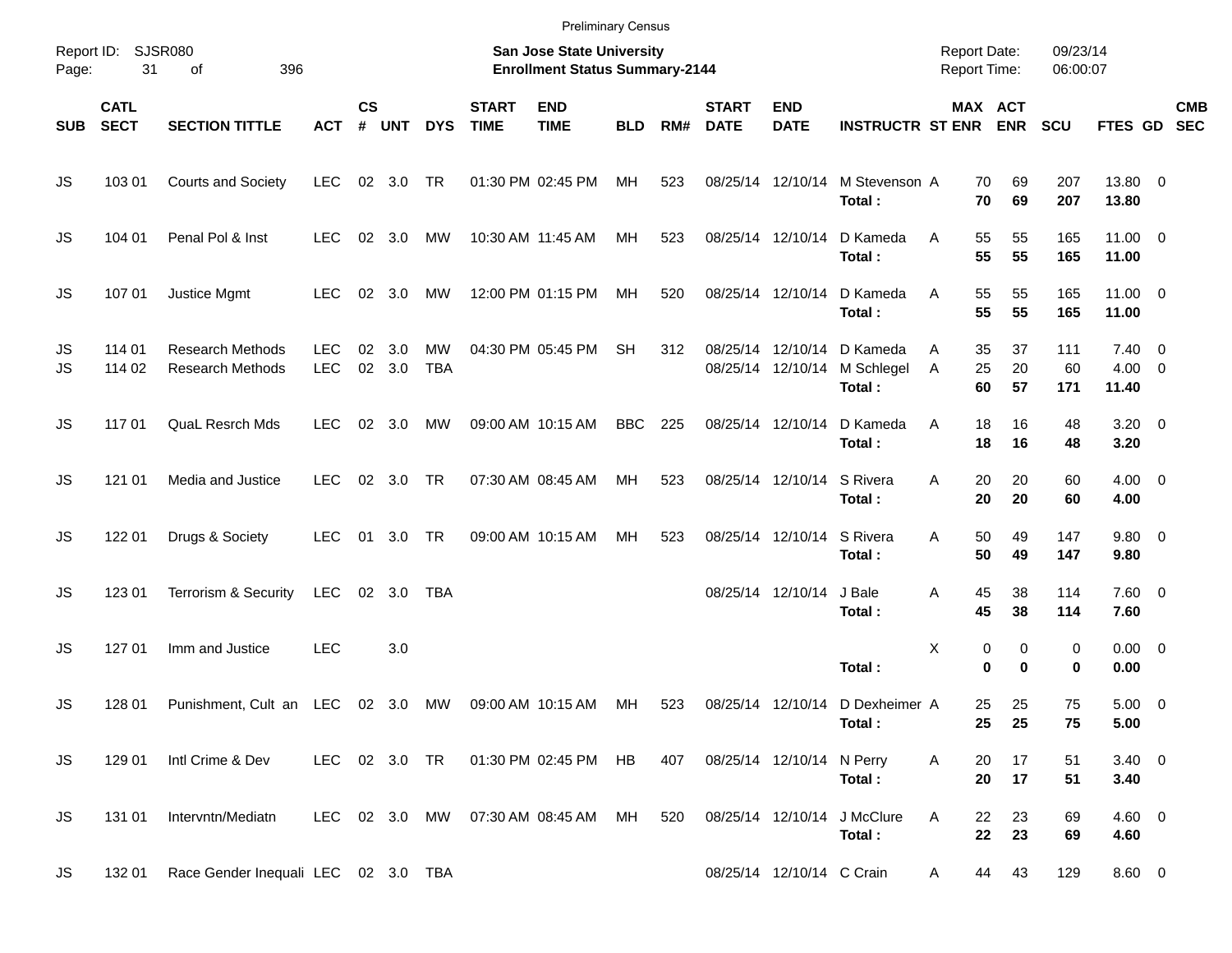|            |                            |                                                                    |                          |                    |                |            |                             | <b>Preliminary Census</b>                                          |            |     |                             |                            |                         |                                            |                                                    |                      |                                    |                           |
|------------|----------------------------|--------------------------------------------------------------------|--------------------------|--------------------|----------------|------------|-----------------------------|--------------------------------------------------------------------|------------|-----|-----------------------------|----------------------------|-------------------------|--------------------------------------------|----------------------------------------------------|----------------------|------------------------------------|---------------------------|
| Page:      | Report ID: SJSR080<br>32   | 396<br>of                                                          |                          |                    |                |            |                             | San Jose State University<br><b>Enrollment Status Summary-2144</b> |            |     |                             |                            |                         | <b>Report Date:</b><br><b>Report Time:</b> |                                                    | 09/23/14<br>06:00:07 |                                    |                           |
| <b>SUB</b> | <b>CATL</b><br><b>SECT</b> | <b>SECTION TITTLE</b>                                              | <b>ACT</b>               | $\mathsf{cs}$<br># | UNT            | <b>DYS</b> | <b>START</b><br><b>TIME</b> | <b>END</b><br><b>TIME</b>                                          | <b>BLD</b> | RM# | <b>START</b><br><b>DATE</b> | <b>END</b><br><b>DATE</b>  | <b>INSTRUCTR ST ENR</b> |                                            | MAX ACT<br><b>ENR</b>                              | SCU                  |                                    | <b>CMB</b><br>FTES GD SEC |
|            |                            |                                                                    |                          |                    |                |            |                             |                                                                    |            |     |                             |                            | Total:                  |                                            | 43<br>44                                           | 129                  | 8.60                               |                           |
| JS         | 136 01                     | Famly & Comm ViolencLEC                                            |                          |                    | 02 3.0         | TBA        |                             |                                                                    |            |     |                             | 08/25/14 12/10/14          | M Lowell<br>Total:      | A                                          | 44<br>44<br>44<br>44                               | 132<br>132           | 8.80 0<br>8.80                     |                           |
| JS         | 13701                      | Collaborative Respon LEC                                           |                          |                    | 02 3.0         | TBA        |                             |                                                                    |            |     |                             | 08/25/14 12/10/14          | M Lowell<br>Total:      | A                                          | 17<br>17<br>17<br>17                               | 51<br>51             | $3.40 \ 0$<br>3.40                 |                           |
| JS         | 140 01                     | <b>RCP</b>                                                         | <b>LEC</b>               | 02                 | 3.0            | <b>TR</b>  |                             | 03:00 PM 04:15 PM                                                  | MН         | 520 |                             | 08/25/14 12/10/14          | M Stevenson A<br>Total: |                                            | 20<br>19<br>20<br>19                               | 57<br>57             | $3.80\ 0$<br>3.80                  |                           |
| JS<br>JS   | 141 01<br>141 02           | <b>RCP Representation</b><br><b>RCP Representation</b>             | <b>LEC</b><br><b>LEC</b> | 02                 | 3.0<br>3.0 TR  |            |                             | 04:30 PM 05:45 PM                                                  | МH         | 423 |                             | 08/25/14 12/10/14          | M Stevenson A<br>Total: | X                                          | $\mathbf 0$<br>$\mathbf 0$<br>15<br>10<br>15<br>10 | 0<br>30<br>30        | $0.00 \t 0$<br>$2.00 \t 0$<br>2.00 |                           |
| JS         | 143 01                     | Evidence & Proced                                                  | <b>LEC</b>               |                    | 02 3.0 TR      |            |                             | 01:30 PM 02:45 PM                                                  | <b>SH</b>  | 242 |                             | 08/25/14 12/10/14          | H Peterson<br>Total:    | A                                          | 36<br>40<br>40<br>36                               | 108<br>108           | $7.20 \t 0$<br>7.20                |                           |
| JS         | 144 01                     | <b>Criminal Law</b>                                                | <b>LEC</b>               |                    | 02 3.0 TR      |            |                             | 10:30 AM 11:45 AM                                                  | MH         | 523 |                             | 08/25/14 12/10/14          | H Peterson<br>Total:    | A                                          | 45<br>44<br>45<br>44                               | 132<br>132           | 8.85 1<br>8.85                     |                           |
| JS         | 145 01                     | <b>White Collar Crime</b>                                          | <b>LEC</b>               |                    | 02 3.0 TR      |            |                             | 10:30 AM 11:45 AM                                                  | <b>SH</b>  | 346 |                             | 08/25/14 12/10/14          | C Hebert<br>Total:      | A                                          | 42<br>35<br>35<br>42                               | 126<br>126           | 8.40 0<br>8.40                     |                           |
| JS         | 150 01                     | Gender and Crime                                                   | <b>LEC</b>               |                    | 02 3.0         | MW         |                             | 09:00 AM 10:15 AM                                                  | MН         | 520 |                             | 08/25/14 12/10/14          | J McClure<br>Total:     | A                                          | 39<br>38<br>39<br>38                               | 114<br>114           | 7.60 0<br>7.60                     |                           |
| JS         | 151 01                     | Crim Theory                                                        | <b>LEC</b>               |                    | 02 3.0         | TR         |                             | 12:00 PM 01:15 PM                                                  | МH         | 523 |                             | 08/25/14 12/10/14          | V Herrera<br>Total:     | A                                          | 55<br>56<br>55<br>56                               | 168<br>168           | $11.20 \t 0$<br>11.20              |                           |
| JS         |                            | 152 01 Juv Delinquency                                             |                          |                    | LEC 02 3.0 TBA |            |                             |                                                                    |            |     |                             | 08/25/14 12/10/14 S Rivera | Total:                  | Α                                          | 42<br>38<br>42<br>38                               | 114<br>114           | 7.60 0<br>7.60                     |                           |
| <b>JS</b>  |                            | 155 01 Victimology                                                 |                          |                    |                |            |                             | LEC 02 3.0 MW 03:00 PM 04:15 PM MH                                 |            | 424 |                             | 08/25/14 12/10/14 Y Baba   | Total:                  | Α                                          | 38<br>41<br>38<br>41                               | 123<br>123           | 8.20 0<br>8.20                     |                           |
| <b>JS</b>  |                            | 156 01 Gngs, Crim & Just LEC 02 3.0 TR  01:30 PM 02:45 PM  MH  520 |                          |                    |                |            |                             |                                                                    |            |     |                             | 08/25/14 12/10/14 C Hebert | Total:                  | A                                          | 19<br>19<br>19<br>19                               | 57<br>57             | 3.80 0<br>3.80                     |                           |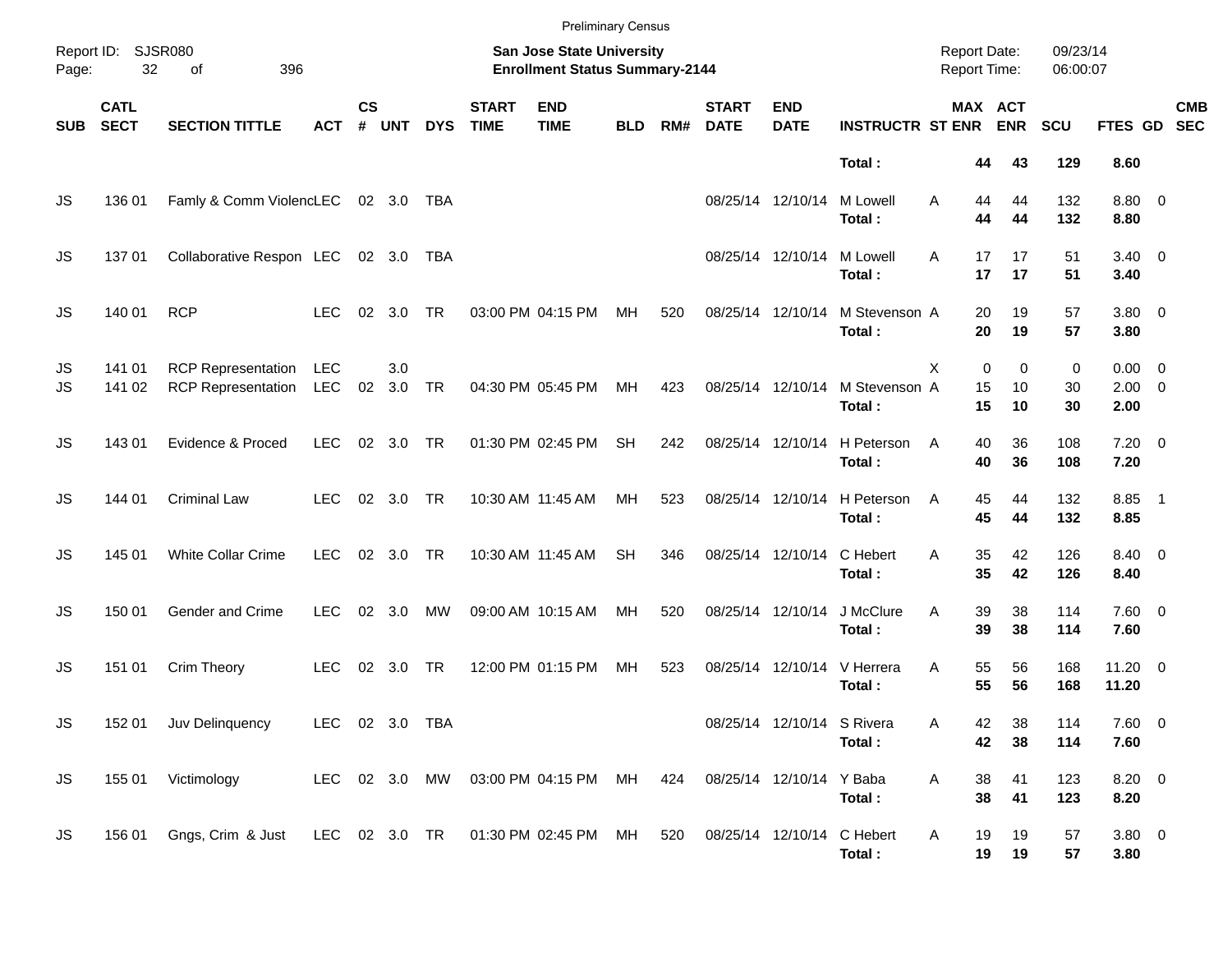|            |                            |                         |            |                    |            |            |                             |                                                                    | <b>Preliminary Census</b> |     |                             |                            |                               |                                            |                            |                         |                |                          |            |
|------------|----------------------------|-------------------------|------------|--------------------|------------|------------|-----------------------------|--------------------------------------------------------------------|---------------------------|-----|-----------------------------|----------------------------|-------------------------------|--------------------------------------------|----------------------------|-------------------------|----------------|--------------------------|------------|
| Page:      | Report ID: SJSR080<br>33   | 396<br>of               |            |                    |            |            |                             | San Jose State University<br><b>Enrollment Status Summary-2144</b> |                           |     |                             |                            |                               | <b>Report Date:</b><br><b>Report Time:</b> |                            | 09/23/14<br>06:00:07    |                |                          |            |
| <b>SUB</b> | <b>CATL</b><br><b>SECT</b> | <b>SECTION TITTLE</b>   | <b>ACT</b> | $\mathsf{cs}$<br># | <b>UNT</b> | <b>DYS</b> | <b>START</b><br><b>TIME</b> | <b>END</b><br><b>TIME</b>                                          | <b>BLD</b>                | RM# | <b>START</b><br><b>DATE</b> | <b>END</b><br><b>DATE</b>  | <b>INSTRUCTR ST ENR</b>       |                                            | MAX ACT<br><b>ENR</b>      | <b>SCU</b>              | FTES GD SEC    |                          | <b>CMB</b> |
| JS         | 157 01                     | Deviance & Justice      | <b>LEC</b> |                    | 3.0        |            |                             |                                                                    |                           |     |                             |                            |                               | X                                          | 0<br>0                     | 0                       | $0.00 \t 0$    |                          |            |
|            |                            |                         |            |                    |            |            |                             |                                                                    |                           |     |                             |                            | Total:                        |                                            | $\mathbf 0$<br>$\bf{0}$    | 0                       | 0.00           |                          |            |
| JS         | 158 01                     | <b>Prison Community</b> | <b>LEC</b> | 02                 | 3.0        | MW         |                             | 03:00 PM 04:15 PM                                                  | МH                        | 520 |                             | 08/25/14 12/10/14          | D Dexheimer A                 |                                            | 32<br>30                   | 90                      | $6.00 \quad 0$ |                          |            |
|            |                            |                         |            |                    |            |            |                             |                                                                    |                           |     |                             |                            | Total:                        |                                            | 32<br>30                   | 90                      | 6.00           |                          |            |
| JS         | 171 01                     | HR and Justice          | <b>LEC</b> |                    | 02 3.0     | <b>TR</b>  |                             | 10:30 AM 11:45 AM                                                  | МH                        | 520 |                             | 08/25/14 12/10/14          | E Kinney                      | Α                                          | 44<br>44                   | 132                     | 8.80 0         |                          |            |
|            |                            |                         |            |                    |            |            |                             |                                                                    |                           |     |                             |                            | Total:                        |                                            | 44<br>44                   | 132                     | 8.80           |                          |            |
| JS         | 172 01                     | Human Trafficking       | <b>LEC</b> |                    | 02 3.0 TR  |            |                             | 12:00 PM 01:15 PM                                                  | МH                        | 520 |                             | 08/25/14 12/10/14          | N Perry                       | Α                                          | 16<br>19                   | 48                      | $3.20 \ 0$     |                          |            |
|            |                            |                         |            |                    |            |            |                             |                                                                    |                           |     |                             |                            | Total:                        |                                            | 19<br>16                   | 48                      | 3.20           |                          |            |
| JS         | 179 01                     | <b>HR Pract and Sem</b> | <b>LEC</b> |                    | 02 3.0     | MW         |                             | 01:30 PM 02:45 PM                                                  | МH                        | 526 |                             | 08/25/14 12/10/14          | W Armaline                    | A                                          | 22<br>14                   | 42                      | $2.80 \t 0$    |                          |            |
|            |                            |                         |            |                    |            |            |                             |                                                                    |                           |     |                             |                            | Total:                        |                                            | 22<br>14                   | 42                      | 2.80           |                          |            |
| JS         | 180 01                     | <b>Indiv Studies</b>    | <b>SUP</b> | 36                 | 1.0        | <b>TBA</b> |                             |                                                                    |                           |     |                             | 08/25/14 12/10/14          | J Lee                         | A                                          | 1<br>0                     | 0                       | $0.00 \t 0$    |                          |            |
| JS         | 180 02                     | <b>Indiv Studies</b>    | <b>SUP</b> | 36                 | 2.0        | <b>TBA</b> |                             |                                                                    |                           |     |                             | 08/25/14 12/10/14          | J Lee                         | Α                                          | 2<br>$\mathbf{1}$          | 4                       | 0.30           | $\overline{\phantom{1}}$ |            |
| JS         | 180 03                     | <b>Indiv Studies</b>    | <b>SUP</b> | 36                 | 3.0        | <b>TBA</b> |                             |                                                                    |                           |     |                             | 08/25/14 12/10/14          | J Lee                         | Α                                          | 2<br>$\mathbf{1}$          | 3                       | $0.20 \ 0$     |                          |            |
|            |                            |                         |            |                    |            |            |                             |                                                                    |                           |     |                             |                            | Total:                        |                                            | 4<br>3                     | $\overline{\mathbf{r}}$ | 0.50           |                          |            |
| JS         | 181 01                     | Internship in JS        | <b>SUP</b> | 36                 | 3.0        | TBA        |                             |                                                                    |                           |     |                             | 08/25/14 12/10/14          | W Armaline                    | A                                          | 10<br>9                    | 27                      | 1.80 0         |                          |            |
| JS         | 181 02                     | Internship in JS        | <b>SUP</b> | 36                 | 6.0        | <b>TBA</b> |                             |                                                                    |                           |     | 08/25/14                    | 12/10/14                   | W Armaline                    | A                                          | $\mathbf 0$<br>2           | 0                       | $0.00 \t 0$    |                          |            |
| JS         | 181 03                     | Internship in JS        | <b>SUP</b> | 36                 | 3.0        | <b>TBA</b> |                             |                                                                    |                           |     |                             | 08/25/14 12/10/14 Y Baba   |                               | Α                                          | 10<br>8                    | 24                      | $1.60 \t 0$    |                          |            |
| JS         | 181 04                     | Internship in JS        | <b>SUP</b> | 36                 | 6.0        | <b>TBA</b> |                             |                                                                    |                           |     |                             | 08/25/14 12/10/14 Y Baba   |                               | Α                                          | 2<br>0                     | 0                       | 0.00           | $\overline{\phantom{0}}$ |            |
| JS         | 181 05                     | Internship in JS        | <b>SUP</b> | 36                 | 3.0        | <b>TBA</b> |                             |                                                                    |                           |     |                             |                            | 08/25/14 12/10/14 A De Giorgi | Α                                          | 10<br>8                    | 24                      | $1.60 \t 0$    |                          |            |
| JS         | 181 06                     | Internship in JS        | <b>SUP</b> | 36                 | 6.0        | <b>TBA</b> |                             |                                                                    |                           |     |                             |                            | 08/25/14 12/10/14 A De Giorgi | Α                                          | $\overline{2}$<br>$\Omega$ | 0                       | 0.00           | $\overline{\mathbf{0}}$  |            |
| JS         | 181 07                     | Internship in JS        | <b>SUP</b> | 36                 | 3.0        | <b>TBA</b> |                             |                                                                    |                           |     |                             | 08/25/14 12/10/14          | D Harris                      | Α                                          | 10<br>$\overline{7}$       | 21                      | 1.40           | $\overline{\phantom{0}}$ |            |
| JS         | 181 08                     | Internship in JS        | <b>SUP</b> | 36                 | 6.0        | <b>TBA</b> |                             |                                                                    |                           |     |                             | 08/25/14 12/10/14 D Harris |                               | Α                                          | $\overline{c}$<br>0        | 0                       | 0.00           | $\overline{\mathbf{0}}$  |            |
| JS         | 181 09                     | Internship in JS        | <b>SUP</b> | 36                 | 3.0        | <b>TBA</b> |                             |                                                                    |                           |     | 08/25/14                    |                            | 12/10/14 C Hebert             | Α                                          | 10<br>11                   | 33                      | 2.20           | $\overline{\mathbf{0}}$  |            |
| JS         | 181 10                     | Internship in JS        | <b>SUP</b> | 36                 | 6.0        | <b>TBA</b> |                             |                                                                    |                           |     |                             | 08/25/14 12/10/14 C Hebert |                               | Α                                          | 2<br>$\Omega$              | 0                       | 0.00           | $\overline{\phantom{0}}$ |            |
| JS         | 181 11                     | Internship in JS        | <b>SUP</b> | 36                 | 3.0        | TBA        |                             |                                                                    |                           |     |                             | 08/25/14 12/10/14 S Kil    |                               | Α                                          | 10<br>8                    | 24                      | 1.60           | $\overline{\phantom{0}}$ |            |
| JS         | 181 12                     | Internship in JS        | <b>SUP</b> | 36                 | 6.0        | <b>TBA</b> |                             |                                                                    |                           |     |                             | 08/25/14 12/10/14 S Kil    |                               | Α                                          | 2<br>0                     | 0                       | $0.00 \t 0$    |                          |            |
| JS         | 181 13                     | Internship in JS        | <b>SUP</b> | 36                 | 3.0        | <b>TBA</b> |                             |                                                                    |                           |     |                             |                            | 08/25/14 12/10/14 E Kinney    | Α                                          | $10$<br>9                  | 27                      | 1.80 0         |                          |            |
| JS         | 181 14                     | Internship in JS        | <b>SUP</b> |                    |            | 36 6.0 TBA |                             |                                                                    |                           |     |                             | 08/25/14 12/10/14 E Kinney |                               | A                                          | 2<br>$\mathbf 0$           | $\pmb{0}$               | $0.00 \t 0$    |                          |            |
|            |                            |                         |            |                    |            |            |                             |                                                                    |                           |     |                             |                            | Total:                        |                                            | 84<br>60                   | 180                     | 12.00          |                          |            |
| JS         | 184 01                     | Directed Reading        | <b>SUP</b> |                    | 36 1.0     | TBA        |                             |                                                                    |                           |     |                             | 08/25/14 12/10/14 J Lee    |                               | A                                          | 5<br>0                     | 0                       | $0.00 \t 0$    |                          |            |
| JS         | 184 02                     | Directed Reading        | <b>SUP</b> |                    | 36 2.0     | <b>TBA</b> |                             |                                                                    |                           |     |                             | 08/25/14 12/10/14 J Lee    |                               | Α                                          | 5<br>0                     | 0                       | $0.00 \t 0$    |                          |            |
| JS         | 184 03                     | Directed Reading        | <b>SUP</b> |                    |            | 36 3.0 TBA |                             |                                                                    |                           |     |                             | 08/25/14 12/10/14 J Lee    |                               | Α                                          | 5<br>0                     | 0                       | $0.00 \t 0$    |                          |            |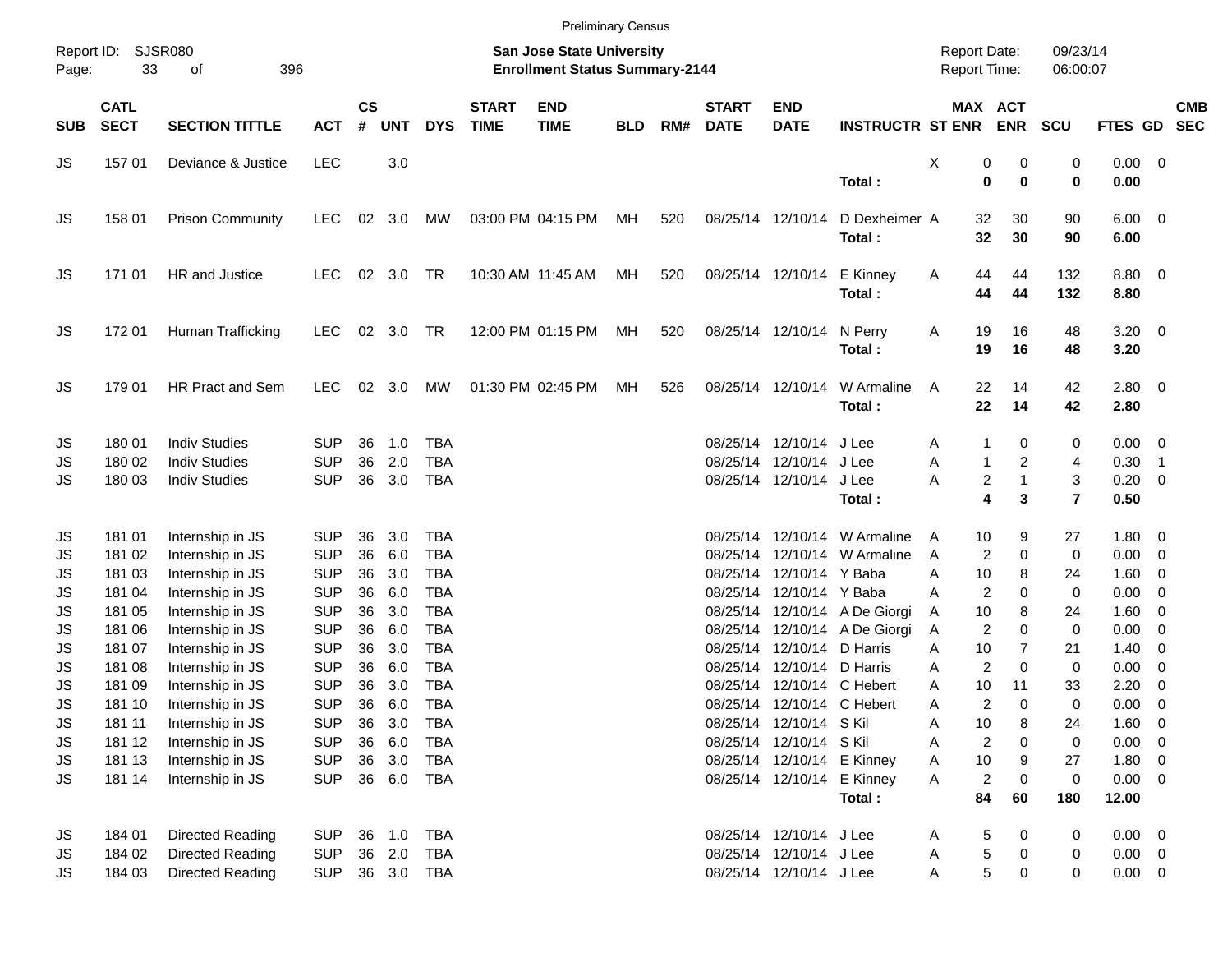|                                                   |                                      |                                                                                      |                                        |                |                                                                    |                                        |                             | <b>Preliminary Census</b>              |                         |            |                             |                                                  |                                                                                                           |                              |                                                         |                                                                    |                                                             |            |
|---------------------------------------------------|--------------------------------------|--------------------------------------------------------------------------------------|----------------------------------------|----------------|--------------------------------------------------------------------|----------------------------------------|-----------------------------|----------------------------------------|-------------------------|------------|-----------------------------|--------------------------------------------------|-----------------------------------------------------------------------------------------------------------|------------------------------|---------------------------------------------------------|--------------------------------------------------------------------|-------------------------------------------------------------|------------|
| Report ID:<br>SJSR080<br>34<br>396<br>Page:<br>of |                                      |                                                                                      |                                        |                | San Jose State University<br><b>Enrollment Status Summary-2144</b> |                                        |                             |                                        |                         |            |                             |                                                  |                                                                                                           |                              |                                                         | 09/23/14<br><b>Report Date:</b><br><b>Report Time:</b><br>06:00:07 |                                                             |            |
| <b>SUB</b>                                        | <b>CATL</b><br><b>SECT</b>           | <b>SECTION TITTLE</b>                                                                | <b>ACT</b>                             | <b>CS</b><br># | <b>UNT</b>                                                         | <b>DYS</b>                             | <b>START</b><br><b>TIME</b> | <b>END</b><br><b>TIME</b>              | <b>BLD</b>              | RM#        | <b>START</b><br><b>DATE</b> | <b>END</b><br><b>DATE</b>                        | <b>INSTRUCTR ST ENR</b>                                                                                   |                              | MAX ACT<br><b>ENR</b>                                   | <b>SCU</b>                                                         | FTES GD SEC                                                 | <b>CMB</b> |
|                                                   |                                      |                                                                                      |                                        |                |                                                                    |                                        |                             |                                        |                         |            |                             |                                                  | Total:                                                                                                    | 15                           | 0                                                       | 0                                                                  | 0.00                                                        |            |
| JS                                                | 185 01                               | <b>Special Topics</b>                                                                | <b>LEC</b>                             |                | 03 3.0                                                             | W                                      |                             | 04:30 PM 07:15 PM                      | <b>CCB</b>              | 101        |                             | 08/25/14 12/10/14                                | D Dexheimer A<br>Total:                                                                                   | 21<br>21                     | 19<br>19                                                | 57<br>57                                                           | 3.80 0<br>3.80                                              |            |
| JS<br><b>JS</b>                                   | 189 01<br>18902                      | Sen Sem Cont Prob<br>Sen Sem Cont Prob                                               | <b>SEM</b><br>SEM                      | 05<br>05       | 3.0<br>3.0                                                         | <b>TR</b><br>R                         |                             | 09:00 AM 10:15 AM<br>04:30 PM 07:15 PM | <b>BBC</b><br><b>SH</b> | 225<br>345 |                             |                                                  | 08/25/14 12/10/14 V Herrera<br>08/25/14 12/10/14 V Herrera<br>Total:                                      | 25<br>A<br>25<br>A<br>50     | 30<br>28<br>58                                          | 90<br>84<br>174                                                    | $6.00 \quad 0$<br>$5.60 \quad 0$<br>11.60                   |            |
| JS                                                | 201 01                               | Just-Soc-Theory                                                                      | SEM 05 3.0 M                           |                |                                                                    |                                        |                             | 04:30 PM 07:15 PM                      | MH                      | 526        |                             | 08/25/14 12/10/14                                | A De Giorgi<br>Total:                                                                                     | 20<br>A<br>20                | 21<br>21                                                | 63<br>63                                                           | 5.25 21<br>5.25                                             |            |
| JS                                                | 202 01                               | Surv-Res-Methods                                                                     | SEM                                    | 05             | 3.0                                                                | W                                      |                             | 04:30 PM 07:15 PM                      | МH                      | 526        |                             | 08/25/14 12/10/14 Y Baba                         | Total:                                                                                                    | 22<br>A<br>22                | 22<br>22                                                | 66<br>66                                                           | 5.50 22<br>5.50                                             |            |
| JS<br>JS<br>JS<br>JS                              | 204 01<br>204 02<br>204 03<br>204 04 | Jus-Org-Eth-Change<br>Jus-Org-Eth-Change<br>Jus-Org-Eth-Change<br>Jus-Org-Eth-Change | SEM<br>SEM<br><b>SEM</b><br>SEM 05     |                | 3.0<br>3.0<br>3.0<br>3.0 F                                         |                                        |                             | 12:00 PM 02:45 PM                      | MH                      | 526        |                             | 08/25/14 12/10/14                                | S Benson<br>Total:                                                                                        | Х<br>Χ<br>X<br>A<br>20<br>20 | 0<br>0<br>0<br>0<br>$\Omega$<br>$\mathbf 0$<br>19<br>19 | 0<br>0<br>0<br>57<br>57                                            | $0.00 \t 0$<br>$0.00 \ 0$<br>$0.00 \t 0$<br>4.75 19<br>4.75 |            |
| JS                                                | 205 01                               | Law and Courts                                                                       | SEM 06 3.0                             |                |                                                                    | $\mathsf{R}$                           |                             | 04:30 PM 07:15 PM                      | МH                      | 526        |                             | 08/25/14 12/10/14 E Kinney                       | Total:                                                                                                    | 19<br>Α<br>19                | 19<br>19                                                | 57<br>57                                                           | 4.75 19<br>4.75                                             |            |
| JS                                                | 207 01                               | Sem Qual Rsc                                                                         | SEM 05 3.0 T                           |                |                                                                    |                                        |                             | 04:30 PM 07:15 PM                      | МH                      | 526        |                             | 08/25/14 12/10/14                                | S Kil<br>Total:                                                                                           | 15<br>Α<br>15                | 11<br>11                                                | 33<br>33                                                           | 2.75 11<br>2.75                                             |            |
| JS<br>JS<br>JS                                    | 298 01<br>298 02<br>298 03           | <b>Special Study</b><br><b>Special Study</b><br><b>Special Study</b>                 | <b>SUP</b><br><b>SUP</b><br><b>SUP</b> | 25<br>25       | 1.0<br>2.0<br>25 3.0                                               | <b>TBA</b><br><b>TBA</b><br><b>TBA</b> |                             |                                        |                         |            |                             |                                                  | 08/25/14 12/10/14 A De Giorgi<br>08/25/14 12/10/14 A De Giorgi<br>08/25/14 12/10/14 A De Giorgi<br>Total: | A<br>A<br>A                  | 2<br>0<br>2<br>0<br>2<br>4<br>6<br>4                    | 0<br>0<br>12<br>12                                                 | $0.00 \t 0$<br>$0.00 \t 0$<br>1.004<br>1.00                 |            |
| JS                                                | 299 01                               | <b>Masters Thesis</b>                                                                | <b>SUP</b>                             |                |                                                                    | 25 3.0 TBA                             |                             |                                        |                         |            |                             |                                                  | 08/25/14 12/10/14 A De Giorgi A<br>Total:                                                                 |                              | 2<br>$\overline{2}$<br>$\overline{2}$<br>$\overline{2}$ | 6<br>6                                                             | $0.50$ 2<br>0.50                                            |            |
|                                                   | Department :                         | <b>Justice Studies</b>                                                               |                                        |                |                                                                    |                                        |                             |                                        |                         |            |                             | <b>Lower Division:</b><br><b>Upper Division:</b> | <b>Department Total:</b>                                                                                  | 1883<br>190<br>1589          | 1826<br>179<br>1549                                     | 5283<br>537<br>4452                                                | 359.95<br>35.80<br>299.65                                   |            |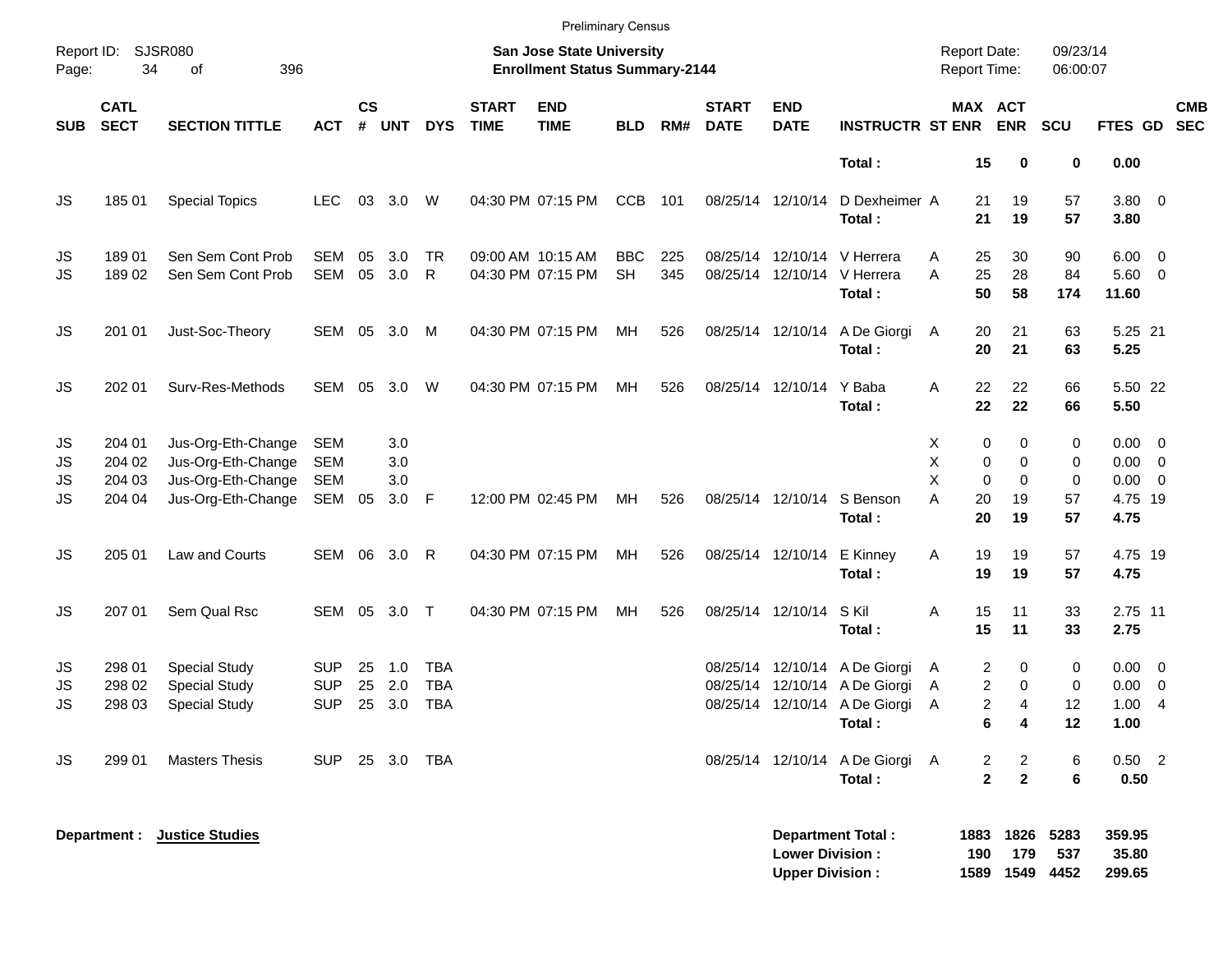|                             |                            |    |                                                                                        |                       |         |    |            |            |                             |                           | <b>Preliminary Census</b> |                                                      |                             |                           |                         |         |     |            |             |  |            |
|-----------------------------|----------------------------|----|----------------------------------------------------------------------------------------|-----------------------|---------|----|------------|------------|-----------------------------|---------------------------|---------------------------|------------------------------------------------------|-----------------------------|---------------------------|-------------------------|---------|-----|------------|-------------|--|------------|
| Report ID: SJSR080<br>Page: |                            | 35 | <b>San Jose State University</b><br>396<br><b>Enrollment Status Summary-2144</b><br>of |                       |         |    |            |            |                             |                           |                           | 09/23/14<br>Report Date:<br>06:00:07<br>Report Time: |                             |                           |                         |         |     |            |             |  |            |
| <b>SUB</b>                  | <b>CATL</b><br><b>SECT</b> |    |                                                                                        | <b>SECTION TITTLE</b> | $ACT$ # | CS | <b>UNT</b> | <b>DYS</b> | <b>START</b><br><b>TIME</b> | <b>END</b><br><b>TIME</b> | <b>BLD</b>                | RM#                                                  | <b>START</b><br><b>DATE</b> | <b>END</b><br><b>DATE</b> | <b>INSTRUCTR ST ENR</b> | MAX ACT | ENR | <b>SCU</b> | FTES GD SEC |  | <b>CMB</b> |

**Graduate Division : 104 98 294 24.50**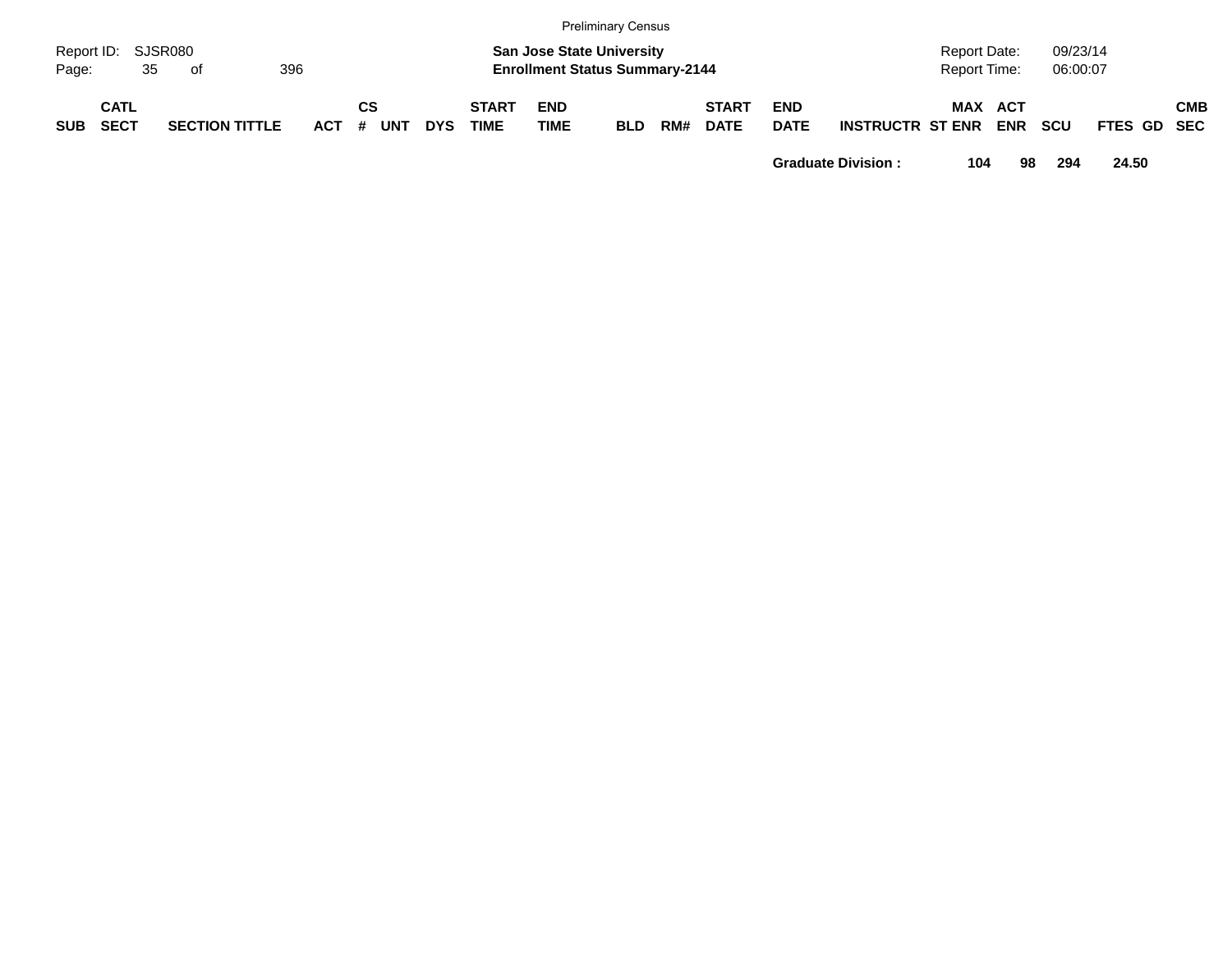| <b>Preliminary Census</b>                         |                            |                                                 |                |                                                                           |        |            |                             |                           |            |     |                             |                            |                                 |                                            |         |                         |                      |                |  |                          |
|---------------------------------------------------|----------------------------|-------------------------------------------------|----------------|---------------------------------------------------------------------------|--------|------------|-----------------------------|---------------------------|------------|-----|-----------------------------|----------------------------|---------------------------------|--------------------------------------------|---------|-------------------------|----------------------|----------------|--|--------------------------|
| Report ID:<br>SJSR080<br>36<br>396<br>οf<br>Page: |                            |                                                 |                | <b>San Jose State University</b><br><b>Enrollment Status Summary-2144</b> |        |            |                             |                           |            |     |                             |                            |                                 | <b>Report Date:</b><br><b>Report Time:</b> |         |                         | 09/23/14<br>06:00:07 |                |  |                          |
| <b>SUB</b>                                        | <b>CATL</b><br><b>SECT</b> | <b>SECTION TITTLE</b>                           | <b>ACT</b>     | $\mathsf{cs}$<br>$\pmb{\#}$                                               | UNT    | <b>DYS</b> | <b>START</b><br><b>TIME</b> | <b>END</b><br><b>TIME</b> | <b>BLD</b> | RM# | <b>START</b><br><b>DATE</b> | <b>END</b><br><b>DATE</b>  | <b>INSTRUCTR ST ENR</b>         |                                            | MAX ACT | <b>ENR SCU</b>          |                      | <b>FTES GD</b> |  | <b>CMB</b><br><b>SEC</b> |
| <b>Applied Sciences &amp; Arts</b><br>College     |                            |                                                 |                |                                                                           |        |            |                             |                           |            |     |                             |                            |                                 |                                            |         |                         |                      |                |  |                          |
|                                                   | Department :               | <b>Library &amp; Information Science</b>        |                |                                                                           |        |            |                             |                           |            |     |                             |                            |                                 |                                            |         |                         |                      |                |  |                          |
| LIBR.                                             | 200 01                     | Inf. Comm                                       | SEM 05         |                                                                           | 3.0    | TBA        |                             |                           |            |     |                             | 08/25/14 12/10/14 Z Liu    |                                 | A                                          | 30      | 26                      | 78                   | 6.50 26        |  |                          |
| <b>LIBR</b>                                       | 200 02                     | Inf. Comm                                       | SEM            | 05                                                                        | 3.0    | <b>TBA</b> |                             |                           |            |     |                             | 08/25/14 12/10/14 S Walter |                                 | A                                          | 30      | 29                      | 87                   | 7.25 29        |  |                          |
| <b>LIBR</b>                                       | 200 03                     | Inf. Comm                                       | SEM            | 05                                                                        | 3.0    | <b>TBA</b> |                             |                           |            |     |                             | 08/25/14 12/10/14 J Bedord |                                 | A                                          | 30      | 28                      | 84                   | 7.00 28        |  |                          |
| <b>LIBR</b>                                       | 200 04                     | Inf. Comm                                       | <b>SEM</b>     | 05                                                                        | 3.0    | <b>TBA</b> |                             |                           |            |     |                             |                            | 08/25/14 12/10/14 D Hansen      | A                                          | 30      | 28                      | 84                   | 7.00 28        |  |                          |
| <b>LIBR</b>                                       | 200 05                     | Inf. Comm                                       | SEM            |                                                                           | 05 3.0 | <b>TBA</b> |                             |                           |            |     |                             | 08/25/14 12/10/14 Z Liu    |                                 | A                                          | 30      | 22                      | 66                   | 5.50 22        |  |                          |
|                                                   |                            |                                                 |                |                                                                           |        |            |                             |                           |            |     |                             |                            | Total:                          |                                            | 150     | 133                     | 399                  | 33.25          |  |                          |
| <b>LIBR</b>                                       | 202 01                     | Inf. Ret. Sys. Des                              | SEM            | 05                                                                        | 3.0    | TBA        |                             |                           |            |     |                             | 08/25/14 12/10/14          | J Kemp                          | A                                          | 30      | 27                      | 81                   | 6.75 27        |  |                          |
| <b>LIBR</b>                                       | 202 02                     | Inf. Ret. Sys. Des                              | <b>SEM</b>     | 05                                                                        | 3.0    | TBA        |                             |                           |            |     |                             | 08/25/14 12/10/14 J Kemp   |                                 | A                                          | 30      | 29                      | 87                   | 7.25 29        |  |                          |
| <b>LIBR</b>                                       | 202 03                     | Inf. Ret. Sys. Des                              | <b>SEM</b>     | 05                                                                        | 3.0    | TBA        |                             |                           |            |     |                             | 08/25/14 12/10/14 G Liu    |                                 | A                                          | 30      | 31                      | 93                   | 7.75 31        |  |                          |
| <b>LIBR</b>                                       | 202 04                     | Inf. Ret. Sys. Des                              | SEM            |                                                                           | 05 3.0 | <b>TBA</b> |                             |                           |            |     |                             |                            | 08/25/14 12/10/14 K Rebmann     | A                                          | 30      | 29                      | 87                   | 7.20 28        |  |                          |
|                                                   |                            |                                                 |                |                                                                           |        |            |                             |                           |            |     |                             |                            | Total:                          |                                            | 120     | 116                     | 348                  | 28.95          |  |                          |
| <b>LIBR</b>                                       | 203 01                     | Online Learning                                 | SEM            | 02                                                                        | 1.0    | TBA        |                             |                           |            |     |                             |                            | 08/25/14 12/10/14 C Runnels     | A                                          | 80      | 28                      | 28                   | 2.33 28        |  |                          |
| <b>LIBR</b>                                       | 203 02                     | Online Learning                                 | <b>SEM</b>     | 02                                                                        | 1.0    | <b>TBA</b> |                             |                           |            |     |                             |                            | 08/25/14 12/10/14 C Runnels     | A                                          | 80      | 28                      | 28                   | 2.33 28        |  |                          |
| <b>LIBR</b>                                       | 203 03                     | Online Learning                                 | SEM            |                                                                           | 02 1.0 | TBA        |                             |                           |            |     |                             |                            | 08/25/14 12/10/14 C Runnels     | A                                          | 80      | 82                      | 82                   | 6.83 82        |  |                          |
|                                                   |                            |                                                 |                |                                                                           |        |            |                             |                           |            |     |                             |                            | Total:                          |                                            | 240     | 138                     | 138                  | 11.50          |  |                          |
|                                                   |                            |                                                 |                |                                                                           |        |            |                             |                           |            |     |                             |                            |                                 |                                            |         |                         |                      |                |  |                          |
| <b>LIBR</b>                                       | 204 01                     | Inf. Prof                                       | SEM            | 05                                                                        | 3.0    | TBA        |                             |                           |            |     |                             |                            | 08/25/14 12/10/14 L Rosenblum A |                                            | 30      | 29                      | 87                   | 7.25 29        |  |                          |
| <b>LIBR</b>                                       | 204 02                     | Inf. Prof                                       | <b>SEM</b>     | 05                                                                        | 3.0    | <b>TBA</b> |                             |                           |            |     |                             | 08/25/14 12/10/14 C Dee    |                                 | A                                          | 30      | 21                      | 63                   | 5.25 21        |  |                          |
| <b>LIBR</b>                                       | 204 03                     | Inf. Prof                                       | <b>SEM</b>     | 05                                                                        | 3.0    | TBA        |                             |                           |            |     |                             | 08/25/14 12/10/14 L Larkin |                                 | A                                          | 30      | 25                      | 75                   | 6.25 25        |  |                          |
| <b>LIBR</b>                                       | 204 04                     | Inf. Prof                                       | SEM            |                                                                           | 05 3.0 | <b>TBA</b> |                             |                           |            |     |                             |                            | 08/25/14 12/10/14 S Gaffney     | A                                          | 30      | 26                      | 78                   | 6.50 26        |  |                          |
|                                                   |                            |                                                 |                |                                                                           |        |            |                             |                           |            |     |                             |                            | Total:                          |                                            | 120     | 101                     | 303                  | 25.25          |  |                          |
| LIBR                                              | 210 01                     | Reference Info Servi                            | SEM 05         |                                                                           | 3.0    | TBA        |                             |                           |            |     |                             | 08/25/14 12/10/14 L Luo    |                                 | A                                          | 30      | 29                      | 87                   | 7.25 29        |  |                          |
| <b>LIBR</b>                                       | 210 02                     | Reference Info Servi                            | <b>SEM</b>     |                                                                           | 3.0    |            |                             |                           |            |     |                             |                            |                                 | X                                          | 0       | $\mathbf 0$             | 0                    | $0.00 \t 0$    |  |                          |
|                                                   |                            |                                                 |                |                                                                           |        |            |                             |                           |            |     |                             |                            | Total:                          |                                            | 30      | 29                      | 87                   | 7.25           |  |                          |
|                                                   |                            |                                                 |                |                                                                           |        |            |                             |                           |            |     |                             |                            |                                 |                                            |         |                         |                      |                |  |                          |
|                                                   |                            | LIBR 231 01 Iss Spec Libs & Info SUP 36 3.0 TBA |                |                                                                           |        |            |                             |                           |            |     |                             |                            | 08/25/14 12/10/14 C Megaridis A |                                            | 30      | $\overline{7}$          | 21                   | $1.75$ 7       |  |                          |
|                                                   |                            |                                                 |                |                                                                           |        |            |                             |                           |            |     |                             |                            | Total:                          |                                            | 30      | $\overline{\mathbf{r}}$ | 21                   | 1.75           |  |                          |
|                                                   | LIBR 232 01                | Iss Publ Libs                                   | SUP 36 3.0 TBA |                                                                           |        |            |                             |                           |            |     |                             | 08/25/14 12/10/14 A Friday |                                 | A                                          | 30      | 22                      | 66                   | 5.50 22        |  |                          |
|                                                   |                            |                                                 |                |                                                                           |        |            |                             |                           |            |     |                             |                            | Total:                          |                                            | 30      | 22                      | 66                   | 5.50           |  |                          |
|                                                   | LIBR 234 01                | Int Freedom Sem                                 | SEM 05 3.0 TBA |                                                                           |        |            |                             |                           |            |     |                             |                            | 08/25/14 12/10/14 C Gardner     | $\mathsf{A}$                               | 30      | 15                      | 45                   | 3.75 15        |  |                          |
|                                                   |                            |                                                 |                |                                                                           |        |            |                             |                           |            |     |                             |                            | Total:                          |                                            | 30      | 15                      | 45                   | 3.75           |  |                          |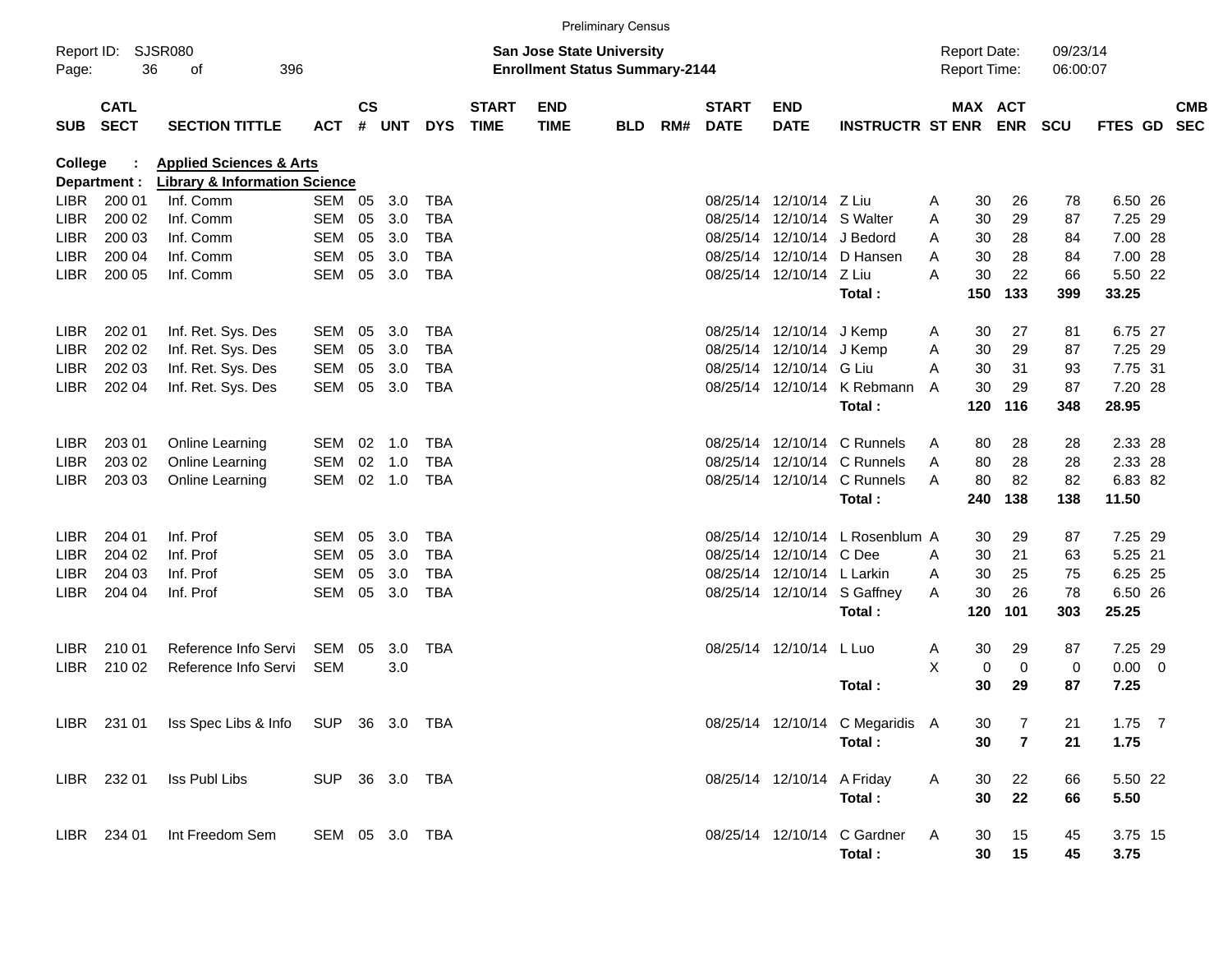|                            |                            |                                                  |                          |           |        |                          |                             |                                                                    | <b>Preliminary Census</b> |     |                             |                                                      |                                           |                                     |                                      |                      |                                |            |
|----------------------------|----------------------------|--------------------------------------------------|--------------------------|-----------|--------|--------------------------|-----------------------------|--------------------------------------------------------------------|---------------------------|-----|-----------------------------|------------------------------------------------------|-------------------------------------------|-------------------------------------|--------------------------------------|----------------------|--------------------------------|------------|
| Page:                      | Report ID: SJSR080<br>37   | of<br>396                                        |                          |           |        |                          |                             | San Jose State University<br><b>Enrollment Status Summary-2144</b> |                           |     |                             |                                                      |                                           | <b>Report Date:</b><br>Report Time: |                                      | 09/23/14<br>06:00:07 |                                |            |
| <b>SUB</b>                 | <b>CATL</b><br><b>SECT</b> | <b>SECTION TITTLE</b>                            | <b>ACT</b>               | <b>CS</b> | # UNT  | <b>DYS</b>               | <b>START</b><br><b>TIME</b> | <b>END</b><br><b>TIME</b>                                          | <b>BLD</b>                | RM# | <b>START</b><br><b>DATE</b> | <b>END</b><br><b>DATE</b>                            | INSTRUCTR ST ENR ENR                      |                                     | MAX ACT                              | <b>SCU</b>           | FTES GD SEC                    | <b>CMB</b> |
| LIBR                       | 237 01                     | SchLibMedMtls                                    | SEM 05 3.0               |           |        | TBA                      |                             |                                                                    |                           |     |                             |                                                      | 08/25/14 12/10/14 S Buchanan A<br>Total:  | 30<br>30                            | 14<br>14                             | 42<br>42             | 3.50 14<br>3.50                |            |
| <b>LIBR</b><br><b>LIBR</b> | 240 01<br>240 02           | Info Tech Tools & Ap<br>Info Tech Tools & Ap     | SEM<br>SEM 05 3.0        |           | 05 3.0 | <b>TBA</b><br><b>TBA</b> |                             |                                                                    |                           |     |                             | 08/25/14 12/10/14 R Dean<br>08/25/14 12/10/14 R Dean | Total:                                    | 39<br>A<br>A<br>30<br>69            | 31<br>19<br>50                       | 93<br>57<br>150      | 7.75 31<br>4.75 19<br>12.50    |            |
| LIBR.                      | 244 01                     | Online Searching                                 | SEM 05 3.0 TBA           |           |        |                          |                             |                                                                    |                           |     |                             | 08/25/14 12/10/14 J Bedord                           | Total:                                    | 30<br>Α<br>30                       | 16<br>16                             | 48<br>48             | 4.00 16<br>4.00                |            |
| LIBR.                      | 247 01                     | Voc Design                                       | SEM 05 3.0               |           |        | TBA                      |                             |                                                                    |                           |     |                             | 08/25/14 12/10/14 A Shiri                            | Total:                                    | 30<br>Α<br>30                       | 25<br>25                             | 75<br>75             | 6.25 25<br>6.25                |            |
| <b>LIBR</b><br>LIBR        | 248 01<br>248 02           | Beg Cat & Class<br>Beg Cat & Class               | SEM 05 3.0<br>SEM 05 3.0 |           |        | <b>TBA</b><br><b>TBA</b> |                             |                                                                    |                           |     |                             | 08/25/14 12/10/14 G Cotton                           | 08/25/14 12/10/14 D Goetting<br>Total:    | 30<br>A<br>A<br>30<br>60            | 30<br>20<br>50                       | 90<br>60<br>150      | 7.50 30<br>5.00 20<br>12.50    |            |
| LIBR.                      | 250 01                     | Instr Dsgn Info Prof                             | SEM 05 3.0 TBA           |           |        |                          |                             |                                                                    |                           |     |                             |                                                      | 08/25/14 12/10/14 D Kovacs<br>Total:      | 30<br>Α<br>30                       | 30<br>30                             | 90<br>90             | 7.50 30<br>7.50                |            |
| LIBR.                      | 251 01                     | Web Usability                                    | SEM 05 3.0 TBA           |           |        |                          |                             |                                                                    |                           |     |                             | 08/25/14 12/10/14 J Kemp                             | Total:                                    | 30<br>Α<br>30                       | 17<br>17                             | 51<br>51             | 4.25 17<br>4.25                |            |
| LIBR.                      | 256 01                     | Archv & Mnscpt                                   | SEM 05 3.0 TBA           |           |        |                          |                             |                                                                    |                           |     |                             |                                                      | 08/25/14 12/10/14 D DeLorenzo A<br>Total: | 30<br>30                            | 25<br>25                             | 75<br>75             | 6.25 25<br>6.25                |            |
| LIBR.                      | 259 01                     | Presrv Mgmt                                      | SEM 05 3.0               |           |        | TBA                      |                             |                                                                    |                           |     |                             |                                                      | 08/25/14 12/10/14 E Holmes<br>Total:      | 30<br>Α<br>30                       | 24<br>24                             | 72<br>72             | 6.00 24<br>6.00                |            |
| LIBR.                      |                            | 260A 01 Prgrm and Srvcs for LEC 02 3.0 TBA       |                          |           |        |                          |                             |                                                                    |                           |     |                             | 08/25/14 12/10/14 P Peck                             | Total:                                    | 30<br>Α<br>30                       | 30<br>30                             | 90<br>90             | 7.50 30<br>7.50                |            |
|                            | LIBR 265 01                | Matris for YAS 15-18 LEC 02 3.0 TBA              |                          |           |        |                          |                             |                                                                    |                           |     |                             | 08/25/14 12/10/14 J Hunt                             | Total:                                    | 30<br>Α<br>30                       | 19<br>19                             | 57<br>57             | 4.75 19<br>4.75                |            |
| LIBR<br>LIBR               | 266 01<br>266 02           | <b>Collection Mgmt</b><br><b>Collection Mgmt</b> | SEM 05<br><b>SEM</b>     |           | 3.0    | 3.0 TBA                  |                             |                                                                    |                           |     |                             | 08/25/14 12/10/14 J Bodart                           | Total:                                    | 30<br>Α<br>X<br>30                  | 13<br>$\pmb{0}$<br>$\mathbf 0$<br>13 | 39<br>0<br>39        | 3.25 13<br>$0.00 \t 0$<br>3.25 |            |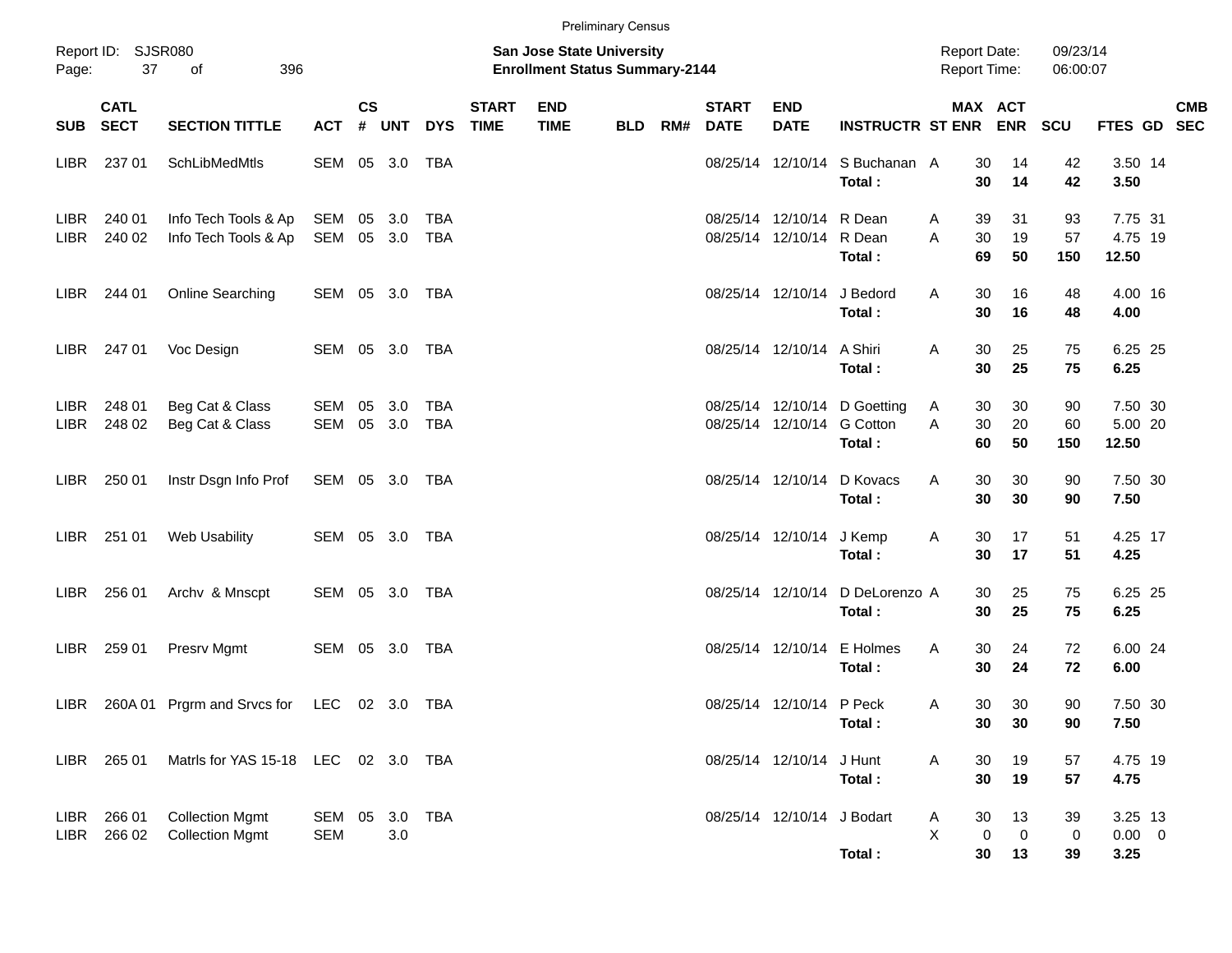|                                           |                                      |                                                          |                                        |                    |                      |                                        |                             |                                                                           | <b>Preliminary Census</b> |     |                             |                                                                                        |                                                                                              |             |                                            |                           |                        |                                        |                                |            |
|-------------------------------------------|--------------------------------------|----------------------------------------------------------|----------------------------------------|--------------------|----------------------|----------------------------------------|-----------------------------|---------------------------------------------------------------------------|---------------------------|-----|-----------------------------|----------------------------------------------------------------------------------------|----------------------------------------------------------------------------------------------|-------------|--------------------------------------------|---------------------------|------------------------|----------------------------------------|--------------------------------|------------|
| Page:                                     | Report ID: SJSR080<br>38             | 396<br>of                                                |                                        |                    |                      |                                        |                             | <b>San Jose State University</b><br><b>Enrollment Status Summary-2144</b> |                           |     |                             |                                                                                        |                                                                                              |             | <b>Report Date:</b><br><b>Report Time:</b> |                           | 09/23/14<br>06:00:07   |                                        |                                |            |
| <b>SUB</b>                                | <b>CATL</b><br><b>SECT</b>           | <b>SECTION TITTLE</b>                                    | <b>ACT</b>                             | $\mathsf{cs}$<br># | UNT                  | <b>DYS</b>                             | <b>START</b><br><b>TIME</b> | <b>END</b><br><b>TIME</b>                                                 | <b>BLD</b>                | RM# | <b>START</b><br><b>DATE</b> | <b>END</b><br><b>DATE</b>                                                              | <b>INSTRUCTR ST ENR</b>                                                                      |             | MAX ACT                                    | <b>ENR</b>                | <b>SCU</b>             | FTES GD SEC                            |                                | <b>CMB</b> |
| LIBR.                                     |                                      | 271A 01 Gnres & Tpcs in Yuth LEC 02 3.0                  |                                        |                    |                      | TBA                                    |                             |                                                                           |                           |     |                             |                                                                                        | 08/25/14 12/10/14 S Higgins<br>Total:                                                        | A           | 30<br>30                                   | 10<br>10                  | 30<br>30               | 2.50 10<br>2.50                        |                                |            |
| <b>LIBR</b>                               | 275 01                               | Libr Sev Div Comm                                        | SEM 05 3.0                             |                    |                      | TBA                                    |                             |                                                                           |                           |     |                             | 08/25/14 12/10/14                                                                      | A Friday<br>Total:                                                                           | A           | 30<br>30                                   | 18<br>18                  | 54<br>54               | 4.50 18<br>4.50                        |                                |            |
| <b>LIBR</b><br>LIBR                       | 282 01<br>282 02                     | Sem in Libr Mgmt<br>Sem in Libr Mgmt                     | SEM<br>SEM                             | 05                 | 3.0<br>05 3.0        | <b>TBA</b><br><b>TBA</b>               |                             |                                                                           |                           |     |                             | 08/25/14 12/10/14 L Valdez<br>08/25/14 12/10/14                                        | H Chen<br>Total:                                                                             | A<br>A      | 30<br>30<br>60                             | 10<br>9<br>19             | 10<br>9<br>19          | 2.50 10<br>$2.25$ 9<br>4.75            |                                |            |
| <b>LIBR</b>                               | 284 01                               | Sem Archiv Rec Mgmt SEM 05 3.0 TBA                       |                                        |                    |                      |                                        |                             |                                                                           |                           |     |                             | 08/25/14 12/10/14                                                                      | M Winget<br>Total:                                                                           | A           | 30<br>30                                   | 20<br>20                  | 20<br>20               | 5.00 20<br>5.00                        |                                |            |
| <b>LIBR</b><br><b>LIBR</b><br>LIBR.       | 285 01<br>285 02<br>285 03           | Res Meth in Libr<br>Res Meth in Libr<br>Res Meth in Libr | SEM<br><b>SEM</b><br>SEM               | 05<br>05           | 3.0<br>3.0<br>05 3.0 | TBA<br><b>TBA</b><br>TBA               |                             |                                                                           |                           |     |                             | 08/25/14 12/10/14<br>08/25/14 12/10/14                                                 | L Luo<br>08/25/14 12/10/14 H Cervone<br>D Hansen<br>Total:                                   | A<br>Α<br>A | 30<br>30<br>30<br>90                       | 13<br>12<br>28<br>53      | 13<br>12<br>28<br>53   | 3.25 13<br>3.00 12<br>7.00 28<br>13.25 |                                |            |
| <b>LIBR</b>                               | 28701                                | Sem Inf Sci                                              | SEM 05 3.0                             |                    |                      | TBA                                    |                             |                                                                           |                           |     |                             | 08/25/14 12/10/14                                                                      | M Stephens A<br>Total:                                                                       |             | 30<br>30                                   | 18<br>18                  | 18<br>18               | 4.50 18<br>4.50                        |                                |            |
| LIBR.                                     | 289 01                               | Adv Topics Libr & In                                     | SUP 25 3.0                             |                    |                      | TBA                                    |                             |                                                                           |                           |     |                             | 08/25/14 12/10/14                                                                      | L Main<br>Total:                                                                             | Α           | 400<br>400                                 | 38<br>38                  | 114<br>114             | 9.50 38<br>9.50                        |                                |            |
| <b>LIBR</b><br><b>LIBR</b><br><b>LIBR</b> | 294 02<br>294 03<br>294 04           | Prof Exp Intern<br>Prof Exp Intern<br>Prof Exp Intern    | <b>SUP</b><br><b>SUP</b><br><b>SUP</b> | 25<br>25<br>25     | 2.0<br>3.0<br>4.0    | <b>TBA</b><br><b>TBA</b><br><b>TBA</b> |                             |                                                                           |                           |     |                             | 08/25/14 12/10/14 W Fisher<br>08/25/14 12/10/14 W Fisher<br>08/25/14 12/10/14 W Fisher |                                                                                              | A<br>A<br>A | 40<br>100<br>40                            | $\overline{1}$<br>12<br>0 | 2<br>36<br>0           | $0.17$ 1<br>3.00 12<br>$0.00 \t 0$     |                                |            |
| <b>LIBR</b><br><b>LIBR</b><br>LIBR        | 294 05<br>294 06<br>294 07           | Prof Exp Intern<br>Prof Exp Intern<br>Prof Exp Intern    | <b>SUP</b><br><b>SUP</b><br><b>SUP</b> | 25<br>25           | 2.0<br>3.0<br>25 4.0 | <b>TBA</b><br><b>TBA</b><br><b>TBA</b> |                             |                                                                           |                           |     |                             |                                                                                        | 08/25/14 12/10/14 L Lindberg<br>08/25/14 12/10/14 L Lindberg<br>08/25/14 12/10/14 L Lindberg | Α<br>Α<br>Α | 30<br>100<br>30                            | $\mathbf{1}$<br>4<br>0    | 2<br>12<br>$\mathbf 0$ | $0.17$ 1<br>1.00<br>0.00               | - 4<br>$\overline{\mathbf{0}}$ |            |
| LIBR                                      | LIBR 294 08<br>294 09<br>LIBR 294 20 | Prof Exp Intern<br>Prof Exp Intern<br>Prof Exp Intern    | SUP 25 2.0<br><b>SUP</b><br><b>SUP</b> |                    | 25 3.0<br>25 4.0     | TBA<br>TBA<br>TBA                      |                             |                                                                           |                           |     |                             | 08/25/14 12/10/14 P Franks<br>08/25/14 12/10/14 P Franks<br>08/25/14 12/10/14 P Franks |                                                                                              | A<br>A<br>Α | 40<br>100<br>40                            | 0<br>$\pmb{0}$            | 2<br>0<br>$\pmb{0}$    | $0.17$ 1<br>$0.00 \t 0$<br>$0.00 \t 0$ |                                |            |
|                                           | LIBR 295 01                          | Sch Libr Fieldwork                                       | SUP 25 3.0 TBA                         |                    |                      |                                        |                             |                                                                           |                           |     |                             | 08/25/14 12/10/14 M Harlan                                                             | Total:<br>Total:                                                                             | Α           | 520<br>50<br>50                            | 19<br>4<br>4              | 54<br>12<br>12         | 4.50<br>1.004<br>1.00                  |                                |            |
|                                           | LIBR 298 01                          | <b>Special Study</b>                                     | SUP 25 1.0 TBA                         |                    |                      |                                        |                             |                                                                           |                           |     |                             | 08/25/14 12/10/14 S Hirsh                                                              |                                                                                              | A           | 25                                         | 3                         | 3                      | $0.25 \quad 3$                         |                                |            |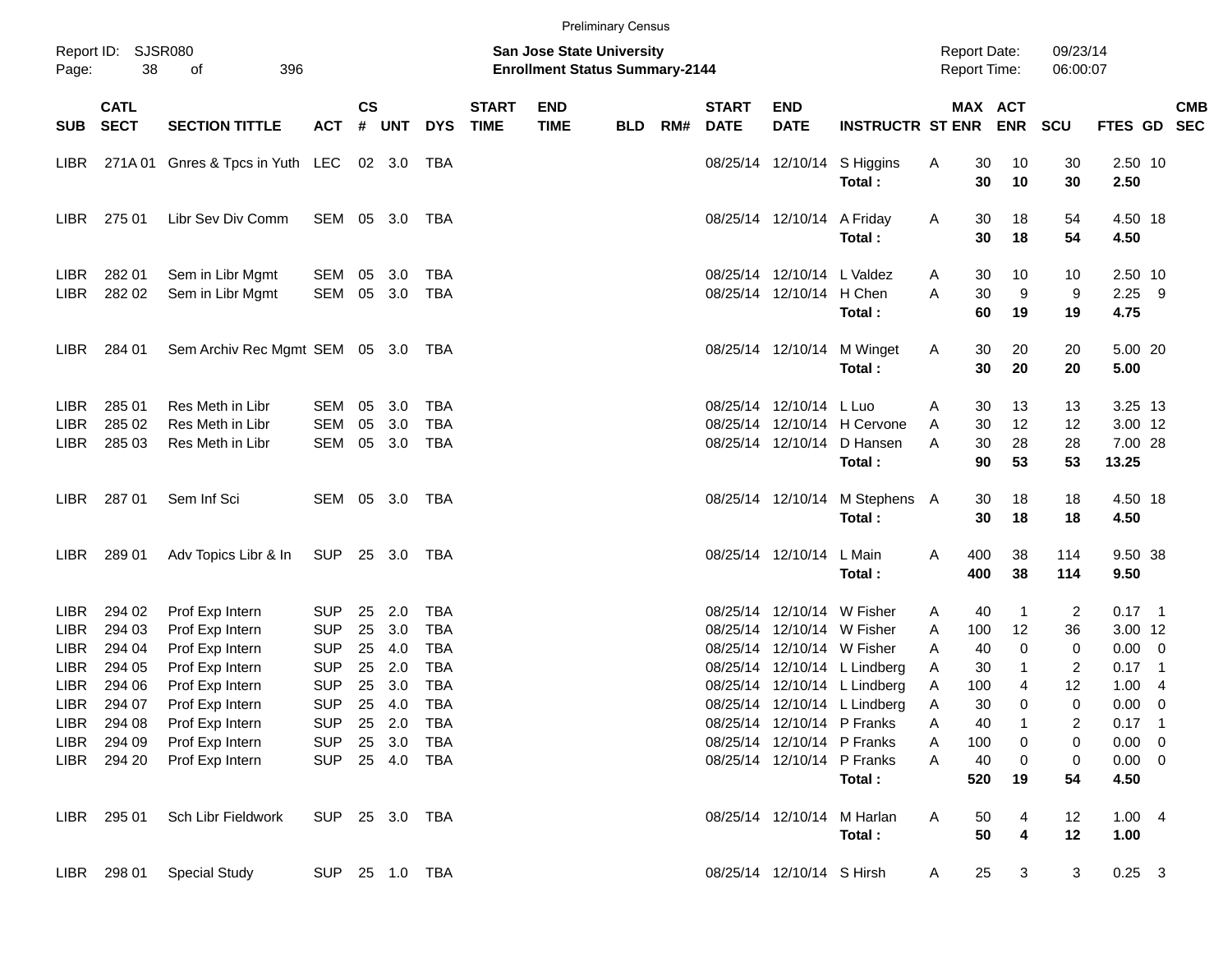|                                                                         |                                                |                                                                                                        |                                                                    |                            |                                 |                                 |                             |                                                                           | <b>Preliminary Census</b> |     |                                                          |                                                                  |                                                     |                                                            |                               |                                       |                                                        |                                              |                          |
|-------------------------------------------------------------------------|------------------------------------------------|--------------------------------------------------------------------------------------------------------|--------------------------------------------------------------------|----------------------------|---------------------------------|---------------------------------|-----------------------------|---------------------------------------------------------------------------|---------------------------|-----|----------------------------------------------------------|------------------------------------------------------------------|-----------------------------------------------------|------------------------------------------------------------|-------------------------------|---------------------------------------|--------------------------------------------------------|----------------------------------------------|--------------------------|
| Report ID:<br>Page:                                                     | 39                                             | <b>SJSR080</b><br>396<br>οf                                                                            |                                                                    |                            |                                 |                                 |                             | <b>San Jose State University</b><br><b>Enrollment Status Summary-2144</b> |                           |     |                                                          |                                                                  |                                                     | <b>Report Date:</b><br><b>Report Time:</b>                 |                               | 09/23/14<br>06:00:07                  |                                                        |                                              |                          |
| <b>SUB</b>                                                              | <b>CATL</b><br><b>SECT</b>                     | <b>SECTION TITTLE</b>                                                                                  | <b>ACT</b>                                                         | <b>CS</b><br>#             | <b>UNT</b>                      | <b>DYS</b>                      | <b>START</b><br><b>TIME</b> | <b>END</b><br><b>TIME</b>                                                 | <b>BLD</b>                | RM# | <b>START</b><br><b>DATE</b>                              | <b>END</b><br><b>DATE</b>                                        | <b>INSTRUCTR ST ENR</b>                             | <b>MAX</b>                                                 | <b>ACT</b><br><b>ENR</b>      | <b>SCU</b>                            | FTES GD                                                |                                              | <b>CMB</b><br><b>SEC</b> |
| <b>LIBR</b><br><b>LIBR</b><br><b>LIBR</b><br><b>LIBR</b><br><b>LIBR</b> | 298 02<br>298 03<br>298 04<br>298 05<br>298 06 | <b>Special Study</b><br>Special Study<br>Special Study<br><b>Special Study</b><br><b>Special Study</b> | <b>SUP</b><br><b>SUP</b><br><b>SUP</b><br><b>SUP</b><br><b>SUP</b> | 25<br>25<br>25<br>25<br>25 | 2.0<br>3.0<br>3.0<br>3.0<br>3.0 | TBA<br>TBA<br>ТВА<br>TBA<br>TBA |                             |                                                                           |                           |     | 08/25/14<br>08/25/14<br>08/25/14<br>08/25/14<br>08/25/14 | 12/10/14 S Hirsh<br>12/10/14<br>12/10/14<br>12/10/14<br>12/10/14 | S Hirsh<br>D Faires<br>A Reid<br>D Faires<br>Total: | 60<br>A<br>60<br>A<br>40<br>A<br>40<br>A<br>40<br>A<br>265 | 0<br>3<br>$\Omega$<br>3<br>10 | 0<br>9<br>$\mathbf 0$<br>3<br>9<br>24 | $0.00 \quad 0$<br>0.75<br>0.00<br>0.25<br>0.75<br>2.00 | - 3<br>$\overline{\mathbf{0}}$<br>- 1<br>- 3 |                          |
| LIBR.                                                                   | 299 01<br>Department :                         | <b>MA Thesis/Project</b><br><b>Library &amp; Information Science</b>                                   | <b>SEM</b>                                                         | 25                         | 3.0                             | TBA                             |                             |                                                                           |                           |     | 08/25/14                                                 | 12/10/14                                                         | L Main<br>Total:<br><b>Department Total:</b>        | 25<br>A<br>25<br>2709                                      | 0<br>$\bf{0}$<br>1083         | $\mathbf 0$<br>0<br>2744              | $0.00 \t 0$<br>0.00<br>246.95                          |                                              |                          |
|                                                                         |                                                |                                                                                                        |                                                                    |                            |                                 |                                 |                             |                                                                           |                           |     |                                                          | <b>Lower Division:</b><br><b>Upper Division:</b>                 |                                                     | 150                                                        | 0<br>0<br>133                 | 0<br>399                              | 0.00<br>33.25                                          |                                              |                          |

**Graduate Division : 2559 950 2345 213.70**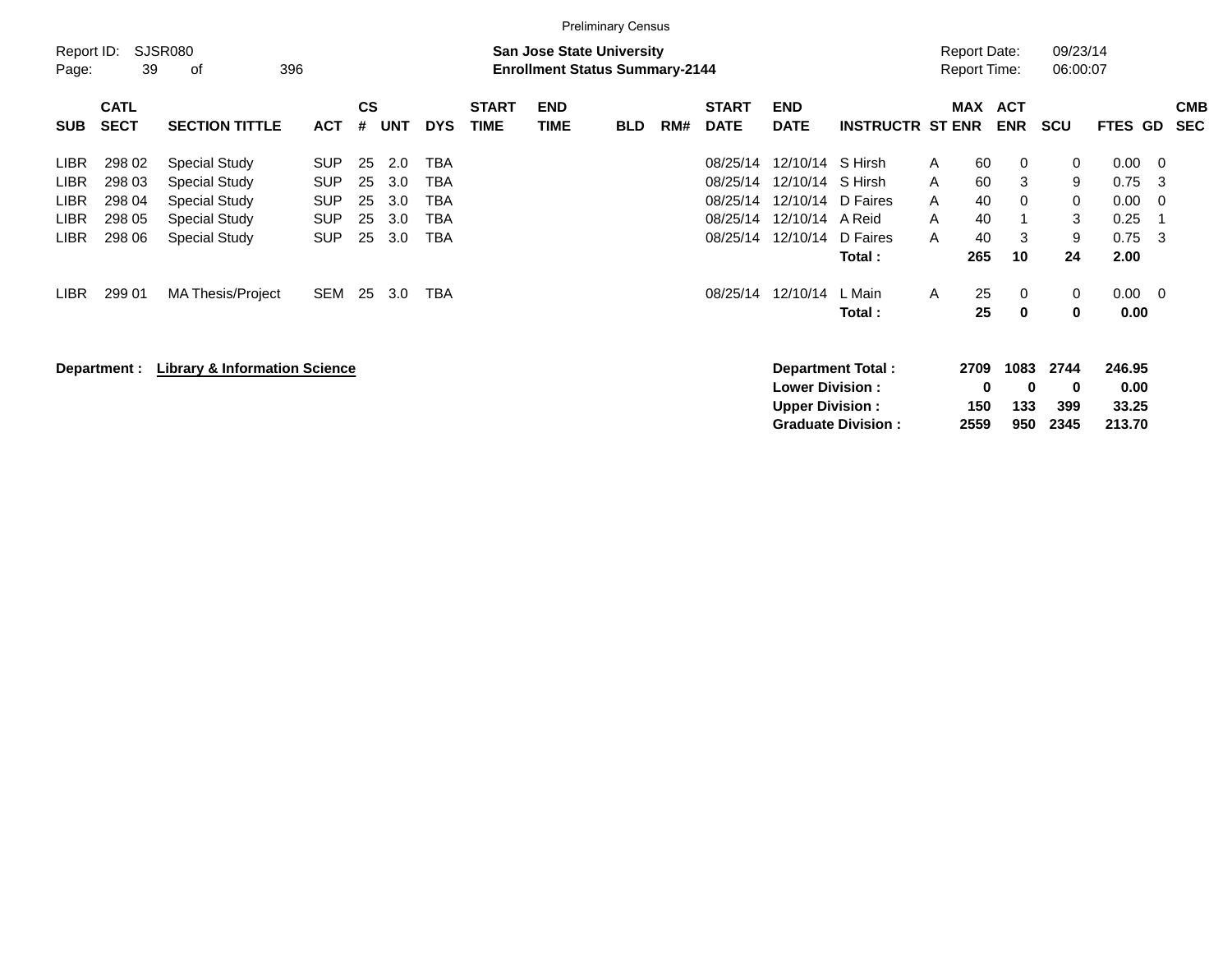|                            |                            |                                                               |                          |                    |            |                |                             | <b>Preliminary Census</b>                                                 |            |     |                             |                                                  |                                                       |                                            |                                       |                             |                                    |                            |
|----------------------------|----------------------------|---------------------------------------------------------------|--------------------------|--------------------|------------|----------------|-----------------------------|---------------------------------------------------------------------------|------------|-----|-----------------------------|--------------------------------------------------|-------------------------------------------------------|--------------------------------------------|---------------------------------------|-----------------------------|------------------------------------|----------------------------|
| Report ID:<br>Page:        | 40                         | SJSR080<br>396<br>οf                                          |                          |                    |            |                |                             | <b>San Jose State University</b><br><b>Enrollment Status Summary-2144</b> |            |     |                             |                                                  |                                                       | <b>Report Date:</b><br><b>Report Time:</b> |                                       | 09/23/14<br>06:00:07        |                                    |                            |
| <b>SUB</b>                 | <b>CATL</b><br><b>SECT</b> | <b>SECTION TITTLE</b>                                         | <b>ACT</b>               | $\mathsf{cs}$<br># | <b>UNT</b> | <b>DYS</b>     | <b>START</b><br><b>TIME</b> | <b>END</b><br><b>TIME</b>                                                 | <b>BLD</b> | RM# | <b>START</b><br><b>DATE</b> | <b>END</b><br><b>DATE</b>                        | <b>INSTRUCTR ST ENR</b>                               |                                            | MAX ACT<br><b>ENR</b>                 | <b>SCU</b>                  | FTES GD                            | <b>CMB</b><br><b>SEC</b>   |
| <b>College</b>             | Department :               | <b>Applied Sciences &amp; Arts</b><br><b>Military Science</b> |                          |                    |            |                |                             |                                                                           |            |     |                             |                                                  |                                                       |                                            |                                       |                             |                                    |                            |
| <b>MILS</b><br><b>MILS</b> | 1A 01<br>1A 02             | Ldrshp & Pers Dev<br>Ldrshp & Pers Dev                        | <b>SUP</b><br><b>LAB</b> | 77<br>78           | 2.0<br>0.0 | <b>MW</b><br>W |                             | 08:00 AM 09:05 AM<br>02:15 PM 05:00 PM                                    |            |     | 08/25/14                    | 12/10/14<br>08/25/14 12/10/14                    | T Griffey<br>T Griffey<br>Total:                      | 30<br>A<br>A<br>30<br>60                   | 13<br>13<br>26                        | 26<br>13<br>39              | $1.73 \t 0$<br>$0.00 \t 0$<br>1.73 |                            |
| <b>MILS</b><br><b>MILS</b> | 2A 01<br>2A 02             | Inn Team Ldrshp<br>Inn Team Ldrshp                            | <b>SUP</b><br>LAB        | 77<br>78           | 2.0<br>0.0 | <b>MW</b><br>W |                             | 08:00 AM 09:05 AM<br>02:15 PM 05:00 PM                                    |            |     | 08/25/14                    | 12/10/14<br>08/25/14 12/10/14                    | A Frias<br>A Frias<br>Total:                          | 30<br>A<br>A<br>30<br>60                   | 8<br>8<br>16                          | 16<br>8<br>24               | $1.10 \quad 1$<br>0.00<br>1.10     | $\overline{\phantom{0}}$ 1 |
| MILS<br><b>MILS</b>        | 130A 01<br>130A02          | Adap Tm Ldrshp<br>Adap Tm Ldrshp                              | <b>SUP</b><br><b>LAB</b> | 77<br>78           | 4.0<br>0.0 | <b>TR</b><br>W |                             | 08:30 AM 10:10 AM<br>02:15 PM 05:00 PM                                    |            |     | 08/25/14<br>08/25/14        | 12/10/14<br>12/10/14                             | A Frias<br>A Frias<br>Total:                          | 30<br>A<br>A<br>30<br>60                   | 11<br>11<br>22                        | 44<br>11<br>55              | 2.93<br>$0.00 \t 0$<br>2.93        | $\overline{\mathbf{0}}$    |
| MILS<br><b>MILS</b>        | 140A 04<br>140A 05         | Adap Ldrshp<br>Adap Ldrshp                                    | <b>LAB</b><br><b>SUP</b> | 78<br>77           | 0.0<br>4.0 | W<br><b>TR</b> |                             | 02:15 PM 05:00 PM<br>10:20 AM 01:00 PM                                    |            |     | 08/25/14                    | 12/10/14<br>08/25/14 12/10/14                    | J Tao<br>J Tao<br>Total:                              | 30<br>A<br>A<br>30<br>60                   | $\overline{2}$<br>$\overline{2}$<br>4 | $\overline{2}$<br>8<br>10   | $0.00 \t 0$<br>0.53<br>0.53        | $\overline{0}$             |
| <b>MILS</b>                | 180 01                     | <b>Individual Studies</b>                                     | <b>SUP</b>               | 77                 | 3.0        | <b>TBA</b>     |                             |                                                                           |            |     | 08/25/14                    | 12/10/14                                         | J Tao<br>Total:                                       | $\mathbf 0$<br>Α                           | 0<br>$\bf{0}$<br>$\mathbf 0$          | 0<br>$\bf{0}$               | $0.00 \t 0$<br>0.00                |                            |
|                            | Department :               | <b>Military Science</b>                                       |                          |                    |            |                |                             |                                                                           |            |     |                             | <b>Lower Division:</b><br><b>Upper Division:</b> | <b>Department Total:</b><br><b>Graduate Division:</b> | 240<br>120<br>120                          | 68<br>42<br>26<br>$\bf{0}$<br>0       | 128<br>63<br>65<br>$\bf{0}$ | 6.30<br>2.83<br>3.47<br>0.00       |                            |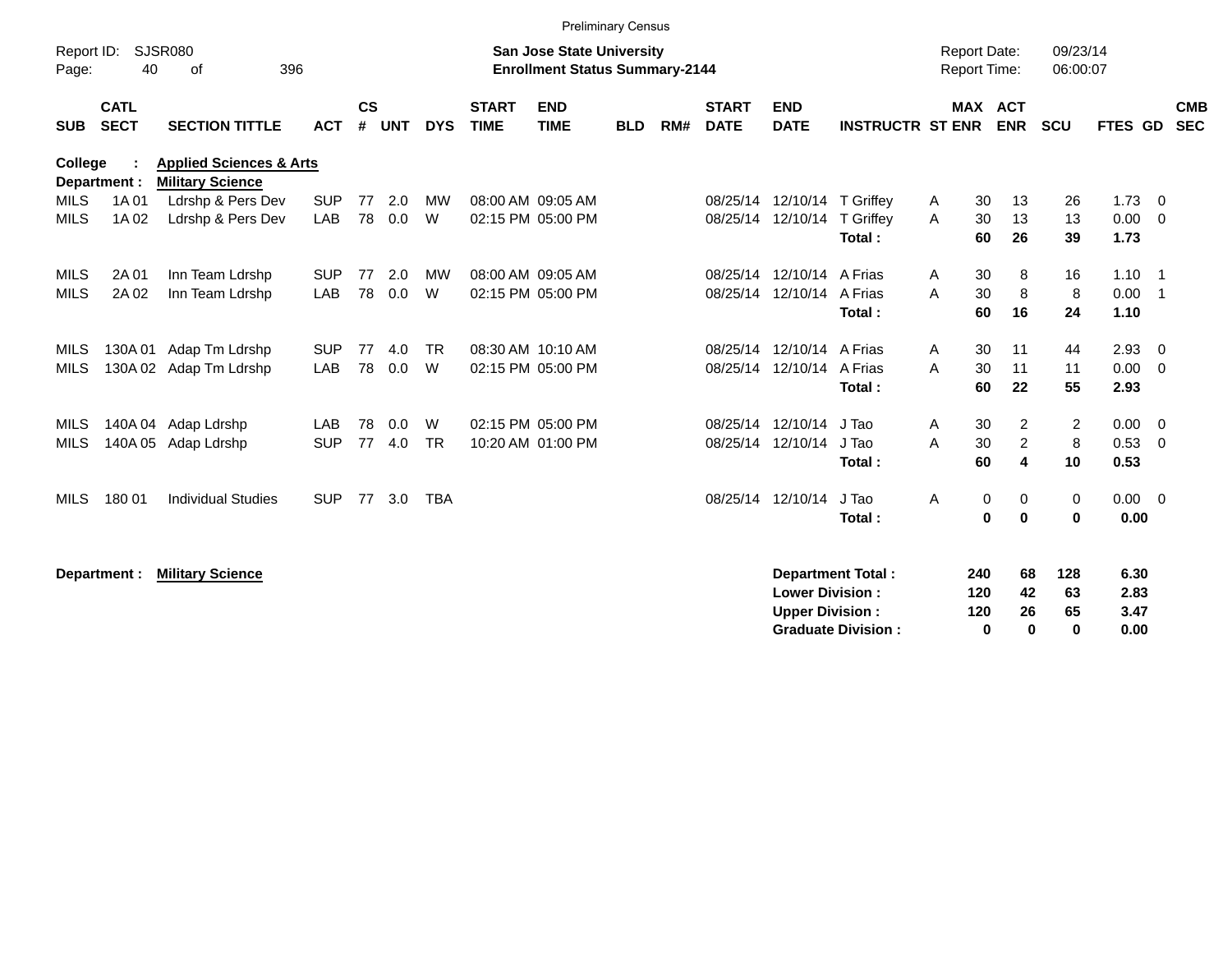|                     |                            |                                    |            |                    |            |              |                             | <b>Preliminary Census</b>                                          |            |     |                             |                                 |                                  |                                     |                            |                      |                       |                          |                          |
|---------------------|----------------------------|------------------------------------|------------|--------------------|------------|--------------|-----------------------------|--------------------------------------------------------------------|------------|-----|-----------------------------|---------------------------------|----------------------------------|-------------------------------------|----------------------------|----------------------|-----------------------|--------------------------|--------------------------|
| Report ID:<br>Page: | 41                         | SJSR080<br>396<br>οf               |            |                    |            |              |                             | San Jose State University<br><b>Enrollment Status Summary-2144</b> |            |     |                             |                                 |                                  | <b>Report Date:</b><br>Report Time: |                            | 09/23/14<br>06:00:07 |                       |                          |                          |
| <b>SUB</b>          | <b>CATL</b><br><b>SECT</b> | <b>SECTION TITTLE</b>              | ACT        | $\mathsf{cs}$<br># | <b>UNT</b> | <b>DYS</b>   | <b>START</b><br><b>TIME</b> | <b>END</b><br><b>TIME</b>                                          | <b>BLD</b> | RM# | <b>START</b><br><b>DATE</b> | <b>END</b><br><b>DATE</b>       | <b>INSTRUCTR ST ENR ENR</b>      |                                     | MAX ACT                    | <b>SCU</b>           | <b>FTES GD</b>        |                          | <b>CMB</b><br><b>SEC</b> |
| College             |                            | <b>Applied Sciences &amp; Arts</b> |            |                    |            |              |                             |                                                                    |            |     |                             |                                 |                                  |                                     |                            |                      |                       |                          |                          |
| Department :        |                            | <b>Nursing</b>                     |            |                    |            |              |                             |                                                                    |            |     |                             |                                 |                                  |                                     |                            |                      |                       |                          |                          |
| <b>NURS 2301</b>    |                            | Pathophysiology-I                  | <b>LEC</b> |                    | 01 3.0 R   |              |                             | 03:00 PM 05:50 PM                                                  | CL         | 222 |                             | 08/25/14 12/10/14               | A Spilker<br>Total:              | 60<br>A<br>60                       | 60<br>60                   | 180<br>180           | $12.00 \t 0$<br>12.00 |                          |                          |
| <b>NURS</b> 24 01   |                            | Adult Care Mgmt I                  | <b>LEC</b> |                    | 01 4.0     | TF           |                             | 10:30 AM 12:20 PM                                                  | CL         | 222 |                             | 08/25/14 12/10/14               | K Bawel-Brin A                   | 61                                  | 60                         | 240                  | 16.00 0               |                          |                          |
|                     |                            |                                    |            |                    |            |              |                             |                                                                    |            |     |                             |                                 | Total:                           | 61                                  | 60                         | 240                  | 16.00                 |                          |                          |
| NURS 33 01          |                            | Prof Role Dev I                    | <b>LEC</b> | 02                 | 2.0        | W            |                             | 02:00 PM 03:50 PM                                                  | HВ         | 408 |                             | 08/25/14 12/10/14 D Gaylle      |                                  | 30<br>A                             | 30                         | 60                   | $4.00 \ 0$            |                          |                          |
| NURS 33 02          |                            | Prof Role Dev I                    | <b>LEC</b> | 02                 | 2.0        | W            |                             | 05:00 PM 06:50 PM                                                  | <b>HB</b>  | 408 |                             | 08/25/14 12/10/14 D Gaylle      |                                  | 30<br>A                             | 30                         | 60                   | $4.00 \ 0$            |                          |                          |
|                     |                            |                                    |            |                    |            |              |                             |                                                                    |            |     |                             |                                 | Total:                           | 60                                  | 60                         | 120                  | 8.00                  |                          |                          |
|                     | <b>NURS 34A02</b>          | Prof Role Dev II                   | LEC.       | 02                 | 1.0        | -F           |                             | 01:30 PM 03:50 PM                                                  | HВ         | 408 |                             | 08/25/14 12/10/14 L Rauch       |                                  | 30<br>A                             | 29                         | 29                   | $1.93 \ 0$            |                          |                          |
|                     | <b>NURS 34A03</b>          | Prof Role Dev II                   | <b>LEC</b> | 02                 | 1.0        | -F           |                             | 08:00 AM 10:15 AM                                                  | <b>HB</b>  | 408 |                             | 08/25/14 12/10/14 A Spilker     |                                  | 31<br>A                             | 31                         | 31                   | $2.07$ 0              |                          |                          |
|                     |                            |                                    |            |                    |            |              |                             |                                                                    |            |     |                             |                                 | Total:                           | 61                                  | 60                         | 60                   | 4.00                  |                          |                          |
| <b>NURS 4301</b>    |                            | Pharmacology                       | <b>LEC</b> | 01                 | 3.0        | $\top$       |                             | 01:30 PM 04:20 PM                                                  | CL         | 222 |                             | 08/25/14 12/10/14 S Malloy      |                                  | 60<br>Α                             | 60                         | 180                  | $12.00 \t 0$          |                          |                          |
|                     |                            |                                    |            |                    |            |              |                             |                                                                    |            |     |                             |                                 | Total:                           | 60                                  | 60                         | 180                  | 12.00                 |                          |                          |
| NURS 44 02          |                            | <b>Adult Care Clin Prac</b>        | LAB        | 17                 | 3.0        | м            |                             | 02:00 PM 10:30 PM                                                  | <b>OFF</b> |     |                             | CAMP 08/25/14 12/10/14 D Law    |                                  | 10<br>A                             | 10                         | 30                   | $2.00 \t 0$           |                          |                          |
| <b>NURS</b>         | 44 03                      | <b>Adult Care Clin Prac</b>        | LAB        | 17                 | 3.0        | W            |                             | 02:00 PM 10:30 PM                                                  | <b>OFF</b> |     |                             | CAMP 08/25/14 12/10/14 K Kinner |                                  | A<br>10                             | 10                         | 30                   | $2.00 \t 0$           |                          |                          |
| <b>NURS</b>         | 44 04                      | <b>Adult Care Clin Prac</b>        | LAB        | 17                 | 3.0        | м            |                             | 02:00 PM 10:00 PM                                                  | <b>OFF</b> |     |                             | CAMP 08/25/14 12/10/14 C Keane  |                                  | 10<br>A                             | 10                         | 30                   | $2.00 \t 0$           |                          |                          |
| <b>NURS 44 05</b>   |                            | <b>Adult Care Clin Prac</b>        | LAB        | 17                 | 3.0        | T            |                             | 02:00 PM 10:30 PM                                                  | <b>OFF</b> |     |                             |                                 | CAMP 08/25/14 12/10/14 L Kennedy | 10<br>A                             | 10                         | 30                   | $2.00 \t 0$           |                          |                          |
| <b>NURS 44 06</b>   |                            | <b>Adult Care Clin Prac</b>        | LAB        | 17                 | 3.0        | м            |                             | 07:00 AM 03:00 PM                                                  | OFF        |     |                             | CAMP 08/25/14 12/10/14 M Mistal |                                  | A<br>10                             | 10                         | 30                   | $2.00 \t 0$           |                          |                          |
| <b>NURS 44 07</b>   |                            | <b>Adult Care Clin Prac</b>        | LAB        | 17                 | 3.0        | $\mathsf{T}$ |                             | 02:00 PM 10:30 PM                                                  | <b>OFF</b> |     |                             | CAMP 08/25/14 12/10/14 P Mayer  |                                  | 10<br>Α                             | 10                         | 30                   | $2.00 \t 0$           |                          |                          |
| <b>NURS 44 08</b>   |                            | <b>Adult Care Clin Prac</b>        | LAB        |                    | 3.0        |              |                             |                                                                    |            |     |                             |                                 |                                  | X                                   | $\mathbf 0$<br>$\mathbf 0$ | 0                    | $0.00 \t 0$           |                          |                          |
|                     |                            |                                    |            |                    |            |              |                             |                                                                    |            |     |                             |                                 | Total:                           | 60                                  | 60                         | 180                  | 12.00                 |                          |                          |
| <b>NURS 5301</b>    |                            | Skills in Nursing I                | <b>LEC</b> | 02                 | 0.0        | TBA          |                             |                                                                    |            |     |                             |                                 | 08/25/14 12/10/14 K Bawel-Brin A | 60                                  | 60                         | 60                   | $0.00 \t 0$           |                          |                          |
| NURS 53 02          |                            | Skills in Nursing I                | LAB        |                    | 16 3.0     | WF           |                             | 08:00 AM 10:50 AM                                                  | HB         | 311 |                             |                                 | 08/25/14 12/10/14 K Bawel-Brin A | 20                                  | 20                         | 40                   | 4.00                  | $\overline{\phantom{0}}$ |                          |
| NURS 53 03          |                            | Skills in Nursing I                | LAB        |                    | 16 3.0     | WF           |                             | 11:00 AM 01:50 PM                                                  | HB         | 311 |                             |                                 | 08/25/14 12/10/14 D Nelson       | Α<br>20                             | 20                         | 40                   | $4.00 \ 0$            |                          |                          |
| <b>NURS 5304</b>    |                            | Skills in Nursing I                | LAB        |                    | 16 3.0     | WF           |                             | 02:00 PM 04:50 PM                                                  | HB         | 311 |                             |                                 | 08/25/14 12/10/14 C O'Leary-Ke A | 20                                  | 20                         | 40                   | $4.00 \ 0$            |                          |                          |
|                     |                            |                                    |            |                    |            |              |                             |                                                                    |            |     |                             |                                 | Total:                           | 120                                 | 120                        | 180                  | 12.00                 |                          |                          |
| <b>NURS 54 01</b>   |                            | <b>Nursing Skills II</b>           | <b>LEC</b> |                    | 02 0.0     | TBA          |                             |                                                                    |            |     |                             |                                 | 08/25/14 12/10/14 K Bawel-Brin A | 61                                  | 60                         | 60                   | $0.00 \t 0$           |                          |                          |
| NURS 54 02          |                            | <b>Nursing Skills II</b>           | LAB        |                    | 16 2.0     | $\mathsf{R}$ |                             | 08:00 AM 10:50 AM                                                  | HB.        | 311 |                             |                                 | 08/25/14 12/10/14 K Bawel-Brin A | 21                                  | 20                         | 20                   | $2.67$ 0              |                          |                          |
| <b>NURS 54 03</b>   |                            | <b>Nursing Skills II</b>           | LAB        |                    | 16 2.0     | R            |                             | 11:00 AM 01:50 PM                                                  | HB         | 311 |                             | 08/25/14 12/10/14 C Keane       |                                  | 20<br>A                             | 20                         | 20                   | $2.67$ 0              |                          |                          |
| <b>NURS 54 04</b>   |                            | <b>Nursing Skills II</b>           | LAB        |                    | 16 2.0     | R            |                             | 02:00 PM 04:50 PM                                                  | HB         | 311 |                             | 08/25/14 12/10/14 J Barnby      |                                  | 20<br>Α                             | 20                         | 20                   | $2.67$ 0              |                          |                          |
|                     |                            |                                    |            |                    |            |              |                             |                                                                    |            |     |                             |                                 | Total:                           |                                     | 122 120                    | 120                  | 8.00                  |                          |                          |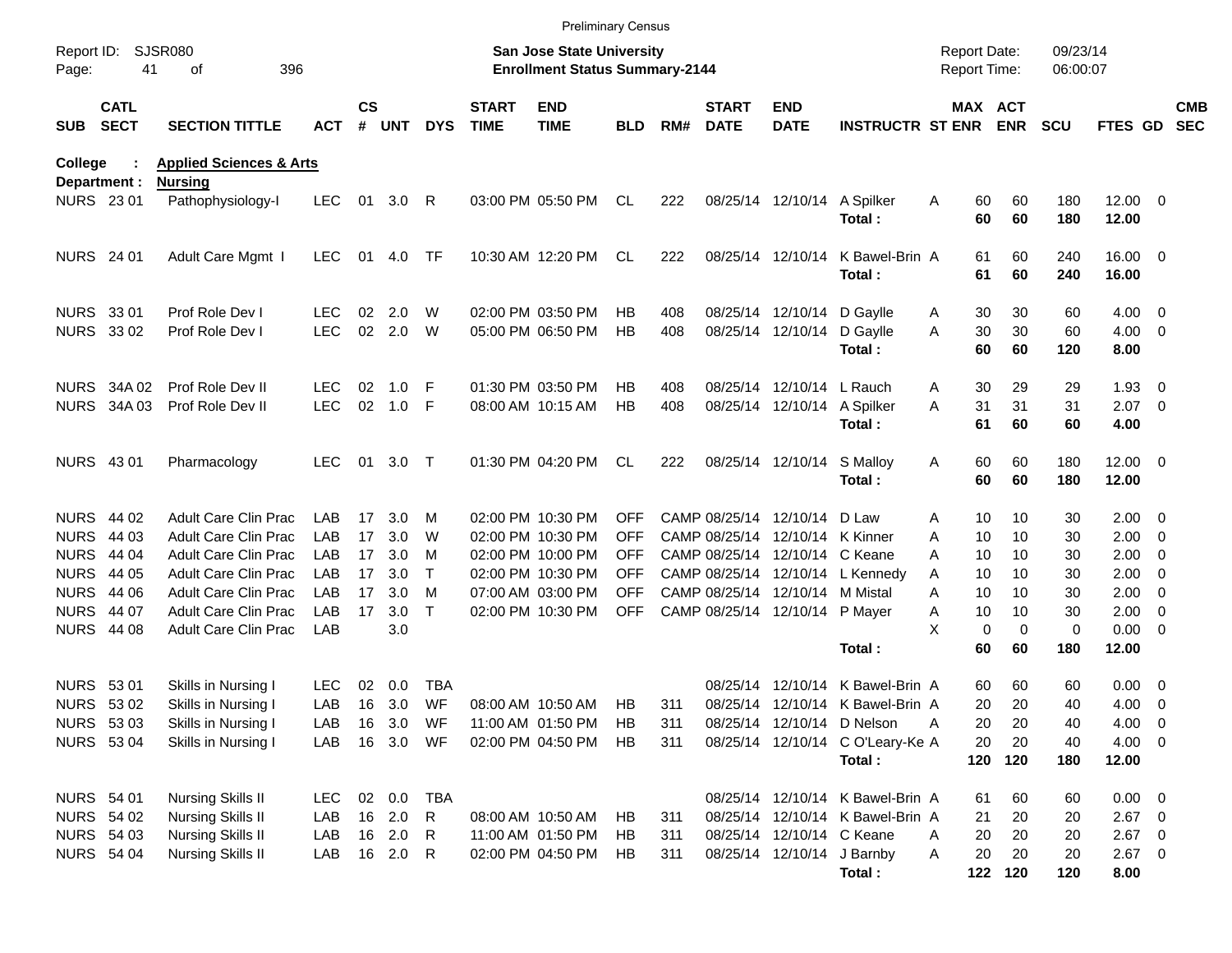|       |                                                                        |                                                                      |                                                |                      |                                      |                           |                             | <b>Preliminary Census</b>                                          |                        |                   |                             |                                                                            |                                                                                                    |                                            |                                                        |                            |                                                                     |            |
|-------|------------------------------------------------------------------------|----------------------------------------------------------------------|------------------------------------------------|----------------------|--------------------------------------|---------------------------|-----------------------------|--------------------------------------------------------------------|------------------------|-------------------|-----------------------------|----------------------------------------------------------------------------|----------------------------------------------------------------------------------------------------|--------------------------------------------|--------------------------------------------------------|----------------------------|---------------------------------------------------------------------|------------|
| Page: | Report ID: SJSR080<br>42                                               | 396<br>of                                                            |                                                |                      |                                      |                           |                             | San Jose State University<br><b>Enrollment Status Summary-2144</b> |                        |                   |                             |                                                                            |                                                                                                    | <b>Report Date:</b><br><b>Report Time:</b> |                                                        | 09/23/14<br>06:00:07       |                                                                     |            |
| SUB   | <b>CATL</b><br><b>SECT</b>                                             | <b>SECTION TITTLE</b>                                                | <b>ACT</b>                                     | $\mathsf{cs}$<br>#   | <b>UNT</b>                           | <b>DYS</b>                | <b>START</b><br><b>TIME</b> | <b>END</b><br><b>TIME</b>                                          | <b>BLD</b>             | RM#               | <b>START</b><br><b>DATE</b> | <b>END</b><br><b>DATE</b>                                                  | <b>INSTRUCTR ST ENR</b>                                                                            |                                            | MAX ACT<br><b>ENR</b>                                  | <b>SCU</b>                 | FTES GD SEC                                                         | <b>CMB</b> |
|       | NURS 124 02                                                            | <b>Theory Overview</b>                                               | <b>LEC</b>                                     | 01                   | 3.0                                  | W                         |                             | 09:00 AM 12:00 PM                                                  | CL                     | 111               |                             | 08/25/14 12/10/14                                                          | S McNiesh<br>Total:                                                                                | A                                          | 30<br>25<br>30<br>25                                   | 75<br>75                   | $5.00 \t 0$<br>5.00                                                 |            |
|       | NURS 125 01                                                            | Adult Care Mgmt II                                                   | <b>LEC</b>                                     | 01                   | 4.0                                  | W                         |                             | 10:30 AM 12:20 PM                                                  | CL.                    | 222               |                             |                                                                            | 08/25/14 12/10/14 C Hooper<br>Total:                                                               | Α                                          | 63<br>65<br>63<br>65                                   | 260<br>260                 | 17.33 0<br>17.33                                                    |            |
|       |                                                                        | NURS 126A 01 Pediatric Theory                                        | <b>LEC</b>                                     |                      | 01 2.0 R                             |                           |                             | 10:00 AM 11:50 AM                                                  | <b>CL</b>              | 222               |                             | 08/25/14 12/10/14                                                          | C Hill<br>Total:                                                                                   | A                                          | 62<br>60<br>62<br>60                                   | 240<br>240                 | $8.00 \t 0$<br>8.00                                                 |            |
|       |                                                                        | NURS 126B 01 Mat/Newborn Theory LEC 01 2.0 R                         |                                                |                      |                                      |                           |                             | 01:00 PM 02:50 PM                                                  | CL                     | 222               |                             | 08/25/14 12/10/14                                                          | S McNiesh<br>Total:                                                                                | A                                          | 62<br>60<br>62<br>60                                   | 120<br>120                 | $8.00 \t 0$<br>8.00                                                 |            |
|       |                                                                        | NURS 127A 01 Psych / MH Theory<br>NURS 127A 95 Psych / MH Theory     | <b>LEC</b><br><b>LEC</b>                       | 01<br>01             | 2.0<br>2.0                           | F<br><b>TBA</b>           |                             | 08:00 AM 09:50 AM                                                  | <b>IRC</b>             | 302               |                             | 08/25/14 12/10/14 C Mao                                                    | 08/25/14 12/10/14 L Barnes-Wil A<br>Total:                                                         | A                                          | 62<br>57<br>3<br>3<br>65<br>60                         | 114<br>6<br>120            | $7.60 \t 0$<br>$0.40 \quad 0$<br>8.00                               |            |
|       |                                                                        | NURS 127B 01 Community Theory<br>NURS 127B 95 Community Theory       | <b>LEC</b><br><b>LEC</b>                       | 01<br>01             | 2.0<br>2.0                           | F<br><b>TBA</b>           |                             | 10:00 AM 11:50 AM                                                  | <b>IRC</b>             | 302               |                             |                                                                            | 08/25/14 12/10/14 T Adelman<br>08/25/14 12/10/14 T Adelman<br>Total:                               | Α<br>A                                     | 86<br>91<br>$\overline{4}$<br>3<br>94<br>90            | 172<br>8<br>180            | 11.50 1<br>0.53 0<br>12.03                                          |            |
|       | NURS 128 01<br>NURS 128 02<br><b>NURS 128 06</b><br><b>NURS 128 95</b> | EBP in Nursing<br>EBP in Nursing<br>EBP in Nursing<br>EBP in Nursing | LEC.<br><b>LEC</b><br><b>LEC</b><br><b>LEC</b> | 02<br>02<br>02<br>02 | 2.0<br>2.0<br>2.0<br>2.0             | R<br>R<br>W<br><b>TBA</b> |                             | 12:00 PM 01:50 PM<br>02:00 PM 03:50 PM<br>01:00 PM 02:50 PM        | НB<br>НB<br><b>IRC</b> | 408<br>408<br>306 |                             | 08/25/14 12/10/14 C Hill<br>08/25/14 12/10/14 D Goyal<br>08/25/14 12/10/14 | 08/25/14 12/10/14 L Barnes-Wil A<br>D Goyal<br>Total:                                              | A<br>Α<br>A                                | 31<br>31<br>31<br>30<br>31<br>23<br>3<br>3<br>96<br>87 | 62<br>60<br>46<br>6<br>174 | $4.17 \quad 1$<br>$4.00 \ 0$<br>$3.10$ 1<br>$0.40 \quad 0$<br>11.67 |            |
|       | NURS 133 01<br>NURS 133 02                                             | Prof Role Dev IV<br>Prof Role Dev IV                                 | LEC.<br><b>LEC</b>                             | 02<br>02             | 2.0<br>2.0                           | $\top$<br>$\top$          |                             | 10:30 AM 12:20 PM<br>01:00 PM 02:50 PM                             | HB.<br>HB              | 408<br>408        |                             | 08/25/14 12/10/14<br>08/25/14 12/10/14 V Wong                              | J Sugiyama<br>Total:                                                                               | A<br>A                                     | 31<br>32<br>31<br>31<br>62<br>63                       | 64<br>62<br>126            | $4.27$ 0<br>$4.13 \quad 0$<br>8.40                                  |            |
|       | NURS 136 01<br>NURS 136 03                                             | Prof Role Dev III<br>Prof Role Dev III                               | LEC.<br><b>LEC</b>                             |                      | 02 2.0 R<br>02 2.0 R                 |                           |                             | 08:00 AM 09:50 AM<br>03:30 PM 05:20 PM                             | HB.<br>CL.             | 408<br>111        |                             |                                                                            | 08/25/14 12/10/14 D Nelson<br>08/25/14 12/10/14 S McNiesh<br>Total:                                | Α<br>A                                     | 31<br>29<br>31<br>31<br>62<br>60                       | 58<br>62<br>120            | $3.87$ 0<br>$4.13 \ 0$<br>8.00                                      |            |
|       | NURS 137 01<br>NURS 137 02<br>NURS 137 95                              | Prof Role Dev V<br>Prof Role Dev V<br>Prof Role Dev V                | LEC.<br><b>LEC</b><br><b>LEC</b>               |                      | 02 2.0 F<br>02 2.0 F<br>02  2.0  TBA |                           |                             | 12:30 PM 02:20 PM<br>12:30 PM 02:20 PM                             | IRC<br><b>IRC</b>      | 302<br>302        |                             |                                                                            | 08/25/14 12/10/14 T Adelman<br>08/25/14 12/10/14 D Canham<br>08/25/14 12/10/14 T Adelman<br>Total: | Α<br>Α<br>A                                | 45<br>44<br>46<br>42<br>3<br>4<br>94<br>90             | 88<br>84<br>8<br>180       | 5.87 0<br>$5.63$ 1<br>$0.53$ 0<br>12.03                             |            |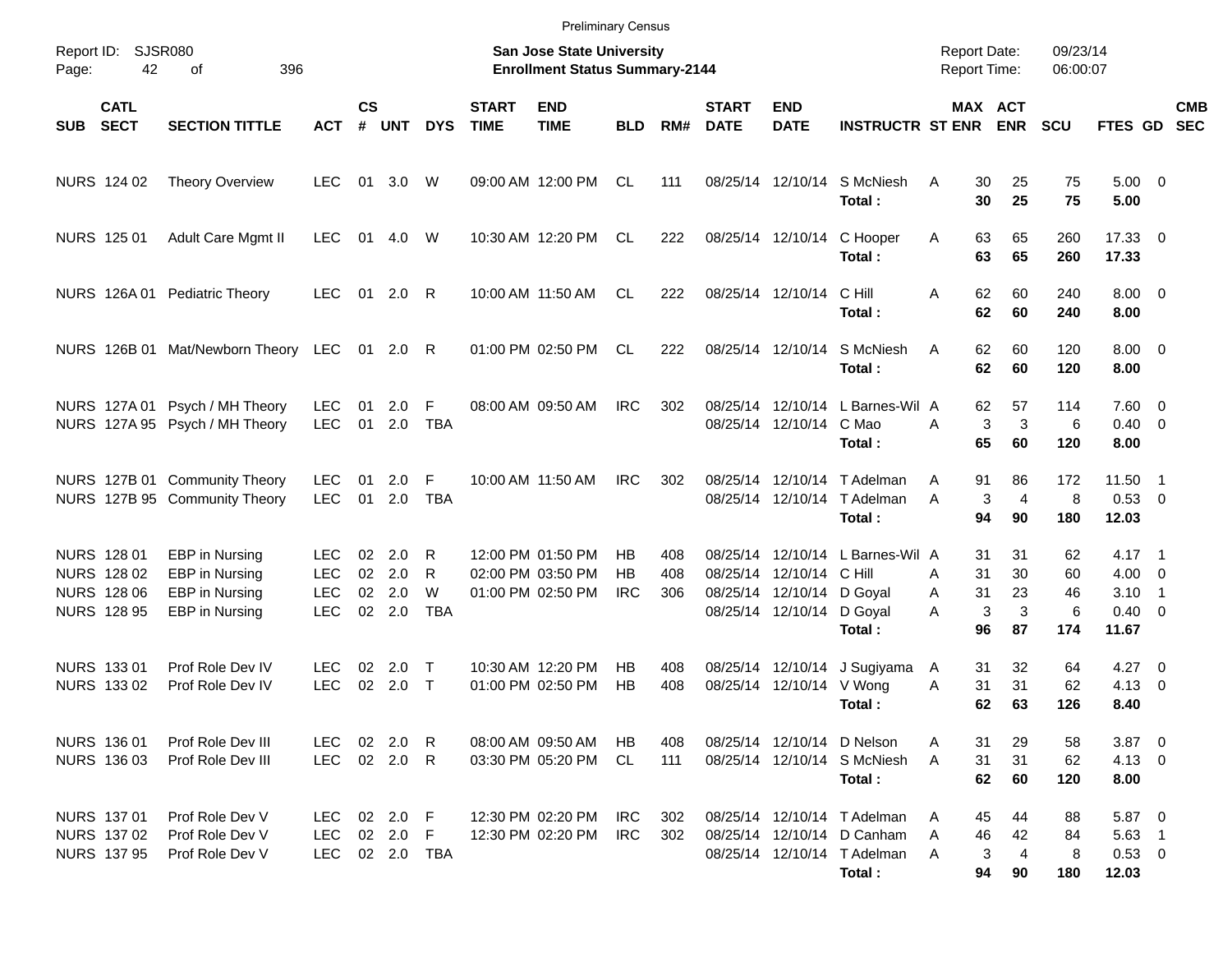|                     |                            |                                 |              |                |            |            |                             |                                                                           | <b>Preliminary Census</b> |     |                             |                                  |                                        |                                     |                   |                      |                        |                          |                          |
|---------------------|----------------------------|---------------------------------|--------------|----------------|------------|------------|-----------------------------|---------------------------------------------------------------------------|---------------------------|-----|-----------------------------|----------------------------------|----------------------------------------|-------------------------------------|-------------------|----------------------|------------------------|--------------------------|--------------------------|
| Report ID:<br>Page: | 43                         | SJSR080<br>396<br>оf            |              |                |            |            |                             | <b>San Jose State University</b><br><b>Enrollment Status Summary-2144</b> |                           |     |                             |                                  |                                        | <b>Report Date:</b><br>Report Time: |                   | 09/23/14<br>06:00:07 |                        |                          |                          |
| <b>SUB</b>          | <b>CATL</b><br><b>SECT</b> | <b>SECTION TITTLE</b>           | <b>ACT</b>   | <b>CS</b><br># | <b>UNT</b> | <b>DYS</b> | <b>START</b><br><b>TIME</b> | <b>END</b><br><b>TIME</b>                                                 | <b>BLD</b>                | RM# | <b>START</b><br><b>DATE</b> | <b>END</b><br><b>DATE</b>        | <b>INSTRUCTR ST ENR</b>                | MAX ACT                             | <b>ENR</b>        | <b>SCU</b>           | <b>FTES GD</b>         |                          | <b>CMB</b><br><b>SEC</b> |
|                     | <b>NURS 138 01</b>         | Prof Role Dev VI                | <b>LEC</b>   | 02             | 2.0        | F          |                             | 10:00 AM 11:50 AM                                                         | НB                        | 407 |                             | 08/25/14 12/10/14                | K Abriam-Yag A                         | 40                                  | 33                | 66                   | 4.40                   | - 0                      |                          |
|                     | NURS 138 02                | Prof Role Dev VI                | <b>LEC</b>   | 02             | 2.0        | -F         |                             | 10:00 AM 11:50 AM                                                         | <b>CL</b>                 | 238 |                             | 08/25/14 12/10/14                | T Lind                                 | 40<br>A                             | 33                | 66                   | 4.40                   | - 0                      |                          |
|                     | NURS 138 03                | Prof Role Dev VI                | <b>LEC</b>   | 02             | 2.0        |            |                             |                                                                           |                           |     |                             | 08/25/14 12/10/14                | Total:                                 | X<br>0<br>80                        | $\mathbf 0$<br>66 | $\mathbf 0$<br>132   | 0.00<br>8.80           | $\overline{\phantom{0}}$ |                          |
|                     | <b>NURS 144 01</b>         | Clin Nurs Appl                  | <b>LEC</b>   | 02             | 2.0        | W          |                             | 03:00 PM 04:50 PM                                                         | <b>IRC</b>                | 302 |                             | 08/25/14 12/10/14                | T Mckinnon                             | 31<br>A                             | 22                | 44                   | 2.93                   | $\overline{0}$           |                          |
|                     | <b>NURS 144 95</b>         | Clin Nurs Appl                  | <b>LEC</b>   | 02             | 2.0        | <b>TBA</b> |                             |                                                                           |                           |     |                             |                                  | 08/25/14 12/10/14 T Mckinnon<br>Total: | 3<br>A<br>34                        | 3<br>25           | 6<br>50              | $0.40 \quad 0$<br>3.33 |                          |                          |
|                     | NURS 145 02                | <b>Adult Care Clin II</b>       | LAB          | 17             | 4.0        | <b>RF</b>  |                             | 07:00 AM 03:00 PM                                                         | <b>OFF</b>                |     |                             |                                  | CAMP 08/25/14 12/10/14 C Fowlks        | 9<br>Α                              | 9                 | 36                   | 2.40                   | $\overline{\mathbf{0}}$  |                          |
|                     | NURS 145 03                | <b>Adult Care Clin II</b>       | LAB          | 17             | 4.0        | R          |                             | 07:00 AM 07:00 PM                                                         | <b>OFF</b>                |     |                             | CAMP 08/25/14 12/10/14 C Pham    |                                        | 10<br>Α                             | 9                 | 36                   | 2.40                   | $\overline{\mathbf{0}}$  |                          |
|                     | <b>NURS 145 04</b>         | Adult Care Clin II              | LAB          | 17             | 4.0        | <b>RF</b>  |                             | 07:00 AM 03:00 PM                                                         | <b>OFF</b>                |     |                             | CAMP 08/25/14 12/10/14 D Gaylle  |                                        | 9<br>A                              | 9                 | 36                   | 2.40                   | 0                        |                          |
|                     | <b>NURS 145 05</b>         | Adult Care Clin II              | LAB          | 17             | 4.0        | <b>WR</b>  |                             | 03:00 PM 11:00 PM                                                         | <b>OFF</b>                |     |                             | CAMP 08/25/14 12/10/14 C Haugh   |                                        | 10<br>A                             | 9                 | 36                   | 2.40                   | 0                        |                          |
|                     | <b>NURS 145 06</b>         | Adult Care Clin II              | LAB          | 17             | 4.0        | <b>WR</b>  |                             | 03:00 PM 11:00 PM                                                         | <b>OFF</b>                |     |                             | CAMP 08/25/14 12/10/14 P Mayer   |                                        | 10<br>Α                             | 9                 | 36                   | 2.40                   | $\overline{0}$           |                          |
|                     | NURS 145 07                | <b>Adult Care Clin II</b>       | LAB          | 17             | 4.0        | <b>RF</b>  |                             | 07:00 AM 03:00 PM                                                         | <b>OFF</b>                |     |                             |                                  | CAMP 08/25/14 12/10/14 P Edwards       | 9<br>A                              | 9                 | 36                   | 2.40                   | $\overline{0}$           |                          |
|                     | <b>NURS 145 08</b>         | <b>Adult Care Clin II</b>       | LAB          | 17             | 4.0        | <b>WR</b>  |                             | 03:00 PM 11:00 PM                                                         | OFF.                      |     |                             | CAMP 08/25/14 12/10/14           | J Garcia                               | 9<br>Α                              | 9                 | 36                   | 2.40                   | - 0                      |                          |
|                     |                            |                                 |              |                |            |            |                             |                                                                           |                           |     |                             |                                  | Total:                                 | 66                                  | 63                | 252                  | 16.80                  |                          |                          |
|                     | NURS 146A 01               | Peds Clinical                   | LAB          | 17             | 2.0        | W          |                             | 07:00 AM 03:00 PM                                                         | <b>OFF</b>                |     |                             | CAMP 08/25/14 12/10/14 C Hill    |                                        | 10<br>Α                             | 10                | 20                   | 1.33                   | - 0                      |                          |
|                     |                            | NURS 146A 02 Peds Clinical      | LAB          | 17             | 2.0        | F          |                             | 07:00 AM 04:00 PM                                                         | <b>OFF</b>                |     |                             |                                  | CAMP 08/25/14 12/10/14 V Brewer        | 10<br>A                             | 8                 | 16                   | 1.07                   | $\overline{\mathbf{0}}$  |                          |
|                     |                            | NURS 146A 03 Peds Clinical      | LAB          | 17             | 2.0        | $\top$     |                             | 07:00 AM 03:00 PM                                                         | <b>OFF</b>                |     |                             |                                  | CAMP 08/25/14 12/10/14 S McKenna       | 10<br>A                             | 9                 | 18                   | 1.20                   | - 0                      |                          |
|                     |                            | NURS 146A 05 Peds Clinical      | LAB          | 17             | 2.0        | W          |                             | 07:00 AM 04:00 PM                                                         | <b>OFF</b>                |     |                             | CAMP 08/25/14 12/10/14 L Shields |                                        | 8<br>A                              | $\overline{7}$    | 14                   | 0.93                   | 0                        |                          |
|                     |                            | NURS 146A 08 Peds Clinical      | LAB          | 17             | 2.0        | $\top$     |                             | 02:00 PM 10:00 PM                                                         | <b>OFF</b>                |     |                             | CAMP 08/25/14 12/10/14 K Ketner  |                                        | 10<br>Α                             | 10                | 20                   | 1.33                   | 0                        |                          |
|                     |                            | NURS 146A 10 Peds Clinical      | LAB          | 17             | 2.0        | W          |                             | 02:00 PM 10:00 PM                                                         | <b>OFF</b>                |     |                             | CAMP 08/25/14 12/10/14 J Ruiz    |                                        | 10<br>А                             | 9                 | 18                   | 1.20                   | - 0                      |                          |
|                     | NURS 146A 11               | <b>Peds Clinical</b>            | LAB          | 17             | 2.0        | -F         |                             | 07:00 AM 04:00 PM                                                         | OFF.                      |     |                             | CAMP 08/25/14 12/10/14           | S McKenna                              | 10<br>A                             | 7                 | 14                   | 0.93                   | $\overline{\mathbf{0}}$  |                          |
|                     |                            |                                 |              |                |            |            |                             |                                                                           |                           |     |                             |                                  | Total:                                 | 68                                  | 60                | 120                  | 8.00                   |                          |                          |
|                     | <b>NURS 146B 01</b>        | <b>Mat Hith Clinical</b>        | LAB          | 17             | 2.0        | $\top$     |                             | 03:00 PM 11:00 PM                                                         | <b>OFF</b>                |     |                             | CAMP 08/25/14 12/10/14 J Barnby  |                                        | 10<br>A                             | 7                 | 14                   | 0.93                   | $\overline{\mathbf{0}}$  |                          |
|                     |                            | NURS 146B 02 Mat Hlth Clinical  | LAB          |                | 17 2.0     | W          |                             | 07:00 AM 03:00 PM                                                         | OFF.                      |     |                             | CAMP 08/25/14 12/10/14 S Guido   |                                        | 10<br>Α                             | 9                 | 18                   | 1.20                   | $\overline{\mathbf{0}}$  |                          |
|                     |                            | NURS 146B 04 Mat Hlth Clinical  | LAB          |                | 17 2.0     |            |                             | 07:00 AM 03:00 PM                                                         | OFF                       |     |                             | CAMP 08/25/14 12/10/14 T Lind    |                                        | 10<br>A                             | 9                 | 18                   | $1.20 \t 0$            |                          |                          |
|                     |                            | NURS 146B 05 Mat Hith Clinical  | LAB.         |                | 17 2.0 F   |            |                             | 07:00 AM 03:00 PM                                                         | <b>OFF</b>                |     |                             | CAMP 08/25/14 12/10/14 S Guido   |                                        | 10<br>Α                             | 10                | 20                   | $1.33 \ 0$             |                          |                          |
|                     |                            | NURS 146B 06 Mat Hlth Clinical  | LAB          |                | 17 2.0 W   |            |                             | 02:00 PM 10:00 PM                                                         | OFF                       |     |                             |                                  | CAMP 08/25/14 12/10/14 B Ashaolu       | 10<br>A                             | 10                | 20                   | $1.33 \ 0$             |                          |                          |
|                     |                            | NURS 146B 08 Mat Hlth Clinical  | LAB          |                | 17  2.0  W |            |                             | 07:00 AM 03:00 PM                                                         | <b>OFF</b>                |     |                             | CAMP 08/25/14 12/10/14 T Lind    |                                        | 10<br>Α                             | 8                 | 16                   | $1.07 \t 0$            |                          |                          |
|                     |                            | NURS 146B 10 Mat Hith Clinical  | LAB          |                | 17 2.0 T   |            |                             | 07:00 AM 04:00 PM                                                         |                           |     |                             |                                  | OFF CAMP 08/25/14 12/10/14 D Nelson    | 9<br>A                              | 7                 | 14                   | $0.93 \ 0$             |                          |                          |
|                     |                            |                                 |              |                |            |            |                             |                                                                           |                           |     |                             |                                  | Total:                                 | 69                                  | 60                | 120                  | 8.00                   |                          |                          |
|                     |                            | NURS 147A 01 Mental Health Clin | LAB 17 2.0 T |                |            |            |                             | 08:00 AM 02:00 PM OFF CAMP 08/25/14 12/10/14 D Gaylle                     |                           |     |                             |                                  |                                        | 10<br>A                             | 9                 | 18                   | $1.20 \t 0$            |                          |                          |
|                     |                            | NURS 147A 02 Mental Health Clin | LAB 17 2.0 W |                |            |            |                             | 08:00 AM 02:00 PM                                                         |                           |     |                             | OFF CAMP 08/25/14 12/10/14 C Mao |                                        | 10<br>A                             | 8                 | 16                   | $1.07 \t 0$            |                          |                          |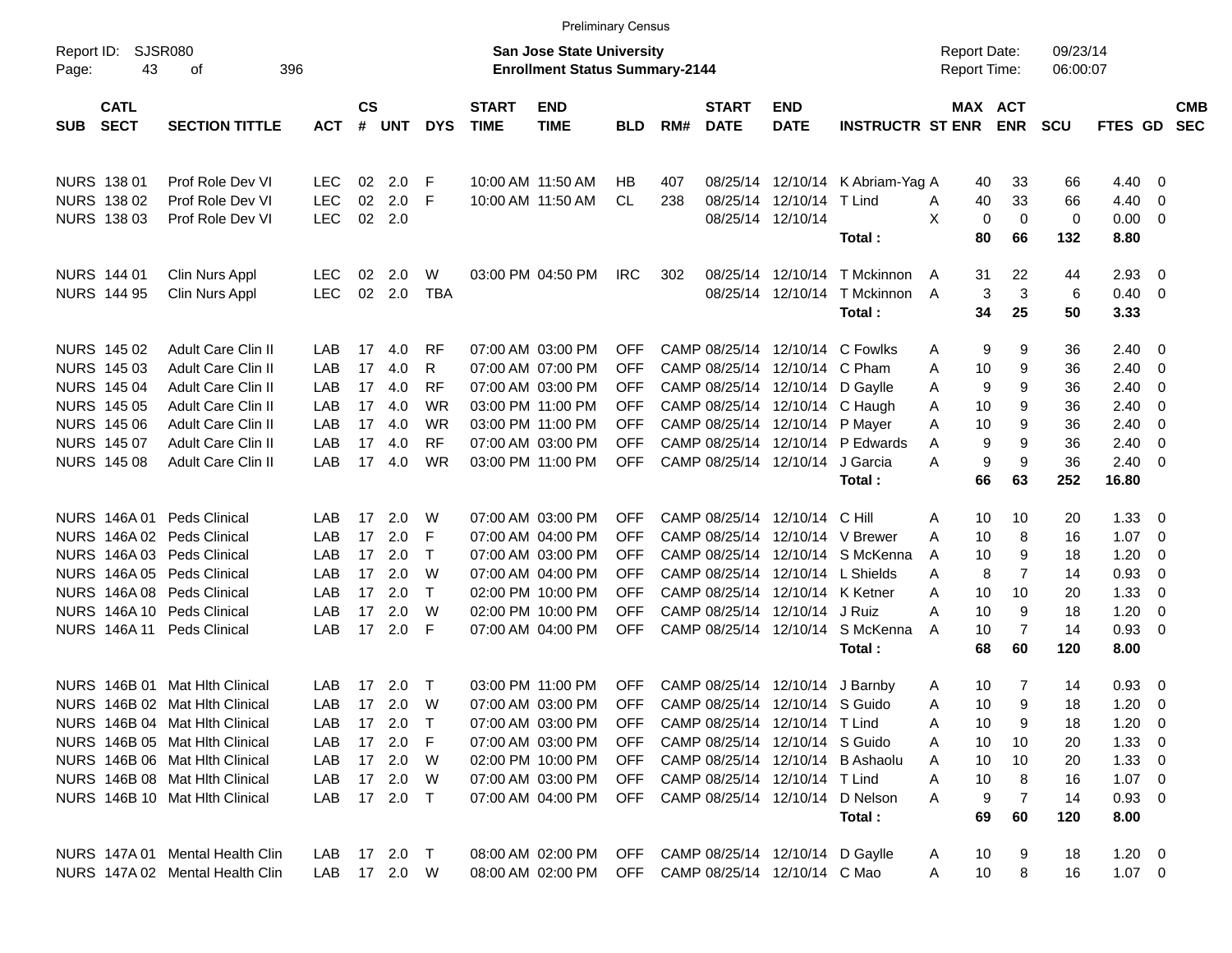|                                          |                             |              |                    |            |              |                             | <b>Preliminary Census</b>                                                 |            |      |                             |                               |                                  |                                            |                              |                      |                |                         |                          |
|------------------------------------------|-----------------------------|--------------|--------------------|------------|--------------|-----------------------------|---------------------------------------------------------------------------|------------|------|-----------------------------|-------------------------------|----------------------------------|--------------------------------------------|------------------------------|----------------------|----------------|-------------------------|--------------------------|
| Report ID:<br>44<br>Page:                | <b>SJSR080</b><br>396<br>οf |              |                    |            |              |                             | <b>San Jose State University</b><br><b>Enrollment Status Summary-2144</b> |            |      |                             |                               |                                  | <b>Report Date:</b><br><b>Report Time:</b> |                              | 09/23/14<br>06:00:07 |                |                         |                          |
| <b>CATL</b><br><b>SECT</b><br><b>SUB</b> | <b>SECTION TITTLE</b>       | <b>ACT</b>   | $\mathsf{cs}$<br># | <b>UNT</b> | <b>DYS</b>   | <b>START</b><br><b>TIME</b> | <b>END</b><br><b>TIME</b>                                                 | <b>BLD</b> | RM#  | <b>START</b><br><b>DATE</b> | <b>END</b><br><b>DATE</b>     | <b>INSTRUCTR ST ENR</b>          |                                            | <b>MAX ACT</b><br><b>ENR</b> | SCU                  | <b>FTES GD</b> |                         | <b>CMB</b><br><b>SEC</b> |
| NURS 147A 03                             | Mental Health Clin          | LAB          |                    | 2.0        |              |                             |                                                                           |            |      |                             |                               |                                  | X                                          | 0<br>0                       | $\mathbf 0$          | 0.00           | - 0                     |                          |
| <b>NURS 147A04</b>                       | <b>Mental Health Clin</b>   | LAB          |                    | 2.0        |              |                             |                                                                           |            |      |                             |                               |                                  | Χ<br>$\mathbf 0$                           | $\mathbf 0$                  | $\mathbf 0$          | 0.00           | $\overline{0}$          |                          |
| NURS 147A 05                             | Mental Health Clin          | LAB          | 17                 | 2.0        | M            |                             | 08:00 AM 02:00 PM                                                         | <b>OFF</b> |      |                             | CAMP 08/25/14 12/10/14 M Dyer |                                  | A<br>10                                    | 8                            | 16                   | 1.07           | $\overline{0}$          |                          |
| <b>NURS 147A 06</b>                      | Mental Health Clin          | LAB          | 17                 | 2.0        | W            |                             | 08:00 AM 02:00 PM                                                         | <b>OFF</b> |      | CAMP 08/25/14               |                               | 12/10/14 L Barnes-Wil A          | 10                                         | 10                           | 20                   | 1.33           | $\overline{0}$          |                          |
| <b>NURS 147A07</b>                       | <b>Mental Health Clin</b>   | LAB          |                    | 2.0        |              |                             |                                                                           |            |      |                             |                               |                                  | X<br>$\mathbf 0$                           | $\Omega$                     | $\mathbf 0$          | 0.00           | $\overline{0}$          |                          |
| <b>NURS 147A08</b>                       | Mental Health Clin          | LAB          | 17                 | 2.0        | R            |                             | 02:00 PM 10:00 PM                                                         | <b>OFF</b> |      | CAMP 08/25/14               |                               | 12/10/14 C Hartman-KoA           | 10                                         | 10                           | 20                   | 1.33           | $\overline{0}$          |                          |
| <b>NURS 147A10</b>                       | <b>Mental Health Clin</b>   | LAB          | 17                 | 2.0        | $\top$       |                             | 08:00 AM 02:00 PM                                                         | <b>OFF</b> |      | CAMP 08/25/14               | 12/10/14                      | C Mao                            | 10<br>Α                                    | 9                            | 18                   | 1.20           | $\overline{0}$          |                          |
| <b>NURS 147A11</b>                       | <b>Mental Health Clin</b>   | LAB          | 17                 | 2.0        | M            |                             | 02:00 PM 10:00 PM                                                         | <b>OFF</b> |      | CAMP 08/25/14               | 12/10/14                      | L Barnes-Wil A                   | 10                                         | 6                            | 12                   | 0.80           | $\overline{0}$          |                          |
|                                          |                             |              |                    |            |              |                             |                                                                           |            |      |                             |                               | Total:                           | 70                                         | 60                           | 120                  | 8.00           |                         |                          |
| NURS 147B 01 Com Hith Clin               |                             | LAB          | 17                 | 3.0        | $\top$       |                             | 08:00 AM 05:00 PM                                                         | OFF.       |      | CAMP 08/25/14               | 12/10/14 L Rauch              |                                  | A<br>9                                     | 10                           | 30                   | 2.00           | $\overline{\mathbf{0}}$ |                          |
| NURS 147B 02 Com Hith Clin               |                             | LAB          | 17                 | 3.0        | W            |                             | 08:00 AM 05:00 PM                                                         | <b>OFF</b> |      | CAMP 08/25/14               | 12/10/14                      | D Canham                         | A<br>10                                    | 9                            | 27                   | 1.80           | 0                       |                          |
| NURS 147B 03 Com Hith Clin               |                             | LAB          | 17                 | 3.0        | $\top$       |                             | 08:00 AM 05:00 PM                                                         | <b>OFF</b> |      | CAMP 08/25/14               | 12/10/14                      | D Gennette                       | 9<br>A                                     | 9                            | 27                   | 1.80           | $\overline{0}$          |                          |
| NURS 147B 05 Com Hith Clin               |                             | LAB          | 17                 | 3.0        | W            |                             | 08:00 AM 05:00 PM                                                         | <b>OFF</b> |      | CAMP 08/25/14               |                               | 12/10/14 C Finkbeiner A          | 10                                         | 10                           | 30                   | 2.00           | $\overline{0}$          |                          |
| NURS 147B 06 Com Hith Clin               |                             | LAB          | 17                 | 3.0        | $\mathsf{T}$ |                             | 08:00 AM 05:00 PM                                                         | <b>OFF</b> |      | CAMP 08/25/14               |                               | 12/10/14 T Adelman               | 10<br>A                                    | 12                           | 36                   | 2.40           | $\overline{0}$          |                          |
| NURS 147B 08 Com Hith Clin               |                             | LAB          | 17                 | 3.0        | <b>TBA</b>   |                             |                                                                           | <b>OFF</b> |      | CAMP 08/25/14               | 12/10/14                      |                                  | A<br>12                                    | 11                           | 33                   | 2.20           | $\overline{0}$          |                          |
| NURS 147B 10 Com Hlth Clin               |                             | LAB          | 17                 | 3.0        | R            |                             | 08:00 AM 05:00 PM                                                         | <b>OFF</b> |      | CAMP 08/25/14               | 12/10/14                      | L Rauch                          | A<br>10                                    | 10                           | 30                   | 2.00           | $\overline{0}$          |                          |
| NURS 147B 11 Com Hith Clin               |                             | LAB          | 17                 | 3.0        | $\top$       |                             | 08:00 AM 05:00 PM                                                         | <b>OFF</b> |      | CAMP 08/25/14               |                               | 12/10/14 C Finkbeiner A          | 9                                          | 9                            | 27                   | 1.80           | $\overline{0}$          |                          |
| NURS 147B 12 Com Hith Clin               |                             | LAB          | 17                 | 3.0        | W            |                             | 08:00 AM 05:00 PM                                                         | <b>OFF</b> |      | CAMP 08/25/14 12/10/14      |                               | J Monahan                        | 12<br>A                                    | 9                            | 27                   | 1.80           | $\overline{0}$          |                          |
|                                          |                             |              |                    |            |              |                             |                                                                           |            |      |                             |                               | Total:                           | 91                                         | 89                           | 267                  | 17.80          |                         |                          |
| NURS 148A 01 Sen Precept                 |                             | <b>PRA</b>   | 17                 | 4.0        | F            |                             | 01:00 PM 03:20 PM                                                         | HB         | 401  | 08/25/14                    |                               | 12/10/14 M Sternlieb             | A<br>12                                    | 14                           | 56                   | 3.73           | $\overline{\mathbf{0}}$ |                          |
| NURS 148A 02 Sen Precept                 |                             | <b>PRA</b>   | 17                 | 4.0        | F            |                             | 01:00 PM 03:20 PM                                                         | <b>HB</b>  | 418  | 08/25/14                    | 12/10/14                      | P Edwards                        | 12<br>A                                    | 12                           | 48                   | 3.20           | 0                       |                          |
| NURS 148A 03 Sen Precept                 |                             | <b>PRA</b>   | 17                 | 4.0        | F            |                             | 01:00 PM 03:20 PM                                                         | <b>HB</b>  | 301A | 08/25/14                    | 12/10/14 A Spilker            |                                  | 12<br>A                                    | 10                           | 40                   | 2.67           | $\overline{0}$          |                          |
| NURS 148A 04 Sen Precept                 |                             | <b>PRA</b>   | 17                 | 4.0        | F            |                             | 01:00 PM 03:20 PM                                                         | IS.        | 118  |                             | 08/25/14 12/10/14 S Malloy    |                                  | 12<br>Α                                    | 12                           | 48                   | 3.20           | $\overline{0}$          |                          |
| NURS 148A 05 Sen Precept                 |                             | <b>PRA</b>   | 17                 | 4.0        | F            |                             | 01:00 PM 03:20 PM                                                         | <b>HB</b>  | 301E | 08/25/14                    | 12/10/14 S Guido              |                                  | 12<br>A                                    | 12                           | 48                   | 3.20           | $\overline{0}$          |                          |
| NURS 148A 06 Sen Precept                 |                             | <b>PRA</b>   | 17                 | 4.0        | F            |                             | 01:00 PM 03:20 PM                                                         | <b>HB</b>  | 303  |                             |                               | 08/25/14 12/10/14 C Hooper       | 12<br>A                                    | 6                            | 24                   | 1.60           | $\overline{0}$          |                          |
| NURS 148A 07 Sen Precept                 |                             | <b>PRA</b>   |                    | 4.0        |              |                             |                                                                           |            |      |                             |                               |                                  | X<br>$\mathbf 0$                           | $\mathbf 0$                  | $\mathbf 0$          | 0.00           | $\overline{0}$          |                          |
|                                          |                             |              |                    |            |              |                             |                                                                           |            |      |                             |                               | Total:                           | 72                                         | 66                           | 264                  | 17.60          |                         |                          |
| NURS 180 01                              | <b>Indivi Stdies</b>        | <b>SUP</b>   | 36                 | 1.0        | TBA          |                             |                                                                           |            |      |                             |                               | 08/25/14 12/10/14 K Abriam-Yag A | 36                                         | 24                           | 24                   | 1.60 0         |                         |                          |
| NURS 180 02                              | <b>Indivi Stdies</b>        | <b>SUP</b>   | 36                 | 2.0        | <b>TBA</b>   |                             |                                                                           |            |      |                             |                               | 08/25/14 12/10/14 K Abriam-Yag A | 36                                         | 5                            | 10                   | $0.67$ 0       |                         |                          |
| NURS 180 03                              | <b>Indivi Stdies</b>        | <b>SUP</b>   | 36                 | 3.0        | <b>TBA</b>   |                             |                                                                           |            |      |                             |                               | 08/25/14 12/10/14 K Abriam-Yag A | 36                                         |                              | 3                    | $0.20 \ 0$     |                         |                          |
| NURS 180 04                              | <b>Indivi Stdies</b>        | <b>SUP</b>   |                    | 36 4.0     | <b>TBA</b>   |                             |                                                                           |            |      |                             |                               | 08/25/14 12/10/14 K Abriam-Yag A | 36                                         | 3                            | 12                   | $0.80 \t 0$    |                         |                          |
|                                          |                             |              |                    |            |              |                             |                                                                           |            |      |                             |                               | Total:                           | 144                                        | 33                           | 49                   | 3.27           |                         |                          |
| NURS 204 01                              | Div Pop Health Car          | SEM 05 3.0 T |                    |            |              |                             | 05:00 PM 07:50 PM HB                                                      |            | 408  |                             | 08/25/14 12/10/14 C Mao       |                                  | A<br>20                                    | 14                           | 42                   | 3.50 14        |                         |                          |
|                                          |                             |              |                    |            |              |                             |                                                                           |            |      |                             |                               | Total:                           | 20                                         | 14                           | 42                   | 3.50           |                         |                          |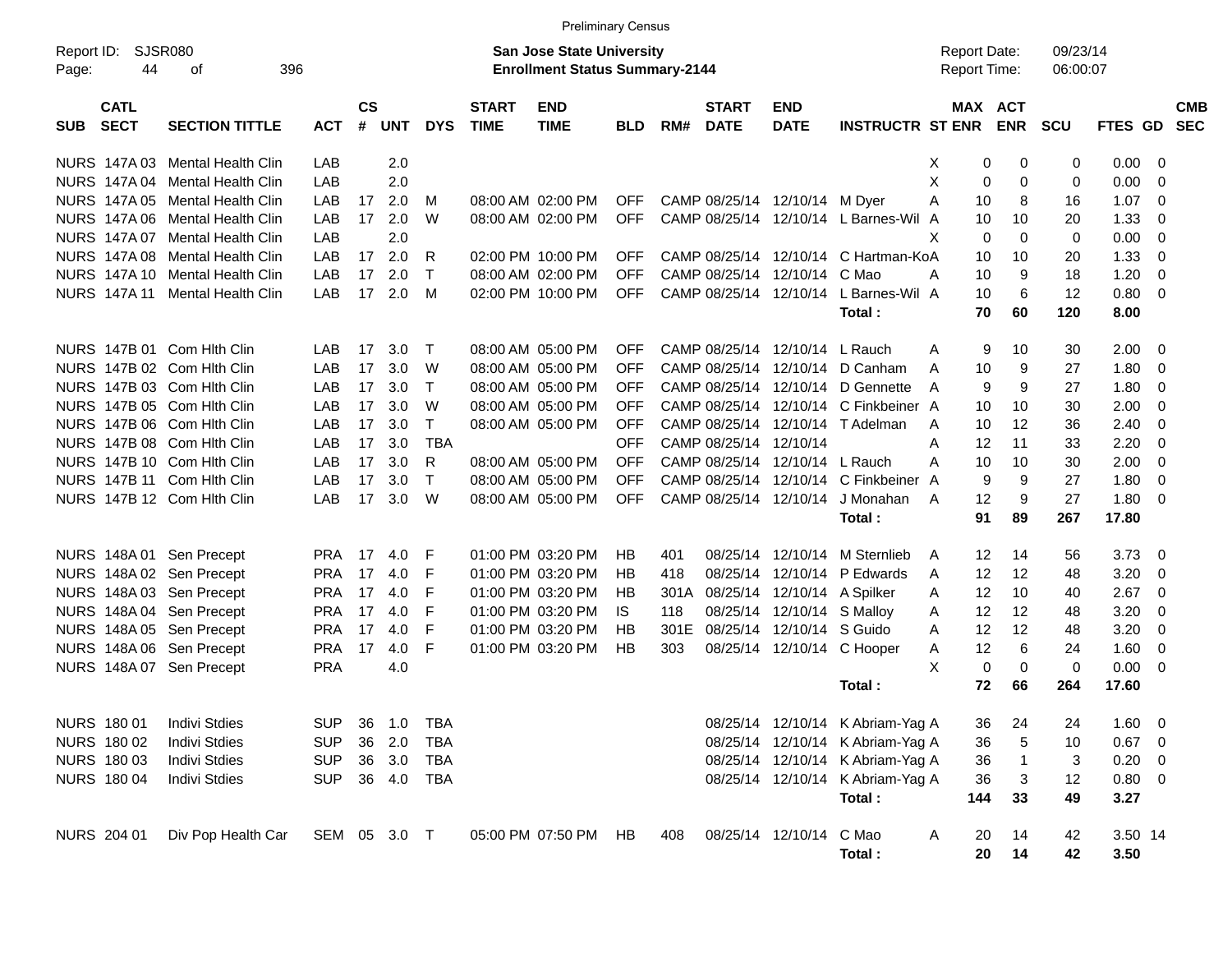|                                          |                                      |                          |                |            |            |                             |                           | <b>Preliminary Census</b>                                                 |     |                             |                                                  |                                                       |                                            |                           |                            |                                   |                          |
|------------------------------------------|--------------------------------------|--------------------------|----------------|------------|------------|-----------------------------|---------------------------|---------------------------------------------------------------------------|-----|-----------------------------|--------------------------------------------------|-------------------------------------------------------|--------------------------------------------|---------------------------|----------------------------|-----------------------------------|--------------------------|
| Report ID:<br>45<br>Page:                | SJSR080<br>396<br>of                 |                          |                |            |            |                             |                           | <b>San Jose State University</b><br><b>Enrollment Status Summary-2144</b> |     |                             |                                                  |                                                       | <b>Report Date:</b><br><b>Report Time:</b> |                           | 09/23/14<br>06:00:07       |                                   |                          |
| <b>CATL</b><br><b>SECT</b><br><b>SUB</b> | <b>SECTION TITTLE</b>                | <b>ACT</b>               | <b>CS</b><br># | <b>UNT</b> | <b>DYS</b> | <b>START</b><br><b>TIME</b> | <b>END</b><br><b>TIME</b> | <b>BLD</b>                                                                | RM# | <b>START</b><br><b>DATE</b> | <b>END</b><br><b>DATE</b>                        | <b>INSTRUCTR ST ENR</b>                               | <b>MAX</b>                                 | <b>ACT</b><br><b>ENR</b>  | <b>SCU</b>                 | FTES GD                           | <b>CMB</b><br><b>SEC</b> |
| NURS 297 01<br>NURS 297 02               | Master's Project<br>Master's Project | <b>SUP</b><br><b>SUP</b> | 25<br>25       | 1.0<br>2.0 | TBA<br>TBA |                             |                           |                                                                           |     | 08/25/14<br>08/25/14        | 12/10/14<br>12/10/14                             | D Canham<br>D Canham<br>Total:                        | 25<br>A<br>10 <sup>°</sup><br>A<br>35      | 17<br>2<br>19             | 17<br>4<br>21              | 1.42 17<br>$0.33$ 2<br>1.75       |                          |
| Department :                             | <b>Nursing</b>                       |                          |                |            |            |                             |                           |                                                                           |     |                             | <b>Lower Division:</b><br><b>Upper Division:</b> | <b>Department Total:</b><br><b>Graduate Division:</b> | 2043<br>604<br>1384<br>55                  | 1815<br>600<br>1182<br>33 | 4292<br>1260<br>2969<br>63 | 279.32<br>84.00<br>190.07<br>5.25 |                          |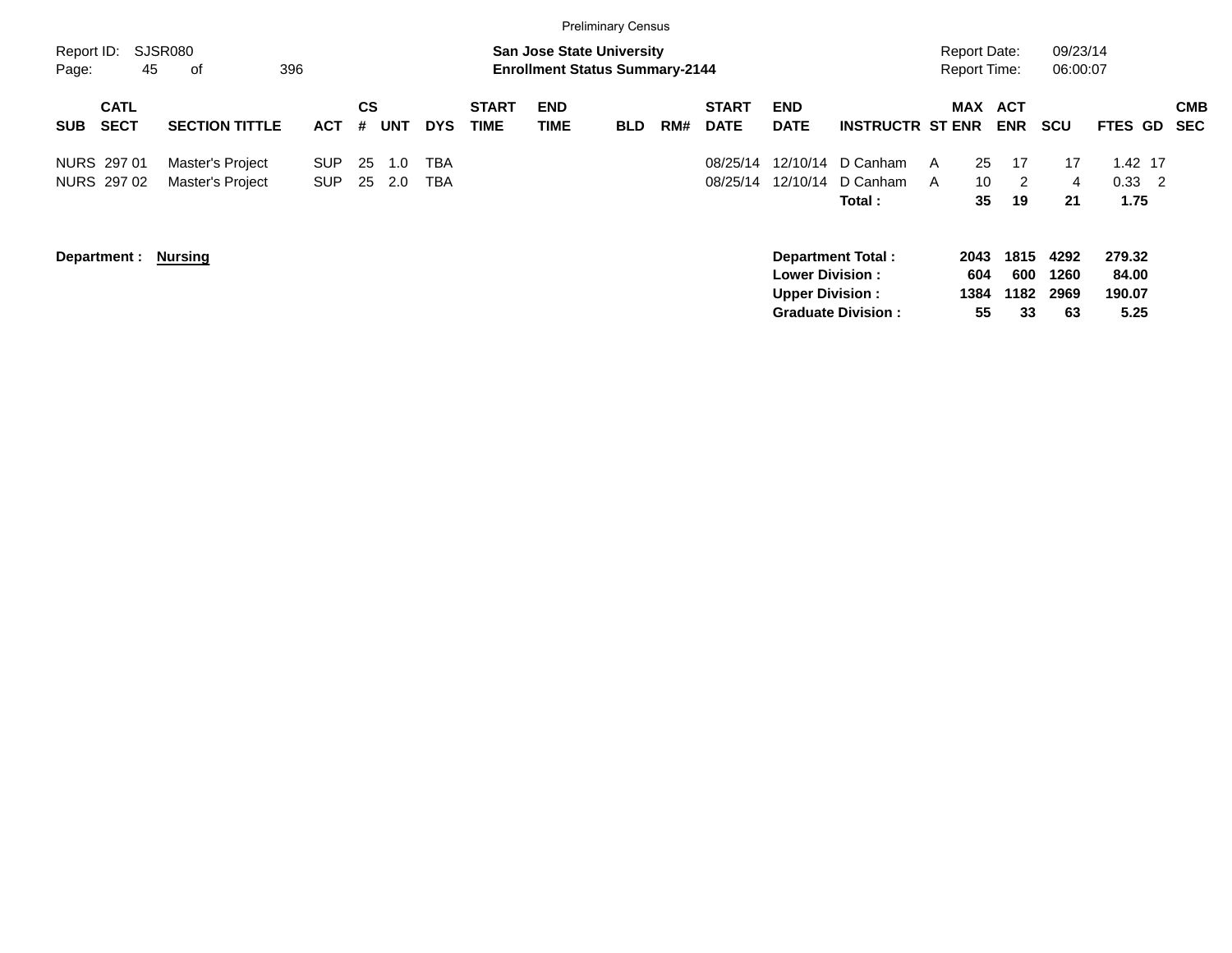|                                   |                                                     |            |               |          |            |                             |                                                                           | <b>Preliminary Census</b> |     |                             |                             |                                  |                                            |                                      |                      |             |                          |
|-----------------------------------|-----------------------------------------------------|------------|---------------|----------|------------|-----------------------------|---------------------------------------------------------------------------|---------------------------|-----|-----------------------------|-----------------------------|----------------------------------|--------------------------------------------|--------------------------------------|----------------------|-------------|--------------------------|
| Report ID:<br>46<br>Page:         | <b>SJSR080</b><br>396<br>оf                         |            |               |          |            |                             | <b>San Jose State University</b><br><b>Enrollment Status Summary-2144</b> |                           |     |                             |                             |                                  | <b>Report Date:</b><br><b>Report Time:</b> |                                      | 09/23/14<br>06:00:07 |             |                          |
| <b>CATL</b><br><b>SECT</b><br>SUB | <b>SECTION TITTLE</b>                               | <b>ACT</b> | $\mathsf{cs}$ | # UNT    | <b>DYS</b> | <b>START</b><br><b>TIME</b> | <b>END</b><br><b>TIME</b>                                                 | <b>BLD</b>                | RM# | <b>START</b><br><b>DATE</b> | <b>END</b><br><b>DATE</b>   | <b>INSTRUCTR ST ENR</b>          |                                            | MAX ACT<br><b>ENR</b>                | <b>SCU</b>           | FTES GD     | <b>CMB</b><br><b>SEC</b> |
| <b>College</b>                    | <b>Applied Sciences &amp; Arts</b>                  |            |               |          |            |                             |                                                                           |                           |     |                             |                             |                                  |                                            |                                      |                      |             |                          |
| Department :<br>OCTH 180 01       | <b>Occupational Therapy</b><br><b>Indiv Studies</b> | <b>SUP</b> | 36            | 1.0      | <b>TBA</b> |                             |                                                                           |                           |     |                             |                             | 08/25/14 12/10/14 A Macrae       |                                            | 1                                    | 1                    | $0.07$ 0    |                          |
| OCTH 180 02                       | <b>Indiv Studies</b>                                | <b>SUP</b> |               | 3.0      |            |                             |                                                                           |                           |     |                             |                             |                                  | Α<br>X                                     | 0<br>$\mathbf 0$                     | 0                    | $0.00 \t 0$ |                          |
|                                   |                                                     |            |               |          |            |                             |                                                                           |                           |     |                             |                             | Total:                           |                                            | $\mathbf{1}$<br>$\blacktriangleleft$ | $\blacktriangleleft$ | 0.07        |                          |
|                                   | OCTH 201A 01 Field Work Exper                       | <b>SUP</b> | 25            | 6.0      | TBA        |                             |                                                                           |                           |     |                             | 08/25/14 12/10/14           | E Cara                           | 15<br>Α                                    | 20                                   | 120                  | 10.00 20    |                          |
|                                   |                                                     |            |               |          |            |                             |                                                                           |                           |     |                             |                             | Total:                           | 15                                         | 20                                   | 120                  | 10.00       |                          |
|                                   | OCTH 201B 01 Adv Field Wrk Exp                      | <b>SUP</b> | 25            | 6.0      | TBA        |                             |                                                                           |                           |     |                             | 08/25/14 12/10/14 S Jiao    |                                  | 70<br>A                                    | 52                                   | 312                  | 26.00 52    |                          |
|                                   | OCTH 201B 02 Adv Field Wrk Exp                      | <b>SUP</b> | 25            | 6.0      |            |                             |                                                                           |                           |     |                             | 08/25/14 12/10/14           |                                  | X                                          | $\mathbf 0$<br>$\mathbf 0$           | 0                    | $0.00 \t 0$ |                          |
|                                   |                                                     |            |               |          |            |                             |                                                                           |                           |     |                             |                             | Total:                           | 70                                         | 52                                   | 312                  | 26.00       |                          |
| OCTH 210 01                       | Sem in Occup Therapy LEC                            |            |               | 02 3.0 T |            |                             | 05:00 PM 07:45 PM                                                         | CCB                       | 115 |                             |                             | 08/25/14 12/10/14 R McLaughlin A | 40                                         | 37                                   | 74                   | 9.25 37     |                          |
|                                   |                                                     |            |               |          |            |                             |                                                                           |                           |     |                             |                             | Total:                           | 40                                         | 37                                   | 74                   | 9.25        |                          |
| OCTH 211 01                       | Hist Theory OT                                      | <b>LEC</b> | 02            | 3.0      | W          |                             | 09:00 AM 11:45 AM                                                         | <b>CCB</b>                | 115 |                             |                             | 08/25/14 12/10/14 D Lashgari     | 27<br>A                                    | 25                                   | 75                   | 6.25 25     |                          |
| OCTH 211 02                       | Hist Theory OT                                      | <b>LEC</b> | 02            | 3.0      | м          |                             | 09:00 AM 11:45 AM                                                         | <b>SH</b>                 | 346 |                             |                             | 08/25/14 12/10/14 H Pendleton A  | 27                                         | 31                                   | 93                   | 7.75 31     |                          |
| OCTH 211 03                       | Hist Theory OT                                      | <b>LEC</b> | 02            | 3.0      | W          |                             | 01:30 PM 04:15 PM                                                         | <b>DMH</b>                | 348 |                             | 08/25/14 12/10/14 S Jiao    |                                  | 27<br>Α                                    | 24                                   | 72                   | 6.00 24     |                          |
|                                   |                                                     |            |               |          |            |                             |                                                                           |                           |     |                             |                             | Total:                           | 81                                         | 80                                   | 240                  | 20.00       |                          |
| OCTH 212 01                       | Lifespan occupat                                    | <b>LEC</b> | 02            | 3.0      | W          |                             | 09:00 AM 11:45 AM                                                         | SH                        | 346 |                             |                             | 08/25/14 12/10/14 L Pepperdine A | 27                                         | 26                                   | 78                   | 6.50 26     |                          |
| OCTH 212 02                       | Lifespan occupat                                    | <b>LEC</b> | 02            | 3.0      | W          |                             | 01:30 PM 04:15 PM                                                         | <b>CCB</b>                | 115 |                             | 08/25/14 12/10/14 P Steffen |                                  | 27<br>A                                    | 25                                   | 75                   | 6.25 25     |                          |
| OCTH 212 03                       | Lifespan occupat                                    | <b>LEC</b> | 02            | 3.0      | R          |                             | 01:30 PM 04:15 PM                                                         | <b>CCB</b>                | 101 |                             | 08/25/14 12/10/14 M Chang   |                                  | 27<br>A                                    | 29                                   | 87                   | 7.25 29     |                          |
|                                   |                                                     |            |               |          |            |                             |                                                                           |                           |     |                             |                             | Total:                           | 81                                         | 80                                   | 240                  | 20.00       |                          |
| OCTH 213 01                       | Prof Develop I                                      | LEC.       | 02            | 3.0      | M          |                             | 01:30 PM 04:15 PM                                                         | DMH                       | 348 |                             |                             | 08/25/14 12/10/14 B Rodrigues A  | 27                                         | 32                                   | 96                   | 8.00 32     |                          |
| OCTH 213 02                       | Prof Develop I                                      | <b>LEC</b> | 02            | 3.0      | W          |                             | 09:00 AM 11:45 AM                                                         | <b>CCB</b>                | 101 |                             |                             | 08/25/14 12/10/14 H Pendleton A  | 27                                         | 24                                   | 72                   | 6.00 24     |                          |
| OCTH 213 03                       | Prof Develop I                                      | <b>LEC</b> | 02            | 3.0      | W          |                             | 01:30 PM 04:15 PM                                                         | <b>CCB</b>                | 101 |                             | 08/25/14 12/10/14           | <b>B</b> Rodrigues A             | 27                                         | 24                                   | 72                   | 6.00 24     |                          |
|                                   |                                                     |            |               |          |            |                             |                                                                           |                           |     |                             |                             | Total:                           | 81                                         | 80                                   | 240                  | 20.00       |                          |
| OCTH 220 01                       | Educ and Occup Thera SEM 05 3.0 M                   |            |               |          |            |                             | 01:30 PM 04:15 PM                                                         | CCB 101                   |     |                             |                             | 08/25/14 12/10/14 R McLaughlin A | 35                                         | 37                                   | 111                  | 9.25 37     |                          |
|                                   |                                                     |            |               |          |            |                             |                                                                           |                           |     |                             |                             | Total:                           | 35                                         | 37                                   | 111                  | 9.25        |                          |
| OCTH 221 01                       | OccupatAnalysis                                     | SEM        |               | 06 3.0   | M          |                             | 09:00 AM 11:45 AM                                                         | CCB 210                   |     |                             |                             | 08/25/14 12/10/14 L Andonian     | 20<br>A                                    | 20                                   | 60                   | 5.00 20     |                          |
| OCTH 221 02                       | OccupatAnalysis                                     | SEM        | 06            | 3.0      | M          |                             | 01:30 PM 04:15 PM                                                         | <b>CCB</b>                | 210 |                             |                             | 08/25/14 12/10/14 L Andonian     | 20<br>Α                                    | 20                                   | 60                   | 5.00 20     |                          |
| OCTH 221 03                       | OccupatAnalysis                                     | SEM        | 06            | 3.0      | $\top$     |                             | 09:00 AM 11:45 AM                                                         | CCB                       | 210 |                             |                             | 08/25/14 12/10/14 C Glogoski     | Α<br>20                                    | 19                                   | 57                   | 4.75 19     |                          |
| OCTH 221 04                       | OccupatAnalysis                                     | SEM        |               | 06 3.0   | $\top$     |                             | 01:30 PM 04:15 PM                                                         | CCB 210                   |     |                             |                             | 08/25/14 12/10/14 C Glogoski     | Α<br>20                                    | 21                                   | 63                   | 5.25 21     |                          |
|                                   |                                                     |            |               |          |            |                             |                                                                           |                           |     |                             |                             | Total:                           | 80                                         | 80                                   | 240                  | 20.00       |                          |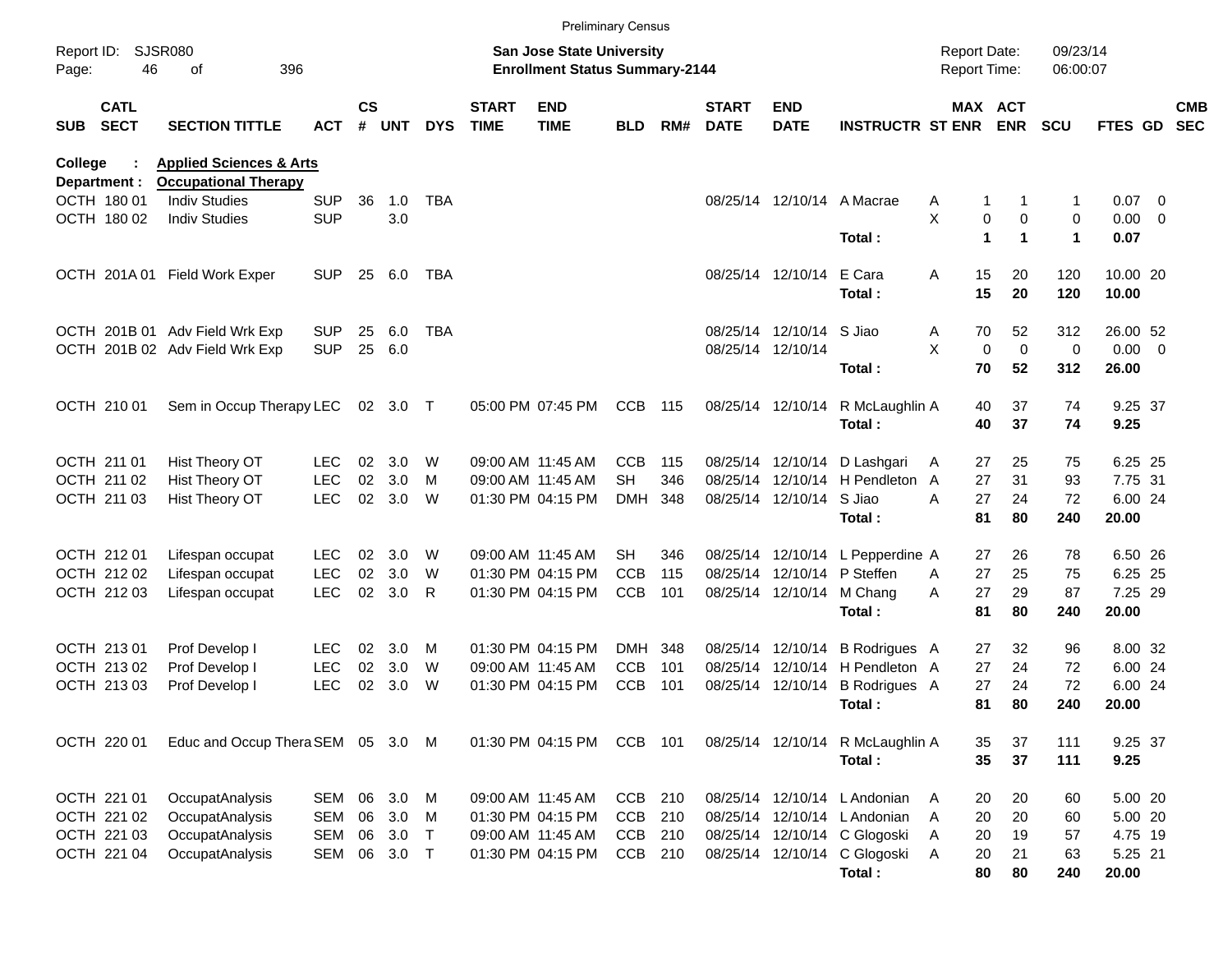|                                           |                            |                                               |                                     |                    |            |                        |                                                                    |                                                             | <b>Preliminary Census</b>    |            |                             |                                                                             |                                                  |                                     |                       |                       |                                        |                          |
|-------------------------------------------|----------------------------|-----------------------------------------------|-------------------------------------|--------------------|------------|------------------------|--------------------------------------------------------------------|-------------------------------------------------------------|------------------------------|------------|-----------------------------|-----------------------------------------------------------------------------|--------------------------------------------------|-------------------------------------|-----------------------|-----------------------|----------------------------------------|--------------------------|
| Report ID:<br>Page:                       | <b>SJSR080</b><br>47       | 396                                           |                                     |                    |            |                        | San Jose State University<br><b>Enrollment Status Summary-2144</b> |                                                             |                              |            |                             |                                                                             | <b>Report Date:</b><br><b>Report Time:</b>       |                                     | 09/23/14<br>06:00:07  |                       |                                        |                          |
| SUB                                       | <b>CATL</b><br><b>SECT</b> | <b>SECTION TITTLE</b>                         | <b>ACT</b>                          | $\mathsf{cs}$<br># | <b>UNT</b> | <b>DYS</b>             | <b>START</b><br><b>TIME</b>                                        | <b>END</b><br><b>TIME</b>                                   | <b>BLD</b>                   | RM#        | <b>START</b><br><b>DATE</b> | <b>END</b><br><b>DATE</b>                                                   | <b>INSTRUCTR ST ENR</b>                          |                                     | MAX ACT<br><b>ENR</b> | <b>SCU</b>            | <b>FTES GD</b>                         | <b>CMB</b><br><b>SEC</b> |
| OCTH 222 01<br>OCTH 222 02                |                            | <b>Funct Kinesiology</b><br>Funct Kinesiology | SEM<br>SEM                          | 06<br>06           | 3.0<br>3.0 | <b>TR</b><br><b>TR</b> |                                                                    | 09:00 AM 10:15 AM<br>10:30 AM 11:45 AM                      | <b>CCB</b><br><b>CCB</b>     | 101<br>101 |                             | 08/25/14 12/10/14                                                           | 08/25/14 12/10/14 A George<br>A George<br>Total: | 20<br>A<br>20<br>A<br>40            | 20<br>20<br>40        | 60<br>60<br>120       | 5.00 20<br>5.00 20<br>10.00            |                          |
| OCTH 226 01<br>OCTH 226 02                |                            | OT with Children<br>OT with Children          | SEM<br><b>SEM</b>                   | 05<br>05           | 3.0<br>3.0 | R<br>R                 |                                                                    | 09:00 AM 11:45 AM<br>01:30 PM 04:15 PM                      | CCB<br><b>CCB</b>            | 210<br>210 |                             | 08/25/14 12/10/14<br>08/25/14 12/10/14                                      | M Kaye<br>W Schultz-Kr A<br>Total:               | 17<br>A<br>17<br>34                 | 17<br>16<br>33        | 51<br>48<br>99        | 4.25 17<br>4.00 16<br>8.25             |                          |
| OCTH 233 01<br>OCTH 233 02                |                            | Prof Develop II<br>Prof Develop II            | LEC.<br><b>LEC</b>                  | 02<br>02           | 3.0<br>3.0 | M<br>M                 |                                                                    | 09:00 AM 11:45 AM<br>01:30 PM 04:15 PM                      | <b>CCB</b><br>CCB            | 115<br>115 |                             | 08/25/14 12/10/14<br>08/25/14 12/10/14                                      | D Bolding<br>D Bolding<br>Total:                 | 34<br>A<br>A<br>34<br>68            | 29<br>37<br>66        | 87<br>111<br>198      | 7.25 29<br>9.25 37<br>16.50            |                          |
| OCTH 234 01<br>OCTH 234 02                |                            | OT in Community II<br>OT in Community II      | SEM<br>SEM                          | 05<br>05           | 3.0<br>3.0 | $\top$<br>R            |                                                                    | 09:00 AM 11:45 AM<br>01:30 PM 04:15 PM                      | MН<br><b>CCB</b>             | 526<br>209 |                             | 08/25/14 12/10/14<br>08/25/14 12/10/14                                      | E Cara<br>L Andonian<br>Total:                   | A<br>17<br>17<br>A<br>34            | 16<br>17<br>33        | 48<br>51<br>99        | 4.00 16<br>4.25 17<br>8.25             |                          |
| OCTH 235 01                               |                            | Cult Div in OT                                | <b>LEC</b>                          | 02                 | 3.0        | W                      |                                                                    | 05:00 PM 07:45 PM                                           | <b>CCB</b>                   | 115        |                             | 08/25/14 12/10/14                                                           | G Teaford<br>Total:                              | 40<br>A<br>40                       | 37<br>37              | 111<br>111            | 9.25 37<br>9.25                        |                          |
| OCTH 236 01<br>OCTH 236 02                |                            | OT with Youth<br>OT with Youth                | SEM<br>SEM                          | 05<br>05           | 3.0<br>3.0 | $\top$<br>R            |                                                                    | 01:30 PM 04:15 PM<br>09:00 AM 11:45 AM                      | <b>CCB</b><br><b>CCB</b>     | 209<br>209 |                             | 08/25/14 12/10/14<br>08/25/14 12/10/14                                      | A George<br>W Schultz-Kr A<br>Total:             | 17<br>A<br>17<br>34                 | 17<br>16<br>33        | 51<br>48<br>99        | 4.25 17<br>4.00 16<br>8.25             |                          |
| OCTH 246 01<br>OCTH 246 02                |                            | OT w Young Adults<br>OT w Young Adults        | SEM<br>SEM                          | 05<br>05           | 3.0<br>3.0 | W<br>W                 |                                                                    | 09:00 AM 11:45 AM<br>01:30 PM 04:15 PM                      | <b>CCB</b><br><b>CCB</b>     | 209<br>209 |                             | 08/25/14 12/10/14<br>08/25/14 12/10/14                                      | J Koketsu<br>A George<br>Total:                  | 17<br>A<br>A<br>17<br>34            | 17<br>16<br>33        | 51<br>48<br>99        | 4.25 17<br>4.00 16<br>8.25             |                          |
| OCTH 266 01<br>OCTH 266 02                |                            | OT & Older Adults<br>OT & Older Adults        | SEM<br>SEM                          | 05<br>05           | 3.0<br>3.0 | W<br>W                 |                                                                    | 09:00 AM 11:45 AM<br>01:30 PM 04:15 PM                      | <b>CCB</b><br><b>CCB</b>     | 210<br>210 |                             | 08/25/14 12/10/14 J Smith                                                   | 08/25/14 12/10/14 C Glogoski<br>Total:           | 17<br>A<br>17<br>Α<br>34            | 16<br>17<br>33        | 48<br>51<br>99        | 4.00 16<br>4.25 17<br>8.25             |                          |
| OCTH 275 01<br>OCTH 275 02<br>OCTH 275 03 |                            | EBP in OT<br>EBP in OT<br>EBP in OT           | SEM 05 3.0 M<br>SEM<br>SEM 05 3.0 T | 05                 | 3.0 M      |                        |                                                                    | 09:00 AM 11:45 AM<br>01:00 PM 03:45 PM<br>01:30 PM 04:15 PM | CCB<br><b>CCB</b><br>CCB 101 | 101<br>209 |                             | 08/25/14 12/10/14 M Chang<br>08/25/14 12/10/14 M Chang<br>08/25/14 12/10/14 | M Chang<br>Total:                                | 23<br>A<br>23<br>Α<br>A<br>23<br>69 | 20<br>25<br>21<br>66  | 60<br>75<br>63<br>198 | 5.00 20<br>6.25 25<br>5.25 21<br>16.50 |                          |
| OCTH 276 01<br>OCTH 276 02                |                            | Pract & Seminar 1A<br>Pract & Seminar 1A      | SEM 05 0.0 M<br>ACT 15 3.0 M        |                    |            |                        |                                                                    | 05:00 PM 06:50 PM<br>07:00 PM 08:45 PM                      | CCB<br>CCB 209               | 209        |                             | 08/25/14 12/10/14 J Smith<br>08/25/14 12/10/14 J Smith                      |                                                  | 20<br>A<br>20<br>Α                  | 20<br>20              | 40<br>20              | 0.0020<br>5.00 20                      |                          |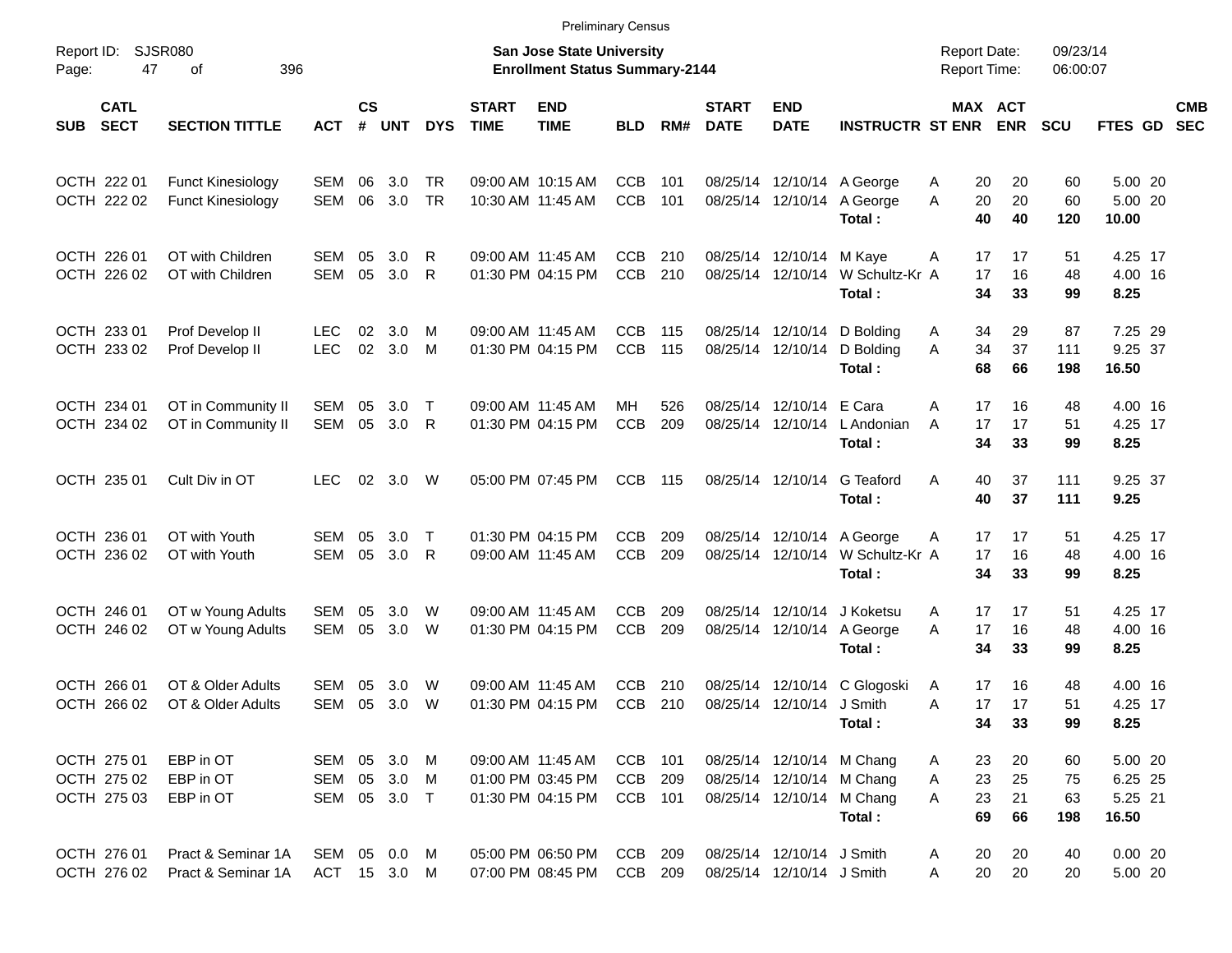| Report ID:<br>48<br>Page:                                                                                            | <b>SJSR080</b><br>396<br>οf                                                                                                                                                  |                                                                                                              |                                              |                                                      |                                                                                                      |                                        | Preliminary Census<br><b>San Jose State University</b><br><b>Enrollment Status Summary-2144</b>                            |                                                                                                              |                                                      |                                                                                  |                                                                                                       |                                                                                                                            | <b>Report Date:</b><br><b>Report Time:</b>                                        |                                                       | 09/23/14<br>06:00:07                                |                                                                                                       |                          |
|----------------------------------------------------------------------------------------------------------------------|------------------------------------------------------------------------------------------------------------------------------------------------------------------------------|--------------------------------------------------------------------------------------------------------------|----------------------------------------------|------------------------------------------------------|------------------------------------------------------------------------------------------------------|----------------------------------------|----------------------------------------------------------------------------------------------------------------------------|--------------------------------------------------------------------------------------------------------------|------------------------------------------------------|----------------------------------------------------------------------------------|-------------------------------------------------------------------------------------------------------|----------------------------------------------------------------------------------------------------------------------------|-----------------------------------------------------------------------------------|-------------------------------------------------------|-----------------------------------------------------|-------------------------------------------------------------------------------------------------------|--------------------------|
| <b>CATL</b><br><b>SECT</b><br><b>SUB</b>                                                                             | <b>SECTION TITTLE</b>                                                                                                                                                        | <b>ACT</b>                                                                                                   | <b>CS</b><br>#                               | <b>UNT</b>                                           | <b>DYS</b>                                                                                           | <b>START</b><br><b>TIME</b>            | <b>END</b><br><b>TIME</b>                                                                                                  | <b>BLD</b>                                                                                                   | RM#                                                  | <b>START</b><br><b>DATE</b>                                                      | <b>END</b><br><b>DATE</b>                                                                             | <b>INSTRUCTR ST ENR</b>                                                                                                    | MAX ACT                                                                           | <b>ENR</b>                                            | <b>SCU</b>                                          | FTES GD                                                                                               | <b>CMB</b><br><b>SEC</b> |
| OCTH 276 03<br>OCTH 276 04                                                                                           | Pract & Seminar 1A<br>Pract & Seminar 1A                                                                                                                                     | <b>SEM</b><br><b>ACT</b>                                                                                     | 05<br>15                                     | 0.0<br>3.0                                           | м<br>M                                                                                               |                                        | 05:00 PM 06:50 PM<br>07:00 PM 08:45 PM                                                                                     | <b>CCB</b><br><b>CCB</b>                                                                                     | 210<br>210                                           | 08/25/14<br>08/25/14                                                             | 12/10/14<br>12/10/14                                                                                  | G Teaford<br>G Teaford<br>Total:                                                                                           | 20<br>A<br>20<br>A<br>80                                                          | 20<br>20<br>80                                        | 40<br>20<br>120                                     | 0.0020<br>5.00 20<br>10.00                                                                            |                          |
| OCTH 286 01<br>OCTH 286 02<br>OCTH 286 03<br>OCTH 286 04<br>OCTH 286 05<br>OCTH 286 06<br>OCTH 286 07<br>OCTH 286 08 | Seminar & Pract IB<br>Seminar & Pract IB<br>Seminar & Pract IB<br>Seminar & Pract IB<br>Seminar & Pract IB<br>Seminar & Pract IB<br>Seminar & Pract IB<br>Seminar & Pract IB | <b>SEM</b><br><b>SUP</b><br><b>SEM</b><br><b>SUP</b><br><b>SEM</b><br><b>SUP</b><br><b>SEM</b><br><b>SUP</b> | 05<br>23<br>05<br>23<br>05<br>23<br>05<br>23 | 4.0<br>0.0<br>4.0<br>0.0<br>4.0<br>0.0<br>4.0<br>0.0 | <b>TR</b><br><b>TR</b><br><b>TR</b><br><b>TR</b><br><b>TR</b><br><b>TR</b><br><b>TR</b><br><b>TR</b> | 10:30 AM 11:45 AM<br>10:30 AM 11:45 AM | 09:00 AM 10:15 AM<br>09:00 AM 10:15 AM<br>01:30 PM 02:45 PM<br>03:00 PM 04:15 PM<br>01:30 PM 02:45 PM<br>03:00 PM 04:15 PM | <b>CCB</b><br><b>CCB</b><br><b>CCB</b><br><b>CCB</b><br><b>CCB</b><br><b>CCB</b><br><b>CCB</b><br><b>CCB</b> | 115<br>222<br>222<br>115<br>115<br>222<br>222<br>115 | 08/25/14<br>08/25/14<br>08/25/14<br>08/25/14<br>08/25/14<br>08/25/14<br>08/25/14 | 12/10/14<br>12/10/14<br>12/10/14<br>12/10/14<br>12/10/14<br>12/10/14<br>12/10/14<br>08/25/14 12/10/14 | L Andonian<br>L Andonian<br>P Steffen<br>P Steffen<br>M Tipton-Bur A<br>M Tipton-Bur A<br>P Steffen<br>P Steffen<br>Total: | 14<br>A<br>14<br>A<br>14<br>A<br>14<br>A<br>14<br>14<br>14<br>A<br>12<br>A<br>110 | 13<br>13<br>14<br>14<br>10<br>10<br>12<br>12<br>98    | 39<br>52<br>42<br>56<br>30<br>40<br>36<br>48<br>343 | 4.33 13<br>$0.00$ 13<br>4.67 14<br>$0.00$ 14<br>3.33 10<br>$0.00$ 10<br>4.00 12<br>$0.00$ 12<br>16.33 |                          |
| OCTH 295A 01<br>OCTH 295A02<br>OCTH 298 01<br>OCTH 298 02<br>OCTH 298 03<br>OCTH 298 04<br>OCTH 298 05               | Intro to Research in<br>Intro to Research in<br>Sup Study OT<br>Sup Study OT<br>Sup Study OT<br>Sup Study OT<br>Sup Study OT                                                 | <b>SEM</b><br><b>SEM</b><br><b>SUP</b><br><b>SUP</b><br><b>SUP</b><br><b>SUP</b><br><b>SUP</b>               | 02<br>02<br>25<br>25<br>25<br>25             | 3.0<br>3.0<br>1.0<br>1.0<br>1.0<br>1.0<br>1.0        | M<br>$\mathsf{T}$<br><b>TBA</b><br><b>TBA</b><br><b>TBA</b><br><b>TBA</b>                            | 09:00 AM 11:45 AM<br>09:00 AM 11:45 AM |                                                                                                                            | <b>CCB</b><br><b>CCB</b>                                                                                     | 209<br>209                                           | 08/25/14<br>08/25/14<br>08/25/14                                                 | 12/10/14<br>08/25/14 12/10/14<br>12/10/14<br>12/10/14<br>08/25/14 12/10/14<br>08/25/14 12/10/14       | W Schultz-Kr A<br>W Schultz-Kr A<br>Total:<br>M Tipton-Bur A<br>A Macrae<br>P Steffen<br>P Steffen<br>Total:               | 20<br>20<br>40<br>16<br>16<br>A<br>16<br>A<br>X<br>0<br>13<br>A<br>61             | 18<br>21<br>39<br>7<br>6<br>11<br>$\Omega$<br>5<br>29 | 54<br>63<br>117<br>7<br>6<br>11<br>0<br>5<br>29     | 4.50 18<br>5.25 21<br>9.75<br>0.58<br>0.50<br>$0.92$ 11<br>0.00<br>0.42<br>2.42                       | - 7<br>-6<br>- 0<br>- 5  |

**Department : Cocupational Therapy and Therapy Department Total : 1162 1087 3309 266.57**<br>Lower Division : 0 0 0 0 0.00 **Lower Division :**  $\begin{array}{cccc} 0 & 0 & 0 \\ 0 & 1 & 1 \end{array}$ **Upper Division : 1 1 1 1 0.07**<br>**Graduate Division : 1161 1086 3308 266.50 Graduate Division : 1161 1086 3308 266.50**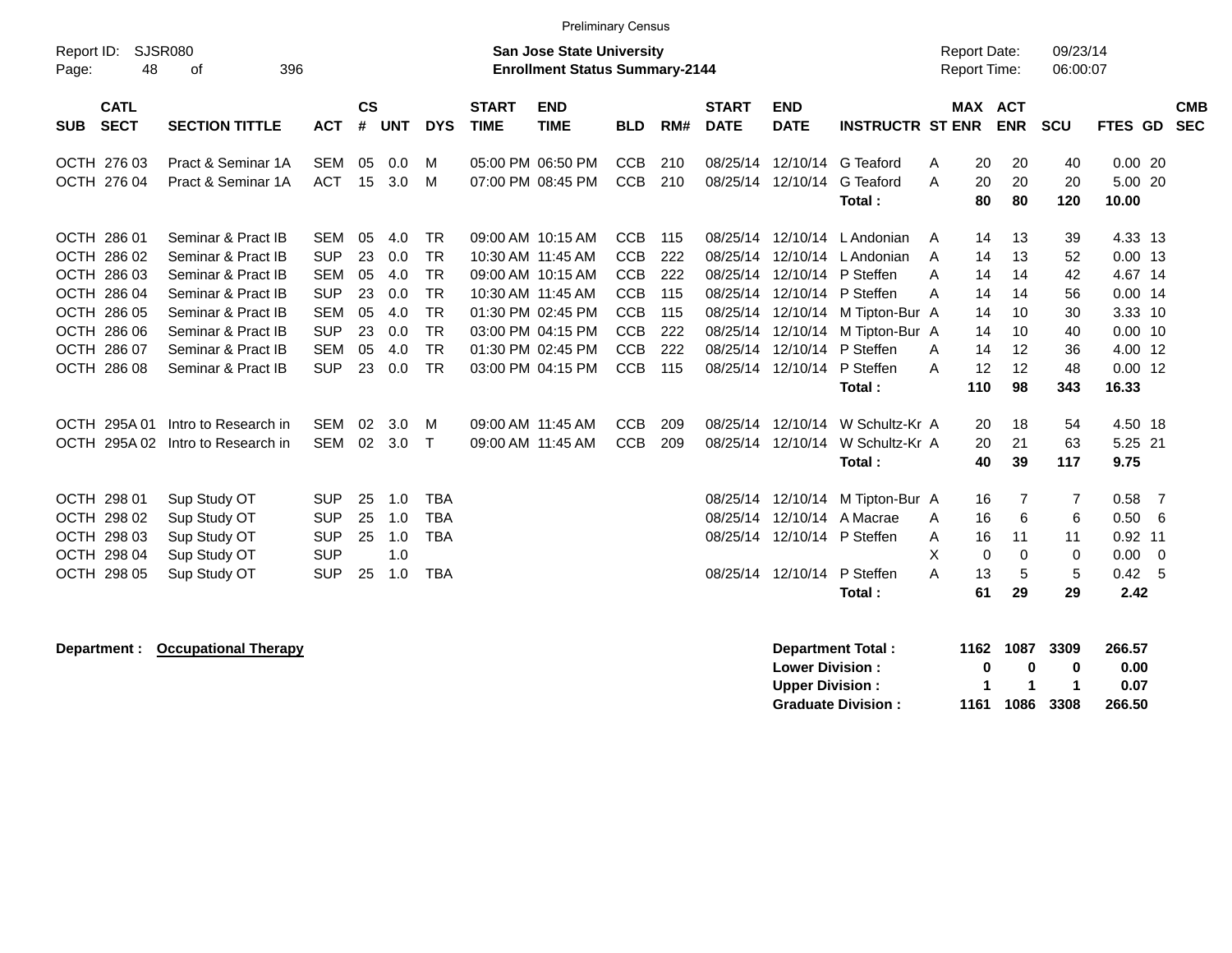|                     |                            |                                                          |               |                    |            |            |                             |                                                                    | <b>Preliminary Census</b> |            |                             |                           |                         |                                     |                 |                     |                              |              |                          |                          |
|---------------------|----------------------------|----------------------------------------------------------|---------------|--------------------|------------|------------|-----------------------------|--------------------------------------------------------------------|---------------------------|------------|-----------------------------|---------------------------|-------------------------|-------------------------------------|-----------------|---------------------|------------------------------|--------------|--------------------------|--------------------------|
| Report ID:<br>Page: | 49                         | <b>SJSR080</b><br>396<br>οf                              |               |                    |            |            |                             | San Jose State University<br><b>Enrollment Status Summary-2144</b> |                           |            |                             |                           |                         | <b>Report Date:</b><br>Report Time: |                 |                     | 09/23/14<br>06:00:07         |              |                          |                          |
| <b>SUB</b>          | <b>CATL</b><br><b>SECT</b> | <b>SECTION TITTLE</b>                                    | ACT           | $\mathsf{cs}$<br># | <b>UNT</b> | <b>DYS</b> | <b>START</b><br><b>TIME</b> | <b>END</b><br><b>TIME</b>                                          | <b>BLD</b>                | RM#        | <b>START</b><br><b>DATE</b> | <b>END</b><br><b>DATE</b> | <b>INSTRUCTR ST ENR</b> |                                     | <b>MAX ACT</b>  | <b>ENR</b>          | <b>SCU</b>                   | FTES GD      |                          | <b>CMB</b><br><b>SEC</b> |
| <b>College</b>      |                            | <b>Applied Sciences &amp; Arts</b>                       |               |                    |            |            |                             |                                                                    |                           |            |                             |                           |                         |                                     |                 |                     |                              |              |                          |                          |
| KIN.                | Department :<br>1 0 2      | <b>Kinesiology</b><br>Adapted Phys Activit ACT 11 1.0 TR |               |                    |            |            |                             | 10:30 AM 11:20 AM                                                  | <b>YUH 126</b>            |            |                             | 08/25/14 12/10/14         | J Clair<br>Total:       | Α                                   | 10<br>10        | 7<br>$\overline{7}$ | 7<br>$\overline{\mathbf{r}}$ | 0.47<br>0.47 | $\overline{\phantom{0}}$ |                          |
| <b>KIN</b>          | 2A 01                      | Begin Swimming                                           | ACT           | -11                | 1.0        | <b>MW</b>  |                             | 11:30 AM 12:20 PM                                                  | AQX                       | CTR        |                             | 08/25/14 12/10/14 C May   |                         | Α                                   | 25              | 24                  | 24                           | $1.60 \t 0$  |                          |                          |
| <b>KIN</b>          | 2A 02                      | Begin Swimming                                           | ACT           | 11                 | 1.0        | MW         |                             | 10:30 AM 11:20 AM                                                  | AQX                       | <b>CTR</b> | 08/25/14                    |                           | 12/10/14 M Pedersen     | A                                   | 25              | 26                  | 26                           | 1.73         | $\overline{\phantom{0}}$ |                          |
| KIN.                | 2A 03                      | Begin Swimming                                           | <b>ACT</b>    | 11                 | 1.0        | MW         |                             | 12:30 PM 01:20 PM                                                  | AQX                       | <b>CTR</b> | 08/25/14                    | 12/10/14 C May            |                         | A                                   | 25              | 23                  | 23                           | 1.53         | $\overline{\mathbf{0}}$  |                          |
| KIN.                | 2A 04                      | Begin Swimming                                           | <b>ACT</b>    | 11                 | 1.0        | TR.        |                             | 09:30 AM 10:20 AM                                                  | <b>AQX</b>                | <b>CTR</b> |                             | 08/25/14 12/10/14 K Bruga |                         | A                                   | 25              | 26                  | 26                           | 1.75         | - 1                      |                          |
| <b>KIN</b>          | 2A 05                      | Begin Swimming                                           | <b>ACT</b>    | 11                 | 1.0        | <b>TR</b>  |                             | 10:30 AM 11:20 AM                                                  | <b>AQX</b>                | <b>CTR</b> |                             | 08/25/14 12/10/14 K Bruga |                         | Α                                   | 25              | 25                  | 25                           | 1.67         | $\overline{\phantom{0}}$ |                          |
| <b>KIN</b>          | 2A 06                      | <b>Begin Swimming</b>                                    | <b>ACT</b>    | 11                 | 1.0        | <b>TR</b>  |                             | 11:30 AM 12:20 PM                                                  | <b>AQX</b>                | CTR        |                             | 08/25/14 12/10/14         | J McKown                | А                                   | 25              | 25                  | 25                           | 1.68         | $\overline{1}$           |                          |
|                     |                            |                                                          |               |                    |            |            |                             |                                                                    |                           |            |                             |                           | Total:                  |                                     | 150             | 149                 | 149                          | 9.97         |                          |                          |
| <b>KIN</b>          | 2B 01                      | Inter Swimming                                           | ACT           | -11                | 1.0        | МW         |                             | 09:30 AM 10:20 AM                                                  |                           | AQX CTR    | 08/25/14 12/10/14           |                           | M Pedersen A            |                                     | 25              | 21                  | 21                           | $1.40 \ 0$   |                          |                          |
|                     |                            |                                                          |               |                    |            |            |                             |                                                                    |                           |            |                             |                           | Total:                  |                                     | 25              | 21                  | 21                           | 1.40         |                          |                          |
| <b>KIN</b>          | 2C 01                      | Adv Swim                                                 | <b>ACT</b>    | - 11               | 1.0        | <b>TR</b>  |                             | 12:30 PM 01:20 PM                                                  |                           | AQX CTR    | 08/25/14 12/10/14           |                           | J McKown                | A                                   | 25              | 25                  | 25                           | $1.67$ 0     |                          |                          |
|                     |                            |                                                          |               |                    |            |            |                             |                                                                    |                           |            |                             |                           | Total:                  |                                     | 25              | 25                  | 25                           | 1.67         |                          |                          |
| <b>KIN</b>          | 801                        | Scuba Diving                                             | <b>LEC</b>    |                    | 2.0        |            |                             |                                                                    |                           |            |                             |                           |                         | X                                   | 0               | 0                   | 0                            | $0.00 \t 0$  |                          |                          |
| KIN.                | 802                        | Scuba Diving                                             | LAB           |                    | 0.0        |            |                             |                                                                    |                           |            |                             |                           |                         | X                                   | $\mathbf 0$     | $\mathbf 0$         | 0                            | 0.00         | $\overline{\phantom{0}}$ |                          |
| KIN                 | 803                        | Scuba Diving                                             | <b>LEC</b>    | 02                 | 2.0        | W          |                             | 06:00 PM 08:30 PM                                                  | <b>BBC</b>                | 126        |                             | 08/25/14 12/10/14 F Barry |                         | A                                   | 25              | 23                  | 23                           | 3.07         | $\overline{\phantom{0}}$ |                          |
| KIN                 | 804                        | Scuba Diving                                             | LAB           | 16                 | 0.0        | <b>TBA</b> |                             |                                                                    | <b>AQX</b>                | <b>CTR</b> |                             | 08/25/14 12/10/14         | F Barry                 | A                                   | 25              | 23                  | 23                           | 0.00         | $\overline{\phantom{0}}$ |                          |
| <b>KIN</b>          | 805                        | Scuba Diving                                             | <b>LEC</b>    | 02                 | 2.0        | R          |                             | 06:00 PM 08:30 PM                                                  | <b>BBC</b>                | 126        |                             | 08/25/14 12/10/14 F Barry |                         | A                                   | 25              | 24                  | 24                           | 3.23         | $\overline{1}$           |                          |
| <b>KIN</b>          | 806                        | Scuba Diving                                             | LAB           | 16                 | 0.0        | <b>TBA</b> |                             |                                                                    | AQX                       | <b>CTR</b> |                             | 08/25/14 12/10/14 F Barry |                         | А                                   | 25              | 24                  | 24                           | 0.00         | $\overline{\phantom{1}}$ |                          |
|                     |                            |                                                          |               |                    |            |            |                             |                                                                    |                           |            |                             |                           | Total:                  |                                     | 100             | 94                  | 94                           | 6.30         |                          |                          |
| <b>KIN</b>          | 9A 01                      | <b>Begin Sailing</b>                                     | ACT           | - 11               | 1.0        | - R        |                             | 01:30 PM 04:20 PM                                                  | AQX                       | CTR        |                             | 08/25/14 12/10/14         | S Reekie                | Α                                   | 22              | 20                  | 20                           | $1.33 \ 0$   |                          |                          |
|                     |                            |                                                          |               |                    |            |            |                             |                                                                    |                           |            |                             |                           | Total:                  |                                     | 22              | 20                  | 20                           | 1.33         |                          |                          |
| KIN                 |                            | 10A 01 Beg Kayaking                                      | ACT 11 1.0 F  |                    |            |            |                             | 01:00 PM 03:50 PM AQX CTR 08/25/14 12/10/14 S Reekie               |                           |            |                             |                           |                         | Α                                   | 18              | 17                  | 17                           | $1.13 \ 0$   |                          |                          |
|                     |                            |                                                          |               |                    |            |            |                             |                                                                    |                           |            |                             |                           | Total:                  |                                     | 18              | 17                  | 17                           | 1.13         |                          |                          |
| KIN                 |                            | 11A 01 Begin Rowing                                      | ACT 11 1.0 TR |                    |            |            |                             | 09:00 AM 10:30 AM AQX CTR 08/25/14 12/10/14 S Reekie               |                           |            |                             |                           |                         | Α                                   | 25              | 16                  | 16                           | $1.08$ 1     |                          |                          |
|                     |                            |                                                          |               |                    |            |            |                             |                                                                    |                           |            |                             |                           | Total:                  |                                     | 25              | 16                  | 16                           | 1.08         |                          |                          |
| KIN                 |                            | 13A 01 Begin Rugby                                       | ACT 11 1.0 M  |                    |            |            |                             | 01:00 PM 02:50 PM YUH 106                                          |                           |            |                             | 08/25/14 12/10/14 J Fonda |                         | Α                                   | 35              | 34                  | 34                           | $2.27$ 0     |                          |                          |
|                     |                            |                                                          |               |                    |            |            |                             |                                                                    |                           |            |                             |                           | Total:                  |                                     | $35\phantom{a}$ | 34                  | 34                           | 2.27         |                          |                          |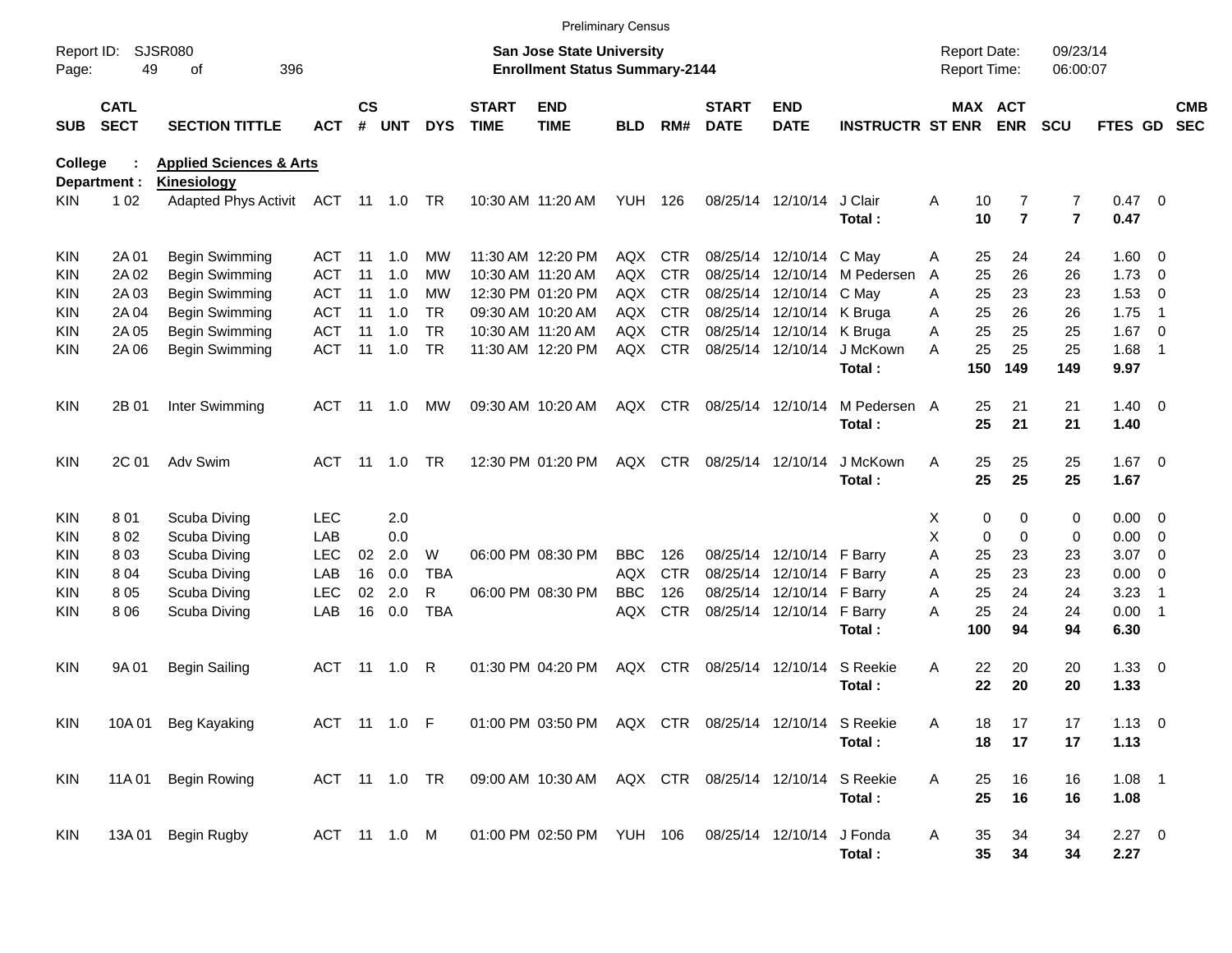| <b>Preliminary Census</b> |  |
|---------------------------|--|
|---------------------------|--|

| Page:      | Report ID: SJSR080<br>50   | 396<br>of                                      |                          |            |                       |                        |                             | <b>San Jose State University</b><br><b>Enrollment Status Summary-2144</b> |                                  |            |                                        |                                                       |                                | <b>Report Date:</b><br>Report Time: |                                            | 09/23/14<br>06:00:07           |                                   |                            |            |
|------------|----------------------------|------------------------------------------------|--------------------------|------------|-----------------------|------------------------|-----------------------------|---------------------------------------------------------------------------|----------------------------------|------------|----------------------------------------|-------------------------------------------------------|--------------------------------|-------------------------------------|--------------------------------------------|--------------------------------|-----------------------------------|----------------------------|------------|
| <b>SUB</b> | <b>CATL</b><br><b>SECT</b> | <b>SECTION TITTLE</b>                          | ACT                      | <b>CS</b>  | # UNT                 | <b>DYS</b>             | <b>START</b><br><b>TIME</b> | <b>END</b><br><b>TIME</b>                                                 | <b>BLD</b>                       | RM#        | <b>START</b><br><b>DATE</b>            | <b>END</b><br><b>DATE</b>                             | <b>INSTRUCTR ST ENR</b>        |                                     | MAX ACT<br><b>ENR</b>                      | SCU                            | FTES GD SEC                       |                            | <b>CMB</b> |
| KIN<br>KIN | 14A 01<br>14A 02           | Begin Volleyball<br><b>Begin Volleyball</b>    | <b>ACT</b><br><b>ACT</b> | 11         | 1.0<br>$11 \quad 1.0$ | W<br>W                 |                             | 09:00 AM 10:50 AM<br>11:00 AM 12:50 PM                                    | <b>YUH</b><br><b>YUH 106</b>     | 106        | 08/25/14 12/10/14                      | 08/25/14 12/10/14 G Mano                              | G Mano<br>Total:               | Α<br>A                              | 30<br>30<br>30<br>28<br>60<br>58           | 30<br>28<br>58                 | $2.00 \t 0$<br>1.87<br>3.87       | $\overline{\phantom{0}}$   |            |
| KIN<br>KIN | 15A 03<br>15A 04           | <b>Beg Basketball</b><br><b>Beg Basketball</b> | ACT<br><b>ACT</b>        | 11         | 11 1.0<br>1.0         | <b>TR</b><br><b>TR</b> |                             | 10:30 AM 11:20 AM<br>11:30 AM 12:20 PM                                    | <b>YUH 106</b><br><b>YUH 106</b> |            |                                        | 08/25/14 12/10/14 C May<br>08/25/14 12/10/14 S Butler | Total:                         | A<br>A                              | 24<br>24<br>24<br>23<br>48<br>47           | 24<br>23<br>47                 | $1.60 \ 0$<br>$1.53 \t 0$<br>3.13 |                            |            |
| KIN        | 18A01                      | <b>Beg Handball</b>                            | <b>ACT</b>               |            | 11 1.0                | W                      |                             | 06:00 PM 07:50 PM                                                         | EC                               | <b>RQB</b> | 08/25/14 12/10/14                      |                                                       | R Chavez<br>Total:             | A                                   | 20<br>21<br>20<br>21                       | 21<br>21                       | $1.42 \quad 1$<br>1.42            |                            |            |
| KIN<br>KIN | 19A 01<br>19A 02           | <b>Begin Soccer</b><br><b>Begin Soccer</b>     | ACT<br><b>ACT</b>        | - 11<br>11 | 1.0<br>1.0            | W<br>$\top$            |                             | 09:30 AM 11:20 AM<br>09:30 AM 11:20 AM                                    | YUH<br><b>YUH 106</b>            | 106        | 08/25/14 12/10/14<br>08/25/14 12/10/14 |                                                       | C Behler<br>C Behler<br>Total: | Α<br>A                              | 30<br>30<br>30<br>32<br>60<br>62           | 30<br>32<br>62                 | $2.00 \t 0$<br>2.15<br>4.15       | $\overline{\phantom{0}}$ 1 |            |
| KIN        | 20A 01                     | Begin Badminton                                | ACT                      | - 11       | 1.0                   | R                      |                             | 09:00 AM 10:50 AM                                                         | YUH 106                          |            | 08/25/14 12/10/14                      |                                                       | L Cai<br>Total:                | Α                                   | 22<br>24<br>22<br>24                       | 22<br>22                       | $1.47 \quad 0$<br>1.47            |                            |            |
| KIN        | 20B 01                     | Inter Badminton                                | ACT                      |            | 11 1.0                | R                      |                             | 11:00 AM 12:50 PM                                                         | <b>YUH 106</b>                   |            | 08/25/14 12/10/14                      |                                                       | L Cai<br>Total:                | Α                                   | 12<br>10<br>12<br>10                       | 10<br>10                       | $0.67$ 0<br>0.67                  |                            |            |
| <b>KIN</b> |                            | 20C 01 Adv Badminton                           | <b>ACT</b>               |            | 11 1.0                | R                      |                             | 11:00 AM 12:50 PM                                                         | <b>YUH 106</b>                   |            | 08/25/14 12/10/14                      |                                                       | L Cai<br>Total:                | Α                                   | 12<br>9<br>12<br>9                         | 9<br>9                         | $0.60 \quad 0$<br>0.60            |                            |            |
| KIN        | 21A 02                     | <b>Begin Tennis</b>                            | <b>ACT</b>               | - 11       | 1.0                   | M                      |                             | 08:00 AM 09:50 AM                                                         | YUH 106                          |            | 08/25/14 12/10/14                      |                                                       | S Butler<br>Total:             | Α                                   | 25<br>18<br>25<br>18                       | 18<br>18                       | $1.20 \t 0$<br>1.20               |                            |            |
| <b>KIN</b> | 21B 02                     | Inter Tennis                                   | <b>ACT</b>               | 11         | 1.0                   | $\top$                 |                             | 09:30 AM 11:20 AM                                                         | <b>YUH 106</b>                   |            | 08/25/14 12/10/14                      |                                                       | S Butler<br>Total:             | A                                   | 15<br>14<br>15<br>14                       | 14<br>14                       | 0.93 0<br>0.93                    |                            |            |
| <b>KIN</b> |                            | 21C 02 Advance Tennis                          | <b>ACT</b>               |            | 11  1.0  T            |                        |                             | 09:30 AM 11:20 AM                                                         | YUH 106                          |            | 08/25/14 12/10/14 S Butler             |                                                       | Total:                         | Α                                   | 8<br>10<br>10<br>8                         | 8<br>8                         | 0.53 0<br>0.53                    |                            |            |
| <b>KIN</b> | 22A 01                     | Begin Racquetball                              | ACT 11 1.0 T             |            |                       |                        |                             | 06:00 PM 07:50 PM                                                         | EC                               |            | RQB 08/25/14 12/10/14                  |                                                       | R Kwok<br>Total:               | A                                   | 15<br>19<br>15<br>19                       | 19<br>19                       | $1.27 \t 0$<br>1.27               |                            |            |
| <b>KIN</b> | 22B 01                     | Inter Racqueball                               | ACT 11 1.0 T             |            |                       |                        |                             | 06:00 PM 07:50 PM                                                         | EC                               |            | RQB 08/25/14 12/10/14                  |                                                       | R Kwok<br>Total:               | Α                                   | 5<br>$\overline{c}$<br>5<br>$\overline{2}$ | $\overline{c}$<br>$\mathbf{2}$ | $0.13 \ 0$<br>0.13                |                            |            |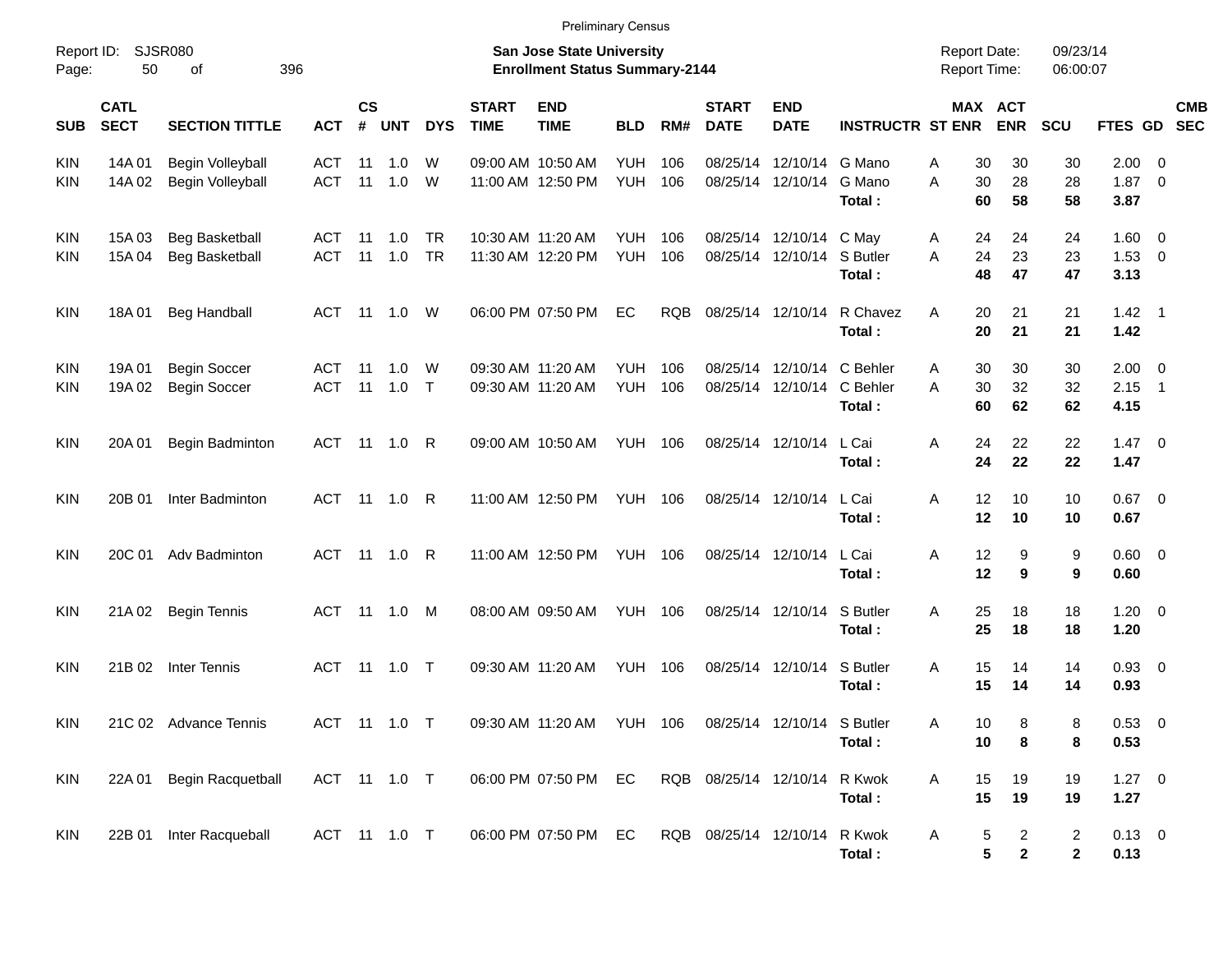| Report ID:<br>Page: | <b>SJSR080</b><br>51       | 396                       |              |                         |            |            | <b>San Jose State University</b><br><b>Enrollment Status Summary-2144</b> |                           |                |     |                             |                               | <b>Report Date:</b><br><b>Report Time:</b> |                  | 09/23/14<br>06:00:07    |                         |                    |                          |            |
|---------------------|----------------------------|---------------------------|--------------|-------------------------|------------|------------|---------------------------------------------------------------------------|---------------------------|----------------|-----|-----------------------------|-------------------------------|--------------------------------------------|------------------|-------------------------|-------------------------|--------------------|--------------------------|------------|
| <b>SUB</b>          | <b>CATL</b><br><b>SECT</b> | <b>SECTION TITTLE</b>     | <b>ACT</b>   | <b>CS</b><br>$\pmb{\#}$ | <b>UNT</b> | <b>DYS</b> | <b>START</b><br><b>TIME</b>                                               | <b>END</b><br><b>TIME</b> | <b>BLD</b>     | RM# | <b>START</b><br><b>DATE</b> | <b>END</b><br><b>DATE</b>     | <b>INSTRUCTR ST ENR</b>                    | MAX ACT          | <b>ENR</b>              | SCU                     | FTES GD SEC        |                          | <b>CMB</b> |
| <b>KIN</b>          | 23A 01                     | Begin Archery             | ACT          | 11                      | 1.0        | $\top$     |                                                                           | 12:30 PM 02:20 PM         | <b>YUH</b>     | 106 |                             | 08/25/14 12/10/14 K Bruga     |                                            | 25<br>A          | 26                      | 26                      | $1.73 \ 0$         |                          |            |
| <b>KIN</b>          | 23A 02                     | <b>Begin Archery</b>      | <b>ACT</b>   | 11                      | 1.0        | R          |                                                                           | 12:30 PM 02:20 PM         | <b>YUH</b>     | 106 |                             | 08/25/14 12/10/14             | K Bruga<br>Total:                          | 20<br>A<br>45    | 21<br>47                | 21<br>47                | $1.40 \ 0$<br>3.13 |                          |            |
| <b>KIN</b>          | 23B 01                     | Inter Archery             | ACT 11       |                         | 1.0        | R          |                                                                           | 12:30 PM 02:20 PM         | <b>YUH 106</b> |     |                             | 08/25/14 12/10/14             | K Bruga<br>Total:                          | 5<br>A<br>5      | 4<br>4                  | 4<br>4                  | $0.27$ 0<br>0.27   |                          |            |
| <b>KIN</b>          | 24A 01                     | <b>Begin Bowling</b>      | ACT          | 11                      | 1.0        | M          |                                                                           | 01:00 PM 02:50 PM         | <b>YUH</b>     | 106 |                             | 08/25/14 12/10/14 J Baker     |                                            | 30<br>A          | 26                      | 26                      | $1.73 \ 0$         |                          |            |
| KIN                 | 24A 02                     | <b>Begin Bowling</b>      | <b>ACT</b>   | 11                      | 1.0        | м          |                                                                           | 03:00 PM 04:50 PM         | <b>YUH</b>     | 106 |                             | 08/25/14 12/10/14 J Baker     |                                            | 30<br>Α          | 27                      | 27                      | 1.80               | $\overline{\phantom{0}}$ |            |
| KIN                 | 24A 03                     | <b>Begin Bowling</b>      | <b>ACT</b>   | 11                      | 1.0        | R          |                                                                           | 12:30 PM 02:20 PM         | <b>YUH</b>     | 106 |                             | 08/25/14 12/10/14 J Baker     |                                            | 30<br>Α          | 29                      | 29                      | 1.93               | $\overline{\phantom{0}}$ |            |
| KIN                 | 24A 04                     | <b>Begin Bowling</b>      | <b>ACT</b>   | 11                      | 1.0        | R          |                                                                           | 02:30 PM 04:20 PM         | <b>YUH</b>     | 106 |                             | 08/25/14 12/10/14 J Baker     |                                            | 30<br>Α          | 28                      | 28                      | $1.87 \ 0$         |                          |            |
|                     |                            |                           |              |                         |            |            |                                                                           |                           |                |     |                             |                               | Total:                                     | 120              | 110                     | 110                     | 7.33               |                          |            |
| <b>KIN</b>          | 24B 01                     | Inter Bowling             | ACT          | -11                     | 1.0        | F          |                                                                           | 12:00 PM 01:50 PM         | <b>YUH</b>     | 106 |                             | 08/25/14 12/10/14 J Baker     |                                            | 30<br>A          | 30                      | 30                      | $2.00 \t 0$        |                          |            |
| <b>KIN</b>          | 24B 02                     | Inter Bowling             | <b>ACT</b>   | 11                      | 1.0        | W          |                                                                           | 02:30 PM 04:20 PM         | <b>YUH</b>     | 106 |                             | 08/25/14 12/10/14             | J Baker                                    | 20<br>A          | 15                      | 15                      | $1.00 \t 0$        |                          |            |
|                     |                            |                           |              |                         |            |            |                                                                           |                           |                |     |                             |                               | Total:                                     | 50               | 45                      | 45                      | 3.00               |                          |            |
| <b>KIN</b>          | 24C 01                     | <b>Advanced Bowling</b>   | ACT          | 11                      | 1.0        | W          |                                                                           | 02:30 PM 04:20 PM         | <b>YUH 106</b> |     |                             | 08/25/14 12/10/14             | J Baker                                    | Α<br>10          | $\overline{7}$          | $\overline{7}$          | $0.47 \quad 0$     |                          |            |
|                     |                            |                           |              |                         |            |            |                                                                           |                           |                |     |                             |                               | Total:                                     | 10               | $\overline{\mathbf{r}}$ | $\overline{7}$          | 0.47               |                          |            |
| <b>KIN</b>          | 25A 01                     | <b>Begin Golf</b>         | <b>ACT</b>   |                         | 1.0        |            |                                                                           |                           |                |     |                             |                               |                                            | 0<br>Х           | 0                       | 0                       | $0.00 \t 0$        |                          |            |
| KIN                 | 25A 02                     | Begin Golf                | <b>ACT</b>   |                         | 1.0        |            |                                                                           |                           |                |     |                             |                               |                                            | X<br>$\mathbf 0$ | $\mathbf 0$             | $\mathbf 0$             | $0.00 \t 0$        |                          |            |
| KIN                 | 25A 03                     | <b>Begin Golf</b>         | <b>ACT</b>   | 11                      | 1.0        | W          |                                                                           | 09:30 AM 11:20 AM         | <b>YUH 106</b> |     |                             | 08/25/14 12/10/14             | M ZimmermanA                               | 25               | 25                      | 25                      | 1.702              |                          |            |
|                     |                            |                           |              |                         |            |            |                                                                           |                           |                |     |                             |                               | Total:                                     | 25               | 25                      | 25                      | 1.70               |                          |            |
| <b>KIN</b>          | 25B 01                     | Inter Golf                | <b>ACT</b>   |                         | 1.0        |            |                                                                           |                           |                |     |                             |                               |                                            | 0<br>Х           | 0                       | 0                       | $0.00 \t 0$        |                          |            |
| KIN                 | 25B 02                     | Inter Golf                | <b>ACT</b>   | 11                      | 1.0        | F          |                                                                           | 07:30 AM 09:20 AM         | <b>YUH 106</b> |     |                             | 08/25/14 12/10/14             | J Kao                                      | A<br>15          | 15                      | 15                      | $1.00 \t 0$        |                          |            |
|                     |                            |                           |              |                         |            |            |                                                                           |                           |                |     |                             |                               | Total:                                     | 15               | 15                      | 15                      | 1.00               |                          |            |
| KIN                 | 25C 01                     | <b>Advanced Golf</b>      | <b>ACT</b>   |                         | 1.0        |            |                                                                           |                           |                |     |                             |                               |                                            | 0<br>Х           | 0                       | 0                       | $0.00 \t 0$        |                          |            |
| <b>KIN</b>          |                            | 25C 02 Advanced Golf      | <b>ACT</b>   | 11                      | 1.0        | F          |                                                                           | 07:30 AM 09:20 AM         | <b>YUH 106</b> |     |                             | 08/25/14 12/10/14 J Kao       |                                            | 10<br>A          | $\overline{7}$          | $\overline{7}$          | 0.47               | $\overline{\phantom{0}}$ |            |
|                     |                            |                           |              |                         |            |            |                                                                           |                           |                |     |                             |                               | Total:                                     | $10$             | $\overline{\mathbf{r}}$ | $\overline{\mathbf{r}}$ | 0.47               |                          |            |
| <b>KIN</b>          | 27A 01                     | <b>Begin Table Tennis</b> | ACT          | 11                      | 1.0        | МW         |                                                                           | 08:30 AM 09:20 AM         | EC             |     |                             | BLDG 08/25/14 12/10/14 L Cai  |                                            | 40<br>A          | 40                      | 40                      | $2.67$ 0           |                          |            |
| <b>KIN</b>          | 27A 02                     | Begin Table Tennis        | ACT          | 11                      | 1.0        | MW         |                                                                           | 09:30 AM 10:20 AM         | EC             |     |                             | BLDG 08/25/14 12/10/14 L Cai  |                                            | 40<br>A          | 39                      | 39                      | $2.60 \t 0$        |                          |            |
| <b>KIN</b>          | 27A 03                     | Begin Table Tennis        | <b>ACT</b>   | 11                      | 1.0        | <b>MW</b>  |                                                                           | 10:30 AM 11:20 AM         | EC             |     |                             | BLDG 08/25/14 12/10/14 L Cai  |                                            | 40<br>A          | 40                      | 40                      | $2.67$ 0           |                          |            |
| <b>KIN</b>          | 27A 04                     | Begin Table Tennis        | <b>ACT</b>   | 11                      | 1.0        | <b>MW</b>  |                                                                           | 11:30 AM 12:20 PM         | EC             |     |                             | BLDG 08/25/14 12/10/14 L Cai  |                                            | 40<br>Α          | 40                      | 40                      | $2.67$ 0           |                          |            |
| <b>KIN</b>          | 27A 05                     | Begin Table Tennis        | ACT          | 11                      | 1.0        | TR         |                                                                           | 09:30 AM 10:20 AM         | EC             |     |                             | BLDG 08/25/14 12/10/14 G Chen |                                            | 40<br>A          | 40                      | 40                      | $2.67$ 0           |                          |            |
| KIN                 | 27A 06                     | Begin Table Tennis        | ACT 11 1.0 F |                         |            |            |                                                                           | 08:30 AM 10:20 AM         | EC             |     |                             | BLDG 08/25/14 12/10/14 G Chen |                                            | 40<br>A          | 43                      | 43                      | $2.87$ 0           |                          |            |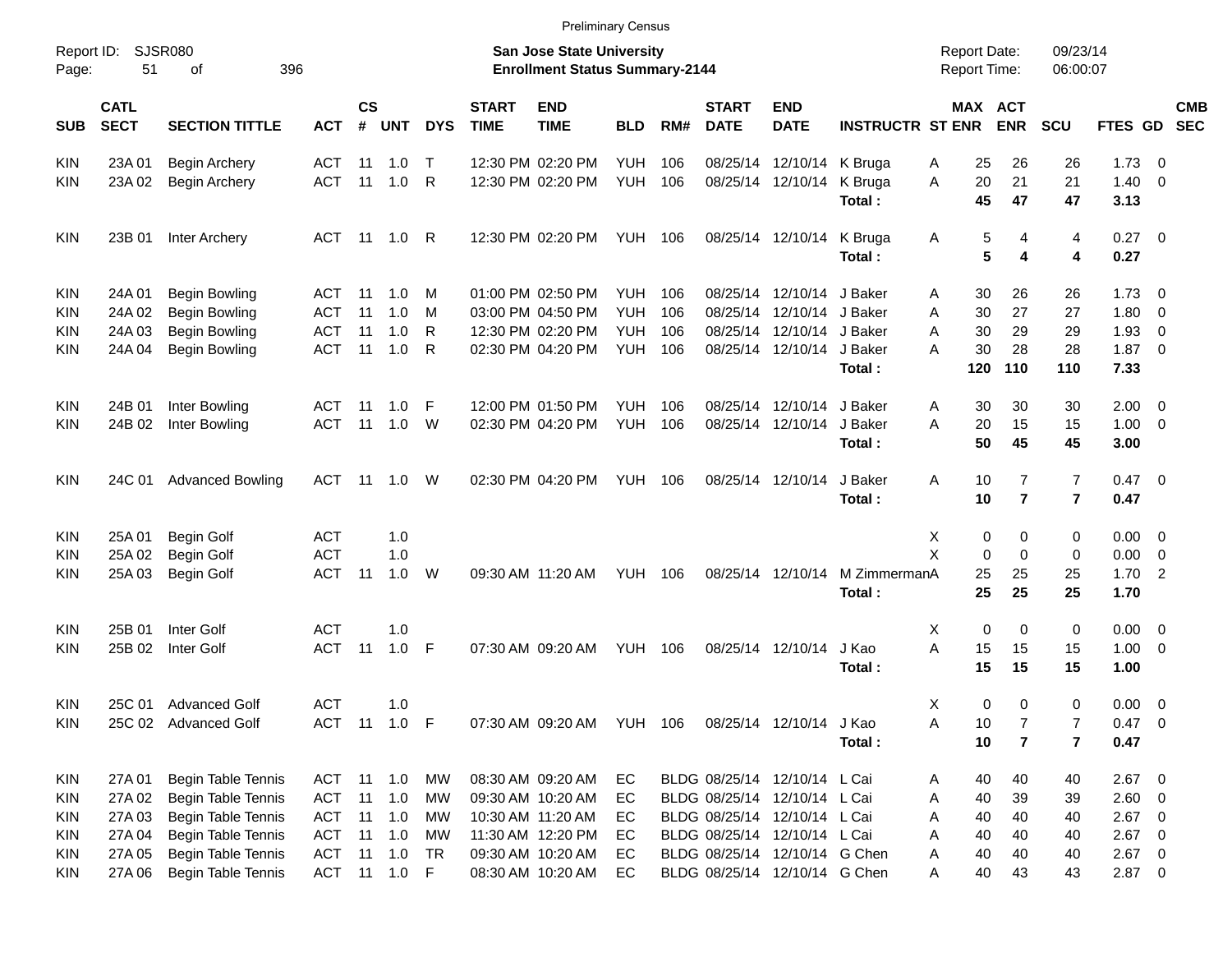|                                                      |                                           |                                                                                                  |                                               |                       |                                           |                                    |                             | <b>Preliminary Census</b>                                                                                |                                      |                                               |                                  |                                                                                              |                                                                                                                 |                                     |                                                                     |                                   |                                                         |                                                                                       |                          |
|------------------------------------------------------|-------------------------------------------|--------------------------------------------------------------------------------------------------|-----------------------------------------------|-----------------------|-------------------------------------------|------------------------------------|-----------------------------|----------------------------------------------------------------------------------------------------------|--------------------------------------|-----------------------------------------------|----------------------------------|----------------------------------------------------------------------------------------------|-----------------------------------------------------------------------------------------------------------------|-------------------------------------|---------------------------------------------------------------------|-----------------------------------|---------------------------------------------------------|---------------------------------------------------------------------------------------|--------------------------|
| Report ID:<br>Page:                                  | 52                                        | <b>SJSR080</b><br>396<br>οf                                                                      |                                               |                       |                                           |                                    |                             | San Jose State University<br><b>Enrollment Status Summary-2144</b>                                       |                                      |                                               |                                  |                                                                                              |                                                                                                                 | <b>Report Date:</b><br>Report Time: |                                                                     | 09/23/14<br>06:00:07              |                                                         |                                                                                       |                          |
| <b>SUB</b>                                           | <b>CATL</b><br><b>SECT</b>                | <b>SECTION TITTLE</b>                                                                            | <b>ACT</b>                                    | $\mathsf{cs}$<br>#    | <b>UNT</b>                                | <b>DYS</b>                         | <b>START</b><br><b>TIME</b> | <b>END</b><br><b>TIME</b>                                                                                | <b>BLD</b>                           | RM#                                           | <b>START</b><br><b>DATE</b>      | <b>END</b><br><b>DATE</b>                                                                    | <b>INSTRUCTR ST ENR</b>                                                                                         |                                     | MAX ACT<br><b>ENR</b>                                               | <b>SCU</b>                        | <b>FTES GD</b>                                          |                                                                                       | <b>CMB</b><br><b>SEC</b> |
|                                                      |                                           |                                                                                                  |                                               |                       |                                           |                                    |                             |                                                                                                          |                                      |                                               |                                  |                                                                                              | Total:                                                                                                          |                                     | 240 242                                                             | 242                               | 16.13                                                   |                                                                                       |                          |
| <b>KIN</b>                                           | 27B 01                                    | Inter Table Tennis                                                                               | ACT                                           | - 11                  | 1.0 F                                     |                                    |                             | 10:30 AM 12:20 PM                                                                                        | EC                                   |                                               | BLDG 08/25/14 12/10/14           |                                                                                              | G Chen<br>Total:                                                                                                | Α                                   | 40<br>41<br>40<br>41                                                | 41<br>41                          | $2.73$ 0<br>2.73                                        |                                                                                       |                          |
| <b>KIN</b><br><b>KIN</b>                             | 28A 01<br>28A 02                          | <b>Beg Gymnastics</b><br><b>Beg Gymnastics</b>                                                   | ACT<br>ACT                                    | -11<br>11             | 1.0<br>1.0                                | МW<br>W                            |                             | 08:30 AM 09:20 AM<br>12:15 PM 02:05 PM                                                                   | YUH<br><b>YUH</b>                    | 106<br>106                                    |                                  | 08/25/14 12/10/14 C Brown<br>08/25/14 12/10/14 C Brown                                       | Total:                                                                                                          | Α<br>Α                              | 30<br>26<br>30<br>27<br>60<br>53                                    | 26<br>27<br>53                    | 1.75<br>1.82<br>3.57                                    | $\overline{\phantom{0}}$<br>$\overline{\phantom{1}}$                                  |                          |
| <b>KIN</b><br><b>KIN</b>                             | 29 01<br>29 02                            | Cardio Kickboxing<br>Cardio Kickboxing                                                           | ACT<br><b>ACT</b>                             | -11<br>11             | 1.0<br>1.0                                | MW<br><b>TR</b>                    |                             | 10:30 AM 11:20 AM<br>02:30 PM 03:20 PM                                                                   | EС<br>EC                             | <b>AER</b><br><b>AER</b>                      | 08/25/14                         | 12/10/14<br>08/25/14 12/10/14                                                                | F Ghiasvand A<br>F Ghiasvand A<br>Total:                                                                        |                                     | 30<br>30<br>30<br>30<br>60<br>60                                    | 30<br>30<br>60                    | $2.00 \t 0$<br>$2.00 \t 0$<br>4.00                      |                                                                                       |                          |
| <b>KIN</b><br>KIN<br>KIN<br><b>KIN</b>               | 30 01<br>30 02<br>30 03<br>30 04          | <b>Pilates</b><br><b>Pilates</b><br><b>Pilates</b><br><b>Pilates</b>                             | ACT<br>ACT<br>ACT<br><b>ACT</b>               | -11<br>11<br>11<br>11 | 1.0<br>1.0<br>1.0<br>1.0                  | MW<br><b>TR</b><br>MW<br><b>TR</b> |                             | 12:30 PM 01:20 PM<br>01:30 PM 02:20 PM<br>11:30 AM 12:20 PM<br>12:30 PM 01:20 PM                         | EC<br><b>YUH</b><br>EC<br><b>YUH</b> | AER<br>208<br><b>AER</b><br>208               | 08/25/14<br>08/25/14             | 08/25/14 12/10/14<br>12/10/14<br>12/10/14<br>08/25/14 12/10/14                               | J Linafelter<br>J Linafelter<br>J Linafelter<br>J Linafelter                                                    | A<br>Α<br>Α<br>Α                    | 30<br>31<br>30<br>33<br>30<br>30<br>30<br>31                        | 31<br>33<br>30<br>31              | 2.07<br>2.20<br>2.00<br>$2.07$ 0                        | $\overline{\phantom{0}}$<br>$\overline{\mathbf{0}}$<br>$\overline{\mathbf{0}}$        |                          |
| <b>KIN</b><br>KIN<br>KIN<br>KIN                      | 31 01<br>31 03<br>31 04<br>31 05          | <b>Body Sculpting</b><br><b>Body Sculpting</b><br><b>Body Sculpting</b><br><b>Body Sculpting</b> | ACT<br><b>ACT</b><br><b>ACT</b><br><b>ACT</b> | -11<br>11<br>11<br>11 | 1.0<br>1.0<br>1.0<br>1.0                  | TR.<br><b>TR</b><br>MW<br>MW       |                             | 07:30 AM 08:20 AM<br>09:30 AM 10:20 AM<br>01:30 PM 02:20 PM<br>02:30 PM 03:20 PM                         | EС<br>EС<br>EС<br>EС                 | AER<br><b>AER</b><br><b>AER</b><br><b>AER</b> | 08/25/14<br>08/25/14             | 08/25/14 12/10/14 L Pate<br>12/10/14 L Pate<br>12/10/14 D Farias<br>08/25/14 12/10/14        | Total:<br>D Farias                                                                                              | 120<br>Α<br>Α<br>Α<br>Α             | 125<br>50<br>51<br>53<br>50<br>50<br>50<br>50<br>50                 | 125<br>51<br>53<br>50<br>50       | 8.33<br>3.42<br>3.53<br>3.33<br>3.33                    | - 1<br>$\overline{\phantom{0}}$<br>$\overline{\mathbf{0}}$<br>0                       |                          |
| <b>KIN</b>                                           | 31 07                                     | <b>Body Sculpting</b>                                                                            | <b>ACT</b>                                    | 11                    | 1.0                                       | TR.                                |                             | 12:30 PM 01:20 PM                                                                                        | EC                                   | <b>AER</b>                                    |                                  | 08/25/14 12/10/14 L Pate                                                                     | Total:                                                                                                          | А<br>250                            | 50<br>52<br>256                                                     | 52<br>256                         | 3.47<br>17.08                                           | $\overline{\phantom{0}}$                                                              |                          |
| <b>KIN</b><br>KIN<br>KIN<br><b>KIN</b><br><b>KIN</b> | 32 01<br>32 02<br>32 03<br>32 04<br>32 06 | Aerobics<br>Aerobics<br>Aerobics<br>Aerobics<br>Aerobics                                         | ACT<br>ACT<br>ACT<br><b>ACT</b>               | 11<br>11<br>11<br>11  | 1.0<br>1.0<br>1.0<br>1.0<br>ACT 11 1.0 TR | MW<br>TR.<br>MW<br>TR.             |                             | 07:30 AM 08:20 AM<br>10:30 AM 11:20 AM<br>08:30 AM 09:20 AM<br>11:30 AM 12:20 PM<br>08:30 AM 09:20 AM EC | EС<br>EС<br>EС<br>EC                 | AER<br><b>AER</b><br><b>AER</b><br><b>AER</b> | 08/25/14<br>08/25/14<br>08/25/14 | 12/10/14<br>12/10/14<br>12/10/14<br>08/25/14 12/10/14 L Pate<br>AER 08/25/14 12/10/14 L Pate | F Ghiasvand A<br>Y Mitchell<br>F Ghiasvand<br>Total:                                                            | Α<br>A<br>Α<br>Α                    | 50<br>48<br>50<br>48<br>50<br>46<br>50<br>47<br>50<br>49<br>250 238 | 48<br>48<br>46<br>47<br>49<br>238 | 3.20<br>3.20<br>3.07<br>3.13<br>$3.27 \quad 0$<br>15.87 | $\overline{\phantom{0}}$<br>$\overline{\mathbf{0}}$<br>$\overline{\mathbf{0}}$<br>- 0 |                          |
| KIN<br><b>KIN</b><br><b>KIN</b>                      | 34 01<br>34 02<br>34 03                   | <b>Step Training</b><br><b>Step Training</b><br><b>Step Training</b>                             | ACT 11 1.0 TR<br>ACT<br>ACT 11 1.0 TR         |                       | 11  1.0  MW                               |                                    |                             | 04:30 PM 05:20 PM<br>09:30 AM 10:20 AM<br>03:30 PM 04:20 PM                                              | EC<br>EC<br>EC                       | AER<br>AER<br>AER                             |                                  |                                                                                              | 08/25/14 12/10/14 F Ghiasvand A<br>08/25/14 12/10/14 F Ghiasvand A<br>08/25/14 12/10/14 F Ghiasvand A<br>Total: |                                     | 50<br>46<br>50<br>47<br>50<br>50<br>150 143                         | 46<br>47<br>50<br>143             | $3.08$ 1<br>$3.13 \quad 0$<br>3.3300<br>9.55            |                                                                                       |                          |
| KIN                                                  | 35A 01                                    | <b>Begin Wt Training</b>                                                                         | ACT 11 1.0 TR                                 |                       |                                           |                                    |                             | 12:30 PM 01:20 PM YUH 126                                                                                |                                      |                                               |                                  | 08/25/14 12/10/14 M Haack                                                                    |                                                                                                                 | A                                   | 32<br>34                                                            | 34                                | $2.27$ 0                                                |                                                                                       |                          |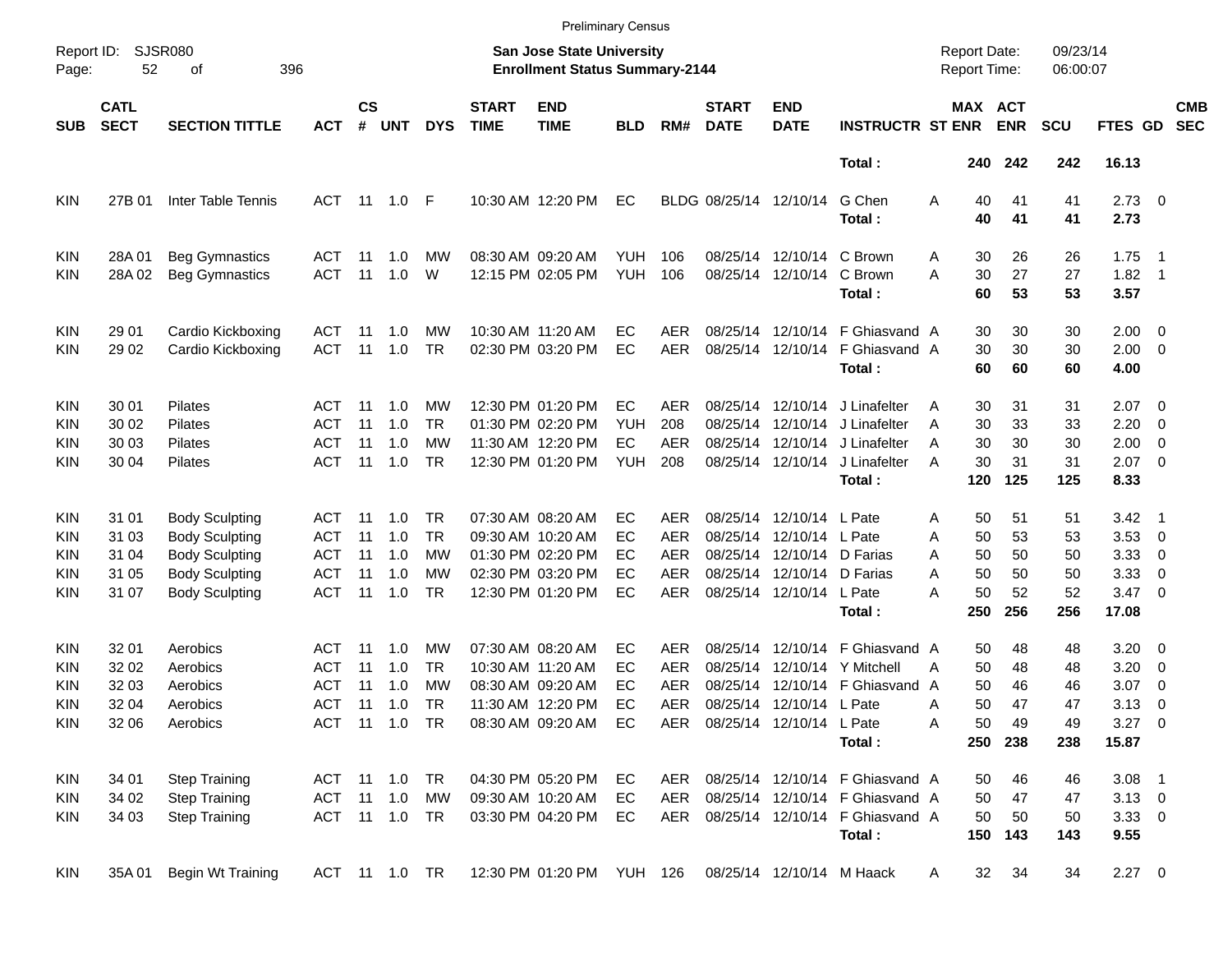|                     |                            |                          |            |                |            |            |                             |                                                                           | <b>Preliminary Census</b> |     |                             |                            |                                 |                                     |                |                           |         |                          |                          |
|---------------------|----------------------------|--------------------------|------------|----------------|------------|------------|-----------------------------|---------------------------------------------------------------------------|---------------------------|-----|-----------------------------|----------------------------|---------------------------------|-------------------------------------|----------------|---------------------------|---------|--------------------------|--------------------------|
| Report ID:<br>Page: | 53                         | SJSR080<br>396<br>οf     |            |                |            |            |                             | <b>San Jose State University</b><br><b>Enrollment Status Summary-2144</b> |                           |     |                             |                            |                                 | <b>Report Date:</b><br>Report Time: |                | 09/23/14<br>06:00:07      |         |                          |                          |
| <b>SUB</b>          | <b>CATL</b><br><b>SECT</b> | <b>SECTION TITTLE</b>    | <b>ACT</b> | <b>CS</b><br># | <b>UNT</b> | <b>DYS</b> | <b>START</b><br><b>TIME</b> | <b>END</b><br><b>TIME</b>                                                 | <b>BLD</b>                | RM# | <b>START</b><br><b>DATE</b> | <b>END</b><br><b>DATE</b>  | <b>INSTRUCTR ST ENR</b>         | MAX ACT                             | <b>ENR</b>     | <b>SCU</b>                | FTES GD |                          | <b>CMB</b><br><b>SEC</b> |
| <b>KIN</b>          | 35A 02                     | <b>Begin Wt Training</b> | ACT        | 11             | 1.0        | TR         |                             | 07:30 AM 08:20 AM                                                         | YUH                       | 126 | 08/25/14                    | 12/10/14 S Butler          |                                 | 32<br>A                             | 27             | 27                        | 1.80    | 0                        |                          |
| KIN                 | 35A03                      | <b>Begin Wt Training</b> | <b>ACT</b> | 11             | 1.0        | <b>MW</b>  |                             | 08:30 AM 09:20 AM                                                         | <b>YUH</b>                | 126 | 08/25/14                    |                            | 12/10/14 R MontgomeryA          | 32                                  | 31             | 31                        | 2.07    | - 0                      |                          |
| KIN                 | 35A 04                     | <b>Begin Wt Training</b> | <b>ACT</b> | 11             | 1.0        | <b>TR</b>  |                             | 08:30 AM 09:20 AM                                                         | YUH                       | 126 | 08/25/14                    | 12/10/14 S Butler          |                                 | 32<br>A                             | 30             | 30                        | 2.00    | 0                        |                          |
| KIN                 | 35A 05                     | Begin Wt Training        | <b>ACT</b> | 11             | 1.0        | <b>TR</b>  |                             | 09:30 AM 10:20 AM                                                         | YUH                       | 126 | 08/25/14                    | 12/10/14 C May             |                                 | 32<br>A                             | 33             | 33                        | 2.20    | 0                        |                          |
| KIN                 | 35A 06                     | Begin Wt Training        | <b>ACT</b> | 11             | 1.0        | <b>MW</b>  |                             | 07:30 AM 08:20 AM                                                         | <b>YUH</b>                | 126 | 08/25/14                    | 12/10/14 D Farias          |                                 | 32<br>A                             | 28             | 28                        | 1.87    | 0                        |                          |
| KIN                 | 35A 07                     | Begin Wt Training        | <b>ACT</b> | 11             | 1.0        | <b>MW</b>  |                             | 02:30 PM 03:20 PM                                                         | <b>YUH</b>                | 126 | 08/25/14                    | 12/10/14 C May             |                                 | 32<br>A                             | 31             | 31                        | 2.07    | 0                        |                          |
| KIN                 | 35A08                      | Begin Wt Training        | <b>ACT</b> | 11             | 1.0        | <b>MW</b>  |                             | 01:30 PM 02:20 PM                                                         | <b>YUH</b>                | 126 | 08/25/14                    | 12/10/14 S Butler          |                                 | 32<br>A                             | 32             | 32                        | 2.13    | 0                        |                          |
| KIN                 | 35A09                      | Begin Wt Training        | <b>ACT</b> | 11             | 1.0        | <b>MW</b>  |                             | 03:30 PM 04:20 PM                                                         | <b>YUH</b>                | 126 | 08/25/14                    | 12/10/14 C May             |                                 | 32<br>A                             | 33             | 33                        | 2.20    | $\mathbf 0$              |                          |
| KIN                 | 35A 10                     | Begin Wt Training        | <b>ACT</b> | 11             | 1.0        | <b>TR</b>  |                             | 03:30 PM 04:20 PM                                                         | YUH                       | 126 |                             | 08/25/14 12/10/14 S Butler |                                 | 32<br>A                             | 32             | 32                        | 2.13    | - 0                      |                          |
|                     |                            |                          |            |                |            |            |                             |                                                                           |                           |     |                             |                            | Total:                          | 320                                 | 311            | 311                       | 20.73   |                          |                          |
| <b>KIN</b>          | 35B 01                     | Inter Wt Training        | <b>ACT</b> | 11             | 1.0        | MW         |                             | 12:30 PM 01:20 PM                                                         | YUH                       | 126 | 08/25/14                    |                            | 12/10/14 R MontgomeryA          | 32                                  | 30             | 30                        | 2.00    | 0                        |                          |
| KIN                 | 35B 02                     | Inter Wt Training        | <b>ACT</b> | 11             | 1.0        | <b>MW</b>  |                             | 09:30 AM 10:20 AM                                                         | <b>YUH</b>                | 126 | 08/25/14                    |                            | 12/10/14 R MontgomeryA          | 22                                  | 22             | 22                        | 1.47    | 0                        |                          |
| KIN                 | 35B 03                     | Inter Wt Training        | <b>ACT</b> | 11             | 1.0        | MW         |                             | 10:30 AM 11:20 AM                                                         | YUH                       | 126 | 08/25/14                    |                            | 12/10/14 R MontgomeryA          | 32                                  | 33             | 33                        | 2.20    | 0                        |                          |
| KIN                 | 35B 04                     | Inter Wt Training        | <b>ACT</b> | 11             | 1.0        | <b>TR</b>  |                             | 02:30 PM 03:20 PM                                                         | YUH                       | 126 |                             | 08/25/14 12/10/14 M Haack  |                                 | 32<br>Α                             | 31             | 31                        | 2.07    | $\overline{\mathbf{0}}$  |                          |
|                     |                            |                          |            |                |            |            |                             |                                                                           |                           |     |                             |                            | Total:                          | 118                                 | 116            | 116                       | 7.73    |                          |                          |
| <b>KIN</b>          | 35C 01                     | Adv Wgt Training         | <b>ACT</b> | -11            | 1.0        | MW         |                             | 09:30 AM 10:20 AM                                                         | <b>YUH 126</b>            |     |                             | 08/25/14 12/10/14          | R MontgomeryA                   | 10                                  | 10             | 10                        | 0.68    | $\overline{\phantom{0}}$ |                          |
|                     |                            |                          |            |                |            |            |                             |                                                                           |                           |     |                             |                            | Total:                          | 10                                  | 10             | 10                        | 0.68    |                          |                          |
| KIN                 | 3701                       | <b>Fitness Walking</b>   | ACT        | -11            | 1.0        | MW         |                             | 08:30 AM 09:20 AM                                                         | <b>YUH 106</b>            |     |                             | 08/25/14 12/10/14          | Z Deges                         | 30<br>A                             | 28             | 28                        | 1.87    | $\overline{\mathbf{0}}$  |                          |
|                     |                            |                          |            |                |            |            |                             |                                                                           |                           |     |                             |                            | Total:                          | 30                                  | 28             | 28                        | 1.87    |                          |                          |
| KIN                 | 38 01                      | Begin Jogging            | <b>ACT</b> | 11             | 1.0        | MW         |                             | 12:30 PM 01:20 PM                                                         | YUH                       | 106 | 08/25/14                    | 12/10/14 H Brown           |                                 | 30<br>A                             | 30             | 30                        | 2.00    | - 0                      |                          |
| KIN                 | 38 02                      | Begin Jogging            | ACT        | 11             | 1.0        | <b>MW</b>  |                             | 09:30 AM 10:20 AM                                                         | <b>YUH</b>                | 106 | 08/25/14                    | 12/10/14 Z Deges           |                                 | 30<br>A                             | 30             | 30                        | 2.00    | 0                        |                          |
| KIN                 | 38 03                      | Begin Jogging            | <b>ACT</b> | 11             | 1.0        | <b>MW</b>  |                             | 01:30 PM 02:20 PM                                                         | YUH                       | 106 |                             |                            | 08/25/14 12/10/14 N Megginson A | 30                                  | 26             | 26                        | 1.73    | $\overline{\mathbf{0}}$  |                          |
|                     |                            |                          |            |                |            |            |                             |                                                                           |                           |     |                             |                            | Total:                          | 90                                  | 86             | 86                        | 5.73    |                          |                          |
| KIN                 | 45A 01                     | Beg Lindy & Swing        | <b>ACT</b> | 11             | 1.0        | M          |                             | 08:30 AM 10:10 AM                                                         | YUH                       | 106 | 08/25/14                    | 12/10/14 A Ayers           |                                 | 50<br>A                             | 11             | 11                        | 0.73    | 0 <sup>C</sup>           |                          |
| <b>DANC</b>         | 45A 01                     | Beg Lindy & Swing        | <b>ACT</b> | 11             | 1.0        | M          |                             | 08:30 AM 10:10 AM                                                         | YUH                       | 106 |                             | 08/25/14 12/10/14 A Ayers  |                                 | 0<br>A                              | 2              | 2                         | 0.13    | 0 <sup>C</sup>           |                          |
|                     |                            |                          |            |                |            |            |                             |                                                                           |                           |     |                             |                            | <b>Total</b> :                  | 50                                  | 13             | 13                        | 0.87    |                          |                          |
| KIN                 | 46A 01                     | <b>Beg Social Dance</b>  | ACT        | 11             | 1.0        | M          |                             | 12:30 PM 02:10 PM                                                         | <b>YUH 106</b>            |     |                             | 08/25/14 12/10/14 A Ayers  |                                 | 50<br>A                             | 15             | 15                        | 1.00    | $0\,C$                   |                          |
| <b>DANC</b>         | 46A01                      | <b>Beg Social Dance</b>  | <b>ACT</b> | 11             | 1.0        | M          |                             | 12:30 PM 02:10 PM                                                         | YUH                       | 106 |                             | 08/25/14 12/10/14 A Ayers  |                                 | Α<br>$\mathbf 0$                    | $\overline{1}$ | $\mathbf 1$               | 0.07    | $0\,C$                   |                          |
| KIN                 | 46A 02                     | <b>Beg Social Dance</b>  | <b>ACT</b> | 11             | 1.0        | W          |                             | 12:30 PM 02:10 PM                                                         | YUH                       | 106 |                             | 08/25/14 12/10/14 A Ayers  |                                 | 50<br>Α                             | 18             | 18                        | 1.20    | $0\,C$                   |                          |
| <b>DANC</b>         | 46A02                      | <b>Beg Social Dance</b>  | <b>ACT</b> | 11             | 1.0        | W          |                             | 12:30 PM 02:10 PM                                                         | YUH                       | 106 |                             | 08/25/14 12/10/14 A Ayers  |                                 | Α<br>0                              | $\pmb{0}$      | $\,0\,$                   | 0.00    | $0\,C$                   |                          |
| <b>KIN</b>          | 46A03                      | <b>Beg Social Dance</b>  | ACT        | 11             | 1.0        | W          |                             | 02:30 PM 04:10 PM                                                         | YUH                       | 106 |                             | 08/25/14 12/10/14 A Ayers  |                                 | Α<br>50                             | 25             | 25                        | 1.68    | 1 C                      |                          |
| <b>DANC</b>         | 46A03                      | <b>Beg Social Dance</b>  | ACT        | 11             | 1.0        | W          |                             | 02:30 PM 04:10 PM                                                         | YUH                       | 106 |                             | 08/25/14 12/10/14 A Ayers  |                                 | 0<br>Α                              | $\sqrt{3}$     | $\ensuremath{\mathsf{3}}$ | 0.20    | $0\,C$                   |                          |
| KIN                 | 46A04                      | <b>Beg Social Dance</b>  | <b>ACT</b> | 11             | 1.0        | W          |                             | 10:30 AM 12:10 PM                                                         | <b>YUH 106</b>            |     |                             | 08/25/14 12/10/14 A Ayers  |                                 | 50<br>Α                             | 18             | 18                        | 1.20    | $0\,C$                   |                          |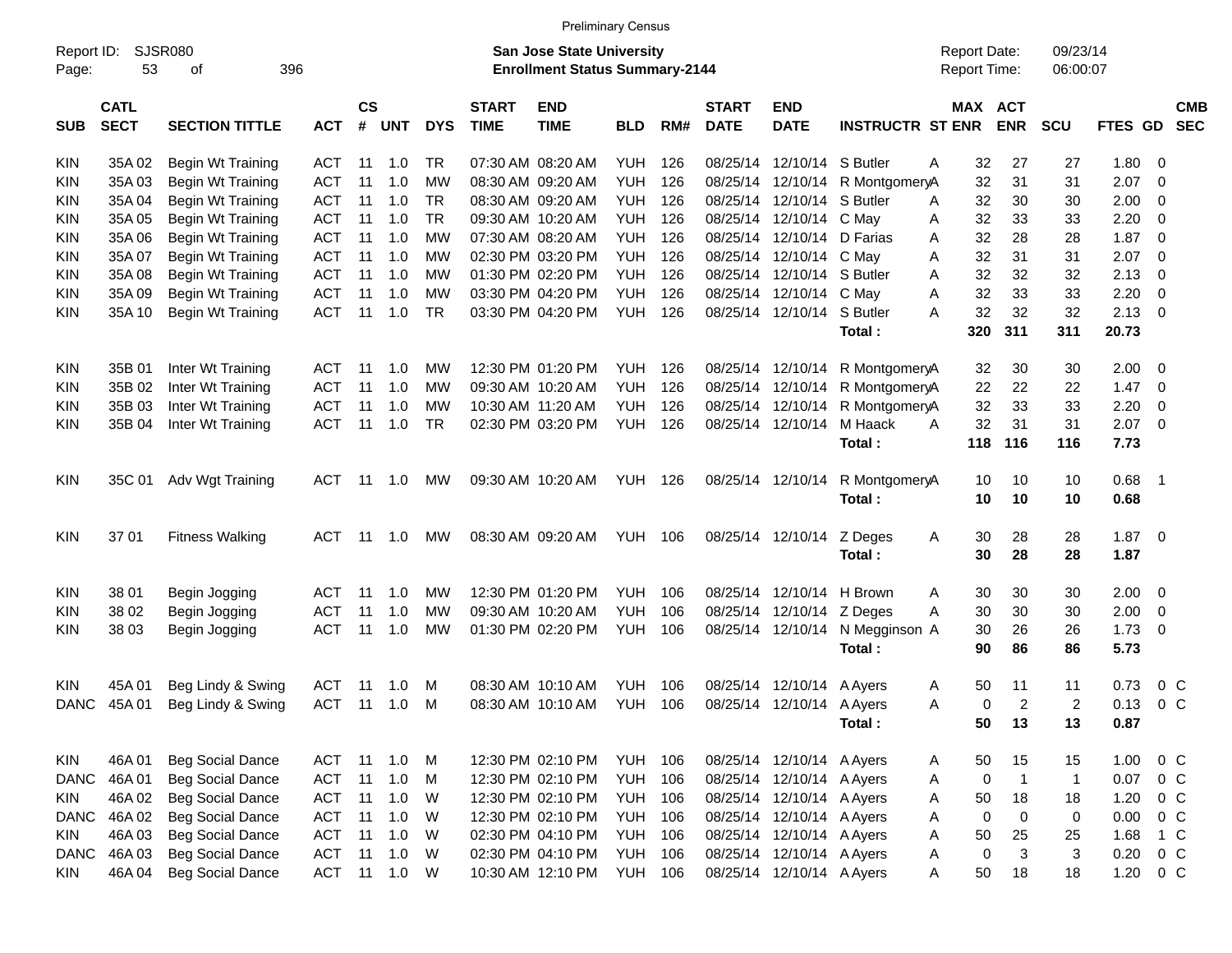|             |                                          |                         |               |                    |            |                |                             |                                                                    | <b>Preliminary Census</b> |            |                             |                           |                         |                                            |                              |                      |             |                          |                          |
|-------------|------------------------------------------|-------------------------|---------------|--------------------|------------|----------------|-----------------------------|--------------------------------------------------------------------|---------------------------|------------|-----------------------------|---------------------------|-------------------------|--------------------------------------------|------------------------------|----------------------|-------------|--------------------------|--------------------------|
| Page:       | SJSR080<br>Report ID:<br>396<br>54<br>οf |                         |               |                    |            |                |                             | San Jose State University<br><b>Enrollment Status Summary-2144</b> |                           |            |                             |                           |                         | <b>Report Date:</b><br><b>Report Time:</b> |                              | 09/23/14<br>06:00:07 |             |                          |                          |
| <b>SUB</b>  | <b>CATL</b><br><b>SECT</b>               | <b>SECTION TITTLE</b>   | <b>ACT</b>    | $\mathsf{cs}$<br># | <b>UNT</b> | <b>DYS</b>     | <b>START</b><br><b>TIME</b> | <b>END</b><br><b>TIME</b>                                          | <b>BLD</b>                | RM#        | <b>START</b><br><b>DATE</b> | <b>END</b><br><b>DATE</b> | <b>INSTRUCTR ST ENR</b> |                                            | <b>MAX ACT</b><br><b>ENR</b> | <b>SCU</b>           | FTES GD     |                          | <b>CMB</b><br><b>SEC</b> |
|             | DANC 46A 04                              | <b>Beg Social Dance</b> | ACT           |                    | 11  1.0    | W              |                             | 10:30 AM 12:10 PM                                                  | <b>YUH</b>                | 106        |                             | 08/25/14 12/10/14         | A Ayers                 | 0<br>Α                                     |                              | 1                    | 0.07        | $0\,$ C                  |                          |
|             |                                          |                         |               |                    |            |                |                             |                                                                    |                           |            |                             |                           | Total:                  | 200                                        | 81                           | 81                   | 5.42        |                          |                          |
| <b>KIN</b>  | 47A 01                                   | Beg W Coast Swing       | ACT 11 1.0 R  |                    |            |                |                             | 02:30 PM 04:10 PM                                                  | YUH                       | 106        |                             | 08/25/14 12/10/14         | H Schmitt               | Α<br>50                                    | 19                           | 19                   | $1.27 \t 0$ |                          |                          |
|             |                                          |                         |               |                    |            |                |                             |                                                                    |                           |            |                             |                           | Total:                  | 50                                         | 19                           | 19                   | 1.27        |                          |                          |
| <b>KIN</b>  | 48A01                                    | Beg Latin Dance         | ACT           | 11                 | 1.0        | R              |                             | 08:30 AM 10:10 AM                                                  | YUH.                      | 106        |                             | 08/25/14 12/10/14         | O David                 | 50<br>Α                                    | 16                           | 16                   | 1.07        | $0\,$ C                  |                          |
| DANC        | 48A01                                    | Beg Latin Dance         | ACT           | 11                 | 1.0        | R              |                             | 08:30 AM 10:10 AM                                                  | <b>YUH</b>                | 106        | 08/25/14                    | 12/10/14 O David          |                         | $\mathbf 0$<br>A                           | $\overline{7}$               | $\overline{7}$       | 0.47        | 0 C                      |                          |
| KIN         | 48A 02                                   | Beg Latin Dance         | ACT           | 11                 | 1.0        | W              |                             | 08:30 AM 10:10 AM                                                  | YUH                       | 106        |                             | 08/25/14 12/10/14 A Ayers |                         | 50<br>A                                    | 29                           | 29                   | 1.95        | 1 C                      |                          |
| <b>DANC</b> | 48A 02                                   | Beg Latin Dance         | <b>ACT</b>    | 11                 | 1.0        | W              |                             | 08:30 AM 10:10 AM                                                  | <b>YUH</b>                | 106        |                             | 08/25/14 12/10/14 A Ayers |                         | $\mathbf 0$<br>Α                           | 3                            | 3                    | 0.20        | $0\,$ C                  |                          |
| KIN         | 48A03                                    | Beg Latin Dance         | <b>ACT</b>    | 11                 | 1.0        | $\mathsf{T}$   |                             | 10:30 AM 12:10 PM                                                  | <b>YUH</b>                | 106        |                             | 08/25/14 12/10/14 O David |                         | 50<br>A                                    | 29                           | 29                   | 1.93        | 0 <sup>o</sup>           |                          |
| <b>DANC</b> | 48A 03                                   | Beg Latin Dance         | <b>ACT</b>    | 11                 | 1.0        | $\mathsf{T}$   |                             | 10:30 AM 12:10 PM                                                  | <b>YUH</b>                | 106        |                             | 08/25/14 12/10/14 O David |                         | $\mathbf 0$<br>Α                           | 6                            | 6                    | 0.40        | $0\,$ C                  |                          |
| KIN         | 48A 04                                   | Beg Latin Dance         | <b>ACT</b>    | 11                 | 1.0        | $\top$         |                             | 08:30 AM 10:10 AM                                                  | <b>YUH</b>                | 106        |                             | 08/25/14 12/10/14 O David |                         | 50<br>Α                                    | 21                           | 21                   | 1.40        | $0\,$ C                  |                          |
| <b>DANC</b> | 48A 04                                   | Beg Latin Dance         | <b>ACT</b>    | 11                 | 1.0        | $\top$         |                             | 08:30 AM 10:10 AM                                                  | <b>YUH</b>                | 106        |                             | 08/25/14 12/10/14         | O David                 | 0<br>А                                     | 2                            | $\overline{2}$       | 0.13        | 0 <sup>o</sup>           |                          |
|             |                                          |                         |               |                    |            |                |                             |                                                                    |                           |            |                             |                           | Total:                  | 200                                        | 113                          | 113                  | 7.55        |                          |                          |
| <b>KIN</b>  | 50 01                                    | Tai Chi                 | ACT           | 11                 | 1.0        | МW             |                             | 09:30 AM 10:20 AM                                                  | YUH                       | 106        |                             | 08/25/14 12/10/14         | G Chen                  | 40<br>A                                    | 40                           | 40                   | 2.67        | $\overline{\phantom{0}}$ |                          |
| KIN         | 50 02                                    | Tai Chi                 | ACT           | 11                 | 1.0        | <b>MW</b>      |                             | 03:30 PM 04:20 PM                                                  | EC                        | <b>AER</b> |                             | 08/25/14 12/10/14         | C Weng                  | 40<br>Α                                    | 42                           | 42                   | 2.80 0      |                          |                          |
|             |                                          |                         |               |                    |            |                |                             |                                                                    |                           |            |                             |                           | Total:                  | 80                                         | 82                           | 82                   | 5.47        |                          |                          |
| <b>KIN</b>  | 51A01                                    | Begin Aikido            | ACT           | 11                 | 1.0        | MW             |                             | 08:30 AM 09:20 AM                                                  | <b>YUH</b>                | 208        |                             | 08/25/14 12/10/14         | S Olliges               | 30<br>A                                    | 30                           | 30                   | $2.00 \t 0$ |                          |                          |
| KIN         | 51A02                                    | Begin Aikido            | ACT           | 11                 | 1.0        | MW             |                             | 09:30 AM 10:20 AM                                                  | <b>YUH</b>                | 208        |                             | 08/25/14 12/10/14         | S Olliges               | 20<br>A                                    | 21                           | 21                   | $1.40 \ 0$  |                          |                          |
|             |                                          |                         |               |                    |            |                |                             |                                                                    |                           |            |                             |                           | Total:                  | 50                                         | 51                           | 51                   | 3.40        |                          |                          |
| <b>KIN</b>  | 51B 01                                   | Int Aikido              | ACT           | 11                 | 1.0        | MW             |                             | 09:30 AM 10:20 AM                                                  | YUH                       | 208        |                             | 08/25/14 12/10/14         | S Olliges               | 10<br>Α                                    | 4                            | 4                    | $0.27$ 0    |                          |                          |
|             |                                          |                         |               |                    |            |                |                             |                                                                    |                           |            |                             |                           | Total:                  | 10                                         | 4                            | 4                    | 0.27        |                          |                          |
| <b>KIN</b>  | 52A 01                                   | Begin Judo              | ACT           | 11                 | 1.0        | TR             |                             | 08:30 AM 09:20 AM                                                  | YUH                       | 208        | 08/25/14                    | 12/10/14                  | D Williams              | 30<br>A                                    | 25                           | 25                   | $1.67$ 0    |                          |                          |
| <b>KIN</b>  | 52A 02                                   | Begin Judo              | ACT           | 11                 | 1.0        | <b>TR</b>      |                             | 09:30 AM 10:20 AM                                                  | <b>YUH</b>                | 208        | 08/25/14                    | 12/10/14                  | D Williams              | 30<br>A                                    | 26                           | 26                   | 1.73        | $\overline{\mathbf{0}}$  |                          |
| KIN         | 52A 03                                   | Begin Judo              | <b>ACT</b>    | 11                 | 1.0        | MW             |                             | 12:30 PM 01:20 PM                                                  | <b>YUH</b>                | 208        |                             | 08/25/14 12/10/14         | M Tsuruike              | 30<br>A                                    | 28                           | 28                   | 1.87        | $\overline{\mathbf{0}}$  |                          |
|             |                                          |                         |               |                    |            |                |                             |                                                                    |                           |            |                             |                           | Total:                  | 90                                         | 79                           | 79                   | 5.27        |                          |                          |
| KIN         |                                          | 52B 01 Inter Judo       | ACT 11 1.0 TR |                    |            |                |                             | 10:30 AM 11:20 AM YUH 208                                          |                           |            |                             | 08/25/14 12/10/14         | D Williams              | Α<br>30                                    | 21                           | 21                   | $1.40 \ 0$  |                          |                          |
|             |                                          |                         |               |                    |            |                |                             |                                                                    |                           |            |                             |                           | Total:                  | 30                                         | 21                           | 21                   | 1.40        |                          |                          |
| KIN         |                                          | 52C 01 Competitive Judo |               |                    |            | ACT 11 1.0 TBA |                             |                                                                    | <b>YUH 208</b>            |            |                             | 08/25/14 12/10/14         | Y Uchida                | 25<br>Α                                    | 20                           | 20                   | $1.33 \ 0$  |                          |                          |
|             |                                          |                         |               |                    |            |                |                             |                                                                    |                           |            |                             |                           | Total:                  | 25                                         | 20                           | 20                   | 1.33        |                          |                          |
| KIN         | 53A 01                                   | <b>Begin Karate</b>     | <b>ACT</b>    |                    | 1.0        |                |                             |                                                                    |                           |            |                             |                           |                         | X                                          | 0<br>$\mathbf 0$             | 0                    | $0.00 \t 0$ |                          |                          |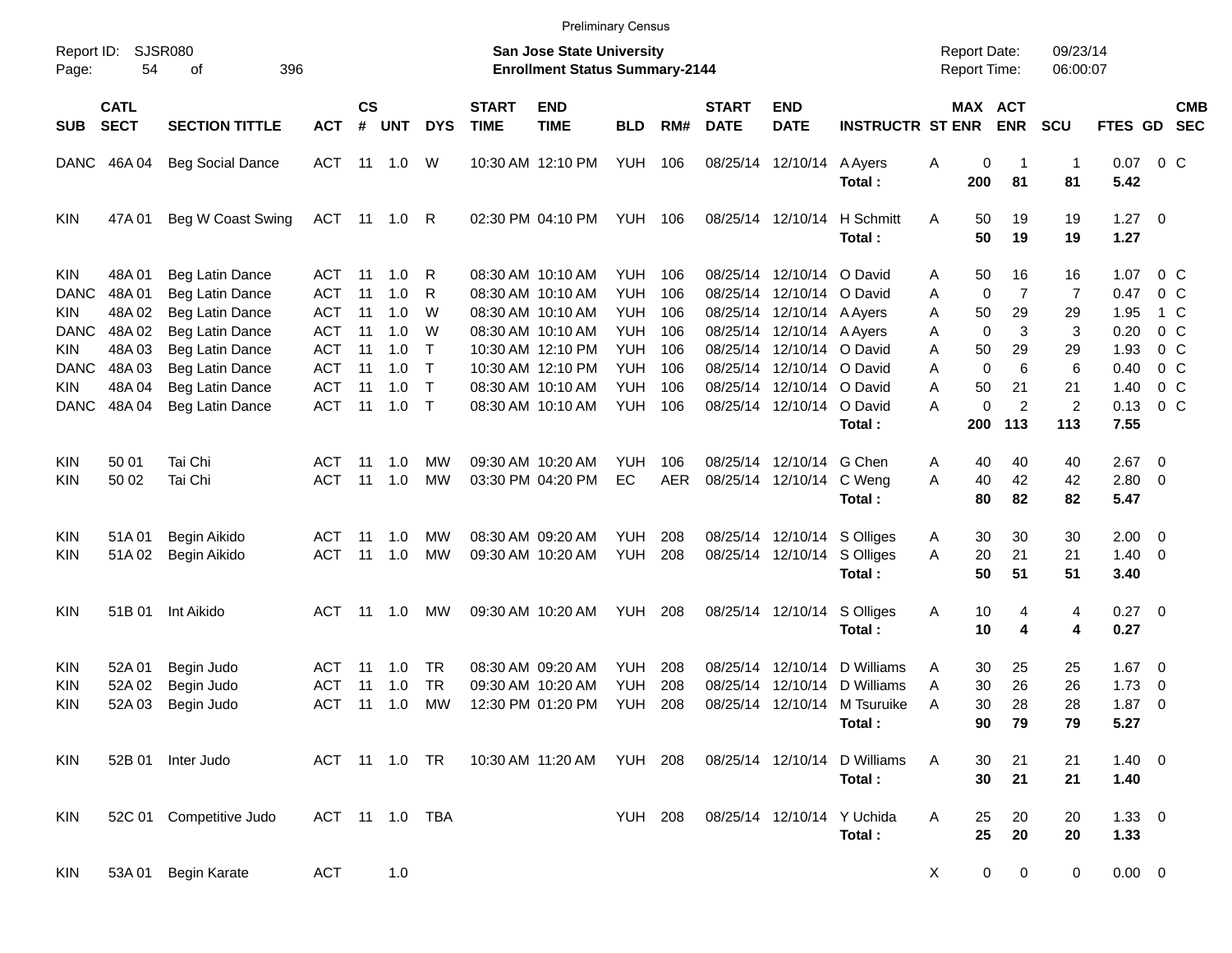|                                                                                                |                                                             |                                                                                                                                          |                                                                                         |                                         |                                               |                                               |                             | <b>Preliminary Census</b>                                                                                                                       |                                                                                        |                                                      |                                              |                                                                         |                                                                                                                              |                                                                           |                                            |                                        |                                                      |                                                                                                                                                                         |                          |
|------------------------------------------------------------------------------------------------|-------------------------------------------------------------|------------------------------------------------------------------------------------------------------------------------------------------|-----------------------------------------------------------------------------------------|-----------------------------------------|-----------------------------------------------|-----------------------------------------------|-----------------------------|-------------------------------------------------------------------------------------------------------------------------------------------------|----------------------------------------------------------------------------------------|------------------------------------------------------|----------------------------------------------|-------------------------------------------------------------------------|------------------------------------------------------------------------------------------------------------------------------|---------------------------------------------------------------------------|--------------------------------------------|----------------------------------------|------------------------------------------------------|-------------------------------------------------------------------------------------------------------------------------------------------------------------------------|--------------------------|
| Report ID:<br>Page:                                                                            | 55                                                          | <b>SJSR080</b><br>396<br>οf                                                                                                              |                                                                                         |                                         |                                               |                                               |                             | <b>San Jose State University</b><br><b>Enrollment Status Summary-2144</b>                                                                       |                                                                                        |                                                      |                                              |                                                                         |                                                                                                                              | <b>Report Date:</b><br><b>Report Time:</b>                                |                                            | 09/23/14<br>06:00:07                   |                                                      |                                                                                                                                                                         |                          |
| <b>SUB</b>                                                                                     | <b>CATL</b><br><b>SECT</b>                                  | <b>SECTION TITTLE</b>                                                                                                                    | <b>ACT</b>                                                                              | <b>CS</b><br>#                          | <b>UNT</b>                                    | <b>DYS</b>                                    | <b>START</b><br><b>TIME</b> | <b>END</b><br><b>TIME</b>                                                                                                                       | <b>BLD</b>                                                                             | RM#                                                  | <b>START</b><br><b>DATE</b>                  | <b>END</b><br><b>DATE</b>                                               | <b>INSTRUCTR ST ENR</b>                                                                                                      |                                                                           | <b>MAX ACT</b><br><b>ENR</b>               | <b>SCU</b>                             | FTES GD                                              |                                                                                                                                                                         | <b>CMB</b><br><b>SEC</b> |
| <b>KIN</b><br><b>KIN</b>                                                                       | 53A03<br>53A 04                                             | Begin Karate<br><b>Begin Karate</b>                                                                                                      | <b>ACT</b><br><b>ACT</b>                                                                | -11<br>11                               | 1.0<br>1.0                                    | -F<br>-F                                      |                             | 08:30 AM 10:20 AM<br>10:30 AM 12:20 PM                                                                                                          | <b>YUH</b><br><b>YUH</b>                                                               | 106<br>106                                           | 08/25/14                                     | 08/25/14 12/10/14                                                       | 12/10/14 J Keeling<br>J Keeling<br>Total:                                                                                    | 30<br>A<br>20<br>A<br>50                                                  | 30<br>19<br>49                             | 30<br>19<br>49                         | $2.00 \t 0$<br>1.27<br>3.27                          | $\overline{\phantom{0}}$                                                                                                                                                |                          |
| KIN<br><b>KIN</b>                                                                              | 53B 01<br>53B 02                                            | Inter Karate<br>Inter Karate                                                                                                             | <b>ACT</b><br><b>ACT</b>                                                                | 11                                      | 1.0<br>1.0                                    | - F                                           |                             | 10:30 AM 12:20 PM                                                                                                                               | YUH                                                                                    | 106                                                  |                                              | 08/25/14 12/10/14                                                       | J Keeling<br>Total:                                                                                                          | х<br>A<br>10<br>10                                                        | 0<br>0<br>$\overline{7}$<br>$\overline{7}$ | 0<br>7<br>$\overline{7}$               | $0.00 \ 0$<br>0.47<br>0.47                           | $\overline{\phantom{0}}$                                                                                                                                                |                          |
| KIN<br><b>KIN</b>                                                                              | 54A 01<br>54A 02                                            | Begin Tae Kwon Do<br>Begin Tae Kwon Do                                                                                                   | ACT<br><b>ACT</b>                                                                       | -11<br>11                               | 1.0<br>1.0                                    | МW<br><b>MW</b>                               |                             | 01:30 PM 02:20 PM<br>02:30 PM 03:20 PM                                                                                                          | <b>YUH</b><br><b>YUH</b>                                                               | 208<br>208                                           | 08/25/14<br>08/25/14                         | 12/10/14                                                                | 12/10/14 J Schachner A<br>J Schachner A<br>Total:                                                                            | 30<br>30<br>60                                                            | 31<br>30<br>61                             | 31<br>30<br>61                         | $2.07$ 0<br>2.00<br>4.07                             | $\overline{\phantom{0}}$                                                                                                                                                |                          |
| KIN                                                                                            | 54B 01                                                      | Int Tae Kwon Do                                                                                                                          | ACT                                                                                     | 11                                      | 1.0                                           | МW                                            |                             | 03:30 PM 04:20 PM                                                                                                                               | YUH                                                                                    | 208                                                  |                                              | 08/25/14 12/10/14                                                       | J Schachner A<br>Total:                                                                                                      | 30<br>30                                                                  | 21<br>21                                   | 21<br>21                               | $1.40 \ 0$<br>1.40                                   |                                                                                                                                                                         |                          |
| KIN<br><b>KIN</b><br><b>KIN</b>                                                                | 55A01<br>55A 02<br>55A03                                    | Begin Self-Defense<br>Begin Self-Defense<br>Begin Self-Defense                                                                           | ACT<br><b>ACT</b><br><b>ACT</b>                                                         | -11<br>11<br>11                         | 1.0<br>1.0<br>1.0                             | МW<br>МW<br><b>TR</b>                         |                             | 10:30 AM 11:20 AM<br>11:30 AM 12:20 PM<br>11:30 AM 12:20 PM                                                                                     | <b>YUH</b><br><b>YUH</b><br>YUH                                                        | 208<br>208<br>208                                    | 08/25/14                                     | 08/25/14 12/10/14 G Chen<br>12/10/14 G Chen<br>08/25/14 12/10/14 G Chen | Total:                                                                                                                       | 30<br>A<br>30<br>A<br>30<br>A<br>90                                       | 32<br>31<br>33<br>96                       | 32<br>31<br>33<br>96                   | $2.13 \quad 0$<br>2.07<br>2.20<br>6.40               | $\overline{\mathbf{0}}$<br>$\overline{\phantom{0}}$                                                                                                                     |                          |
| <b>KIN</b><br><b>KIN</b><br><b>KIN</b><br><b>KIN</b><br><b>KIN</b><br><b>KIN</b><br><b>KIN</b> | 61A01<br>61A02<br>61A03<br>61A04<br>61A05<br>61A06<br>61A07 | Begin Hatha Yoga<br>Begin Hatha Yoga<br>Begin Hatha Yoga<br>Begin Hatha Yoga<br>Begin Hatha Yoga<br>Begin Hatha Yoga<br>Begin Hatha Yoga | ACT<br><b>ACT</b><br><b>ACT</b><br><b>ACT</b><br><b>ACT</b><br><b>ACT</b><br><b>ACT</b> | -11<br>11<br>11<br>11<br>11<br>11<br>11 | 1.0<br>1.0<br>1.0<br>1.0<br>1.0<br>1.0<br>1.0 | МW<br><b>TR</b><br>F<br>F<br>F<br>F<br>$\top$ |                             | 07:30 AM 08:20 AM<br>02:30 PM 03:20 PM<br>07:30 AM 09:20 AM<br>10:30 AM 12:20 PM<br>11:30 AM 01:20 PM<br>01:30 PM 03:20 PM<br>02:30 PM 04:20 PM | <b>YUH</b><br><b>YUH</b><br><b>YUH</b><br>EC<br><b>YUH</b><br><b>YUH</b><br><b>YUH</b> | 208<br>208<br>208<br><b>AER</b><br>208<br>208<br>208 | 08/25/14<br>08/25/14<br>08/25/14<br>08/25/14 | 08/25/14 12/10/14 S Olliges<br>08/25/14 12/10/14 S Olliges              | 12/10/14 J Linafelter<br>12/10/14 S Caughlan<br>12/10/14 J Linafelter<br>08/25/14 12/10/14 S Caughlan<br>12/10/14 S Caughlan | A<br>50<br>50<br>A<br>50<br>A<br>50<br>A<br>50<br>A<br>50<br>A<br>50<br>A | 50<br>50<br>49<br>48<br>51<br>50<br>50     | 50<br>50<br>49<br>48<br>51<br>50<br>50 | 3.37<br>3.33<br>3.27<br>3.20<br>3.40<br>3.33<br>3.33 | $\overline{\phantom{0}}^2$<br>0<br>$\overline{\mathbf{0}}$<br>$\overline{\mathbf{0}}$<br>$\overline{\mathbf{0}}$<br>$\overline{\mathbf{0}}$<br>$\overline{\phantom{0}}$ |                          |
| <b>KIN</b>                                                                                     | 61B 01                                                      | Int Hatha Yoga                                                                                                                           | ACT                                                                                     |                                         |                                               | – F                                           |                             | 09:30 AM 11:20 AM                                                                                                                               | YUH                                                                                    | 208                                                  |                                              |                                                                         | Total:<br>08/25/14 12/10/14 S Caughlan A<br>Total:                                                                           | 350<br>50<br>50                                                           | 348<br>43<br>43                            | 348<br>43<br>43                        | 23.23<br>2.88<br>2.88                                | - 1                                                                                                                                                                     |                          |
| KIN<br>KIN                                                                                     | 62A 01<br>62A 02                                            | Begin Ice Skating<br>Begin Ice Skating                                                                                                   |                                                                                         |                                         | ACT 11 1.0 F<br>ACT 11 1.0 T                  |                                               |                             | 08:20 AM 10:00 AM<br>09:30 AM 11:10 AM                                                                                                          | <b>YUH 106</b><br><b>YUH 106</b>                                                       |                                                      |                                              | 08/25/14 12/10/14 G Chen<br>08/25/14 12/10/14 G Chen                    | Total:                                                                                                                       | 50<br>A<br>50<br>A<br>100                                                 | 46<br>47<br>93                             | 46<br>47<br>93                         | $3.07$ 0<br>$3.13 \quad 0$<br>6.20                   |                                                                                                                                                                         |                          |
| KIN                                                                                            | 63A 01                                                      | Beg Hiking                                                                                                                               |                                                                                         |                                         | ACT 11 1.0 F                                  |                                               |                             | 01:00 PM 03:50 PM                                                                                                                               | МH                                                                                     | 322                                                  |                                              |                                                                         | 08/25/14 12/10/14 K Kirkendall A<br>Total:                                                                                   | 20<br>$20\,$                                                              | 28<br>28                                   | 28<br>28                               | 1.87 0<br>1.87                                       |                                                                                                                                                                         |                          |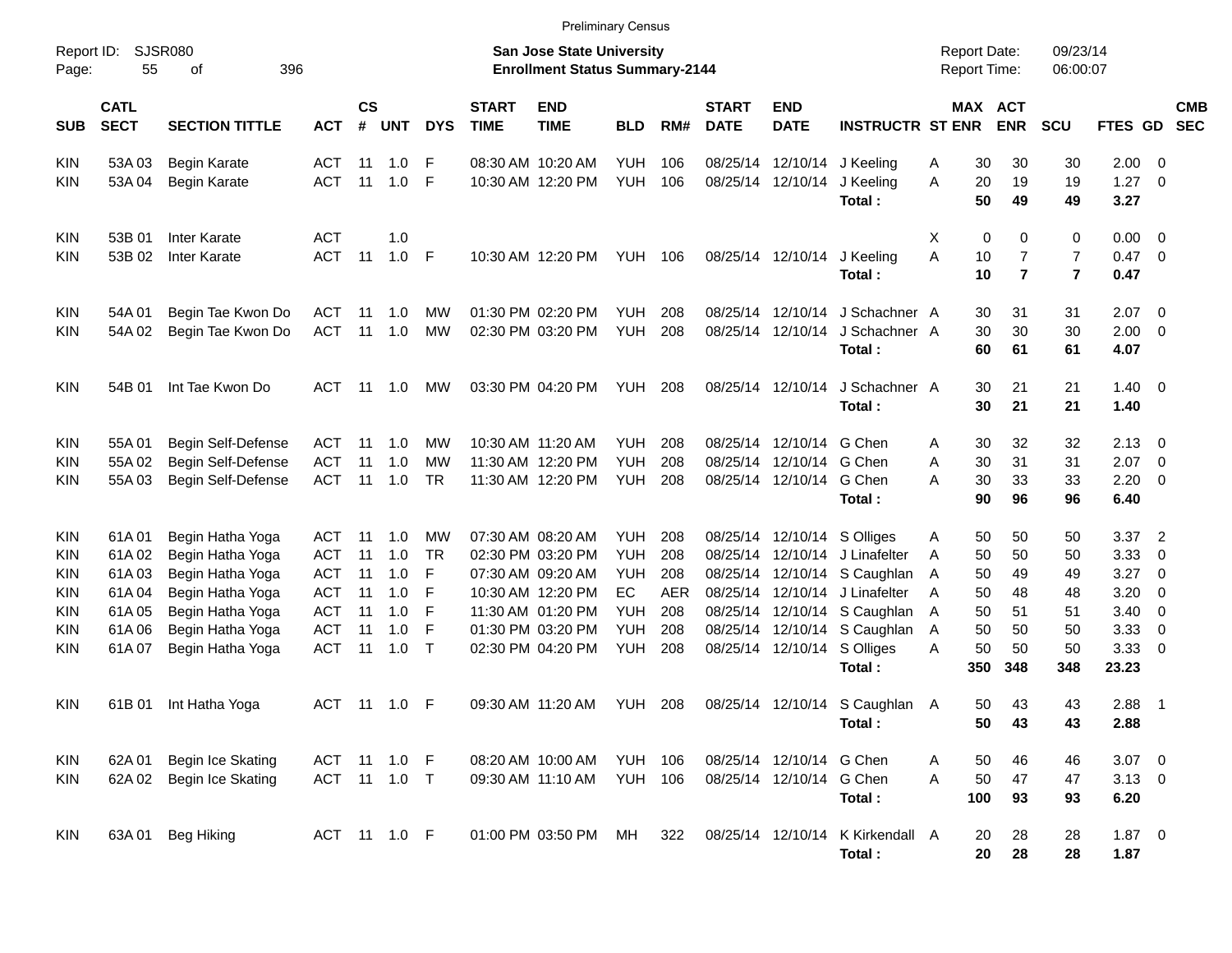|            |                                                 |                          |            |                    |            |              |                             |                                                                           | <b>Preliminary Census</b> |     |                             |                             |                             |                                     |             |                      |                     |                          |                          |
|------------|-------------------------------------------------|--------------------------|------------|--------------------|------------|--------------|-----------------------------|---------------------------------------------------------------------------|---------------------------|-----|-----------------------------|-----------------------------|-----------------------------|-------------------------------------|-------------|----------------------|---------------------|--------------------------|--------------------------|
| Page:      | <b>SJSR080</b><br>Report ID:<br>396<br>56<br>оf |                          |            |                    |            |              |                             | <b>San Jose State University</b><br><b>Enrollment Status Summary-2144</b> |                           |     |                             |                             |                             | <b>Report Date:</b><br>Report Time: |             | 09/23/14<br>06:00:07 |                     |                          |                          |
| <b>SUB</b> | <b>CATL</b><br><b>SECT</b>                      | <b>SECTION TITTLE</b>    | <b>ACT</b> | $\mathsf{cs}$<br># | <b>UNT</b> | <b>DYS</b>   | <b>START</b><br><b>TIME</b> | <b>END</b><br><b>TIME</b>                                                 | <b>BLD</b>                | RM# | <b>START</b><br><b>DATE</b> | <b>END</b><br><b>DATE</b>   | <b>INSTRUCTR ST ENR</b>     | MAX ACT                             | <b>ENR</b>  | <b>SCU</b>           | FTES GD             |                          | <b>CMB</b><br><b>SEC</b> |
| <b>KIN</b> | 65A01                                           | Begin Ice Hockey         | ACT        | 11                 | 1.0        | R            |                             | 09:30 AM 11:10 AM                                                         | <b>YUH</b>                | 106 | 08/25/14                    | 12/10/14                    | G Chen                      | Α<br>50                             | 20          | 20                   | 1.33                | - 0                      |                          |
| KIN        | 65A 02                                          | Begin Ice Hockey         | <b>ACT</b> | 11                 | 1.0        | F            |                             | 09:50 AM 11:30 AM                                                         | <b>YUH</b>                | 106 |                             | 08/25/14 12/10/14           | G Chen<br>Total:            | A<br>50<br>100                      | 22<br>42    | 22<br>42             | $1.47 \ 0$<br>2.80  |                          |                          |
| <b>KIN</b> | 68 02                                           | Visl Rep Sprt Cult       | <b>LEC</b> |                    | 3.0        |              |                             |                                                                           |                           |     |                             |                             | Total:                      | X<br>0<br>$\mathbf 0$               | 0<br>0      | 0<br>0               | $0.00 \t 0$<br>0.00 |                          |                          |
| <b>KIN</b> | 69 01                                           | <b>Stress Management</b> | <b>LEC</b> | 02                 | 3.0        | МW           |                             | 09:00 AM 10:15 AM                                                         | <b>YUH</b>                | 236 | 08/25/14                    | 12/10/14                    | K Drummond A                | 30                                  | 29          | 87                   | 5.80 0              |                          |                          |
| <b>KIN</b> | 69 02                                           | <b>Stress Management</b> | <b>LEC</b> | 02                 | 3.0        | MW           |                             | 10:30 AM 11:45 AM                                                         | <b>YUH</b>                | 236 | 08/25/14                    | 12/10/14                    | K Drummond A                | 30                                  | 29          | 87                   | 5.80                | $\overline{\phantom{0}}$ |                          |
| <b>KIN</b> | 6903                                            | <b>Stress Management</b> | <b>LEC</b> | 02                 | 3.0        | TR           |                             | 01:30 PM 02:45 PM                                                         | <b>YUH</b>                | 236 | 08/25/14                    | 12/10/14                    | K Osborne                   | 30<br>A                             | 30          | 90                   | 6.00                | $\overline{\phantom{0}}$ |                          |
| KIN        | 69 04                                           | <b>Stress Management</b> | <b>LEC</b> | 02                 | 3.0        | <b>TR</b>    |                             | 03:00 PM 04:15 PM                                                         | <b>YUH</b>                | 236 | 08/25/14                    | 12/10/14                    | J Schachner A               | 30                                  | 31          | 93                   | 6.20                | $\overline{\mathbf{0}}$  |                          |
| KIN        | 69 05                                           | <b>Stress Management</b> | <b>LEC</b> | 02                 | 3.0        | $\mathsf{T}$ |                             | 05:00 PM 07:45 PM                                                         | <b>YUH</b>                | 236 |                             | 08/25/14 12/10/14           | T Beggs                     | 30<br>A                             | 31          | 93                   | 6.20                | $\overline{\mathbf{0}}$  |                          |
|            |                                                 |                          |            |                    |            |              |                             |                                                                           |                           |     |                             |                             | Total:                      | 150                                 | 150         | 450                  | 30.00               |                          |                          |
| <b>KIN</b> | 70 01                                           | Intro to Kinesiology     | <b>LEC</b> | 02                 | 3.0        | МW           |                             | 10:30 AM 11:20 AM                                                         | SН                        | 100 |                             | 08/25/14 12/10/14           | J Chin                      | 100<br>A                            | 104         | 208                  | 20.80               | $\overline{\phantom{0}}$ |                          |
| <b>KIN</b> | 70 02                                           | Intro to Kinesiology     | <b>ACT</b> | 11                 | 0.0        | м            |                             | 11:30 AM 01:20 PM                                                         | <b>BBC</b>                | 126 | 08/25/14                    | 12/10/14                    | M Gonzalez                  | 20<br>A                             | 21          | 21                   | 0.00                | $\overline{\mathbf{0}}$  |                          |
| <b>KIN</b> | 70 03                                           | Intro to Kinesiology     | <b>ACT</b> | 11                 | 0.0        | м            |                             | 01:30 PM 03:20 PM                                                         | <b>BBC</b>                | 126 | 08/25/14                    | 12/10/14                    | M Gonzalez                  | 20<br>A                             | 22          | 22                   | 0.00                | $\overline{\mathbf{0}}$  |                          |
| <b>KIN</b> | 70 04                                           | Intro to Kinesiology     | <b>ACT</b> | 11                 | 0.0        | W            |                             | 11:30 AM 01:20 PM                                                         | <b>BBC</b>                | 126 | 08/25/14                    | 12/10/14                    | J Schachner A               | 20                                  | 21          | 21                   | 0.00                | $\overline{\mathbf{0}}$  |                          |
| <b>KIN</b> | 70 05                                           | Intro to Kinesiology     | <b>ACT</b> | 11                 | 0.0        | W            |                             | 01:30 PM 03:20 PM                                                         | <b>BBC</b>                | 126 | 08/25/14                    | 12/10/14                    | M Gonzalez                  | 20<br>A                             | 20          | 20                   | 0.00                | $\overline{\mathbf{0}}$  |                          |
| KIN        | 70 06                                           | Intro to Kinesiology     | <b>ACT</b> | 11                 | 0.0        | М            |                             | 11:30 AM 01:20 PM                                                         | <b>YUH</b>                | 128 |                             | 08/25/14 12/10/14           | J Schachner A               | 20                                  | 20          | 20                   | 0.00                | $\overline{\phantom{0}}$ |                          |
|            |                                                 |                          |            |                    |            |              |                             |                                                                           |                           |     |                             |                             | Total:                      | 200                                 | 208         | 312                  | 20.80               |                          |                          |
| <b>KIN</b> | 80 01                                           | <b>Indivdl Movement</b>  | ACT        | 11                 | 1.0        | TBA          |                             |                                                                           |                           |     | 08/25/14                    | 12/10/14                    | G Chen                      | 10<br>Α                             | 0           | 0                    | $0.00 \t 0$         |                          |                          |
| <b>KIN</b> | 80 02                                           | Indivdl Movement         | <b>ACT</b> | 11                 | 1.0        | <b>TBA</b>   |                             |                                                                           |                           |     | 08/25/14                    | 12/10/14                    | D Williams                  | Α<br>10                             | 11          | 11                   | 0.75                | - 1                      |                          |
| KIN        | 80 03                                           | <b>Indivdl Movement</b>  | <b>ACT</b> | 11                 | 1.0        | <b>TBA</b>   |                             |                                                                           |                           |     | 08/25/14                    | 12/10/14 L Pate             |                             | 10<br>Α                             | 3           | 3                    | 0.20                | $\overline{\mathbf{0}}$  |                          |
| KIN        | 80 04                                           | <b>Indivdl Movement</b>  | <b>ACT</b> | 11                 | 1.0        | <b>TBA</b>   |                             |                                                                           |                           |     |                             | 08/25/14 12/10/14           | G Mano                      | 10<br>А                             | 0           | 0                    | 0.00                | $\overline{\phantom{0}}$ |                          |
|            |                                                 |                          |            |                    |            |              |                             |                                                                           |                           |     |                             |                             | Total:                      | 40                                  | 14          | 14                   | 0.95                |                          |                          |
| <b>KIN</b> |                                                 | 100W 02 Writing Workshop | SEM        | 04                 | 3.0        | TR           |                             | 10:30 AM 11:45 AM                                                         | MН                        | 322 | 08/25/14                    | 12/10/14                    | D Murphy                    | 22<br>A                             | 26          | 78                   | 5.20                | $\overline{\phantom{0}}$ |                          |
| KIN        |                                                 | 100W 03 Writing Workshop | <b>SEM</b> | 04                 | 3.0        | M            |                             | 01:30 PM 04:15 PM                                                         | <b>YUH</b>                | 128 |                             | 08/25/14 12/10/14 S Olliges |                             | 22<br>Α                             | 23          | 69                   | 4.60                | $\overline{\phantom{0}}$ |                          |
|            |                                                 |                          |            |                    |            |              |                             |                                                                           |                           |     |                             |                             | Total:                      | 44                                  | 49          | 147                  | 9.80                |                          |                          |
| <b>KIN</b> | 101 01                                          | Sport in America         | <b>LEC</b> |                    | 02 3.0     | TR           |                             | 01:30 PM 02:45 PM                                                         | DH                        | 243 |                             | 08/25/14 12/10/14           | D Murphy                    | 40<br>A                             | 40          | 120                  | 8.05                | $\overline{\phantom{1}}$ |                          |
| <b>KIN</b> | 101 02                                          | Sport in America         | LEC        | $02\,$             | 3.0        | <b>TR</b>    |                             | 12:00 PM 01:15 PM                                                         | <b>SH</b>                 | 312 |                             |                             | 08/25/14 12/10/14 V Andrews | 40<br>Α                             | 35          | 105                  | $7.00 \t 0$         |                          |                          |
| <b>KIN</b> | 101 03                                          | Sport in America         | <b>LEC</b> |                    | 02 3.0 T   |              |                             | 03:00 PM 05:45 PM                                                         | MH                        | 523 |                             | 08/25/14 12/10/14           | V Andrews                   | A<br>40                             | 31          | 93                   | $6.20 \ 0$          |                          |                          |
|            |                                                 |                          |            |                    |            |              |                             |                                                                           |                           |     |                             |                             | Total:                      | 120                                 | 106         | 318                  | 21.25               |                          |                          |
| <b>KIN</b> | 106 01                                          | Adv Scuba & Aquc Tec LEC |            |                    | 3.0        |              |                             |                                                                           |                           |     |                             |                             |                             | $\pmb{0}$<br>X                      | 0           | 0                    | $0.00 \t 0$         |                          |                          |
| <b>KIN</b> | 106 02                                          | Adv Scuba & Aquc Tec ACT |            |                    | 0.0        |              |                             |                                                                           |                           |     |                             |                             |                             | X<br>$\pmb{0}$                      | $\mathbf 0$ | 0                    | $0.00 \t 0$         |                          |                          |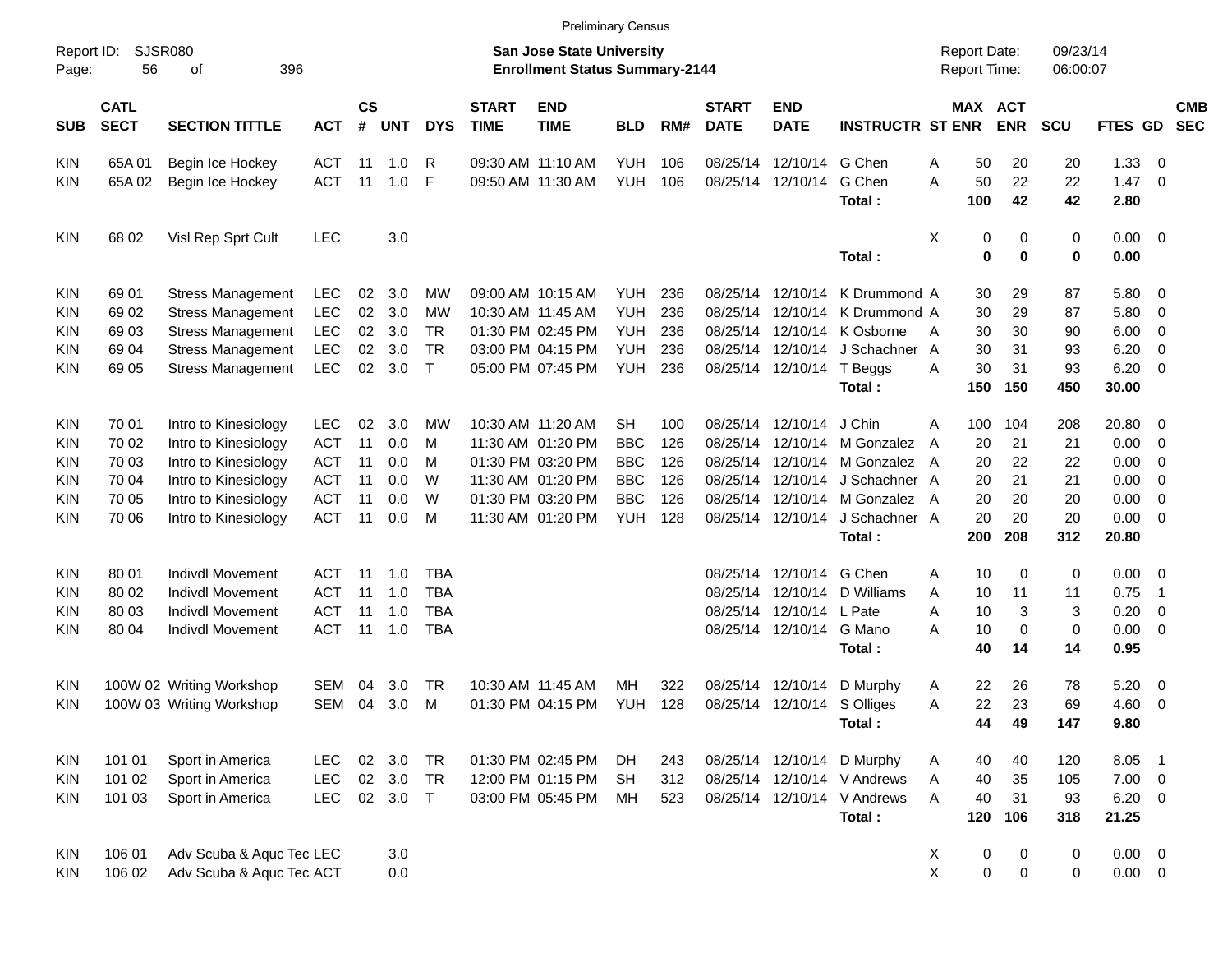|                     |                            |                            |            |                    |             |               |                                                                    |                           | <b>Preliminary Census</b> |     |                             |                           |                                     |               |                              |            |                     |                          |  |
|---------------------|----------------------------|----------------------------|------------|--------------------|-------------|---------------|--------------------------------------------------------------------|---------------------------|---------------------------|-----|-----------------------------|---------------------------|-------------------------------------|---------------|------------------------------|------------|---------------------|--------------------------|--|
| Report ID:<br>Page: | <b>SJSR080</b><br>57       | 396                        |            |                    |             |               | San Jose State University<br><b>Enrollment Status Summary-2144</b> |                           |                           |     |                             |                           | <b>Report Date:</b><br>Report Time: |               | 09/23/14<br>06:00:07         |            |                     |                          |  |
| <b>SUB</b>          | <b>CATL</b><br><b>SECT</b> | <b>SECTION TITTLE</b>      | <b>ACT</b> | $\mathsf{cs}$<br># | <b>UNT</b>  | <b>DYS</b>    | <b>START</b><br><b>TIME</b>                                        | <b>END</b><br><b>TIME</b> | <b>BLD</b>                | RM# | <b>START</b><br><b>DATE</b> | <b>END</b><br><b>DATE</b> | <b>INSTRUCTR ST ENR</b>             |               | <b>MAX ACT</b><br><b>ENR</b> | <b>SCU</b> | FTES GD             | <b>CMB</b><br><b>SEC</b> |  |
|                     |                            |                            |            |                    |             |               |                                                                    |                           |                           |     |                             |                           | Total:                              |               | 0<br>0                       | 0          | 0.00                |                          |  |
| <b>KIN</b>          | 152 02                     | Theory Spt/Fit Mgt         | LEC.       | 02                 | 3.0         | MW            |                                                                    | 12:00 PM 01:15 PM         | <b>ENG</b>                | 303 |                             | 08/25/14 12/10/14         | A Medina<br>Total:                  | Α<br>40<br>40 | 41<br>41                     | 123<br>123 | 8.35<br>8.35        | $\overline{\mathbf{3}}$  |  |
| <b>KIN</b>          | 154A 01                    | Inst Ex Phys Biom          | LEC.       | 02                 | 3.0         | м             |                                                                    | 09:30 AM 10:20 AM         | YUH.                      | 233 |                             | 08/25/14 12/10/14         | J Kao                               | 40<br>Α       | 48                           | 48         | $9.60 \quad 0$      |                          |  |
| <b>KIN</b>          | 154A 02                    | Inst Ex Phys Biom          | <b>ACT</b> | 13                 | 0.0         | <b>MW</b>     |                                                                    | 10:30 AM 12:20 PM         | <b>MH</b>                 | 321 | 08/25/14                    | 12/10/14                  | J Kao                               | Α<br>20       | 24                           | 48         | 0.00                | $\overline{\phantom{0}}$ |  |
| <b>KIN</b>          | 154A 03                    | Inst Ex Phys Biom          | <b>ACT</b> | 13                 | 0.0         | MW            |                                                                    | 12:30 PM 02:20 PM         | МH                        | 321 |                             | 08/25/14 12/10/14         | J Kao<br>Total:                     | A<br>20<br>80 | 24<br>96                     | 48<br>144  | $0.00 \t 0$<br>9.60 |                          |  |
| <b>KIN</b>          | 155 01                     | <b>Exercise Physiology</b> | <b>LEC</b> | 02                 | 3.0         | MW            |                                                                    | 09:30 AM 10:20 AM         | <b>SH</b>                 | 100 |                             | 08/25/14 12/10/14 C Cisar |                                     | 90<br>Α       | 81                           | 162        | 16.35               | -3                       |  |
| KIN                 | 155 02                     | <b>Exercise Physiology</b> | <b>ACT</b> | 07                 | 0.0         | м             |                                                                    | 07:30 AM 09:20 AM         | <b>YUH</b>                | 233 | 08/25/14                    | 12/10/14 C Cisar          |                                     | 20<br>Α       | 20                           | 20         | 0.00                | $\overline{\mathbf{0}}$  |  |
| KIN                 | 155 03                     | <b>Exercise Physiology</b> | <b>ACT</b> | 07                 | 0.0         | W             |                                                                    | 07:30 AM 09:20 AM         | <b>YUH</b>                | 233 |                             | 08/25/14 12/10/14 C Cisar |                                     | 20<br>A       | 22                           | 22         | 0.00                | $\overline{2}$           |  |
| KIN                 | 155 04                     | <b>Exercise Physiology</b> | <b>ACT</b> | 07                 | 0.0         | $\mathsf{T}$  |                                                                    | 10:00 AM 11:50 AM         | <b>YUH</b>                | 233 |                             | 08/25/14 12/10/14 C Cisar |                                     | 20<br>A       | 20                           | 20         | 0.00                | $\overline{1}$           |  |
| <b>KIN</b>          | 155 05                     | <b>Exercise Physiology</b> | ACT        | 07                 | 0.0         | R             |                                                                    | 10:00 AM 11:50 AM         | <b>YUH</b>                | 233 |                             | 08/25/14 12/10/14 C Cisar |                                     | 20<br>А       | 19                           | 19         | $0.00 \t 0$         |                          |  |
|                     |                            |                            |            |                    |             |               |                                                                    |                           |                           |     |                             |                           | Total:                              | 170           | 162                          | 243        | 16.35               |                          |  |
| <b>KIN</b>          | 156 01                     | Intro Adapted Act          | LEC.       | 02                 | 3.0         | TR            |                                                                    | 01:30 PM 02:45 PM         | MН                        | 322 |                             | 08/25/14 12/10/14         | J Schachner A                       | 30            | 33                           | 99         | 6.65 1              |                          |  |
|                     |                            |                            |            |                    |             |               |                                                                    |                           |                           |     |                             |                           | Total:                              | 30            | 33                           | 99         | 6.65                |                          |  |
| <b>KIN</b>          | 158 01                     | <b>Biomechanics</b>        | LEC        | 02                 | 3.0         | TR            |                                                                    | 08:30 AM 09:20 AM         | SН                        | 100 |                             | 08/25/14 12/10/14         | J Kao                               | 70<br>Α       | 79                           | 158        | 16.10 6             |                          |  |
| KIN                 | 158 02                     | <b>Biomechanics</b>        | <b>ACT</b> | 07                 | 0.0         | $\mathsf{T}$  |                                                                    | 09:30 AM 11:20 AM         | <b>BBC</b>                | 126 | 08/25/14                    | 12/10/14                  | J Kao                               | 20<br>Α       | 20                           | 20         | 0.00                | - 5                      |  |
| KIN                 | 158 03                     | <b>Biomechanics</b>        | <b>ACT</b> | 07                 | 0.0         | R             |                                                                    | 09:30 AM 11:20 AM         | <b>BBC</b>                | 126 |                             | 08/25/14 12/10/14         | J Kao                               | 20<br>A       | 20                           | 20         | 0.00                | $\overline{1}$           |  |
| KIN                 | 158 04                     | <b>Biomechanics</b>        | ACT        | 07                 | 0.0         | $\mathsf{T}$  |                                                                    | 11:30 AM 01:20 PM         | <b>BBC</b>                | 126 |                             | 08/25/14 12/10/14         | J Kao                               | 20<br>Α       | 20                           | 20         | 0.00                | $\overline{\mathbf{0}}$  |  |
| <b>KIN</b>          | 158 05                     | <b>Biomechanics</b>        | <b>ACT</b> | 07                 | 0.0         | R             |                                                                    | 11:30 AM 01:20 PM         | <b>BBC</b>                | 126 |                             | 08/25/14 12/10/14 J Kao   |                                     | Α<br>20       | 19                           | 19         | 0.00                | $\overline{\phantom{0}}$ |  |
|                     |                            |                            |            |                    |             |               |                                                                    |                           |                           |     |                             |                           | Total:                              | 150           | 158                          | 237        | 16.10               |                          |  |
| <b>KIN</b>          | 159 01                     | Sport Adapt Activ          | <b>LEC</b> | 02                 | 3.0         | M             |                                                                    | 04:00 PM 05:50 PM         | YUH                       | 236 |                             | 08/25/14 12/10/14         | N Megginson A                       | 30            | 25                           | 50         | 5.10 2              |                          |  |
| <b>KIN</b>          | 159 02                     | Sport Adapt Activ          | <b>ACT</b> | 11                 | 0.0         | M             |                                                                    | 06:00 PM 07:50 PM         | <b>YUH</b>                | 236 |                             | 08/25/14 12/10/14         | N Megginson A                       | 30            | 25                           | 25         | 0.00                | $\overline{2}$           |  |
|                     |                            |                            |            |                    |             |               |                                                                    |                           |                           |     |                             |                           | Total:                              | 60            | 50                           | 75         | 5.10                |                          |  |
| <b>KIN</b>          | 160 01                     | Hist of Sport & PE         |            |                    |             | LEC 02 3.0 TR |                                                                    | 01:30 PM 02:45 PM SH      |                           | 345 |                             |                           | 08/25/14 12/10/14 V Andrews         | A<br>40       | 42                           | 126        | 8.40 0              |                          |  |
|                     |                            |                            |            |                    |             |               |                                                                    |                           |                           |     |                             |                           | Total:                              | 40            | 42                           | 126        | 8.40                |                          |  |
| KIN                 | 161 01                     | Philos of Sport            |            |                    |             | LEC 02 3.0 MW |                                                                    | 01:30 PM 02:45 PM MH      |                           | 520 |                             |                           | 08/25/14 12/10/14 D Bohigian        | 40<br>A       | 40                           | 120        | 8.05 1              |                          |  |
|                     |                            |                            |            |                    |             |               |                                                                    |                           |                           |     |                             |                           | Total:                              | 40            | 40                           | 120        | 8.05                |                          |  |
| KIN                 | 162 01                     | Adv Fit Asse Ex RX         | <b>LEC</b> |                    | 02 3.0 TR   |               |                                                                    | 12:30 PM 01:20 PM YUH 233 |                           |     |                             | 08/25/14 12/10/14 C Cisar |                                     | 40<br>Α       | 48                           | 96         | 9.85 5              |                          |  |
| KIN                 | 162 02                     | Adv Fit Asse Ex RX         | ACT        |                    | 11  0.0  TR |               |                                                                    | 01:30 PM 02:20 PM         | <b>YUH 233</b>            |     |                             | 08/25/14 12/10/14 C Cisar |                                     | 40<br>Α       | 48                           | 48         | 0.00 5              |                          |  |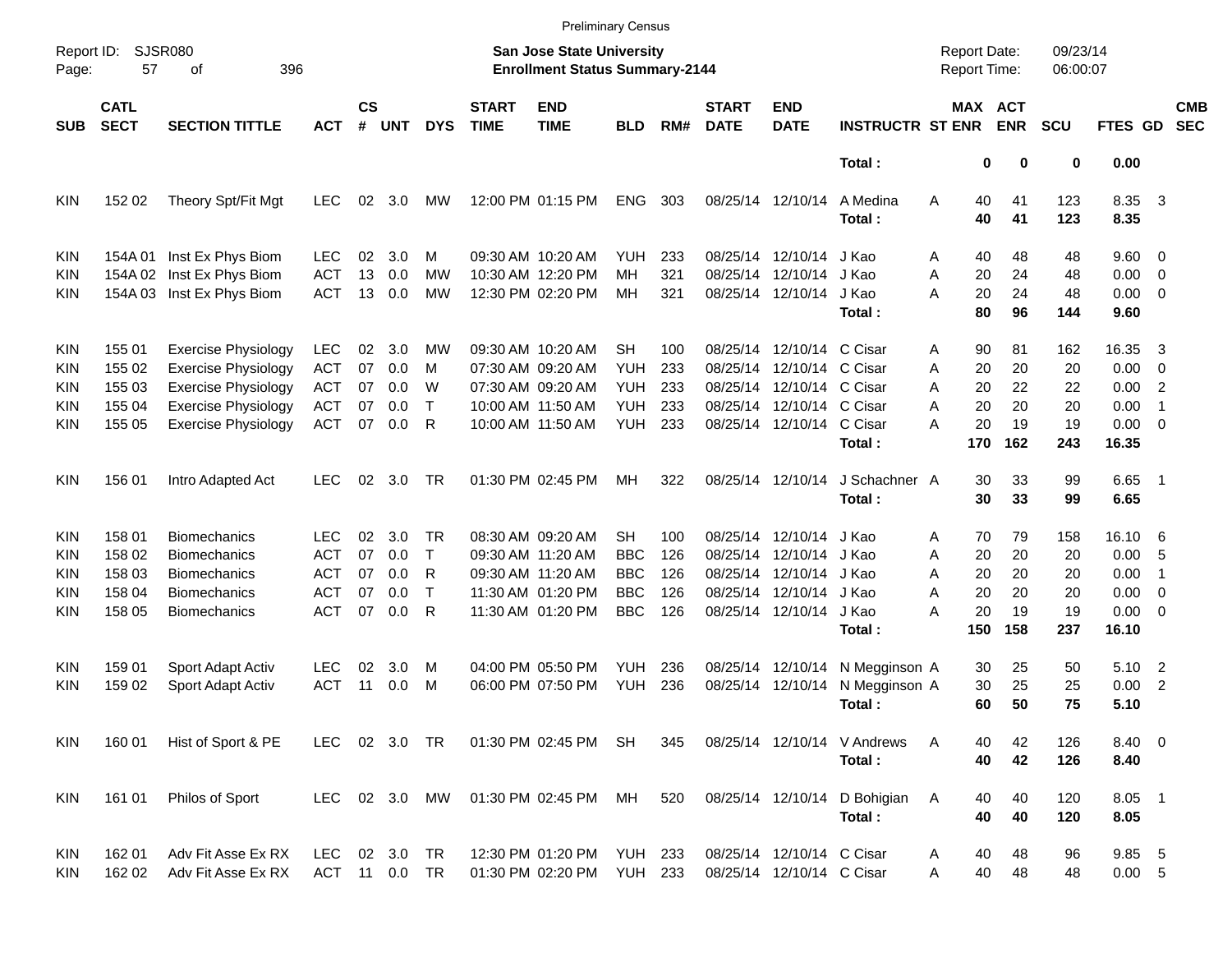|            |                                                 |                            |            |                    |            |            |                             |                                                                    | <b>Preliminary Census</b> |     |                             |                           |                                 |                                     |                             |                      |                        |                          |                          |
|------------|-------------------------------------------------|----------------------------|------------|--------------------|------------|------------|-----------------------------|--------------------------------------------------------------------|---------------------------|-----|-----------------------------|---------------------------|---------------------------------|-------------------------------------|-----------------------------|----------------------|------------------------|--------------------------|--------------------------|
| Page:      | <b>SJSR080</b><br>Report ID:<br>396<br>58<br>οf |                            |            |                    |            |            |                             | San Jose State University<br><b>Enrollment Status Summary-2144</b> |                           |     |                             |                           |                                 | <b>Report Date:</b><br>Report Time: |                             | 09/23/14<br>06:00:07 |                        |                          |                          |
| <b>SUB</b> | <b>CATL</b><br><b>SECT</b>                      | <b>SECTION TITTLE</b>      | <b>ACT</b> | $\mathsf{cs}$<br># | <b>UNT</b> | <b>DYS</b> | <b>START</b><br><b>TIME</b> | <b>END</b><br><b>TIME</b>                                          | <b>BLD</b>                | RM# | <b>START</b><br><b>DATE</b> | <b>END</b><br><b>DATE</b> | <b>INSTRUCTR ST ENR</b>         |                                     | MAX ACT<br><b>ENR</b>       | <b>SCU</b>           | FTES GD                |                          | <b>CMB</b><br><b>SEC</b> |
|            |                                                 |                            |            |                    |            |            |                             |                                                                    |                           |     |                             |                           | Total:                          | 80                                  | 96                          | 144                  | 9.85                   |                          |                          |
| <b>KIN</b> | 164 01                                          | Soc-cult Perspectv         | <b>LEC</b> | 02                 | 3.0        | TR         |                             | 10:30 AM 11:45 AM                                                  | <b>SH</b>                 | 312 |                             | 08/25/14 12/10/14         | V Andrews<br>Total:             | 40<br>Α<br>40                       | 43<br>43                    | 129<br>129           | $8.60 \quad 0$<br>8.60 |                          |                          |
| <b>KIN</b> | 165 01                                          | Motor Development          | <b>LEC</b> | 02                 | 3.0        | МW         |                             | 07:30 AM 08:45 AM                                                  | <b>YUH</b>                | 236 |                             | 08/25/14 12/10/14         | J Yan                           | 40<br>Α                             | 41                          | 123                  | 8.25                   | - 1                      |                          |
| <b>KIN</b> | 165 02                                          | Motor Development          | <b>LEC</b> | 02                 | 3.0        | <b>TR</b>  |                             | 09:00 AM 10:15 AM                                                  | <b>SH</b>                 | 345 | 08/25/14                    | 12/10/14                  | J Clair                         | 40<br>A                             | 44                          | 132                  | 8.80                   | $\overline{0}$           |                          |
| KIN        | 165 04                                          | Motor Development          | <b>LEC</b> | 02                 | 3.0        | <b>TR</b>  |                             | 12:00 PM 01:15 PM                                                  | SН                        | 346 |                             | 08/25/14 12/10/14         | J Yan                           | 40<br>А                             | 44                          | 132                  | 8.80                   | $\overline{\phantom{0}}$ |                          |
|            |                                                 |                            |            |                    |            |            |                             |                                                                    |                           |     |                             |                           | Total:                          | 120                                 | 129                         | 387                  | 25.85                  |                          |                          |
| <b>KIN</b> | 166 01                                          | Motor Learning             | <b>LEC</b> | 02                 | 3.0        | <b>TR</b>  |                             | 12:00 PM 12:50 PM                                                  | <b>DBH</b>                | 133 | 08/25/14                    | 12/10/14                  | E Wughalter A                   | 60                                  | 64                          | 128                  | 12.85                  | - 1                      |                          |
| <b>KIN</b> | 166 02                                          | Motor Learning             | <b>ACT</b> | 07                 | 0.0        | $\top$     |                             | 01:30 PM 02:50 PM                                                  | MH                        | 321 | 08/25/14                    | 12/10/14                  | E Wughalter A                   | 20                                  | 21                          | 21                   | 0.00                   | $\overline{\phantom{1}}$ |                          |
| KIN        | 166 03                                          | Motor Learning             | <b>ACT</b> | 07                 | 0.0        | R          |                             | 01:00 PM 02:50 PM                                                  | MН                        | 321 | 08/25/14                    | 12/10/14                  | E Wughalter                     | 20<br>A                             | 23                          | 23                   | 0.00                   | $\overline{\mathbf{0}}$  |                          |
| KIN        | 166 04                                          | Motor Learning             | <b>ACT</b> | 07                 | 0.0        | R          |                             | 03:00 PM 04:50 PM                                                  | MH                        | 321 |                             | 08/25/14 12/10/14         | J Smith                         | 20<br>А                             | 20                          | 20                   | $0.00 \t 0$            |                          |                          |
|            |                                                 |                            |            |                    |            |            |                             |                                                                    |                           |     |                             |                           | Total:                          | 120                                 | 128                         | 192                  | 12.85                  |                          |                          |
| <b>KIN</b> | 169 01                                          | Divrsty/Stress/Hlth        | <b>SEM</b> | 05                 | 3.0        | МW         |                             | 12:00 PM 01:15 PM                                                  | <b>YUH</b>                | 236 | 08/25/14                    | 12/10/14                  | D Murphy                        | 30<br>A                             | 24                          | 72                   | 4.80                   | $0\,$ C                  |                          |
| HS         | 169 01                                          | Divrsty/Stress/Hlth        | <b>SEM</b> | 05                 | 3.0        | МW         |                             | 12:00 PM 01:15 PM                                                  | <b>YUH</b>                | 236 | 08/25/14                    | 12/10/14                  | D Murphy                        | A                                   | 0<br>6                      | 18                   | 1.20                   | 0 <sup>o</sup>           |                          |
| <b>KIN</b> | 169 02                                          | Divrsty/Stress/Hlth        | <b>SEM</b> | 05                 | 3.0        | МW         |                             | 01:30 PM 02:45 PM                                                  | <b>YUH</b>                | 236 | 08/25/14                    | 12/10/14                  | D Murphy                        | 30<br>Α                             | 26                          | 78                   | 5.30                   | 2 C                      |                          |
| HS         | 169 02                                          | Divrsty/Stress/Hlth        | <b>SEM</b> | 05                 | 3.0        | МW         |                             | 01:30 PM 02:45 PM                                                  | <b>YUH</b>                | 236 |                             | 08/25/14 12/10/14         | D Murphy                        | A                                   | 3<br>$\mathbf 0$            | 9                    | 0.60                   | $0\,$ C                  |                          |
| <b>KIN</b> | 169 03                                          | Divrsty/Stress/Hlth        | <b>SEM</b> | 05                 | 3.0        | <b>TR</b>  |                             | 09:00 AM 10:15 AM                                                  | <b>YUH</b>                | 236 | 08/25/14                    | 12/10/14                  | K Osborne                       | A<br>30                             | 27                          | 81                   | 5.45                   | 1 C                      |                          |
| HS         | 169 03                                          | Divrsty/Stress/Hlth        | <b>SEM</b> | 05                 | 3.0        | <b>TR</b>  |                             | 09:00 AM 10:15 AM                                                  | <b>YUH</b>                | 236 | 08/25/14                    | 12/10/14                  | K Osborne                       | A                                   | 3<br>$\mathbf 0$            | 9                    | 0.60                   | $0\,C$                   |                          |
| <b>KIN</b> | 169 04                                          | Divrsty/Stress/Hlth        | <b>SEM</b> | 05                 | 3.0        | <b>TR</b>  |                             | 10:30 AM 11:45 AM                                                  | <b>YUH</b>                | 236 | 08/25/14                    | 12/10/14                  | K Osborne                       | A<br>30                             | 27                          | 81                   | 5.40                   | $0\,C$                   |                          |
| HS         | 169 04                                          | Divrsty/Stress/Hlth        | <b>SEM</b> | 05                 | 3.0        | <b>TR</b>  |                             | 10:30 AM 11:45 AM                                                  | <b>YUH</b>                | 236 | 08/25/14                    | 12/10/14                  | K Osborne                       | A                                   | $\mathbf 0$<br>$\mathbf{1}$ | 3                    | 0.20                   | $0\,C$                   |                          |
| <b>KIN</b> | 169 05                                          | Divrsty/Stress/Hlth        | <b>SEM</b> | 05                 | 3.0        | <b>TR</b>  |                             | 12:00 PM 01:15 PM                                                  | <b>YUH</b>                | 236 | 08/25/14                    | 12/10/14                  | D Murphy                        | 30<br>A                             | 28                          | 84                   | 5.65                   | $1\,c$                   |                          |
| HS         | 169 05                                          | Divrsty/Stress/Hlth        | <b>SEM</b> | 05                 | 3.0        | <b>TR</b>  |                             | 12:00 PM 01:15 PM                                                  | <b>YUH</b>                | 236 |                             | 08/25/14 12/10/14         | D Murphy                        | A                                   | $\mathbf 0$<br>3            | 9                    | 0.60                   | $0\,$ C                  |                          |
|            |                                                 |                            |            |                    |            |            |                             |                                                                    |                           |     |                             |                           | Total:                          | 150                                 | 148                         | 444                  | 29.80                  |                          |                          |
| <b>KIN</b> |                                                 | 170B 01 Fld Exp Teach      | <b>SUP</b> | 36                 | 1.0        | TBA        |                             |                                                                    |                           |     | 08/25/14                    | 12/10/14                  | R Schmidlein A                  | 25                                  | 18                          | 18                   | 1.20                   | $\overline{\phantom{0}}$ |                          |
| KIN        |                                                 | 170B 02 Fld Exp Teach      | <b>SUP</b> | 36                 | 1.0        | <b>TBA</b> |                             |                                                                    |                           |     |                             | 08/25/14 12/10/14         | R Schmidlein A                  | 25                                  | 9                           | 9                    | 0.60 0                 |                          |                          |
|            |                                                 |                            |            |                    |            |            |                             |                                                                    |                           |     |                             |                           | Total:                          | 50                                  | 27                          | 27                   | 1.80                   |                          |                          |
| KIN        |                                                 | 170C 01 Fieldwork-Adapted  | <b>SUP</b> |                    | 36 1.0     | TBA        |                             |                                                                    |                           |     |                             | 08/25/14 12/10/14         | N Megginson A                   | 15                                  | 1                           | 1                    | $0.07$ 0               |                          |                          |
| KIN        |                                                 | 170C 02 Fieldwork-Adapted  | <b>SUP</b> | 36                 | 2.0        | <b>TBA</b> |                             |                                                                    |                           |     |                             |                           | 08/25/14 12/10/14 N Megginson A | 15                                  | $\mathbf{1}$                | 2                    | $0.13 \ 0$             |                          |                          |
| <b>KIN</b> |                                                 | 170C 03 Fieldwork-Adapted  | <b>SUP</b> |                    |            | 36 3.0 TBA |                             |                                                                    |                           |     |                             |                           | 08/25/14 12/10/14 N Megginson A | 15                                  | 0                           | 0                    | $0.00 \t 0$            |                          |                          |
|            |                                                 |                            |            |                    |            |            |                             |                                                                    |                           |     |                             |                           | Total:                          | 45                                  | $\mathbf{2}$                | 3                    | 0.20                   |                          |                          |
| KIN        |                                                 | 170D 01 Fldwrk Sport Mngmt | <b>SUP</b> |                    |            | 36 1.0 TBA |                             |                                                                    |                           |     |                             |                           | 08/25/14 12/10/14 B Shifflett   | 15<br>A                             | 0                           | 0                    | $0.00 \t 0$            |                          |                          |
| KIN        |                                                 | 170D 02 Fldwrk Sport Mngmt | <b>SUP</b> |                    |            | 36 2.0 TBA |                             |                                                                    |                           |     |                             |                           | 08/25/14 12/10/14 B Shifflett   | 15<br>Α                             | $\mathbf{1}$                | $\overline{2}$       | $0.13 \ 0$             |                          |                          |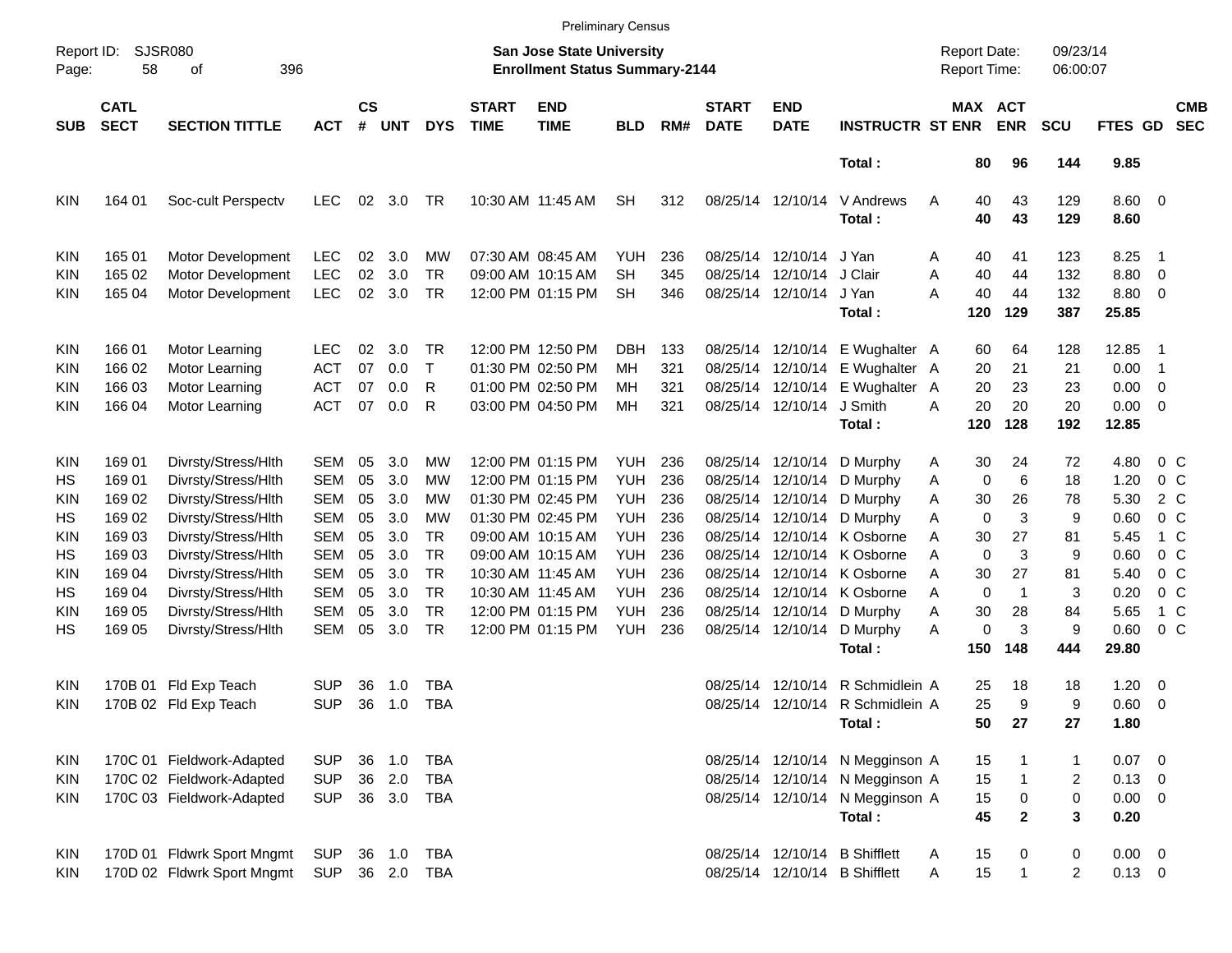|            |                            |                                  |            |                    |                |              |                                                                    |                           | <b>Preliminary Census</b> |     |                             |                           |                                            |         |                         |            |             |                         |            |
|------------|----------------------------|----------------------------------|------------|--------------------|----------------|--------------|--------------------------------------------------------------------|---------------------------|---------------------------|-----|-----------------------------|---------------------------|--------------------------------------------|---------|-------------------------|------------|-------------|-------------------------|------------|
| Page:      | Report ID: SJSR080<br>59   |                                  |            |                    |                |              | San Jose State University<br><b>Enrollment Status Summary-2144</b> |                           |                           |     |                             |                           | <b>Report Date:</b><br><b>Report Time:</b> |         | 09/23/14<br>06:00:07    |            |             |                         |            |
| <b>SUB</b> | <b>CATL</b><br><b>SECT</b> | <b>SECTION TITTLE</b>            | <b>ACT</b> | $\mathsf{cs}$<br># | <b>UNT</b>     | <b>DYS</b>   | <b>START</b><br><b>TIME</b>                                        | <b>END</b><br><b>TIME</b> | <b>BLD</b>                | RM# | <b>START</b><br><b>DATE</b> | <b>END</b><br><b>DATE</b> | <b>INSTRUCTR ST ENR</b>                    |         | MAX ACT<br><b>ENR</b>   | <b>SCU</b> | FTES GD SEC |                         | <b>CMB</b> |
| KIN        |                            | 170D 03 Fldwrk Sport Mngmt       | <b>SUP</b> |                    | 36 3.0         | TBA          |                                                                    |                           |                           |     |                             | 08/25/14 12/10/14         | <b>B</b> Shifflett                         | Α<br>15 | 3                       | 9          | 0.60 0      |                         |            |
|            |                            |                                  |            |                    |                |              |                                                                    |                           |                           |     |                             |                           | Total:                                     | 45      | $\overline{\mathbf{4}}$ | 11         | 0.73        |                         |            |
| <b>KIN</b> |                            | 170E 01 Fld Exp Coaching         | <b>SUP</b> |                    | 36 2.0         | TBA          |                                                                    |                           |                           |     |                             | 08/25/14 12/10/14         |                                            | 10<br>Α | 0                       | 0          | $0.00 \t 0$ |                         |            |
|            |                            |                                  |            |                    |                |              |                                                                    |                           |                           |     |                             |                           | Total:                                     | 10      | 0                       | 0          | 0.00        |                         |            |
| <b>KIN</b> |                            | 170F 01 Fld Exp Coaching         | <b>SUP</b> | 36                 | 2.0            | TBA          |                                                                    |                           |                           |     |                             | 08/25/14 12/10/14         |                                            | 10<br>Α | 0                       | 0          | $0.00 \t 0$ |                         |            |
| <b>KIN</b> |                            | 170F 02 Fld Exp Coaching         | <b>SUP</b> | 36                 | 2.0            | <b>TBA</b>   |                                                                    |                           |                           |     |                             | 08/25/14 12/10/14         |                                            | A<br>10 | 0                       | 0          | $0.00 \t 0$ |                         |            |
|            |                            |                                  |            |                    |                |              |                                                                    |                           |                           |     |                             |                           | Total:                                     | 20      | 0                       | 0          | 0.00        |                         |            |
| <b>KIN</b> |                            | 170G 01 Fld Exp Act Prgms        | <b>SUP</b> | 36                 | 1.0            | TBA          |                                                                    |                           |                           |     |                             | 08/25/14 12/10/14         |                                            | 10<br>Α | 0                       | 0          | $0.00 \t 0$ |                         |            |
| <b>KIN</b> |                            | 170G 02 Fld Exp Act Prgms        | <b>SUP</b> | 36                 | 1.0            | <b>TBA</b>   |                                                                    |                           |                           |     |                             | 08/25/14 12/10/14         |                                            | 10<br>Α | 0                       | 0          | $0.00 \t 0$ |                         |            |
| <b>KIN</b> |                            | 170G 03 Fld Exp Act Prgms        | <b>SUP</b> | 36                 | 1.0            | <b>TBA</b>   |                                                                    |                           |                           |     |                             | 08/25/14 12/10/14         |                                            | 10<br>Α | 0                       | 0          | $0.00 \t 0$ |                         |            |
| <b>KIN</b> |                            | 170G 04 Fld Exp Act Prgms        | <b>SUP</b> | 36                 | 1.0            | <b>TBA</b>   |                                                                    |                           |                           |     |                             | 08/25/14 12/10/14         |                                            | A<br>10 | 0                       | 0          | $0.00 \t 0$ |                         |            |
| <b>KIN</b> |                            | 170G 05 Fld Exp Act Prgms        | <b>SUP</b> | 36                 | 1.0            | <b>TBA</b>   |                                                                    |                           |                           |     |                             | 08/25/14 12/10/14         |                                            | Α<br>10 | 0                       | 0          | $0.00 \t 0$ |                         |            |
|            |                            |                                  |            |                    |                |              |                                                                    |                           |                           |     |                             |                           | Total:                                     | 50      | 0                       | 0          | 0.00        |                         |            |
| <b>KIN</b> |                            | 170H 01 Fld Exp Sk & Sc Dive SUP |            |                    | 36 1.0         | TBA          |                                                                    |                           |                           |     |                             | 08/25/14 12/10/14         | <b>B</b> Shifflett                         | Α<br>10 | 0                       | 0          | $0.00 \t 0$ |                         |            |
|            |                            |                                  |            |                    |                |              |                                                                    |                           |                           |     |                             |                           | Total:                                     | 10      | $\bf{0}$                | 0          | 0.00        |                         |            |
| <b>KIN</b> | 17301                      | Intro Teach PE                   | LEC.       | 02                 | 3.0            | <b>MW</b>    |                                                                    | 10:30 AM 11:20 AM         | <b>ENG</b>                | 327 |                             | 08/25/14 12/10/14         | R Schmidlein A                             | 22      | 18                      | 36         | 3.60 0      |                         |            |
| <b>KIN</b> | 173 02                     | Intro Teach PE                   | <b>ACT</b> | 11                 | 0.0            | МW           |                                                                    | 11:30 AM 12:20 PM         | YUH                       | 106 |                             | 08/25/14 12/10/14         | R Schmidlein A                             | 22      | 18                      | 18         | $0.00 \t 0$ |                         |            |
|            |                            |                                  |            |                    |                |              |                                                                    |                           |                           |     |                             |                           | Total:                                     | 44      | 36                      | 54         | 3.60        |                         |            |
| <b>KIN</b> | 175 01                     | Meas & Eval in Kines LEC         |            |                    | 3.0            |              |                                                                    |                           |                           |     |                             |                           |                                            | X.      | 0<br>0                  | 0          | $0.00 \t 0$ |                         |            |
| <b>KIN</b> | 175 02                     | Meas & Eval in Kines             | ACT        | 13                 | 0.0            | -F           |                                                                    | 10:00 AM 11:50 AM         | CL.                       | 111 |                             | 08/25/14 12/10/14         | <b>B</b> Shifflett                         | A<br>25 | 26                      | 26         | 0.00 2      |                         |            |
| KIN        | 175 03                     | Meas & Eval in Kines             | ACT        | 13                 | 0.0            | F            |                                                                    | 12:00 PM 01:50 PM         | <b>CL</b>                 | 111 |                             | 08/25/14 12/10/14         | <b>B</b> Shifflett                         | 25<br>A | 27                      | 27         | 0.00        | $\overline{1}$          |            |
| KIN        | 175 04                     | Meas & Eval in Kines             | ACT        | 13                 | 0.0            | F            |                                                                    | 02:00 PM 03:50 PM         | CL.                       | 111 |                             |                           | 08/25/14 12/10/14 B Shifflett              | 25<br>A | 26                      | 26         | 0.00        | $\overline{\mathbf{0}}$ |            |
| <b>KIN</b> | 175 05                     | Meas & Eval in Kines LEC         |            | 02                 | 3.0            | <b>MW</b>    |                                                                    | 09:30 AM 10:20 AM         | <b>BBC</b>                | 004 |                             | 08/25/14 12/10/14         | <b>B</b> Shifflett                         | 75<br>А | 79                      | 158        | 15.95       | 3                       |            |
|            |                            |                                  |            |                    |                |              |                                                                    |                           |                           |     |                             |                           | Total:                                     | 150     | 158                     | 237        | 15.95       |                         |            |
| KIN        | 178 03                     | Mgt Practice TE                  | <b>LEC</b> |                    | $02 \quad 3.0$ | TR           |                                                                    | 08:30 AM 09:20 AM         | MН                        | 322 |                             |                           | 08/25/14 12/10/14 R Schmidlein A           | 22      | 11                      | 22         | $2.20 \t 0$ |                         |            |
| <b>KIN</b> | 178 04                     | Mgt Practice TE                  | ACT        |                    | 13  0.0  TR    |              |                                                                    | 09:30 AM 10:20 AM         | MH                        | 322 |                             |                           | 08/25/14 12/10/14 R Schmidlein A           | 22      | 11                      | 11         | $0.00 \t 0$ |                         |            |
|            |                            |                                  |            |                    |                |              |                                                                    |                           |                           |     |                             |                           | Total:                                     | 44      | 22                      | 33         | 2.20        |                         |            |
| KIN        | 180 01                     | <b>Ind Studies</b>               | <b>SUP</b> | 36                 | 1.0            | <b>TBA</b>   |                                                                    |                           |                           |     |                             | 08/25/14 12/10/14         |                                            | 10<br>Α | 1                       | 1          | $0.07$ 0    |                         |            |
| <b>KIN</b> | 180 02                     | <b>Ind Studies</b>               | <b>SUP</b> |                    | 36 2.0         | TBA          |                                                                    |                           |                           |     |                             | 08/25/14 12/10/14         |                                            | 10<br>Α | $\mathbf 0$             | 0          | $0.00 \t 0$ |                         |            |
| <b>KIN</b> | 180 03                     | <b>Ind Studies</b>               | <b>SUP</b> |                    | 36 3.0         | TBA          |                                                                    |                           |                           |     |                             | 08/25/14 12/10/14         |                                            | 10<br>Α | 0                       | 0          | $0.00 \t 0$ |                         |            |
| KIN        | 180 04                     | Ind Studies                      | <b>SUP</b> |                    |                | 36  4.0  TBA |                                                                    |                           |                           |     |                             | 08/25/14 12/10/14         |                                            | 10<br>Α | 0                       | 0          | $0.00 \t 0$ |                         |            |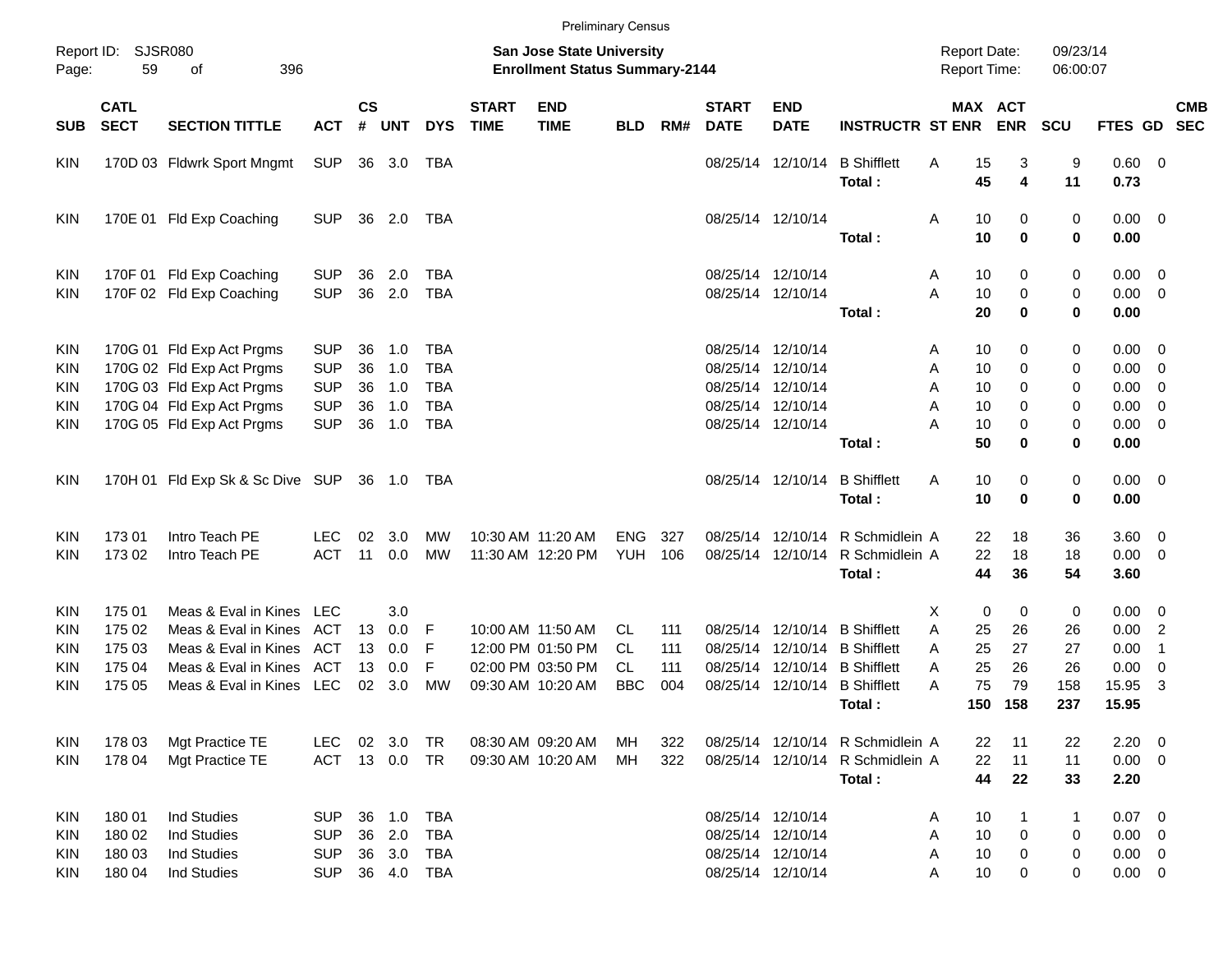|            | Report ID: SJSR080 |                           |            |               |        |            |              | <b>San Jose State University</b>      |     |     |              |                            |                                  |   |     | <b>Report Date:</b> | 09/23/14       |             |                         |            |
|------------|--------------------|---------------------------|------------|---------------|--------|------------|--------------|---------------------------------------|-----|-----|--------------|----------------------------|----------------------------------|---|-----|---------------------|----------------|-------------|-------------------------|------------|
| Page:      | 60                 | οf                        | 396        |               |        |            |              | <b>Enrollment Status Summary-2144</b> |     |     |              |                            |                                  |   |     | <b>Report Time:</b> | 06:00:07       |             |                         |            |
|            | <b>CATL</b>        |                           |            | $\mathsf{cs}$ |        |            | <b>START</b> | <b>END</b>                            |     |     | <b>START</b> | <b>END</b>                 |                                  |   |     | MAX ACT             |                |             |                         | <b>CMB</b> |
| <b>SUB</b> | <b>SECT</b>        | <b>SECTION TITTLE</b>     | ACT        |               | # UNT  | <b>DYS</b> | <b>TIME</b>  | <b>TIME</b>                           | BLD | RM# | <b>DATE</b>  | <b>DATE</b>                | <b>INSTRUCTR ST ENR</b>          |   |     | <b>ENR</b>          | SCU            | FTES GD SEC |                         |            |
| KIN        | 180 05             | Ind Studies               | <b>SUP</b> | 36            | 1.0    | <b>TBA</b> |              |                                       |     |     |              |                            | 08/25/14 12/10/14 B Shifflett    | Α | 10  | 2                   | $\overline{c}$ | 0.13        | $\mathbf 0$             |            |
| KIN        | 180 06             | <b>Ind Studies</b>        | <b>SUP</b> | 36            | 1.0    | <b>TBA</b> |              |                                       |     |     |              | 08/25/14 12/10/14 H Brown  |                                  | Α | 10  | 5                   | 5              | 0.33        | $\mathbf{0}$            |            |
| KIN        | 180 07             | <b>Ind Studies</b>        | <b>SUP</b> | 36            | 2.0    | <b>TBA</b> |              |                                       |     |     |              | 08/25/14 12/10/14 J Chin   |                                  | А | 10  | $\mathbf{1}$        | $\overline{c}$ | 0.13        | $\mathbf 0$             |            |
| <b>KIN</b> | 180 08             | <b>Ind Studies</b>        | <b>SUP</b> | 36            | 2.0    | <b>TBA</b> |              |                                       |     |     |              | 08/25/14 12/10/14 H Brown  |                                  | A | 10  | 3                   | 6              | 0.40        | $\mathbf 0$             |            |
| KIN        | 180 09             | <b>Ind Studies</b>        | <b>SUP</b> | 36            | 3.0    | <b>TBA</b> |              |                                       |     |     |              |                            | 08/25/14 12/10/14 M Masucci      | Α | 10  | $\overline{2}$      | 6              | 0.40        | 0                       |            |
| KIN        | 180 10             | Ind Studies               | <b>SUP</b> | 36            | 3.0    | <b>TBA</b> |              |                                       |     |     |              | 08/25/14 12/10/14 J Kao    |                                  | Α | 10  | 4                   | 12             | 0.80        | 0                       |            |
| KIN        | 180 11             | Ind Studies               | <b>SUP</b> | 36            | 3.0    | <b>TBA</b> |              |                                       |     |     |              | 08/25/14 12/10/14 C Cisar  |                                  | Α | 10  | 6                   | 18             | 1.30        | $\overline{2}$          |            |
| <b>KIN</b> | 180 12             | Ind Studies               | <b>SUP</b> | 36            | 3.0    | <b>TBA</b> |              |                                       |     |     |              | 08/25/14 12/10/14 H Brown  |                                  | A | 10  | 3                   | 9              | 0.60        | $\mathbf 0$             |            |
| KIN        | 180 13             | Ind Studies               | <b>SUP</b> | 36            | 3.0    | <b>TBA</b> |              |                                       |     |     |              | 08/25/14 12/10/14 K Han    |                                  | A | 10  | 1                   | 3              | 0.20        | 0                       |            |
| <b>KIN</b> | 180 14             | Ind Studies               | <b>SUP</b> | 36            | 3.0    | <b>TBA</b> |              |                                       |     |     |              |                            | 08/25/14 12/10/14 E Wughalter A  |   | 10  | $\mathbf 1$         | 3              | 0.20        | $\mathbf 0$             |            |
| <b>KIN</b> | 180 15             | <b>Ind Studies</b>        | <b>SUP</b> | 36            | 1.0    | <b>TBA</b> |              |                                       |     |     |              |                            | 08/25/14 12/10/14 J Schachner A  |   | 10  | 2                   | $\overline{c}$ | 0.13        | 0                       |            |
| KIN        | 180 16             | <b>Ind Studies</b>        | <b>SUP</b> | 36            | 3.0    | <b>TBA</b> |              |                                       |     |     |              | 08/25/14 12/10/14 S Reekie |                                  | A | 5   | $\mathbf{1}$        | 3              | 0.20        | 0                       |            |
| KIN        | 180 17             | Ind Studies               | <b>SUP</b> | 36            | 1.0    | <b>TBA</b> |              |                                       |     |     |              |                            | 08/25/14 12/10/14 E Wughalter A  |   | 5   | 2                   | $\overline{c}$ | 0.13        | $\mathbf 0$             |            |
| KIN        | 180 18             | Ind Studies               | <b>SUP</b> | 36            | 2.0    | <b>TBA</b> |              |                                       |     |     |              |                            | 08/25/14 12/10/14 E Wughalter A  |   | 5   | $\mathbf{1}$        | $\overline{c}$ | 0.13        | 0                       |            |
| KIN        | 180 19             | <b>Ind Studies</b>        | <b>SUP</b> | 36            | 3.0    | <b>TBA</b> |              |                                       |     |     |              |                            | 08/25/14 12/10/14 J Schachner A  |   | 5   | 4                   | 12             | 0.80        | $\mathbf 0$             |            |
| <b>KIN</b> | 180 20             | <b>Ind Studies</b>        | <b>SUP</b> | 36            | 1.0    | <b>TBA</b> |              |                                       |     |     |              | 08/25/14 12/10/14 J Chin   |                                  | A | 5   | 0                   | $\mathbf 0$    | 0.00        | $\mathbf 0$             |            |
| KIN        | 180 21             | <b>Ind Studies</b>        | <b>SUP</b> | 36            | 1.0    | <b>TBA</b> |              |                                       |     |     |              | 08/25/14 12/10/14 P Plato  |                                  | Α | 5   | $\mathbf{1}$        | $\overline{1}$ | 0.07        | $\overline{0}$          |            |
| <b>KIN</b> | 180 22             | Ind Studies               | <b>SUP</b> | 36            | 1.0    | <b>TBA</b> |              |                                       |     |     |              |                            | 08/25/14 12/10/14 R Schmidlein A |   | 5   | $\overline{2}$      | $\overline{c}$ | 0.13        | $\mathbf 0$             |            |
| KIN        | 180 23             | <b>Ind Studies</b>        | <b>SUP</b> | 36            | 1.0    | <b>TBA</b> |              |                                       |     |     |              | 08/25/14 12/10/14 S Reekie |                                  | A | 5   | 0                   | 0              | 0.00        | 0                       |            |
| KIN        | 180 24             | Ind Studies               | <b>SUP</b> | 36            | 2.0    | <b>TBA</b> |              |                                       |     |     |              |                            | 08/25/14 12/10/14 B Shifflett    | A | 5   | $\mathbf{1}$        | 2              | 0.13        | $\mathbf 0$             |            |
| KIN        | 180 25             | Ind Studies               | <b>SUP</b> | 36            | 2.0    | <b>TBA</b> |              |                                       |     |     |              | 08/25/14 12/10/14          |                                  | Α | 5   | 0                   | 0              | 0.00        | 0                       |            |
| KIN        | 180 26             | <b>Ind Studies</b>        | <b>SUP</b> | 36            | 2.0    | <b>TBA</b> |              |                                       |     |     |              | 08/25/14 12/10/14          |                                  | A | 5   | 0                   | 0              | 0.00        | $\mathbf 0$             |            |
| <b>KIN</b> | 180 27             | <b>Ind Studies</b>        | <b>SUP</b> | 36            | 2.0    | <b>TBA</b> |              |                                       |     |     |              | 08/25/14 12/10/14          |                                  | Α | 5   | 0                   | $\mathbf 0$    | 0.00        | $\mathbf 0$             |            |
| KIN        | 180 28             | <b>Ind Studies</b>        | <b>SUP</b> | 36            | 2.0    | <b>TBA</b> |              |                                       |     |     |              | 08/25/14 12/10/14          |                                  | А | 5   | 0                   | 0              | 0.00        | $\overline{0}$          |            |
| KIN        | 180 29             | <b>Ind Studies</b>        | <b>SUP</b> | 36            | 3.0    | <b>TBA</b> |              |                                       |     |     |              |                            | 08/25/14 12/10/14 B Shifflett    | Α | 5   | -1                  | 3              | 0.20        | $\mathbf 0$             |            |
| <b>KIN</b> | 180 30             | Ind Studies               | <b>SUP</b> | 36            | 3.0    | <b>TBA</b> |              |                                       |     |     |              | 08/25/14 12/10/14          |                                  | Α | 5   | 0                   | 0              | 0.00        | 0                       |            |
|            |                    |                           |            |               |        |            |              |                                       |     |     |              |                            | Total:                           |   | 225 | 44                  | 96             | 6.50        |                         |            |
| <b>KIN</b> |                    | 180C 01 Ind Studies Coach | <b>SUP</b> |               | 36 2.0 | TBA        |              |                                       |     |     |              | 08/25/14 12/10/14          |                                  | A | 10  | 0                   | 0              | 0.00        | $\overline{\mathbf{0}}$ |            |
|            |                    |                           |            |               |        |            |              |                                       |     |     |              |                            | Total:                           |   | 10  | 0                   | 0              | 0.00        |                         |            |
| <b>KIN</b> | 184 01             | <b>Directed Reading</b>   | <b>SUP</b> | 36            | 1.0    | <b>TBA</b> |              |                                       |     |     |              | 08/25/14 12/10/14          |                                  | A | 10  | 0                   | 0              | 0.00        | 0                       |            |
| <b>KIN</b> | 184 02             | <b>Directed Reading</b>   | <b>SUP</b> | 36            | 2.0    | <b>TBA</b> |              |                                       |     |     |              | 08/25/14 12/10/14          |                                  | A | 10  | 0                   | $\mathbf 0$    | 0.00        | $\mathbf 0$             |            |
| <b>KIN</b> | 184 03             | Directed Reading          | <b>SUP</b> | 36            | 3.0    | <b>TBA</b> |              |                                       |     |     |              | 08/25/14 12/10/14          |                                  | Α | 10  | $\Omega$            | $\Omega$       | 0.00        | $\Omega$                |            |

**Total : 40 0 0 0.00** KIN 185 01 Senior Seminar SEM 05 3.0 TR 09:00 AM 10:15 AM SH 312 08/25/14 12/10/14 L Wilkin A 20 32 96 6.40 0 KIN 185 02 Senior Seminar SEM 05 3.0 MW 09:00 AM 10:15 AM BBC 126 08/25/14 12/10/14 J Chin A 20 12 36 2.40 0

KIN 184 04 Directed Reading SUP 36 4.0 TBA 6 68/25/14 12/10/14 68/25/14 12/10/14 A 10 0 0 0.00 0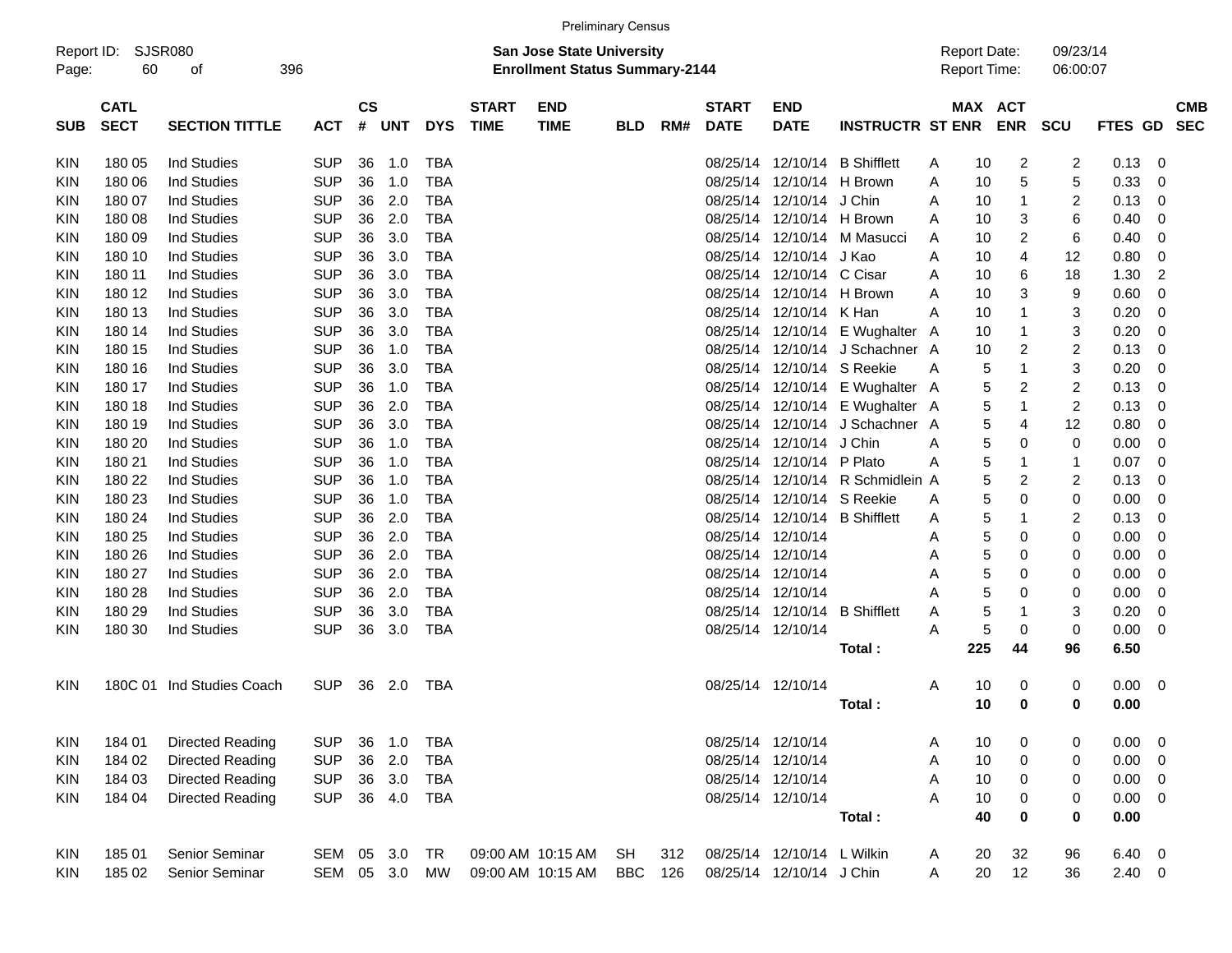| Page:                                                              | Report ID: SJSR080<br>61                       | 396<br>οf                                                                                                            |                                                                    |                            |                                 |                                                                    |                                        | <b>San Jose State University</b><br><b>Enrollment Status Summary-2144</b> |                                        |                   |                                        |                                                                                  |                                                                                      | <b>Report Date:</b><br><b>Report Time:</b> |                            |                                    | 09/23/14<br>06:00:07     |                                        |                                                                                                             |                          |
|--------------------------------------------------------------------|------------------------------------------------|----------------------------------------------------------------------------------------------------------------------|--------------------------------------------------------------------|----------------------------|---------------------------------|--------------------------------------------------------------------|----------------------------------------|---------------------------------------------------------------------------|----------------------------------------|-------------------|----------------------------------------|----------------------------------------------------------------------------------|--------------------------------------------------------------------------------------|--------------------------------------------|----------------------------|------------------------------------|--------------------------|----------------------------------------|-------------------------------------------------------------------------------------------------------------|--------------------------|
| <b>SUB</b>                                                         | <b>CATL</b><br><b>SECT</b>                     | <b>SECTION TITTLE</b>                                                                                                | <b>ACT</b>                                                         | <b>CS</b><br>#             | <b>UNT</b>                      | <b>DYS</b>                                                         | <b>START</b><br><b>TIME</b>            | <b>END</b><br><b>TIME</b>                                                 | <b>BLD</b>                             | RM#               | <b>START</b><br><b>DATE</b>            | <b>END</b><br><b>DATE</b>                                                        | <b>INSTRUCTR ST ENR</b>                                                              |                                            |                            | MAX ACT<br><b>ENR</b>              | SCU                      | FTES GD                                |                                                                                                             | <b>CMB</b><br><b>SEC</b> |
|                                                                    |                                                |                                                                                                                      |                                                                    |                            |                                 |                                                                    |                                        |                                                                           |                                        |                   |                                        |                                                                                  | Total:                                                                               |                                            | 40                         | 44                                 | 132                      | 8.80                                   |                                                                                                             |                          |
| KIN<br>KIN                                                         |                                                | 185H 01 Senior Sem Honors<br>185H 02 Senior Sem Honors                                                               | <b>SEM</b><br><b>SEM</b>                                           | 05<br>05                   | 3.0<br>3.0                      | <b>TR</b><br><b>MW</b>                                             |                                        | 09:00 AM 10:15 AM<br>09:00 AM 10:15 AM                                    | SН<br><b>BBC</b>                       | 312<br>126        | 08/25/14 12/10/14                      | 08/25/14 12/10/14                                                                | L Wilkin<br>J Chin<br>Total:                                                         | Α<br>A                                     | 5<br>5<br>10               | 5<br>6<br>11                       | 15<br>18<br>33           | $1.00 \t 0$<br>1.20<br>2.20            | $\overline{\phantom{0}}$                                                                                    |                          |
| KIN                                                                | 18801                                          | Prev Care Ath Inj                                                                                                    | LEC.                                                               | 02                         | 2.0                             | TR                                                                 |                                        | 11:30 AM 12:20 PM                                                         | <b>YUH 243</b>                         |                   |                                        | 08/25/14 12/10/14                                                                | K Han<br>Total:                                                                      | A                                          | 40<br>40                   | 42<br>42                           | 84<br>84                 | $5.63$ 1<br>5.63                       |                                                                                                             |                          |
| KIN<br>KIN                                                         | 189 01<br>18902                                | Care & Prev Lab<br>Care & Prev Lab                                                                                   | LAB<br>LAB                                                         | 15<br>15                   | 1.0<br>1.0                      | $\top$<br>W                                                        |                                        | 12:30 PM 02:20 PM<br>02:30 PM 04:20 PM                                    | <b>YUH</b><br><b>YUH</b>               | 128<br>128        | 08/25/14 12/10/14<br>08/25/14 12/10/14 |                                                                                  | M Tsuruike<br>M Tsuruike<br>Total:                                                   | A<br>A                                     | 20<br>20<br>40             | 19<br>16<br>35                     | 19<br>16<br>35           | 1.27<br>1.08<br>2.35                   | $\overline{\phantom{0}}$<br>$\overline{1}$                                                                  |                          |
| KIN<br>KIN<br>KIN                                                  | 191A 01                                        | Adv Assess Lower Ext LEC<br>191A 02 Adv Assess Lower Ext LAB<br>191A 03 Adv Assess Lower Ext LAB                     |                                                                    | 02<br>15<br>15             | 3.0<br>0.0<br>0.0               | TR<br>$\top$<br>R                                                  | 09:30 AM 11:20 AM<br>09:30 AM 11:20 AM | 08:30 AM 09:20 AM                                                         | <b>YUH</b><br><b>YUH</b><br><b>YUH</b> | 243<br>128<br>128 | 08/25/14                               | 08/25/14 12/10/14<br>12/10/14<br>08/25/14 12/10/14                               | K Han<br>K Han<br>K Han<br>Total:                                                    | A<br>A<br>Α                                | 40<br>20<br>20<br>80       | 39<br>20<br>19<br>78               | 78<br>20<br>19<br>117    | 7.85<br>0.00<br>0.00<br>7.85           | $\overline{\phantom{1}}$<br>$\overline{\phantom{0}}$<br>$\overline{\phantom{0}}$ 1                          |                          |
| KIN                                                                | 193 01                                         | Org/Adm Ath Traing                                                                                                   | <b>LEC</b>                                                         | 02                         | 2.0                             | -F                                                                 |                                        | 08:30 AM 10:20 AM                                                         | <b>YUH 128</b>                         |                   |                                        | 08/25/14 12/10/14                                                                | H Brown<br>Total:                                                                    | A                                          | 40<br>40                   | 23<br>23                           | 46<br>46                 | $3.07$ 0<br>3.07                       |                                                                                                             |                          |
| KIN<br>KIN<br><b>KIN</b>                                           | 194 01<br>194 02<br>194 03                     | Therapeutic Exercise<br><b>Therapeutic Exercise</b><br><b>Therapeutic Exercise</b>                                   | LEC<br>ACT<br>ACT                                                  | 02<br>13<br>13             | 3.0<br>0.0<br>0.0               | MW<br>M<br>W                                                       | 10:30 AM 11:20 AM                      | 08:30 AM 10:20 AM<br>08:30 AM 10:20 AM                                    | <b>YUH</b><br><b>YUH</b><br><b>YUH</b> | 243<br>128<br>128 | 08/25/14                               | 08/25/14 12/10/14<br>12/10/14<br>08/25/14 12/10/14                               | H Brown<br>H Brown<br>H Brown<br>Total:                                              | A<br>A<br>A                                | 40<br>20<br>20<br>80       | 31<br>11<br>20<br>62               | 62<br>11<br>20<br>93     | 6.25<br>0.00<br>$0.00 \t 0$<br>6.25    | $\overline{\phantom{1}}$<br>$\overline{\phantom{1}}$                                                        |                          |
| KIN                                                                | 197A 01                                        | Practicum Ath Trn I                                                                                                  | <b>SUP</b>                                                         | 36                         | 1.0                             | $\top$                                                             |                                        | 07:30 AM 08:20 AM                                                         | YUH                                    | 128               |                                        | 08/25/14 12/10/14                                                                | K Han<br>Total:                                                                      | A                                          | 12<br>12                   | 17<br>17                           | 17<br>17                 | $1.13 \ 0$<br>1.13                     |                                                                                                             |                          |
| KIN                                                                |                                                | 197C 01 Practicum Ath Trn II                                                                                         | <b>SUP</b>                                                         | 36                         | 1.0                             | W                                                                  | 07:30 AM 08:20 AM                      |                                                                           | <b>YUH</b>                             | 128               |                                        | 08/25/14 12/10/14                                                                | H Brown<br>Total:                                                                    | A                                          | 12<br>12                   | 10<br>10                           | 10<br>10                 | 0.67<br>0.67                           | $\overline{\phantom{0}}$                                                                                    |                          |
| <b>KIN</b><br><b>KIN</b><br><b>KIN</b><br><b>KIN</b><br><b>KIN</b> | 198 01<br>198 02<br>198 03<br>198 04<br>198 05 | Internship Kinesiolo<br>Internship Kinesiolo<br>Internship Kinesiolo<br>Internship Kinesiolo<br>Internship Kinesiolo | <b>SUP</b><br><b>SUP</b><br><b>SUP</b><br><b>SUP</b><br><b>SUP</b> | 36<br>36<br>36<br>36<br>36 | 1.0<br>2.0<br>3.0<br>4.0<br>1.0 | <b>TBA</b><br><b>TBA</b><br><b>TBA</b><br><b>TBA</b><br><b>TBA</b> |                                        |                                                                           |                                        |                   | 08/25/14 12/10/14                      | 08/25/14 12/10/14<br>08/25/14 12/10/14<br>08/25/14 12/10/14<br>08/25/14 12/10/14 | <b>B</b> Shifflett<br><b>B</b> Shifflett<br><b>B</b> Shifflett<br><b>B</b> Shifflett | Α<br>A<br>A<br>A<br>Α                      | 10<br>10<br>10<br>10<br>10 | 17<br>9<br>19<br>$\mathbf{1}$<br>0 | 17<br>18<br>57<br>4<br>0 | 1.13<br>1.20<br>3.80 0<br>0.27<br>0.00 | $\overline{\phantom{0}}$<br>$\overline{\phantom{0}}$<br>$\overline{\phantom{0}}$<br>$\overline{\mathbf{0}}$ |                          |
| <b>KIN</b><br><b>KIN</b>                                           | 198 06<br>198 07                               | Internship Kinesiolo<br>Internship Kinesiolo                                                                         | <b>SUP</b><br><b>SUP</b>                                           | 36<br>36                   | 1.0<br>1.0                      | <b>TBA</b><br><b>TBA</b>                                           |                                        |                                                                           |                                        |                   | 08/25/14 12/10/14<br>08/25/14 12/10/14 |                                                                                  |                                                                                      | Α<br>Α                                     | 10<br>10                   | 0<br>0                             | 0<br>0                   | $0.00 \t 0$<br>$0.00 \t 0$             |                                                                                                             |                          |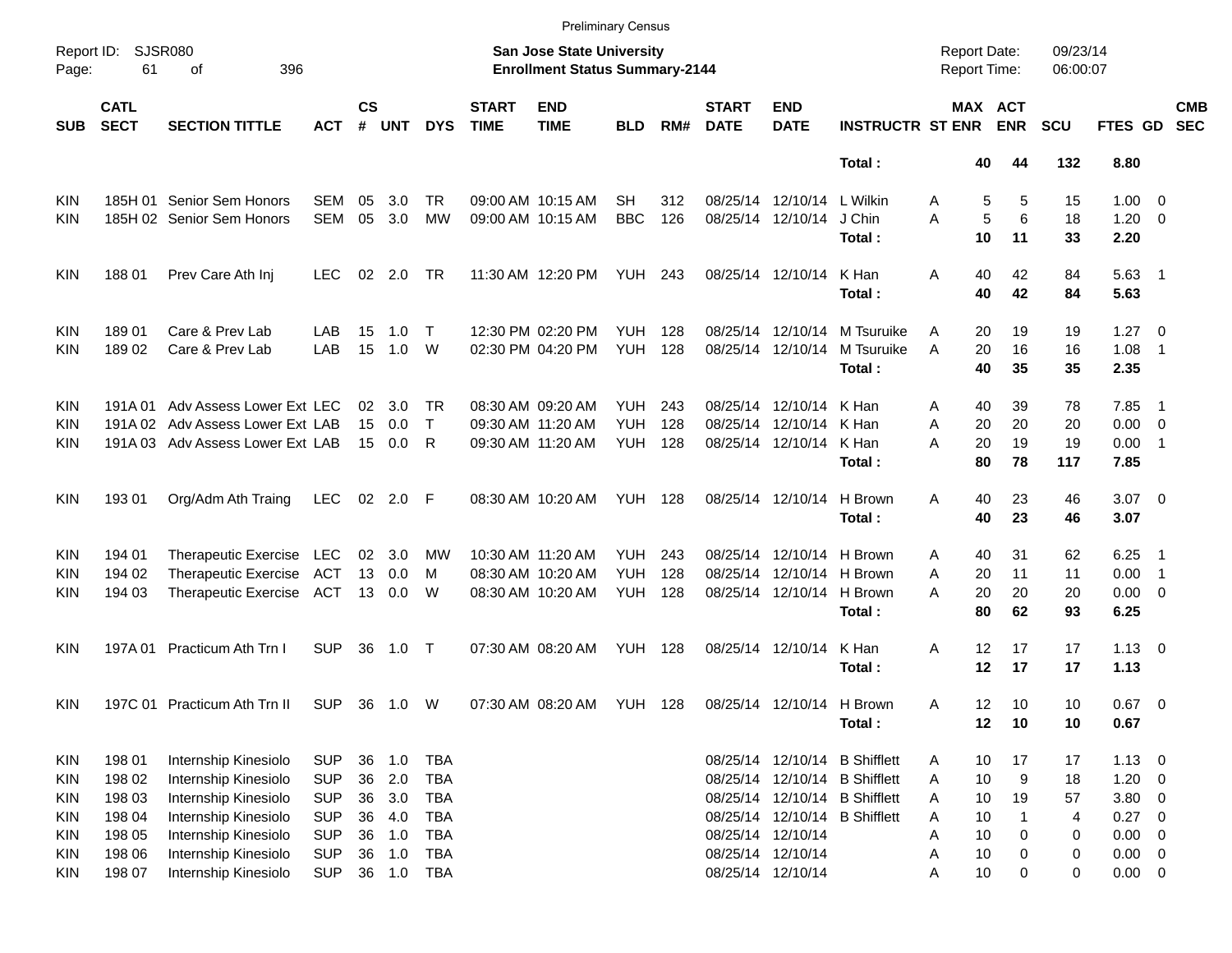|                     |                            |                                                                                              |                |                |            |            |                             | <b>Preliminary Census</b>                                                 |            |     |                             |                           |                               |                                            |                       |                      |             |                |                          |
|---------------------|----------------------------|----------------------------------------------------------------------------------------------|----------------|----------------|------------|------------|-----------------------------|---------------------------------------------------------------------------|------------|-----|-----------------------------|---------------------------|-------------------------------|--------------------------------------------|-----------------------|----------------------|-------------|----------------|--------------------------|
| Report ID:<br>Page: | 62                         | SJSR080<br>396<br>οf                                                                         |                |                |            |            |                             | <b>San Jose State University</b><br><b>Enrollment Status Summary-2144</b> |            |     |                             |                           |                               | <b>Report Date:</b><br><b>Report Time:</b> |                       | 09/23/14<br>06:00:07 |             |                |                          |
| <b>SUB</b>          | <b>CATL</b><br><b>SECT</b> | <b>SECTION TITTLE</b>                                                                        | <b>ACT</b>     | <b>CS</b><br># | <b>UNT</b> | <b>DYS</b> | <b>START</b><br><b>TIME</b> | <b>END</b><br><b>TIME</b>                                                 | <b>BLD</b> | RM# | <b>START</b><br><b>DATE</b> | <b>END</b><br><b>DATE</b> | <b>INSTRUCTR ST ENR</b>       |                                            | MAX ACT<br><b>ENR</b> | SCU                  | FTES GD     |                | <b>CMB</b><br><b>SEC</b> |
|                     |                            |                                                                                              |                |                |            |            |                             |                                                                           |            |     |                             |                           |                               |                                            |                       |                      |             |                |                          |
| KIN                 | 198 08                     | Internship Kinesiolo                                                                         | <b>SUP</b>     | 36             | 1.0        | <b>TBA</b> |                             |                                                                           |            |     | 08/25/14                    | 12/10/14                  |                               | 10<br>A                                    | 0                     | 0                    | 0.00        | - 0            |                          |
| KIN                 | 198 09                     | Internship Kinesiolo                                                                         | <b>SUP</b>     | 36             | 1.0        | <b>TBA</b> |                             |                                                                           |            |     | 08/25/14                    | 12/10/14                  |                               | Α<br>10                                    | 0                     | 0                    | 0.00        | $\mathbf 0$    |                          |
| KIN                 | 198 10                     | Internship Kinesiolo                                                                         | <b>SUP</b>     | 36             | 1.0        | <b>TBA</b> |                             |                                                                           |            |     | 08/25/14                    | 12/10/14                  |                               | Α<br>10                                    | 0                     | 0                    | 0.00        | $\mathbf 0$    |                          |
| KIN                 | 198 11                     | Internship Kinesiolo                                                                         | <b>SUP</b>     | 36             | 1.0        | <b>TBA</b> |                             |                                                                           |            |     | 08/25/14                    | 12/10/14                  |                               | Α<br>10                                    | 0                     | 0                    | 0.00        | $\mathbf 0$    |                          |
| <b>KIN</b>          | 198 12                     | Internship Kinesiolo                                                                         | <b>SUP</b>     | 36             | 1.0        | <b>TBA</b> |                             |                                                                           |            |     | 08/25/14                    | 12/10/14                  |                               | Α<br>10                                    | 0                     | 0                    | 0.00        | $\mathbf 0$    |                          |
| KIN                 | 198 13                     | Internship Kinesiolo                                                                         | <b>SUP</b>     | 36             | 2.0        | <b>TBA</b> |                             |                                                                           |            |     | 08/25/14                    | 12/10/14                  |                               | A<br>10                                    | 0                     | 0                    | 0.00        | $\mathbf 0$    |                          |
| KIN                 | 198 14                     | Internship Kinesiolo                                                                         | <b>SUP</b>     | 36             | 2.0        | <b>TBA</b> |                             |                                                                           |            |     | 08/25/14                    | 12/10/14                  |                               | Α<br>10                                    | 0                     | 0                    | 0.00        | $\mathbf 0$    |                          |
| <b>KIN</b>          | 198 15                     | Internship Kinesiolo                                                                         | <b>SUP</b>     | 36             | 2.0        | <b>TBA</b> |                             |                                                                           |            |     | 08/25/14                    | 12/10/14                  |                               | 10<br>Α                                    | 0                     | 0                    | 0.00        | $\mathbf 0$    |                          |
| KIN                 | 198 16                     | Internship Kinesiolo                                                                         | <b>SUP</b>     | 36             | 2.0        | <b>TBA</b> |                             |                                                                           |            |     | 08/25/14                    | 12/10/14                  |                               | A<br>10                                    | 0                     | 0                    | 0.00        | $\mathbf 0$    |                          |
| KIN                 | 198 17                     | Internship Kinesiolo                                                                         | <b>SUP</b>     | 36             | 2.0        | <b>TBA</b> |                             |                                                                           |            |     | 08/25/14                    | 12/10/14                  |                               | Α<br>10                                    | 0                     | 0                    | 0.00        | $\mathbf 0$    |                          |
| KIN                 | 198 18                     | Internship Kinesiolo                                                                         | <b>SUP</b>     | 36             | 2.0        | <b>TBA</b> |                             |                                                                           |            |     | 08/25/14                    | 12/10/14                  |                               | 10<br>Α                                    | 0                     | 0                    | 0.00        | $\mathbf 0$    |                          |
| KIN                 | 198 19                     | Internship Kinesiolo                                                                         | <b>SUP</b>     | 36             | 3.0        | <b>TBA</b> |                             |                                                                           |            |     | 08/25/14                    | 12/10/14                  |                               | A<br>10                                    | 0                     | 0                    | 0.00        | $\mathbf 0$    |                          |
| KIN                 | 198 20                     | Internship Kinesiolo                                                                         | <b>SUP</b>     | 36             | 3.0        | <b>TBA</b> |                             |                                                                           |            |     | 08/25/14                    | 12/10/14                  |                               | Α<br>10                                    | 0                     | 0                    | 0.00        | $\mathbf 0$    |                          |
| KIN                 | 198 21                     | Internship Kinesiolo                                                                         | <b>SUP</b>     | 36             | 3.0        | <b>TBA</b> |                             |                                                                           |            |     | 08/25/14                    | 12/10/14                  |                               | 10<br>Α                                    | 0                     | 0                    | 0.00        | $\mathbf 0$    |                          |
| KIN                 | 198 22                     | Internship Kinesiolo                                                                         | <b>SUP</b>     | 36             | 3.0        | <b>TBA</b> |                             |                                                                           |            |     | 08/25/14                    | 12/10/14                  |                               | A<br>10                                    | 0                     | 0                    | 0.00        | $\mathbf 0$    |                          |
| KIN                 | 198 23                     | Internship Kinesiolo                                                                         | <b>SUP</b>     | 36             | 3.0        | <b>TBA</b> |                             |                                                                           |            |     | 08/25/14                    | 12/10/14                  |                               | Α<br>10                                    | 0                     | 0                    | 0.00        | $\mathbf 0$    |                          |
| KIN                 | 198 24                     | Internship Kinesiolo                                                                         | <b>SUP</b>     | 36             | 3.0        | <b>TBA</b> |                             |                                                                           |            |     | 08/25/14                    | 12/10/14                  |                               | 10<br>Α                                    | 0                     | 0                    | 0.00        | $\mathbf 0$    |                          |
| KIN                 | 198 25                     | Internship Kinesiolo                                                                         | <b>SUP</b>     | 36             | 3.0        | <b>TBA</b> |                             |                                                                           |            |     | 08/25/14                    | 12/10/14                  |                               | A<br>10                                    | 0                     | 0                    | 0.00        | $\mathbf 0$    |                          |
| KIN                 | 198 26                     | Internship Kinesiolo                                                                         | <b>SUP</b>     | 36             | 3.0        | <b>TBA</b> |                             |                                                                           |            |     | 08/25/14                    | 12/10/14                  |                               | Α<br>10                                    | 0                     | 0                    | 0.00        | $\mathbf 0$    |                          |
| KIN                 | 198 27                     | Internship Kinesiolo                                                                         | <b>SUP</b>     | 36             | 1.0        | <b>TBA</b> |                             |                                                                           |            |     | 08/25/14                    | 12/10/14                  |                               | 10<br>Α                                    | 0                     | 0                    | 0.00        | $\mathbf 0$    |                          |
| KIN                 | 198 28                     | Internship Kinesiolo                                                                         | <b>SUP</b>     | 36             | 1.0        | <b>TBA</b> |                             |                                                                           |            |     | 08/25/14                    | 12/10/14                  |                               | A<br>10                                    | 0                     | 0                    | 0.00        | $\mathbf 0$    |                          |
| <b>KIN</b>          | 198 29                     | Internship Kinesiolo                                                                         | <b>SUP</b>     | 36             | 4.0        | <b>TBA</b> |                             |                                                                           |            |     |                             | 08/25/14 12/10/14         |                               | A<br>10                                    | 0                     | 0                    | 0.00        | $\overline{0}$ |                          |
|                     |                            |                                                                                              |                |                |            |            |                             |                                                                           |            |     |                             |                           | Total:                        | 290                                        | 46                    | 96                   | 6.40        |                |                          |
| KIN                 | 250 01                     | <b>Fund Quant Resrch</b>                                                                     | SEM            | 05             | 3.0        | M          |                             | 04:00 PM 06:45 PM                                                         | MН         | 322 |                             | 08/25/14 12/10/14         | E Wughalter A                 | 22                                         | 29                    | 87                   | 7.25 29     |                |                          |
|                     |                            |                                                                                              |                |                |            |            |                             |                                                                           |            |     |                             |                           | Total:                        | 22                                         | 29                    | 87                   | 7.25        |                |                          |
| KIN                 | 251 01                     | <b>Fund Qual Resrch</b>                                                                      | SEM            | 05             | 3.0        | $\top$     |                             | 07:00 PM 09:45 PM                                                         | MН         | 322 | 08/25/14                    | 12/10/14                  | T Butryn                      | 22<br>A                                    | 25                    | 75                   | 6.25 25     |                |                          |
|                     |                            |                                                                                              |                |                |            |            |                             |                                                                           |            |     |                             |                           | Total:                        | 22                                         | 25                    | 75                   | 6.25        |                |                          |
|                     |                            |                                                                                              |                |                |            |            |                             |                                                                           |            |     |                             |                           |                               |                                            |                       |                      |             |                |                          |
| KIN                 |                            | 255 01 Adv Exercise Physiol SEM 05 3.0 T 04:00 PM 06:45 PM YUH 233 08/25/14 12/10/14 P Plato |                |                |            |            |                             |                                                                           |            |     |                             |                           |                               | 15<br>A                                    | 17                    | 51                   | 4.25 17     |                |                          |
|                     |                            |                                                                                              |                |                |            |            |                             |                                                                           |            |     |                             |                           | Total:                        | 15                                         | 17                    | 51                   | 4.25        |                |                          |
| KIN                 | 259 01                     | Adv APA Internship                                                                           | SUP 25 3.0 TBA |                |            |            |                             |                                                                           |            |     |                             |                           | 08/25/14 12/10/14 B Shifflett | A<br>10                                    | $\mathbf 0$           | 0                    | $0.00 \t 0$ |                |                          |
|                     |                            |                                                                                              |                |                |            |            |                             |                                                                           |            |     |                             |                           | Total:                        | 10                                         | $\mathbf 0$           | 0                    | 0.00        |                |                          |
|                     |                            |                                                                                              |                |                |            |            |                             |                                                                           |            |     |                             |                           |                               |                                            |                       |                      |             |                |                          |
| <b>KIN</b>          | 263 01                     | <b>International Sport</b>                                                                   | SEM            |                | 3.0        |            |                             |                                                                           |            |     |                             |                           |                               | X                                          | 0<br>$\mathbf{0}$     | $\overline{0}$       | $0.00 \t 0$ |                |                          |
|                     |                            |                                                                                              |                |                |            |            |                             |                                                                           |            |     |                             |                           | Total:                        |                                            | $\pmb{0}$<br>0        | 0                    | 0.00        |                |                          |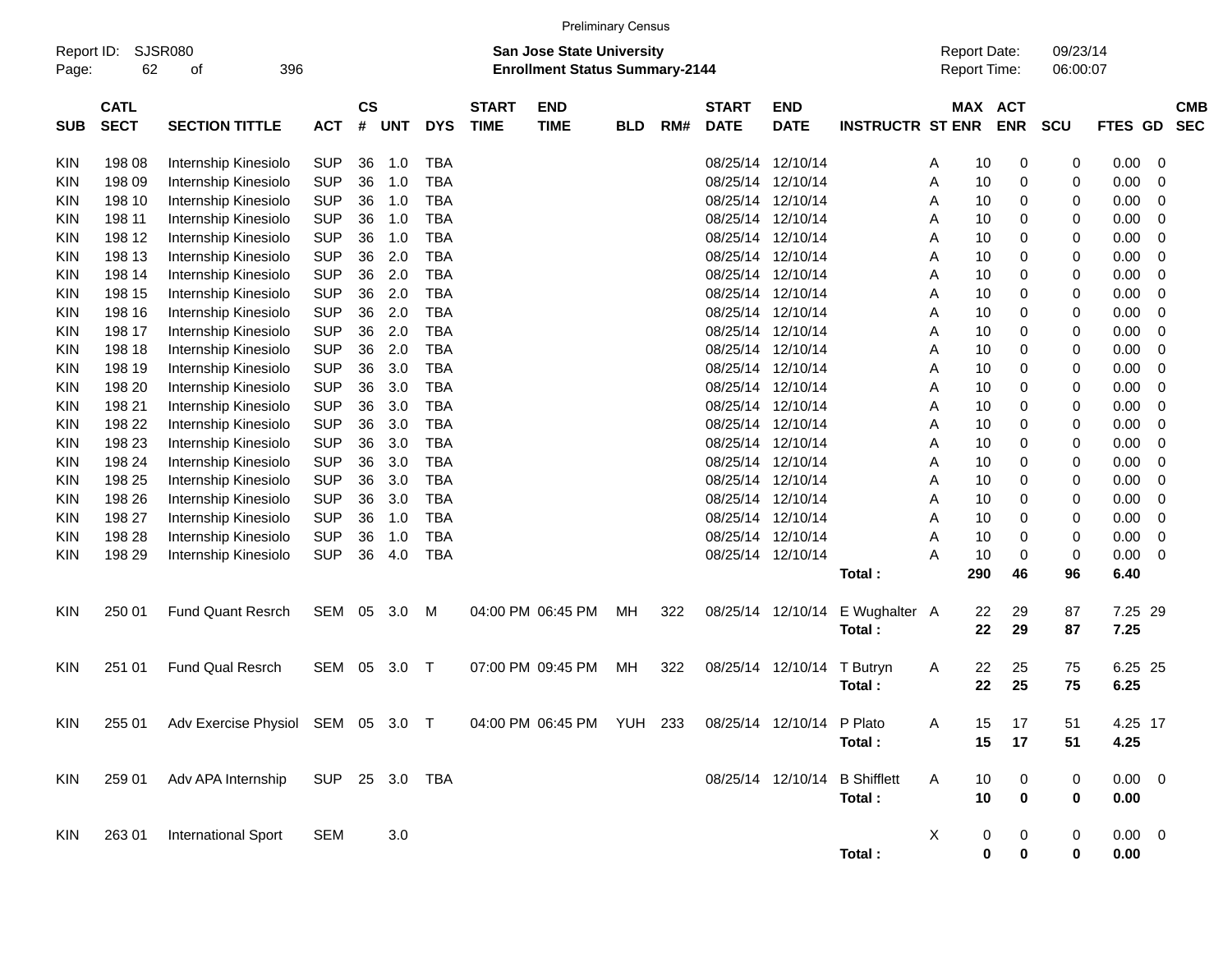|                     |                            |                                 |            |                    |            |            |                             |                                                                    | <b>Preliminary Census</b> |     |                             |                            |                               |                                     |                       |                      |                     |                            |                          |
|---------------------|----------------------------|---------------------------------|------------|--------------------|------------|------------|-----------------------------|--------------------------------------------------------------------|---------------------------|-----|-----------------------------|----------------------------|-------------------------------|-------------------------------------|-----------------------|----------------------|---------------------|----------------------------|--------------------------|
| Report ID:<br>Page: | 63                         | SJSR080<br>396<br>οf            |            |                    |            |            |                             | San Jose State University<br><b>Enrollment Status Summary-2144</b> |                           |     |                             |                            |                               | <b>Report Date:</b><br>Report Time: |                       | 09/23/14<br>06:00:07 |                     |                            |                          |
| <b>SUB</b>          | <b>CATL</b><br><b>SECT</b> | <b>SECTION TITTLE</b>           | <b>ACT</b> | $\mathsf{cs}$<br># | <b>UNT</b> | <b>DYS</b> | <b>START</b><br><b>TIME</b> | <b>END</b><br><b>TIME</b>                                          | <b>BLD</b>                | RM# | <b>START</b><br><b>DATE</b> | <b>END</b><br><b>DATE</b>  | <b>INSTRUCTR ST ENR</b>       |                                     | MAX ACT<br><b>ENR</b> | <b>SCU</b>           | FTES GD             |                            | <b>CMB</b><br><b>SEC</b> |
| <b>KIN</b>          | 268 01                     | Res/Prac/Mgmt/Inj-LE SEM 05 2.0 |            |                    |            | W          |                             | 07:00 PM 08:50 PM                                                  | YUH                       | 128 |                             | 08/25/14 12/10/14          | K Han<br>Total:               | Α                                   | 15<br>15<br>15<br>15  | 30<br>30             | 2.50 15<br>2.50     |                            |                          |
| <b>KIN</b>          | 272 01                     | Res/Prac Ther Exerci SEM 05 3.0 |            |                    |            | M          |                             | 07:00 PM 09:45 PM                                                  | YUH                       | 128 |                             | 08/25/14 12/10/14          | M Tsuruike<br>Total:          | A                                   | 15<br>12<br>15<br>12  | 36<br>36             | 3.00 12<br>3.00     |                            |                          |
| <b>KIN</b>          | 280 01                     | Adv Fldwk Sprt Mgt              | <b>SUP</b> | 25                 | 1.0        | <b>TBA</b> |                             |                                                                    |                           |     | 08/25/14                    | 12/10/14                   | <b>B</b> Shifflett            | A                                   | 5<br>0                | 0                    | $0.00 \t 0$         |                            |                          |
| <b>KIN</b>          | 280 02                     | Adv Fldwk Sprt Mgt              | <b>SUP</b> | 25                 | 2.0        | <b>TBA</b> |                             |                                                                    |                           |     | 08/25/14                    | 12/10/14                   | <b>B</b> Shifflett            | Α                                   | 5<br>0                | 0                    | 0.00                | $\overline{\phantom{0}}$   |                          |
| KIN                 | 280 03                     | Adv Fldwk Sprt Mgt              | <b>SUP</b> | 25                 | 3.0        | <b>TBA</b> |                             |                                                                    |                           |     |                             | 08/25/14 12/10/14          | <b>B</b> Shifflett            | Α                                   | 5<br>4                | 12                   | 1.00                | $\overline{4}$             |                          |
| KIN                 | 280 04                     | Adv Fldwk Sprt Mgt              | <b>SUP</b> | 25                 | 3.0        | <b>TBA</b> |                             |                                                                    |                           |     |                             | 08/25/14 12/10/14          | Total:                        | A                                   | 5<br>0<br>20<br>4     | $\pmb{0}$<br>12      | $0.00 \t 0$<br>1.00 |                            |                          |
| <b>KIN</b>          | 282 01                     | Marketing/Sport                 | SEM 05     |                    | 3.0        | $\top$     |                             | 04:00 PM 06:45 PM                                                  | МH                        | 322 |                             | 08/25/14 12/10/14          | M Beaubien A<br>Total:        |                                     | 15<br>21<br>15<br>21  | 63<br>63             | 5.25 21<br>5.25     |                            |                          |
| <b>KIN</b>          | 28301                      | Mgt Lead Comm/Spt SEM 05 3.0 M  |            |                    |            |            |                             | 07:00 PM 09:45 PM                                                  | МH                        | 322 |                             | 08/25/14 12/10/14          | A Medina<br>Total:            | Α                                   | 15<br>17<br>15<br>17  | 51<br>51             | 4.25 17<br>4.25     |                            |                          |
| <b>KIN</b>          | 285 01                     | Internship Kinesiolo            | <b>SUP</b> | 25                 | 1.0        | <b>TBA</b> |                             |                                                                    |                           |     | 08/25/14                    | 12/10/14                   | <b>B</b> Shifflett            | Α                                   | 5<br>3                | 3                    | 0.25                | $\overline{\mathbf{3}}$    |                          |
| <b>KIN</b>          | 285 02                     | Internship Kinesiolo            | <b>SUP</b> | 25                 | 2.0        | <b>TBA</b> |                             |                                                                    |                           |     | 08/25/14                    | 12/10/14                   | <b>B</b> Shifflett            | Α                                   | 5<br>0                | 0                    | $0.00 \t 0$         |                            |                          |
| <b>KIN</b>          | 285 03                     | Internship Kinesiolo            | <b>SUP</b> | 25                 | 3.0        | <b>TBA</b> |                             |                                                                    |                           |     | 08/25/14                    | 12/10/14                   | <b>B</b> Shifflett            | Α                                   | 5<br>6                | 18                   | 1.506               |                            |                          |
| <b>KIN</b>          | 285 04                     | Internship Kinesiolo            | <b>SUP</b> | 25                 | 1.0        | <b>TBA</b> |                             |                                                                    |                           |     |                             | 08/25/14 12/10/14          |                               | Α                                   | 5<br>0                | 0                    | 0.00                | $\overline{\mathbf{0}}$    |                          |
| <b>KIN</b>          | 285 05                     | Internship Kinesiolo            | <b>SUP</b> | 25                 | 2.0        | <b>TBA</b> |                             |                                                                    |                           |     |                             | 08/25/14 12/10/14          |                               | Α                                   | 10<br>$\Omega$        | 0                    | 0.00                | $\overline{\phantom{0}}$   |                          |
| <b>KIN</b>          | 285 06                     | Internship Kinesiolo            | <b>SUP</b> | 25                 | 3.0        | <b>TBA</b> |                             |                                                                    |                           |     |                             | 08/25/14 12/10/14          |                               | Α                                   | 10<br>$\Omega$        | 0                    | 0.00                | $\overline{\phantom{0}}$   |                          |
| <b>KIN</b>          | 285 07                     | Internship Kinesiolo            | <b>SUP</b> | 25                 | 3.0        | <b>TBA</b> |                             |                                                                    |                           |     |                             | 08/25/14 12/10/14          |                               | Α                                   | 10<br>$\Omega$        | 0                    | 0.00                | $\overline{\phantom{0}}$   |                          |
| KIN                 | 285 08                     | Internship Kinesiolo            | <b>SUP</b> | 25                 | 3.0        | <b>TBA</b> |                             |                                                                    |                           |     |                             | 08/25/14 12/10/14          |                               | Α                                   | 10<br>0               | 0                    | 0.00                | $\overline{\phantom{0}}$   |                          |
| KIN                 | 285 09                     | Internship Kinesiolo            | <b>SUP</b> | 25                 | 2.0        | <b>TBA</b> |                             |                                                                    |                           |     |                             | 08/25/14 12/10/14          | Total:                        | Α                                   | 5<br>0<br>65<br>9     | 0<br>21              | $0.00 \t 0$<br>1.75 |                            |                          |
| <b>KIN</b>          | 286 01                     | <b>Independent Study</b>        | <b>SUP</b> |                    | 25 1.0     | TBA        |                             |                                                                    |                           |     |                             | 08/25/14 12/10/14          |                               | A                                   | 10<br>0               | 0                    | $0.00 \t 0$         |                            |                          |
| <b>KIN</b>          | 286 02                     | Independent Study               | <b>SUP</b> | 25                 | 2.0        | <b>TBA</b> |                             |                                                                    |                           |     |                             | 08/25/14 12/10/14          |                               | Α                                   | 10<br>0               | 0                    | 0.00                | $\overline{\mathbf{0}}$    |                          |
| <b>KIN</b>          | 286 03                     | Independent Study               | <b>SUP</b> | 25                 | 3.0        | <b>TBA</b> |                             |                                                                    |                           |     |                             | 08/25/14 12/10/14          |                               | Α                                   | 10<br>0               | 0                    | 0.00                | $\overline{\phantom{0}}$   |                          |
| <b>KIN</b>          | 286 04                     | Independent Study               | <b>SUP</b> | 25                 | 1.0        | <b>TBA</b> |                             |                                                                    |                           |     |                             |                            | 08/25/14 12/10/14 J Schachner | A                                   | 10                    | 1                    | 0.08                |                            |                          |
| <b>KIN</b>          | 286 05                     | Independent Study               | <b>SUP</b> | 25                 | 1.0        | <b>TBA</b> |                             |                                                                    |                           |     |                             | 08/25/14 12/10/14          |                               | Α                                   | 10<br>0               | 0                    | $0.00 \t 0$         |                            |                          |
| <b>KIN</b>          | 286 06                     | Independent Study               | <b>SUP</b> | 25                 | 2.0        | <b>TBA</b> |                             |                                                                    |                           |     |                             | 08/25/14 12/10/14          |                               | Α                                   | 10<br>0               | 0                    | $0.00 \t 0$         |                            |                          |
| <b>KIN</b>          | 286 07                     | Independent Study               | <b>SUP</b> | 25                 | 2.0        | <b>TBA</b> |                             |                                                                    |                           |     |                             | 08/25/14 12/10/14          |                               | Α                                   | 10<br>0               | 0                    | 0.00                | $\overline{\phantom{0}}$   |                          |
| <b>KIN</b>          | 286 08                     | Independent Study               | <b>SUP</b> | 25                 | 3.0        | <b>TBA</b> |                             |                                                                    |                           |     |                             |                            | 08/25/14 12/10/14 B Shifflett | Α                                   | $10$                  | 3                    | 0.25                | - 1                        |                          |
| <b>KIN</b>          | 286 09                     | Independent Study               | <b>SUP</b> | 25                 | 3.0        | <b>TBA</b> |                             |                                                                    |                           |     |                             | 08/25/14 12/10/14 T Butryn |                               | Α                                   | 10<br>3               | 9                    | $0.75$ 3            |                            |                          |
| KIN                 | 286 10                     | Independent Study               | <b>SUP</b> |                    | 25 3.0     | <b>TBA</b> |                             |                                                                    |                           |     |                             |                            | 08/25/14 12/10/14 V Andrews   | Α                                   | 10<br>$\mathbf{1}$    | 3                    | 0.25                | $\overline{\phantom{0}}$ 1 |                          |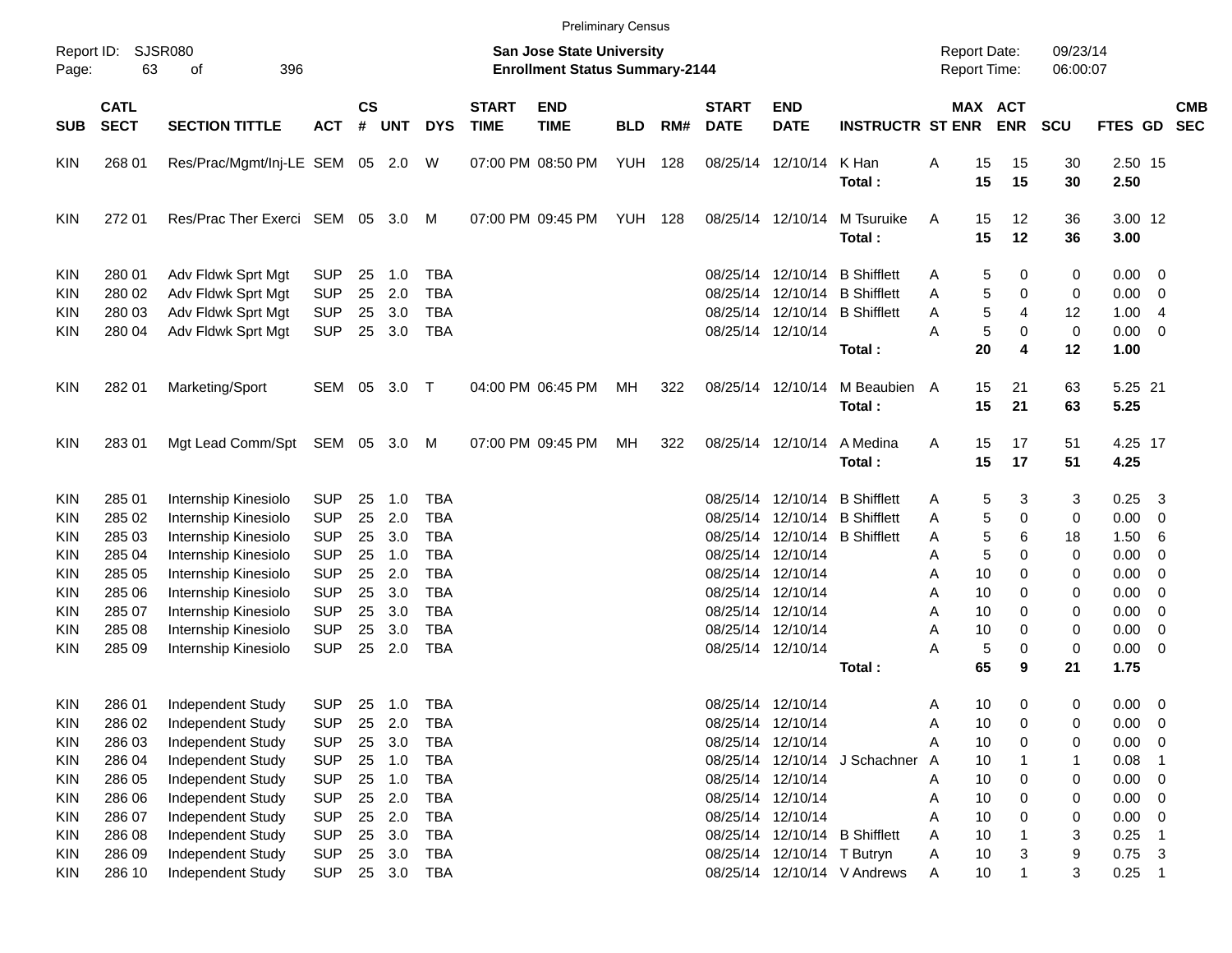|                     |                            |                                   |                |               |            |            |                             |                                                                           | <b>Preliminary Census</b> |     |                             |                            |                                  |   |                                     |             |                      |                 |                            |            |
|---------------------|----------------------------|-----------------------------------|----------------|---------------|------------|------------|-----------------------------|---------------------------------------------------------------------------|---------------------------|-----|-----------------------------|----------------------------|----------------------------------|---|-------------------------------------|-------------|----------------------|-----------------|----------------------------|------------|
| Report ID:<br>Page: | 64                         | SJSR080<br>396<br>оf              |                |               |            |            |                             | <b>San Jose State University</b><br><b>Enrollment Status Summary-2144</b> |                           |     |                             |                            |                                  |   | <b>Report Date:</b><br>Report Time: |             | 09/23/14<br>06:00:07 |                 |                            |            |
| <b>SUB</b>          | <b>CATL</b><br><b>SECT</b> | <b>SECTION TITTLE</b>             | <b>ACT</b>     | $\mathsf{cs}$ | # UNT      | <b>DYS</b> | <b>START</b><br><b>TIME</b> | <b>END</b><br><b>TIME</b>                                                 | <b>BLD</b>                | RM# | <b>START</b><br><b>DATE</b> | <b>END</b><br><b>DATE</b>  | <b>INSTRUCTR ST ENR</b>          |   | <b>MAX ACT</b>                      | <b>ENR</b>  | <b>SCU</b>           | FTES GD SEC     |                            | <b>CMB</b> |
|                     |                            |                                   |                |               |            |            |                             |                                                                           |                           |     |                             |                            | Total:                           |   | 100                                 | 6           | 16                   | 1.33            |                            |            |
| KIN                 | 292A 01                    | Lead & Admin Ath Tra SEM 05 1.0 W |                |               |            |            |                             | 05:00 PM 06:50 PM YUH 128                                                 |                           |     |                             | 08/25/14 12/10/14          | M Tsuruike<br>Total:             | A | 15<br>15                            | 13<br>13    | 13<br>13             | 1.08 13<br>1.08 |                            |            |
| KIN                 | 293A 01                    | Fieldwork AT I                    | SEM            | 05            | 3.0        | <b>TBA</b> |                             |                                                                           |                           |     | 08/25/14                    | 12/10/14 H Brown           |                                  | A | 15                                  | 12          | 12                   | 3.00 12         |                            |            |
| <b>KIN</b>          |                            | 293A 02 Fieldwork AT I            | <b>SUP</b>     | 25            | 0.0        | <b>TBA</b> |                             |                                                                           |                           |     |                             | 08/25/14 12/10/14 H Brown  |                                  | Α | 15                                  | 12          | 24                   | $0.00$ 12       |                            |            |
|                     |                            |                                   |                |               |            |            |                             |                                                                           |                           |     |                             |                            | Total:                           |   | 30                                  | 24          | 36                   | 3.00            |                            |            |
| KIN                 |                            | 293C 01 Fieldwork AT III          | SEM            | 05            | 3.0        | <b>TBA</b> |                             |                                                                           |                           |     | 08/25/14                    |                            | 12/10/14 M Tsuruike              | A | 15                                  | 10          | 10                   | 2.50 10         |                            |            |
| <b>KIN</b>          |                            | 293C 02 Fieldwork AT III          | <b>SUP</b>     | 25            | 0.0        | <b>TBA</b> |                             |                                                                           |                           |     | 08/25/14                    |                            | 12/10/14 M Tsuruike              | A | 15                                  | 10          | 20                   | $0.00$ 10       |                            |            |
|                     |                            |                                   |                |               |            |            |                             |                                                                           |                           |     |                             |                            | Total:                           |   | 30                                  | 20          | 30                   | 2.50            |                            |            |
| KIN                 | 298 01                     | Spec Studies P E                  | <b>SUP</b>     | 25            | 3.0        | <b>TBA</b> |                             |                                                                           |                           |     | 08/25/14                    | 12/10/14                   |                                  | Α | 5                                   | 0           | 0                    | $0.00 \quad 0$  |                            |            |
| KIN                 | 298 02                     | Spec Studies P E                  | <b>SUP</b>     | 25            | 3.0        | <b>TBA</b> |                             |                                                                           |                           |     | 08/25/14                    | 12/10/14 P Plato           |                                  | A | 5                                   | 2           | 6                    | 0.50            | $\overline{2}$             |            |
| KIN                 | 298 03                     | Spec Studies P E                  | <b>SUP</b>     | 25            | 3.0        | <b>TBA</b> |                             |                                                                           |                           |     | 08/25/14                    | 12/10/14 T Butryn          |                                  | Α | 5                                   | $\mathbf 1$ | 3                    | 0.25            | -1                         |            |
| KIN                 | 298 04                     | Spec Studies P E                  | <b>SUP</b>     | 25            | 3.0        | <b>TBA</b> |                             |                                                                           |                           |     | 08/25/14                    | 12/10/14 J Chin            |                                  | A | 5                                   | 3           | 9                    | 0.75            | -3                         |            |
| KIN                 | 298 05                     | Spec Studies P E                  | <b>SUP</b>     | 25            | 3.0        | <b>TBA</b> |                             |                                                                           |                           |     | 08/25/14                    |                            | 12/10/14 S Reekie                | A | 5                                   | 1           | 3                    | 0.25            | -1                         |            |
| KIN                 | 298 06                     | Spec Studies P E                  | <b>SUP</b>     | 25            | 3.0        | <b>TBA</b> |                             |                                                                           |                           |     | 08/25/14                    |                            | 12/10/14 D Murphy                | Α | 5                                   | $\mathbf 1$ | 3                    | 0.25            | - 1                        |            |
| KIN                 | 298 07                     | Spec Studies P E                  | <b>SUP</b>     | 25            | 3.0        | <b>TBA</b> |                             |                                                                           |                           |     | 08/25/14                    |                            | 12/10/14 E Wughalter             | A | 5                                   | 2           | 6                    | 0.50            | $\overline{2}$             |            |
| KIN                 | 298 08                     | Spec Studies P E                  | <b>SUP</b>     | 25            | 3.0        | <b>TBA</b> |                             |                                                                           |                           |     | 08/25/14                    | 12/10/14 H Brown           |                                  | A | 5                                   | 1           | 3                    | 0.25            | -1                         |            |
| KIN                 | 298 09                     | Spec Studies P E                  | <b>SUP</b>     | 25            | 3.0        | <b>TBA</b> |                             |                                                                           |                           |     | 08/25/14                    |                            | 12/10/14 M Masucci               | Α | 5                                   | $\mathbf 1$ | 3                    | 0.25            | $\overline{\phantom{0}}$ 1 |            |
| <b>KIN</b>          | 298 10                     | Spec Studies P E                  | <b>SUP</b>     | 25            | 3.0        | <b>TBA</b> |                             |                                                                           |                           |     |                             | 08/25/14 12/10/14          |                                  | A | 5                                   | 0           | $\pmb{0}$            | 0.00            | $\overline{\phantom{0}}$   |            |
|                     |                            |                                   |                |               |            |            |                             |                                                                           |                           |     |                             |                            | Total:                           |   | 50                                  | 12          | 36                   | 3.00            |                            |            |
| KIN                 | 299 01                     | <b>Masters Thesis</b>             | <b>SUP</b>     | 25            | 1.0        | <b>TBA</b> |                             |                                                                           |                           |     | 08/25/14                    | 12/10/14                   |                                  | Α | 5                                   | 0           | 0                    | $0.00 \t 0$     |                            |            |
| KIN                 | 299 02                     | <b>Masters Thesis</b>             | <b>SUP</b>     | 25            | 2.0        | <b>TBA</b> |                             |                                                                           |                           |     | 08/25/14                    | 12/10/14                   | E Wughalter                      | A | 5                                   | 2           | 4                    | 0.33            | 2                          |            |
| KIN                 | 299 03                     | <b>Masters Thesis</b>             | <b>SUP</b>     | 25            | 3.0        | <b>TBA</b> |                             |                                                                           |                           |     |                             | 08/25/14 12/10/14          |                                  | Α | 5                                   | 0           | 0                    | 0.00            | 0                          |            |
| KIN                 | 299 04                     | <b>Masters Thesis</b>             | <b>SUP</b>     | 25            | 6.0        | <b>TBA</b> |                             |                                                                           |                           |     | 08/25/14                    | 12/10/14                   |                                  | Α | 5                                   | 0           | 0                    | 0.00            | 0                          |            |
| KIN                 | 299 05                     | <b>Masters Thesis</b>             | <b>SUP</b>     | 25            | 3.0        | <b>TBA</b> |                             |                                                                           |                           |     |                             | 08/25/14 12/10/14 J Chin   |                                  | A | 5                                   | 2           | 6                    | 0.50            | $\overline{c}$             |            |
| KIN                 | 299 06                     | <b>Masters Thesis</b>             | <b>SUP</b>     |               | 25 3.0     | TBA        |                             |                                                                           |                           |     |                             | 08/25/14 12/10/14 T Butryn |                                  | A | 5                                   | $\mathbf 1$ | 3                    | 0.25            | $\overline{\phantom{0}}$ 1 |            |
| KIN                 | 299 07                     | <b>Masters Thesis</b>             | <b>SUP</b>     |               | 25 3.0     | TBA        |                             |                                                                           |                           |     |                             | 08/25/14 12/10/14          |                                  | A | 5                                   | 0           | 0                    | 0.00 0          |                            |            |
| KIN                 | 299 08                     | <b>Masters Thesis</b>             | <b>SUP</b>     |               | 25 3.0     | TBA        |                             |                                                                           |                           |     |                             | 08/25/14 12/10/14          |                                  | Α | 5                                   | 0           | 0                    | $0.00 \t 0$     |                            |            |
| KIN                 | 299 09                     | <b>Masters Thesis</b>             | <b>SUP</b>     |               | 25 3.0     | TBA        |                             |                                                                           |                           |     |                             | 08/25/14 12/10/14          |                                  | Α | 5                                   | 0           | 0                    | $0.00 \t 0$     |                            |            |
| KIN                 | 299 10                     | <b>Masters Thesis</b>             | <b>SUP</b>     |               | 25 3.0 TBA |            |                             |                                                                           |                           |     |                             | 08/25/14 12/10/14          |                                  |   | 5                                   | 0           | 0                    | $0.00 \ 0$      |                            |            |
|                     |                            |                                   |                |               |            |            |                             |                                                                           |                           |     |                             |                            | Total:                           |   | 50                                  | 5           | 13                   | 1.08            |                            |            |
|                     |                            | KNED 184Y 01 Stdt Tchg II         | SUP 25 4.0 TBA |               |            |            |                             |                                                                           |                           |     |                             |                            | 08/25/14 12/10/14 R Schmidlein A |   | 10                                  | 3           | 12                   | $0.80 \ 0$      |                            |            |
|                     |                            |                                   |                |               |            |            |                             |                                                                           |                           |     |                             |                            | Total:                           |   | 10                                  | 3           | 12                   | 0.80            |                            |            |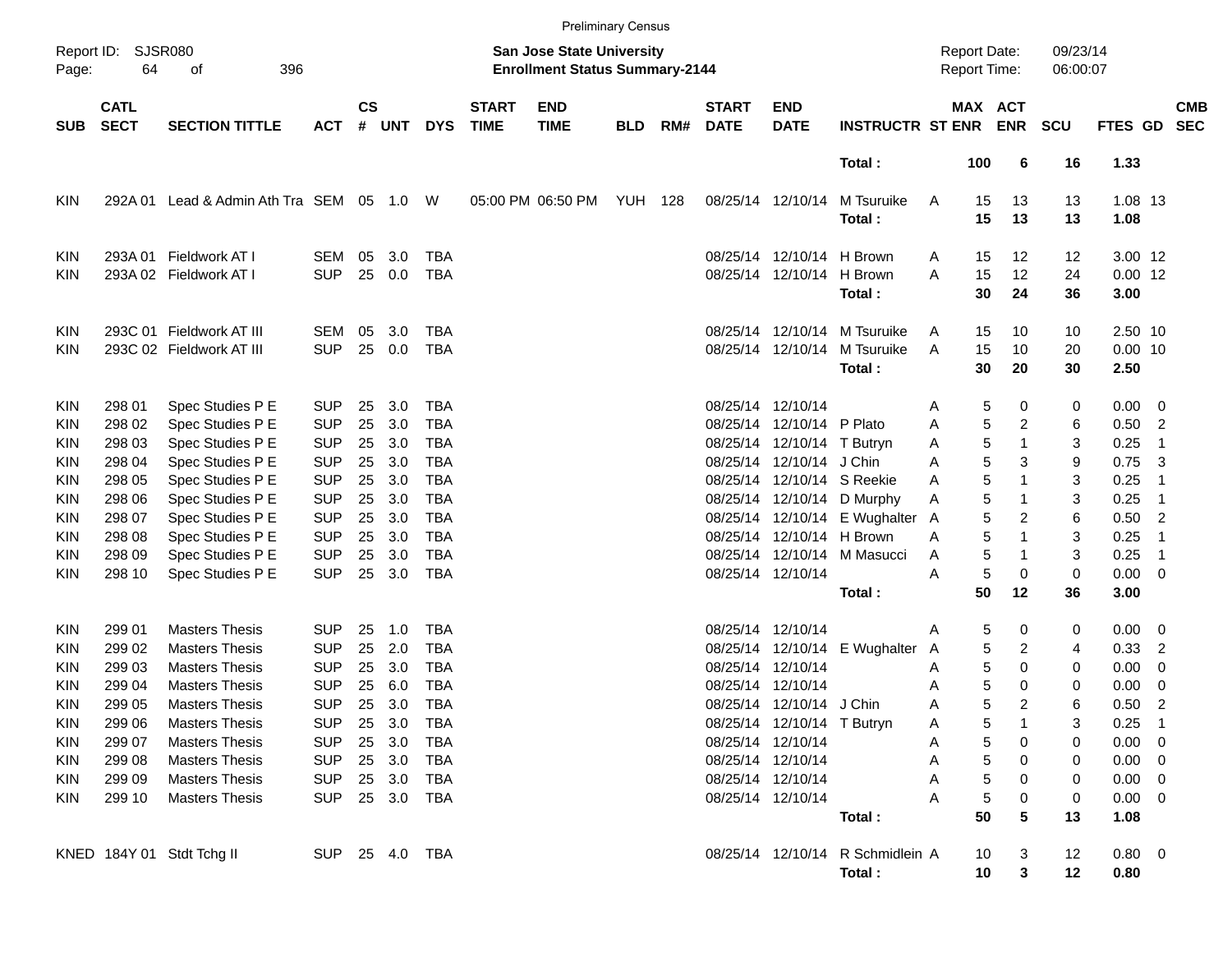|                     |                            |                                              |                    |                |            |                  |                             |                                                                           | <b>Preliminary Census</b> |     |                             |                                                  |                                                       |                                            |                             |                             |                                     |                         |                          |
|---------------------|----------------------------|----------------------------------------------|--------------------|----------------|------------|------------------|-----------------------------|---------------------------------------------------------------------------|---------------------------|-----|-----------------------------|--------------------------------------------------|-------------------------------------------------------|--------------------------------------------|-----------------------------|-----------------------------|-------------------------------------|-------------------------|--------------------------|
| Report ID:<br>Page: | 65                         | <b>SJSR080</b><br>396<br>οf                  |                    |                |            |                  |                             | <b>San Jose State University</b><br><b>Enrollment Status Summary-2144</b> |                           |     |                             |                                                  |                                                       | <b>Report Date:</b><br><b>Report Time:</b> |                             | 09/23/14<br>06:00:07        |                                     |                         |                          |
| <b>SUB</b>          | <b>CATL</b><br><b>SECT</b> | <b>SECTION TITTLE</b>                        | <b>ACT</b>         | <b>CS</b><br># | <b>UNT</b> | <b>DYS</b>       | <b>START</b><br><b>TIME</b> | <b>END</b><br><b>TIME</b>                                                 | <b>BLD</b>                | RM# | <b>START</b><br><b>DATE</b> | <b>END</b><br><b>DATE</b>                        | <b>INSTRUCTR ST ENR</b>                               | <b>MAX ACT</b>                             | <b>ENR</b>                  | <b>SCU</b>                  | FTES GD                             |                         | <b>CMB</b><br><b>SEC</b> |
| KNED                | 184Z 01                    | Stdt Tchg III                                | <b>SUP</b>         | 25             | 4.0        | TBA              |                             |                                                                           |                           |     | 08/25/14                    | 12/10/14                                         | R Schmidlein A<br>Total :                             | 10<br>10                                   | 4<br>4                      | 16<br>16                    | 1.07<br>1.07                        | $\overline{\mathbf{0}}$ |                          |
| KNED                | 339 01<br>KNED 339 02      | Instr Matl & Proc PE<br>Instr Matl & Proc PE | LEC.<br><b>ACT</b> | 02<br>08       | 3.0<br>0.0 | MW<br><b>TBA</b> |                             | 07:30 AM 09:20 AM                                                         | MН                        | 322 | 08/25/14<br>08/25/14        | 12/10/14<br>12/10/14                             | R Schmidlein A<br>R Schmidlein A<br>Total:            | 15<br>15<br>30                             | 4<br>4<br>8                 | 8<br>4<br>12                | 0.80<br>$0.00 \quad 0$<br>0.80      | $\overline{\mathbf{0}}$ |                          |
|                     | Department :               | Kinesiology                                  |                    |                |            |                  |                             |                                                                           |                           |     |                             | <b>Lower Division:</b><br><b>Upper Division:</b> | <b>Department Total:</b><br><b>Graduate Division:</b> | 7979<br>4769<br>2691<br>519                | 6511<br>4285<br>1989<br>237 | 9351<br>4689<br>4080<br>582 | 635.03<br>312.93<br>273.80<br>48.30 |                         |                          |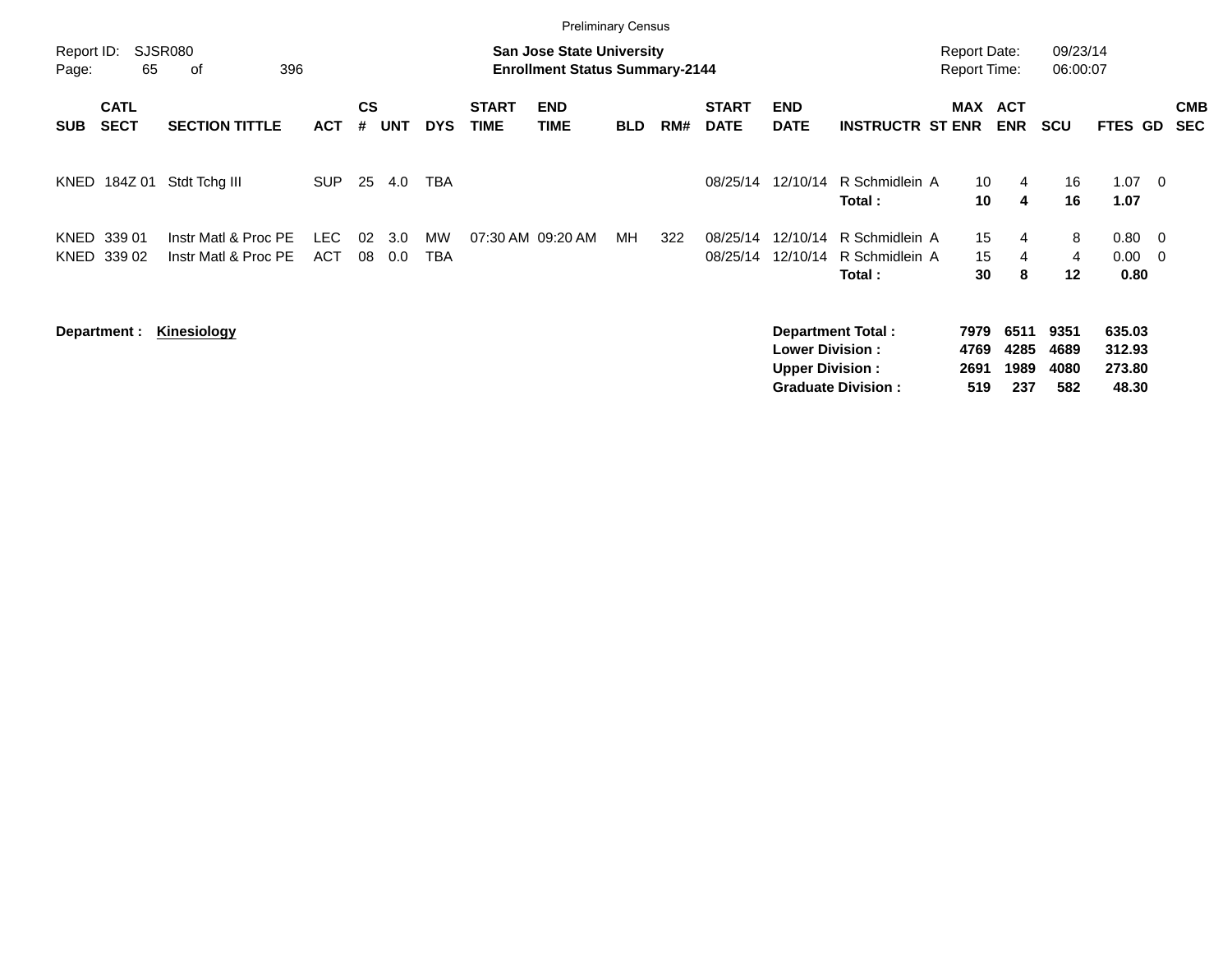|                     |                            |                                         |               |                    |            |               |                             |                                                                    | <b>Preliminary Census</b> |      |                             |                            |                                     |                                     |                            |                      |                        |                          |                          |
|---------------------|----------------------------|-----------------------------------------|---------------|--------------------|------------|---------------|-----------------------------|--------------------------------------------------------------------|---------------------------|------|-----------------------------|----------------------------|-------------------------------------|-------------------------------------|----------------------------|----------------------|------------------------|--------------------------|--------------------------|
| Report ID:<br>Page: | 66                         | <b>SJSR080</b><br>396<br>οf             |               |                    |            |               |                             | San Jose State University<br><b>Enrollment Status Summary-2144</b> |                           |      |                             |                            |                                     | <b>Report Date:</b><br>Report Time: |                            | 09/23/14<br>06:00:07 |                        |                          |                          |
| <b>SUB</b>          | <b>CATL</b><br><b>SECT</b> | <b>SECTION TITTLE</b>                   | <b>ACT</b>    | $\mathsf{cs}$<br># | <b>UNT</b> | <b>DYS</b>    | <b>START</b><br><b>TIME</b> | <b>END</b><br><b>TIME</b>                                          | <b>BLD</b>                | RM#  | <b>START</b><br><b>DATE</b> | <b>END</b><br><b>DATE</b>  | <b>INSTRUCTR ST ENR ENR</b>         |                                     | MAX ACT                    | <b>SCU</b>           | FTES GD                |                          | <b>CMB</b><br><b>SEC</b> |
| College             |                            | <b>Applied Sciences &amp; Arts</b>      |               |                    |            |               |                             |                                                                    |                           |      |                             |                            |                                     |                                     |                            |                      |                        |                          |                          |
|                     | Department :               | <b>Recreation &amp; Leisure Studies</b> |               |                    |            |               |                             |                                                                    |                           |      |                             |                            |                                     |                                     |                            |                      |                        |                          |                          |
|                     | RECL 1001                  | Creat Meaning Life                      | <b>LEC</b>    | 02                 | 3.0        | <b>TR</b>     |                             | 09:00 AM 10:15 AM                                                  | CL                        | 302  |                             | 08/25/14 12/10/14 P Toney  |                                     | 40<br>A                             | 39                         | 117                  | 7.80 0                 |                          |                          |
|                     | RECL 10 02                 | <b>Creat Meaning Life</b>               | <b>LEC</b>    |                    | 3.0        |               |                             |                                                                    |                           |      |                             |                            |                                     | X                                   | $\mathbf 0$<br>$\mathbf 0$ | 0                    | 0.00                   | $\overline{\phantom{0}}$ |                          |
| RECL                | 10 03                      | Creat Meaning Life                      | <b>LEC</b>    | 02                 | 3.0        | TR.           |                             | 12:00 PM 01:15 PM                                                  | <b>CL</b>                 | 324  |                             |                            | 08/25/14 12/10/14 D McClure         | A<br>40                             | 39                         | 117                  | 7.80 0                 |                          |                          |
| RECL                | 10 04                      | <b>Creat Meaning Life</b>               | <b>LEC</b>    | 02                 | 3.0        | <b>TR</b>     |                             | 10:30 AM 11:45 AM                                                  | <b>CL</b>                 | 324  |                             | 08/25/14 12/10/14 P Toney  |                                     | A<br>40                             | 34                         | 102                  | 6.80                   | $\overline{\phantom{0}}$ |                          |
|                     | <b>RECL 1006</b>           | Creat Meaning Life                      | <b>LEC</b>    | 02                 | 3.0        | <b>MW</b>     |                             | 12:00 PM 01:15 PM                                                  | <b>YUH</b>                | 243  |                             | 08/25/14 12/10/14 H Joyner |                                     | 40<br>A                             | 36                         | 108                  | 7.20                   | $\overline{\phantom{0}}$ |                          |
|                     | RECL 1007                  | Creat Meaning Life                      | <b>LEC</b>    | 02                 | 3.0        | МW            |                             | 09:00 AM 10:15 AM                                                  | <b>BBC</b>                | 130  |                             | 08/25/14 12/10/14 L Levine | Total:                              | 40<br>A<br>200                      | 40<br>188                  | 120<br>564           | $8.00 \t 0$<br>37.60   |                          |                          |
|                     | RECL 90 01                 | Rec Parks Tourism                       | <b>LEC</b>    |                    | 02 3.0     | -F            |                             | 09:30 AM 12:15 PM                                                  | <b>BBC</b>                | 224  |                             | 08/25/14 12/10/14          | P Toney<br>Total:                   | Α<br>60<br>60                       | 56<br>56                   | 168<br>168           | $11.20 \t 0$<br>11.20  |                          |                          |
|                     | RECL 94 02                 | Outdoor Rec                             | <b>LEC</b>    |                    | 02 3.0     | M             |                             | 03:00 PM 05:45 PM                                                  | DMH 358                   |      |                             | 08/25/14 12/10/14          | E Hammack A<br>Total:               | 45<br>45                            | 30<br>30                   | 90<br>90             | $6.00 \quad 0$<br>6.00 |                          |                          |
|                     | RECL 97A01                 | <b>Event Planning</b>                   | <b>LEC</b>    | 02                 | 3.0        | <b>TR</b>     |                             | 12:00 PM 12:50 PM                                                  | SН                        | 311  |                             | 08/25/14 12/10/14 P Toney  |                                     | 35<br>A                             | 30                         | 60                   | $6.00 \quad 0$         |                          |                          |
|                     | RECL 97A02                 | <b>Event Planning</b>                   | <b>ACT</b>    | 11                 | 0.0        | $\top$        |                             | 06:00 PM 08:00 PM                                                  | YUH                       | 243  |                             | 08/25/14 12/10/14 P Toney  |                                     | A<br>35                             | 30                         | 30                   | $0.00 \t 0$            |                          |                          |
|                     |                            |                                         |               |                    |            |               |                             |                                                                    |                           |      |                             |                            | Total:                              | 70                                  | 60                         | 90                   | 6.00                   |                          |                          |
|                     |                            | RECL 100W 01 Writing Workshop           | SEM           | 04                 | 3.0        | МW            |                             | 12:00 PM 01:15 PM                                                  | <b>BBC</b>                | 105  |                             | 08/25/14 12/10/14          | W Spain                             | Α<br>25                             | 24                         | 72                   | $4.80$ 0               |                          |                          |
|                     |                            |                                         |               |                    |            |               |                             |                                                                    |                           |      |                             |                            | Total:                              | 25                                  | 24                         | 72                   | 4.80                   |                          |                          |
|                     | RECL 110 01                | Leisure, Life                           | <b>LEC</b>    | 02                 | 3.0        | <b>TR</b>     |                             | 01:30 PM 02:45 PM                                                  | YUH                       | -243 |                             | 08/25/14 12/10/14          | <b>B</b> Grosvenor A<br>Total:      | 40<br>40                            | 40<br>40                   | 120<br>120           | $8.00 \t 0$<br>8.00    |                          |                          |
|                     | RECL 111 01                | Leis Cult & Ident                       | <b>LEC</b>    | 02                 | 3.0        | MW            |                             | 10:30 AM 11:45 AM                                                  | MН                        | 324  |                             | 08/25/14 12/10/14 L Levine |                                     | 40<br>A                             | 37                         | 111                  | $7.40 \quad 0$         |                          |                          |
|                     | RECL 111 02                | Leis Cult & Ident                       | <b>LEC</b>    |                    | 3.0        |               |                             |                                                                    |                           |      |                             |                            |                                     | X                                   | $\mathbf 0$<br>0           | 0                    | $0.00 \t 0$            |                          |                          |
|                     |                            |                                         |               |                    |            |               |                             |                                                                    |                           |      |                             |                            | Total:                              | 40                                  | 37                         | 111                  | 7.40                   |                          |                          |
|                     | RECL 112 01                | Intro to RT                             |               |                    |            | LEC 02 3.0 MW |                             | 10:30 AM_11:45 AM  CL                                              |                           |      |                             |                            | 324 08/25/14 12/10/14 B Grosvenor A | 40                                  | 39                         | 117                  | $7.85$ 1               |                          |                          |
|                     |                            |                                         |               |                    |            |               |                             |                                                                    |                           |      |                             |                            | Total:                              | 40                                  | 39                         | 117                  | 7.85                   |                          |                          |
|                     | RECL 132 01                | Rec Program Plan                        | LEC 02 3.0 R  |                    |            |               |                             | 03:00 PM 05:45 PM YUH 243                                          |                           |      |                             | 08/25/14 12/10/14 K Bloom  |                                     | 40<br>A                             | 31                         | 93                   | $6.20 \quad 0$         |                          |                          |
|                     |                            |                                         |               |                    |            |               |                             |                                                                    |                           |      |                             |                            | Total:                              | 40                                  | 31                         | 93                   | 6.20                   |                          |                          |
|                     | RECL 135 01                | Rec Areas & Facilit                     | SEM 04 3.0 MW |                    |            |               |                             | 01:30 PM 02:45 PM CL                                               |                           | 324  |                             | 08/25/14 12/10/14 J Baur   |                                     | 40<br>A                             | 33                         | 99                   | $6.60$ 0               |                          |                          |
|                     | RECL 135 02                | Rec Areas & Facilit                     | SEM 04 3.0 T  |                    |            |               |                             | 03:00 PM 05:45 PM                                                  | SH                        | 413  |                             | 08/25/14 12/10/14 J Baur   |                                     | Α<br>40                             | 25                         | 75                   | $5.00 \t 0$            |                          |                          |
|                     |                            |                                         |               |                    |            |               |                             |                                                                    |                           |      |                             |                            | Total:                              | 80                                  | 58                         | 174                  | 11.60                  |                          |                          |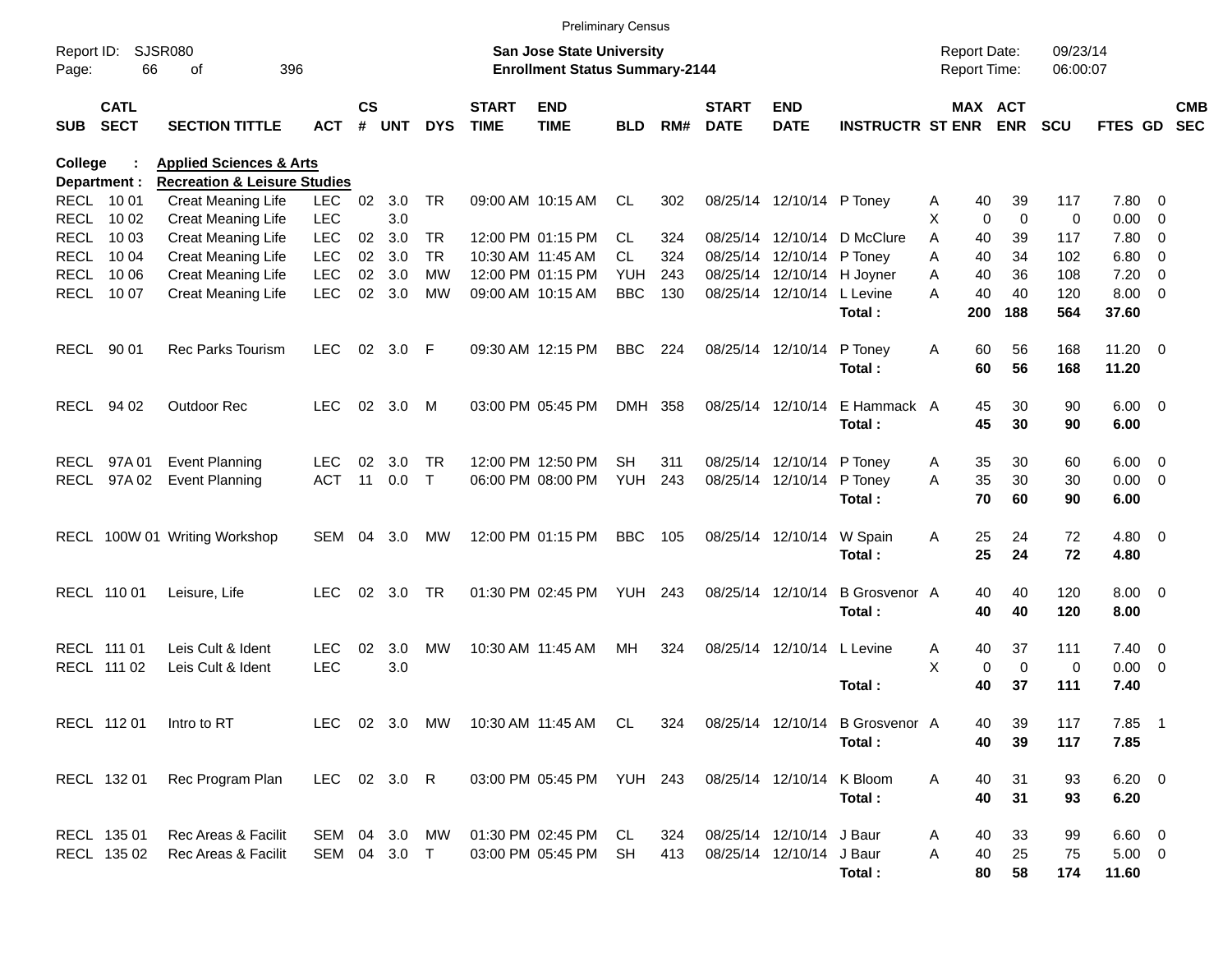| Page:    | Report ID: SJSR080<br>67                  | 396<br>of                                                      |                                        |                    |                    |                                        |                             | <b>San Jose State University</b><br><b>Enrollment Status Summary-2144</b> |                |     |                          |                           |                                                                                                                 |        | <b>Report Date:</b>     | <b>Report Time:</b>                             | 09/23/14<br>06:00:07        |                                                  |            |
|----------|-------------------------------------------|----------------------------------------------------------------|----------------------------------------|--------------------|--------------------|----------------------------------------|-----------------------------|---------------------------------------------------------------------------|----------------|-----|--------------------------|---------------------------|-----------------------------------------------------------------------------------------------------------------|--------|-------------------------|-------------------------------------------------|-----------------------------|--------------------------------------------------|------------|
| SUB SECT | <b>CATL</b>                               | <b>SECTION TITTLE</b>                                          | ACT # UNT                              | <b>CS</b>          |                    | <b>DYS</b>                             | <b>START</b><br><b>TIME</b> | <b>END</b><br><b>TIME</b>                                                 | <b>BLD</b>     |     | <b>START</b><br>RM# DATE | <b>END</b><br><b>DATE</b> | <b>INSTRUCTR ST ENR ENR</b>                                                                                     |        |                         | MAX ACT                                         | <b>SCU</b>                  | FTES GD SEC                                      | <b>CMB</b> |
|          | RECL 150 01                               | <b>Rec Enterprises</b>                                         | LEC.                                   |                    | 02 3.0 W           |                                        |                             | 03:00 PM 05:45 PM                                                         | CL             | 303 |                          | 08/25/14 12/10/14 W Spain | Total:                                                                                                          | Α      | 45<br>45                | 18<br>18                                        | 54<br>54                    | $3.60 \ 0$<br>3.60                               |            |
|          | RECL 157 01                               | Sus Rec & Eco Tour                                             | LEC                                    |                    | 02 3.0 T           |                                        |                             | 03:00 PM 05:45 PM                                                         | <b>YUH 243</b> |     | 08/25/14 12/10/14        |                           | K Bloom<br>Total:                                                                                               | A      | 40<br>40                | 21<br>21                                        | 63<br>63                    | $4.20 \ 0$<br>4.20                               |            |
|          | RECL 160 01                               | Res & Eval in Rec                                              | LEC.                                   |                    | 03 3.0 TR          |                                        |                             | 01:30 PM 02:45 PM                                                         | SH             | 346 | 08/25/14 12/10/14        |                           | K Bloom<br>Total:                                                                                               | A      | 35<br>35                | 18<br>18                                        | 54<br>54                    | $3.60 \ 0$<br>3.60                               |            |
|          | RECL 169 01                               | Practicum in RT                                                | <b>SUP</b>                             |                    |                    |                                        |                             |                                                                           |                |     |                          | 08/25/14 12/10/14         | S Ross<br>Total:                                                                                                | Α      | 40<br>40                | 23<br>23                                        | 23<br>23                    | $1.53 \t 0$<br>1.53                              |            |
|          |                                           | RECL 170A 01 Pre-Intern Workshp                                | LEC.                                   |                    |                    | 02  1.0  TBA                           |                             |                                                                           |                |     |                          | 08/25/14 12/10/14 S Ross  | Total:                                                                                                          | Α      | 50<br>50                | 27<br>27                                        | 27<br>27                    | $1.80 \ 0$<br>1.80                               |            |
|          |                                           | RECL 170B 01 Intern in Rec                                     | SUP 36 10.0 TBA                        |                    |                    |                                        |                             |                                                                           |                |     |                          | 08/25/14 12/10/14 S Ross  | Total:                                                                                                          | Α      | 25<br>25                | 8<br>8                                          | 80<br>80                    | 5.33 0<br>5.33                                   |            |
|          |                                           | RECL 170C 01 Intern in TR<br>RECL 170C 02 Intern in TR         | <b>SUP</b><br><b>SUP</b>               | 36 10.0            | 36 10.0            | TBA                                    |                             |                                                                           |                |     | 08/25/14 12/10/14        | 08/25/14 12/10/14 S Ross  | Total:                                                                                                          | Α<br>X | 15<br>$\mathbf 0$<br>15 | $\overline{7}$<br>$\mathbf 0$<br>$\overline{7}$ | 70<br>$\mathbf 0$<br>70     | $4.67$ 0<br>$0.00 \t 0$<br>4.67                  |            |
|          | RECL 180 01<br>RECL 180 02<br>RECL 180 03 | <b>Indiv Study</b><br><b>Indiv Study</b><br><b>Indiv Study</b> | <b>SUP</b><br><b>SUP</b><br><b>SUP</b> | 36<br>36<br>36 3.0 | 1.0<br>2.0         | <b>TBA</b><br><b>TBA</b><br><b>TBA</b> |                             |                                                                           |                |     |                          |                           | 08/25/14 12/10/14 B Grosvenor A<br>08/25/14 12/10/14 B Grosvenor A<br>08/25/14 12/10/14 B Grosvenor A<br>Total: |        | 10<br>10<br>10<br>30    | 1<br>$\mathbf 0$<br>0<br>$\mathbf 1$            | $\mathbf{1}$<br>0<br>0<br>1 | $0.07$ 0<br>$0.00 \t 0$<br>$0.00 \t 0$<br>0.07   |            |
|          | RECL 184 01<br>RECL 184 02<br>RECL 184 03 | Directed Reading<br>Directed Reading<br>Directed Reading       | <b>SUP</b><br><b>SUP</b><br><b>SUP</b> | 36<br>36<br>36 3.0 | 1.0<br>2.0         | <b>TBA</b><br><b>TBA</b><br><b>TBA</b> |                             |                                                                           |                |     |                          |                           | 08/25/14 12/10/14 B Grosvenor A<br>08/25/14 12/10/14 B Grosvenor A<br>08/25/14 12/10/14 B Grosvenor A<br>Total: |        | 10<br>10<br>10<br>30    | 0<br>$\mathbf 0$<br>$\mathbf{1}$<br>1           | 0<br>0<br>3<br>3            | $0.00 \t 0$<br>$0.00 \t 0$<br>$0.20 \ 0$<br>0.20 |            |
|          | RECL 185 01<br>GERO 185 01                | Leis Rec & Aging<br>Leis Rec & Aging                           | <b>LEC</b><br>LEC                      |                    | $3.0\,$<br>$3.0\,$ |                                        |                             |                                                                           |                |     |                          |                           | Total:                                                                                                          | X<br>X | 0<br>0<br>$\mathbf 0$   | 0<br>$\pmb{0}$<br>$\bf{0}$                      | 0<br>0<br>$\pmb{0}$         | $0.00 \t 0$<br>$0.00 \t 0$<br>0.00               |            |
|          | RECL 187 01                               | Leisure Education RT LEC 02 3.0 MW 01:30 PM 02:45 PM YUH 243   |                                        |                    |                    |                                        |                             |                                                                           |                |     | 08/25/14 12/10/14        |                           | S Ross<br>Total:                                                                                                | Α      | 35<br>$35\phantom{a}$   | 35<br>35                                        | 105<br>105                  | $7.00 \t 0$<br>7.00                              |            |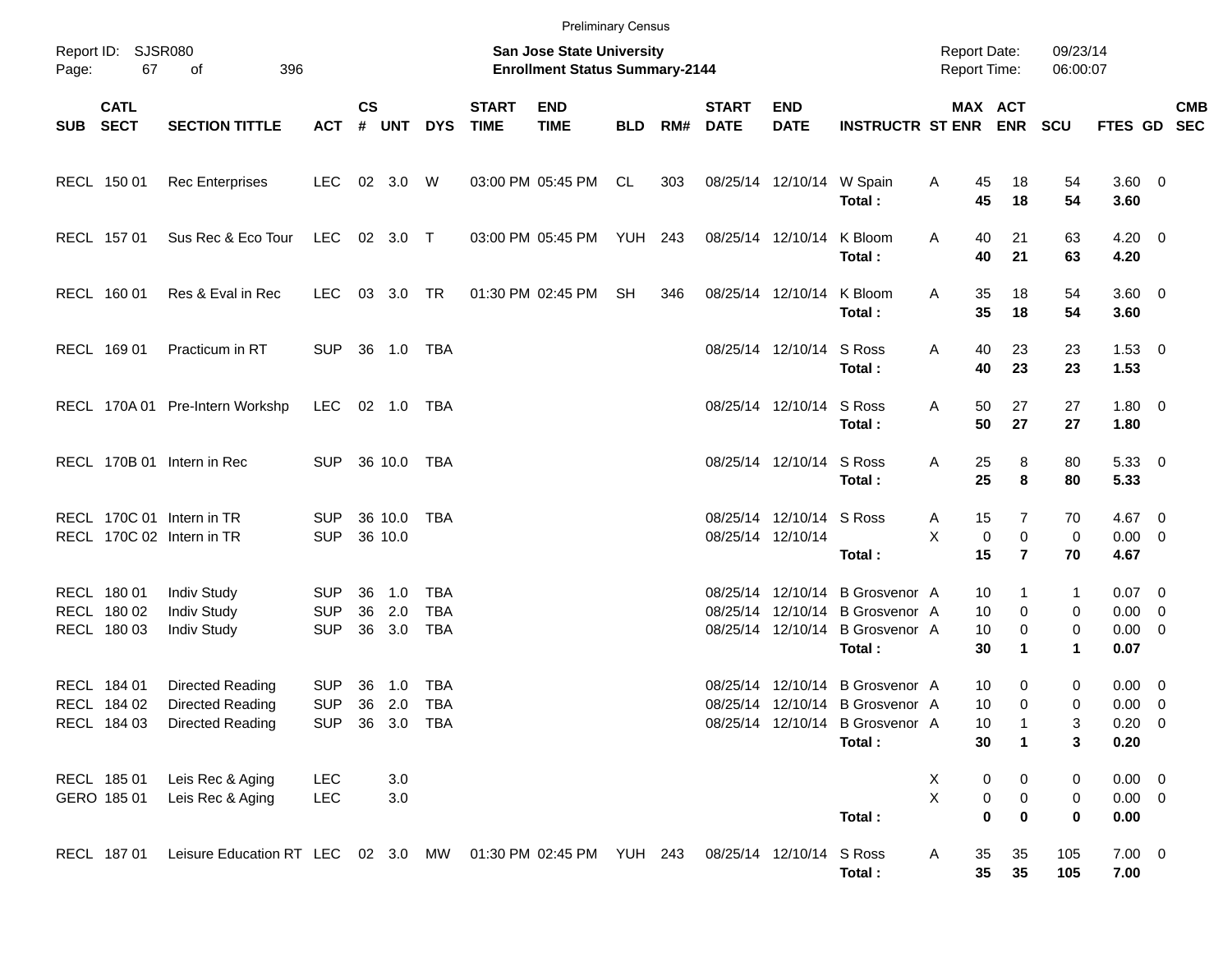|                            |                            |                                         |              |          |            |            |                             | <b>Preliminary Census</b>                                                 |                          |            |                             |                                                  |                                                       |        |                                            |                          |                          |                                  |                                                      |                          |
|----------------------------|----------------------------|-----------------------------------------|--------------|----------|------------|------------|-----------------------------|---------------------------------------------------------------------------|--------------------------|------------|-----------------------------|--------------------------------------------------|-------------------------------------------------------|--------|--------------------------------------------|--------------------------|--------------------------|----------------------------------|------------------------------------------------------|--------------------------|
| Report ID:<br>Page:        | 68                         | <b>SJSR080</b><br>396<br>0f             |              |          |            |            |                             | <b>San Jose State University</b><br><b>Enrollment Status Summary-2144</b> |                          |            |                             |                                                  |                                                       |        | <b>Report Date:</b><br><b>Report Time:</b> |                          | 09/23/14<br>06:00:07     |                                  |                                                      |                          |
| <b>SUB</b>                 | <b>CATL</b><br><b>SECT</b> | <b>SECTION TITTLE</b>                   | <b>ACT</b>   | CS<br>#  | <b>UNT</b> | <b>DYS</b> | <b>START</b><br><b>TIME</b> | <b>END</b><br><b>TIME</b>                                                 | <b>BLD</b>               | RM#        | <b>START</b><br><b>DATE</b> | <b>END</b><br><b>DATE</b>                        | <b>INSTRUCTR ST ENR</b>                               |        | MAX                                        | <b>ACT</b><br><b>ENR</b> | <b>SCU</b>               | FTES GD                          |                                                      | <b>CMB</b><br><b>SEC</b> |
| <b>RECL</b><br><b>RECL</b> | 19301<br>19302             | RT for Phys Cond<br>RT for Phys Cond    | LEC.<br>LEC. | 02<br>02 | 3.0<br>3.0 | MW<br>M    | 09:00 AM 10:15 AM           | 06:00 PM 08:45 PM                                                         | <b>YUH</b><br><b>YUH</b> | 243<br>243 | 08/25/14<br>08/25/14        | 12/10/14<br>12/10/14                             | B Grosvenor A<br>R Tymn<br>Total :                    | A      | 25<br>25<br>50                             | 25<br>25<br>50           | 75<br>75<br>150          | 5.00<br>5.00<br>10.00            | $\overline{\phantom{0}}$<br>$\overline{\phantom{0}}$ |                          |
| <b>RECL</b><br><b>RECL</b> | 198 01<br>198 02           | RT Assess and Doc<br>RT Assess and Doc  | LEC.<br>LEC. | 02<br>02 | 3.0<br>3.0 | M<br>W     |                             | 03:00 PM 05:45 PM<br>03:00 PM 05:45 PM                                    | <b>YUH</b><br><b>YUH</b> | 243<br>243 | 08/25/14<br>08/25/14        | 12/10/14<br>12/10/14                             | S Munshi<br>K Pham<br>Total:                          | A<br>A | 25<br>25<br>50                             | 25<br>20<br>45           | 75<br>60<br>135          | 5.00<br>4.00<br>9.00             | $\overline{\phantom{0}}$<br>$\overline{\phantom{0}}$ |                          |
|                            | Department :               | <b>Recreation &amp; Leisure Studies</b> |              |          |            |            |                             |                                                                           |                          |            |                             | <b>Lower Division:</b><br><b>Upper Division:</b> | <b>Department Total:</b><br><b>Graduate Division:</b> |        | 1085<br>375<br>710<br>0                    | 817<br>334<br>483<br>0   | 2364<br>912<br>1452<br>0 | 157.65<br>60.80<br>96.85<br>0.00 |                                                      |                          |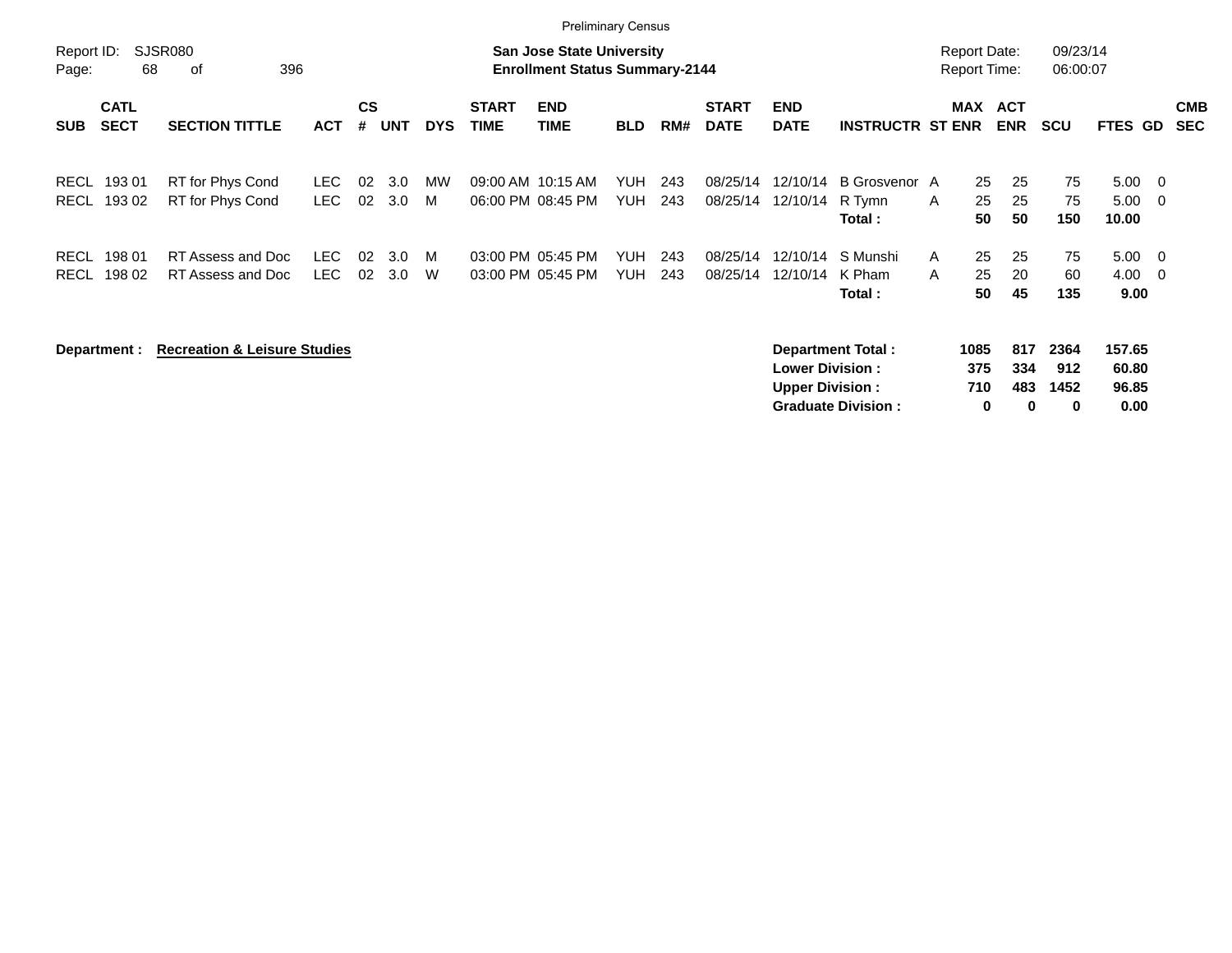|                     |                                   |                                                          |              |                    |            |            |                             |                                                                    | <b>Preliminary Census</b> |     |                             |                           |                                            |                                     |                              |                      |                     |                          |                          |
|---------------------|-----------------------------------|----------------------------------------------------------|--------------|--------------------|------------|------------|-----------------------------|--------------------------------------------------------------------|---------------------------|-----|-----------------------------|---------------------------|--------------------------------------------|-------------------------------------|------------------------------|----------------------|---------------------|--------------------------|--------------------------|
| Report ID:<br>Page: |                                   | <b>SJSR080</b><br>69<br>396<br>οf                        |              |                    |            |            |                             | San Jose State University<br><b>Enrollment Status Summary-2144</b> |                           |     |                             |                           |                                            | <b>Report Date:</b><br>Report Time: |                              | 09/23/14<br>06:00:07 |                     |                          |                          |
| <b>SUB</b>          | <b>CATL</b><br><b>SECT</b>        | <b>SECTION TITTLE</b>                                    | ACT          | $\mathsf{cs}$<br># | <b>UNT</b> | <b>DYS</b> | <b>START</b><br><b>TIME</b> | <b>END</b><br><b>TIME</b>                                          | BLD                       | RM# | <b>START</b><br><b>DATE</b> | <b>END</b><br><b>DATE</b> | <b>INSTRUCTR ST ENR</b>                    |                                     | <b>MAX ACT</b><br><b>ENR</b> | <b>SCU</b>           | FTES GD             |                          | <b>CMB</b><br><b>SEC</b> |
| College             |                                   | <b>Applied Sciences &amp; Arts</b><br><b>Social Work</b> |              |                    |            |            |                             |                                                                    |                           |     |                             |                           |                                            |                                     |                              |                      |                     |                          |                          |
|                     | Department :<br><b>SCWK 11001</b> | <b>Fnd Sw Practice</b>                                   | <b>SEM</b>   | 04                 | 3.0        | F          |                             | 09:00 AM 11:45 AM                                                  | SН                        | 312 |                             | 08/25/14 12/10/14 S Lee   |                                            | 30<br>Α                             | 31                           | 93                   | 6.20                | $\overline{\phantom{0}}$ |                          |
|                     | <b>SCWK 11002</b>                 | <b>Fnd Sw Practice</b>                                   | <b>SEM</b>   | 04                 | 3.0        | -F         |                             | 09:00 AM 11:45 AM                                                  | <b>SH</b>                 | 345 |                             | 08/25/14 12/10/14         | R Jacobsen                                 | 30<br>A                             | 26                           | 78                   | 5.20                | $\overline{\phantom{0}}$ |                          |
|                     |                                   |                                                          |              |                    |            |            |                             |                                                                    |                           |     |                             |                           | Total:                                     | 60                                  | 57                           | 171                  | 11.40               |                          |                          |
|                     | SCWK 111 01                       | Gen SW Practice I                                        | SEM          | 04                 | 3.0        | M          |                             | 06:00 PM 08:45 PM                                                  | SН                        | 345 |                             |                           | 08/25/14 12/10/14 F Prochaska A            | 30                                  | 26                           | 78                   | $5.20 \ 0$          |                          |                          |
|                     | SCWK 111 02                       | Gen SW Practice I                                        | <b>SEM</b>   | 04                 | 3.0        | W          |                             | 12:00 PM 02:45 PM                                                  | <b>BBC</b>                | 225 |                             |                           | 08/25/14 12/10/14 R Jacobsen               | 30<br>A                             | 29                           | 87                   | 5.80                | $\overline{\phantom{0}}$ |                          |
|                     | <b>SCWK 111 03</b>                | Gen SW Practice I                                        | <b>SEM</b>   |                    | 3.0        |            |                             |                                                                    |                           |     |                             |                           |                                            | X                                   | $\mathbf 0$<br>$\mathbf 0$   | 0                    | 0.00                | $\overline{\phantom{0}}$ |                          |
|                     | <b>SCWK 111 04</b>                | Gen SW Practice I                                        | <b>SEM</b>   | 04                 | 3.0        | W          |                             | 03:00 PM 05:45 PM                                                  | <b>SH</b>                 | 434 |                             |                           | 08/25/14 12/10/14 L Moore-Guer A<br>Total: | 30<br>90                            | 27<br>82                     | 81<br>246            | $5.40 \ 0$<br>16.40 |                          |                          |
|                     | SCWK 120 01                       | Soc SW Practice                                          | <b>LEC</b>   | 05                 | 3.0        | W          |                             | 12:00 PM 02:45 PM                                                  | <b>SH</b>                 | 435 |                             |                           | 08/25/14 12/10/14 G Villagran              | 30<br>A                             | 31                           | 93                   | $6.20 \quad 0$      |                          |                          |
|                     | SCWK 120 02                       | Soc SW Practice I                                        | <b>LEC</b>   | 05                 | 3.0        |            |                             |                                                                    |                           |     |                             | 08/25/14 12/10/14         |                                            | Χ                                   | $\mathbf 0$<br>$\mathbf 0$   | 0                    | 0.00                | $\overline{\phantom{0}}$ |                          |
|                     | SCWK 120 03                       | Soc SW Practice I                                        | <b>LEC</b>   | 05                 | 3.0        | M          |                             | 03:00 PM 05:45 PM                                                  | CL.                       | 111 |                             | 08/25/14 12/10/14 E Bruce |                                            | 30<br>A                             | 32                           | 96                   | $6.40 \quad 0$      |                          |                          |
|                     |                                   |                                                          |              |                    |            |            |                             |                                                                    |                           |     |                             |                           | Total:                                     | 60                                  | 63                           | 189                  | 12.60               |                          |                          |
|                     | SCWK 130 01                       | Hm Bhyr Soc Envt I                                       | <b>LEC</b>   | 02                 | 3.0        | W          |                             | 12:00 PM 02:45 PM                                                  | MН                        | 322 |                             | 08/25/14 12/10/14 T Ruby  |                                            | 30<br>A                             | 31                           | 93                   | $6.20 \quad 0$      |                          |                          |
|                     | SCWK 130 02                       | Hm Bhvr Soc Envt I                                       | <b>LEC</b>   | 02                 | 3.0        | W          |                             | 03:00 PM 05:45 PM                                                  | МH                        | 324 |                             |                           | 08/25/14 12/10/14 Y Maxwell<br>Total:      | 30<br>A<br>60                       | 34<br>65                     | 102<br>195           | 6.80 0<br>13.00     |                          |                          |
|                     |                                   |                                                          |              |                    |            |            |                             |                                                                    |                           |     |                             |                           |                                            |                                     |                              |                      |                     |                          |                          |
|                     | <b>SCWK 140 01</b>                | Intro to Field Prac                                      | <b>SUP</b>   | 36                 | 3.0        | F          |                             | 12:00 PM 02:45 PM                                                  | <b>SH</b>                 | 444 |                             | 08/25/14 12/10/14 S Lee   |                                            | 30<br>Α                             | 29                           | 87                   | 5.80 0              |                          |                          |
|                     | SCWK 140 02                       | Intro to Field Prac                                      | <b>SUP</b>   | 36                 | 3.0        | F          |                             | 12:00 PM 02:45 PM                                                  | <b>SH</b>                 | 414 |                             | 08/25/14 12/10/14         | R Jacobsen<br>Total:                       | 30<br>A<br>60                       | 26<br>55                     | 78<br>165            | 5.20<br>11.00       | $\overline{\phantom{0}}$ |                          |
|                     |                                   |                                                          |              |                    |            |            |                             |                                                                    |                           |     |                             |                           |                                            |                                     |                              |                      |                     |                          |                          |
|                     | SCWK 141 01                       | <b>Field Practicum I</b>                                 | <b>SUP</b>   | 36                 | 4.0        | <b>TBA</b> |                             |                                                                    |                           |     |                             | 08/25/14 12/10/14         | M Blandino                                 | 30<br>A                             | 17                           | 68                   | 4.53 0              |                          |                          |
|                     | <b>SCWK 141 02</b>                | <b>Field Practicum I</b>                                 | <b>SUP</b>   | 36                 | 4.0        | <b>TBA</b> |                             |                                                                    |                           |     |                             | 08/25/14 12/10/14 M Curry |                                            | 30<br>A                             | 16                           | 64                   | 4.27                | $\overline{\phantom{0}}$ |                          |
|                     | <b>SCWK 141 03</b>                | <b>Field Practicum I</b>                                 | <b>SUP</b>   | 36                 | 4.0        | <b>TBA</b> |                             |                                                                    |                           |     |                             |                           | 08/25/14 12/10/14 R Bhader                 | 30<br>A                             | 17                           | 68                   | 4.53                | $\overline{\mathbf{0}}$  |                          |
|                     | <b>SCWK 141 04</b>                | <b>Field Practicum I</b>                                 | <b>SUP</b>   | 36                 | 4.0        | <b>TBA</b> |                             |                                                                    |                           |     |                             | 08/25/14 12/10/14 J Bloom |                                            | Α<br>30                             | 17<br>15                     | 68<br>60             | 4.53                | $\overline{\mathbf{0}}$  |                          |
|                     | <b>SCWK 141 05</b>                | <b>Field Practicum I</b>                                 | <b>SUP</b>   | 36                 | 4.0        | <b>TBA</b> |                             |                                                                    |                           |     |                             |                           | 08/25/14 12/10/14 R Bhader<br>Total:       | 30<br>Α<br>150                      | 82                           | 328                  | 4.00<br>21.87       | $\overline{\phantom{0}}$ |                          |
|                     | SCWK 180 01                       | <b>Individual Studies</b>                                | <b>SUP</b>   | 36                 | 1.0        | TBA        |                             |                                                                    |                           |     |                             | 08/25/14 12/10/14 E Bruce |                                            | 10<br>A                             |                              | 1                    | $0.07$ 0            |                          |                          |
|                     | SCWK 180 02                       | <b>Individual Studies</b>                                | <b>SUP</b>   | 36                 | 2.0        | <b>TBA</b> |                             |                                                                    |                           |     |                             | 08/25/14 12/10/14         |                                            | 10<br>Α                             | 0                            | 0                    | $0.00 \t 0$         |                          |                          |
|                     | SCWK 180 03                       | <b>Individual Studies</b>                                | <b>SUP</b>   |                    | 36 3.0     | TBA        |                             |                                                                    |                           |     |                             | 08/25/14 12/10/14         |                                            | Α<br>10                             | $\pmb{0}$                    | 0                    | $0.00 \t 0$         |                          |                          |
|                     |                                   |                                                          |              |                    |            |            |                             |                                                                    |                           |     |                             |                           | Total:                                     | 30                                  | 1                            | 1                    | 0.07                |                          |                          |
|                     | SCWK 202 01                       | Soc Policy and Servi                                     | SEM 05 3.0   |                    |            | W          |                             | 09:00 AM 11:45 AM                                                  | SH                        | 312 |                             |                           | 08/25/14 12/10/14 G Thomas                 | 30<br>A                             | 35                           | 105                  | 8.75 35             |                          |                          |
|                     | <b>SCWK 202 02</b>                | Soc Policy and Servi                                     | SEM 05 3.0 M |                    |            |            |                             | 12:00 PM 02:45 PM                                                  | МH                        | 322 |                             |                           | 08/25/14 12/10/14 Y Maxwell                | 30<br>A                             | 37                           | 111                  | 9.25 37             |                          |                          |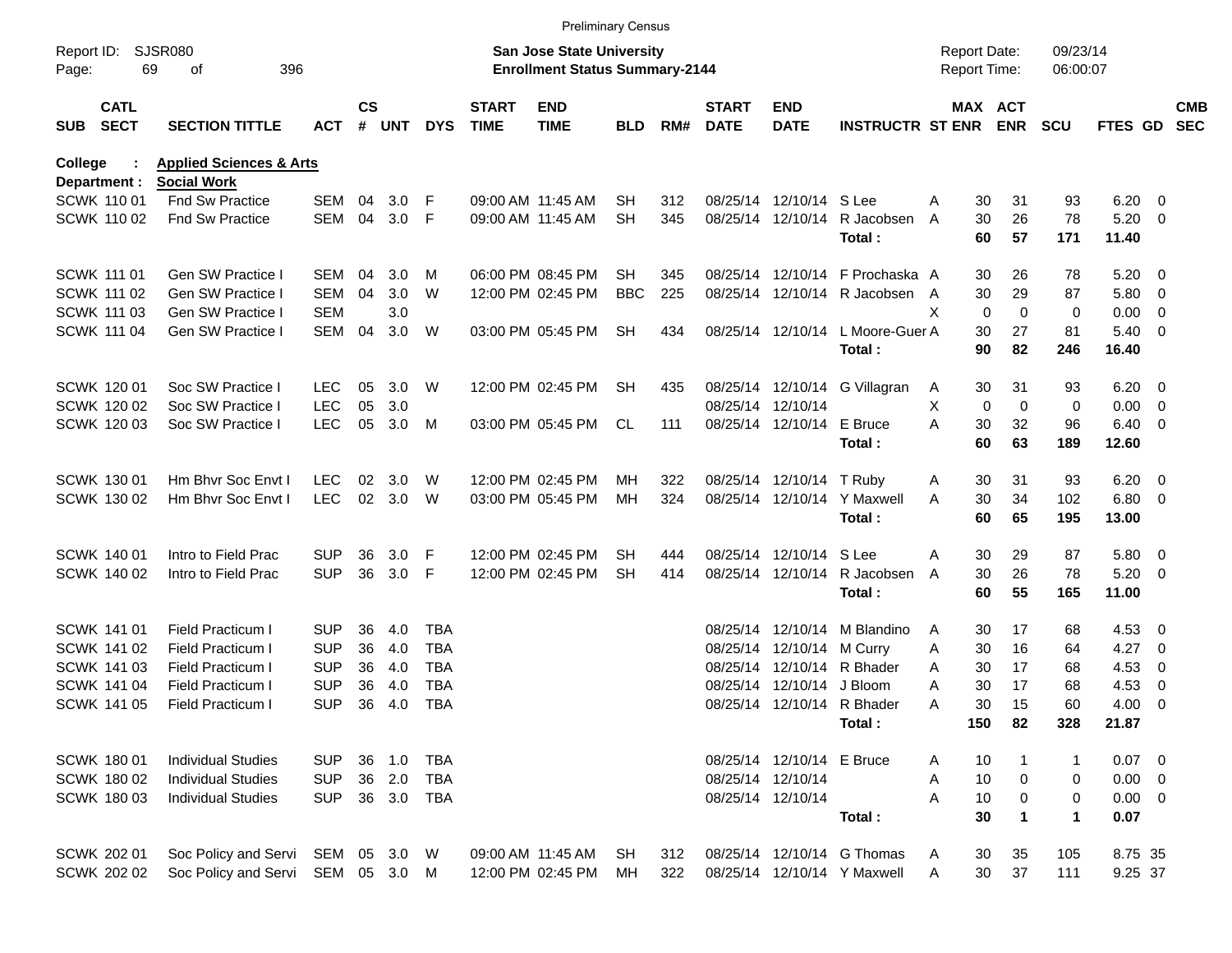|                                          |                                   |            |                    |            |            |                             |                                                                           | <b>Preliminary Census</b> |     |                             |                            |                                  |   |                     |                       |                      |                  |                          |                          |
|------------------------------------------|-----------------------------------|------------|--------------------|------------|------------|-----------------------------|---------------------------------------------------------------------------|---------------------------|-----|-----------------------------|----------------------------|----------------------------------|---|---------------------|-----------------------|----------------------|------------------|--------------------------|--------------------------|
| Report ID:<br>Page:                      | <b>SJSR080</b><br>70<br>396<br>of |            |                    |            |            |                             | <b>San Jose State University</b><br><b>Enrollment Status Summary-2144</b> |                           |     |                             |                            |                                  |   | <b>Report Date:</b> | Report Time:          | 09/23/14<br>06:00:07 |                  |                          |                          |
| <b>CATL</b><br><b>SECT</b><br><b>SUB</b> | <b>SECTION TITTLE</b>             | <b>ACT</b> | $\mathsf{cs}$<br># | <b>UNT</b> | <b>DYS</b> | <b>START</b><br><b>TIME</b> | <b>END</b><br><b>TIME</b>                                                 | <b>BLD</b>                | RM# | <b>START</b><br><b>DATE</b> | <b>END</b><br><b>DATE</b>  | <b>INSTRUCTR ST ENR</b>          |   |                     | MAX ACT<br><b>ENR</b> | <b>SCU</b>           | FTES GD          |                          | <b>CMB</b><br><b>SEC</b> |
| <b>SCWK 202 03</b>                       | Soc Policy and Servi              | <b>SEM</b> |                    | 3.0        |            |                             |                                                                           |                           |     |                             |                            |                                  | X | 0                   | 0                     | 0                    | $0.00 \t 0$      |                          |                          |
| SCWK 202 04                              | Soc Policy and Servi              | SEM        | 05                 | 3.0        | W          |                             | 06:00 PM 08:45 PM                                                         | <b>DMH</b>                | 167 |                             | 08/25/14 12/10/14          | E Gorman<br>Total:               | A | 30<br>90            | 38<br>110             | 114<br>330           | 9.50 38<br>27.50 |                          |                          |
| <b>SCWK 21201</b>                        | Hum Be Soc Env I                  | <b>SEM</b> | 05                 | 3.0        | M          |                             | 09:00 AM 11:45 AM                                                         | <b>SH</b>                 | 312 |                             | 08/25/14 12/10/14          | F Krebs                          | A | 30                  | 38                    | 114                  | 9.50 38          |                          |                          |
| <b>SCWK 212 02</b>                       | Hum Be Soc Env I                  | <b>SEM</b> | 05                 | 3.0        | W          |                             | 03:00 PM 05:45 PM                                                         | MH                        | 322 | 08/25/14                    | 12/10/14                   | F Krebs                          | Α | 30                  | 34                    | 102                  | 8.50 34          |                          |                          |
| SCWK 212 03                              | Hum Be Soc Env I                  | <b>SEM</b> |                    | 3.0        |            |                             |                                                                           |                           |     |                             |                            |                                  | X | 0                   | $\mathbf 0$           | 0                    | 0.00             | $\overline{\phantom{0}}$ |                          |
| <b>SCWK 212 04</b>                       | Hum Be Soc Env I                  | <b>SEM</b> | 05                 | 3.0        | M          |                             | 06:00 PM 08:45 PM                                                         | <b>SH</b>                 | 346 |                             | 08/25/14 12/10/14          | S Sen<br>Total:                  | A | 30<br>90            | 37<br>109             | 111<br>327           | 9.25 37<br>27.25 |                          |                          |
| <b>SCWK 220 01</b>                       | Trans Gen Prac I                  | <b>SEM</b> | 05                 | 3.0        | W          |                             | 06:00 PM 08:45 PM                                                         | SН                        | 414 |                             | 08/25/14 12/10/14          | M Reyes                          | Α | 30                  | 29                    | 87                   | 7.25 29          |                          |                          |
| <b>SCWK 220 02</b>                       | Trans Gen Prac I                  | <b>SEM</b> | 05                 | 3.0        | M          |                             | 09:00 AM 11:45 AM                                                         | <b>HB</b>                 | 408 | 08/25/14                    | 12/10/14                   | R Jacobsen                       | A | 30                  | 15                    | 45                   | 3.75 15          |                          |                          |
| <b>SCWK 220 03</b>                       | Trans Gen Prac I                  | <b>SEM</b> | 05                 | 3.0        | М          |                             | 06:00 PM 08:45 PM                                                         | <b>SH</b>                 | 312 | 08/25/14                    | 12/10/14                   | L Arieta                         | A | 30                  | 36                    | 108                  | 9.00 36          |                          |                          |
| SCWK 220 04                              | Trans Gen Prac I                  | <b>SEM</b> | 05                 | 3.0        | W          |                             | 12:00 PM 02:45 PM                                                         | <b>SH</b>                 | 346 |                             | 08/25/14 12/10/14          | M Reyes                          | A | 30                  | 30                    | 90                   | 7.50 30          |                          |                          |
|                                          |                                   |            |                    |            |            |                             |                                                                           |                           |     |                             |                            | Total:                           |   | 120                 | 110                   | 330                  | 27.50            |                          |                          |
| <b>SCWK 222 01</b>                       | Trans Adv Gen I                   | <b>SEM</b> | 05                 | 3.0        | M          |                             | 12:00 PM 02:45 PM                                                         | <b>SH</b>                 | 312 |                             | 08/25/14 12/10/14          | M Reyes                          | A | 30                  | 12                    | 36                   | 3.00 12          |                          |                          |
| <b>SCWK 222 02</b>                       | Trans Adv Gen I                   | <b>SEM</b> | 05                 | 3.0        | M          |                             | 06:00 PM 08:45 PM                                                         | MH                        | 523 |                             | 08/25/14 12/10/14          | B Goldman-HaA                    |   | 30                  | 33                    | 99                   | 8.25 33          |                          |                          |
|                                          |                                   |            |                    |            |            |                             |                                                                           |                           |     |                             |                            | Total:                           |   | 60                  | 45                    | 135                  | 11.25            |                          |                          |
| SCWK 224 02                              | Pract with Sp Sp                  | SEM        | 05                 | 3.0        | M          |                             | 06:00 PM 08:45 PM                                                         | <b>DMH</b>                | 354 |                             | 08/25/14 12/10/14          | M Reyes                          | Α | 30                  | 18                    | 54                   | 4.50 18          |                          |                          |
|                                          |                                   |            |                    |            |            |                             |                                                                           |                           |     |                             |                            | Total:                           |   | 30                  | 18                    | 54                   | 4.50             |                          |                          |
| SCWK 230 01                              | Soc W Pract I                     | <b>SUP</b> | 23                 | 4.0        | <b>TBA</b> |                             |                                                                           |                           |     | 08/25/14                    | 12/10/14                   | L Chin                           | Α | 35                  | 16                    | 64                   | 5.33 16          |                          |                          |
| SCWK 230 02                              | Soc W Pract I                     | <b>SUP</b> | 23                 | 4.0        | <b>TBA</b> |                             |                                                                           |                           |     | 08/25/14                    | 12/10/14                   | <b>B</b> Tavera                  | A | 35                  | 15                    | 60                   | 5.00 15          |                          |                          |
| SCWK 230 03                              | Soc W Pract I                     | <b>SUP</b> | 23                 | 4.0        | <b>TBA</b> |                             |                                                                           |                           |     | 08/25/14                    | 12/10/14                   | J Jackson                        | A | 35                  | 15                    | 60                   | 5.00 15          |                          |                          |
| <b>SCWK 230 04</b>                       | Soc W Pract I                     | <b>SUP</b> | 23                 | 4.0        | <b>TBA</b> |                             |                                                                           |                           |     | 08/25/14                    | 12/10/14                   | A Fimbres-Wi A                   |   | 35                  | 14                    | 56                   | 4.67 14          |                          |                          |
| <b>SCWK 230 05</b>                       | Soc W Pract I                     | <b>SUP</b> | 23                 | 4.0        | <b>TBA</b> |                             |                                                                           |                           |     | 08/25/14                    | 12/10/14                   | <b>B</b> Watkins                 | A | 35                  | 14                    | 56                   | 4.67 14          |                          |                          |
| <b>SCWK 230 06</b>                       | Soc W Pract I                     | <b>SUP</b> | 23                 | 4.0        | <b>TBA</b> |                             |                                                                           |                           |     | 08/25/14                    | 12/10/14                   | C Shaffar                        | A | 35                  | 6                     | 24                   | 2.00             | $6\overline{6}$          |                          |
| SCWK 230 07                              | Soc W Pract I                     | <b>SUP</b> | 23                 | 4.0        | <b>TBA</b> |                             |                                                                           |                           |     |                             | 08/25/14 12/10/14 V Smith  |                                  | Α | 35                  | 16                    | 64                   | 5.33 16          |                          |                          |
| SCWK 230 08                              | Soc W Pract I                     | SUP        |                    | 23 4.0     | TBA        |                             |                                                                           |                           |     |                             | 08/25/14 12/10/14 P Green  |                                  | Α | 35                  | 10                    | 40                   | 3.33 10          |                          |                          |
| SCWK 230 09                              | Soc W Pract I                     | <b>SUP</b> |                    | 23 4.0     | TBA        |                             |                                                                           |                           |     |                             |                            | 08/25/14 12/10/14 J Hundemer A   |   | 35                  | 5                     | 20                   | 1.67 5           |                          |                          |
|                                          |                                   |            |                    |            |            |                             |                                                                           |                           |     |                             |                            | Total:                           |   |                     | 315 111               | 444                  | 37.00            |                          |                          |
| SCWK 232 01                              | Soc W Pract III                   | <b>SUP</b> | 23                 | 5.0        | TBA        |                             |                                                                           |                           |     |                             | 08/25/14 12/10/14 L Chin   |                                  | A | 35                  | 13                    | 65                   | 5.42 13          |                          |                          |
| SCWK 232 02                              | Soc W Pract III                   | <b>SUP</b> | 23                 | 5.0        | TBA        |                             |                                                                           |                           |     |                             | 08/25/14 12/10/14 B Tavera |                                  | A | 35                  | 13                    | 65                   | 5.42 13          |                          |                          |
| SCWK 232 03                              | Soc W Pract III                   | <b>SUP</b> | 23                 | 5.0        | TBA        |                             |                                                                           |                           |     |                             |                            | 08/25/14 12/10/14 J Jackson      | A | 35                  | 13                    | 65                   | 5.42 13          |                          |                          |
| SCWK 232 04                              | Soc W Pract III                   | <b>SUP</b> | 23                 | 5.0        | TBA        |                             |                                                                           |                           |     |                             |                            | 08/25/14 12/10/14 A Fimbres-Wi A |   | 35                  | 14                    | 70                   | 5.83 14          |                          |                          |
| SCWK 232 05                              | Soc W Pract III                   | <b>SUP</b> |                    |            | 23 5.0 TBA |                             |                                                                           |                           |     |                             |                            | 08/25/14 12/10/14 B Watkins      | A | 35                  | 14                    | 70                   | 5.83 14          |                          |                          |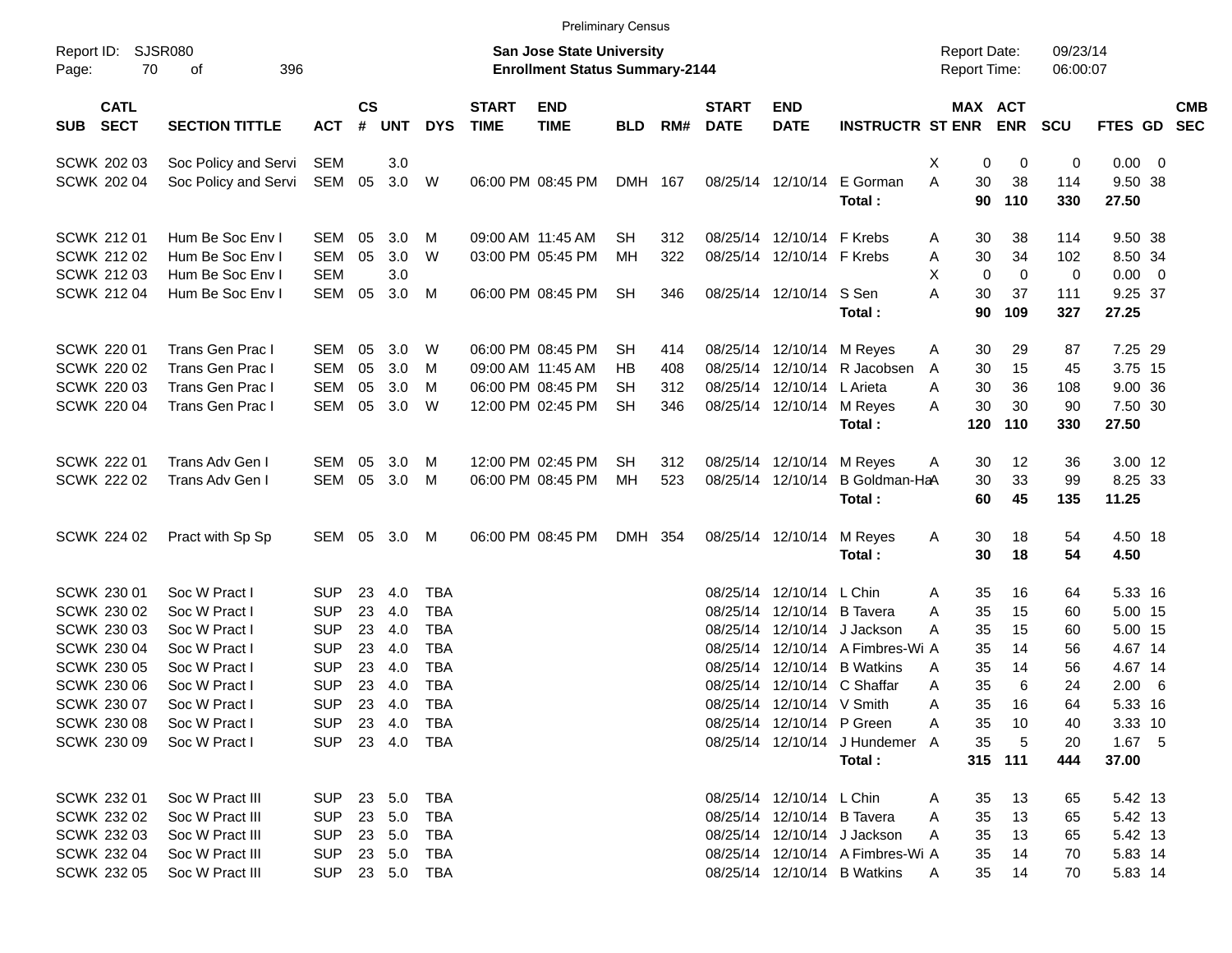|                                          |                        |              |                    |          |            |                             | <b>Preliminary Census</b>                                                 |            |     |                             |                            |                                 |                                            |              |                      |             |                         |            |
|------------------------------------------|------------------------|--------------|--------------------|----------|------------|-----------------------------|---------------------------------------------------------------------------|------------|-----|-----------------------------|----------------------------|---------------------------------|--------------------------------------------|--------------|----------------------|-------------|-------------------------|------------|
| Report ID:<br>71<br>Page:                | SJSR080<br>396<br>of   |              |                    |          |            |                             | <b>San Jose State University</b><br><b>Enrollment Status Summary-2144</b> |            |     |                             |                            |                                 | <b>Report Date:</b><br><b>Report Time:</b> |              | 09/23/14<br>06:00:07 |             |                         |            |
| <b>CATL</b><br><b>SECT</b><br><b>SUB</b> | <b>SECTION TITTLE</b>  | <b>ACT</b>   | $\mathsf{cs}$<br># | UNT      | <b>DYS</b> | <b>START</b><br><b>TIME</b> | <b>END</b><br><b>TIME</b>                                                 | <b>BLD</b> | RM# | <b>START</b><br><b>DATE</b> | <b>END</b><br><b>DATE</b>  | <b>INSTRUCTR ST ENR</b>         | MAX ACT                                    | <b>ENR</b>   | <b>SCU</b>           | FTES GD SEC |                         | <b>CMB</b> |
| SCWK 232 06                              | Soc W Pract III        | SUP          | 23                 | 5.0      | TBA        |                             |                                                                           |            |     | 08/25/14                    |                            | 12/10/14 R Ghezzi               | 35<br>Α                                    | 8            | 40                   | $3.338$ 8   |                         |            |
| SCWK 232 07                              | Soc W Pract III        | <b>SUP</b>   | 23                 | 5.0      | <b>TBA</b> |                             |                                                                           |            |     |                             | 08/25/14 12/10/14 V Smith  |                                 | A<br>35                                    | 14           | 70                   | 5.83 14     |                         |            |
| <b>SCWK 232 08</b>                       | Soc W Pract III        | <b>SUP</b>   | 23                 | 5.0      | <b>TBA</b> |                             |                                                                           |            |     |                             |                            | 08/25/14 12/10/14 M Blandino    | 35<br>A                                    | 3            | 15                   | 1.25        | $\overline{\mathbf{3}}$ |            |
| SCWK 232 09                              | Soc W Pract III        | <b>SUP</b>   | 23                 | 5.0      | <b>TBA</b> |                             |                                                                           |            |     |                             | 08/25/14 12/10/14 M Curry  |                                 | 35<br>A                                    | 13           | 65                   | 5.42 13     |                         |            |
| SCWK 232 10                              | Soc W Pract III        | <b>SUP</b>   | 23                 | 5.0      | <b>TBA</b> |                             |                                                                           |            |     |                             | 08/25/14 12/10/14 P Green  |                                 | 35<br>A                                    | 21           | 105                  | 8.75 21     |                         |            |
| SCWK 232 11                              | Soc W Pract III        | <b>SUP</b>   | 23                 | 3.0      | <b>TBA</b> |                             |                                                                           |            |     |                             |                            | 08/25/14 12/10/14 M Blandino    | 35<br>A                                    | 9            | 27                   | 2.25        | - 9                     |            |
| SCWK 232 12                              | Soc W Pract III        | <b>SUP</b>   | 23                 | 5.0      | <b>TBA</b> |                             |                                                                           |            |     |                             |                            | 08/25/14 12/10/14 R Ghezzi      | 10<br>A                                    | 6            | 30                   | 2.506       |                         |            |
|                                          |                        |              |                    |          |            |                             |                                                                           |            |     |                             |                            | Total:                          | 395                                        | 141          | 687                  | 57.25       |                         |            |
| SCWK 240 01                              | Res Method & Des       | <b>SEM</b>   | 05                 | 3.0      | W          |                             | 09:00 AM 11:45 AM                                                         | <b>SH</b>  | 345 |                             | 08/25/14 12/10/14 P Lee    |                                 | 30<br>Α                                    | 30           | 90                   | 7.50 30     |                         |            |
| SCWK 240 02                              | Res Method & Des       | <b>SEM</b>   | 05                 | 3.0      | W          |                             | 03:00 PM 05:45 PM                                                         | <b>SH</b>  | 345 |                             |                            | 08/25/14 12/10/14 F Prochaska   | 30<br>A                                    | 25           | 75                   | 6.25 25     |                         |            |
| <b>SCWK 240 03</b>                       | Res Method & Des       | <b>SEM</b>   | 05                 | 3.0      | M          |                             | 06:00 PM 08:45 PM                                                         | <b>BBC</b> | 225 |                             | 08/25/14 12/10/14 M Weber  |                                 | 30<br>A                                    | 25           | 75                   | 6.25 25     |                         |            |
| SCWK 240 04                              | Res Method & Des       | <b>SEM</b>   | 05                 | 3.0      | W          |                             | 06:00 PM 08:45 PM                                                         | MH         | 322 |                             |                            | 08/25/14 12/10/14 M Holston     | 30<br>A                                    | 32           | 96                   | 8.00 32     |                         |            |
|                                          |                        |              |                    |          |            |                             |                                                                           |            |     |                             |                            | Total:                          | 120                                        | $112$        | 336                  | 28.00       |                         |            |
| SCWK 251 01                              | Soc Wk W Aging Pop SEM |              | 05                 | 3.0      | M          |                             | 06:00 PM 08:45 PM                                                         | MН         | 324 |                             | 08/25/14 12/10/14 S Diwan  |                                 | 30<br>A                                    | 20           | 60                   | 5.00 20 C   |                         |            |
| GERO 251 01                              | Soc Wk W Aging Pop SEM |              | 05                 | 3.0      | M          |                             | 06:00 PM 08:45 PM                                                         | MH         | 324 |                             | 08/25/14 12/10/14 S Diwan  |                                 | $\mathbf 0$<br>A                           | $\mathbf{1}$ | 3                    | 0.25        | 1 C                     |            |
|                                          |                        |              |                    |          |            |                             |                                                                           |            |     |                             |                            | Total:                          | 30                                         | 21           | 63                   | 5.25        |                         |            |
| SCWK 261 01                              | Dir Pract Children     | SEM          | 05                 | 3.0      | M          |                             | 09:00 AM 11:45 AM                                                         | <b>SH</b>  | 345 |                             | 08/25/14 12/10/14 L Arieta |                                 | 30<br>Α                                    | 35           | 105                  | 8.75 35     |                         |            |
|                                          |                        |              |                    |          |            |                             |                                                                           |            |     |                             |                            | Total:                          | 30                                         | 35           | 105                  | 8.75        |                         |            |
| SCWK 262 01                              | Soc W Prac Addles      | SEM          | 05                 | 3.0      | $\top$     |                             | 06:00 PM 08:45 PM                                                         | MН         | 523 |                             |                            | 08/25/14 12/10/14 B Goldman-HaA | 30                                         | 13           | 39                   | 3.25 13     |                         |            |
| <b>SCWK 262 02</b>                       | Soc W Prac Addles      | <b>SEM</b>   | 05                 | 3.0      | M          |                             | 06:00 PM 08:45 PM                                                         | <b>IS</b>  | 215 |                             |                            | 08/25/14 12/10/14 G Thomas      | 30<br>A                                    | 22           | 66                   | 5.50 22     |                         |            |
|                                          |                        |              |                    |          |            |                             |                                                                           |            |     |                             |                            | Total:                          | 60                                         | 35           | 105                  | 8.75        |                         |            |
| SCWK 263 01                              | SW and Law             | SEM          | 05                 | 3.0      | M          |                             | 12:00 PM 02:45 PM                                                         | <b>SH</b>  | 345 |                             |                            | 08/25/14 12/10/14 G Thomas      | 30<br>A                                    | 40           | 120                  | 10.00 40    |                         |            |
| SCWK 263 02                              | SW and Law             | <b>SEM</b>   | 05                 | 3.0      | $\top$     |                             | 06:00 PM 08:45 PM                                                         | <b>SH</b>  | 312 |                             |                            | 08/25/14 12/10/14 M Conroy      | 30<br>A                                    | 21           | 63                   | 5.25 21     |                         |            |
|                                          |                        |              |                    |          |            |                             |                                                                           |            |     |                             |                            | Total:                          | 60                                         | 61           | 183                  | 15.25       |                         |            |
| SCWK 281 01                              | Soc W in H/MH          | SEM 05 3.0 M |                    |          |            |                             | 12:00 PM 02:45 PM                                                         | BBC        | 225 |                             |                            | 08/25/14 12/10/14 M Conroy      | Α<br>30                                    | 39           | 117                  | 9.75 39     |                         |            |
| SCWK 281 02                              | Soc W in H/MH          | SEM 05 3.0 T |                    |          |            |                             | 06:00 PM 08:45 PM                                                         | CL         | 302 |                             |                            | 08/25/14 12/10/14 S Spiegel     | Α<br>30                                    | 31           | 93                   | 7.75 31     |                         |            |
|                                          |                        |              |                    |          |            |                             |                                                                           |            |     |                             |                            | Total:                          | 60                                         | 70           | 210                  | 17.50       |                         |            |
| SCWK 283 01                              | Pharmco for Scwkrs     | SEM 05 3.0 T |                    |          |            |                             | 06:00 PM 08:45 PM                                                         | SH         | 345 |                             | 08/25/14 12/10/14 R Cresci |                                 | 30<br>Α                                    | 31           | 93                   | 7.75 31     |                         |            |
|                                          |                        |              |                    |          |            |                             |                                                                           |            |     |                             |                            | Total:                          | 30                                         | 31           | 93                   | 7.75        |                         |            |
| <b>SCWK 298 01</b>                       | <b>Special Study</b>   | SUP          |                    | 25 3.0 M |            |                             | 03:00 PM 05:45 PM                                                         | SH         | 242 |                             | 08/25/14 12/10/14 S Diwan  |                                 | 15<br>A                                    | 18           | 54                   | 4.50 18     |                         |            |
| SCWK 298 02                              | <b>Special Study</b>   | <b>SUP</b>   |                    | 25 3.0 M |            |                             | 03:00 PM 05:45 PM                                                         |            |     |                             |                            | 08/25/14 12/10/14 M Crowe       | 15<br>A                                    | 19           | 57                   | 4.75 19     |                         |            |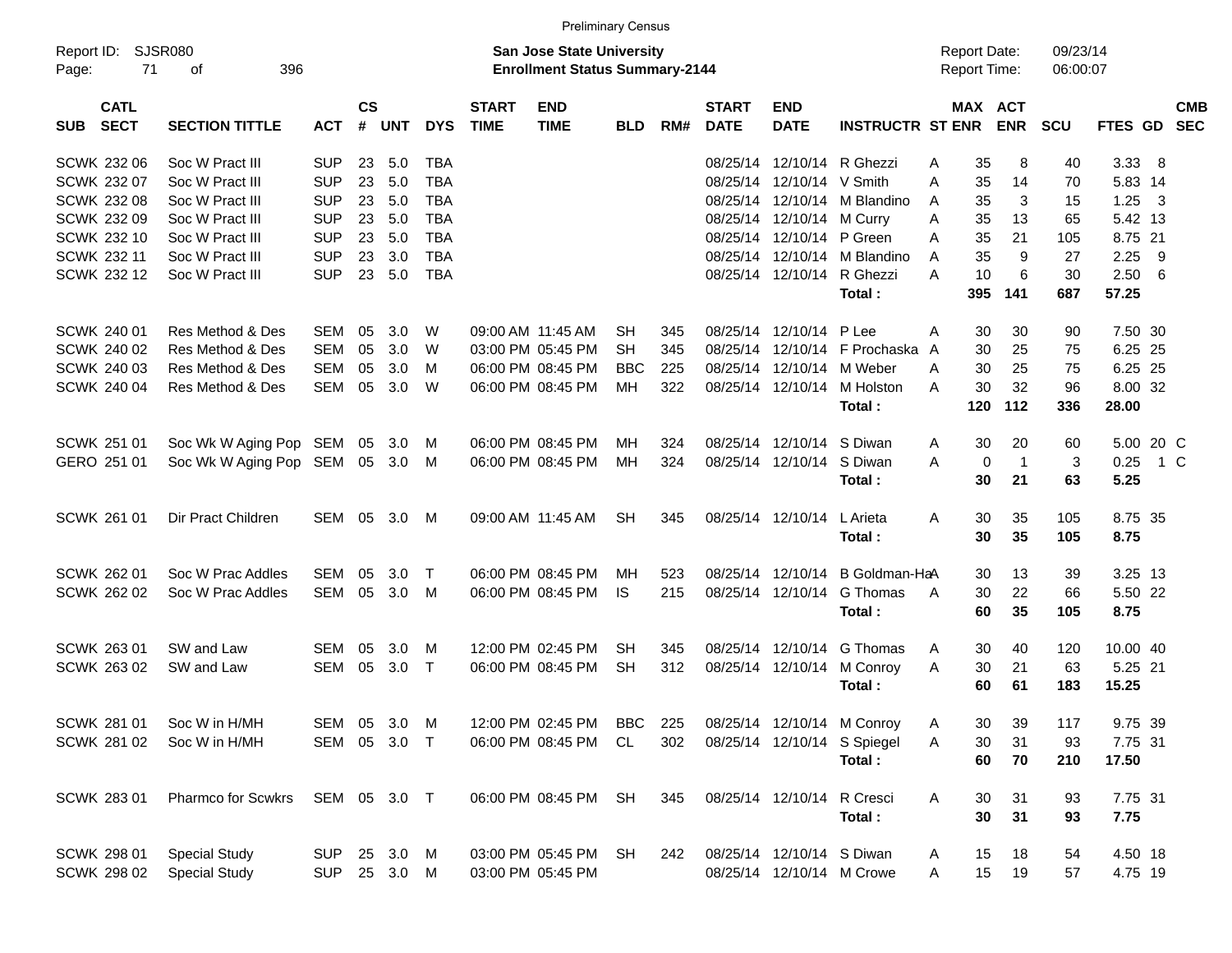| <b>Preliminary Census</b> |  |
|---------------------------|--|
|                           |  |

| Report ID:<br>72<br>Page:                | <b>SJSR080</b><br>396<br>of |            |                |            |            |                             | <b>San Jose State University</b><br><b>Enrollment Status Summary-2144</b> |            |     |                             |                           |                         | Report Date:<br>Report Time: |                          | 09/23/14<br>06:00:07 |                                  |                          |
|------------------------------------------|-----------------------------|------------|----------------|------------|------------|-----------------------------|---------------------------------------------------------------------------|------------|-----|-----------------------------|---------------------------|-------------------------|------------------------------|--------------------------|----------------------|----------------------------------|--------------------------|
| <b>CATL</b><br><b>SECT</b><br><b>SUB</b> | <b>SECTION TITTLE</b>       | <b>ACT</b> | <b>CS</b><br># | <b>UNT</b> | <b>DYS</b> | <b>START</b><br><b>TIME</b> | <b>END</b><br>TIME                                                        | <b>BLD</b> | RM# | <b>START</b><br><b>DATE</b> | <b>END</b><br><b>DATE</b> | <b>INSTRUCTR ST ENR</b> | <b>MAX</b>                   | <b>ACT</b><br><b>ENR</b> | <b>SCU</b>           | FTES GD                          | <b>CMB</b><br><b>SEC</b> |
| <b>SCWK 298 03</b>                       | <b>Special Study</b>        | <b>SUP</b> | 25             | 3.0        | м          |                             | 03:00 PM 05:45 PM                                                         | <b>BBC</b> | 022 | 08/25/14                    |                           | 12/10/14 L Drabble      | 18<br>A                      | 18                       | 54                   | 4.50 18                          |                          |
| <b>SCWK 298 04</b>                       | Special Study               | <b>SUP</b> |                | 3.0        |            |                             |                                                                           |            |     |                             |                           |                         | X                            | 0<br>$\Omega$            | $\mathbf{0}$         | 0.00<br>$\overline{0}$           |                          |
| <b>SCWK 298 05</b>                       | Special Study               | <b>SUP</b> | 25             | 3.0        |            |                             | 03:00 PM 05:45 PM                                                         | <b>SH</b>  | 347 | 08/25/14                    | 12/10/14                  | S Lee                   | A<br>15                      | 18                       | 54                   | 4.50 18                          |                          |
| <b>SCWK 298 06</b>                       | Special Study               | <b>SUP</b> | 25             | 3.0        |            |                             | 03:00 PM 05:45 PM                                                         |            |     | 08/25/14                    | 12/10/14 P Lee            |                         | 15<br>A                      | 17                       | 51                   | 4.25 17                          |                          |
| <b>SCWK 298 07</b>                       | Special Study               | <b>SUP</b> | 25             | 3.0        |            |                             | 03:00 PM 05:45 PM                                                         | SH.        | 312 | 08/25/14                    | 12/10/14                  | S Sen                   | 15<br>A                      | 18                       | 54                   | 4.50 18                          |                          |
| <b>SCWK 298 08</b>                       | <b>Special Study</b>        | <b>SUP</b> |                | 3.0        |            |                             |                                                                           |            |     |                             |                           |                         | X                            | $\Omega$<br>$\Omega$     | $\mathbf{0}$         | 0.00<br>$\overline{\phantom{0}}$ |                          |
| <b>SCWK 298 09</b>                       | Special Study               | <b>SUP</b> | 25             | 3.0        |            |                             | 03:00 PM 05:45 PM                                                         | <b>BBC</b> | 126 | 08/25/14                    | 12/10/14                  | E Bruce                 | 15<br>A                      | 18                       | 54                   | 4.50 18                          |                          |
| <b>SCWK 298 10</b>                       | <b>Special Study</b>        | <b>SUP</b> | 25             | 3.0        |            |                             | 03:00 PM 05:45 PM                                                         |            |     | 08/25/14                    | 12/10/14                  | E Gorman                | 15<br>A                      | 18                       | 54                   | 4.50 18                          |                          |
|                                          |                             |            |                |            |            |                             |                                                                           |            |     |                             |                           | Total :                 | 123                          | 144                      | 432                  | 36.00                            |                          |
| Department :                             | <b>Social Work</b>          |            |                |            |            |                             |                                                                           |            |     |                             | Lower Division L          | Department Total:       | 2123                         | 1558                     | 5129                 | 405.83<br>n nn                   |                          |

|  | Department : | <b>SOCIAL WOLK</b> |  |
|--|--------------|--------------------|--|
|  |              |                    |  |

|     |   |   | 405.83                                       |
|-----|---|---|----------------------------------------------|
| n   | n | o | 0.00                                         |
| 510 |   |   | 86.33                                        |
|     |   |   | 319.50                                       |
|     |   |   | 2123 1558 5129<br>405 1295<br>1613 1153 3834 |